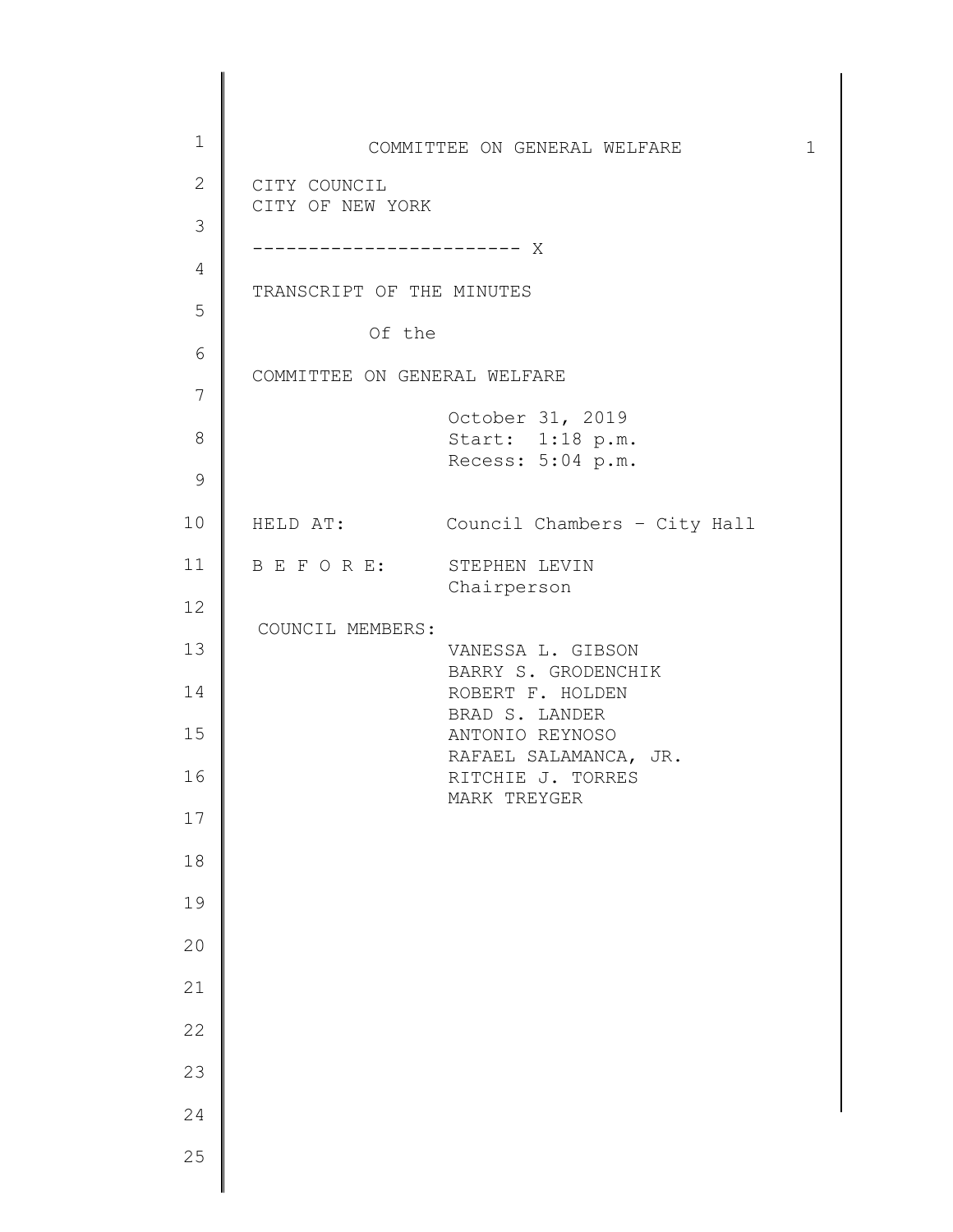| 1<br>COMMITTEE ON GENERAL WELFARE<br>$\overline{2}$<br>A P P E A R A N C E S (CONTINUED) | 2 |
|------------------------------------------------------------------------------------------|---|
|                                                                                          |   |
|                                                                                          |   |
| 3<br>Nancy Fortunato<br>Senior Parent Leader at Rise                                     |   |
| 4                                                                                        |   |
| Ray Watson<br>5<br>Parent Leader at Rise                                                 |   |
| 6<br>Hope Lyzette Newton                                                                 |   |
| Parent Advocate with the Center for Family<br>7<br>Representation                        |   |
| 8<br>Joyce McMillan<br>Advocate, Child Welfare Organization Project,                     |   |
| $\mathsf 9$<br><b>CWOP</b>                                                               |   |
| 10<br>David Hansell<br>Commissioner of the New York City Administration                  |   |
| For Children's Services, ACS<br>11                                                       |   |
| 12<br>William Fletcher<br>Deputy Commissioner of Child Protection Services,              |   |
| 13<br>CPS                                                                                |   |
| Sandra Davidson<br>14<br>Assistant Commissioner with the Administration of               |   |
| Child Services Division of Child Protection<br>15                                        |   |
| 16<br>Stephanie Gendell<br>Acting Deputy Commissioner for the Division of                |   |
| 17<br>External Affairs                                                                   |   |
| Susan Chin<br>18<br>Assistant Director in the Political Action                           |   |
| 19<br>Department of District 37                                                          |   |
| 20<br>Careena Farmer<br>Parent Leader at Rise                                            |   |
| 21<br>Alisa McCoy                                                                        |   |
| 22<br>Parent, Resident of New York City                                                  |   |
| 23<br>Nicole White<br>Parent, Resident of Brooklyn                                       |   |
| 24<br>Betsy Kramer                                                                       |   |
| 25<br>Lawyers for Children                                                               |   |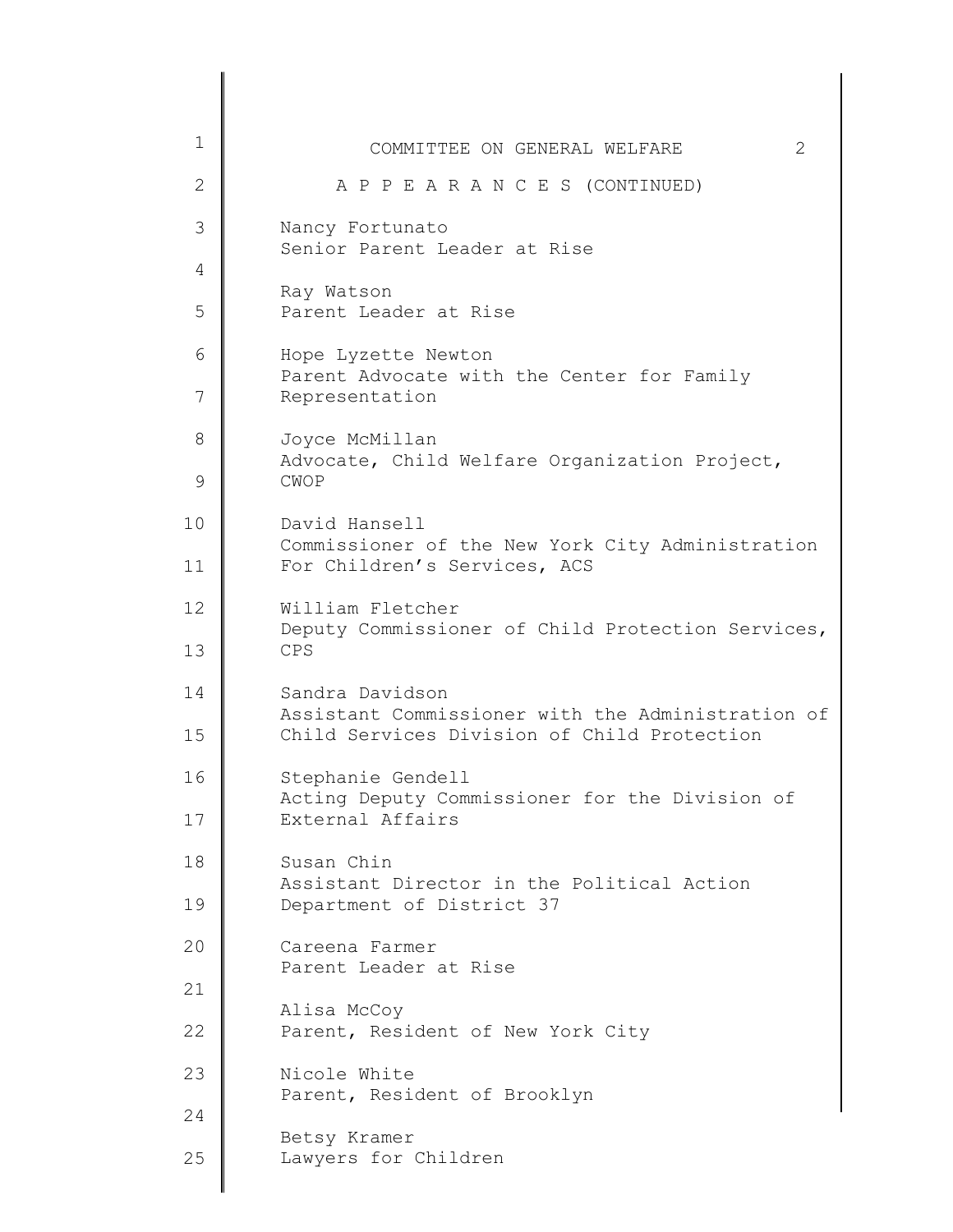| $\mathbf 1$  | 3<br>COMMITTEE ON GENERAL WELFARE                                                   |
|--------------|-------------------------------------------------------------------------------------|
| $\mathbf{2}$ | A P P E A R A N C E S (CONTINUED)                                                   |
| 3            | Rachel Stanton<br>Children's Law Center                                             |
| 4            |                                                                                     |
| 5            | Shomari Ward<br>Attorney with the Legal Aid Society's Juvenile<br>Rights Practice   |
| 6            | Chris Gottlieb                                                                      |
| 7            | Co-Director of the New York University School of<br>Law Family Defense Clinic       |
| 8            | Nijah Leak                                                                          |
| 9            | Foster Child                                                                        |
| 10           | Jessica Prince<br>Bronx Defenders                                                   |
| 11           |                                                                                     |
| 12           | Andrew Ford<br>Senior Staff Attorney at the Center for Family<br>Representation     |
| 13           | Brian Holbrook                                                                      |
| 14           |                                                                                     |
| 15           | Ayami Hatanaka<br>Parent Advocate at the Neighborhood Defender<br>Service of Harlem |
| 16           | Meryleen Mena                                                                       |
| 17           | Policy and Budget Analyst at Citizens Committee<br>For Children of New York         |
| 18           | Melissa Moore                                                                       |
| 19           | Drug Policy Alliance                                                                |
| 20           | Arlene Rodriguez<br>Senior Staff Attorney with the Kinship Caregiver                |
| 21           | Law Project at Mobilization for Justice                                             |
| 22           | Tasfia Rahman<br>Policy Coordinator at the Coalition for Asian                      |
| 23           | American Children and Families, CACF                                                |
| 24           | Stephen Forrester<br>Director of Government Relations and                           |
| 25           | Administration at the New York Society for<br>Prevention of Cruelty to Children     |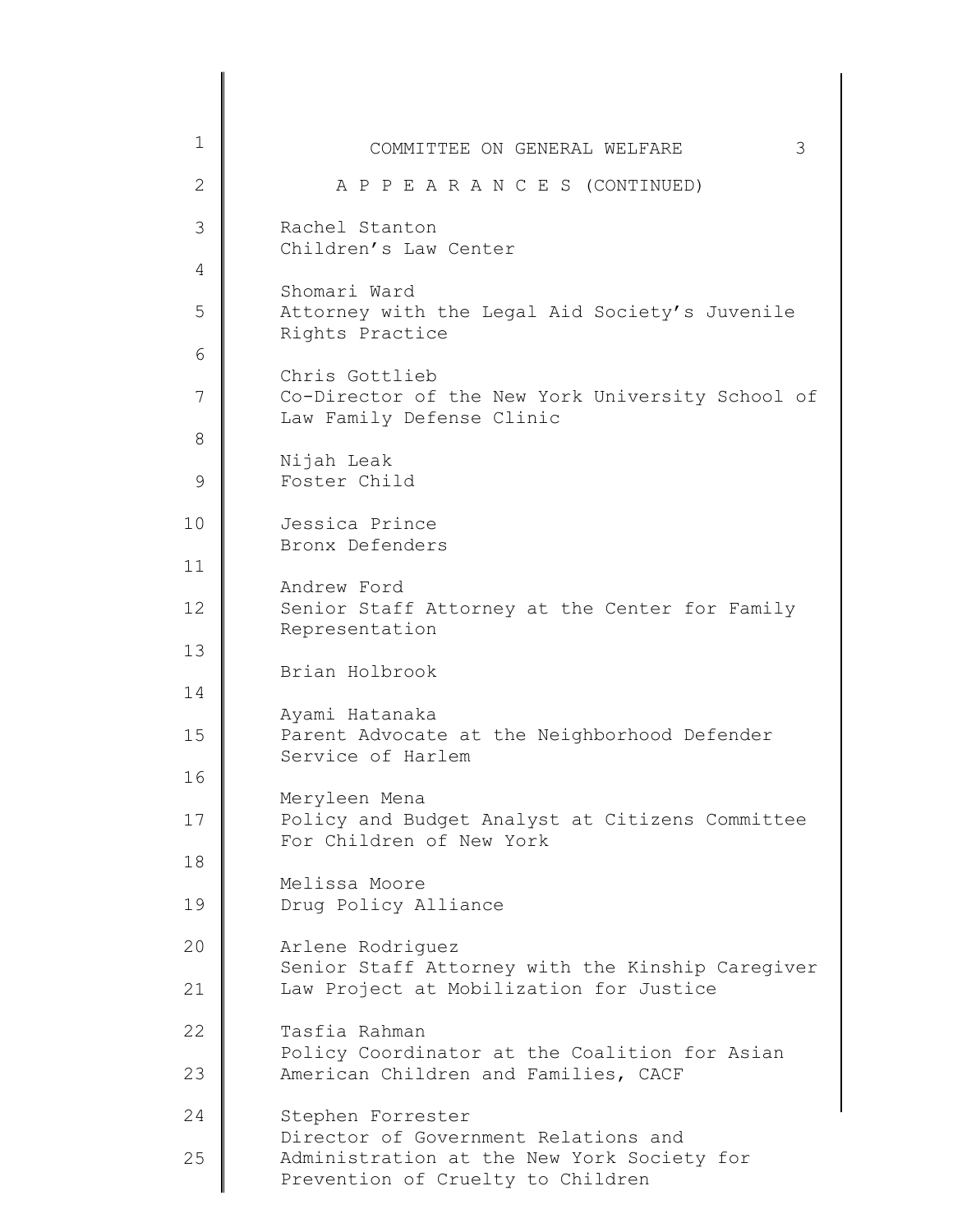| $1\,$           | COMMITTEE ON GENERAL WELFARE<br>4              |
|-----------------|------------------------------------------------|
| $\sqrt{2}$      | A P P E A R A N C E S (CONTINUED)              |
| $\mathfrak{Z}$  | Marcia Kresge<br>ADT Fourth World Movement     |
| $\overline{4}$  |                                                |
| 5               | Mashon Baines<br>Parent Advocate               |
| $\epsilon$      | Quadria Coles                                  |
| $7\phantom{.0}$ | Policy Manager at Girls for Gender Equity, GGE |
| $\,8\,$         |                                                |
| $\mathsf 9$     |                                                |
| $10$            |                                                |
| 11              |                                                |
| 12              |                                                |
| 13              |                                                |
| 14              |                                                |
| 15              |                                                |
| 16              |                                                |
| 17              |                                                |
| $1\,8$          |                                                |
| 19              |                                                |
| 20              |                                                |
| 21              |                                                |
| 22              |                                                |
| 23              |                                                |
| 24              |                                                |
| 25              |                                                |
|                 |                                                |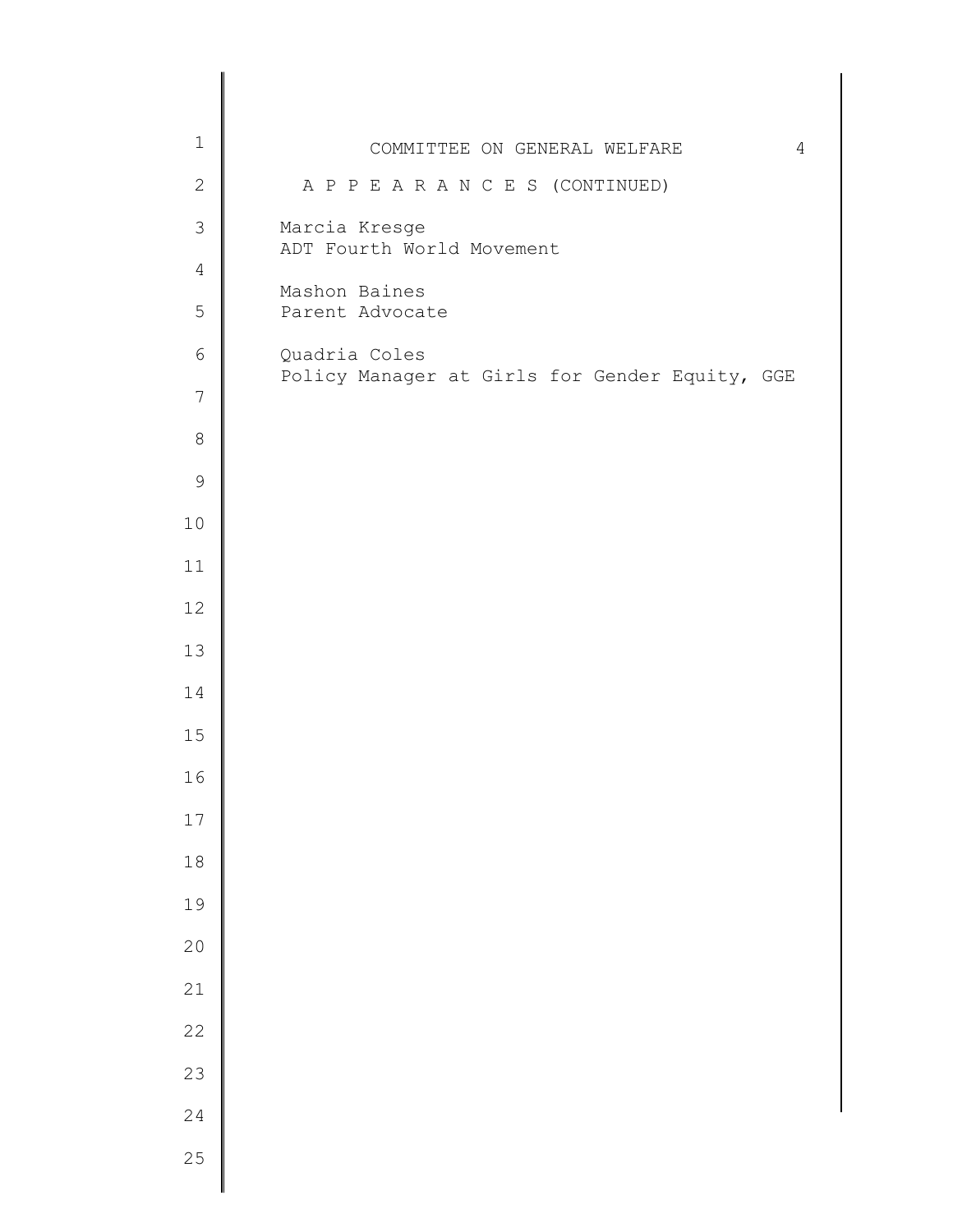| $\mathbf 1$ | 5<br>COMMITTEE ON GENERAL WELFARE                     |
|-------------|-------------------------------------------------------|
| 2           | [gavel]                                               |
| 3           | CHAIRPERSON LEVIN: Good afternoon                     |
| 4           | everybody, happy Halloween. I'm Council Member Steve  |
| 5           | Levin, I'm Chair of the Council's Committee on        |
| 6           | General Welfare. Today we are joined by Council       |
| 7           | Members Barry Grodenchik, Brad Lander, Bob Holden,    |
| $8\,$       | Vanessa Gibson I think is here as well, we expect     |
| $\mathsf 9$ | other Council Members to join us and I want to thank  |
| 10          | you all for being here. I under you know I'm          |
| 11          | sensitive to the fact that it is Halloween and we     |
| 12          | want to get people home to their children to go trick |
| 13          | or treating even if the weather is pretty dismal but  |
| 14          | trick trick or treating is still happens when it's    |
| 15          | raining. So, so I want to be sensitive to everyone's  |
| 16          | time. So, we'll, we'll we, we apologize for the late  |
| 17          | start and we will do our best to move this hearing    |
| 18          | along quickly. Today the Committee will be hearing    |
| 19          | nine bills and two resolutions related to child       |
| 20          | welfare the child welfare system in New York City.    |
| 21          | This legislation is intended to improve               |
| 22          | accountability through additional reporting and       |
| 23          | disclosure requirements for the agency and to empower |
| 24          | families in the system through accessibility to know  |
| 25          | their right to know to know your rights information   |
|             |                                                       |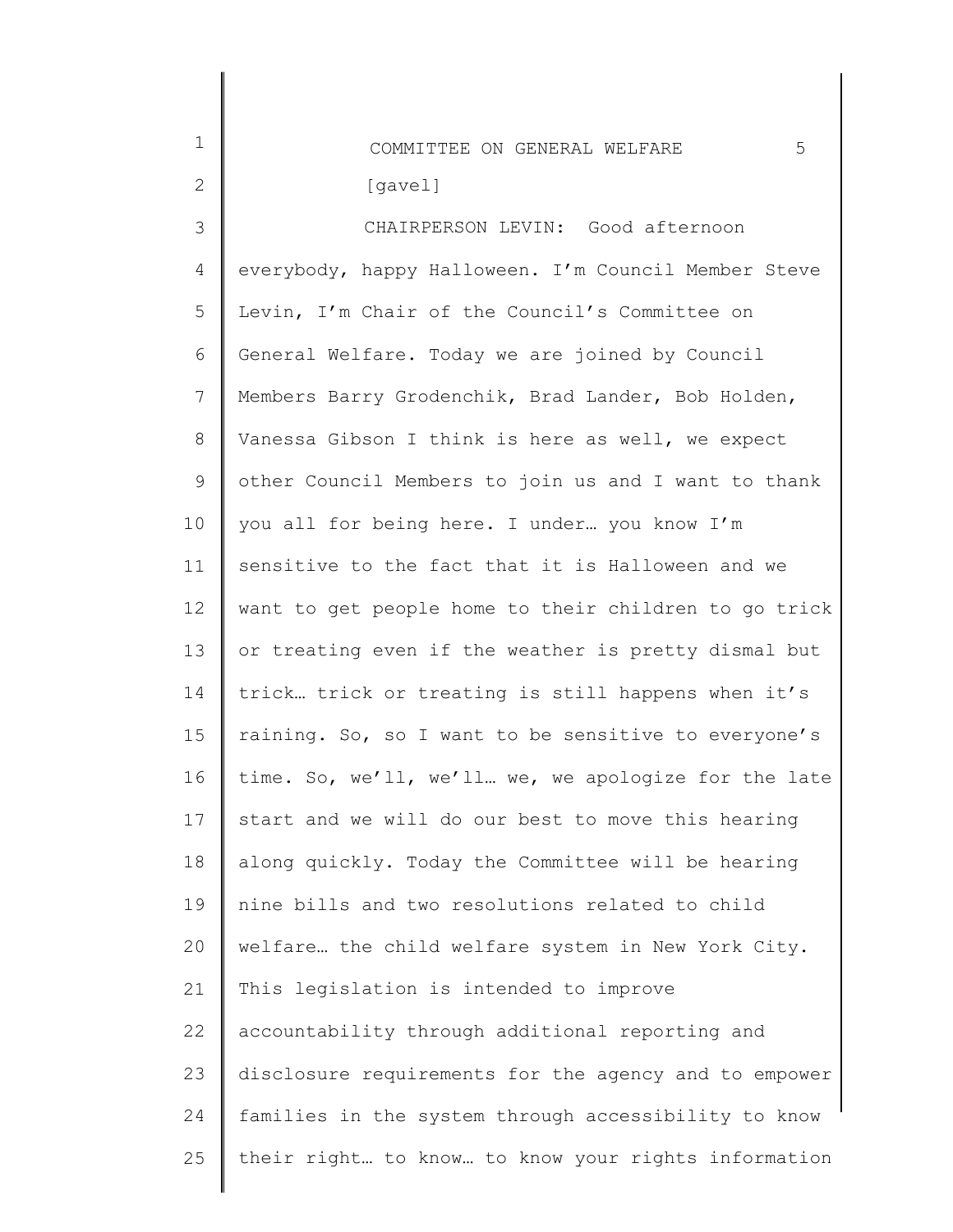| $\mathbf 1$     | 6<br>COMMITTEE ON GENERAL WELFARE                     |
|-----------------|-------------------------------------------------------|
| 2               | and access to counsel. Our proposed legislation       |
| 3               | consists of Intro 1715 by Council Member Adrienne     |
| 4               | Adams and which would create a program to provide     |
| 5               | legal services for parents during the fair hearing    |
| 6               | process. Intro 1716 which is sponsored by Council     |
| $7\phantom{.0}$ | Member Diana Ayala which would require additional     |
| 8               | reporting requirements by ACS regarding emergency     |
| $\mathsf 9$     | removal data and dig desegregation by race,           |
| 10              | household income and single parent status. Intro 1717 |
| 11              | by Council Member Alicka Ampry-Samuel which would     |
| 12              | require similar reporting by ACS on race, ethnicity,  |
| 13              | and income levels of families but apply to every step |
| 14              | of the child's welfare system process. Intro 1718 by  |
| 15              | Council Member Margaret Chin which would provide      |
| 16              | multilingual disclosure forms to parents during an    |
| 17              | investigation and contain know your rights            |
| 18              | information and resources available to families.      |
| 19              | Intro 1719 by also by Council Member Margaret Chin    |
| 20              | would require reporting to the Council by ACS         |
| 21              | regarding how long it takes for families to reach     |
| 22              | their children after placement or transfer as well as |
| 23              | how many children are places outside of their home    |
| 24              | boroughs. Intro 1727 by myself, Council Member Levin  |
| 25              | would require ACS to report on emergency removal      |
|                 |                                                       |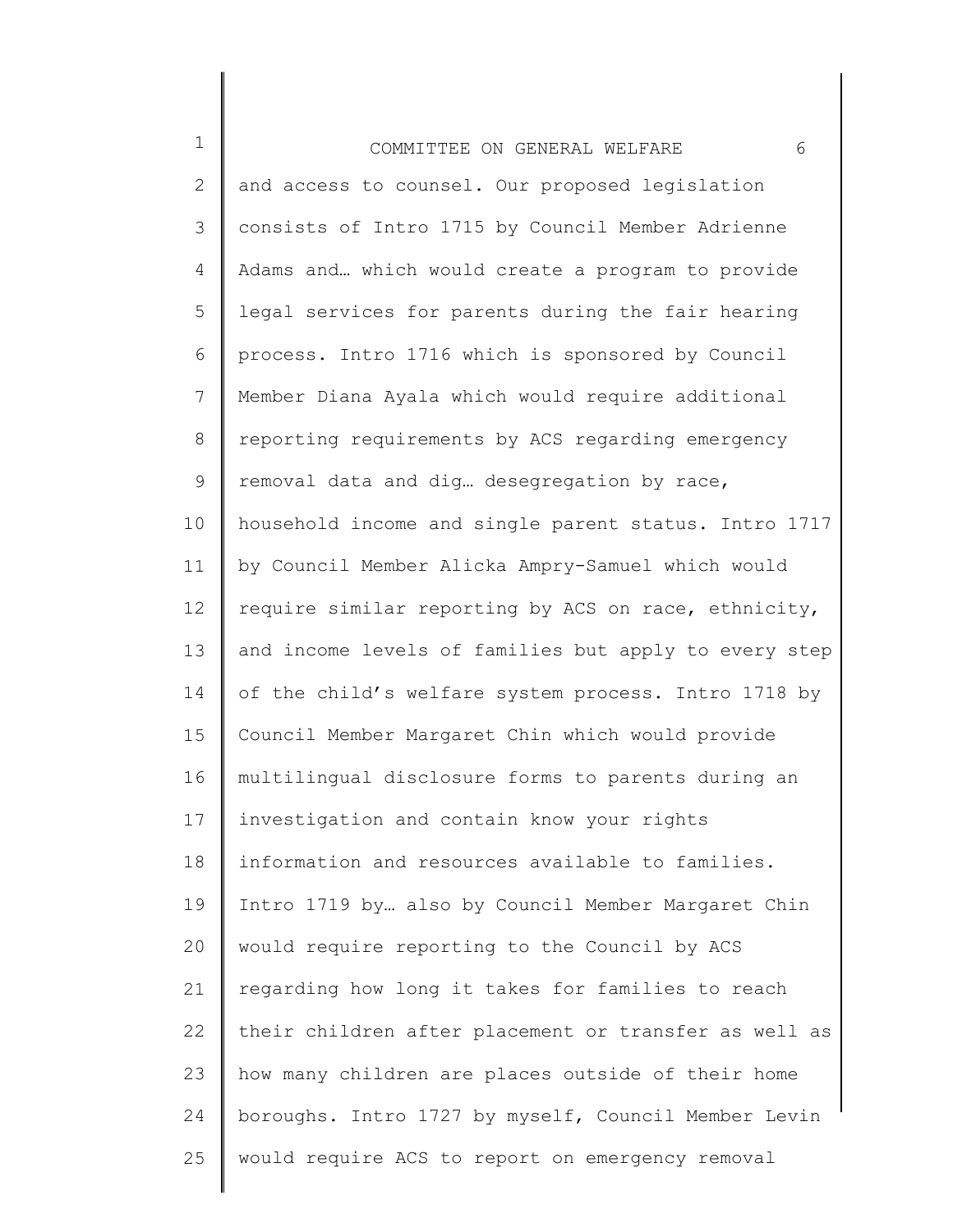| $\mathbf 1$    | 7<br>COMMITTEE ON GENERAL WELFARE                     |
|----------------|-------------------------------------------------------|
| $\mathbf{2}$   | cases which means the removal of a child out of a     |
| 3              | home prior to a court hearing when during the         |
| $\overline{4}$ | investigation of a report of abuse or neglect ACS     |
| 5              | determines that such a child is not safe at home.     |
| 6              | Intro 1728 also by myself would create a legal        |
| $\overline{7}$ | services program for parents following the first      |
| $8\,$          | contact of ACS with the family. Intro 1729 also by    |
| $\mathsf 9$    | myself would require that ACS provide parents         |
| 10             | regarding their rights to appeal, to expunge a case   |
| 11             | record after an indicated report following an         |
| 12             | investigation. Intro 1736 by Council Member Rivera    |
| 13             | would require ACS to orally disseminate know your     |
| 14             | rights information about their rights at the initial  |
| 15             | contact at the start of an investigation and          |
| 16             | Resolution 736 by Council Member Laurie Cumbo would,  |
| 17             | would call upon the state and governor to develop a   |
| 18             | print of bill of rights to be distributed to families |
| 19             | and posted online. And finally, Resolution 1066 by    |
| 20             | Council Member Debi Rose which would call on the      |
| 21             | state to reduce the length of time that parents,      |
| 22             | guardians and caretakers can remain on the statewide  |
| 23             | registry list. An investigation conducted by Child    |
| 24             | Protective Services and the subsequent steps through  |
| 25             | the process can be very stressful and difficult for   |
|                |                                                       |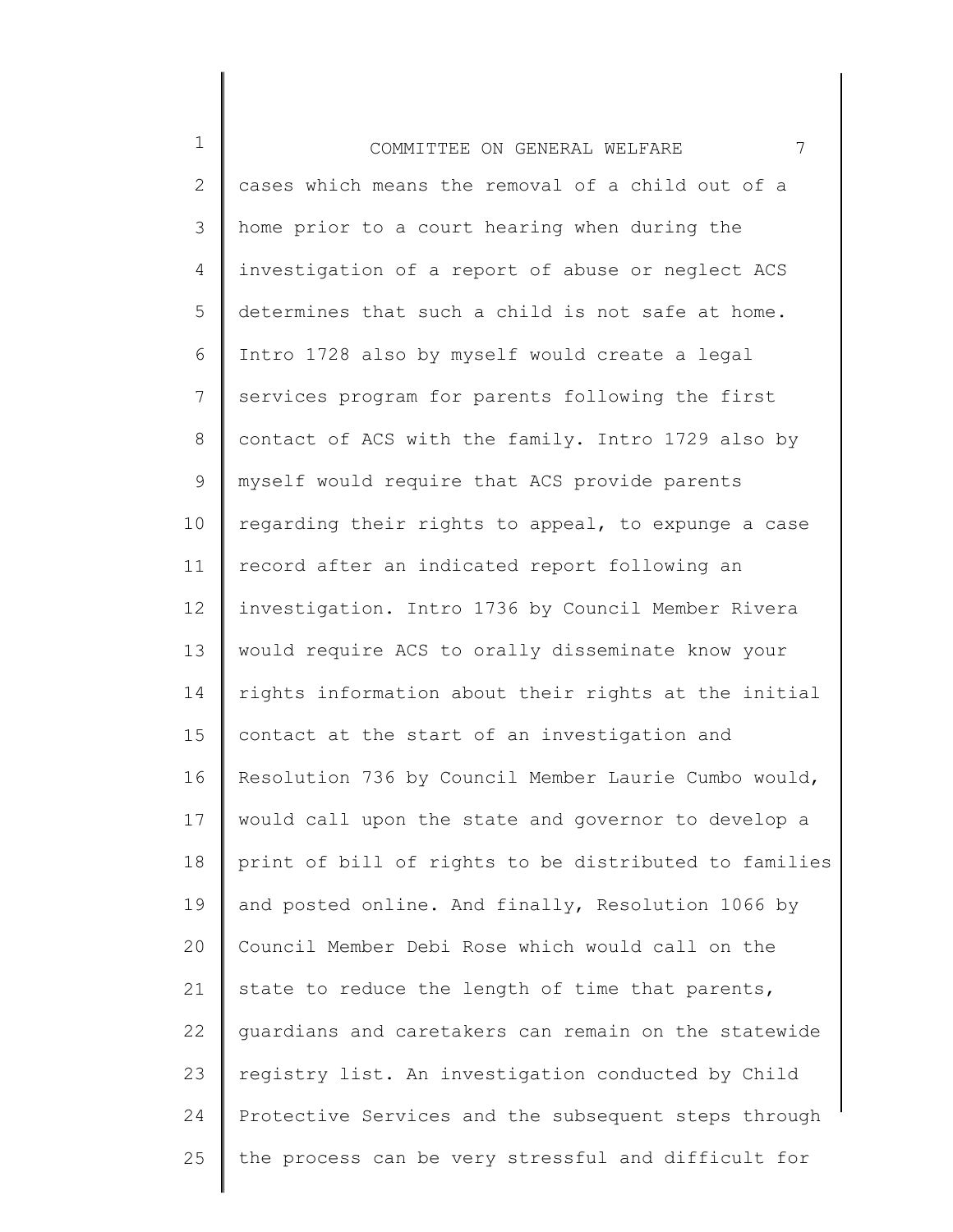1 2 3 4 5 6 7 8 9 10 11 12 13 14 15 16 17 18 19 20 21 22 23 24 25 COMMITTEE ON GENERAL WELFARE 8 parents and children in the system. It is imperative that families have a fair and fully informed opportunity to make decisions regarding the response to the agency's actions which can have dire consequences for the family's future and the wellbeing of their children. Ensuring that information is sufficiently accessible and known to families as well as a right to representation will help the process become appropriately balanced. As advocates have stated such steps as right to counsel can help reduce trauma for children as parents are more likely cooperate and make necessary changes when they have the guidance and support of an attorney. The Council also seeks to address the racial and economic disparities in investigations conducted by the agency with low income black and Latino families comprising the majority while 75 percent of the children in foster care are black and Latino and only six percent of the children in the system are white. We know that New York state is one of only seven states in addition to Washington DC that has the lowest standard of some credible evidence for a case to be indicated and a parent or guardian to be put on the state central registry. Further, New York City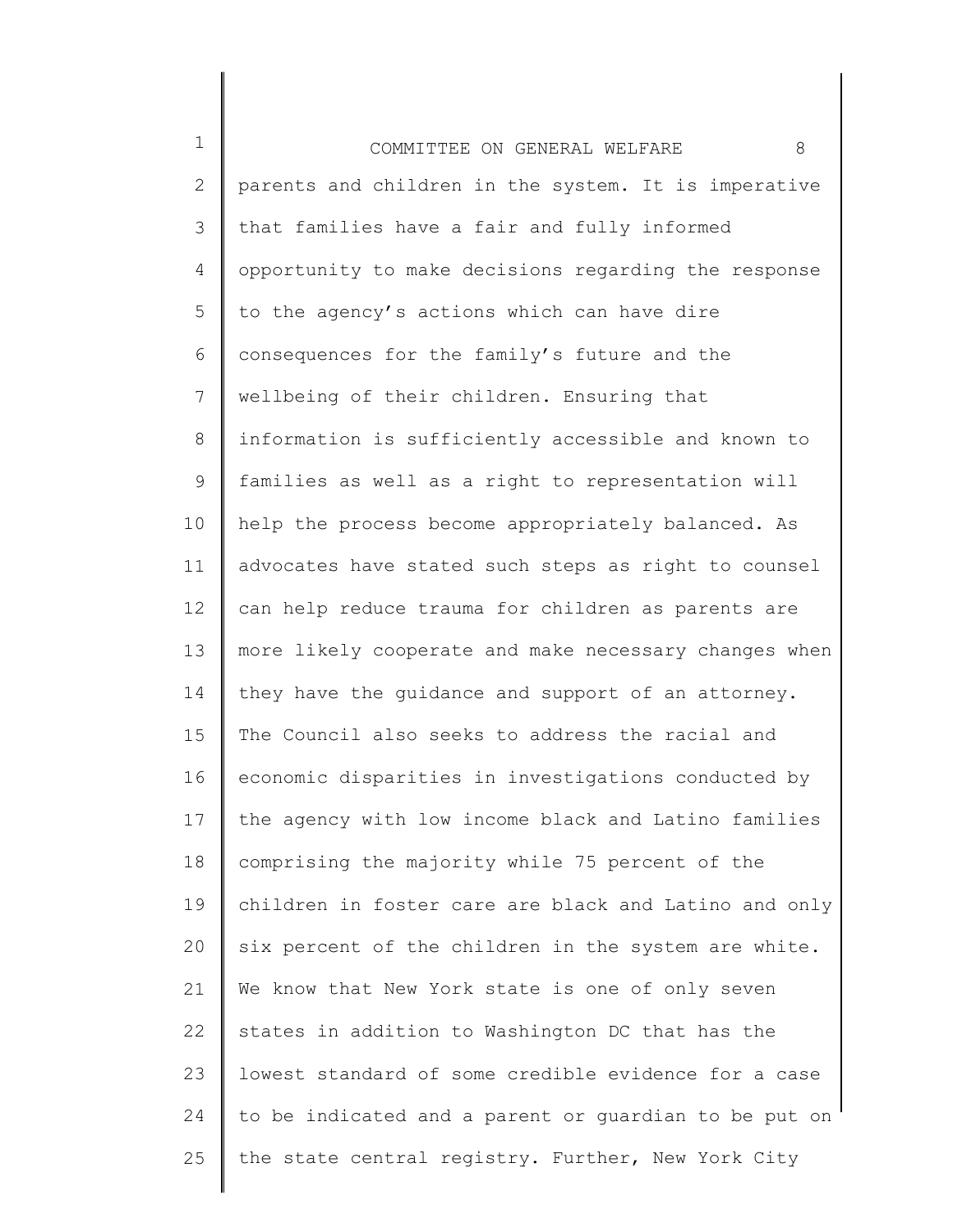1 2 3 4 5 6 7 8 9 10 11 12 13 14 15 16 17 18 19 20 21 22 23 24 25 COMMITTEE ON GENERAL WELFARE 9 has a relatively high indication rate at 40 percent compared to 20 percent nationwide. These bills seek to ensure that families in the system are aware of how to access the resources available to them and ensure that they have the support and guidance that they deserve in moving through the system. I want to thank my colleagues on the Committee who are here today. We've also been joined by Council Member Ritchie Torres and Council Member Vanessa Gibson as well as all of the advocates, the administration, Commissioner Hansell and his staff and commissioners for joining us and I look forward to hearing from all of you on these critical issues today. I also want to thank my staff Jonathan Boucher, my Chief of Staff Elizabeth… my Chief of Staff Jonathan Boucher, Legislative Director Elizabeth Adams and Committee Staff Aminta Kilawan, Senior Counsel Crystal Pond, Senior Policy Analyst, Natalie Omary Policy Analyst and Daniel Kroop Finance Analyst and with that I'll call up the first panel. We're going to hear from a, a, a panel of the public first Nancy Fortunato of Rise, Hope Newton Center for Family Representation, Ray Watson also from Rise and Joyce McMillan as well. So, we'll… we will be setting the, the time limit at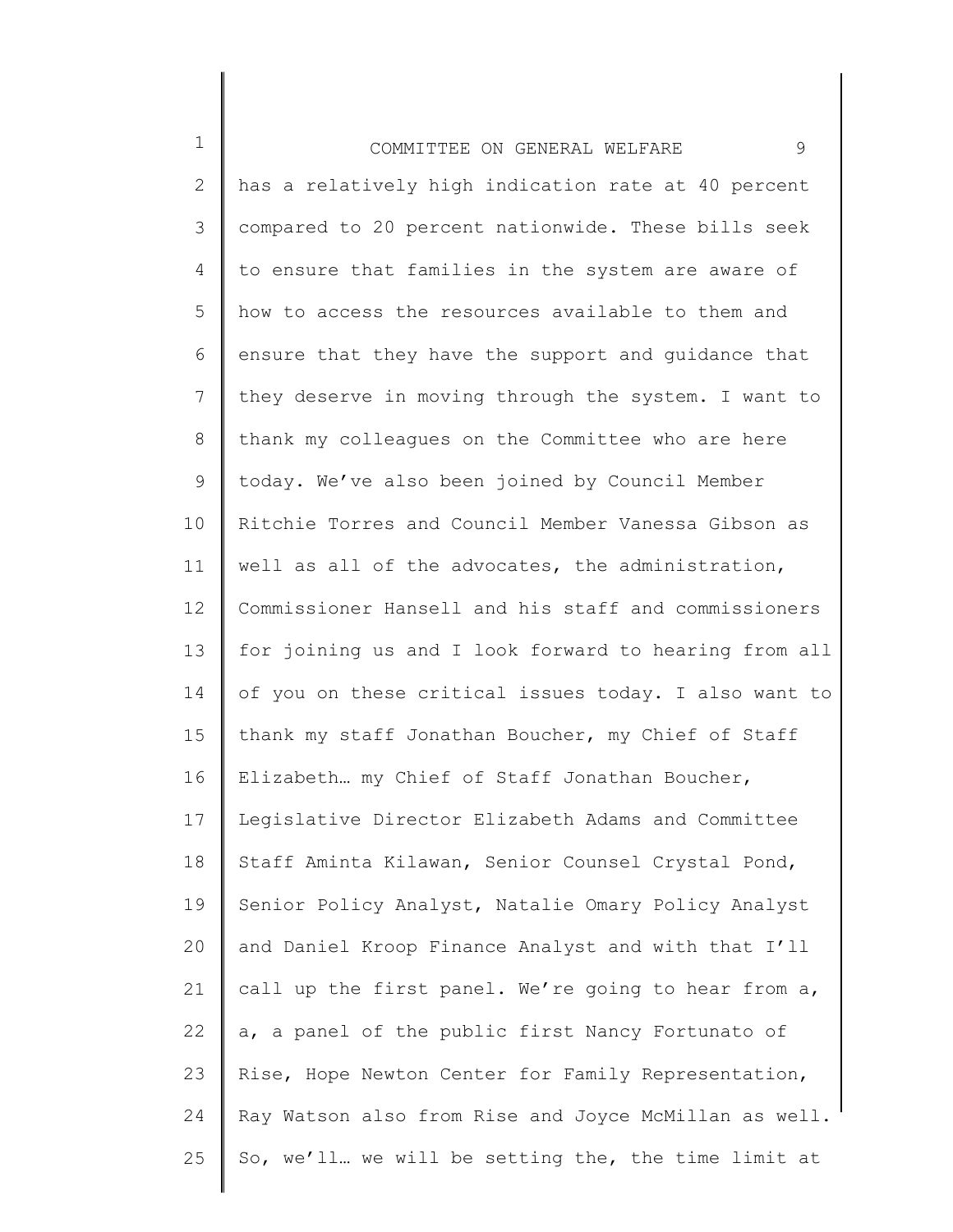1 2 3 4 5 COMMITTEE ON GENERAL WELFARE 10 five minutes for testimony just in, in the interest of making sure that we all are able to get to the trick or treating later, thanks. Whoever wants to begin.

6 7 8 9 10 11 12 13 14 15 16 17 18 19 20 21 22 23 24 25 NANCY FORTUNATO: Hello, okay. Oh, okay, happy Halloween everybody. I'm the Senior Parent Leader at Rise and thank you for giving me the opportunity to speak about these important bills today. I'm here to support the City Council on calling on Governor Cuomo to sign the legislation related to the central state register to reduce the length of time a parent remaining on it and automatically responds to records of parents who child abuse and neglect cases was dismissed. I also support the proposed bill to provide legal right to counsel for parents who are fighting those records with the state central registry, to provide legal counsel during an investigation and to require that the parent be informed of their rights. Without these changes many families will not be able to get a job and flourish. If you want to keep children safe you need to support parents from the beginning not after you remove children from their homes and their families. We have a voice; we know what's best for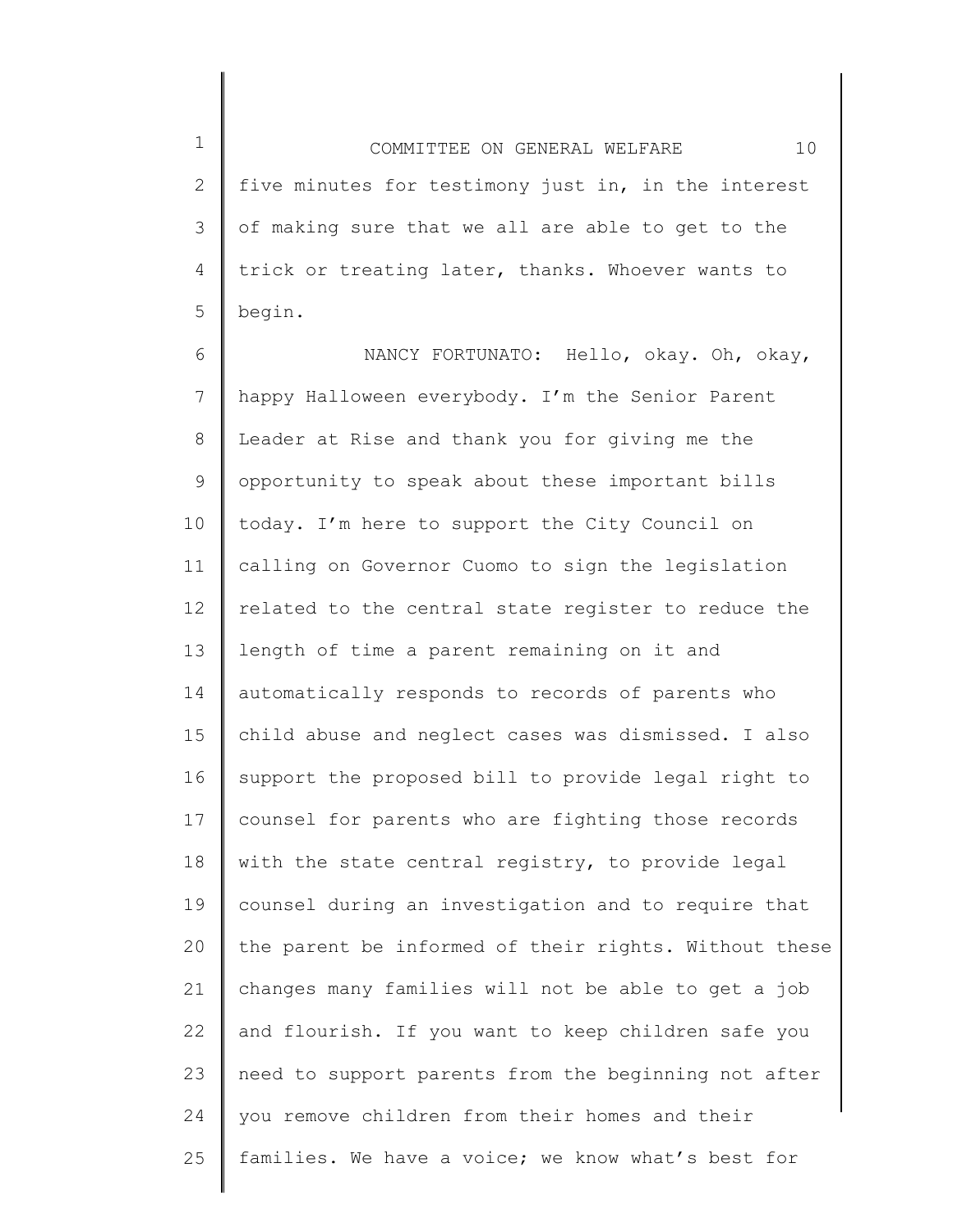1 2 3 4 5 6 7 8 9 10 11 12 13 14 15 16 17 18 19 20 21 22 23 24 25 COMMITTEE ON GENERAL WELFARE 11 our children, and we cannot keep allowing this system to dictate what's best for our children when they don't even know my children better than we do. Families are entitled to have clear information from the start and real support, no cookie cut outs. We need to change the narrative of how this system views black and brown families, the agency needs to be accountable when they do violate parent's rights and needs to stop pushing their perspective of what they think is best for us and our families. Every parent should have time, legal representation at the beginning and informed of their rights just like the Miranda, Miranda rights. When parents have investigation because of a call that went into central state registry, they automatically are criminalized and looked upon as monsters before anything had been… before anything has happened, or anything been proven against them. ACS wants to dictate what's best for our children when we know what's best for our children. Many parents are coming in blindsided with no real guidance and no clear information from the start. It's really hard for parents to come to court and not feel like a criminal and not having a lawyer that could assist them from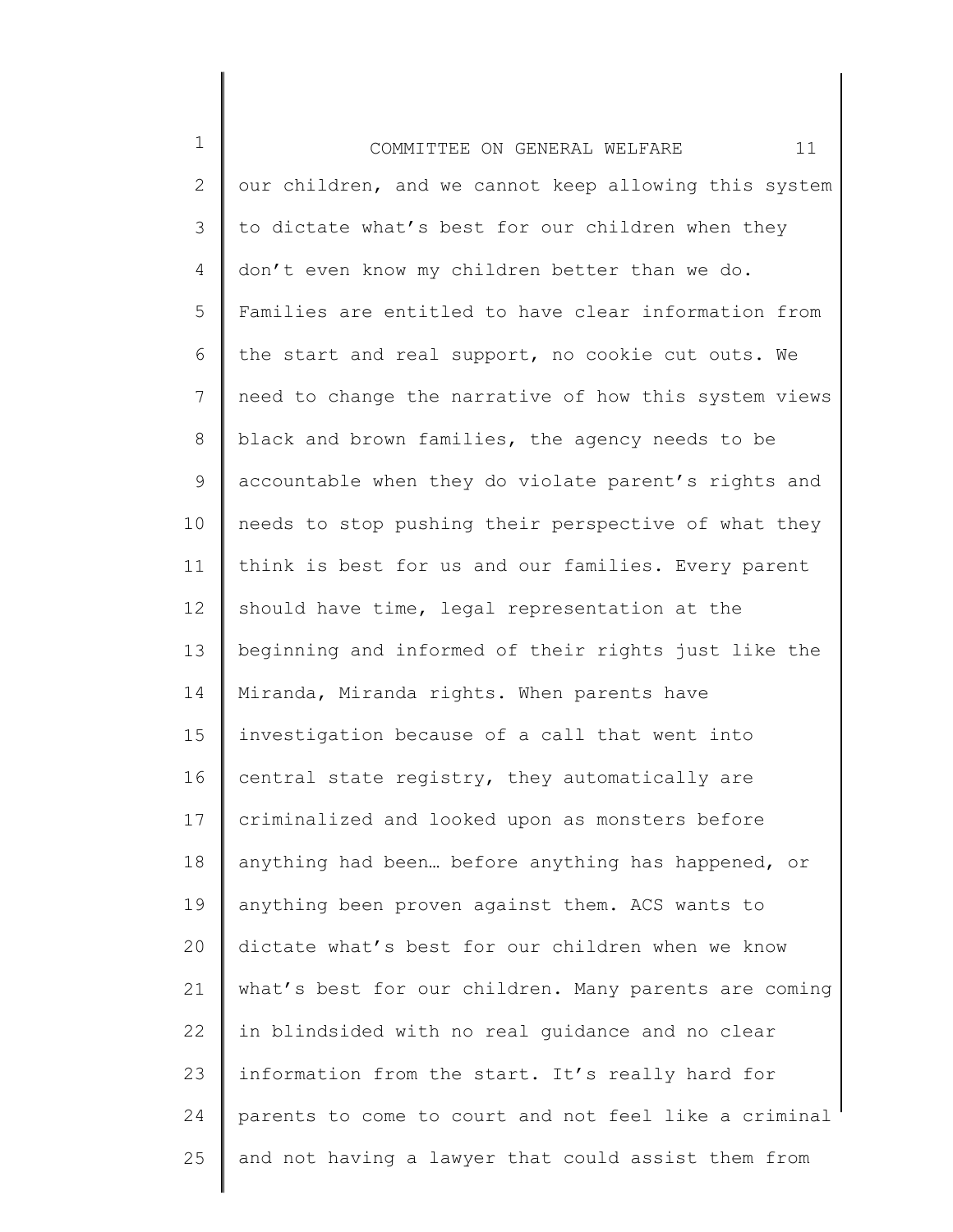1 2 3 4 5 6 7 8 9 10 11 12 13 14 15 16 17 18 19 20 21 22 23 24 25 COMMITTEE ON GENERAL WELFARE 12 the very beginning that's really hard. Parents have rights and that should be addressed at the very beginning of an investigation, most parents feel powerless to fight a system that's bigger than they are and feel like they have no voice when they come in contact with the system. Legal representation for families and parents should not be overseen by ACS, it needs to be legally independent. We can't have the same system that's trying to remove our children be responsible for, for, for providing legal representation. I also want to say that we need to mobilize these packets of bills so that parents could be the best version of themselves, live their dreams and have a better future for their family. This system cannot keep doing business as usual, it doesn't work anymore. ACS needs a big improvement and with these bills it can happen, it will happen. The agency needs to be transparent about the data on race, low income parents and children living in poor communities with limited resources that are disproportionately impacted by ACS. Black and brown families should not be penalized for being poverty stricken. The city must pass these bills and provide more funding for resources in our community if they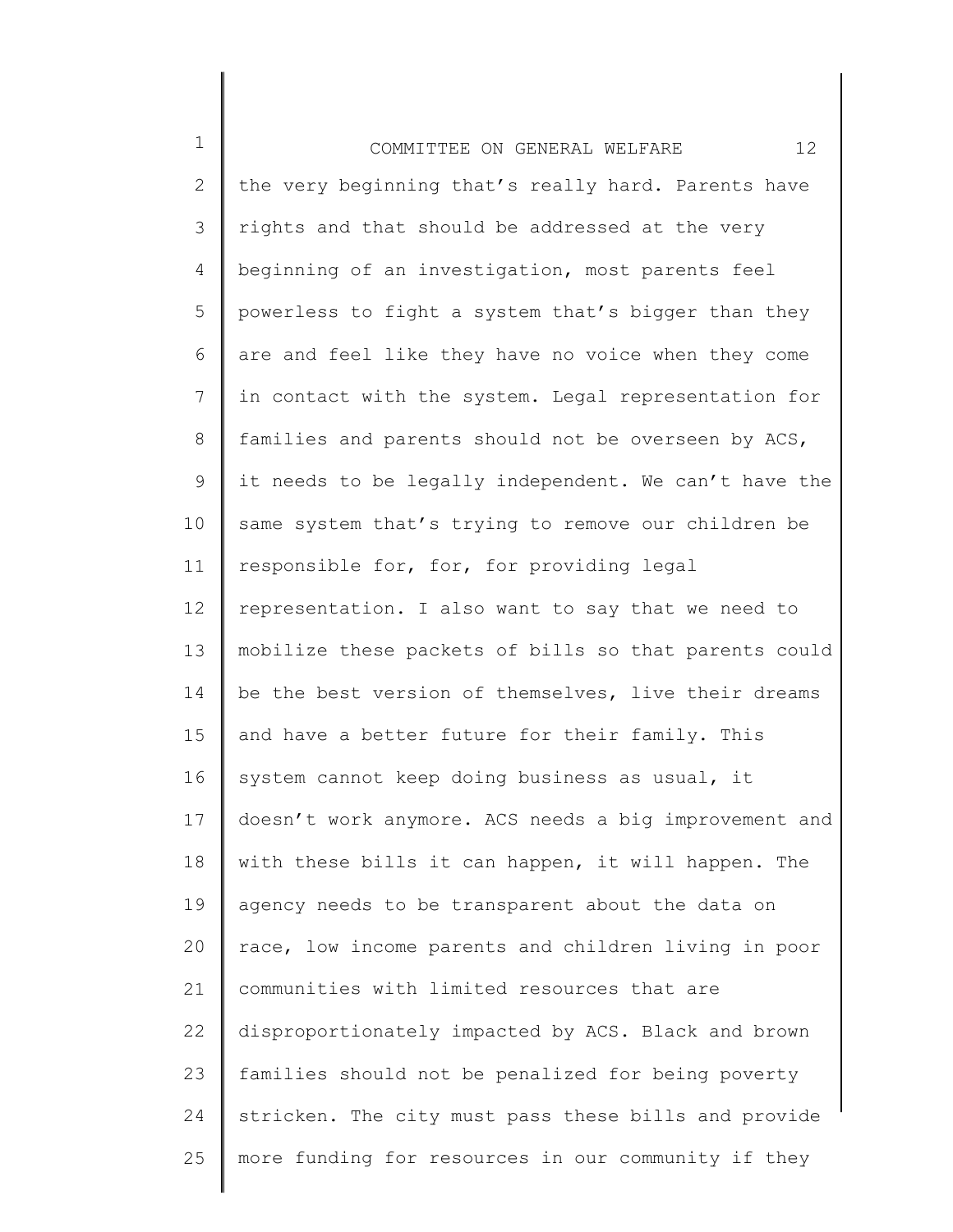| $\mathbf 1$ | 13<br>COMMITTEE ON GENERAL WELFARE                    |
|-------------|-------------------------------------------------------|
| 2           | want to be intentionally about building up families   |
| 3           | and keeping children safe. We live in the wealthiest  |
| 4           | city in the world so why aren't we surviving and      |
| 5           | thriving? It's so important to reduce the fear of     |
| 6           | unnecessary investigation and removal and support     |
| 7           | parent's power. Thank you so much.                    |
| 8           | [applause]                                            |
| 9           | CHAIRPERSON LEVIN: Thank you so much.                 |
| 10          | NANCY FORTUNATO: Thank you.                           |
| 11          | RAY WATSON: Good afternoon Council                    |
| 12          | Members. My name is Ray Watson, I'm here on behalf of |
| 13          | Rise as a Parent Leader. I'm part of a 70, 70.1       |
| 14          | million estimated throughout this nation part of two  |
| 15          | million with custodial rights, I'm part of a          |
| 16          | staggering nine percent of that two million which     |
| 17          | have three or more children of dependent age in their |
| 18          | care, I have four. I can't give a further percentage  |
| 19          | of the me's [sp?] out there because of the            |
| 20          | aforementioned nine percent of the two million, the   |
| 21          | information I could find on if studies dot org only   |
| 22          | states that the majority of them are well off         |
| 23          | Caucasian men thus this means I'm an anomaly, I'm an  |
| 24          | African American father with as many layers as there  |
| 25          | are shades of melanin within my culture, I'm a dad    |
|             |                                                       |

║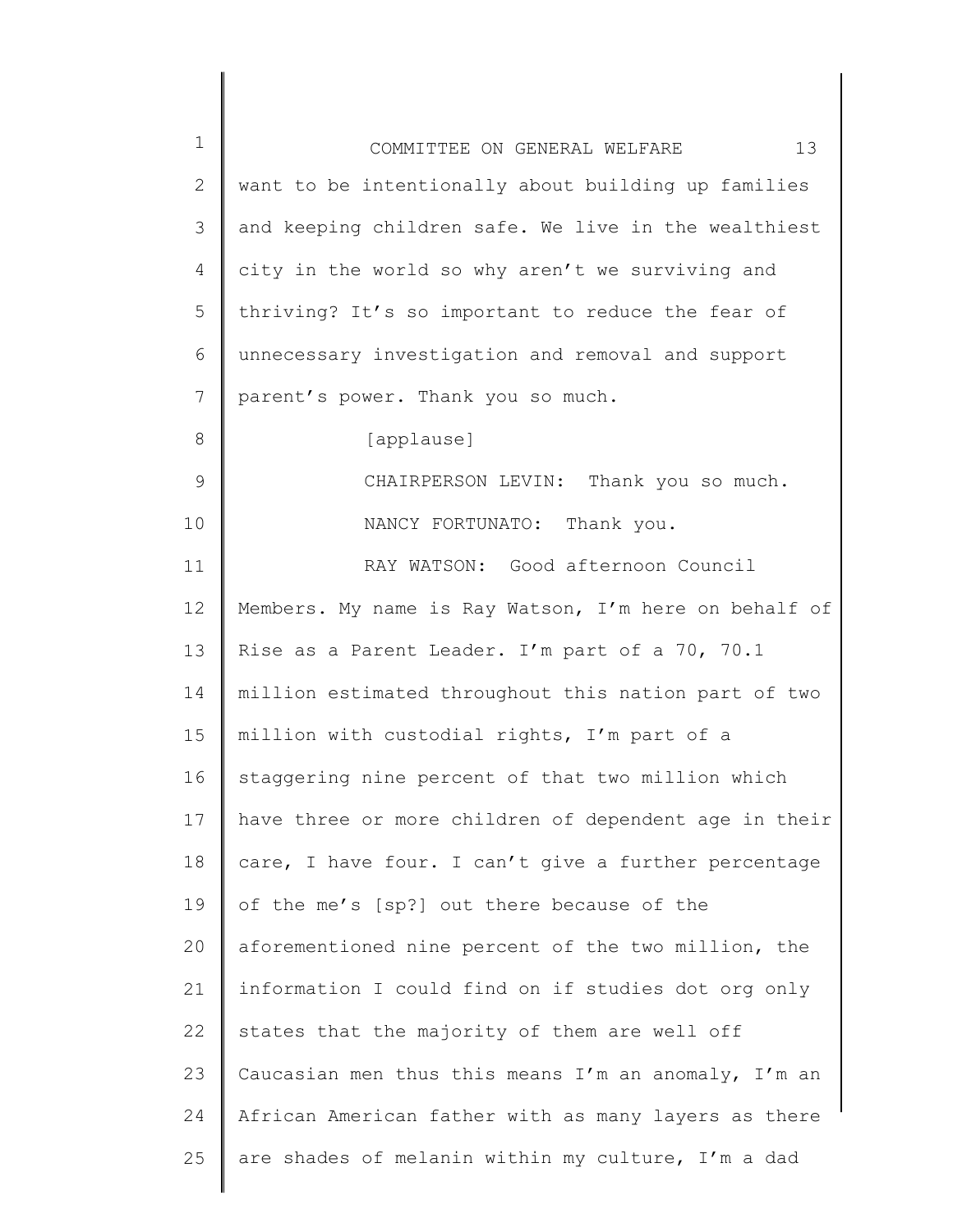1 2 3 4 5 6 7 8 9 10 11 12 13 14 15 16 17 18 19 20 21 22 23 24 25 COMMITTEE ON GENERAL WELFARE 14 and though it's implied I am also a parent. The goal of my testimony today is hopefully to support and aid in the passing of the proposed law for provisions of Council at first point of contact and the proposal requiring child protective services to orally disseminate information about the parent's rights during their initial contact. See in March 2016 ACS knocked on my door, this was the third time they were called in a week, you know the ACS worker said that there was another case called on me so I asked her for what and by who, she said my children's mother called and said that I told her to smoke week then how to clean out her system so I'm looking at the worker like well why are you here, they said that they wanted me to continue taking urine tests or to take more urine tests even somewhere else. So, I had to further adjust my schedule what I was doing for the three children that were in my home at the time to take more urine tests than I was already taking, you know I, I told them no and asked them to speak to a supervisor. When a supervisor called me the supervisor then says well you know you have our children inside of your home. So, this woman that works for child protective services told me that I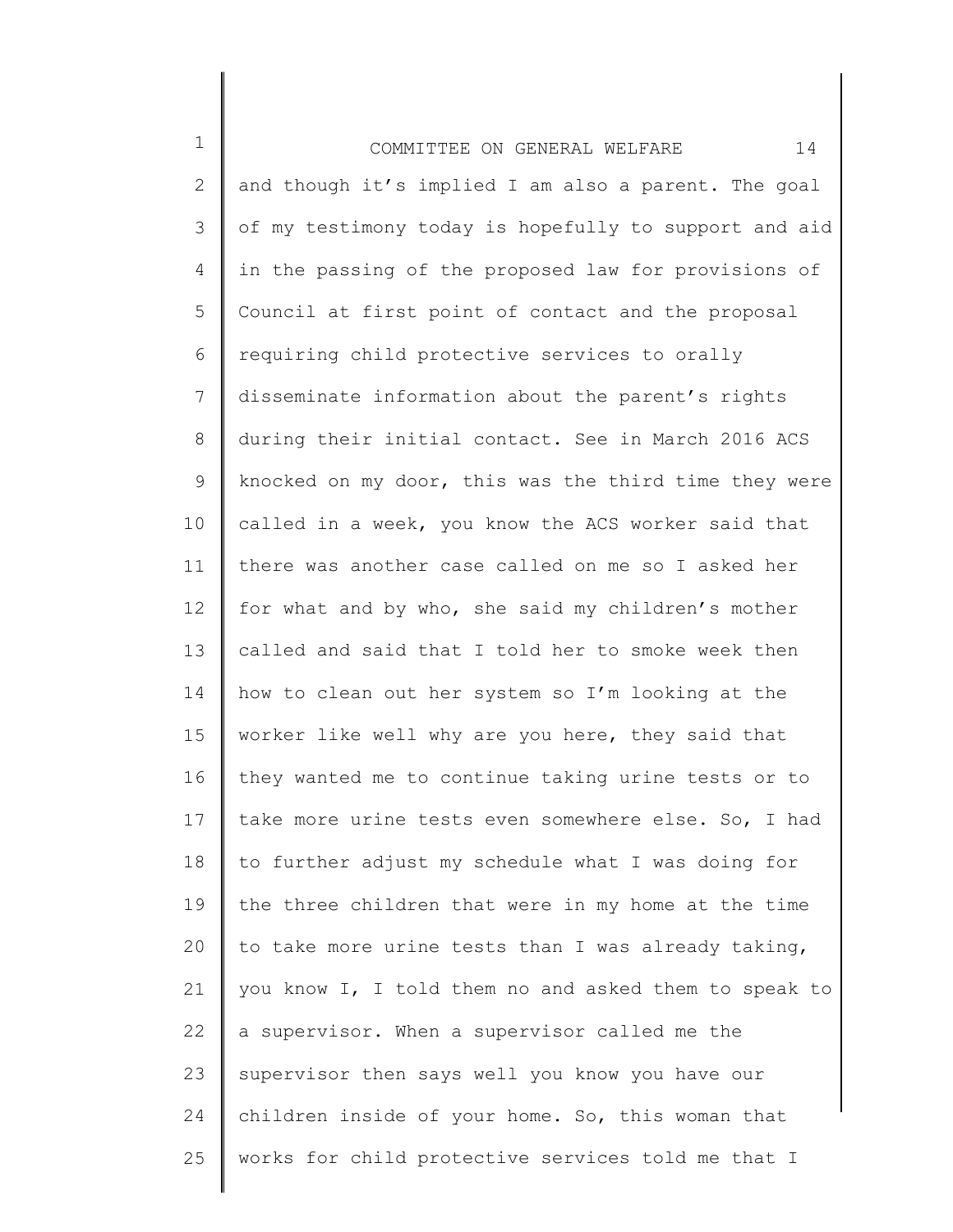1 2 3 4 5 6 7 8 9 10 11 12 13 14 15 16 17 18 19 20 21 22 23 24 COMMITTEE ON GENERAL WELFARE 15 have her children inside of my home, after a few choice words, you know I, I asked the questions like do you even know the names of their siblings, do you know their ages, their favorite foods, you know was that you whose been running around and taking them to the doctors and ripping and running to make ends meet and make meets end and she couldn't answer so I hung up on her. See with three children on trial discharge no concerns, biweekly urine tests and even a foster care agency documented this is the best that my children had ever been doing since they had interaction with them, I knew I didn't have to comply but this is in 2016. I caught my initial ACS case in 2007 so it took me ten years to learn what I did and have… and didn't have to comply to but see this is information that should have been given to me the same way the police mirandarize people when they arrest them. This is again why I urge that you pass the provisions for Counsel at point of contact and for all dissemination of a parent's rights during the initial contact because if I didn't know my rights my children might have been in foster care for another ten years. How many parents don't know their rights

25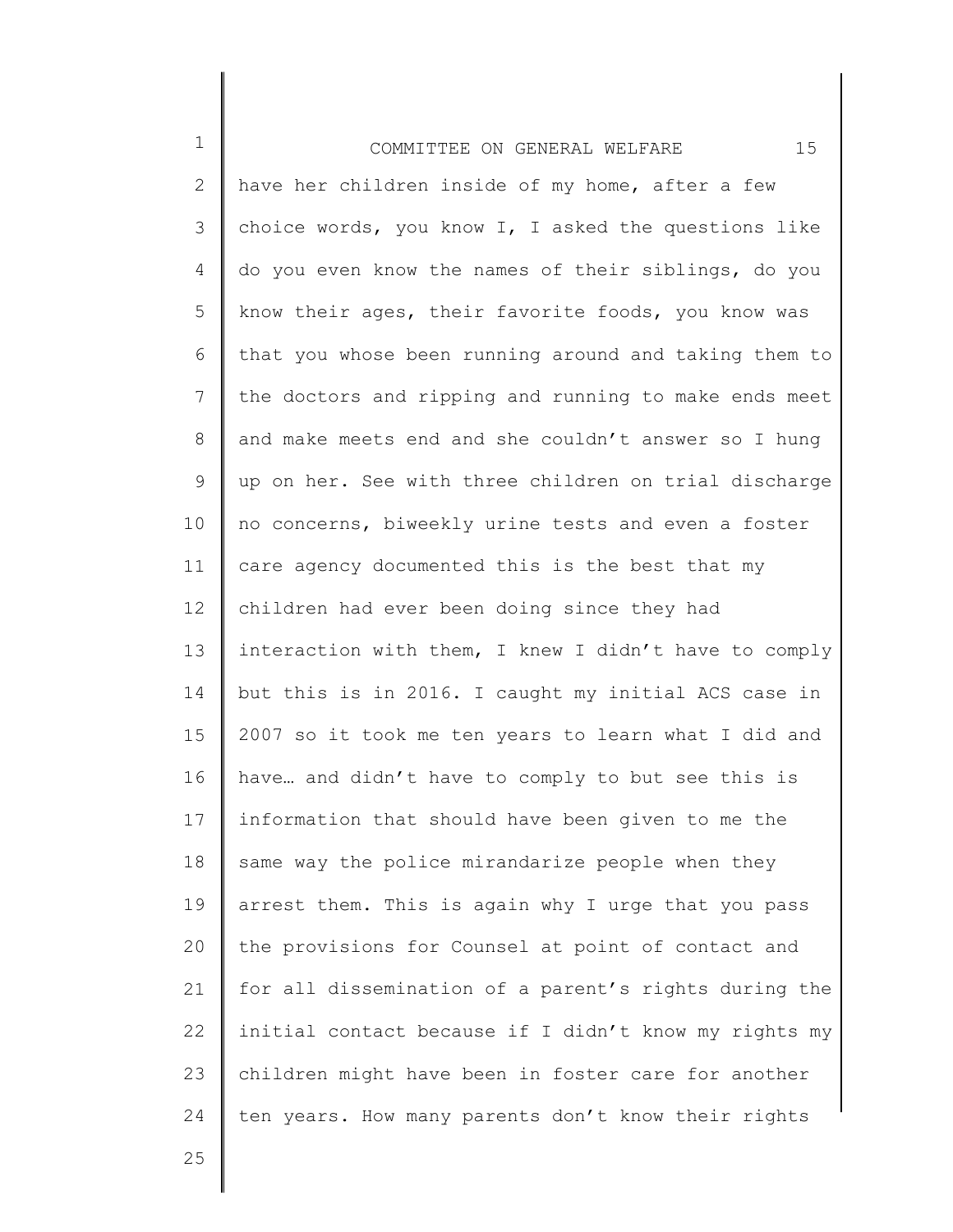| $\mathbf 1$ | 16<br>COMMITTEE ON GENERAL WELFARE                    |
|-------------|-------------------------------------------------------|
| 2           | and their children will be stuck in foster care for   |
| 3           | another ten years. Thank you.                         |
| 4           | [applause]                                            |
| 5           | CHAIRPERSON LEVIN: Thank you for your                 |
| 6           | testimony.                                            |
| 7           | HOPE LYZETTE NEWTON: Hello, okay. Good                |
| 8           | morning, well good afternoon. I'd like to thank the   |
| 9           | New York City Council for having me here today. My    |
| 10          | name is Hope Lyzette Newton, I am a parent advocate   |
| 11          | with the Center for Family Representation, I also     |
| 12          | serve on the Board of Directors of Rise Magazine, an  |
| 13          | organization that trains parents impacted by child    |
| 14          | welfare system, how to write and speak about their    |
| 15          | experience and I am also a member of the steering     |
| 16          | committee for Voices of Women, an organization that   |
| 17          | works to improve systems women and children go to     |
| 18          | when escaping domestic violence. I'm a mother of      |
| 19          | three now young adult children awarded sole legal     |
| 20          | custody twice while navigating multiple systems       |
| 21          | including family, family and criminal court. In 2006  |
| 22          | the murder of Nixzmary Brown Gonzalez prompted        |
| 23          | reforms in child welfare. These reforms which         |
| 24          | included how ACS approaches investigations had a life |
| 25          | changing impact on my family. That same year my       |
|             |                                                       |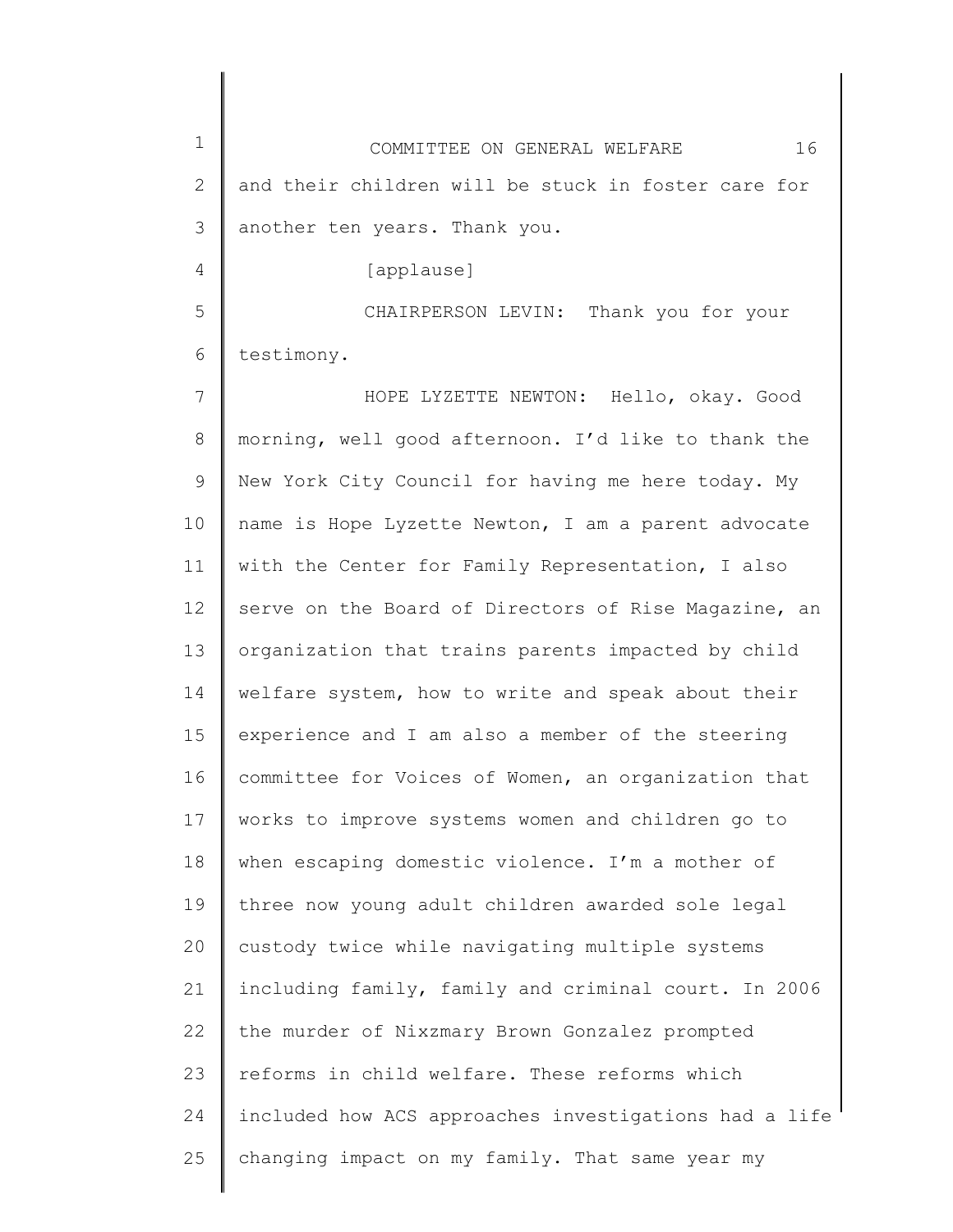1 2 3 4 5 6 7 8 9 10 11 12 13 14 15 16 17 18 19 20 21 22 23 24 25 COMMITTEE ON GENERAL WELFARE 17 husband and father of my children called in a false and malicious report to the New York State central registry. In the midst of a heated custody proceeding he introduced my family to both family and criminal court, it was the first of many false and malicious reports called in to prove that I was an unfit mother. Prior to this case no one in my family had contact with either of these systems. Unlike most parents investigated by ACS, I was able to hire a criminal attorney and had family resources to help me during my family and criminal court cases. Today I recognize that as privilege. Even though it was a significant financial burden to me and my family I was able to pay an attorney, go home and back to work within less than 24 hours of turning myself into the authorities, that privilege did not protect me from ACS coming into my home as the legal enforcement agency with the right to interrogate my entire household and remove my children. If ACS has the right to come into my home and remove children, I should have the right to legal counsel to guide me through the process during the investigative stage of the case. As someone who successfully cleared their name through the New York State central registry I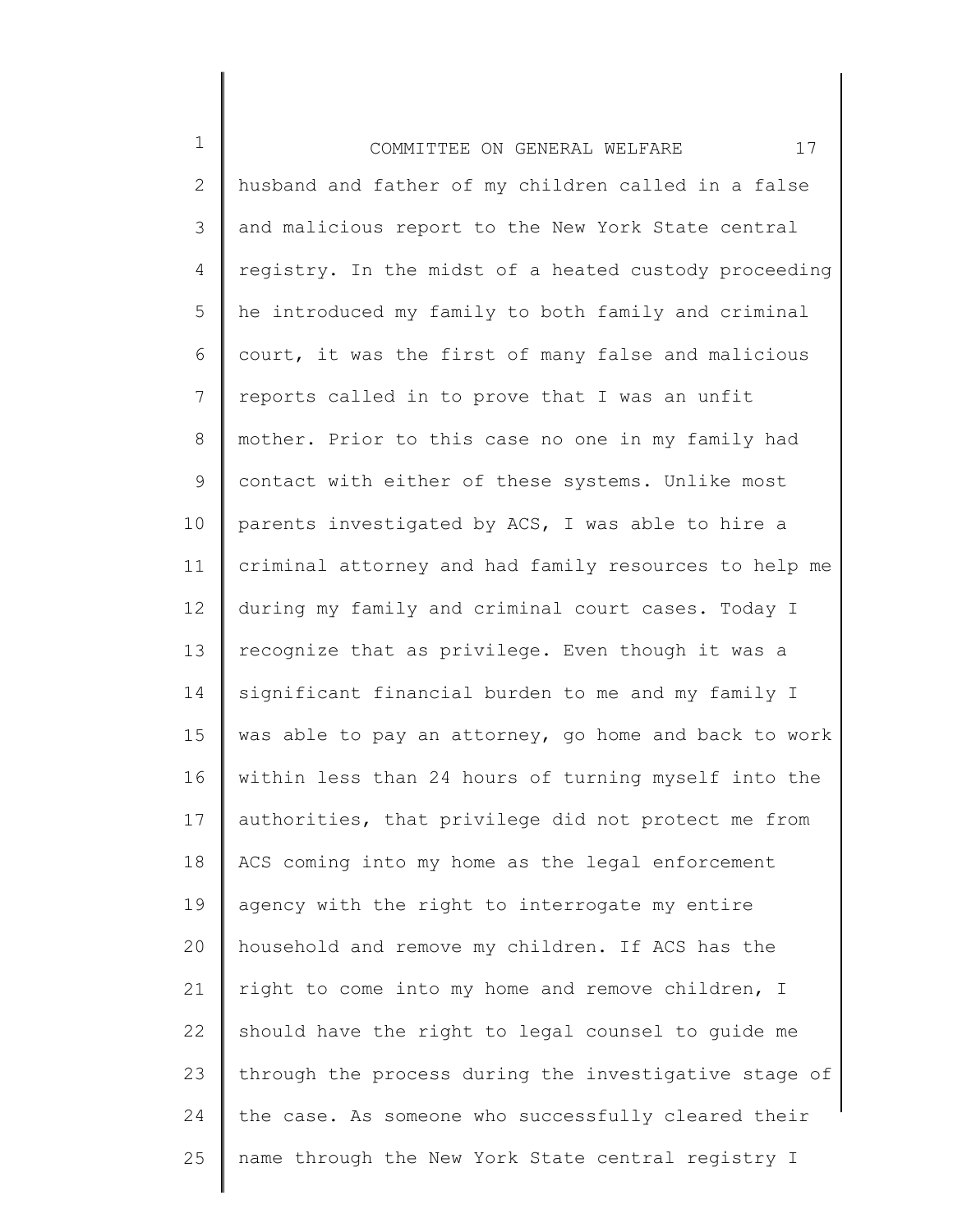| $1\,$ | 18<br>COMMITTEE ON GENERAL WELFARE                    |
|-------|-------------------------------------------------------|
| 2     | know it would have changed the outcome. After my      |
| 3     | experience I know now that the investigation is the   |
| 4     | start of this process, it lays the foundation for how |
| 5     | a case is going to proceed. Parents are asked to      |
| 6     | engage in services that they may not need or that     |
| 7     | conflict with other obligations, they don't           |
| 8     | understand that they have the right to say no.        |
| 9     | Parents are usually in shock, frustrated, angry and   |
| 10    | annoyed during the start of a case. Having someone    |
| 11    | present during an investigation to tell you how to    |
| 12    | protect your rights could change the trajectory of    |
| 13    | the case. It's beyond difficult to think when         |
| 14    | emotions are clouding judgement which can result in   |
| 15    | decisions being made in a child removal and for       |
| 16    | parents already engaged in services addressing family |
| 17    | challenges, having reached out to schools, doctors,   |
| 18    | and law enforcement for help only to have a case      |
| 19    | called in on them especially a false and malicious    |
| 20    | report, the emotional response to the threat of a     |
| 21    | removal is high. The right to counsel at the earliest |
| 22    | possible moment in the life of an investigation helps |
| 23    | everyone focus on the right issues and leads to       |
| 24    | better communications to and for families. My         |
| 25    | criminal court case was dismissed, and I was offered  |
|       |                                                       |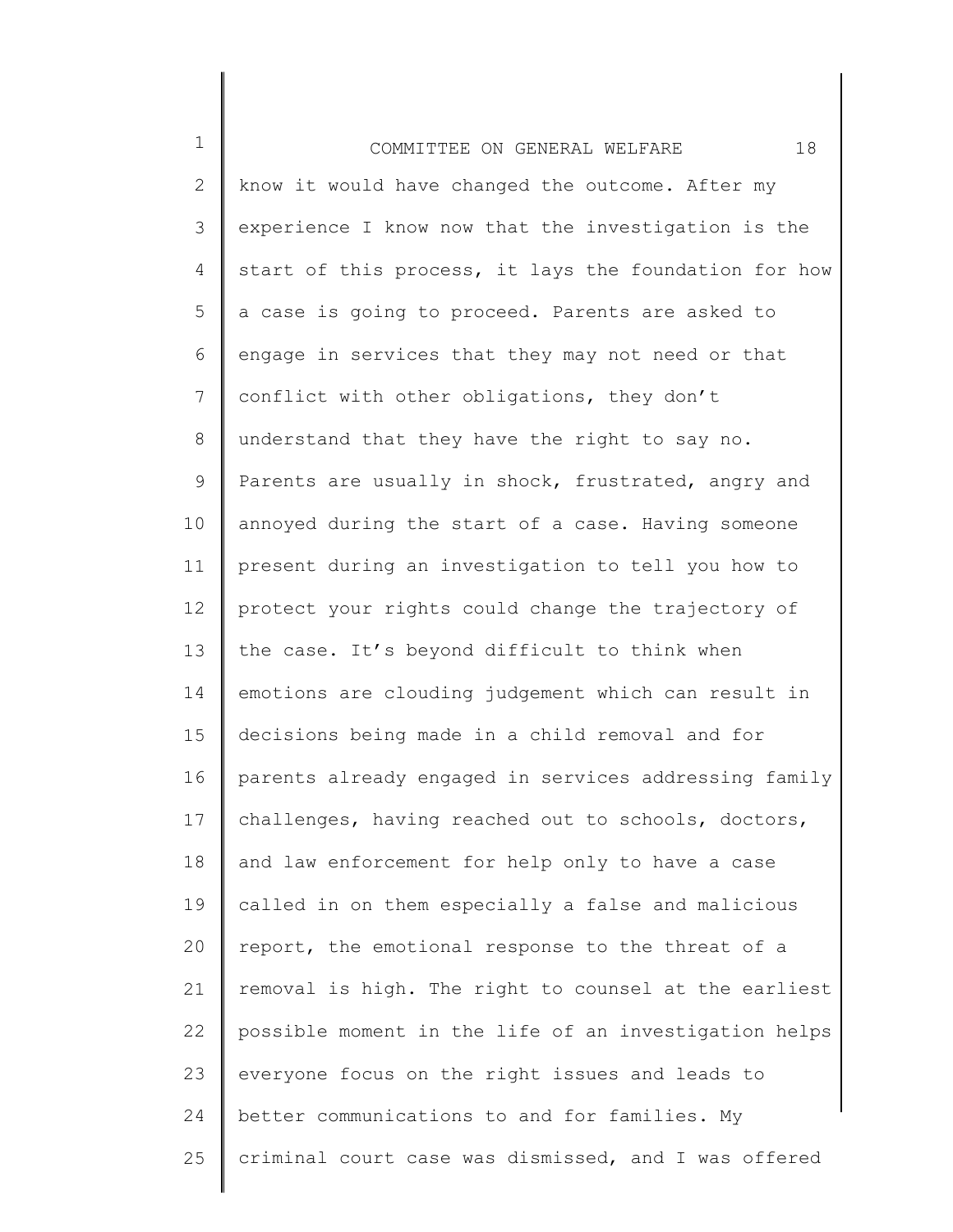1 2 3 4 5 6 7 8 9 10 11 12 13 14 15 16 17 18 19 20 21 22 23 24 25 COMMITTEE ON GENERAL WELFARE 19 a six-month adjournment and contemplation of dismissal in family court unfortunately for the next nine years the children's father called in several cases against me all of which resulted in new investigations. I learned from each investigation but looking back now I believe having legal counsel present during all of the investigations would have potentially cut the time, energy and resources spent on false and malicious reports in half. Having someone present can help identify issues earlier on in the process and address them quickly and effectively. The work that I do now has offered me the opportunity to support families that are going through the child welfare system. Time and time again the parents I work with talk about the fear that stays with them even after the ACS investigation, from the very beginning and throughout the entire investigation process parental authority is being decimated. Parents often become paralyzed by fear when taking their child to the doctor or school because they are afraid that another case will be called in and result in their child being removed, the fear is real and it makes it difficult for them to make the most basic parenting decisions. Having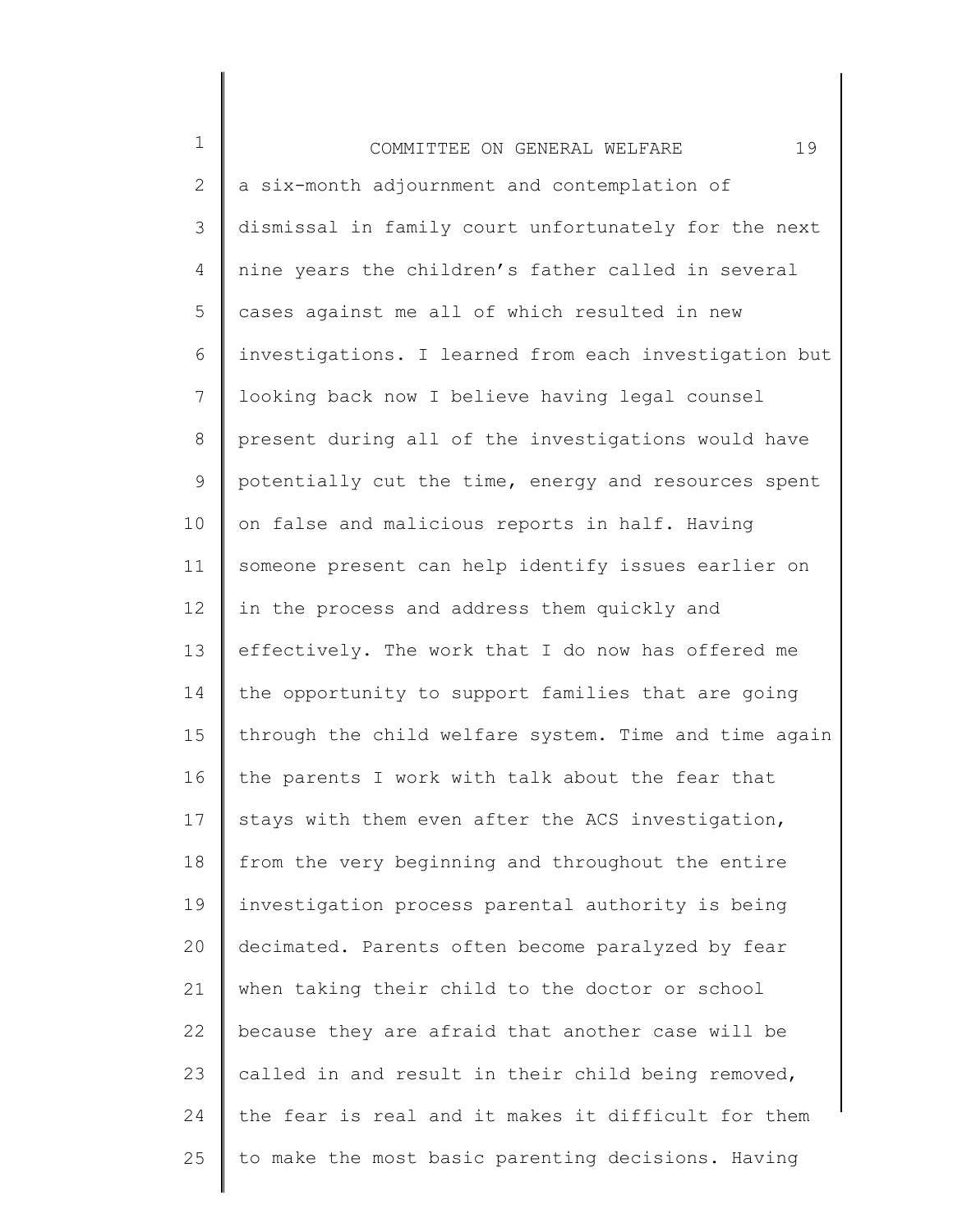1 2 3 4 5 6 7 8 9 10 11 12 13 14 15 16 17 18 19 20 21 22 23 24 25 COMMITTEE ON GENERAL WELFARE 20 someone to walk you through the investigation and be with you during the first initial meetings can help a parent feel empowered and maintain confidence to parent their child in a positive manner. ACS investigations have the ability and… to inflict harm and can shred family bonds and undermine parental authority. It often feels as if… as though ACS takes advantage of the fact that disenfranchise of black and brown families, they investigate do not know that they can refuse to answer their questions or submit to the often-intrusive nature of their… of their request. They come to their homes asking to speak to our children outside of our presence, they want to know how much food is in our cupboards and whether they can speak to our children's pediatricians. They want us to tell them everything but don't even tell us what our rights are sometimes even when they're there. In closing, all parents need legal counsel at the very beginning of an investigation to protect their families from unnecessary trauma. Thank you for listening. [applause] CHAIRPERSON LEVIN: Thank you for your testimony.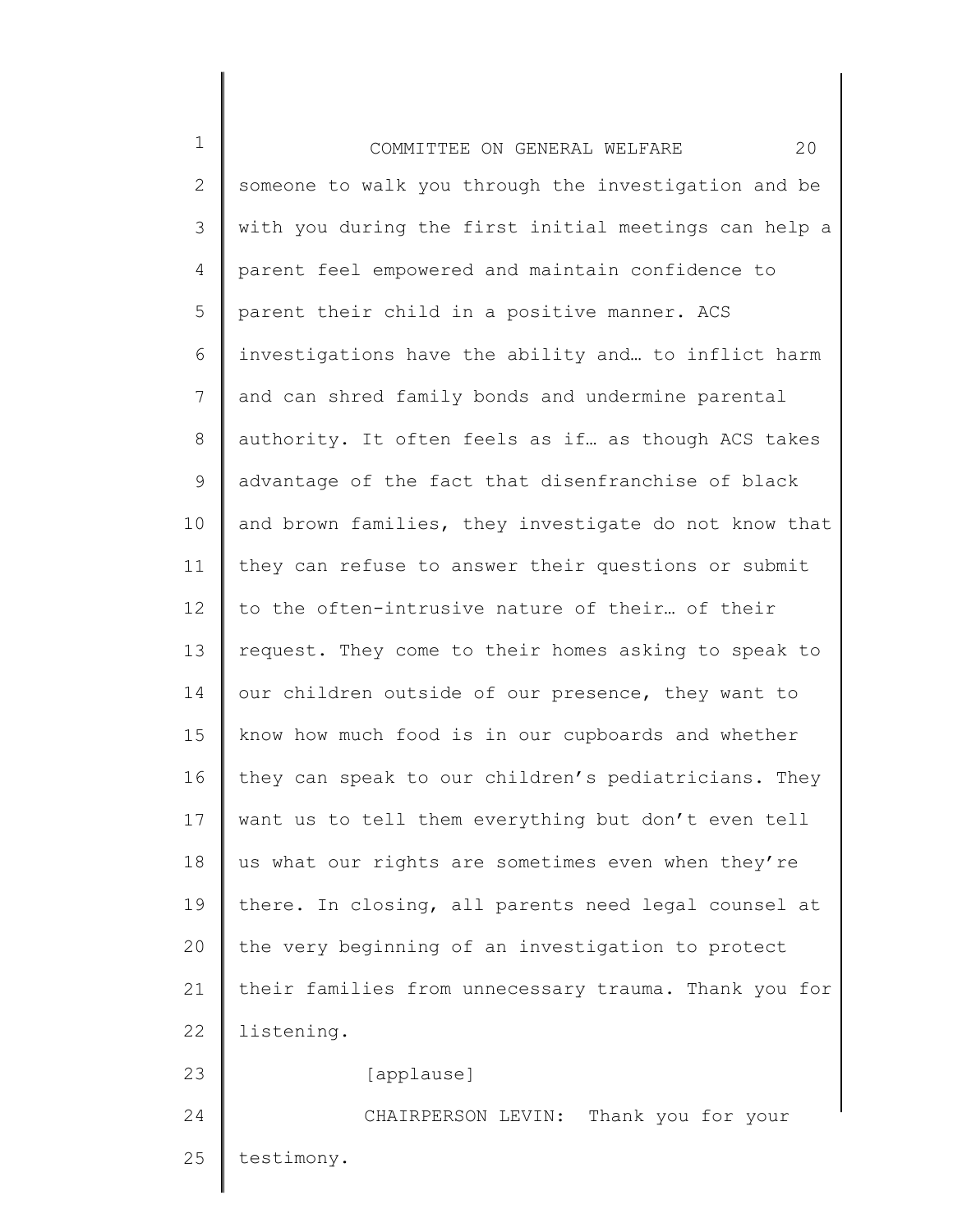| 1            | 21<br>COMMITTEE ON GENERAL WELFARE                    |
|--------------|-------------------------------------------------------|
| $\mathbf{2}$ | UNIDENTIFED FEMALE: No clapping in the                |
| 3            | chambers please.                                      |
| 4            | CHAIRPERSON LEVIN: To approve you could               |
| 5            | do this [jazz hands] it'll get on the record.         |
| 6            | JOYCE MCMILLAN: Good afternoon everyone.              |
| 7            | My name is Joyce McMillan and I am an [cross-talk]    |
| 8            | CHAIRPERSON LEVIN: Joyce your microphone              |
| 9            | is not on.                                            |
| 10           | JOYCE MCMILLAN: Oh, forgot to turn it                 |
| 11           | on, you know my voice is a little baritone, it's not  |
| 12           | necessarily needed. Okay, my name is Joyce McMillan   |
| 13           | and I am an advocate working to abolish the current   |
| 14           | negative policies and practices and their impact on   |
| 15           | families in New York City and beyond by child         |
| 16           | welfare. My family and I were affected by child       |
| 17           | welfare in 1999 and that experience changed every     |
| 18           | relationship within my family but especially the ones |
| 19           | between myself and my children. Thank you to the New  |
| 20           | York City Council for the opportunity to submit       |
| 21           | testimony today about the need for the administration |
| 22           | of children services to be accountable to the         |
| 23           | community and the families they claim to serve. My    |
| 24           | hope is that this accountability package will bring   |
| 25           | balance in the interactions between ACS and the       |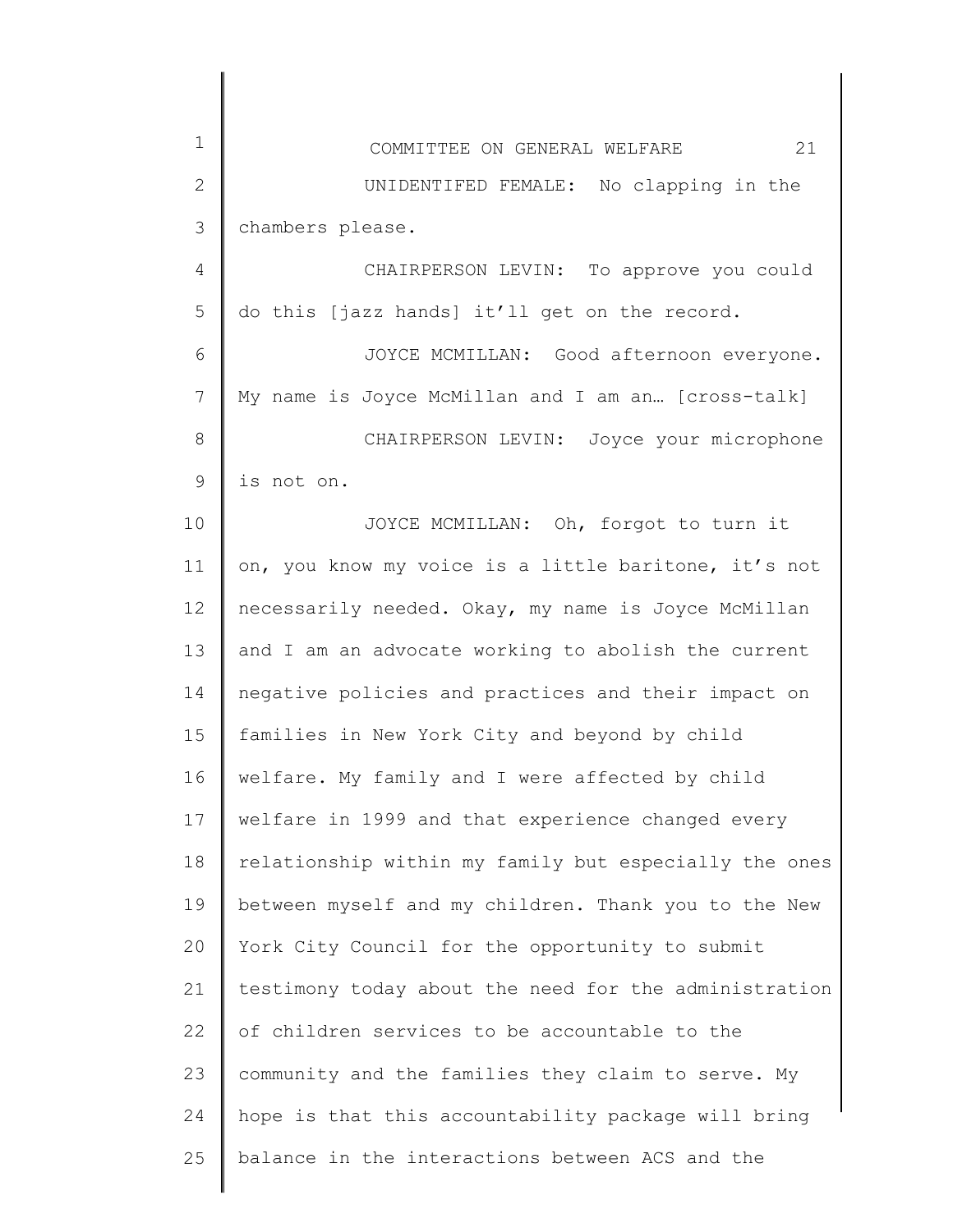1 2 3 4 5 6 7 8 9 10 11 12 13 14 15 16 17 18 19 20 21 22 23 24 25 COMMITTEE ON GENERAL WELFARE 22 communities they are here to serve but that they actually take advantage of and abuse. I know firsthand what they do because I was one of the families that it happened to and I work with families everyday who continue to experience the same abuse that I experienced and that my family experienced. The fact that we need the accountability package to legislate these commonsense practices on behalf of communities highly impacted by ACS and their aggressive ways is quite disturbing. Like with the police families fear and are terrified of ACS. It is more than concerning that ACS top officials still believe their employees are making great decisions when snatching children out of homes without court orders and that they are protecting children even though the children in the care of ACS have the poorest outcomes. What ACS does to families and children under the guise of protecting children is completely outrageous and for that we should all be accountable because we all know what they do, we all know how they do it and we all know how they get away with it. It is our responsibility to make sure it changes; it is not just the responsibility of people who have been affected by it. The responsibility of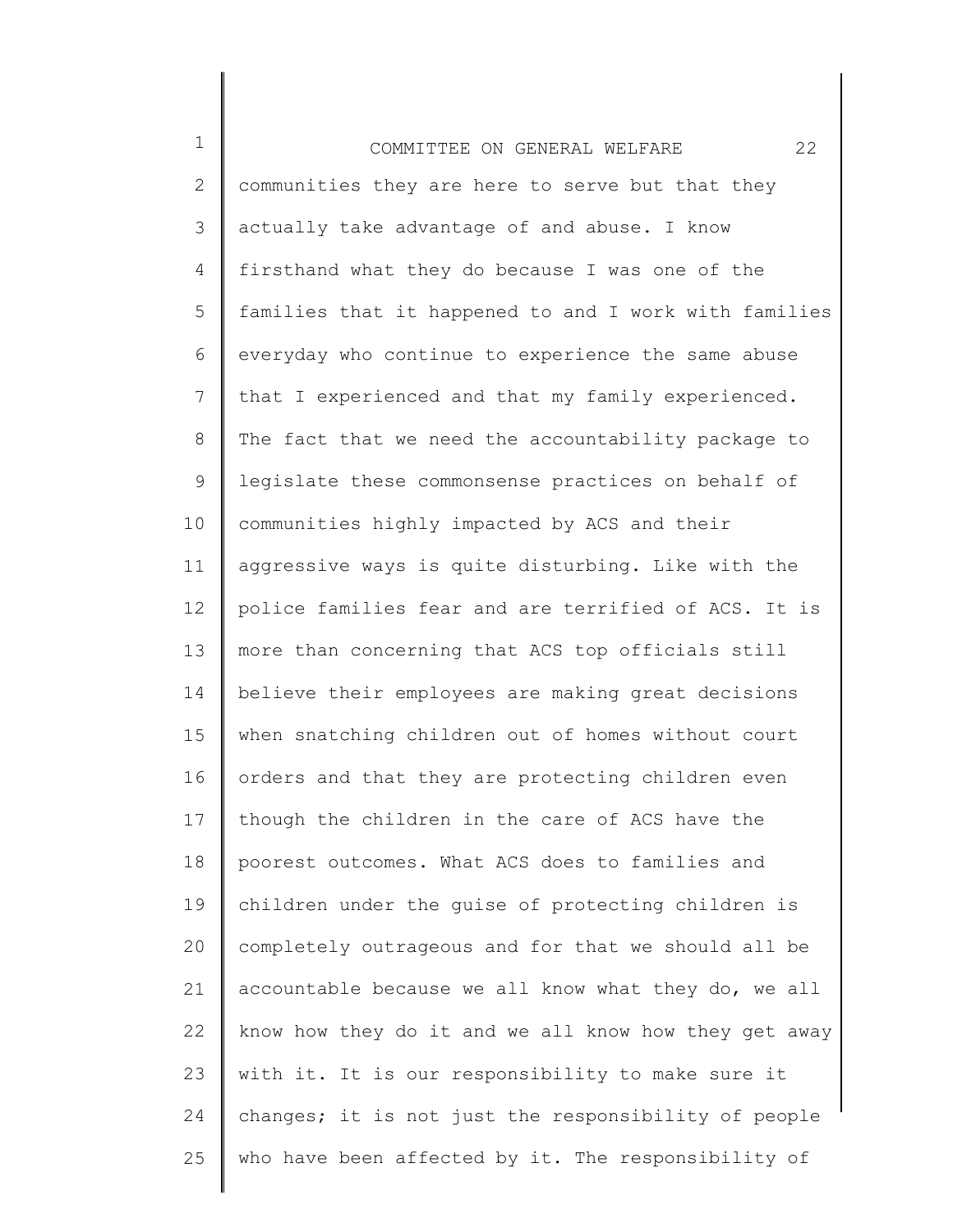| $\mathbf 1$ | 23<br>COMMITTEE ON GENERAL WELFARE                    |
|-------------|-------------------------------------------------------|
| 2           | being a parent is a very serious responsibility and a |
| 3           | difficult job but the responsibility of being a       |
| 4           | parent with the lack of resources can make the job of |
| 5           | being a parent even more difficult and can actually   |
| 6           | put children at risk. We look at the risk factors of  |
| 7           | leaving children at home when the home lacks needed   |
| $8\,$       | resources without ever looking at the risk factors of |
| $\mathsf 9$ | separating a child from everyone, everything that     |
| 10          | they know and love and have become familiar with.     |
| 11          | Families who cannot afford legal representation is    |
| 12          | the population of families most affected by ACS, they |
| 13          | bully their way into homes without acknowledging the  |
| 14          | family has the right to refuse them entry even        |
| 15          | calling the police and escalating the situation at    |
| 16          | times when there is no imminent risk. I would love to |
| 17          | have the data and the reports to show how many        |
| 18          | children are removed without court orders and I would |
| 19          | love to have the data to show the abuse of children   |
| 20          | while in care, how many hospital visits for black     |
| 21          | eyes, for the rapes and all of the other things that  |
| 22          | happen under the care of ACS that no one talks about  |
| 23          | or has data for. Once in the home ACS force parents   |
| 24          | to sign HIPAAs, provide them copies of sensitive      |
| 25          | documentation like birth certificates, social         |
|             |                                                       |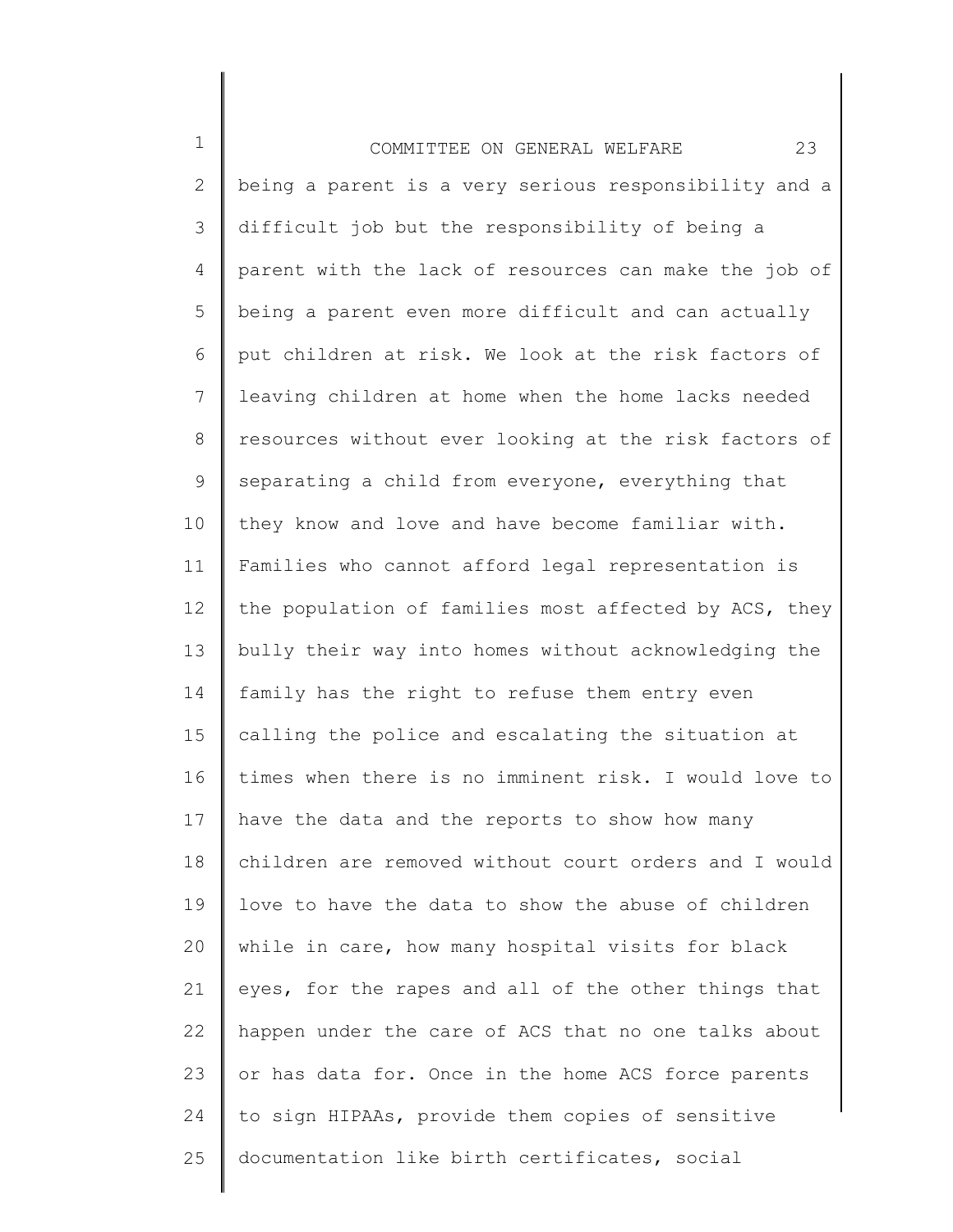1 2 3 4 5 6 7 8 9 10 11 12 13 14 15 16 17 18 19 20 21 22 23 24 25 COMMITTEE ON GENERAL WELFARE 24 security numbers, medical records even when the case is not related to anything medical without ever advising the family that anything they say or provide a copy of could later be used against them and I say later because with ACS at any time the case can change and be about something that they was not called to the house for because the only thing ACS wants is surveillance of the household so that they can investigate and find something. ACS chooses to focus on things that they were not called for because most of the time the things they were called for by the anonymous caller are things that don't actually exist, they were only things to antagonize the family. I'm grateful for the package but this has to only be the beginning. There is so much for ACS to be accountable for like how a family who complies with everything that ACS asks for and still never reached the point of unsupervised visits against the suggestion of licensed mental health practitioners without any explanation just a veto from our commissioner but through all of the mayhem caused by ACS they always manage to find at least three children, at least three of them who fared well, they exploit that child, putting them in papers, showing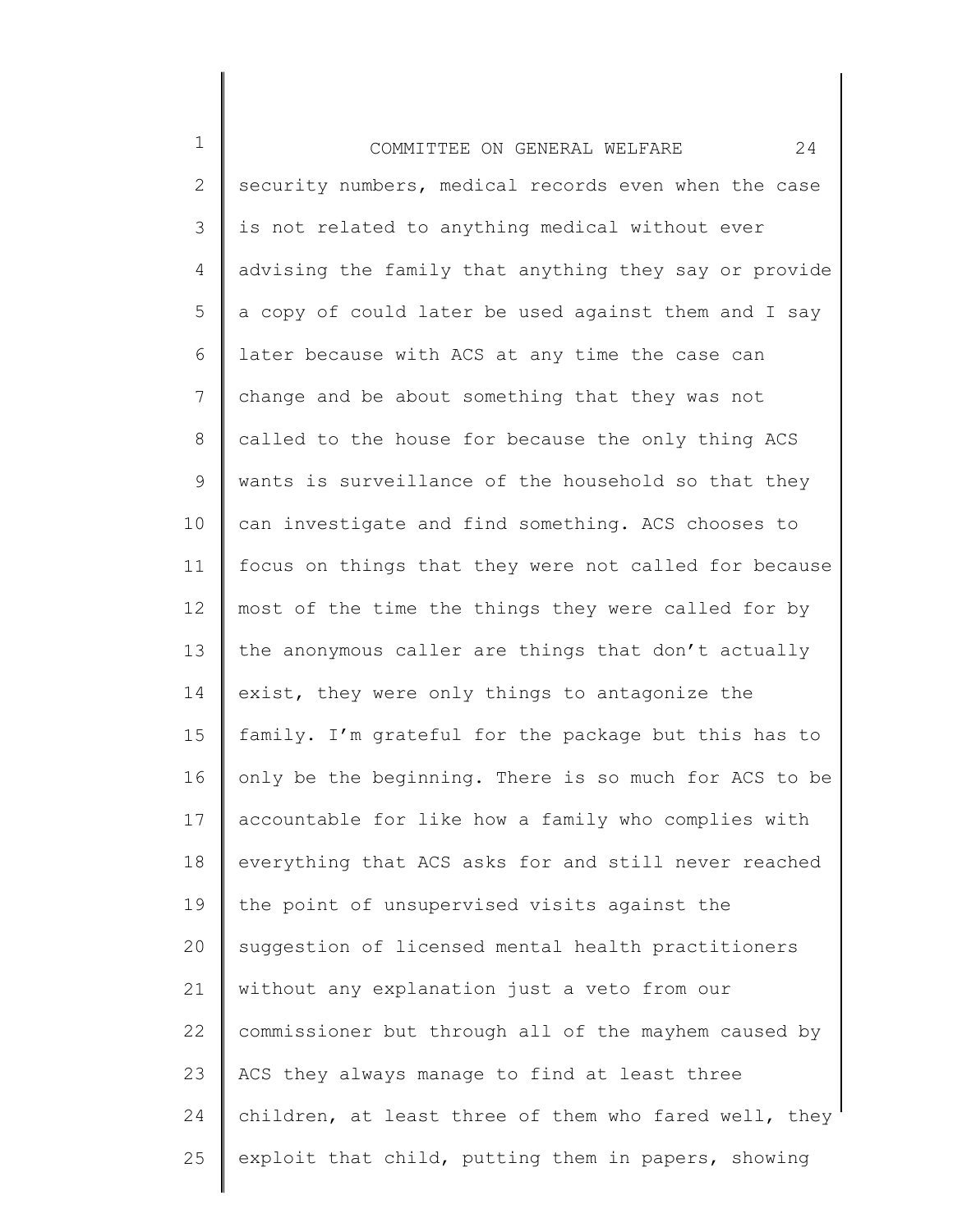| $\mathbf 1$ | 25<br>COMMITTEE ON GENERAL WELFARE                    |
|-------------|-------------------------------------------------------|
| 2           | their pictures, talking about how well the system is  |
| 3           | but that's only for about three percent, can we talk  |
| 4           | about the other 97? I have a neighbor who was a       |
| 5           | foster child who is also doing well, she would never  |
| 6           | support ACS because she knows firsthand how she was   |
| 7           | treated as a foster child, she was just lucky enough  |
| 8           | to still be successful today. The real accountability |
| 9           | is ensuring children remain at home with the proper   |
| 10          | support. That ten million dollars that we just spent  |
| 11          | to give every child in foster care a mentor could     |
| 12          | have went to the communities to provide the resources |
| 13          | families are lacking. Like I said we are all          |
| 14          | accountable, spend your money to cut off the beast    |
| 15          | not feed it. Thank you.                               |
| 16          | [applause]                                            |
| 17          | CHAIRPERSON LEVIN: Remember [jazz                     |
| 18          | hands], no applause. Okay, thank you. I want to thank |
| 19          | you very much this panel for, for, for speaking your  |
| 20          | truth and telling your stories, I know that that's    |
| 21          | not easy in a public setting and so I, I very much    |
| 22          | want to thank you and set the tone thank you for      |
| 23          | setting the tone for todays hearing and starting this |
| 24          | conversation around what the reality is for, for      |
| 25          | parents many of whom have done nothing wrong          |

║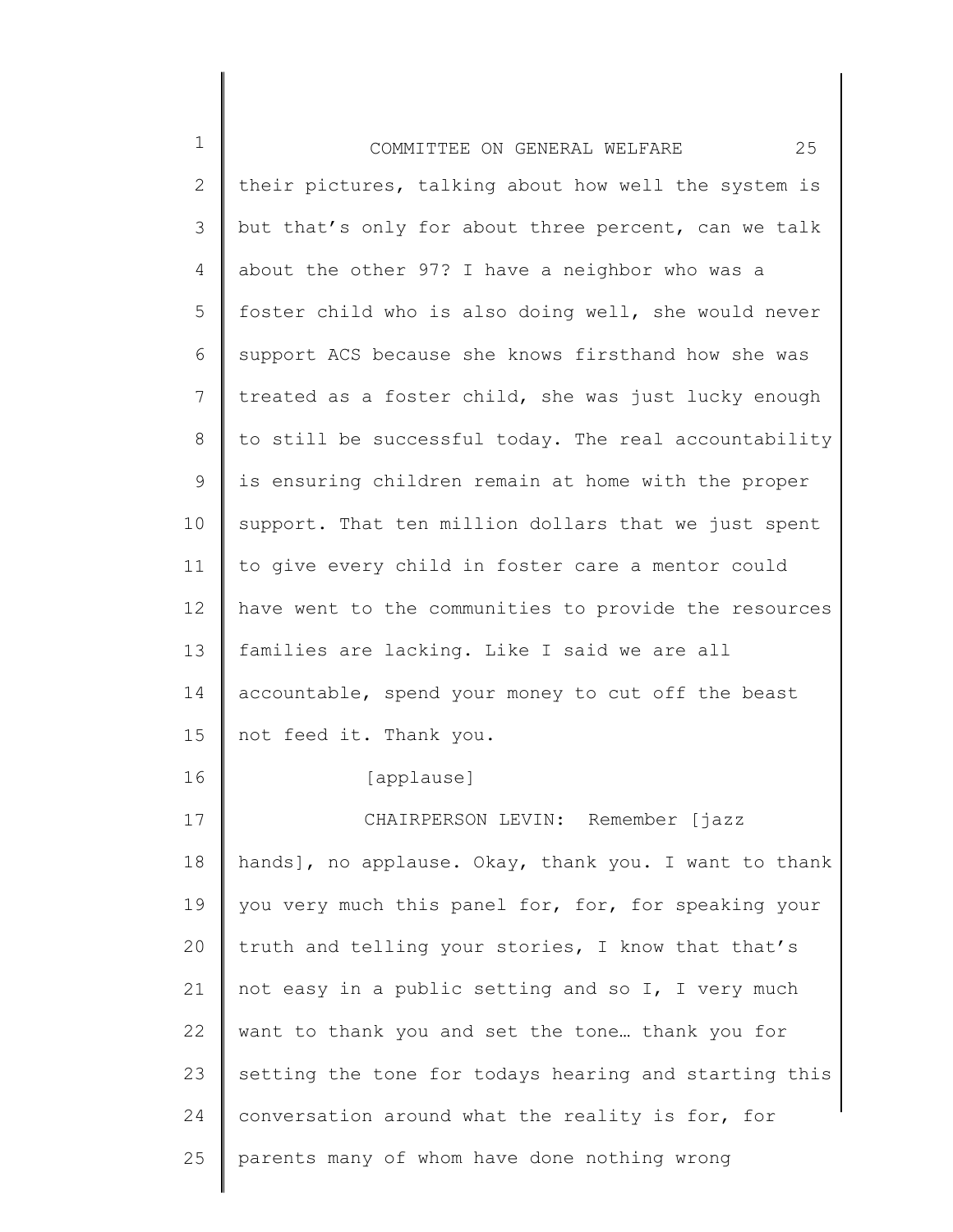| $\mathbf 1$  | 26<br>COMMITTEE ON GENERAL WELFARE                    |
|--------------|-------------------------------------------------------|
| $\mathbf{2}$ | whatsoever to be on the receiving end of that knock   |
| 3            | on their door and what and what that reality looks    |
| 4            | like and so I want to thank you so much for your      |
| 5            | testimony, I look forward to continuing to work with  |
| 6            | you after this hearing on this set of legislation to, |
| 7            | to make sure that it is the best legislation it can   |
| 8            | be so, thank you so much.                             |
| 9            | JOYCE MCMILLAN: Thank you [cross-talk]                |
| 10           | HOPE LYZETTE NEWTON: Thank you.                       |
| 11           | CHAIRPERSON LEVIN: Okay, so we'll be                  |
| 12           | calling up members of the administration now. From    |
| 13           | ACS Commissioner David Hansell, Assist Associate      |
| 14           | Commissioner Stephanie Gendell, Nicole White,         |
| 15           | Assistant Commissioner Sandra Davidson and Deputy     |
| 16           | Commissioner William Fletcher. And before you start   |
| 17           | your testimony, I will ask Counsel to the Committee   |
| 18           | to swear you in.                                      |
| 19           | NICOLE WHITE: You want my name? Nicole                |
| 20           | White                                                 |
| 21           | CHAIRPERSON LEVIN: Yes, we I think                    |
| 22           | we'll; we'll be able to get you a chair.              |
| 23           | NICOLE WHITE:<br>Okay.                                |
| 24           |                                                       |
| 25           |                                                       |
|              |                                                       |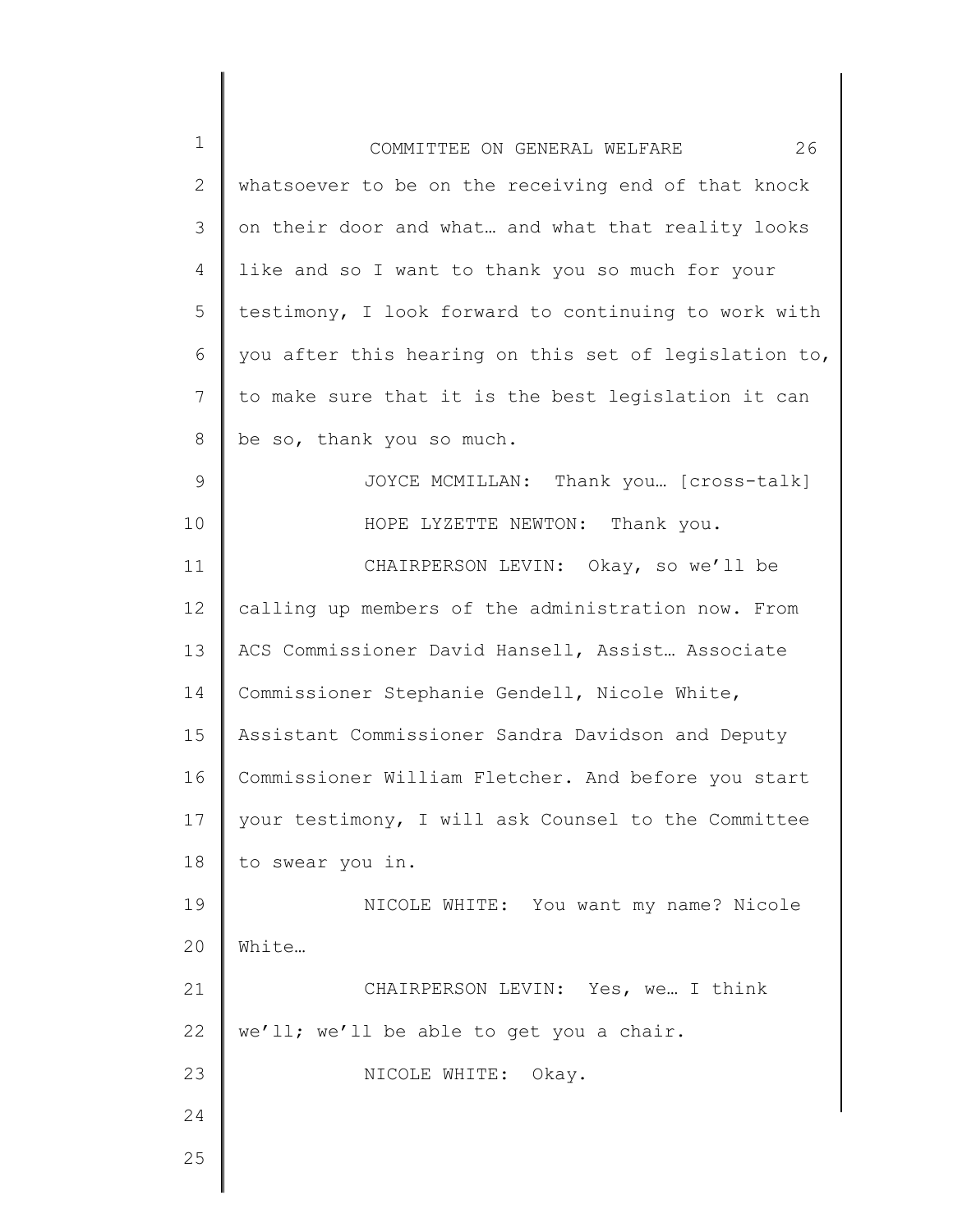| $\mathbf 1$    | 27<br>COMMITTEE ON GENERAL WELFARE                   |
|----------------|------------------------------------------------------|
| $\overline{2}$ | CHAIRPERSON LEVIN: Oh, I'm sorry, I we,              |
| 3              | we had you I'm sorry, we had you as a member of the  |
| $\overline{4}$ | administration and I'm sorry. I apologize.           |
| 5              | DAVID HANSELL: You can join us.                      |
| 6              | COMMITTEE CLERK: Please raise your right             |
| 7              | hand, do you affirm to tell the truth, the whole     |
| 8              | truth and nothing but the truth in your testimony    |
| $\mathcal{G}$  | before this committee and to respond honestly to     |
| 10             | Council Member questions?                            |
| 11             | DAVID HANSELL: I do.                                 |
| 12             | SANDRA DAVIDSON: Yes.                                |
| 13             | COMMITTEE CLERK: You may begin.                      |
| 14             | DAVID HANSELL: Thank you very much. Good             |
| 15             | afternoon Chair Levin, members of the Committee on   |
| 16             | General Welfare. I'm David Hansell, the Commissioner |
| 17             | of the New York City Administration for Children's   |
| 18             | Services and with me today to my left are William    |
| 19             | Fletcher, Deputy Commissioner for the Division of    |
| 20             | Child Protection; Sandra Davidson, Assistant         |
| 21             | Commissioner in DCP and to my right Stephanie        |
| 22             | Gendell, Acting Deputy Commissioner for the Division |
| 23             | of External Affairs. Before we begin I do want to    |
| 24             | also thank the parents who just testified, it was    |
| 25             | very powerful testimony, we obviously don't always   |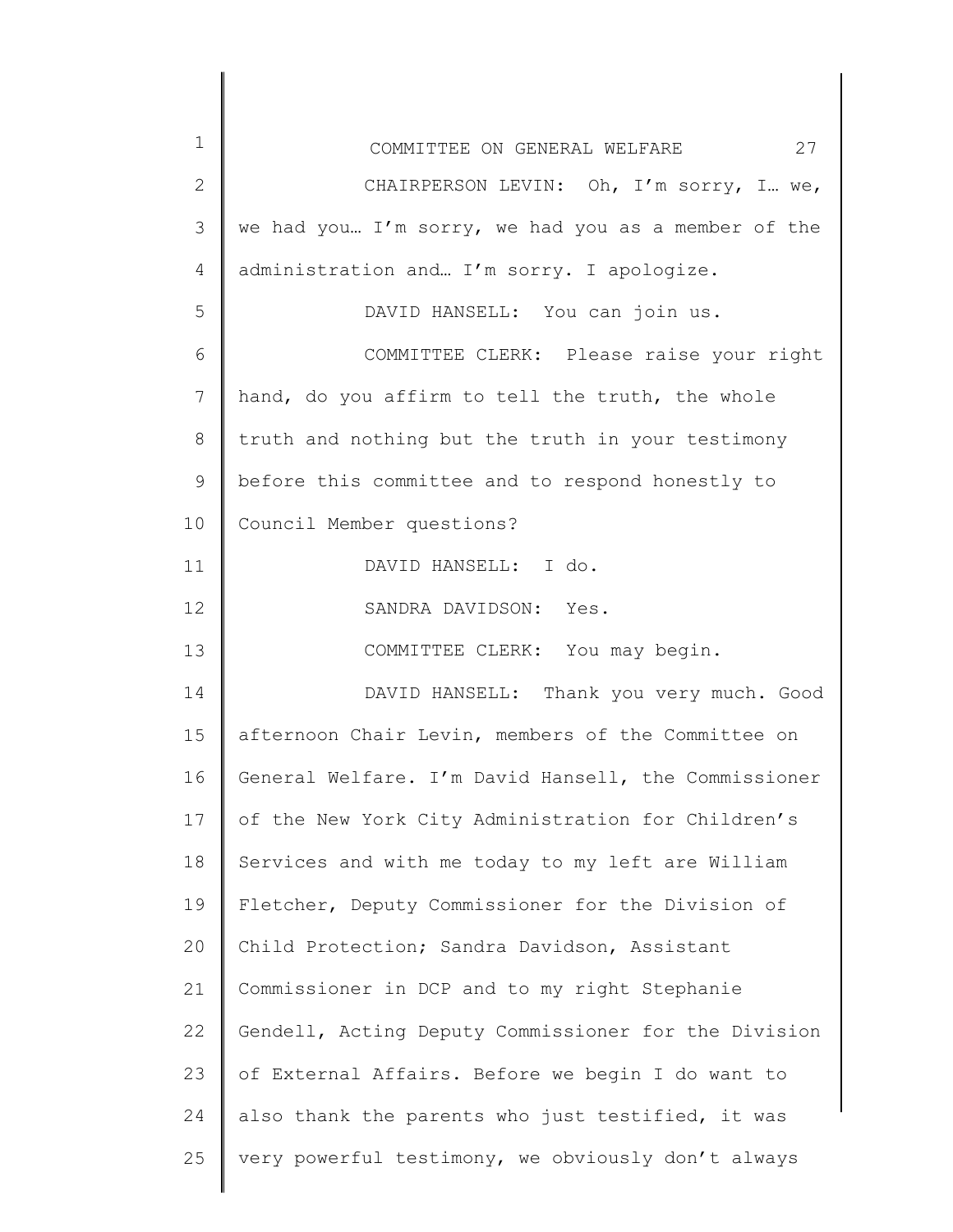| $\mathbf 1$ | 28<br>COMMITTEE ON GENERAL WELFARE                    |
|-------------|-------------------------------------------------------|
| 2           | have the same perspective but it is very important to |
| 3           | us as I'm going to talk about in my testimony that we |
| 4           | always listen to the voices of parents and children   |
| 5           | affected by the child welfare system and so I very    |
| 6           | much appreciate their being here and sharing their    |
| 7           | stories with us today. And we at ACS also appreciate  |
| 8           | this committee and the progressive caucus for         |
| 9           | focusing on the children, youth and families who come |
| 10          | to the attention of the child welfare system. We take |
| 11          | very seriously our obligations to assess child safety |
| 12          | and to provide families with the supports and         |
| 13          | services they need so that children can be safe in    |
| 14          | their homes whenever possible. At the same time, we   |
| 15          | recognize and respect parent's rights, as well as     |
| 16          | their bonds with and love for their children. We also |
| 17          | know that deep rooted structural racism exists in our |
| 18          | country, and that the child welfare system has        |
| 19          | historically had a disproportionate impact on low     |
| 20          | income families and communities of color. Since I     |
| 21          | joined ACS as Commissioner, we have faced these       |
| 22          | issues directly by focusing on the safety of the      |
| 23          | children who come to our attention, by providing high |
| 24          | quality community based services to families in need, |
| 25          | by elevating the voices of family and community to    |
|             |                                                       |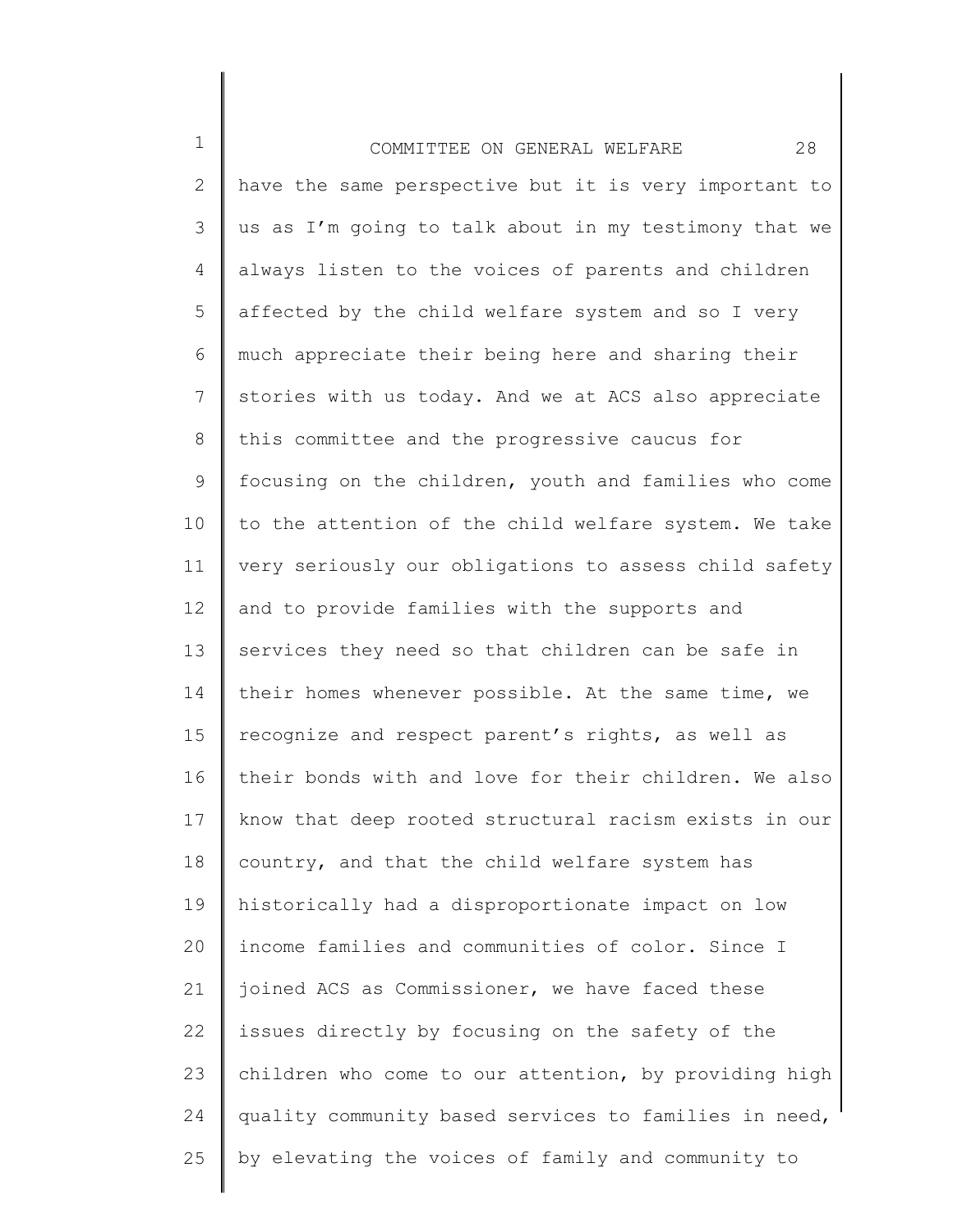1 2 3 4 5 6 7 8 9 10 11 12 13 14 15 16 17 18 19 20 21 22 23 24 25 COMMITTEE ON GENERAL WELFARE 29 inform and improve our work, and by continuing to shape New York City's child welfare system as a progressive national model that addresses historical disproportionalities. We're proud of the progress we've made but there is much more to do, and we appreciate the Council's focus on these important issues. The bills that are the subject of this hearing reflect a set of core principles to which ACS is committed: parents should be fully informed about the child protective investigative process at all stages; we should provide the supports to families that enable parents and caregivers to address challenges that affect children's wellbeing and we should do so while keeping families together whenever safely possible; we must confront head on the history of racial disproportionality in the child welfare system and ensure that we are treating all families equally and we must listen to the perspectives of parents and others with lived experience in the child welfare system to inform our efforts to improve our work. I'd like to explain what we're doing in each of these areas before turning to the specific bills under consideration by the Council. Our child protective specialists are the first responders for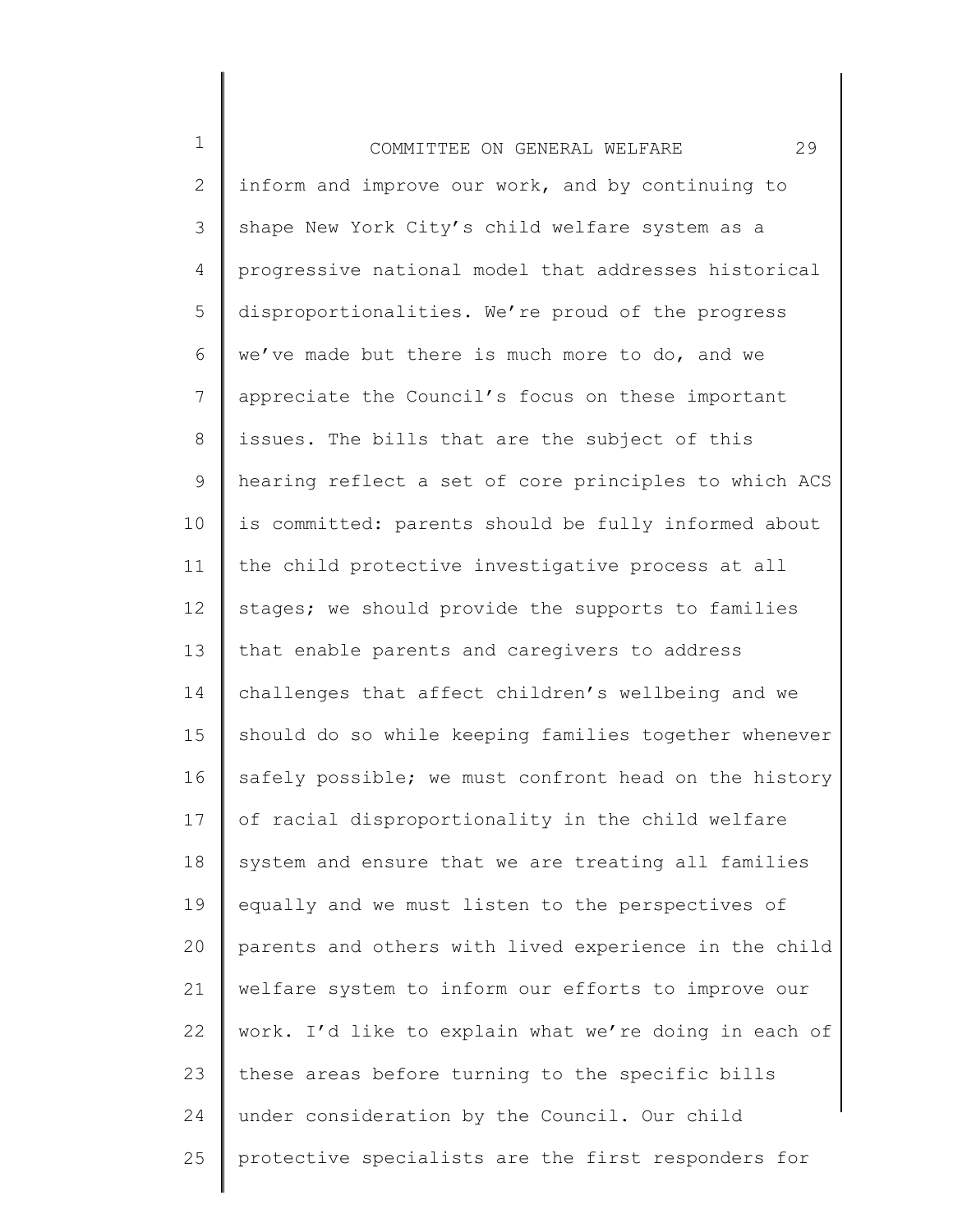| $\mathbf 1$    | 30<br>COMMITTEE ON GENERAL WELFARE                    |
|----------------|-------------------------------------------------------|
| $\mathbf{2}$   | keeping children safe and, and supporting families 24 |
| 3              | hours a day, seven days a week. When a concerned      |
| 4              | citizen or mandated report is worried about a child's |
| 5              | safety, he or she calls the New York statewide        |
| 6              | central registry, commonly known as the SCR and       |
| $\overline{7}$ | whenever the state accepts a report of alleged abuse  |
| 8              | or maltreatment regarding a New York City child, ACS  |
| $\mathsf 9$    | is legally required by statute to conduct an          |
| 10             | investigation and assess the safety of that child and |
| 11             | in this past year we investigated about 55,000        |
| 12             | reports of abuse or neglect that involved about       |
| 13             | 90,000 children. We understand that when a child      |
| 14             | protective worker comes to a family's home after      |
| 15             | there's been a report alleging possible abuse or      |
| 16             | neglect it can be a very stressful event for parents, |
| 17             | caregivers and children. Our staff are highly trained |
| 18             | to engage with families from a strengths-based        |
| 19             | perspective using trauma informed techniques such as  |
| 20             | motivational interviewing. Core values of respect,    |
| 21             | empathy, and genuineness are reinforced with CPS      |
| 22             | throughout their training and in their daily          |
| 23             | practice. All of this helps us assess safety, lessen  |
| 24             | the stress of the child protective investigation, and |
| 25             | partner with parents and families to best connect     |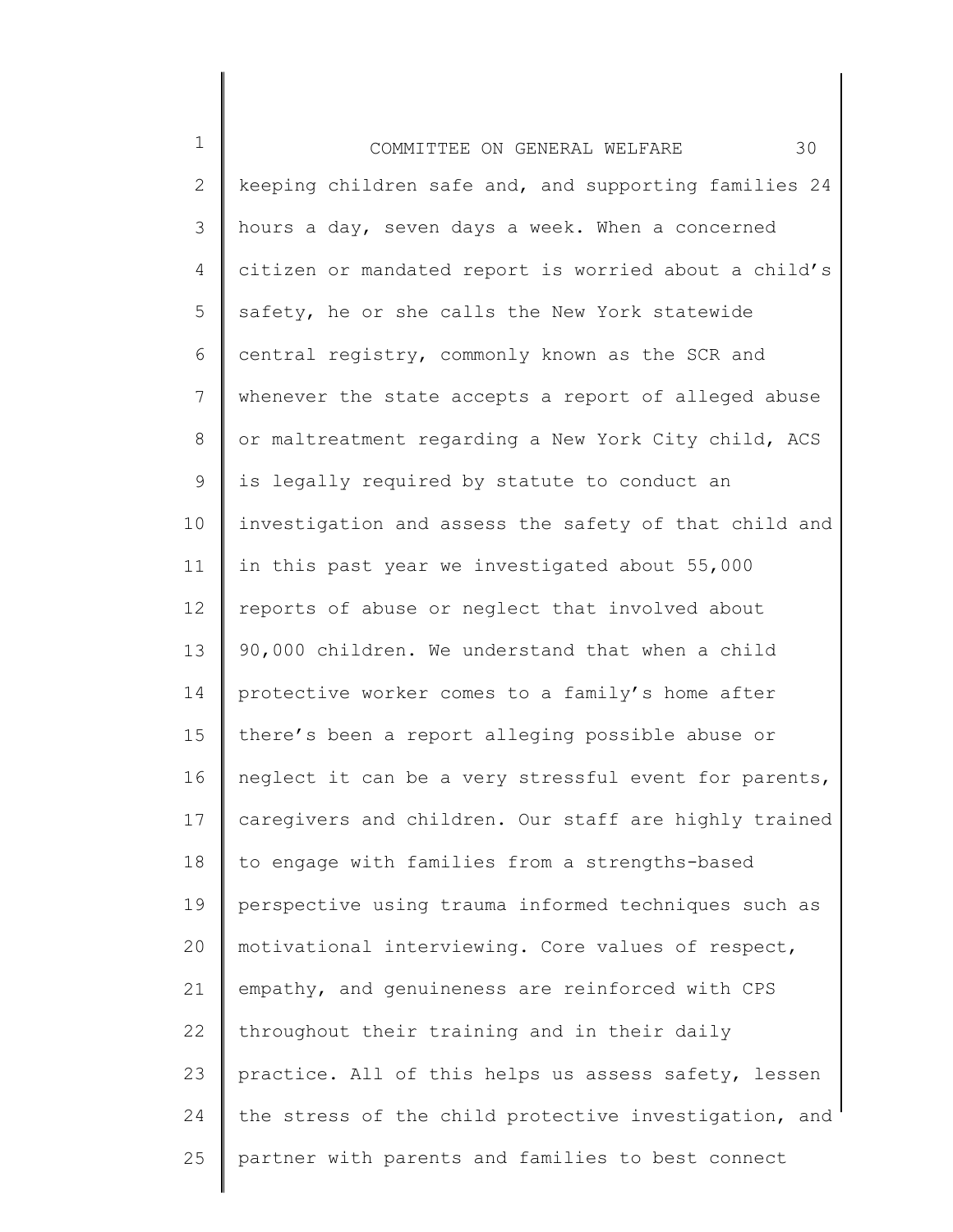1 2 3 4 5 6 7 8 9 10 11 12 13 14 15 16 17 18 19 20 21 22 23 24 25 COMMITTEE ON GENERAL WELFARE 31 them, as needed, with services and supports. State social services law requires that after seeing to the safety of the child or children, ACS notify the subject of the report and other persons named in the report of the… in writing of the existence of the report and of their rights during and after the investigation. In addition… in addition to verbally explaining to parents why they're at home if they're home and why they need to see their children child protective staff give parents the state's form called a notice of existence which we're required to do but we also provide the ACS parent's guide which I think you all have copies of at the very beginning of a child protective investigation. The state required notice of existence includes information about the investigative process, information about how to appeal at the end of an investigation, how to request a copy of the case record and the contact information for the caseworker and their supervisor. In response to ACS's request, the state has made this form available in multiple languages, including New York City's ten designated languages. Our parent guide which is written in plain language explains the child protective process to parents and caregivers, gives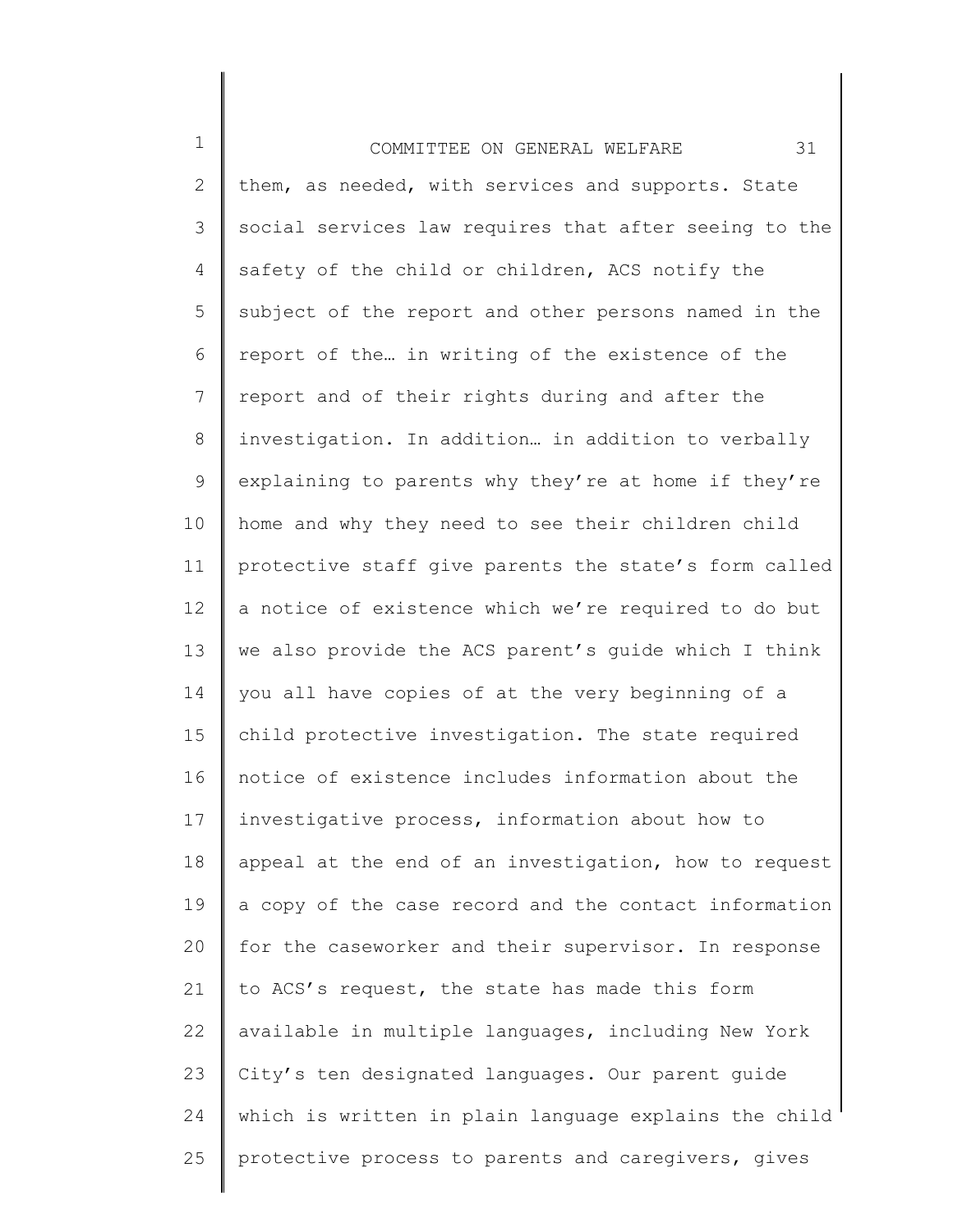1 2 3 4 5 6 7 8 9 10 11 12 13 14 15 16 17 18 19 20 21 22 23 24 25 COMMITTEE ON GENERAL WELFARE 32 information about prevention services, explains the definitions of abuse and neglect, includes ACS caseworker contact information, and provides information on how to appeal if the report is indicated. The parent's guide also informs parents about the ACS Office of Advocacy, which is a resource for parents, children and others impacted by the child welfare system. As recommended by the foster care task force, ACS worked with providers, parents and advocates to revise the guide to make it more user friendly and we are very thankful to the parents and the advocates who's feedback has been incorporated into the newly updated parent's guide that we're including with our testimony today. In about 63 percent of the cases we investigate, we find no credible evidence of abuse or neglect and in those cases we unfound the case and we take no further action although we may offer the family voluntary services. In the vast majority of investigations where we do identify safety concerns, we address them by connecting parents to services that can keep children safe at home. In most cases, ACS works with our community-based prevention service providers to deliver trauma informed services like substance abuse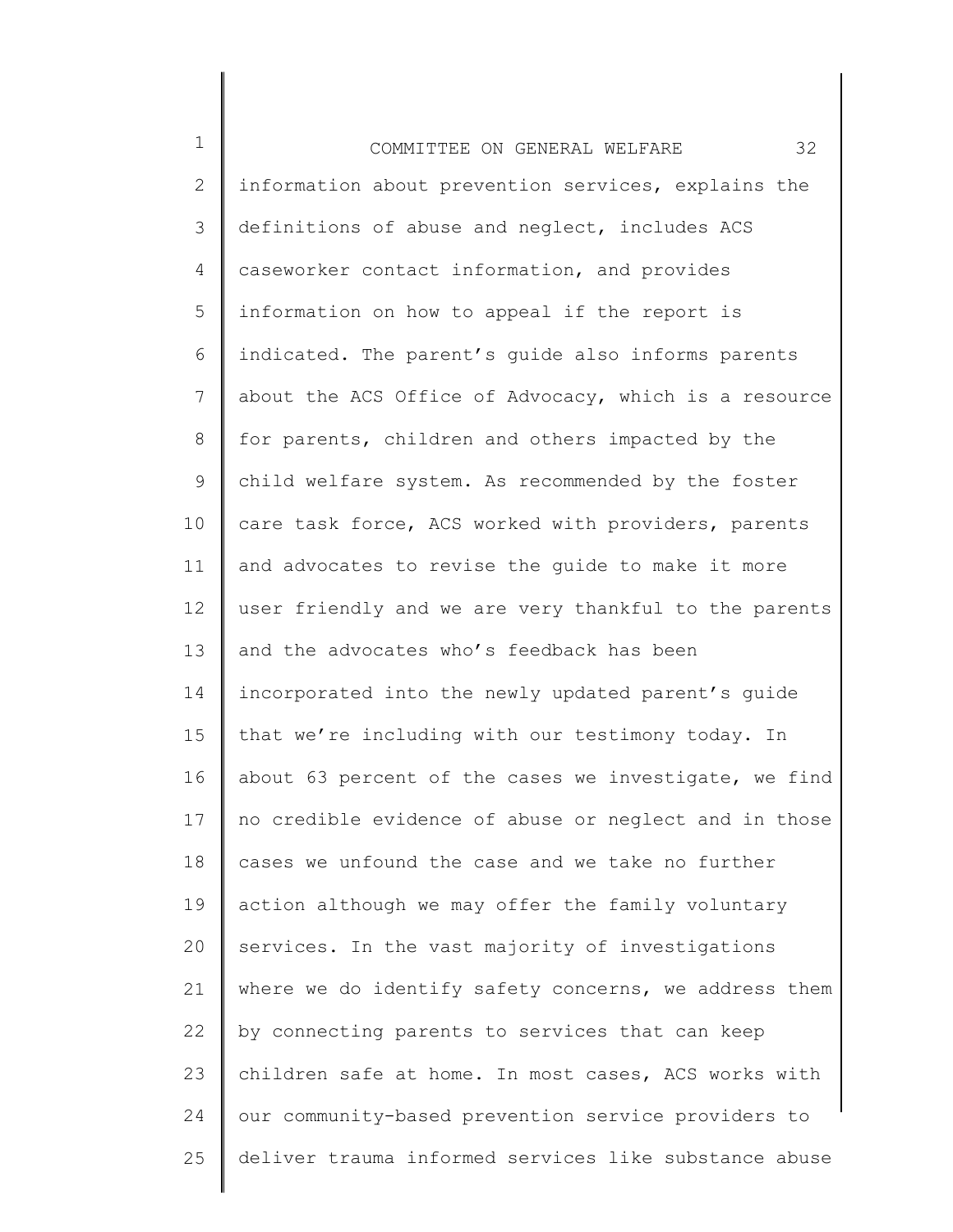| $\mathbf 1$     | 33<br>COMMITTEE ON GENERAL WELFARE                    |
|-----------------|-------------------------------------------------------|
| $\mathbf{2}$    | counseling, domestic violence intervention, mental    |
| 3               | health services so families can remain safely         |
| 4               | together. Our robust nationally recognized continuum  |
| 5               | of prevention services served almost 20,000 families  |
| 6               | with more than 45,000 children in fiscal year 2019.   |
| $7\phantom{.0}$ | As a result of the unprecedented investment and       |
| 8               | prevention services, we've seen a dramatic reduction  |
| 9               | in the number of children in foster care in New York  |
| 10              | City to historically low levels currently about       |
| 11              | 8,300, a big shift from about 50,000 25 years ago and |
| 12              | about 16,000 ten years ago. Through the new set of    |
| 13              | prevention services and programs that we will         |
| 14              | implement next year, we will establish uniform access |
| 15              | to every prevention model in every community          |
| 16              | citywide. Providers will be required to engage        |
| 17              | families, to incorporate their feedback, and to offer |
| 18              | meaningful opportunities for their voices to shape    |
| 19              | the services they receive. The data show and, and the |
| 20              | chart is on page six of the testimony, the data show  |
| 21              | that our efforts to transform New York city welfare   |
| 22              | are working. As you can see in the chart below from   |
| 23              | fiscal year 2018 to fiscal year 2019 reports to the   |
| 24              | FCR from New York City our indication rate in         |
| 25              | investigations, the number of children removed, the   |
|                 |                                                       |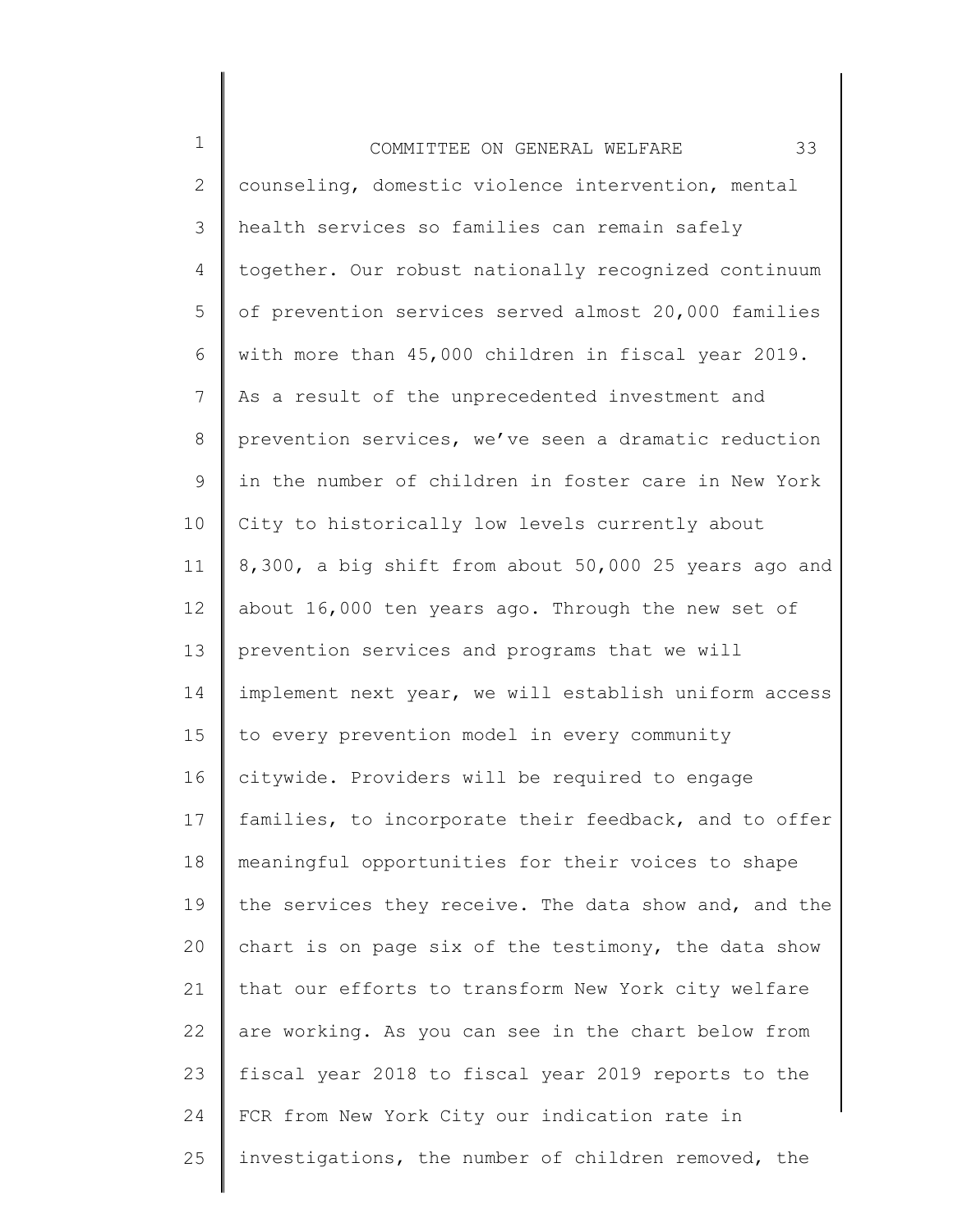1 2 3 4 5 6 7 8 9 10 11 12 13 14 15 16 17 18 19 20 21 22 23 24 25 COMMITTEE ON GENERAL WELFARE 34 number of court filings by ACS, the number of new court ordered supervision cases and foster care entries all decreased, while the number of children receiving prevention services increased. In other words, we are identifying safety concerns, and initiating court action and child removals in fewer cases, while engaging more families in prevention services, trends that we hope and expect will continue in future years. Over the past 30 years, numerous studies have highlighted racial and ethnic disparities in the child welfare systems across the country and have generally shown that children of color are more likely to be reported, investigated, substantiated and placed in care and that they stay longer in care and are less likely to be reunified with their families. As data from the national adoption and foster care analysis and reporting system, the AFCAR system shows, racial and ethnic disparities in the child welfare system at each stage is a national issue and it's an issue in New York City. Throughout my tenure as Commissioner it's been a central priority to address, address racial disproportionality and other inequities throughout ACS and to provide our staff with a deeper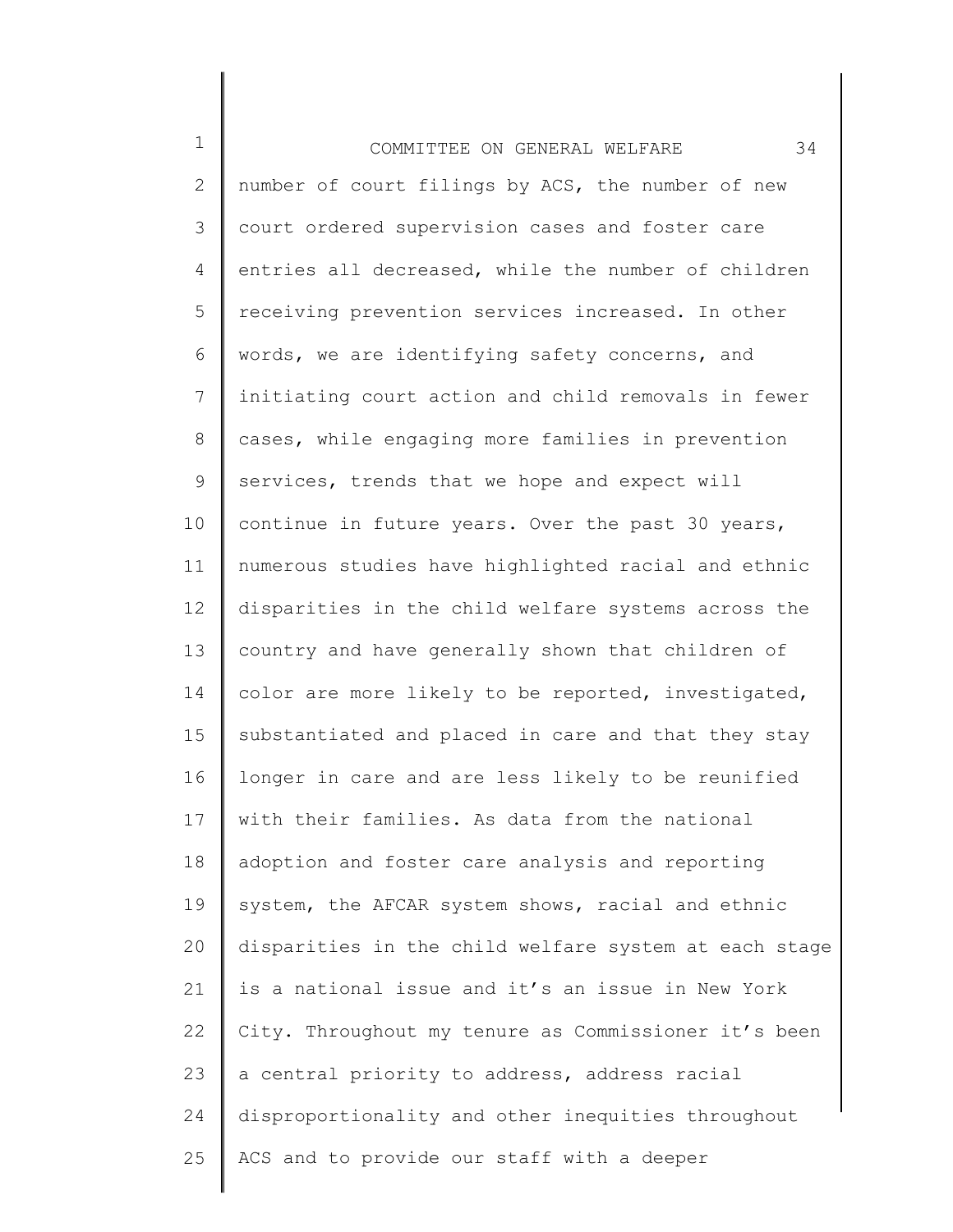1 2 3 4 5 6 7 8 9 10 11 12 13 14 15 16 17 18 19 20 21 22 23 24 25 COMMITTEE ON GENERAL WELFARE 35 understanding of how implicit bias and institutional racism impact the way we engage with and provide services to families. The truth is; the causes of disproportionality and inequity are multiple and deeply rooted within the history and fabric of our country. The child welfare system does not exist in a vacuum and it is connected to larger political, social, historical and economic structures. We recognize that fundamental to the work of ACS is to help address the systemic inequities that affect our work and the families that we serve. It is crucial for us to build trust, engagement and relationships in order to make a meaningful impact on disparities, infusing this across everything we do. And while I'm pleased to say that ACS is at the forefront nationally in tackling this issue head on, we have a great deal of work to do. We're addressing disproportionality through a comprehensive set of both internal and external activities. Internally, we've created institutional structures to focus our attention on these issues, we've developed implicit bias training programs for all of our staff, and we've developed and begun implementing an equity action plan, a plan that will allow us to measure our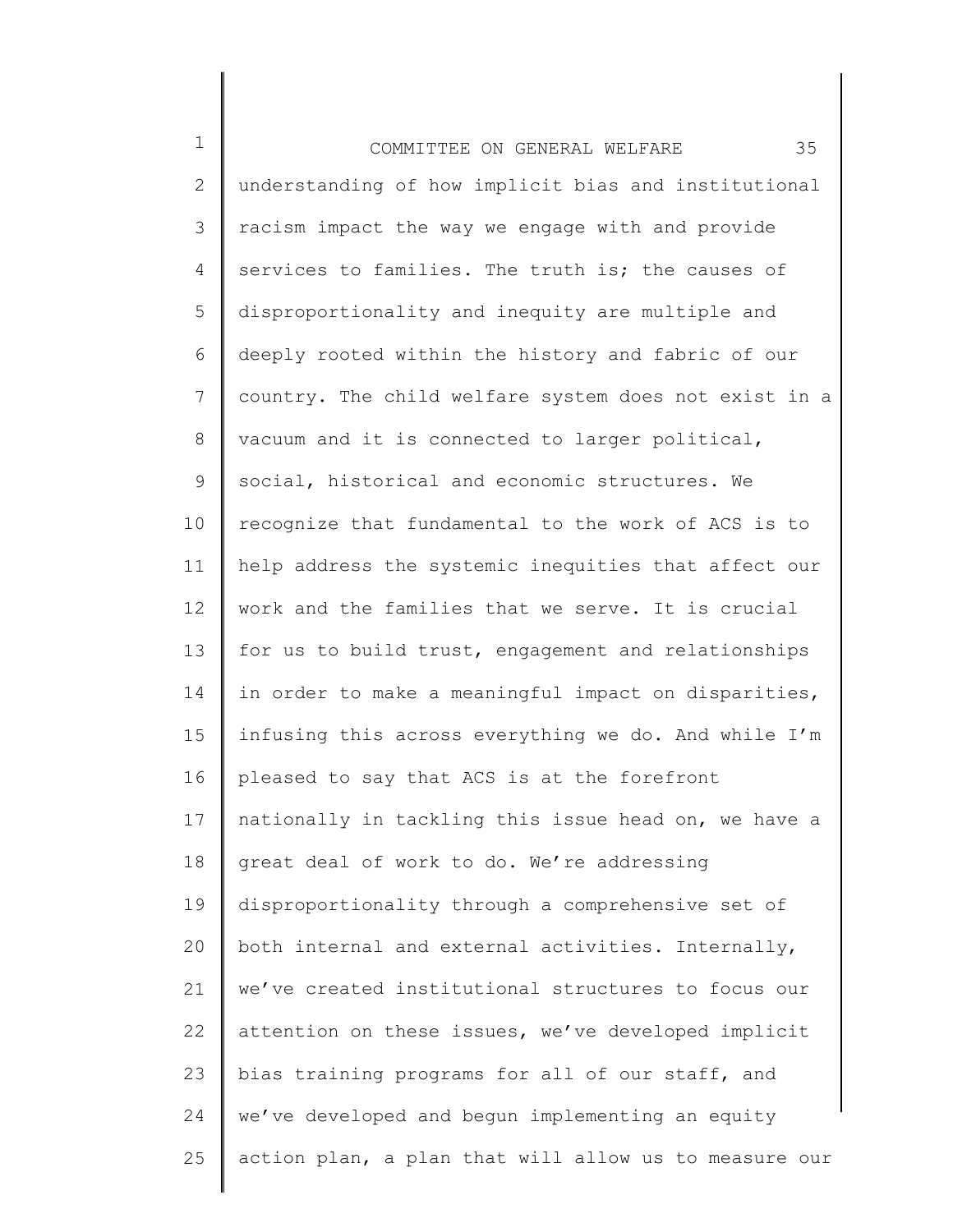1 2 3 4 5 6 7 8 9 10 11 12 13 14 15 16 17 18 19 20 21 22 23 24 25 COMMITTEE ON GENERAL WELFARE 36 progress. Externally, we are investing in community based strategies in historically marginalized neighborhoods to reduce child welfare involvement, we're addressing concerns about implicit or explicit bias in the reporting of possible maltreatment by mandated reporters, and we're supporting legislative reforms to reduce unnecessarily onerous impacts of the investigative system on low income families and families of color and I'd like to describe each of these activities in more detail because I think they are very important. We recently created an office of equity strategies to provide focus and direction to our work in this area. The office leads ACS's efforts to develop and advance specific policies and practices that reduce disparities and outcomes for children and families that are the result of bias based on race, ethnicity, gender and gender expression and or sexual orientation. Our data confirm that much like the national data, racial disproportionality exists in New York City's child welfare system. This begins with the racial composition of children and families that are reported to the SCR and that ACS is then obligated to investigate and it continues through case indication,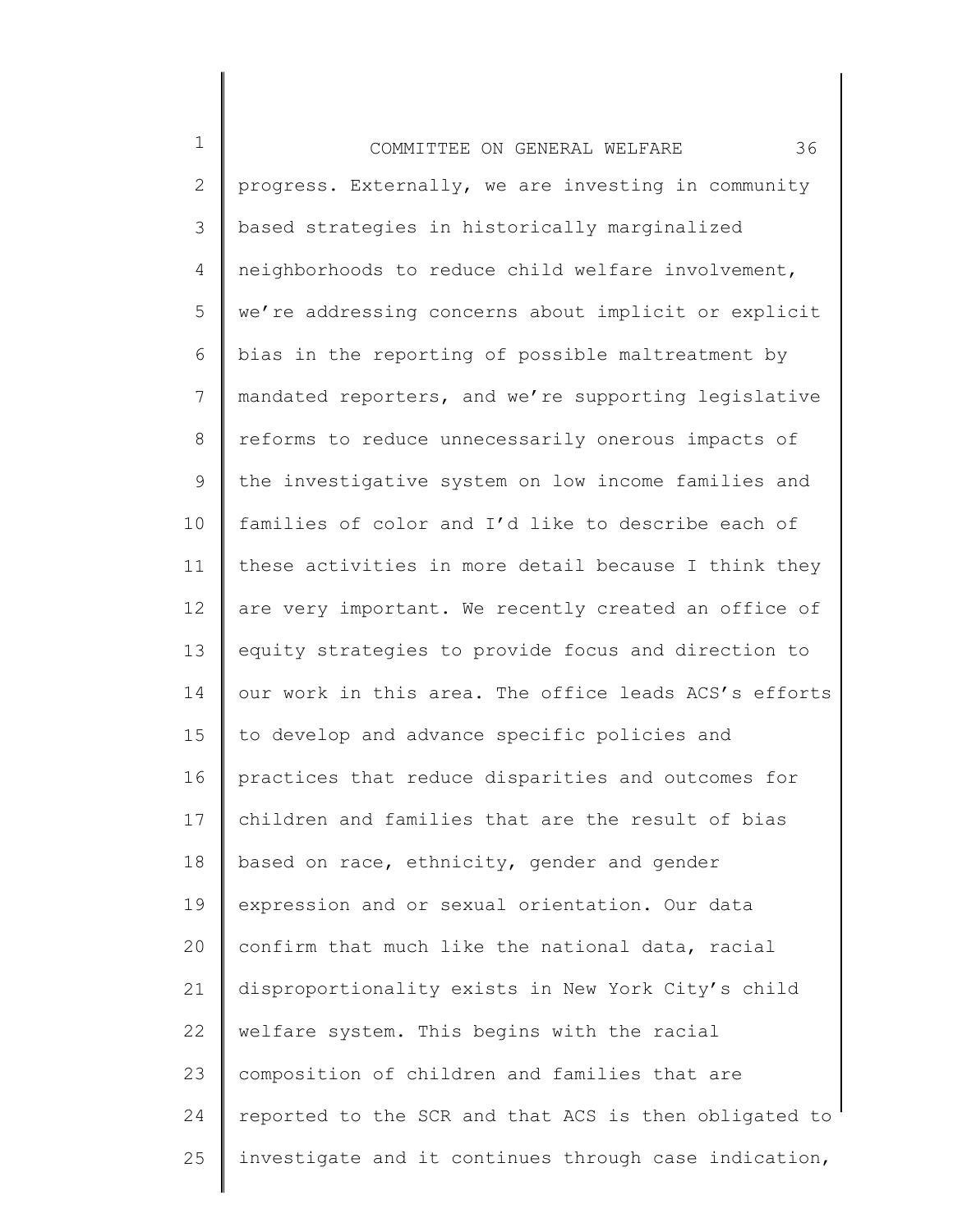1 2 3 4 5 6 7 8 9 10 11 12 13 14 15 16 17 18 19 20 21 22 23 24 25 COMMITTEE ON GENERAL WELFARE 37 foster care placement, and length of stay in foster care. At all stages, there are disparities for children of color, particularly black and African American children and families. This does not mean that decisions made by mandated reporters or caseworkers or others are incorrect on individual cases, but it certainly means that more broadly, black families experience child welfare differently from white, Hispanic and Asian families. As required by Local Law 174 of 2017, we developed an equity action plan as part of our commitment to confront and address the inequities identified in our equity assessment. The Mayor's Office released the equity action plans just last month but we have many concrete actions already underway. For example, we have begun to take a deeper look into SCR reports in several pilot communities so that we can better understand the drivers as a first step toward developing partnerships with key stakeholders and mandated reporters. Our workforce institute developed it's understanding and undoing implicit bias learning program to help staff identify the connection between institutional racism, structural inequity and implicit bias and to begin to service and address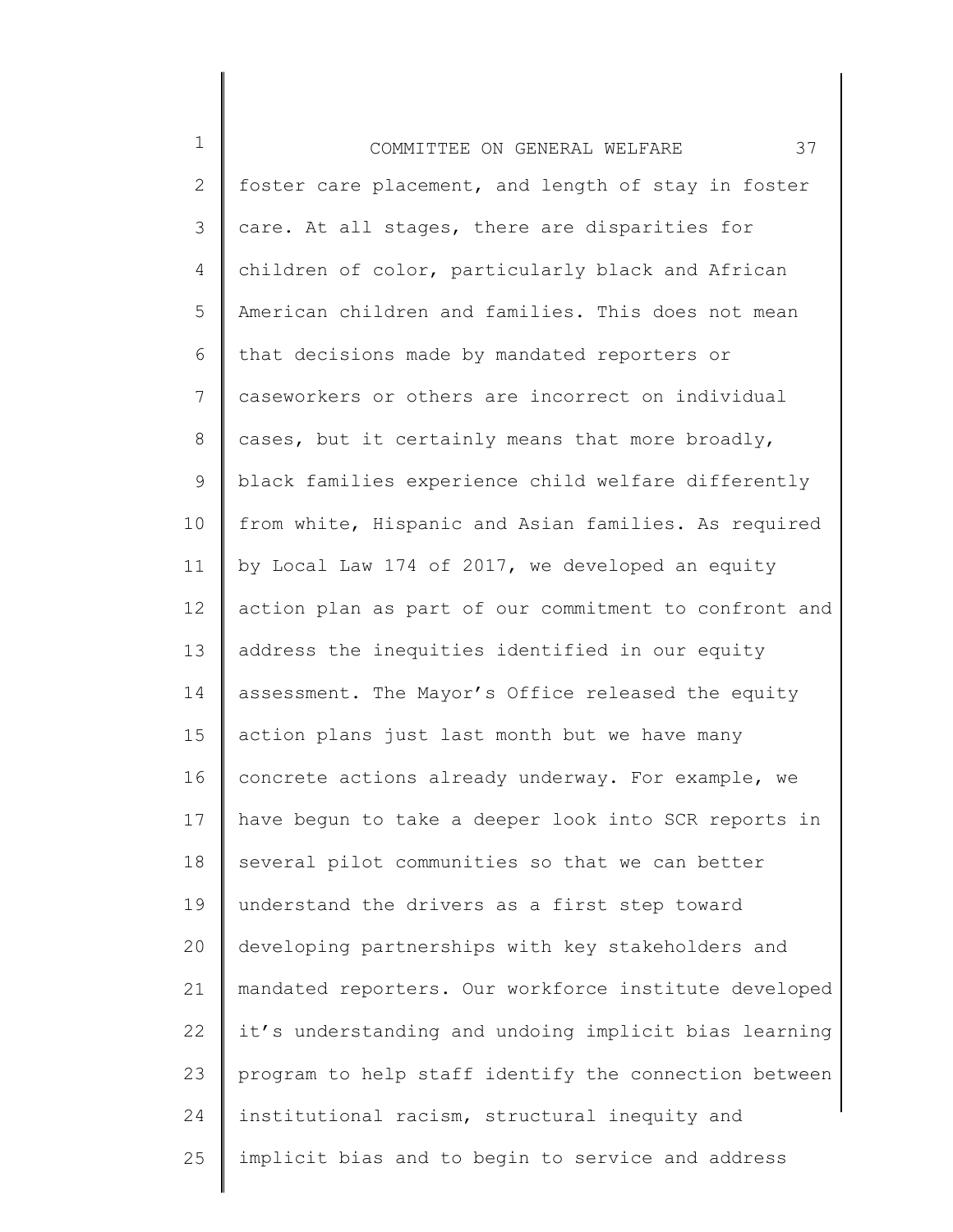1 2 3 4 5 6 7 8 9 10 11 12 13 14 15 16 17 18 19 20 21 22 23 24 25 COMMITTEE ON GENERAL WELFARE 38 implicit bias in decision making and in conversations with coworkers. All child protective staff learn about implicit bias as part of the core training they take as they begin their jobs. All of our direct service employees and supervisors at ACS have now been required to take a new full day, instructor led program on implicit bias. And we've also launched a new e-learning course that is mandatory for all ACS employees to complete, including me. Child welfare agencies from other parts of the state and country have been reaching out to us to learn more about our implicit bias trainings so they can bring them to their jurisdictions. Our racial equity and cultural competence committee includes a diverse representation of ACS staff, external stakeholders, and professionals who are committed to promoting racial equity throughout the child welfare, juvenile justice and early care systems. Among other things, the committee informs policies, training, hiring practices, and program practice guidelines where needed to ensure continuity and sustainability in promoting fairness in process and equitable outcomes for children, families and our staff. We are also focusing on the external factors that drive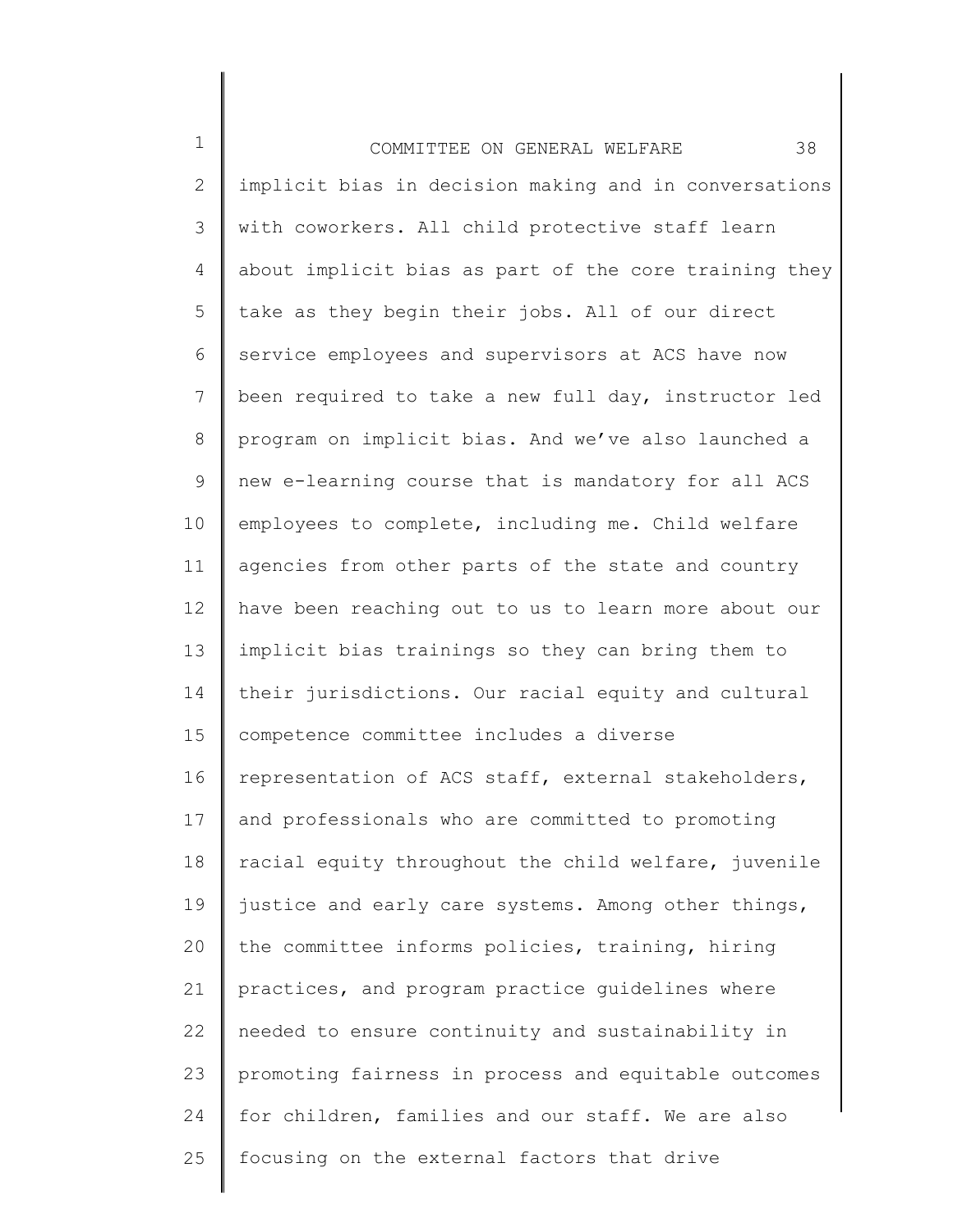1 2 3 4 5 6 7 8 9 10 11 12 13 14 15 16 17 18 19 20 21 22 23 24 25 COMMITTEE ON GENERAL WELFARE 39 disproportionality in child welfare involvement. Our Division of Child and Family Well-Being, created in 2017, is dedicated to making our communities stronger. We believe that a key approach to addressing disproportionality is through primary prevention, a strategy to invest in marginalized communities to prevent child welfare, welfare involvement in the first place. Some of the core components of our community focused investment include our community partnership programs in 11 high need neighborhoods across the city as well as our three family enrichment centers, which are open door, walk in facilities, which… with no connection to other child welfare services. A major tenant of this work is a two generation, whole family engagement approach, which recognizes the need to work together in the areas of education, economic security, social capital, and health to improve family wellbeing across generations. The community partnership programs and the FECs are designed to promote family strength and stability by building community connections and helping families meet concrete needs. All programming in the FECs is community led and designed with input from the community and from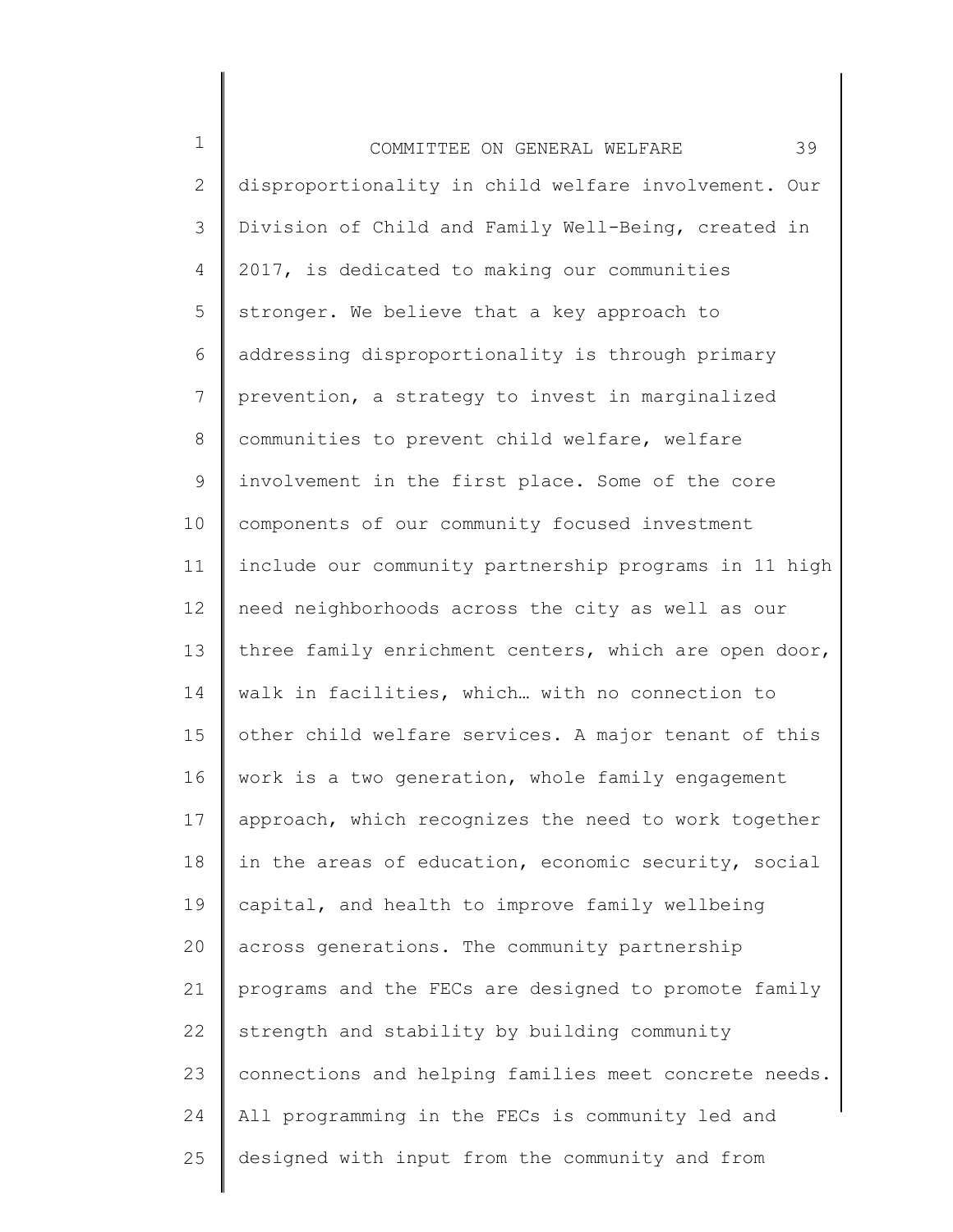| $\mathbf 1$     | 40<br>COMMITTEE ON GENERAL WELFARE                    |
|-----------------|-------------------------------------------------------|
| $\mathbf{2}$    | parent leaders. They offer parent cafes, where        |
| 3               | participants share personal experience and knowledge  |
| 4               | to identify ways to promote protective factors.       |
| 5               | Parents are engaged to lead these parent cafes and    |
| 6               | program ideas arise from these, these discussions and |
| $7\phantom{.0}$ | some of the programs that have resulted from the      |
| 8               | parent impact have been things like financial         |
| 9               | empowerment classes, mommy and me classes, stress     |
| 10              | release activities, family game nights and many more. |
| 11              | Our primary prevention work also includes strong      |
| 12              | efforts to inform families about important ways to    |
| 13              | keep children safe. We've provided information on     |
| 14              | safe storage of potentially dangerous medications,    |
| 15              | reducing fire hazards in homes, look before you lock  |
| 16              | to ensure that infants aren't left alone in cars and  |
| 17              | of course safe sleep for newborns and infants to help |
| 18              | prevent accidental sleep related infant deaths in New |
| 19              | York City. In fact, today marks the end of safe sleep |
| 20              | awareness month. This past year, the state passed a   |
| 21              | law banning crib bumper pads which are dangerous      |
| 22              | because they increase the risk of suffocation. To     |
| 23              | help publicize the new law and to explain the danger  |
| 24              | of crib bumper pads and remind New Yorkers about safe |
| 25              | sleep, we organized a crib bumper safe sleep swap for |
|                 |                                                       |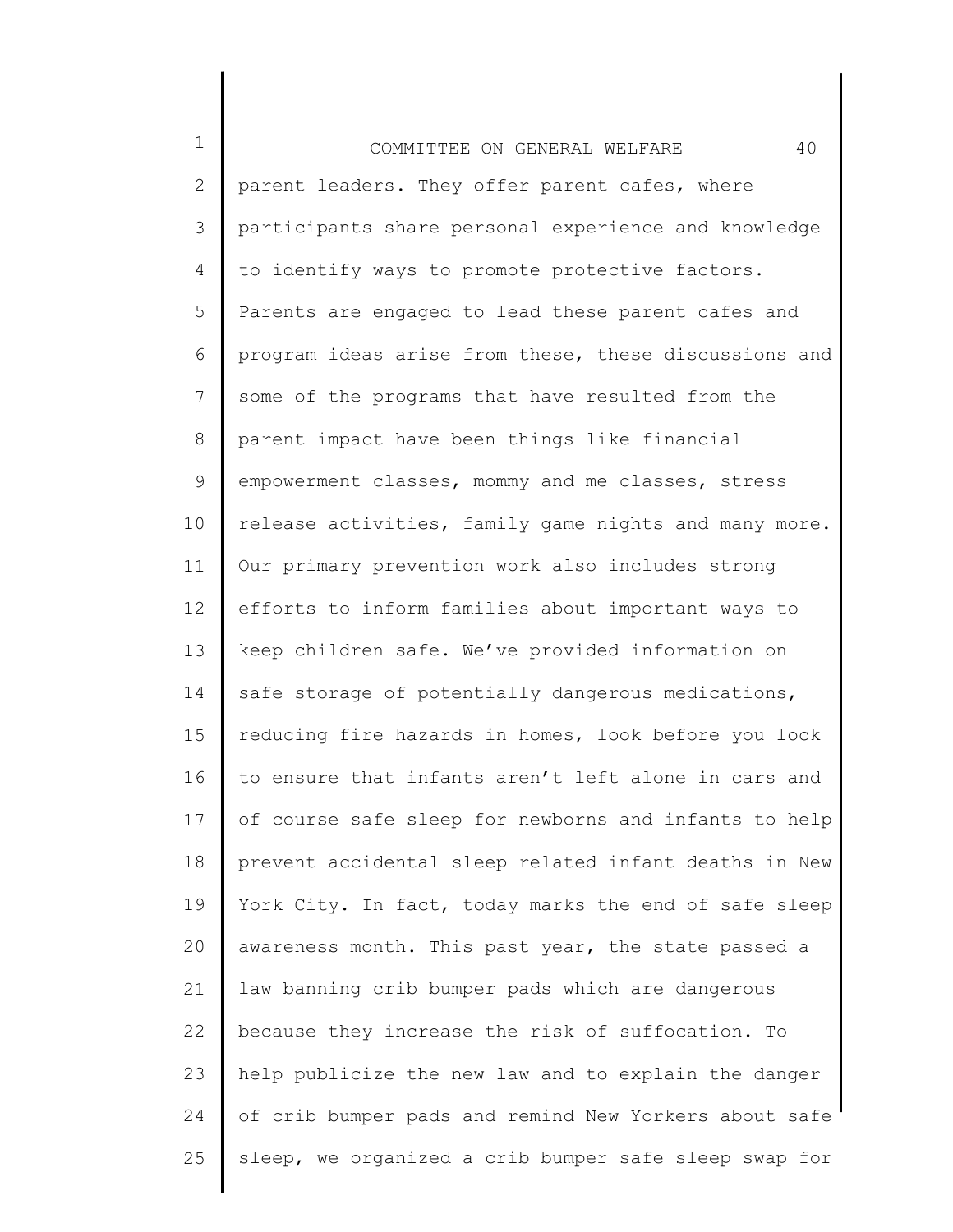1 2 3 4 5 6 7 8 9 10 11 12 13 14 15 16 17 18 19 20 21 22 23 24 25 COMMITTEE ON GENERAL WELFARE 41 parents to engage… to exchange crib bumpers for wearable blankets to safely keep babies warm. So, while there's much more that we at ACS and in New York City can do to both strengthen the child welfare system and address disparities, there are also state budget, legislative and policy barriers, making it critical for New York City to have a voice in Albany. This past year, many of our colleagues worked together to put forward a proposal to reform the SCR system to heighten the indication rate in New York City… New York State from some credible, credible evidence to a fair preponderance of the evidence which is more consistent with national practice; to reduce the length of time an individual with an indicated case remains on the register for employment screening purposes and to expand the due process rights for those seeking to overturn or expunge an indicated case. We were pleased to see the passage of a bill aimed at bringing more fairness and equity to, to the child welfare system and reducing the collateral consequences of having an indicated SCR case and we hope it will be signed into law. ACS will also be working at the state level to have training on implicit bias added to the mandated reporter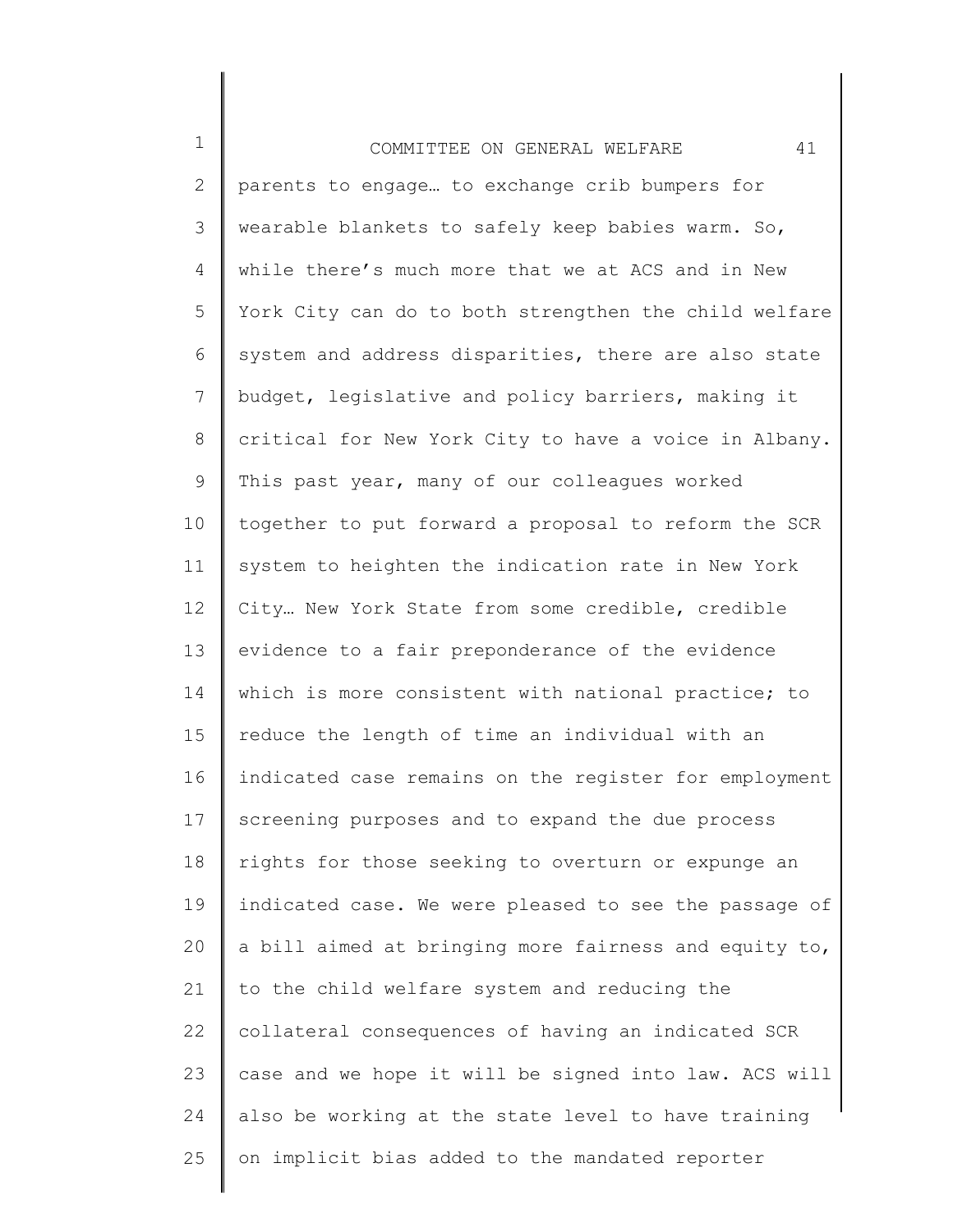1 2 3 4 5 6 7 8 9 10 11 12 13 14 15 16 17 18 19 20 21 22 23 24 25 COMMITTEE ON GENERAL WELFARE 42 training, which is provided by the state. We believe it's imperative for the thousands of school personnel, medical personnel, law enforcement professionals, social workers and others who are mandated reporters and from whom we receive the majority of reports to be aware of how implicit biases can impact decisions about reporting suspected abuse or neglect so that reports to the SCR are objective and result in help for children when truly needed. So, with internal strategies such as implicit bias training, affirming policies and specific efforts to ensure that our services are culturally appropriate, along with external strategies such as primary prevention and impacting state law, we're taking important steps to address the systemic issues that contribute to disproportionality. We do have of course a tremendous responsibility to serve children, parents and the public and for our efforts to be successful we must build relationships with communities so we can provide the right services to the right families at the right time both to prevent tragedies and to ensure that families have what they need long before there's a crisis. The only way for us to do this is to listen to, elevate, and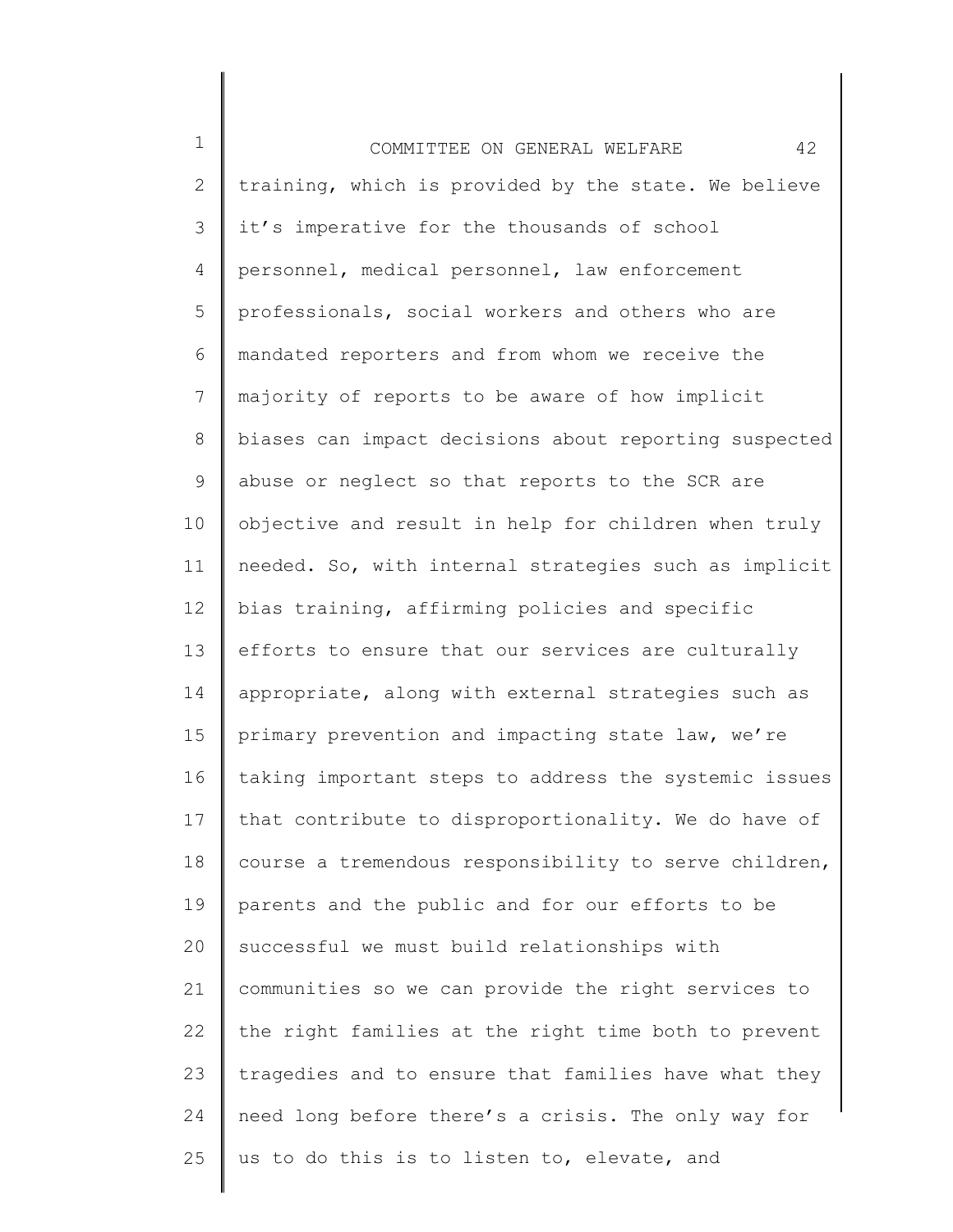1 2 3 4 5 6 7 8 9 10 11 12 13 14 15 16 17 18 19 20 21 22 23 24 25 COMMITTEE ON GENERAL WELFARE 43 incorporate the voices of parents, caregivers, and children including those who are currently or previously have experienced a child protective investigation, participated in prevention services, served as foster parents, or who were in our foster care system. We've long understood and valued the role that parent advocates who play early on in our cases when parents come to the attention of our system and understandably have many questions and concerns. To provide support for parents during the initial child safety conference where families and the ACS child protective team meet to develop a child safety plan, we contract with two community based organizations to provide parent advocates and those advocates draw on their extensive personal and professional experiences to support, counsel and guide parents. This past spring, we achieved a new milestone with the addition of a new staff position at ACS, parent engagement specialist, to increase the crucial work of empowering and engaging parents with lived experience in the design, development and implementation of ACS policies and programming. Sabra Jackson, a highly experienced parent, parent advocate with lived experience, who previously worked at the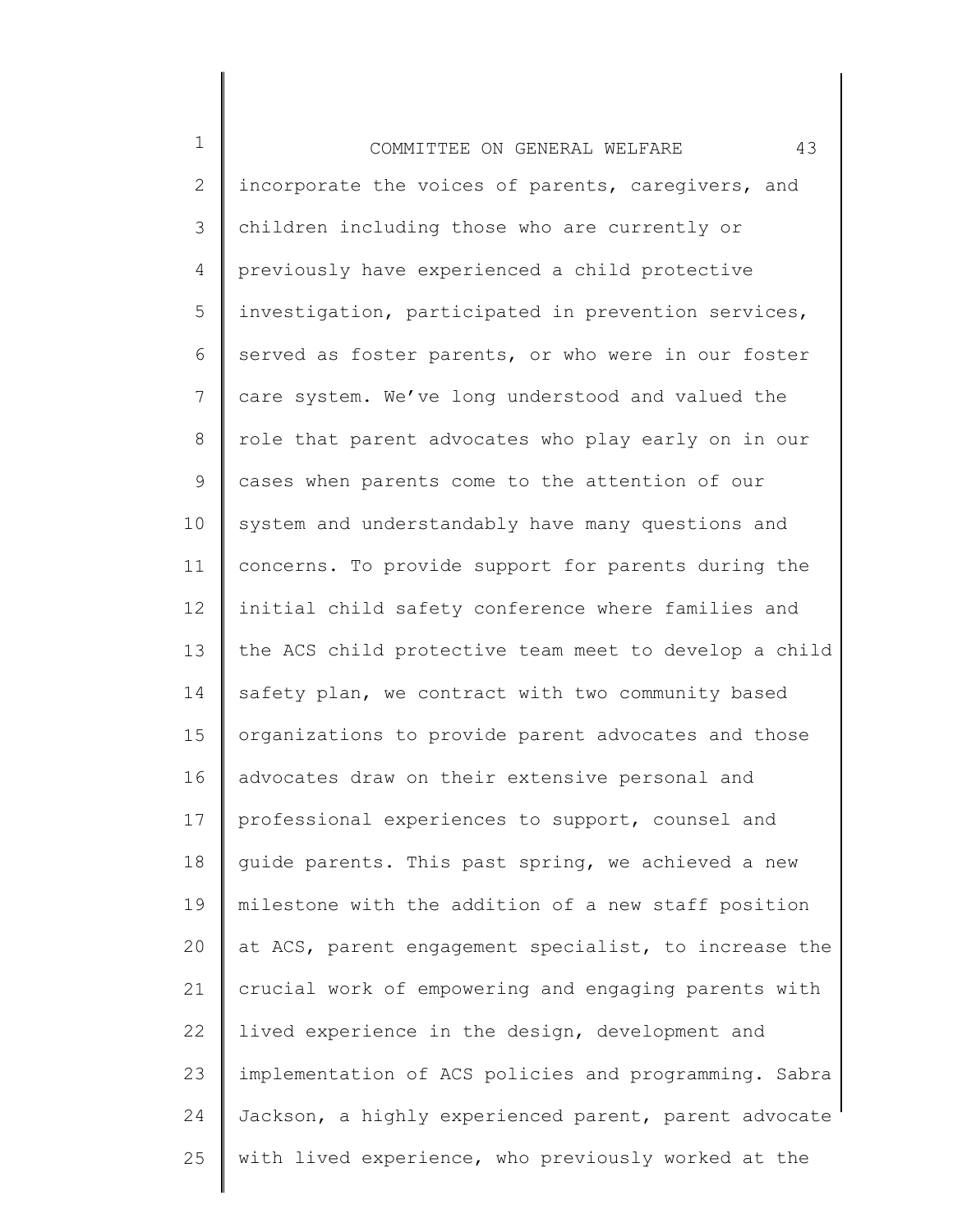1 2 3 4 5 6 7 8 9 10 11 12 13 14 15 16 17 18 19 20 21 22 23 24 25 COMMITTEE ON GENERAL WELFARE 44 child welfare organizing project and the center for family representation, has served in this role since April. She's brought her wealth of experience and invaluable perspective to the agency including through spearheading a new commissioner's parent advisory council. And while we at ACS want to hear directly from parents and children, we also meet regularly with advocates and lawyers for children and parents so we can hear their concerns, their suggestions and their feedback. We greatly value the roles that our colleagues play in bringing their expertise and experience to our… to… on the ground to our attention. We regularly engage in collaborative problem solving and believe strongly that these joint efforts benefit the children and families that we collectively serve. The interdisciplinary team approach that's used in New York City, actually was pioneered in New York City, with parent advocates working side by side with lawyers and social workers at the parent legal organizations, was recently evaluated and shown to decrease foster care length of stay. We're strongly encouraging other child welfare programs to adopt New York City's model of multidisciplinary parent and child representation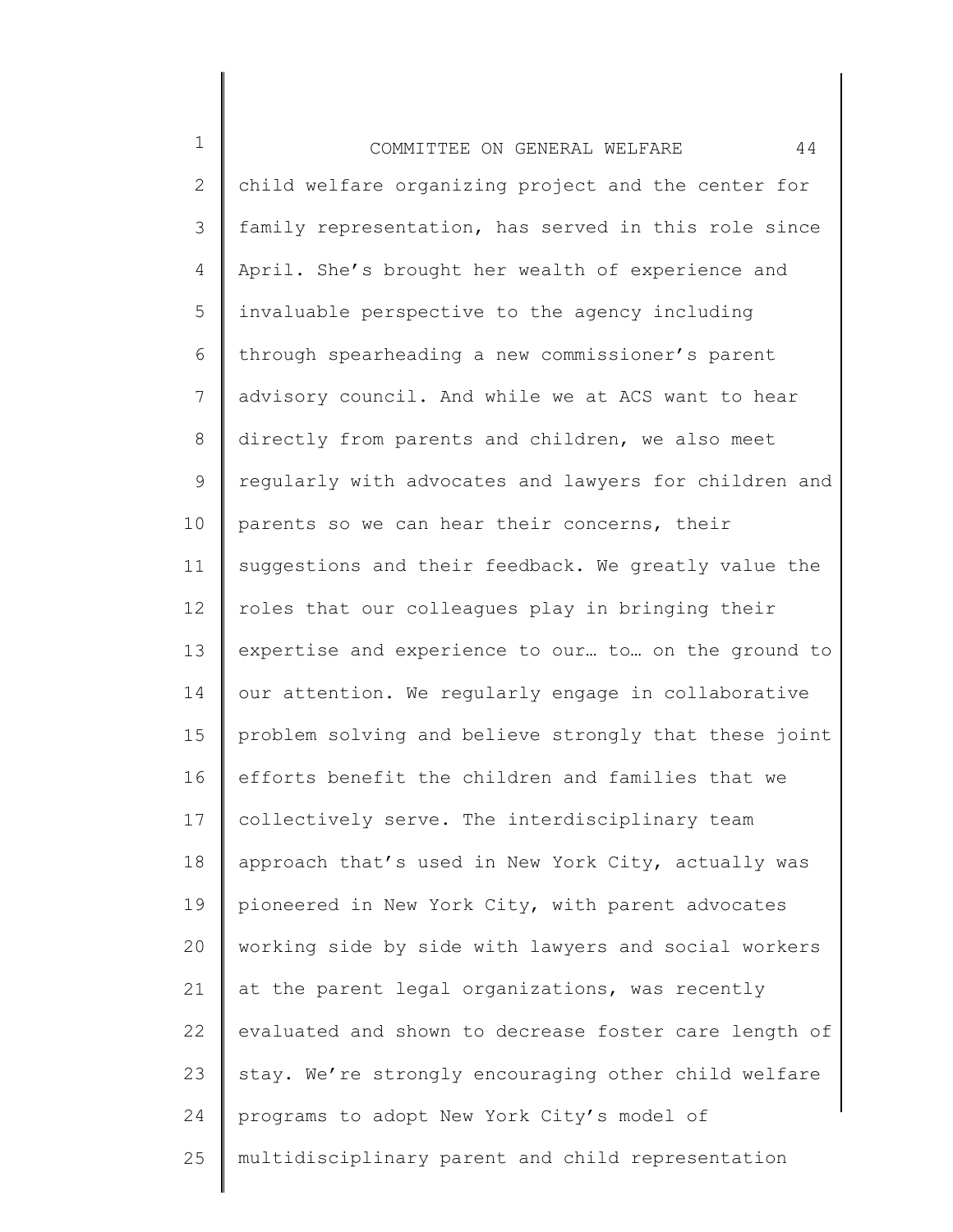| $\mathbf 1$  | 45<br>COMMITTEE ON GENERAL WELFARE                    |
|--------------|-------------------------------------------------------|
| $\mathbf{2}$ | especially with new federal funding that's now        |
| 3            | available for that purpose. And as an example, I was  |
| 4            | part of a New York City delegation with               |
| 5            | representatives of, of the family court and the       |
| 6            | center for family representation that provided        |
| 7            | quidance to child welfare leadership in Oakland,      |
| 8            | California on our representation model. So, now let   |
| 9            | me turn to the legislation that's before this         |
| 10           | committee. The large package of bills that we're hear |
| 11           | to discuss today certainly shows that the Council     |
| 12           | shares our vision of ACS as the progressive child and |
| 13           | family serving agency that we strive to be every day. |
| 14           | I'll comment briefly on each of the bills and we look |
| 15           | forward to working with you on them in more depth.    |
| 16           | Beginning with Intro 1717, it would amend the         |
| 17           | administrative code of the city of New York to        |
| 18           | require ACS to produce an annual report of            |
| 19           | demographic information, including race/ethnicity     |
| 20           | race/ethnicity, gender and income level for each step |
| 21           | in the child welfare system by parent and by child    |
| 22           | and then create a plan to address the disparities. As |
| 23           | I previously mentioned, we have conducted a thorough  |
| 24           | data analysis and we have created an equity action    |
| 25           | plan. We look forward to meeting with the bill        |
|              |                                                       |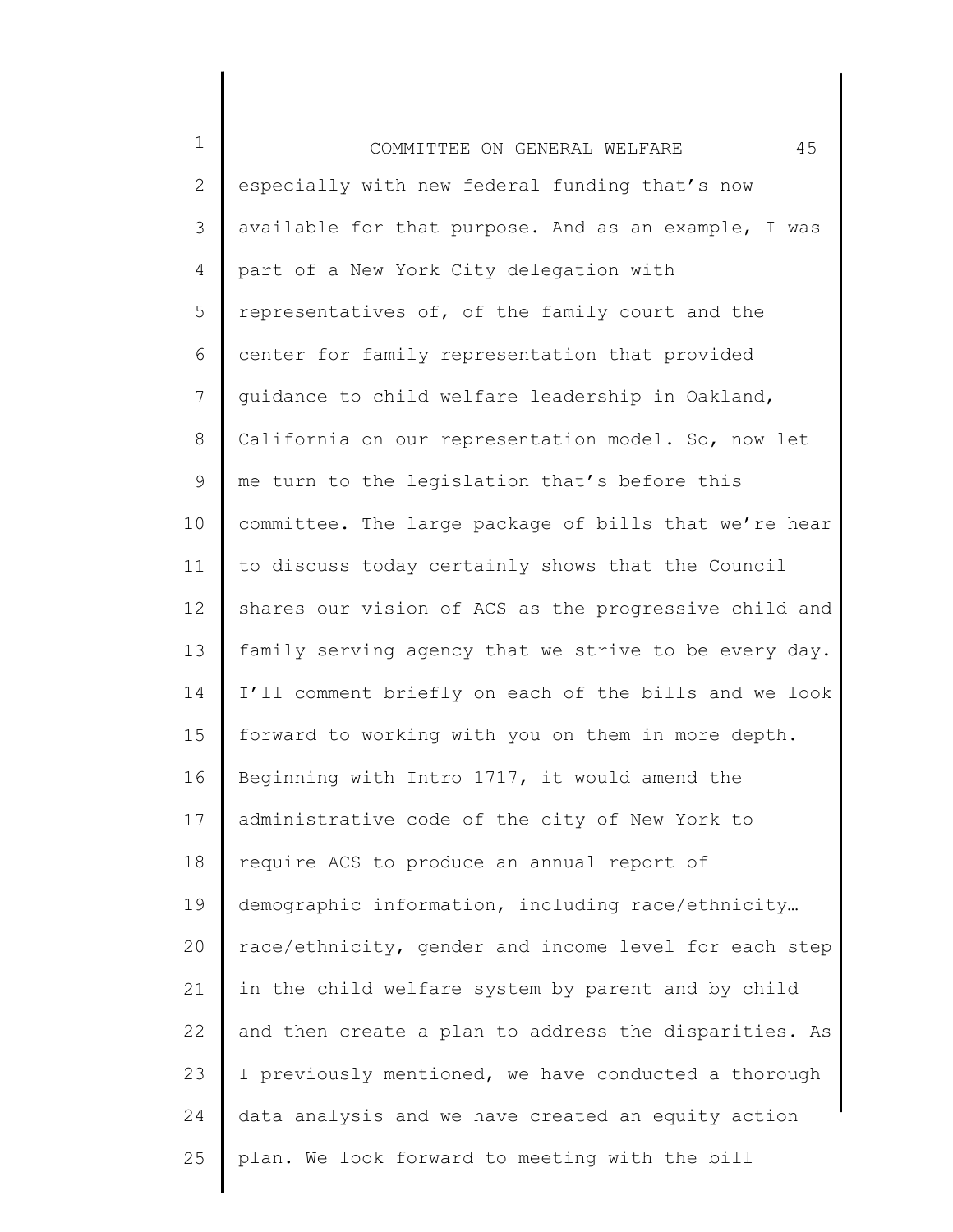1 2 3 4 5 6 7 8 9 10 11 12 13 14 15 16 17 18 19 20 21 22 23 24 25 COMMITTEE ON GENERAL WELFARE 46 sponsors and actually all members of the committee to discuss our current plan and to discuss the actions we have underway to address disparities in our system. Intros 1716 and 1727 would both amend Local Law 20 of 2006, the child welfare indicators report created by that Local Law to add a section on emergency removal data. Whenever possible, ACS seeks a court order prior to removing children from their families. As we discussed more fully at last November's hearing that was focused on child protective removals, if the CPS worker, in consultation with his or her supervisor, manager and Deputy Director, believes that a child is at imminent and emergency risk of serious harm and there is not enough time to seek a court order in advance, the law authorizes CPS to conduct an emergency removal. This most often happens on weekends and at night, when the court is closed and when there is no immediate intervention available to keep the children safe. We look forward to discussing the two proposed data reports on emergency removals with the Council. Intro 1719 would also amend Local Law 20 of 2006, the report to add a new section for ACS to report on the length of time between a child and parent's first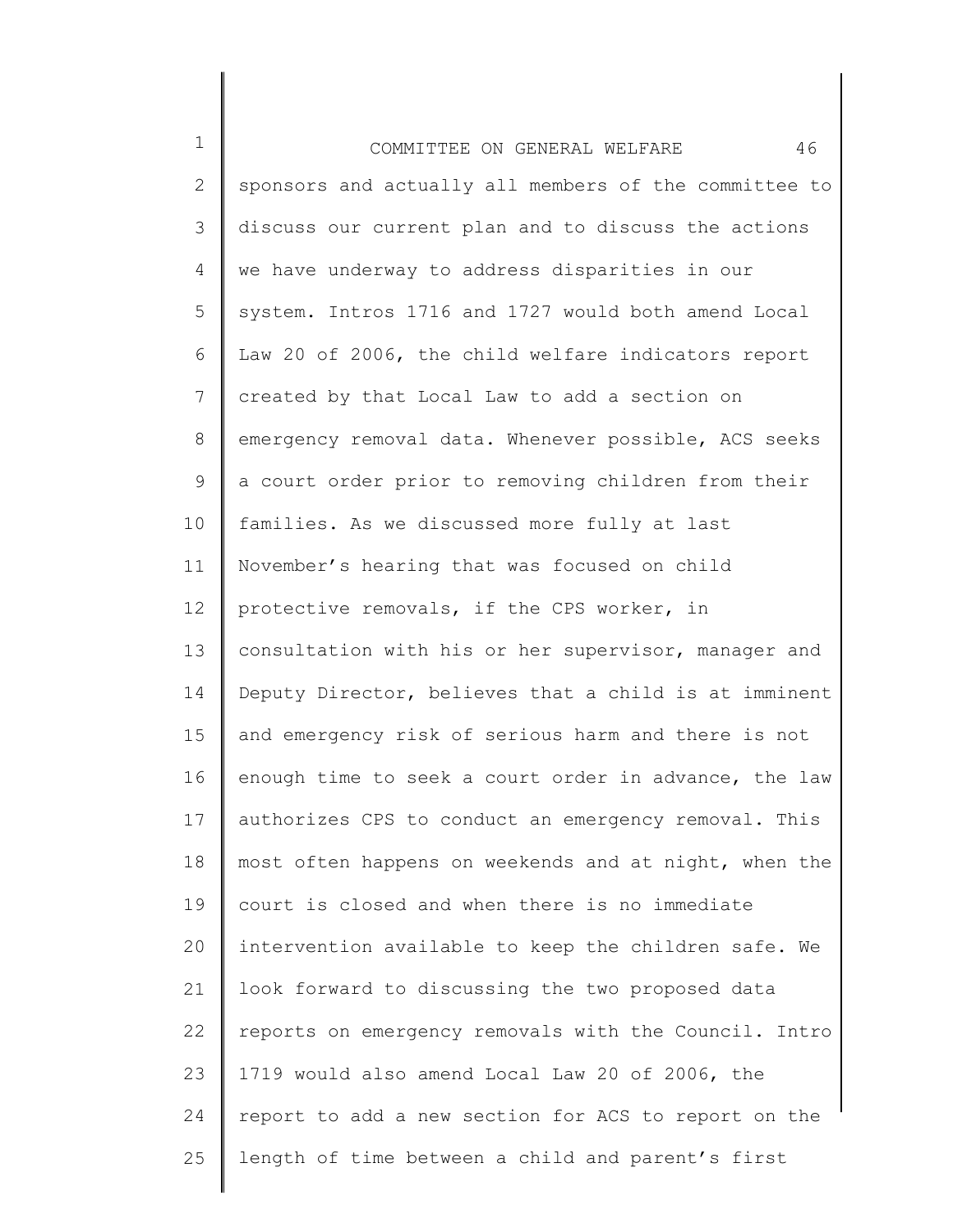1 2 3 4 5 6 7 8 9 10 11 12 13 14 15 16 17 18 19 20 21 22 23 24 25 COMMITTEE ON GENERAL WELFARE 47 contact after the child enters foster care and to report on the number of foster youth placed into care in their home borough. Family time is a key priority for ACS and enhancing family time is an important recommendation from our foster care task force. We know that regular parent/child visits and contact can help minimize trauma and speed reunification. Given the importance of having the first parent/child visit within two days of foster care placement which is our policy, I've directed my team to take a deep look into barriers that may inhibit this so that we can address them. through this analysis, its become clear that ACS is trying to accomplish many things in that two… initial two day period; the parent/child visit; parent to parent meetings between the foster parent and the birth parent; transition meetings between child protection staff and foster care agency staff; and also likely, court appearance. Aside from the mandatory court appearances, the parent/child visit is our top priority to meet within that two day deadline and so we're in the process of issuing revised guidance to ACS and agency staff that prioritizes the visit and that we hope will better ensure that children see their parents within two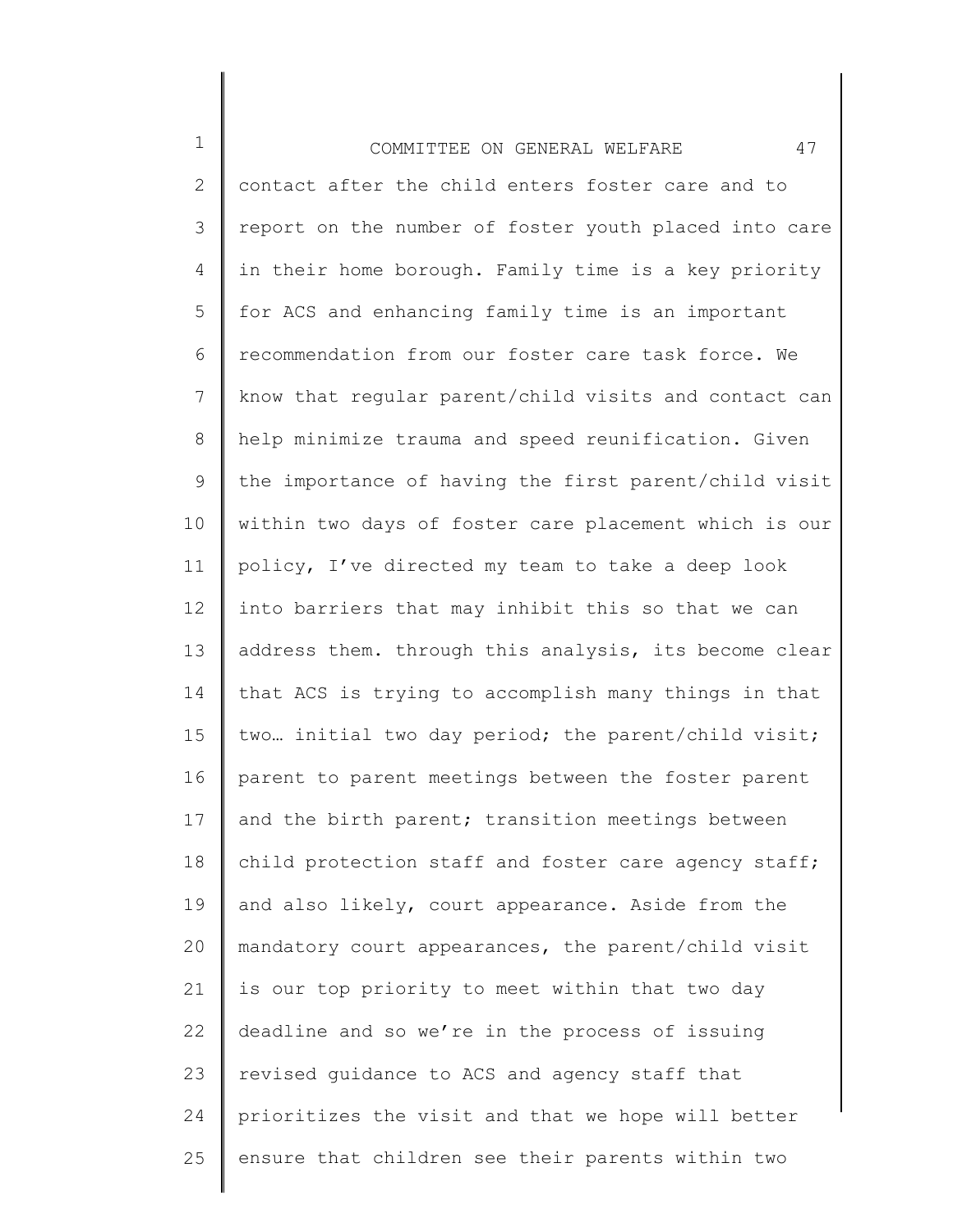1 2 3 4 5 6 7 8 9 10 11 12 13 14 15 16 17 18 19 20 21 22 23 24 25 COMMITTEE ON GENERAL WELFARE 48 days of removal. We also recognize the need for ACS and agency staff to implement more standardized data entry practices within the state connection system so that we can track the first visit in a way that can be aggregated for monitoring purposes. As for borough-based placement, it is important to keep in mind that when children come into foster care there are a number of considerations when determining the best placement. While we want to place children in their home boroughs, our first priority is to place children with either a family member or someone else the child knows well when they are available and willing. This preference for kinship placement, which research shows produces better outcomes for young… for children and youth, is a key factor that sometimes often impacts whether or not a young person is placed in their home borough. ACS is focused on increasing placements with family members and this past year 40 percent of children and youth entering foster care were placed with kinship caregivers. We look forward to discussing this bill also with the sponsors. Intro 1728 would direct ACS, subject to appropriation, to contract for legal services for parents and caretakers immediately after the initial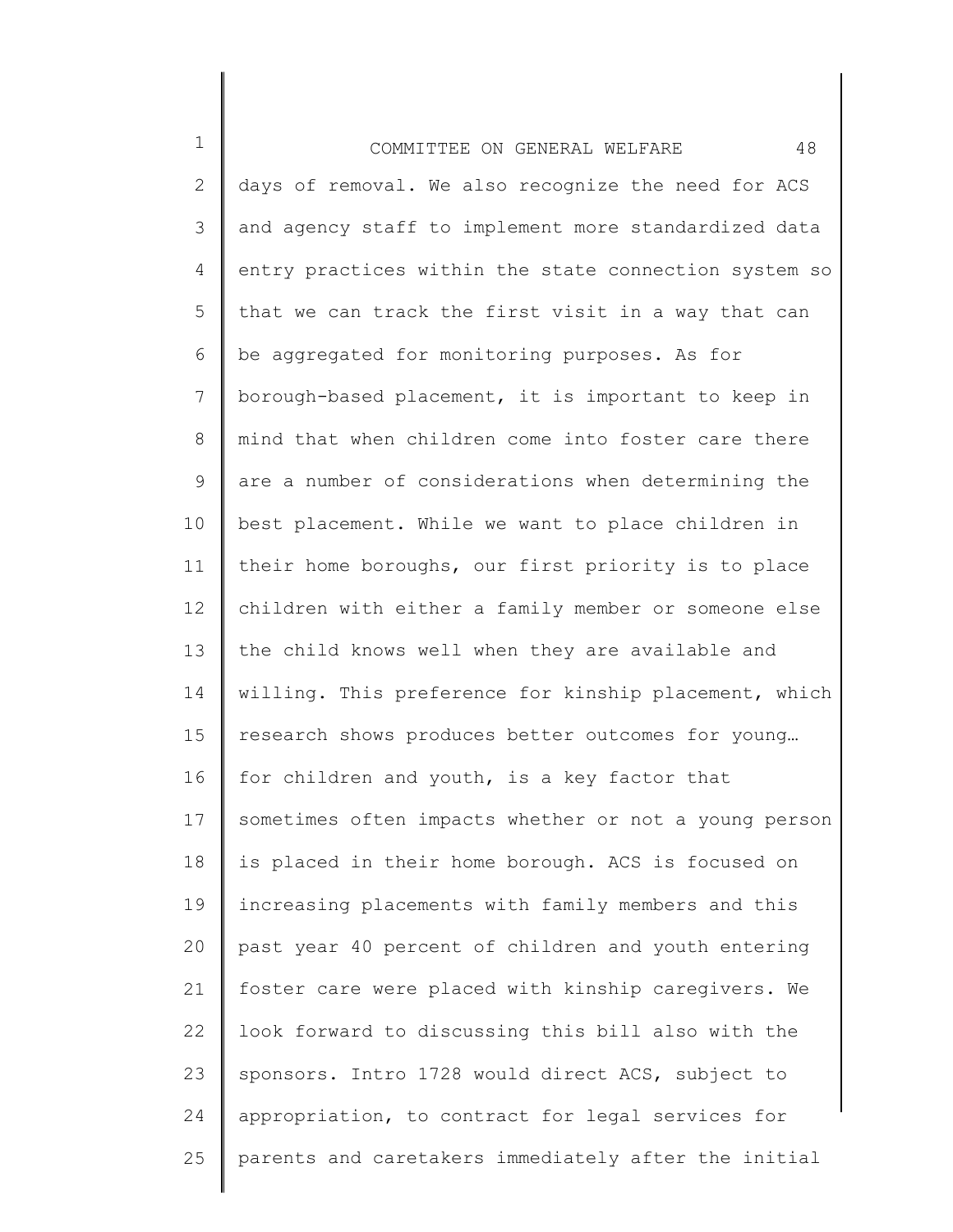1 2 3 4 5 6 7 8 9 10 11 12 13 14 15 16 17 18 19 20 21 22 23 24 25 COMMITTEE ON GENERAL WELFARE 49 point of contact. The bill defines legal services to brief assistance or full legal representation. As the Council is aware and as I've, I've mentioned in my testimony, New York City has a nationally recognized model of multidisciplinary parent advocacy and representation, one which we hope will be widely replicated nationally with new federal funding. The institutional legal programs provide attorney and social work teams, along with access to parent advocates, for all cases as soon as legal action in family court is initiated. ACS and New York City have long supported their work and they are funded through the Mayor's Office of Criminal Justice. We strongly believe that parents and children should have legal representation once legal proceedings begin, to ensure that their rights are protected and that the decisions of the family court are fully informed by all perspectives. We do have a number of questions and concerns about the provision of legal counsel to parents and caretakers at the first point of contact by ACS. We're concerned that this approach conflates investigative and legal processes in a way that could unnecessarily increase burdens on families; that it would expand litigation and family court involvement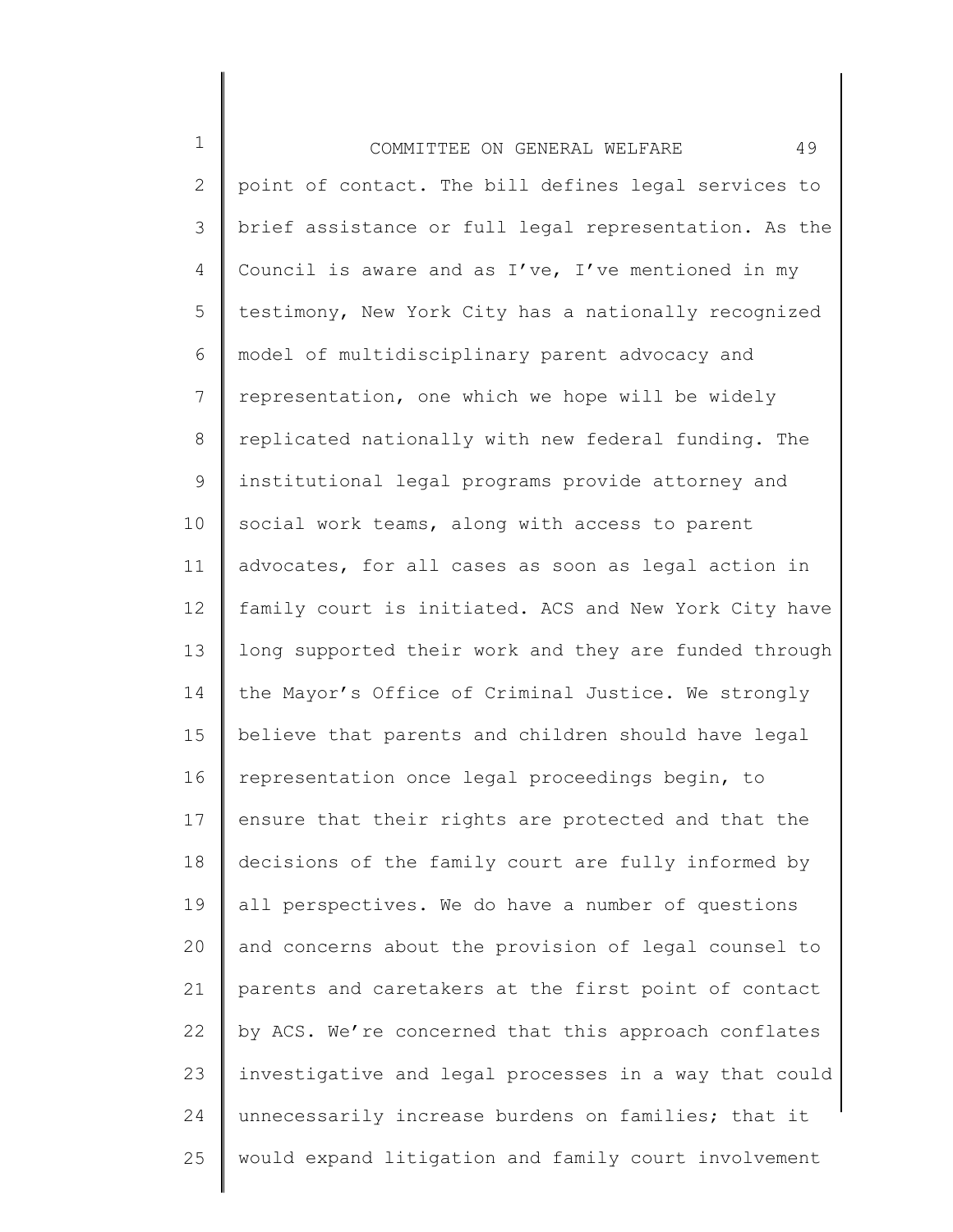1 2 3 4 5 6 7 8 9 10 11 12 13 14 15 16 17 18 19 20 21 22 23 24 25 COMMITTEE ON GENERAL WELFARE 50 dramatically; and that it would require enormous financial and personnel resources to implement. The goals of our initial investigation are to understand what may or may not have happened to a child, and to connect families to the services that they need, and those steps are dependent on our ability to engage parents and caretakers in a social work interaction. Invoking legal representation at this stage could undermine our ability to accomplish these steps. We also believe it could violate the state's social services law confidentiality provisions if ACS was to inform a lawyer not yet representing a parent of the name and or address of a family about whom an SCR report was received. In situations of imminent danger to children, the involvement of an attorney at the beginning, beginning of an investigation who might feel obligated to minimize their client's risk and liability by advising a parent not to allow ACS into the home or see the child could create serious safety issues by slowing down the investigative process. It would also likely increase court filings, as ACS would then be required to seek a court order to fulfill our legal obligations to assess child safety. The unintended consequences of this could be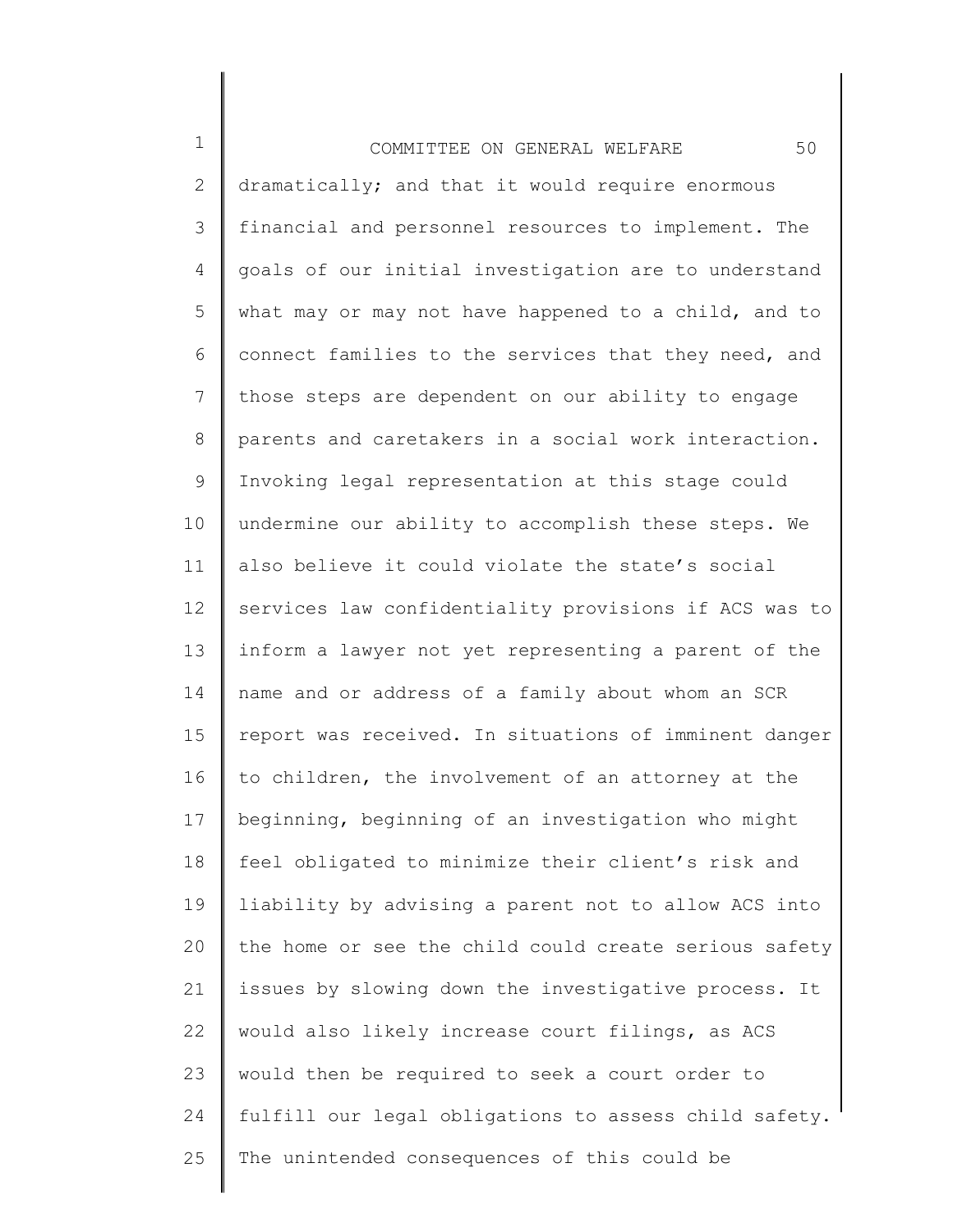1 2 3 4 5 6 7 8 9 10 11 12 13 14 15 16 17 18 19 20 21 22 23 24 25 COMMITTEE ON GENERAL WELFARE 51 additional trauma for the children because NYPD accompanies ACS when entry orders are needed. These additional court filings and adversarial processes will likely impact thousands of cases that currently never need legal intervention, as the majority of investigations are unfounded and only a fraction of indicated investigations result in a court petition. We conducted as I mentioned earlier about 55,000 investigations last year and of course that's seven days a week and 24 hours a day and if every parent or caretaker in the home and potentially ACS and the children were to have lawyers, every interaction could turn into a legal proceeding rather than a social work engagement and it could create an explosive workload for attorneys and consume enormous financial resources but we appreciate the need for parents to understand their legal rights and the investigative process. We also have an obligation to address… to assess child safety and children have a right to be free from abuse or maltreatment and we look forward to discussing with the Council ways to achieve all of these important goals. Intro 1715 would require ACS to establish a program to provide parents and persons legally responsible with access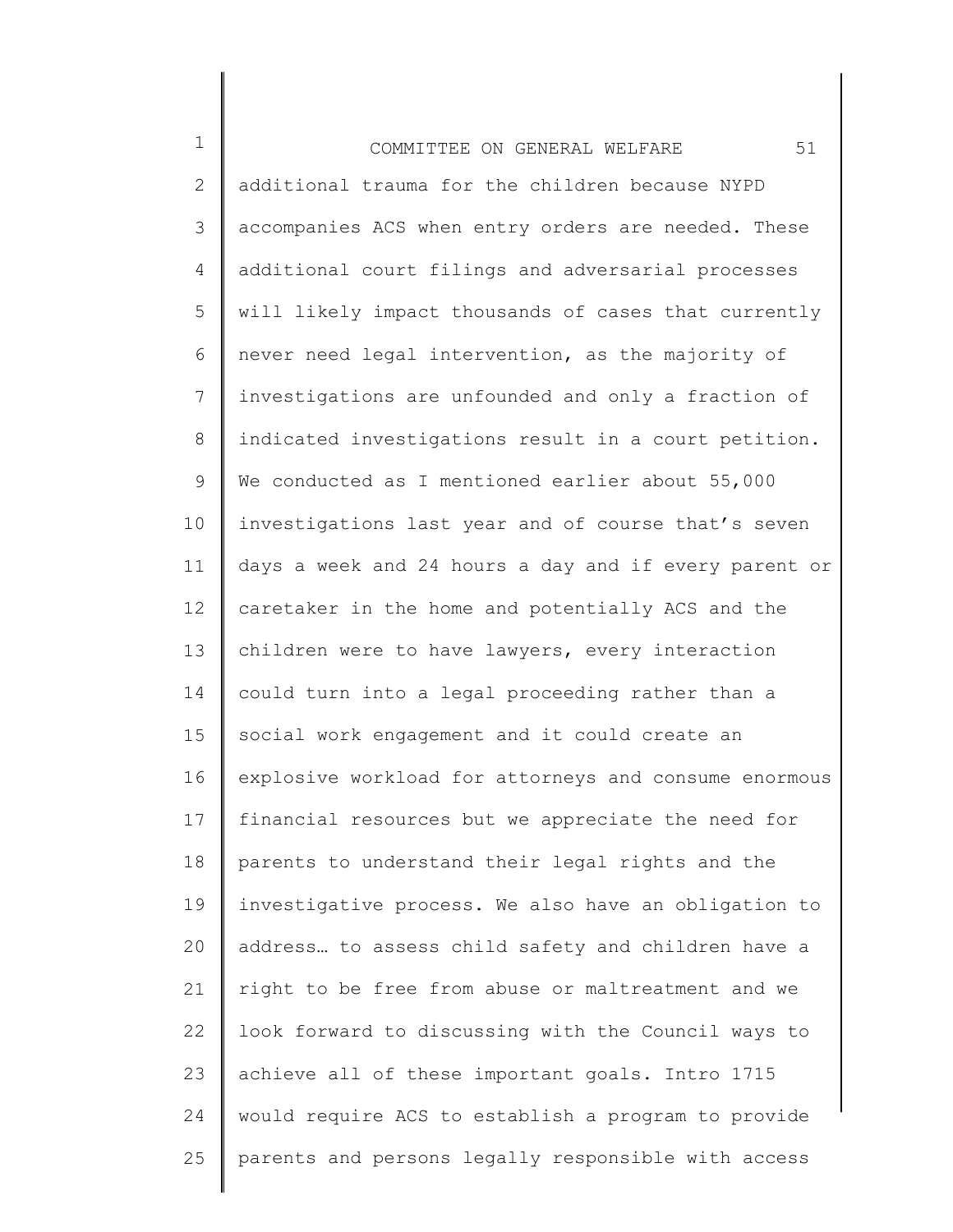1 2 3 4 5 6 7 8 9 10 11 12 13 14 15 16 17 18 19 20 21 22 23 24 25 COMMITTEE ON GENERAL WELFARE 52 to legal services at fair hearings following an indicated report in an ACS investigation. We appreciate the desire for parents to have legal representation at fair hearings which in this instance are a legal proceeding for a state hearing officer to determine whether ACS's determination to indicate a case shall stand or be overturned. Given the volume of legal services this bill would entail, we do believe it will be very expensive to implement but we welcome further discussion with the bill sponsor. With regard to 1729, 1736 and 1718, we agree very much that parents and caretakers should have information at the earliest stage about the child protection investigative process as well as their rights during an investigation after a case has been indicated and the resources available to them all in a language they understand. I discussed earlier how ACS child protective staff are extensively trained on communications with parents, at the initial point of contact. At that time, ACS gives parent… gives parents both the state required notice of existence form and our parents guide which as I mentioned was recently revised and incorporates suggestions we received from parents and other advocates and they're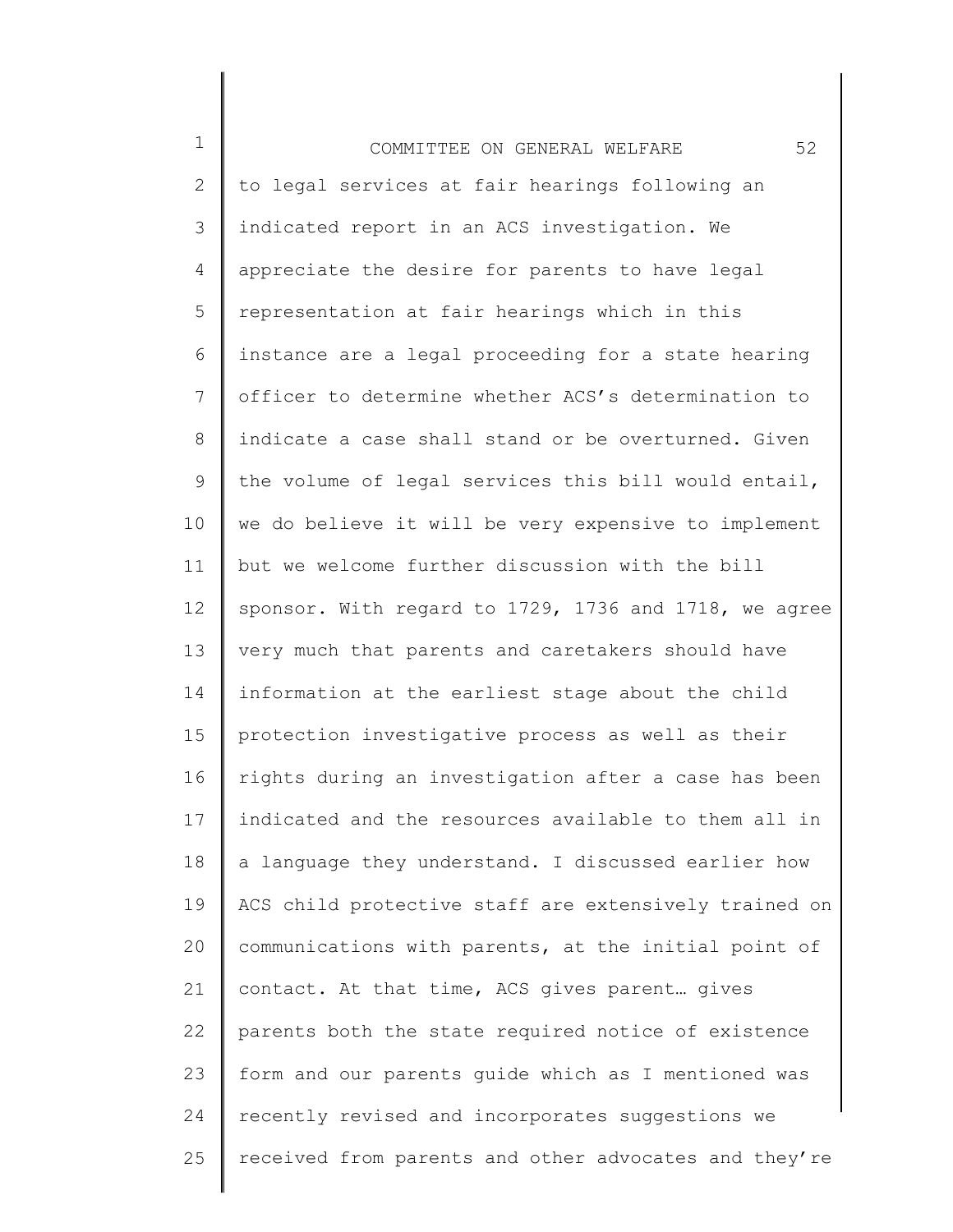1 2 3 4 5 6 7 8 9 10 11 12 13 14 15 16 17 18 19 20 21 22 23 24 25 COMMITTEE ON GENERAL WELFARE 53 both available in the ten most common New York City languages. You have the parents guide so you know it also gives the parent information about our office of advocacy which is available to them. When a case is indicated or unfounded, families receive a letter from the state which explains the case outcome and provides information on how to appeal or seek expungement. We also look forward to discussing these bills along with the information and documents we provide to families with the bill sponsors. So, in conclusion, we know, and we recognize that any child protective investigation can be an intrusive process. While we have a legal mandate to assess and protect child safety, we're mindful that government authority to take protective actions, up to removing children from their parents in the most serious cases, is an enormous responsibility. Balancing these two key matters, government intervention and families and protecting vulnerable children from harm, is both the challenge and the core of the work of child welfare. And we do all of this within a system that we know disparately impacts different communities particularly communities of color. I've talked today about the innovative ways that ACS is meeting this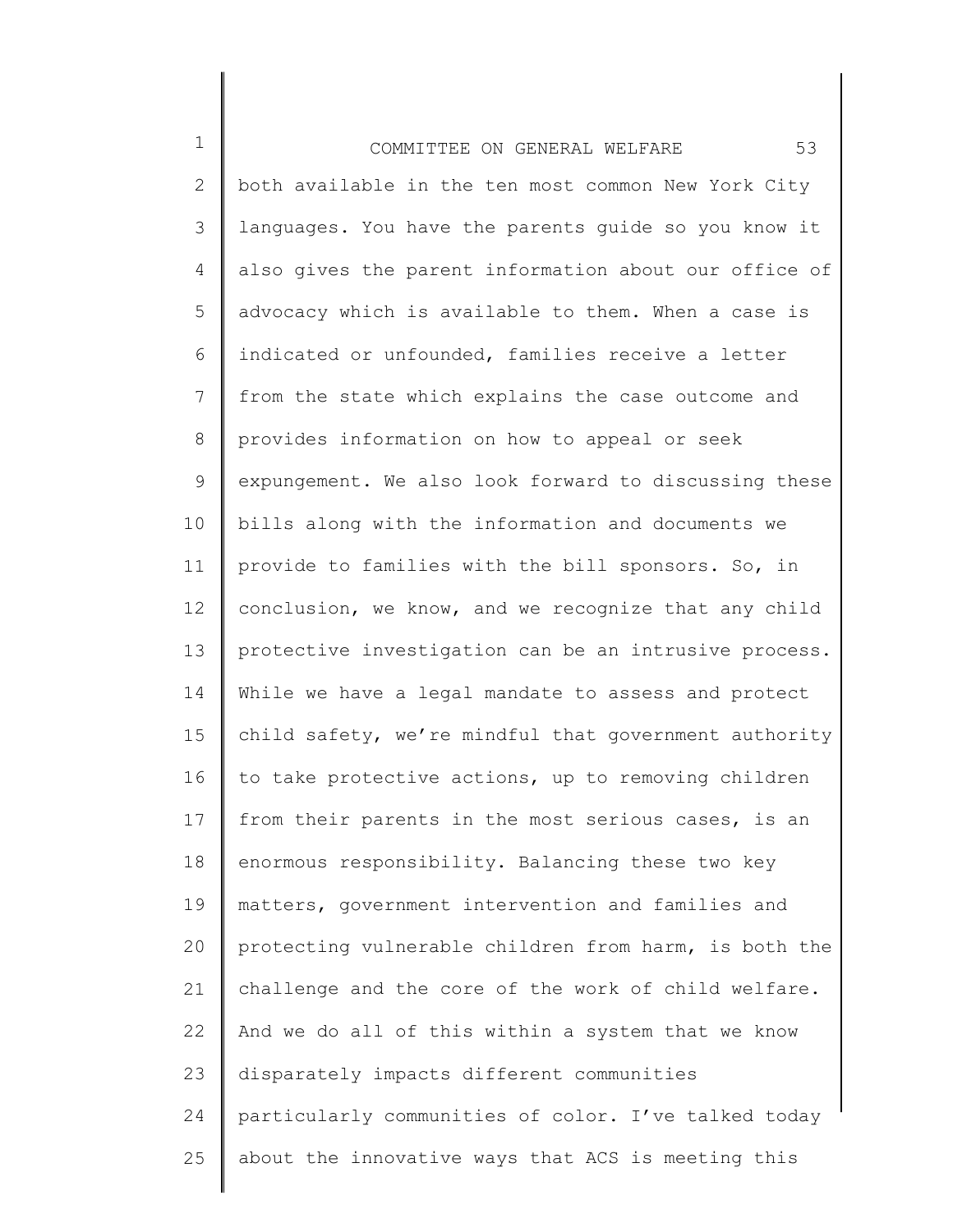1 2 3 4 5 6 7 8 9 10 11 12 13 14 15 16 17 18 COMMITTEE ON GENERAL WELFARE 54 challenge and we welcome the Council's partnership in this effort. We believe that raising the indication standard from some credible evidence to a fair preponderance of the evidence will help to better calibrate this balance. Within ACS, we continue to enhance training, supervision, monitoring, oversight, and assessment tools, so that our child protective staff are equipped to make the best decisions possible when working with children and their families. And finally, with implicit bias training, with affirming policies and specific efforts to ensure that our services are culturally6 appropriate, we are working to reduce disproportionality and to build a 21<sup>st</sup> century child welfare system that better supports and strengthens all families. Thank you very much. CHAIRPERSON LEVIN: Thank you very much

19 20 21 22 23 24 25 Commissioner, thank you for your testimony. I'm going to ask my colleagues to ask questions first and then I'll come… I'll come around to my questions. First, I'll call on Council Member Barry Grodenchik and I also want to acknowledge Council Member Mark Treyger and also welcome Council Members Treyger and Holden to the Committee, this is their first hearing as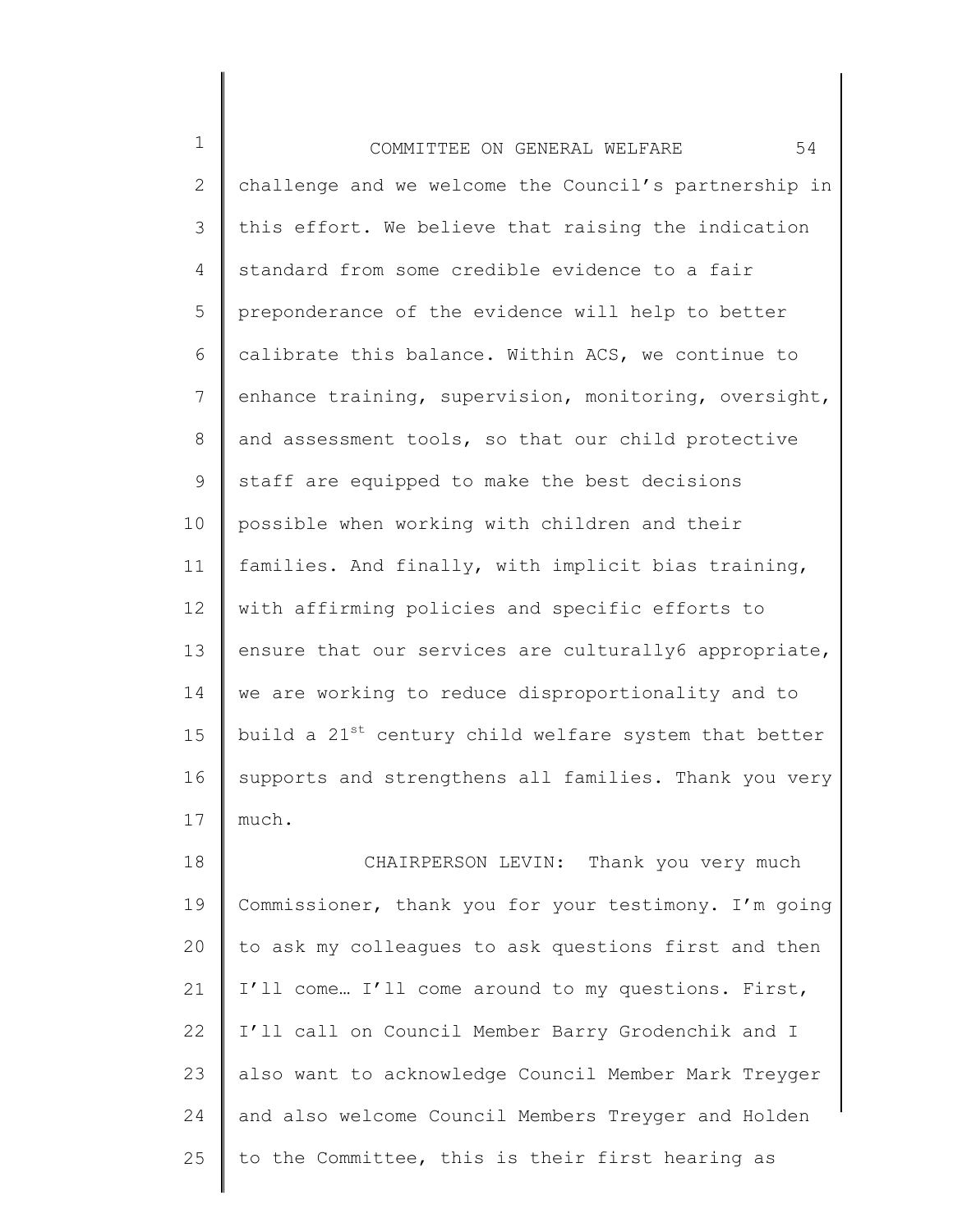1 2 3 COMMITTEE ON GENERAL WELFARE 55 committee members so welcome guys, I'll turn it over to Council, Council Member Grodenchik.

4 5 6 7 8 9 10 11 12 13 14 15 16 17 18 19 20 COUNCIL MEMBER GRODENCHIK: Thank you Mr. Chairman. Good afternoon Commissioner. I wonder if you could for the educate… edification of the Committee and, and for all those people who are here and maybe watching the panel that spoke before you I, I think certainly spoke from the heart and certainly from experience and I wonder if you could address… I know you were here and I appreciate your listening to them, I wonder if you could discuss that for a bit with us so we can understand it a little better how you feel about that because some of what I heard was, you know discouraging, I, I have enjoyed working with you as a member of this committee and I believe your heart is in the right place and that the agency has moved forward but I wonder if there's anything you'd like to say specifically to what they talked about this afternoon?

21 22 23 24 25 DAVID HANSELL: Yes, Council Member, thank you for the opportunity. Obviously, it is sobering for us to hear about the experiences that families have had with the system. As I said when I began it is important for us to do that, we know that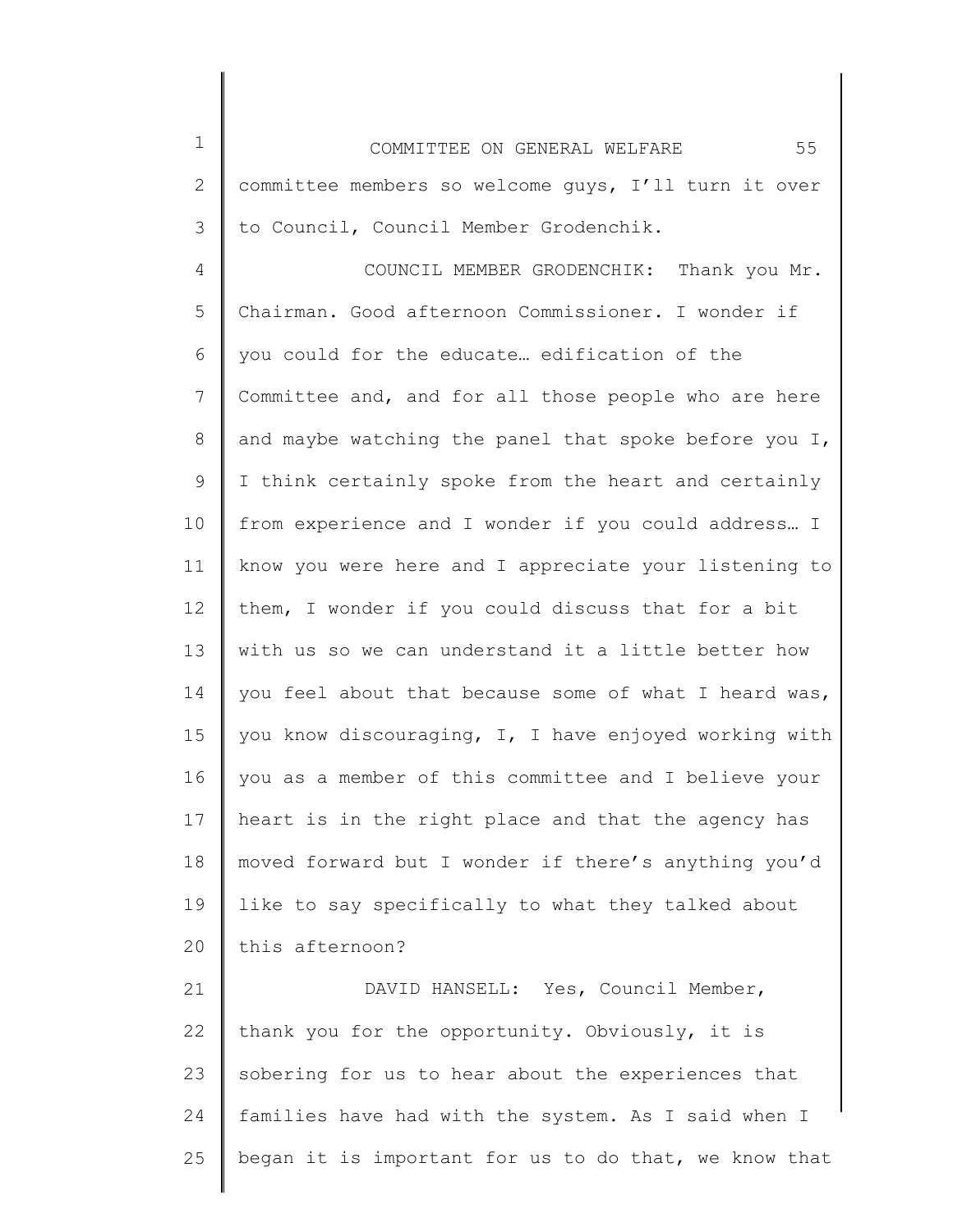| $\mathbf 1$    | 56<br>COMMITTEE ON GENERAL WELFARE                    |
|----------------|-------------------------------------------------------|
| $\mathbf{2}$   | we are not perfect as an institution, we do as I said |
| 3              | 55,000 investigations a year, we strive to reach the  |
| 4              | right conclusion of each investigation and we strive  |
| 5              | in, in every case to identify the needs that families |
| 6              | have to identify the services that will help them     |
| $\overline{7}$ | meet those needs and to work with families to keep    |
| 8              | children safely at home by providing those services   |
| 9              | and we do an enormous I we've talked about this in    |
| 10             | some of the prior hearings and where I know you've    |
| 11             | been, been present about our very intensive           |
| 12             | continuous quality assurance work at ACS, child staff |
| 13             | for example which and I think as, as you know I       |
| 14             | revived when I became Commissioner about two and a    |
| 15             | half years ago with a specific focus of being self-   |
| 16             | critical about how we do our work to make sure that   |
| 17             | we are approaching families appropriately, that we're |
| 18             | getting the right information, and we're making the   |
| 19             | right decisions. I will say, obviously I can't speak  |
| 20             | to the individual experiences of the four parents who |
| 21             | testified, it did sound as though in, in a number of  |
| 22             | the cases of what they what they spoke to their       |
| 23             | interactions with ACS were many years ago, I would    |
| 24             | like to think that we are doing a better job now, I   |
| 25             | do believe in many ways we're doing a better job now, |
|                |                                                       |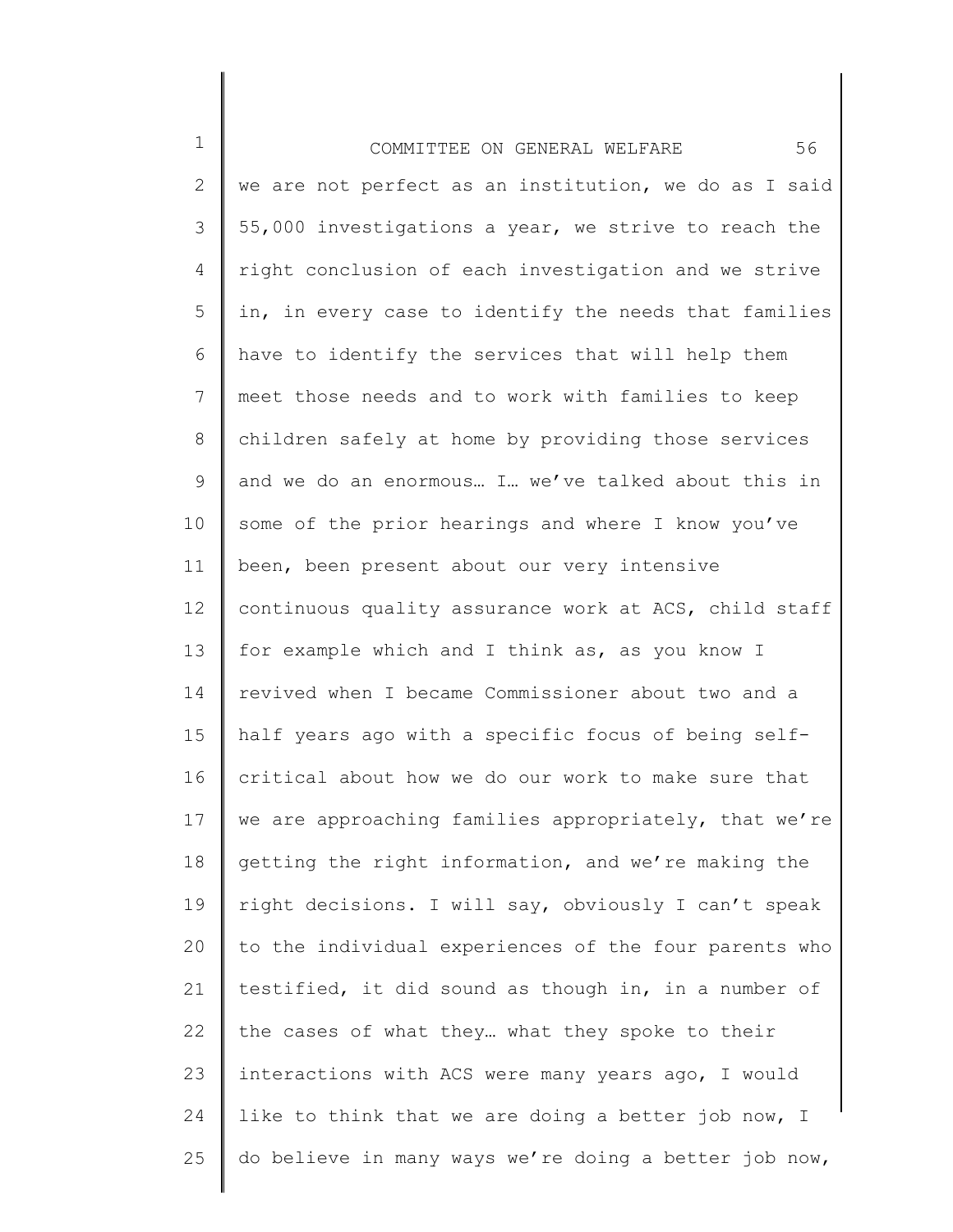1 2 3 4 5 6 7 8 9 10 11 12 13 14 15 16 17 18 19 20 21 22 COMMITTEE ON GENERAL WELFARE 57 I do certainly know that we have made enormous expansions in both the scope and the quality of our prevention services so I, I very much believe that we're in a better position today than we were five or ten or 15 years ago certainly to partner with families to make sure that they receive the services that they need but we have more work to do and, and, and the reason why we've hired a parent engagement specialist at ACS for the first time, the reason we've created a parent advisory council is to make sure that we're listening to the voices of parents every single day because we can't really understand our work if we don't understand the impact it's having on everyone who's involved with the child welfare system. COUNCIL MEMBER GRODENCHIK: I think the, the, the parent liaison will be critical to your work, I think it's a… it's a wonderful idea and I thank you for being here again and listening to the parents who spoke today. I'm married to a math professor so I have to get into the math a little

23 24 25 here, you mentioned 55,000 reports which is over a thousand a week in New York City, 63 percent of which are unfounded or found to be unfounded by ACS that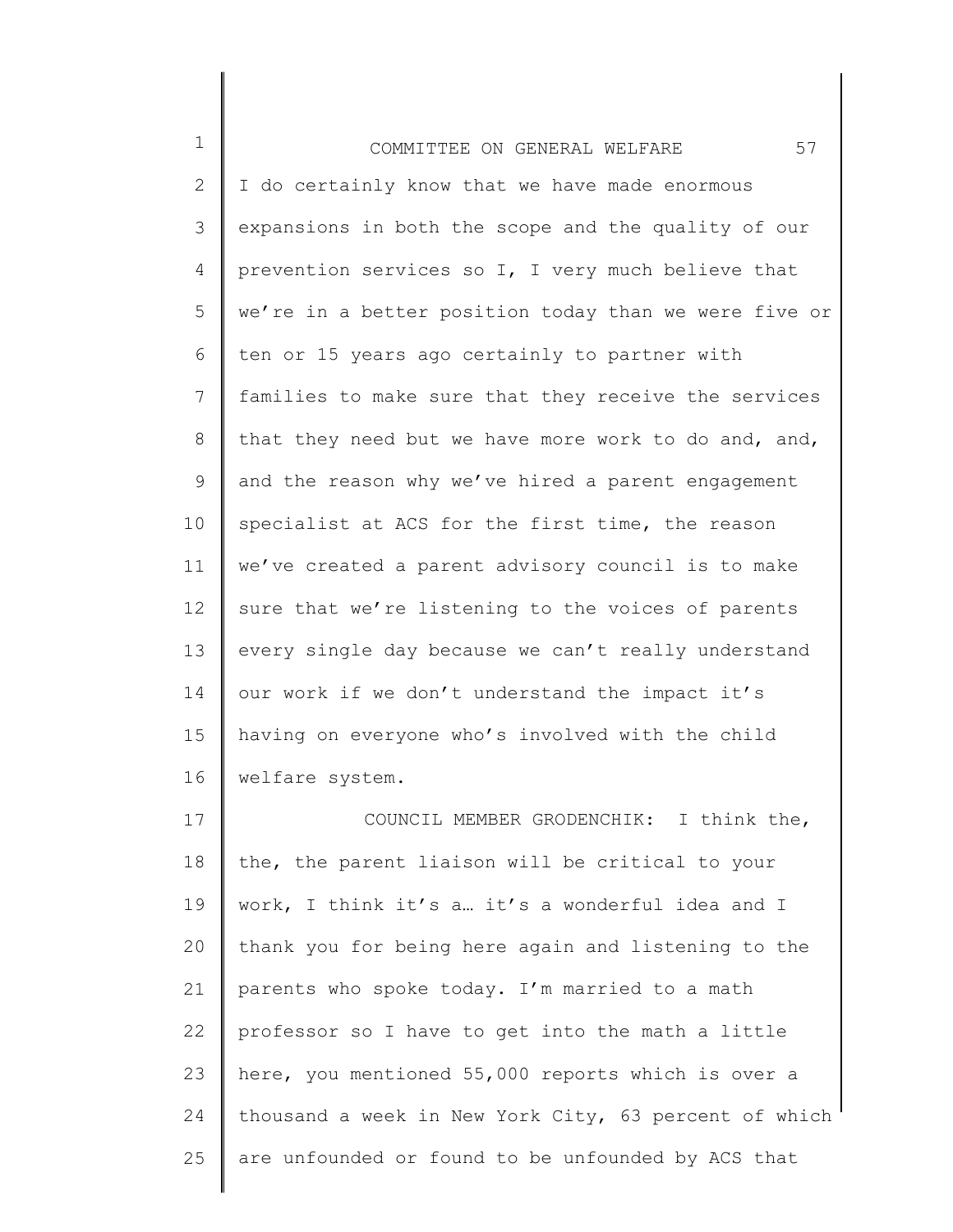| 1            | 58<br>COMMITTEE ON GENERAL WELFARE                   |
|--------------|------------------------------------------------------|
| $\mathbf{2}$ | still leaves us with over 20,000 or nearly 400 new   |
| 3            | cases every single week, those numbers I think to    |
| 4            | every member of this committee and everybody sitting |
| 5            | here are daunting, unfortunate and disturbing to me  |
| 6            | and how many caseworkers do you have again just for  |
| 7            | our edification?                                     |
| 8            | COUNCIL MEMBER GRODENCHIK: Actually                  |
| 9            | WILLIAM FLETCHER: Alright, William                   |
| 10           | Fletcher, Deputy Commissioner.                       |
| 11           | COUNCIL MEMBER GRODENCHIK: Thank you                 |
| 12           | Deputy Commissioner [cross-talk]                     |
| 13           | WILLIAM FLETCHER: Division of Child                  |
| 14           | Protection. So, we have a, a workforce between CPS   |
| 15           | and the supervisory staff, we have roughly 30 3,050  |
| 16           | workers who, who function in, in those positions.    |
| 17           | COUNCIL MEMBER GRODENCHIK: And just for              |
| 18           | my edification also, how long is the, the I don't    |
| 19           | know that there is a typical case but on average     |
| 20           | could you give us a ballpark estimate of how long a  |
| 21           | case might be open, is it weeks, months and I know   |
| 22           | sure in case some cases many cases it may be years.  |
| 23           | WILLIAM FLETCHER: Sure, sure. So, when               |
| 24           | it's a child protection investigation the child      |
| 25           | protective specialist has up to 60 days to make a    |
|              |                                                      |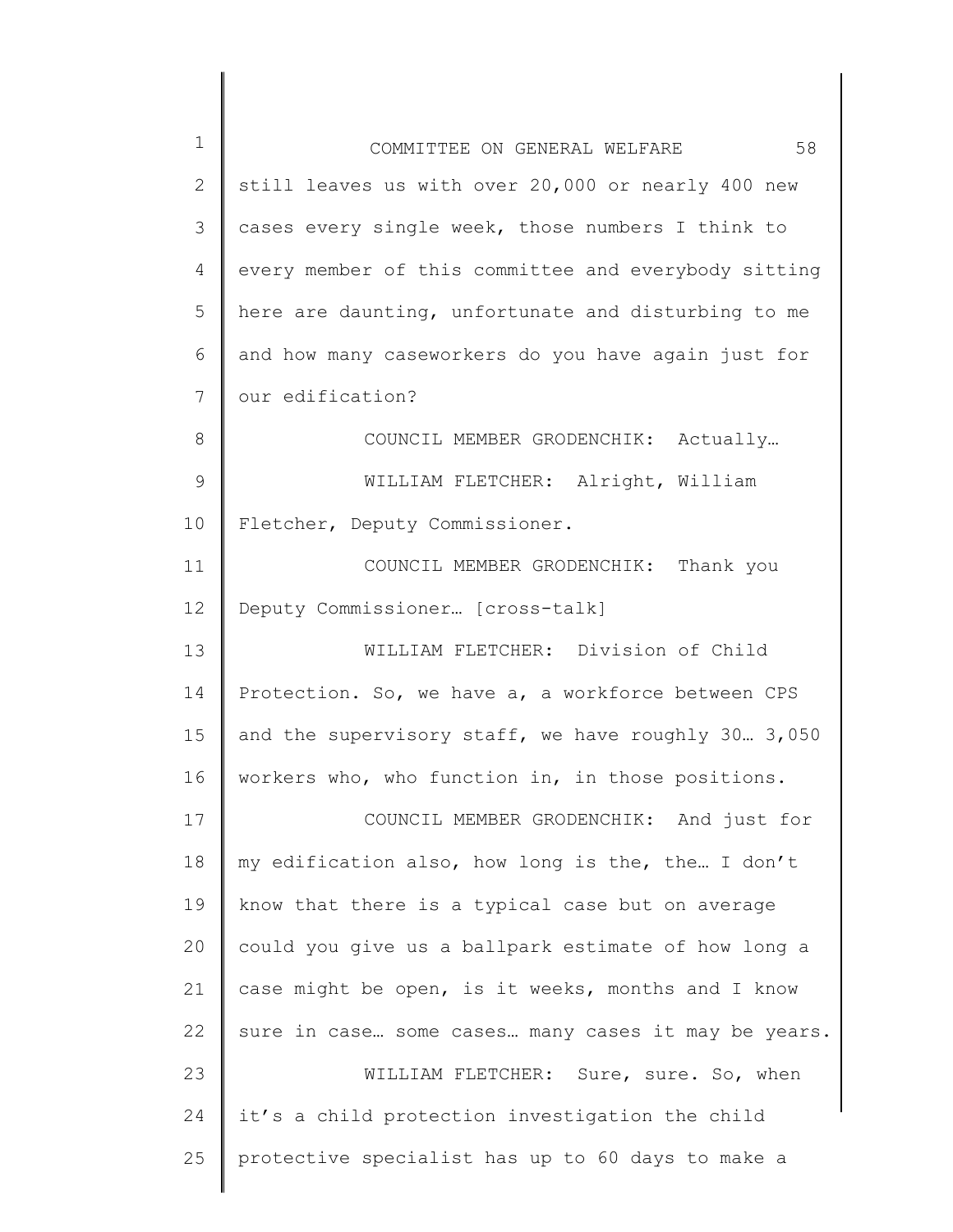| $\mathbf 1$  | 59<br>COMMITTEE ON GENERAL WELFARE                    |
|--------------|-------------------------------------------------------|
| $\mathbf{2}$ | determination on the allegations that we receive from |
| 3            | the state central registry.                           |
| 4            | COUNCIL MEMBER GRODENCHIK: Okay.                      |
| 5            | Alright, I thank you for your answers and the last    |
| 6            | question that I have before I turn it back to the     |
| 7            | Chairman, I don't know one of one of the people who   |
| 8            | testified on the first panel either said or implied   |
| 9            | that there's no right to legal counsel, did I hear    |
| 10           | that correctly?                                       |
| 11           | [off mic dialoque]                                    |
| 12           | COUNCIL MEMBER GRODENCHIK: I, I                       |
| 13           | appreciate that, I, I would like to hear it from the  |
| 14           | Commissioner, I appreciate you being here, and I      |
| 15           | wanted to get more information from him if [cross-    |
| 16           | talk]                                                 |
| 17           | DAVID HANSELL: Sure, sure. There is                   |
| 18           | parents and children both have a right to legal       |
| 19           | counsel at the initiation of legal proceedings so as  |
| 20           | soon as a court a case goes to family court the, the  |
| 21           | judge will assign counsel and in most cases that will |
| 22           | be one of the institutional providers who I mentioned |
| 23           | in my testimony are the model that was pioneered in   |
| 24           | New York City which is a multidisciplinary model of   |
| 25           | attorneys and social workers and parent advocates but |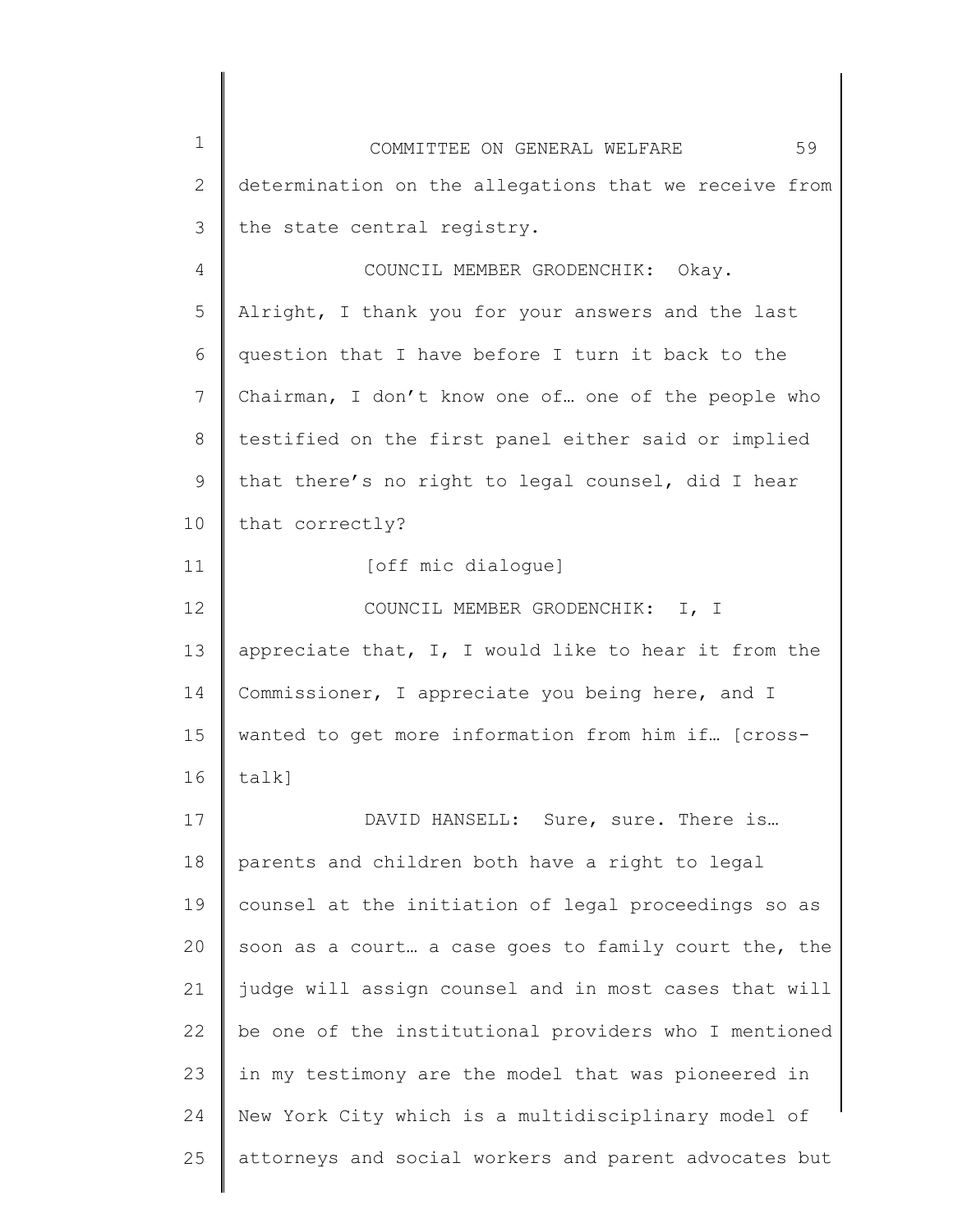| $\mathbf 1$    | 60<br>COMMITTEE ON GENERAL WELFARE                    |
|----------------|-------------------------------------------------------|
| 2              | it definitely includes attorneys and so both parents  |
| 3              | and children because they have each have rights and   |
| $\overline{4}$ | their rights may or may not be consistent, each of    |
| 5              | them is assigned an attorney at the initiation of     |
| 6              | legal proceedings. I think the issue that, that the   |
| 7              | well there are two bills the Council has proposed in  |
| $8\,$          | this package today, one that would assign or may      |
| 9              | authorize legal representation at the initiation of   |
| 10             | an investigation, the other that would authorize      |
| 11             | legal counsel for fair hearings and, and I think      |
| 12             | those are the, the two issues that are before the     |
| 13             | Council today.                                        |
| 14             | COUNCIL MEMBER GRODENCHIK:<br>Thank you               |
| 15             | very much Commissioner, thank you Mr. Chairman.       |
| 16             | CHAIRPERSON LEVIN: Thank you very much                |
| 17             | Council Member Grodenchik, Council Member Holden?     |
| 18             | COUNCIL MEMBER HOLDEN: Thanks                         |
| 19             | Commissioner for your incredible testimony once       |
| 20             | again. Just a few questions on who mostly reports     |
| 21             | abuse, is it usually ex-spouse or is it a teacher, do |
| 22             | you have that [cross-talk]                            |
| 23             | DAVID HANSELL: Yes, and we have numbers               |
| 24             | here, it actually most of the reports come from       |
| 25             | mandated reporters. So, just to give you some         |
|                |                                                       |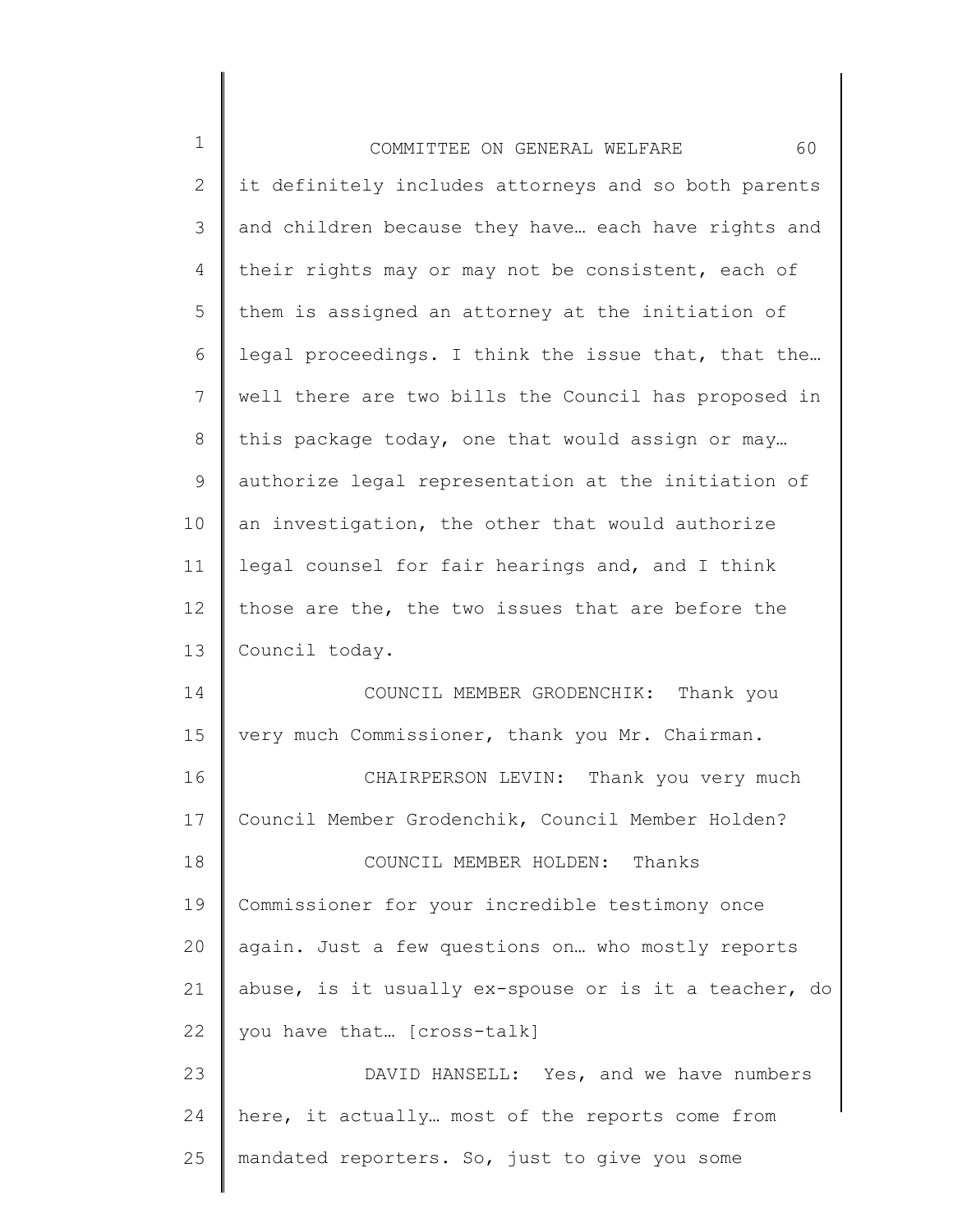1 2 3 4 5 6 7 8 9 10 11 12 13 14 15 16 17 18 19 20 21 22 23 24 25 COMMITTEE ON GENERAL WELFARE 61 examples, in fiscal year 2019 of, of all the reports that we received about 23 percent came from educational personnel, which could be teachers or other school officials, 18 and a half percent came from social services personnel, 13.8 percent from law enforcement, about 12 percent from other reporters, about ten percent from medical or mental health staff, about eight percent from friends or neighbors and then the others from other folks. So, basically I think in, in, in total I think about two thirds come from mandated reporters, people who are required to report if they see evidence of abuse or neglect and about one third come from community members who on their own initiative are concerned enough to, to make a report. COUNCIL MEMBER HOLDEN: So, the implicit bias that we're seeing that, that, that you have an office, are you actually reaching out to that group on a regular basis or… DAVID HANSELL: We are, we are indeed. We… at actually a hearing we had most recently before the General Welfare Committee on the issue of marijuana we testified with Health and Hospitals, many of our reports come from Health and Hospitals so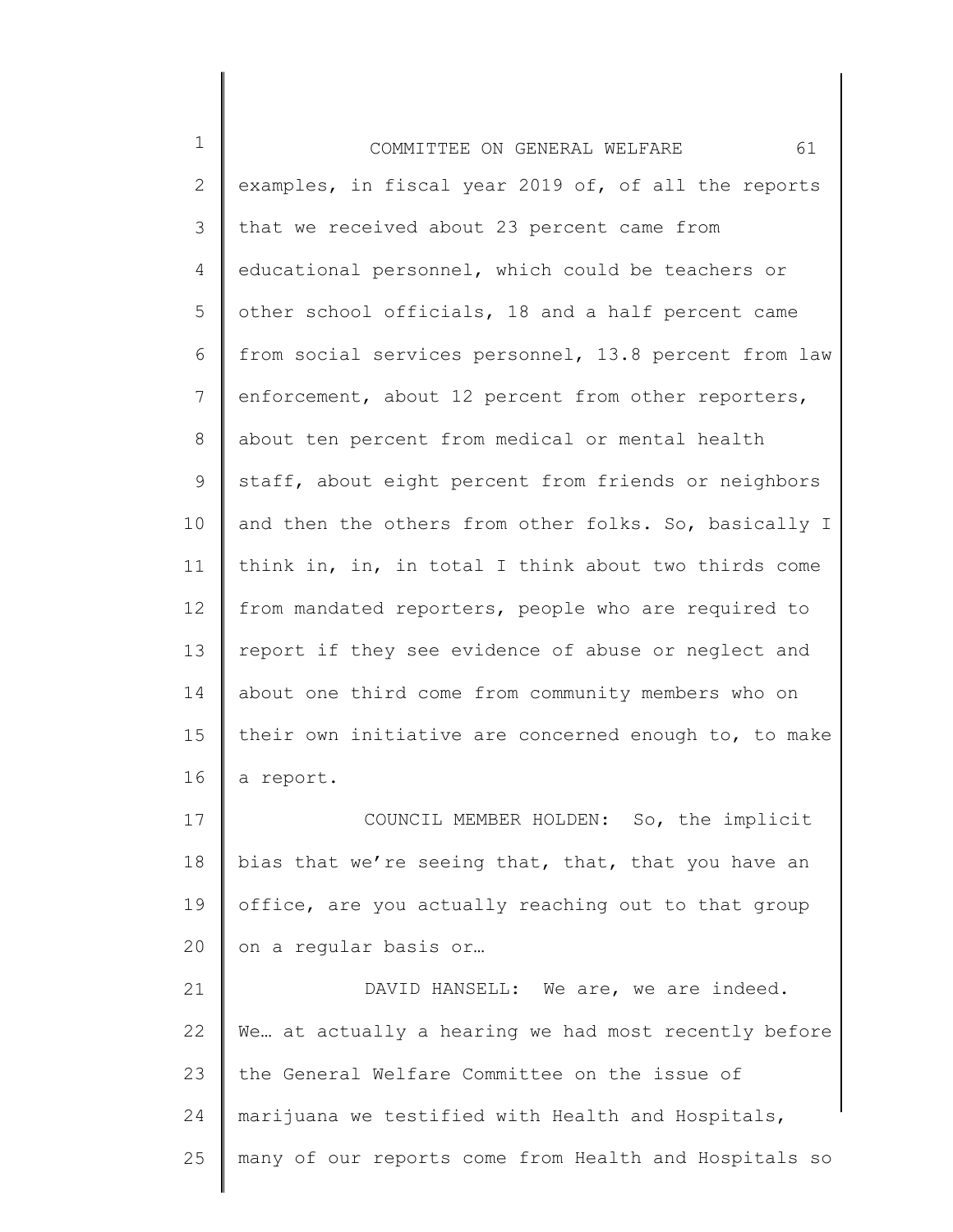| $\mathbf 1$     | 62<br>COMMITTEE ON GENERAL WELFARE                    |
|-----------------|-------------------------------------------------------|
| $\mathbf{2}$    | that's one group of mandated reporters that we're     |
| 3               | working with to make sure that they understand what   |
| 4               | constitutes as abuse and neglect, what the basis is   |
| 5               | to make a report to the SCR and to make sure that     |
| 6               | they understand that reports should be made only when |
| 7               | there's some evidence of impact on a child, we're     |
| 8               | having the same conversations with the Department of  |
| 9               | Education so yes we are working with mandated         |
| 10              | reporters, some of the categories of mandated         |
| 11              | reporters from whom we frequently receive these       |
| 12 <sup>°</sup> | reports.                                              |
| 13              | COUNCIL MEMBER HOLDEN: Okay, just so                  |
| 14              | another maybe two more questions. When you said       |
| 15              | there's a 40 percent placement, kin, kinship          |
| 16              | placement, is what was that is that what was the      |
| 17              | figures before in the years prior?                    |
| 18              | DAVID HANSELL: We when we began a                     |
| 19              | really concerted focus on kinship placement two years |
| 20              | ago at that point we were placing 31 percent of       |
| 21              | children with either family members or close friends, |
| 22              | today we're at about 40 percent, our goal is to get   |
| 23              | to 46 percent by the middle of next year and we think |
| 24              | this really will make an enormous difference in terms |
| 25              | of minimizing trauma for, for, for children. We also  |
|                 |                                                       |

∥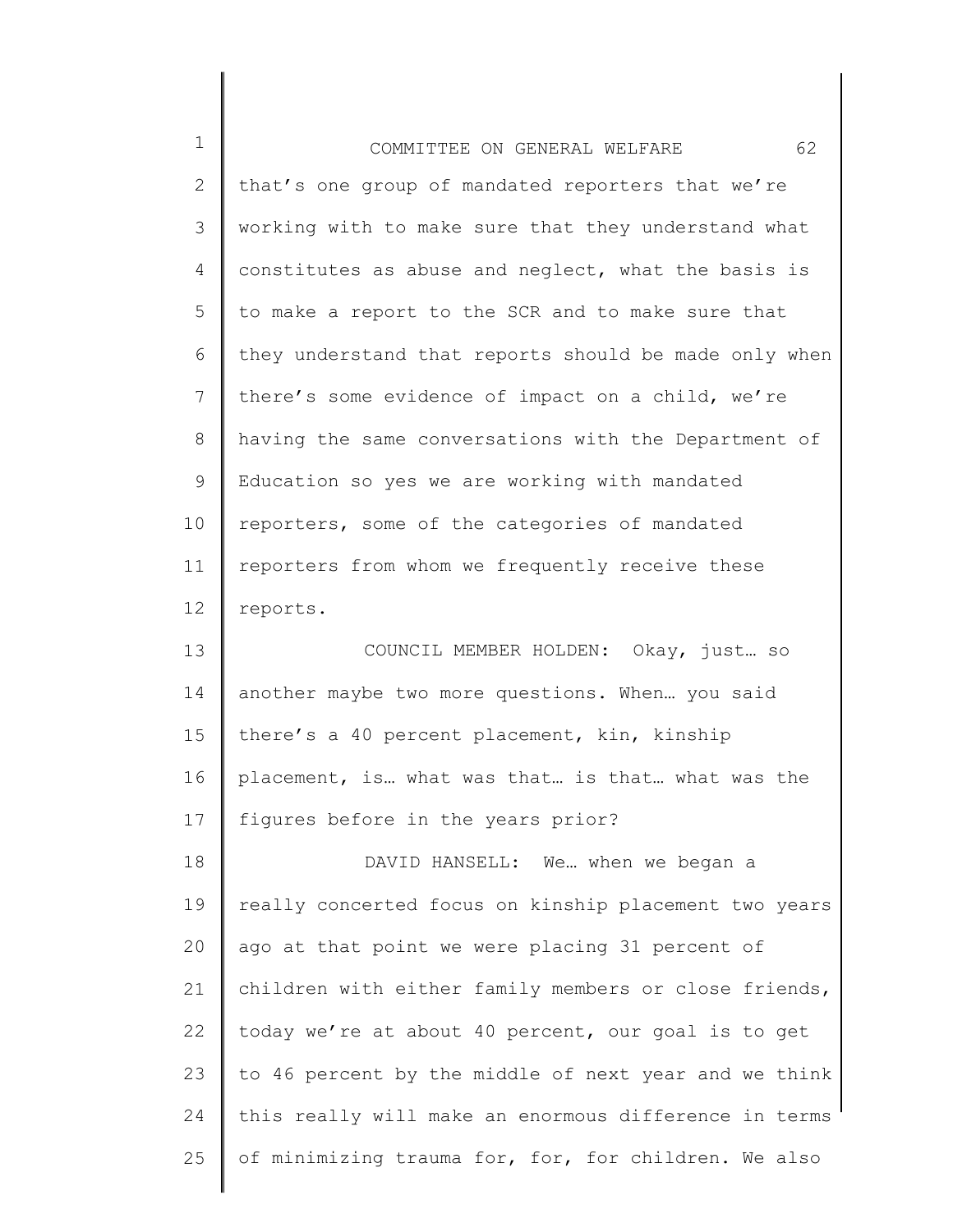1 2 3 4 5 6 7 8 9 10 11 12 13 14 15 16 17 18 19 20 21 22 23 24 25 COMMITTEE ON GENERAL WELFARE 63 think and again there's evidence of this as well that it can help expedite reunification with families because kids are with people who are… [cross-talk] COUNCIL MEMBER HOLDEN: But how are you doing that, I mean are you offering them an incentive, the, the kin… or kinship or are you going to other states now and cities which you didn't do before? DAVID HANSELL: No, no, this is all within, within the state, what we do is when… actually we make sure that the kinship caregivers receive exactly the same benefits and support that a non-relative foster parent would receive. COUNCIL MEMBER HOLDEN: So… before they didn't actually… before you were… [cross-talk] DAVID HANSELL: No, they, they did… they did… [cross-talk] COUNCIL MEMBER HOLDEN: They did. DAVID HANSELL: But there wasn't… we didn't have such a concerted focus on identifying them as we do now. So for example, both within the Division of Child Protection when we anticipate that we are going to need to, to place a child in foster care we begin immediately to try to identify family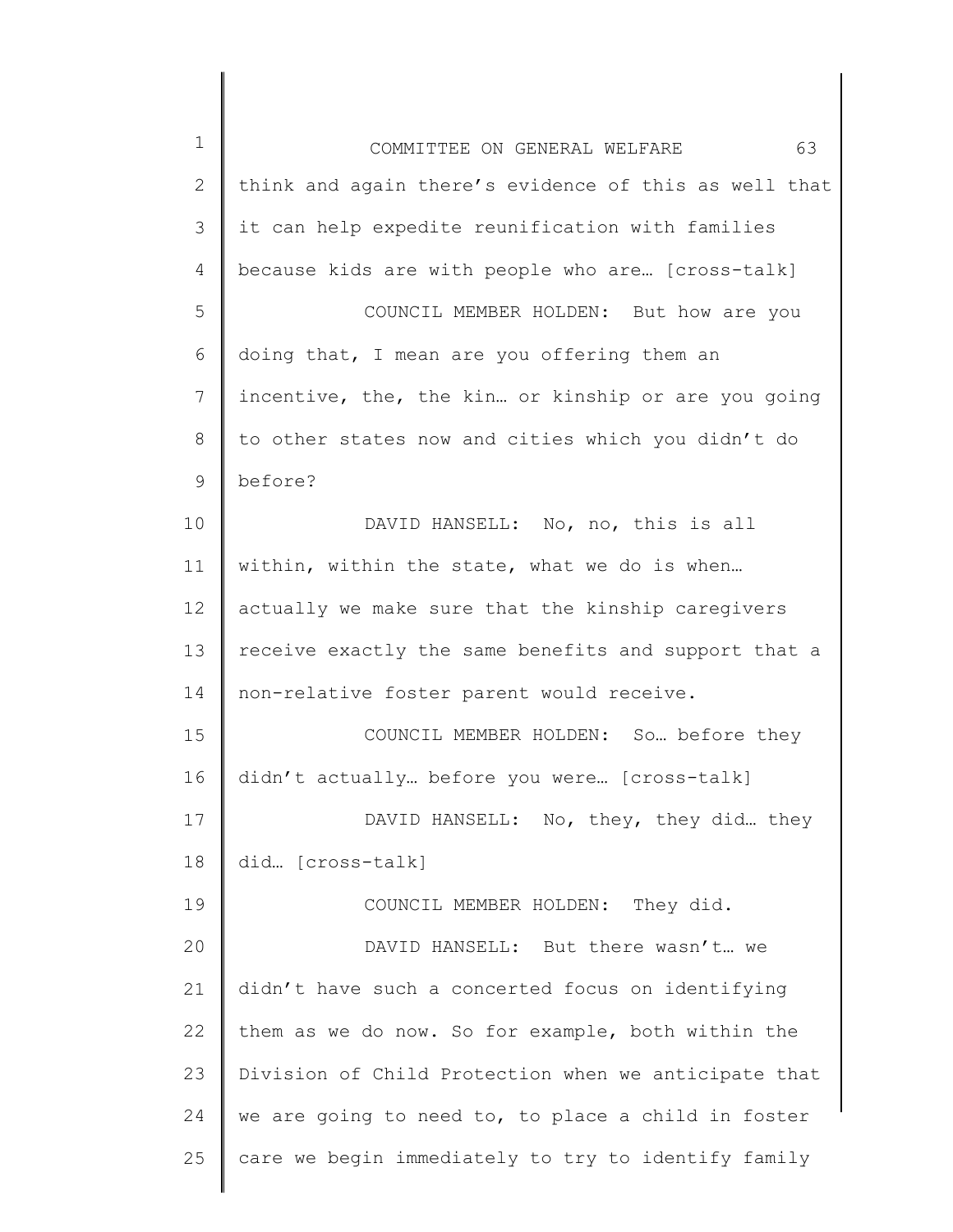| $\mathbf 1$ | 64<br>COMMITTEE ON GENERAL WELFARE                    |
|-------------|-------------------------------------------------------|
| 2           | members, grandparents, aunts, uncles, teachers,       |
| 3           | someone who may be willing to take custody of that    |
| 4           | child for a period of time and then if they are and   |
| 5           | obviously they have to go through the same background |
| 6           | checks as, as any foster parent would but if they're  |
| 7           | willing to do that they we then connect them with a   |
| $8\,$       | foster care agency and they receive the, the same     |
| 9           | support and the same financial benefits that a foster |
| 10          | parent would receive.                                 |
| 11          | COUNCIL MEMBER HOLDEN: Great, thank you,              |
| 12          | thank you Chair.                                      |
| 13          | CHAIRPERSON LEVIN: Thank you very much                |
| 14          | Council Member Holden, Council Member Treyger.        |
| 15          | COUNCIL MEMBER TREYGER: Thank you Chair               |
| 16          | Levin. I just some of the data that, that I've heard  |
| 17          | just prompt, prompted me just to follow up on a       |
| 18          | couple of things. Commissioner you mentioned 55,000   |
| 19          | reports and investigations, is that correct in the    |
| 20          | last year?                                            |
| 21          | WILLIAM FLETCHER: We connected 55,000                 |
| 22          | investigations in fiscal year 2019, that's correct.   |
| 23          | COUNCIL MEMBER TREYGER: 55,000 and                    |
| 24          | remind me again of the number of caseworkers in ACS.  |
| 25          |                                                       |
|             |                                                       |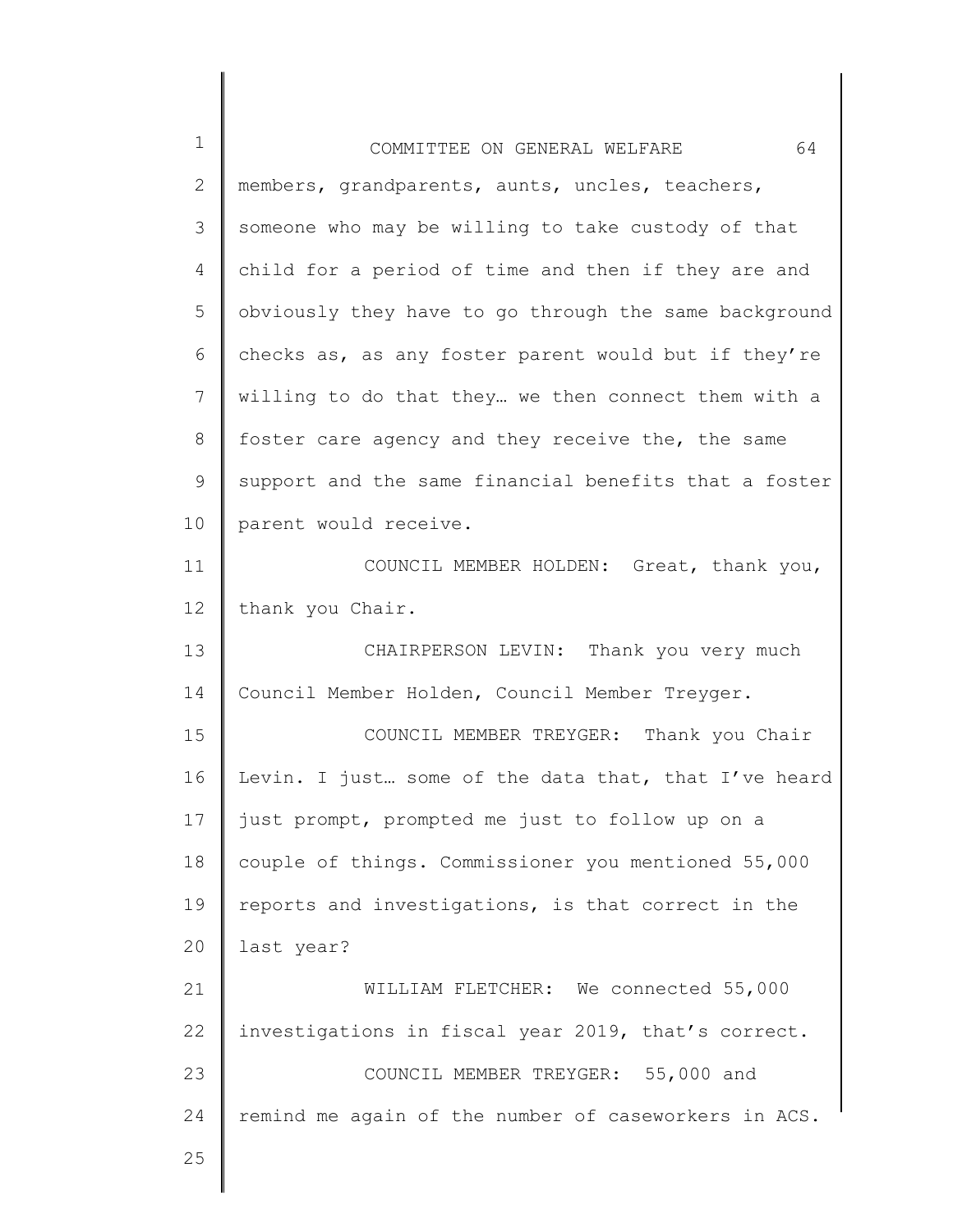| 1                 | 65<br>COMMITTEE ON GENERAL WELFARE                    |
|-------------------|-------------------------------------------------------|
| $\overline{2}$    | WILLIAM FLETCHER: Yes, we have CPS as                 |
| 3                 | well as a supervisory staff, we have roughly 3,000    |
| 4                 | staff in those positions.                             |
| 5                 | COUNCIL MEMBER TREYGER: And of the 3,000              |
| 6                 | how many of them are licensed social workers?         |
| 7                 | WILLIAM FLETCHER: So, we would have to                |
| 8                 | get back to you with that number, I don't believe we  |
| 9                 | have the numbers as it relates to how many have you   |
| 10                | said licensed [cross-talk]                            |
| 11                | COUNCIL MEMBER TREYGER: Social workers                |
| $12 \overline{ }$ | [cross-talk]                                          |
| 13                | WILLIAM FLETCHER:  social workers, so we              |
| 14                | would have to get back to you with that number.       |
| 15                | COUNCIL MEMBER TREYGER: Yeah, because                 |
| 16                | something that, you know I'm going to use a DOE       |
| 17                | lingo, I used to be a teacher                         |
| 18                | WILLIAM FLETCHER: Yes                                 |
| 19                | COUNCIL MEMBER TREYGER: sharing best                  |
| 20                | practices, in the DOE we have over one 1.1 million    |
| 21                | students but only 1,300 social workers, 2,900         |
| 22                | quidance counselors, 560 school psychologists but     |
| 23                | over 5,500 NYPD agents so you have more NYPD agents   |
| 24                | than social workers, counselors and psychologists     |
| 25                | combined and now in this past budget we did fight and |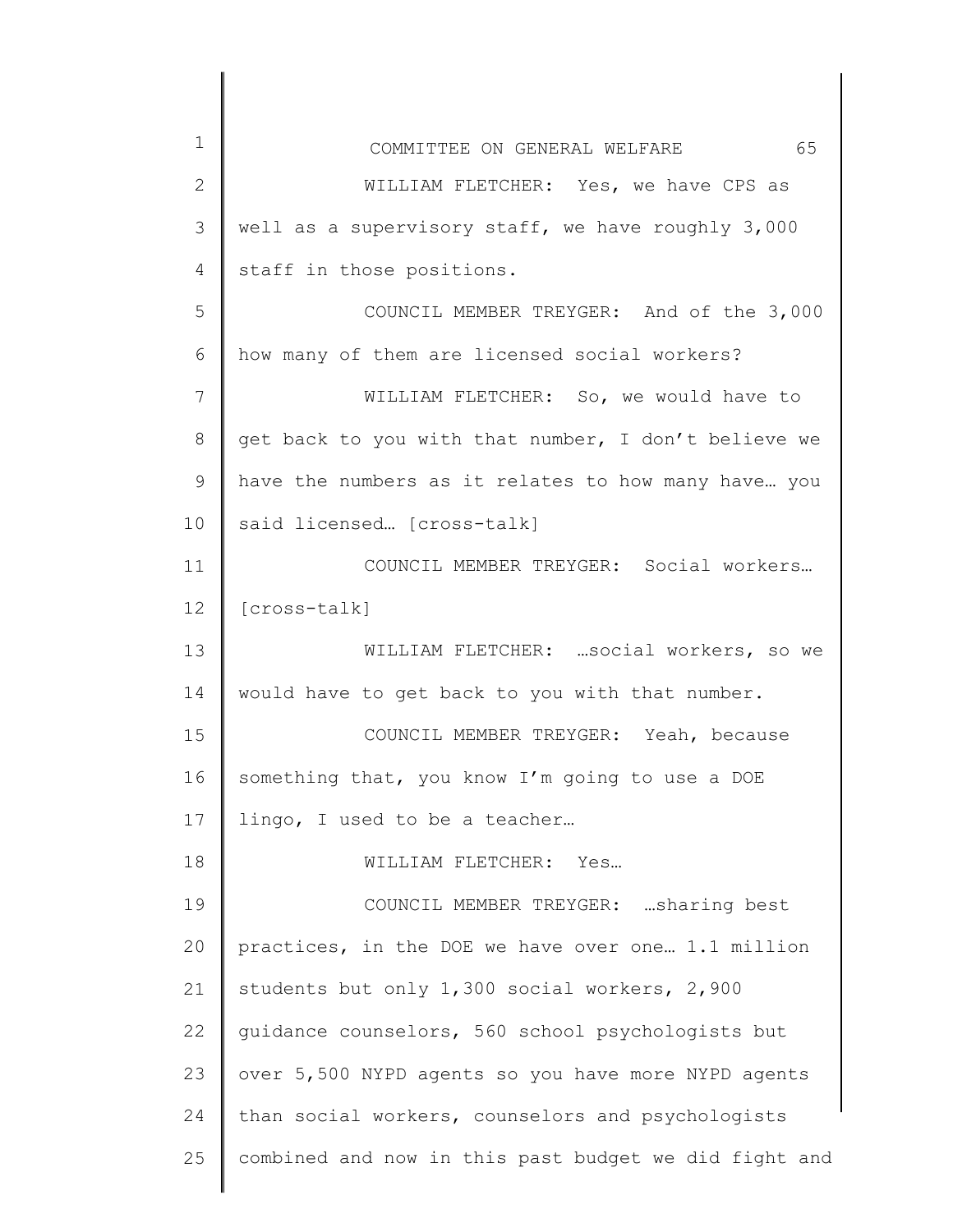| $\mathbf 1$ | 66<br>COMMITTEE ON GENERAL WELFARE                    |
|-------------|-------------------------------------------------------|
| 2           | prioritize the hiring of over 200 new social workers  |
| 3           | for our school system which will get us to 1,500 but  |
| 4           | that's still inadequate and the reason why I'm        |
| 5           | adamant about social workers is because first of all  |
| 6           | it is one of the most honorable professions we have I |
| 7           | think in the world and they also know what they're    |
| $8\,$       | doing, you need licensed personnel that knows what    |
| $\mathsf 9$ | they're doing to follow up on these complex cases and |
| 10          | to provide direct services to our children. I am      |
| 11          | would like to know Commissioner if you have data with |
| 12          | you at all, how in your how many employees in ACS     |
| 13          | today?                                                |
| 14          | DAVID HANSELL: ACS total?                             |
| 15          | COUNCIL MEMBER TREYGER: Yes.                          |
| 16          | DAVID HANSELL: Just slightly over 7,000.              |
| 17          | COUNCIL MEMBER TREYGER: Over 7,000 and                |
| 18          | of the 7,000 how many social workers do you have      |
| 19          | working for you full time for your agency?            |
| 20          | DAVID HANSELL: Yeah, I don't know off                 |
| 21          | hand, we could we can get you that information.       |
| 22          | COUNCIL MEMBER TREYGER: I would really                |
| 23          | appreciate that information.                          |
| 24          | DAVID HANSELL: Yeah.                                  |
| 25          |                                                       |
|             |                                                       |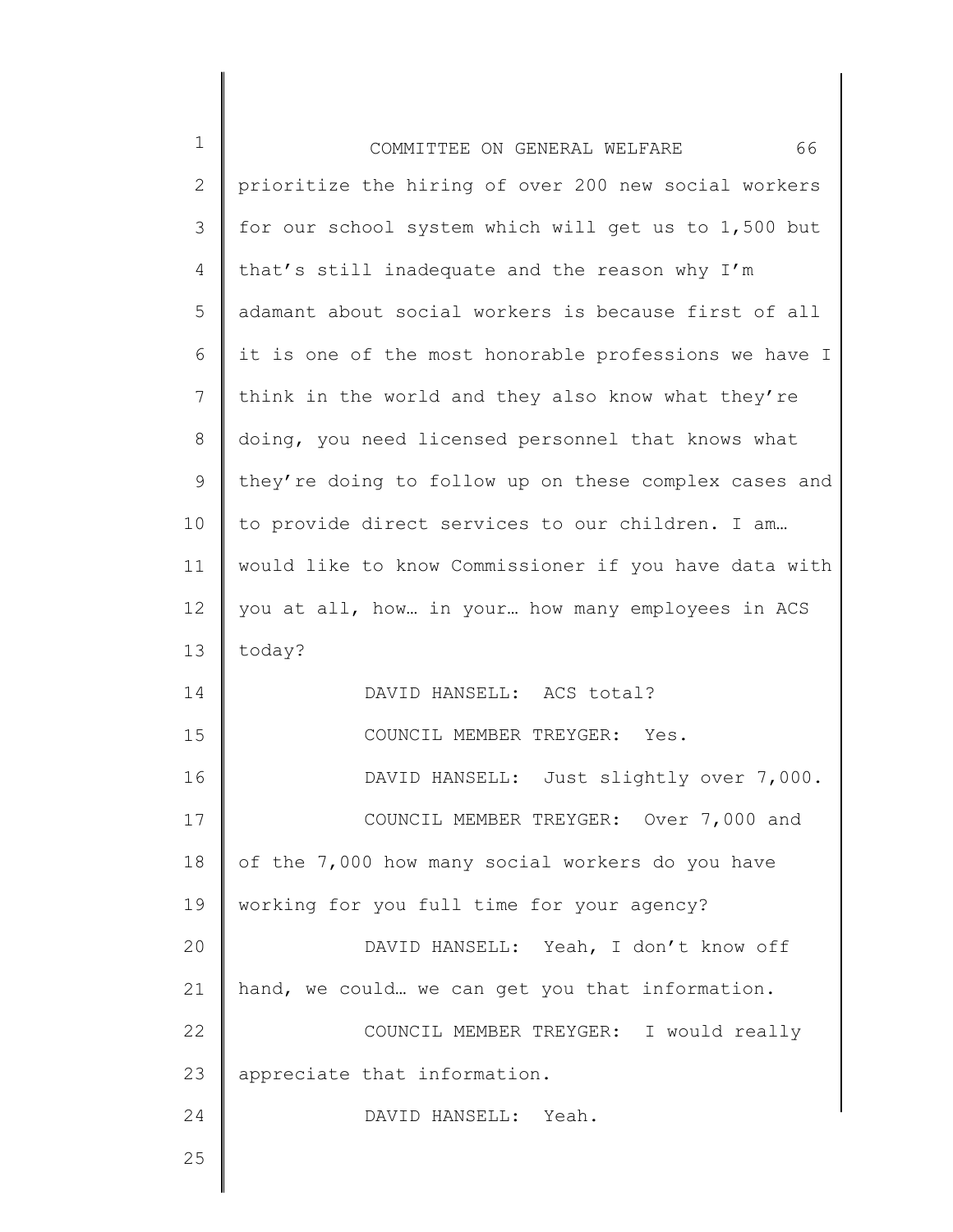of social workers…

1

2

3

4

5

## DAVID HANSELL: Uh-huh…

6 7 8 9 10 11 12 13 14 15 16 17 18 19 20 21 22 23 24 COUNCIL MEMBER TREYGER: …and to also pay them a fair wage and salary which they rightfully deserve to take better care of our children of these cases because you can't just put… someone just to answer the phone and if you're telling me that over 20 percent of the cases referred to ACS comes from DOE and I'm sharing with you that a number of folks… I was a teacher, I was a mandated reporter but I was not a social worker and the training teachers receive to become teachers is inadequate, is inadequate in terms of looking for the signs of types of abuse and trauma and issues that our kids might be facing and so I'm questioning the folks who refer cases what is even their expertise in terms… and what kind of follow up is done at the school level and at your level to address all the needs of our children. So, I would like to get that data Commissioner, I think it's very important and we'll work with you, this Council is not shy in prioritizing resources to hire

25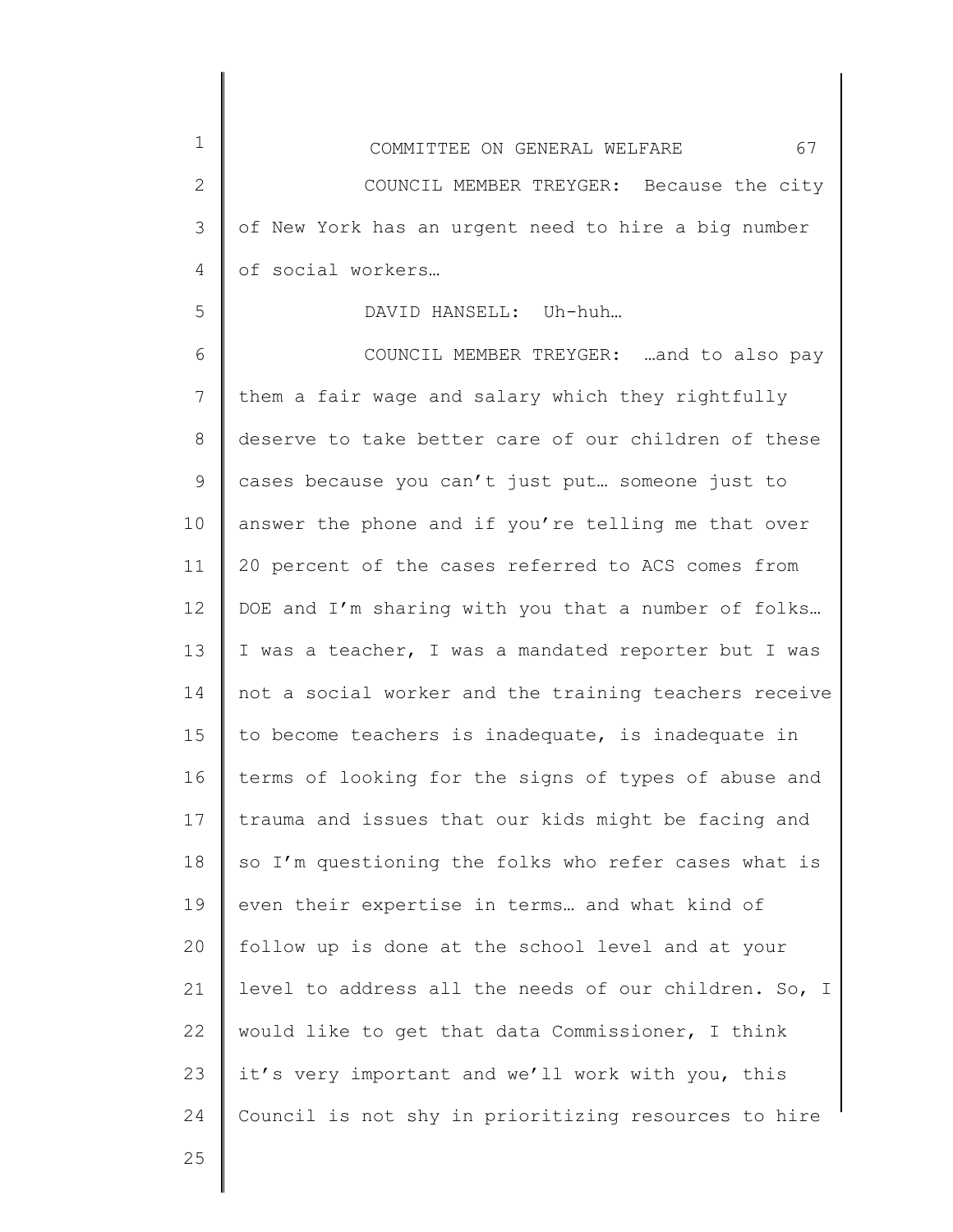| $\mathbf 1$   | 68<br>COMMITTEE ON GENERAL WELFARE                    |
|---------------|-------------------------------------------------------|
| 2             | more social workers in the city of New York and I     |
| 3             | thank you for your time [cross-talk]                  |
| 4             | DAVID HANSELL: Yeah, no [cross-talk]                  |
| 5             | COUNCIL MEMBER TREYGER: thank you                     |
| 6             | Chair [cross-talk]                                    |
| 7             | DAVID HANSELL:  if I may say, I, I, I                 |
| 8             | [cross-talk]                                          |
| $\mathcal{G}$ | COUNCIL MEMBER TREYGER: Please [cross-                |
| 10            | $talk$ ]                                              |
| 11            | DAVID HANSELL: appreciate that very                   |
| 12            | much, we very much value social workers at ACS, in    |
| 13            | fact we will provide financial support to our staff   |
| 14            | in order to go back to school and get a social work   |
| 15            | degree and we work very closely with the New York     |
| 16            | City Chapter of the NASW so we totally share your,    |
| 17            | your, your views on that and I would also would add   |
| 18            | that when we look at the entire system we're actually |
| 19            | not just talking about our own staff but of course    |
| 20            | all of our prevention agencies have their own staff,  |
| 21            | many of whom are social workers and our foster care   |
| 22            | agencies as well so, you know essentially really have |
| 23            | to look at the entire system because you're right, to |
| 24            | make sure that children and families are receiving    |
| 25            | the services they need we need to have sufficiently   |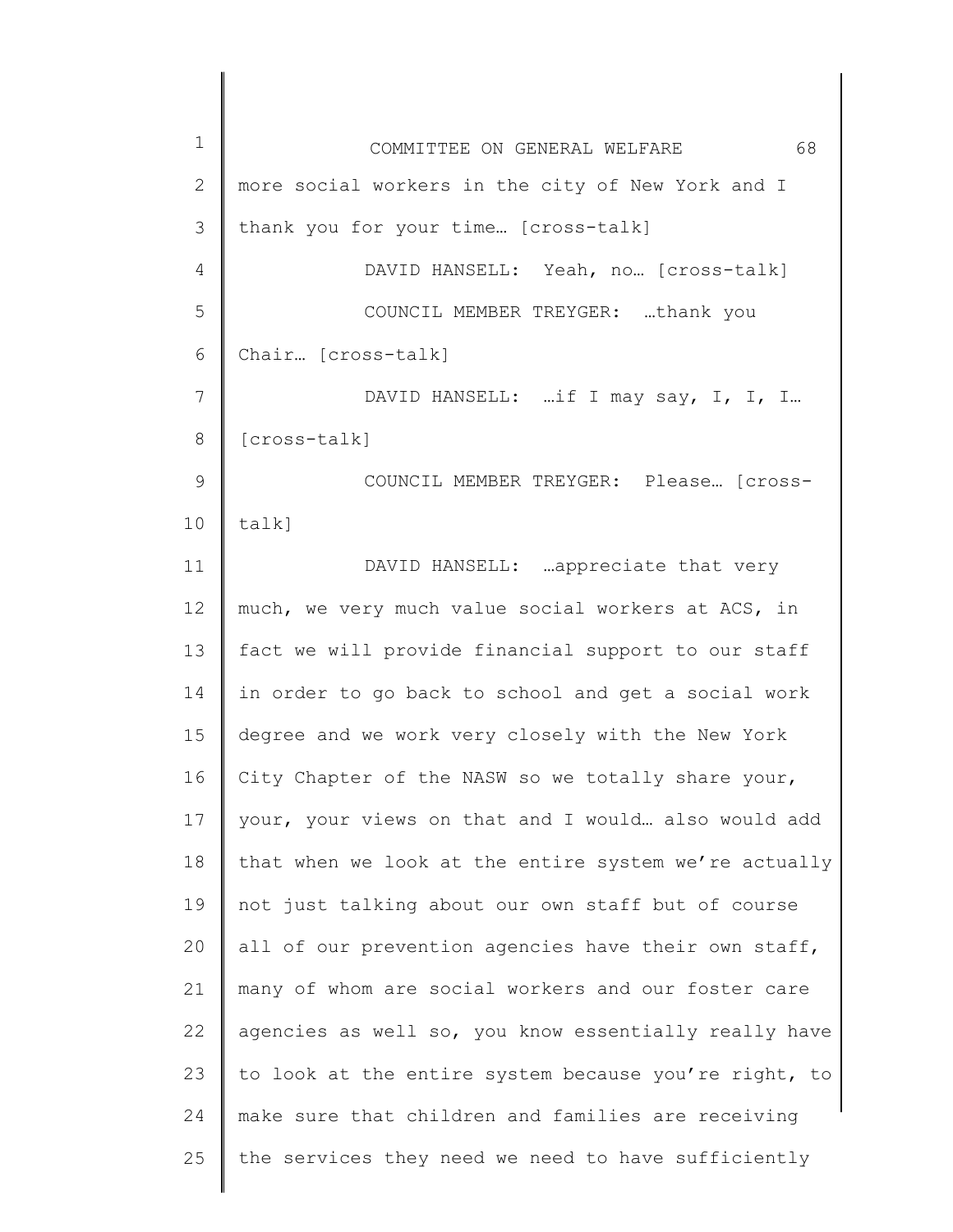| 1  | 69<br>COMMITTEE ON GENERAL WELFARE                    |
|----|-------------------------------------------------------|
| 2  | trained staff at all stages of the process [cross-    |
| 3  | $talk$ ]                                              |
| 4  | COUNCIL MEMBER TREYGER: Right, what,                  |
| 5  | what I'll share with you is that DOE will use an      |
| 6  | excuse that says we'll, we'll work with some CBOs who |
| 7  | might have a social worker on staff, what they don't  |
| 8  | share is that the social worker is the director of    |
| 9  | the non for profit but not providing direct services  |
| 10 | to kids in the schools [cross-talk]                   |
| 11 | DAVID HANSELL: Uh-huh [cross-talk]                    |
| 12 | COUNCIL MEMBER TREYGER: I, I, I                       |
| 13 | [off mic dialogue]                                    |
| 14 | COUNCIL MEMBER TREYGER: don't need more               |
| 15 | consultants, I don't need I don't need people that    |
| 16 | say that they're I need licensed personnel that       |
| 17 | knows what they're doing at the front lines helping   |
| 18 | directly serve kids and CBOs have difficulty even     |
| 19 | maintaining social workers because they do require    |
| 20 | and deserve a good wage and so we in a 92 billion     |
| 21 | dollar budget should have the resources to hire       |
| 22 | social workers full time and pay them a respectful    |
| 23 | wage and salary. Thank you Chair for your time.       |
| 24 | CHAIRPERSON LEVIN: Thank you very much                |
| 25 | Council Member Treyger. Okay, so I, I will I'm        |
|    |                                                       |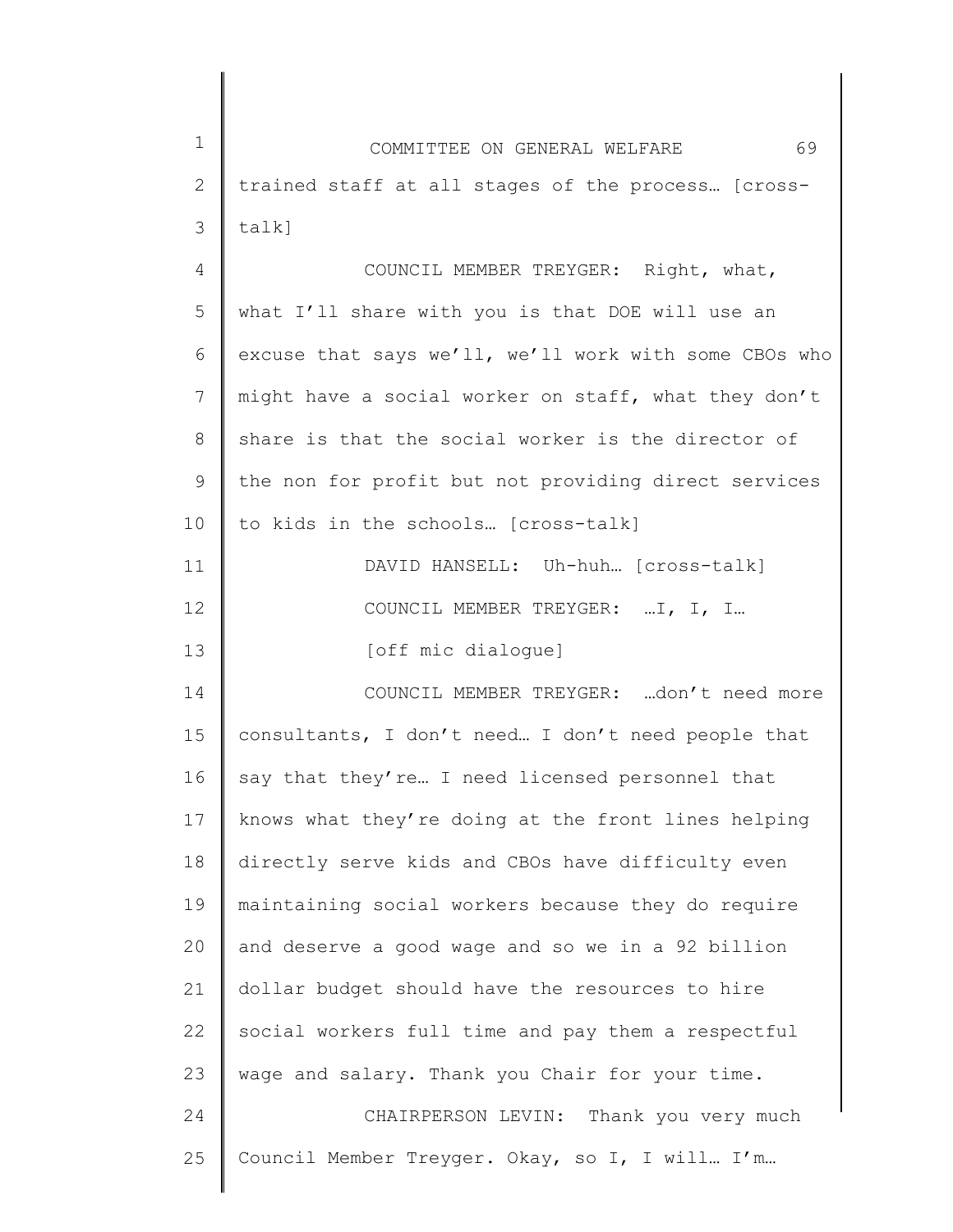1 2 3 COMMITTEE ON GENERAL WELFARE 70 I'll, I'll keep my questions as short as I can… [cross-talk]

4

DAVID HANSELL: Uh-huh… [cross-talk]

5 6 7 8 9 10 11 12 13 14 15 16 17 18 19 20 21 22 23 24 25 CHAIRPERSON LEVIN: …in, in deference to, to making sure that we get, get out of here on time. So, I do want to ask a little bit about the right to counsel legislation and, and first off just to, you know acknowledge that this is… this presents a, a certain amount of tension within the, the, the stated objectives of ACS and I know that you know this as the… as the legal guardian to every child in care in New York City as ACS Commissioner and, and because too many times every single year a child known to ACS is killed at the hands of an abuser, that happens, that happens every year not just the cases that, that get headlines but other, other cases every, every single year and that, that presents an immense challenge to your staff, to CPS and supervisors and managers and, and directors, directors that responsibility is paramount and I know that, that that's… that that's why people get into this deal that's not to make a lot of money, its not to get public accolades. When I visited a field office recently with you, when we were leaving at six p.m.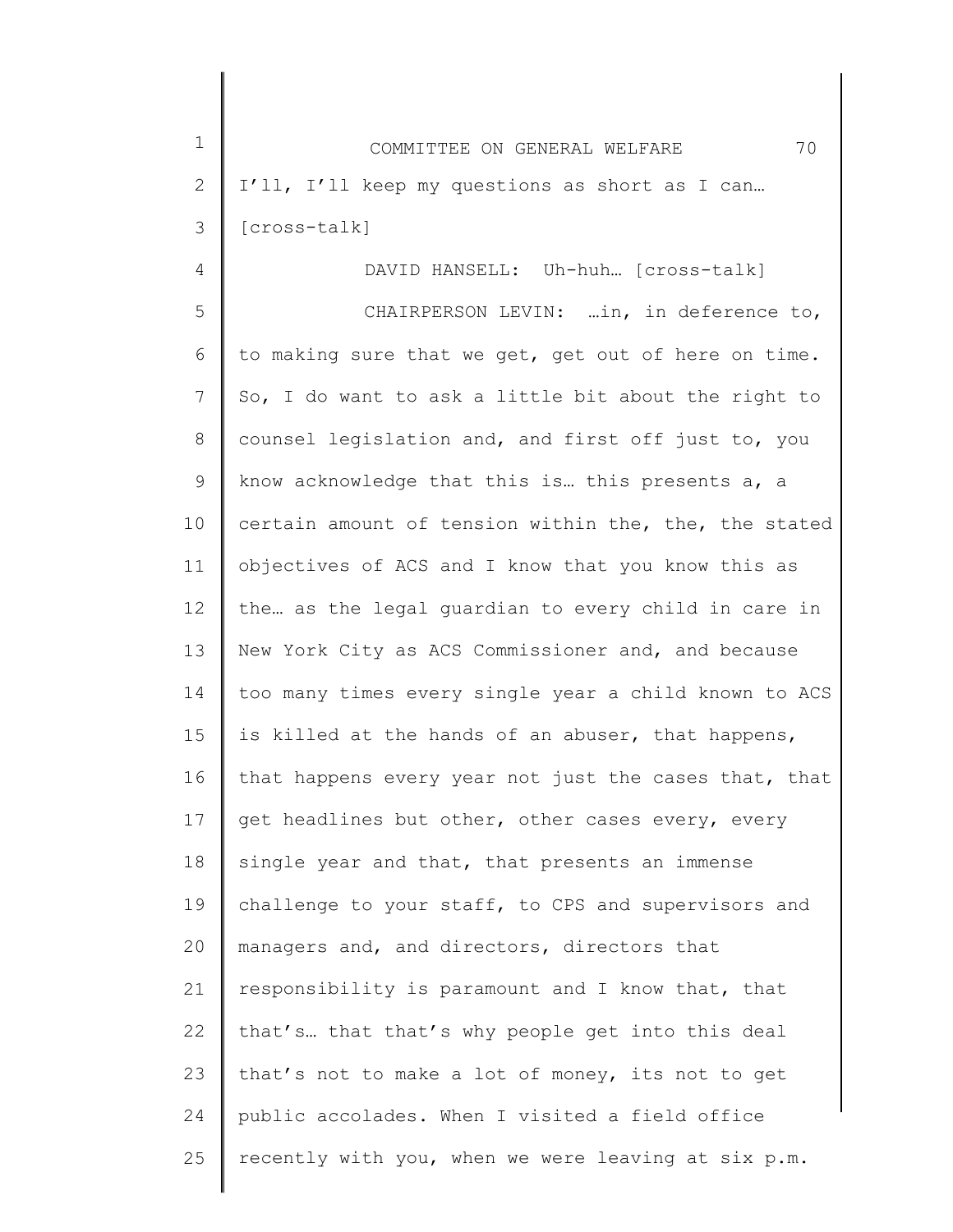| $1\,$          | 71<br>COMMITTEE ON GENERAL WELFARE                    |
|----------------|-------------------------------------------------------|
| $\mathbf{2}$   | almost every single CPS and supervisor was still at   |
| $\mathcal{S}$  | their desk and so I appreciate that, I know that. The |
| 4              | question is, how do we at this stage in the life of   |
| 5              | our city get the public policy right to ensure the    |
| 6              | safety of children looking to best practices around   |
| $7\phantom{.}$ | the country, outside the country, wherever [cross-    |
| $8\,$          | $talk$ ]                                              |
| $\mathsf 9$    | DAVID HANSELL: Uh-huh [cross-talk]                    |
| 10             | CHAIRPERSON LEVIN: while also fully not               |
| 11             | just respecting but, but really prioritizing the      |
| 12             | rights of parents to not have the state unduly        |
| 13             | infringe on their relationship with their child and   |
| 14             | that is you know that is sacrosanct, above you know   |
| 15             | above all else for, for families, you know the power  |
| 16             | of the state to intervene between you and your child  |
| 17             | is the most severe the most severe action that a      |
| 18             | state can take basically, like I can't think of       |
| 19             | anyone more severe than maybe arbitrary arrest but    |
| 20             | that that's it otherwise breaking up a family,        |
| 21             | removing a child from their home is, is the is the    |
| 22             | most draconian thing that a state can do [cross-      |
| 23             | $talk$ ]                                              |
| 24             | DAVID HANSELL: Uh-huh [cross-talk]                    |
| 25             |                                                       |
|                |                                                       |

∥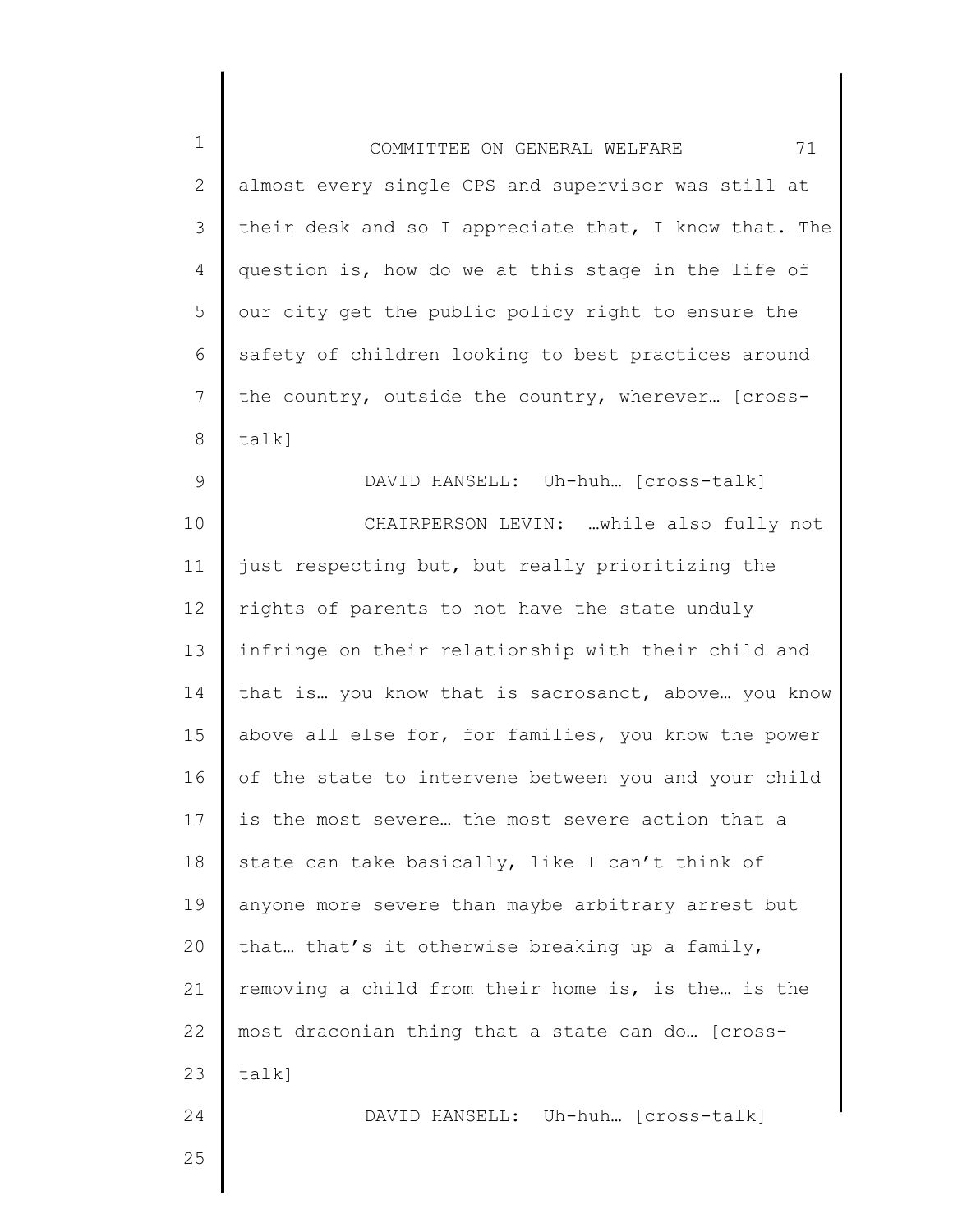| $\mathbf 1$  | 72<br>COMMITTEE ON GENERAL WELFARE                    |
|--------------|-------------------------------------------------------|
| $\mathbf{2}$ | CHAIRPERSON LEVIN: So, how, how do how                |
| 3            | has this changed, how has this conversation changed   |
| 4            | in the in the last few, few years, I mean how have    |
| 5            | you seen it change and where do you view ACS's role   |
| 6            | in that conversation so you have a place to start?    |
| 7            | DAVID HANSELL: Uh-huh. Well let me begin              |
| 8            | by acknowledging you, you know your point that there  |
| 9            | is that the power that has been invested in us at     |
| 10           | ACS which of course there is we have an equivalent    |
| 11           | in every other part of, of this country and most of   |
| 12           | the world [cross-talk]                                |
| 13           | CHAIRPERSON LEVIN: Uh-huh [cross-talk]                |
| 14           | DAVID HANSELL:  because we know that                  |
| 15           | sometimes children do face abuse and neglect at the   |
| 16           | hands of caretakers, the power that's been invested   |
| 17           | to us I agree is as extraordinary as any power that   |
| 18           | exists in, in, in a government like ours and it's     |
| 19           | something that I and, and I know my colleagues take   |
| 20           | very, very seriously and we I don't think we any of   |
| 21           | us can ever be comfortable and, and not be            |
| 22           | continuously self-questioning and self-critical about |
| 23           | how we are exercising that power because it is so     |
| 24           | extraordinary and, and, and that's why first of all I |
| 25           | have put so much emphasis on looking critically at    |
|              |                                                       |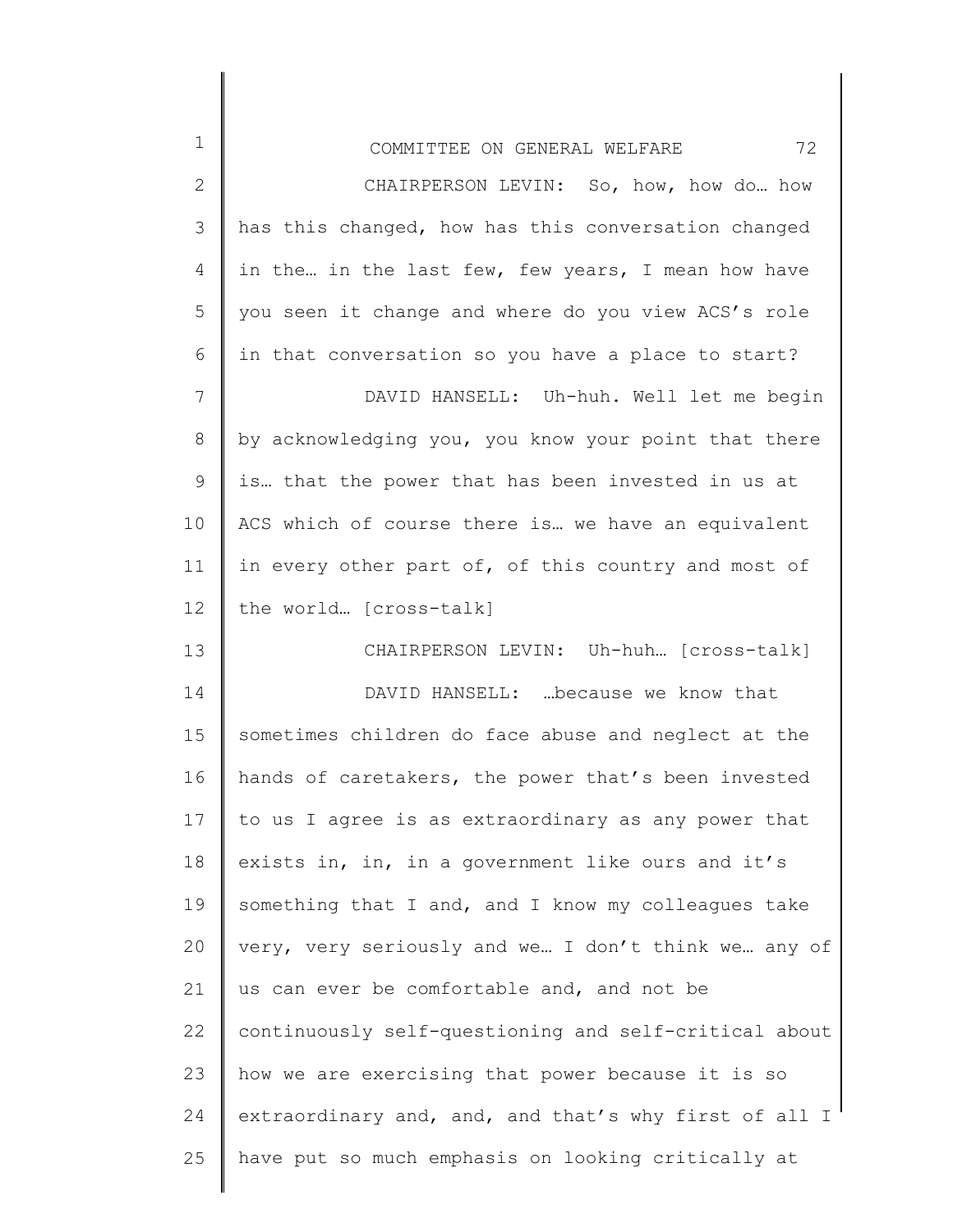1 2 3 4 5 6 7 8 9 10 11 12 13 14 15 16 17 18 19 20 21 22 23 24 25 COMMITTEE ON GENERAL WELFARE 73 our practice and, and, and identifying places where we didn't get it right and why we didn't get it right and what we can do in the future to, to address that and also making sure that we are listening to all other stakeholders in the process who inevitably have different perspectives than we do on the actions that we, we take very often and we have to listen to them because we cannot be comfortable in, in our… in our own view of our work. So, it is something we have to take very, very seriously. In terms of… and you know I, I also believe as I said at the end of the testimony that we do have a responsibility to make sure that parents understand the process from the beginning, that they understand what's going to happen to them, they understand what we are required to do by law and we under… and that they understand the options that they have and there are a number of things which I testified to that we're doing to try to make sure that parents have that information that they need but I think that too is a conversation that we need to continue to have ourselves and, and I'm happy to continue to have with you and, and the council about other ways that we can better inform parents about, about the process and how it will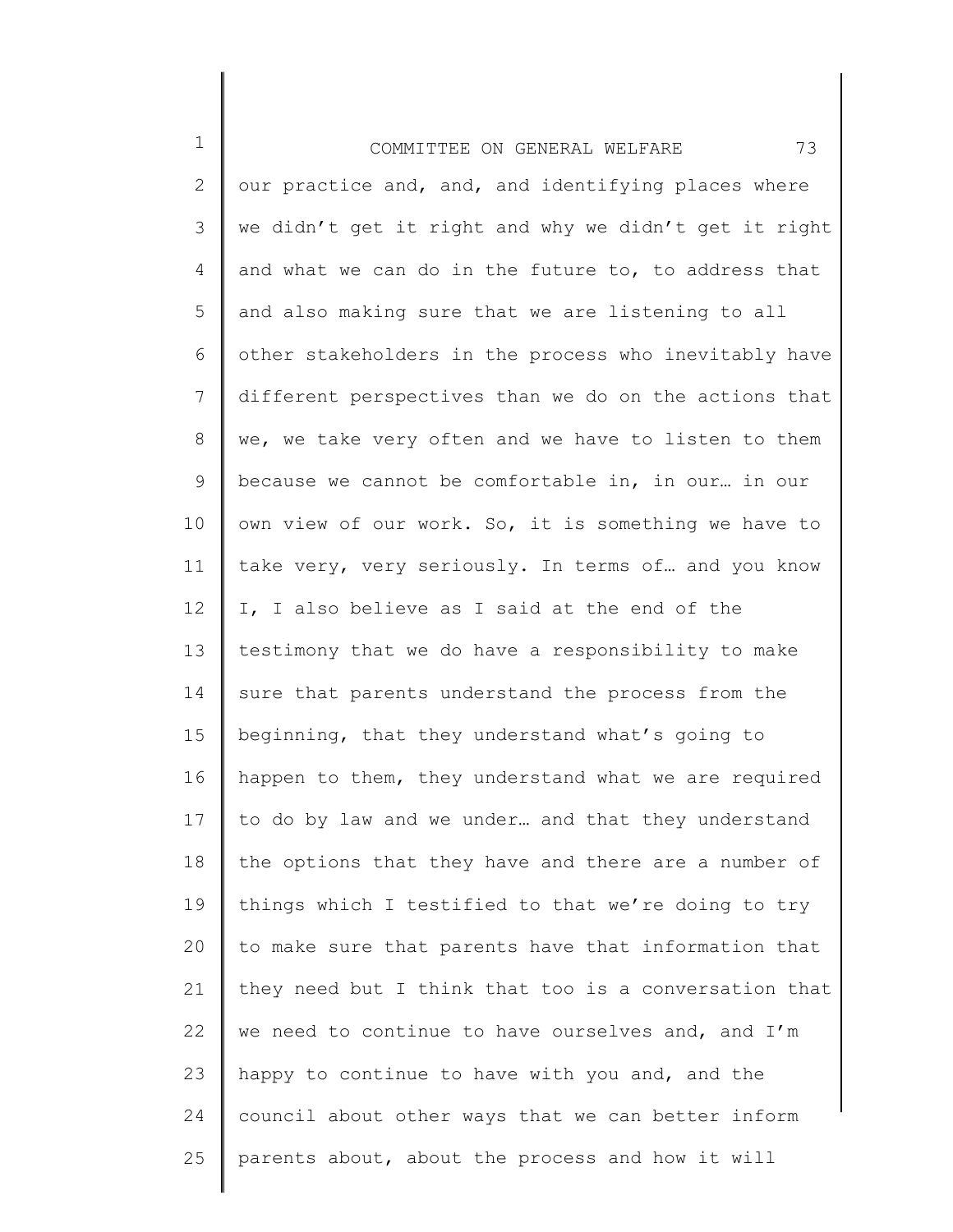| $\mathbf 1$     | 74<br>COMMITTEE ON GENERAL WELFARE                    |
|-----------------|-------------------------------------------------------|
| $\mathbf{2}$    | unfold and what, what options and opportunities they  |
| 3               | have. Fundamentally, you know what I believe has      |
| 4               | changed and is changing is and we've talked about     |
| 5               | this many times in these hearings is that we are      |
| 6               | while there, there will always be some situations     |
| $7\phantom{.0}$ | where we need to intervene in a coercive way because  |
| 8               | there always will be as you indicated in your         |
| 9               | question, situations where some situations where      |
| 10              | parents do not have the best interest of their        |
| 11              | children at heart and we have to intervene to protect |
| 12              | them but what we are fundamentally trying to do is to |
| 13              | change the nature of our interaction, our engagement  |
| 14              | with parents when we receive a report to one that     |
| 15              | focuses not unless it's absolutely necessary not on   |
| 16              | that but focuses on working with the parent to        |
| 17              | identify what's challenging them, what is it that's   |
| 18              | making it difficult for them, what led to this and    |
| 19              | what can we do to help them [cross-talk]              |
| 20              | CHAIRPERSON LEVIN: Uh-huh [cross-talk]                |
| 21              | DAVID HANSELL:  by providing the support              |
| 22              | and the resources that they need and that's I think   |
| 23              | largely what we're focused on doing is just is        |
| 24              | everything we can to make the engagement one that     |
| 25              | helps us solicit the information and create a         |
|                 |                                                       |

∥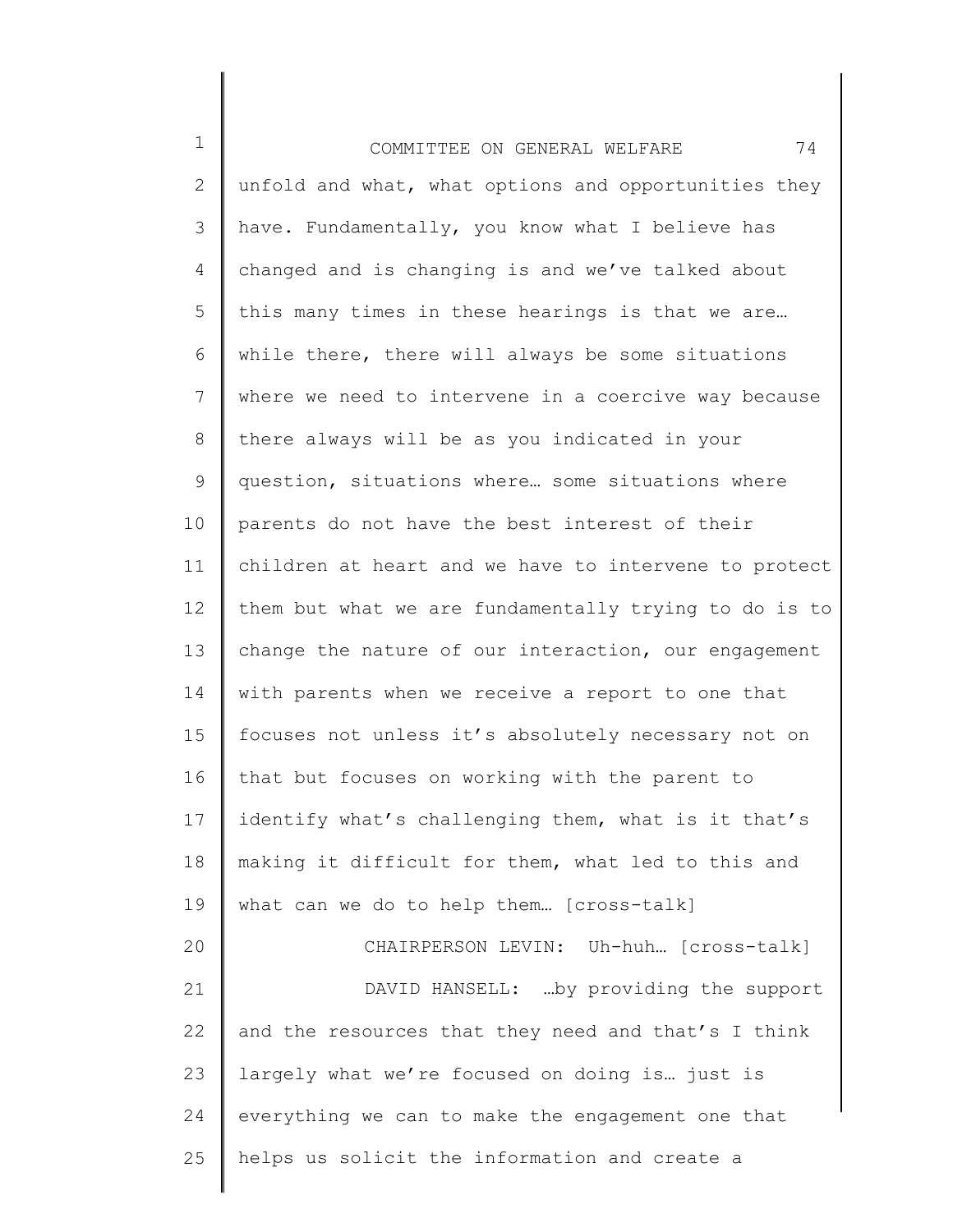1 2 3 4 COMMITTEE ON GENERAL WELFARE 75 relationship with parents that allows us to help them achieve what they want by, by connecting them with services and supports.

5 6 7 8 9 10 11 12 CHAIRPERSON LEVIN: How do you achieve a reorientation like that in an agency that is a large and sprawling agency that has institutional… kind of institutional prerogatives, I mean I think that as a… as an agency, you know any city agencies not, not eager to make, you know wholesale changes, what, what's the… how does… how does… how do you even measure the success of efforts?

13 14 15 16 17 18 19 20 21 22 23 24 25 DAVID HANSELL: Well, I think… I mean sort of in terms of sort of process you do it by having a strong management structure… [cross-talk] CHAIRPERSON LEVIN: Uh-huh… [cross-talk] DAVID HANSELL: …in place so that you don't have individual decision making happening on the ground that isn't informed by the priorities of the organization, you have strong checks and balances around the exercise of the power so that it… again it isn't something that's a result of individual decision making but it's something that is… has to be vetted up the chain sufficiently to make sure that it… that the power is being exercised appropriately,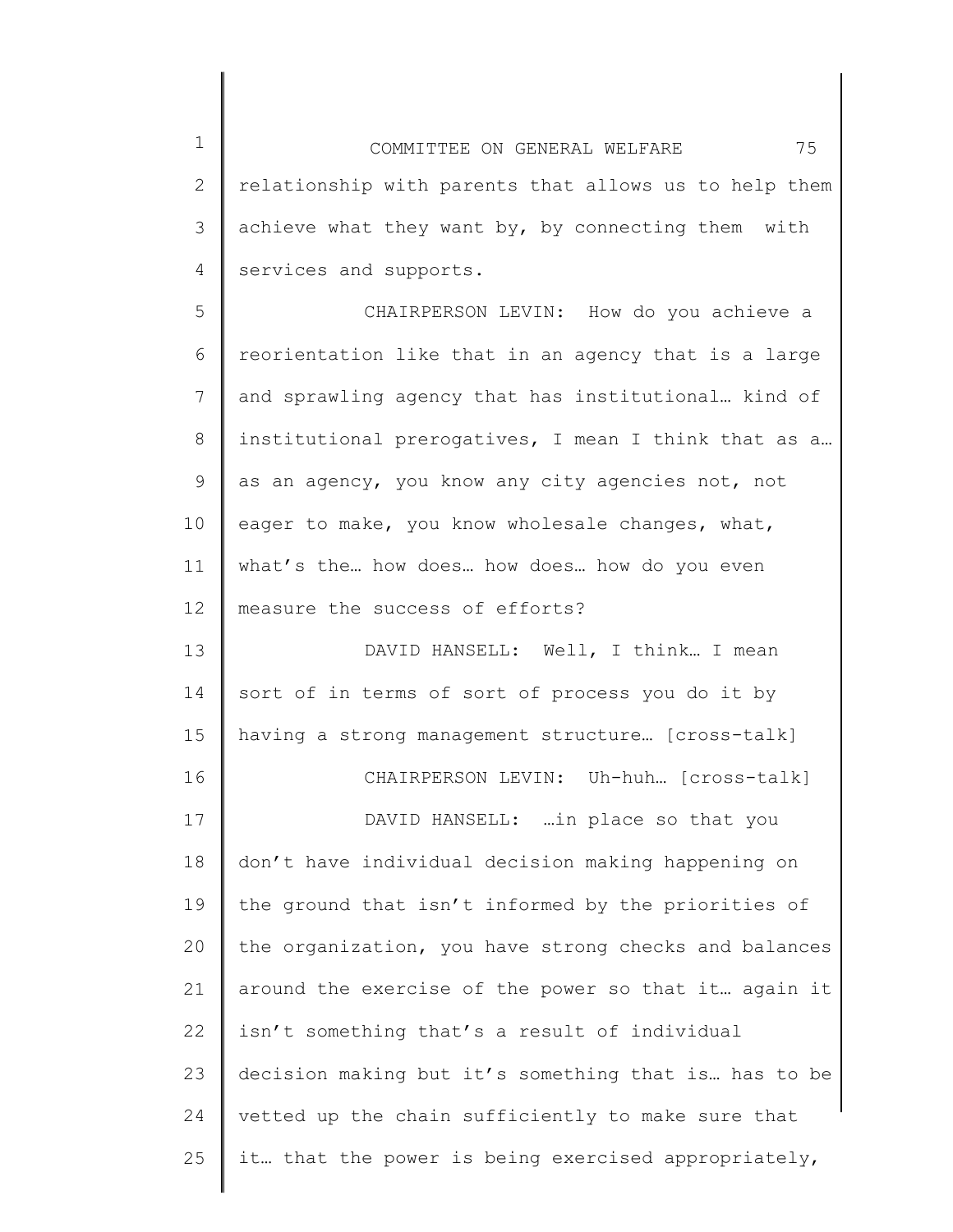1 2 3 4 5 6 7 8 9 10 11 12 13 14 15 16 17 18 19 20 21 22 23 24 COMMITTEE ON GENERAL WELFARE 76 you do it by having strong quality assurance reviews and checks in place so that you're constantly evaluating your own work against your policies and against your priorities and those are all the things we're trying to do, I mean that's… to me that… I mean that's… those are things that are fundamental to management in any large organization but I think they're particularly critical in an organization like ACS because of the nature of the work we do and the nature of the power that we… that we're authorized to exercise and, you know how we assess what we're doing I think, you know one is by looking at… one of the outcomes that is important to us and that I'm proud of and I hope we will continue is reducing the number of children who are in foster care by reducing the number of cases that go to court, by reducing the number of situations in which we have to exercise more coercive powers rather than working with families to achieve voluntary agreement around safety plans, those are all the kinds of, of, of metrics that really tell us whether we're achieving our goals and moving the directions in which we want to, to move.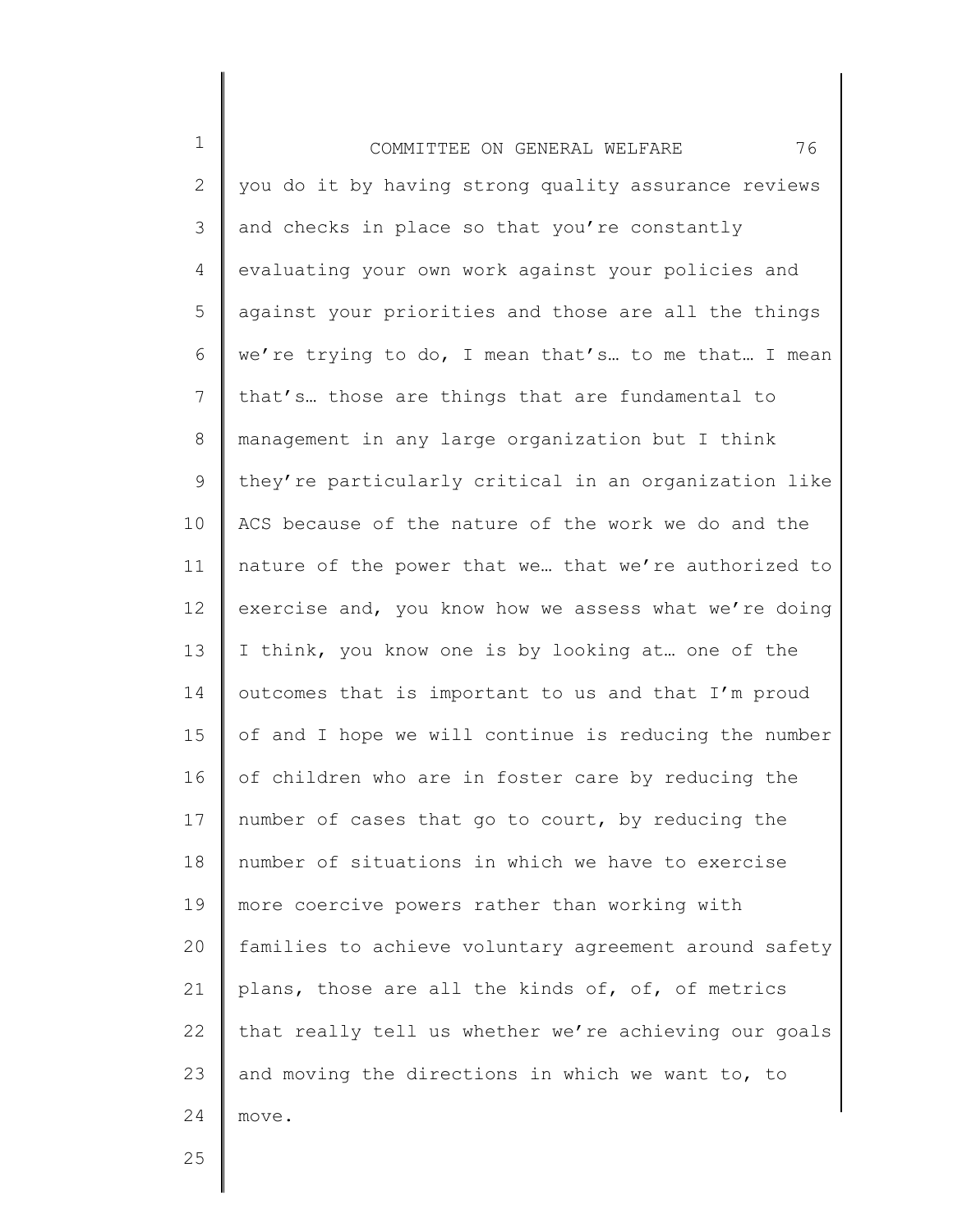| $\mathbf 1$     | 77<br>COMMITTEE ON GENERAL WELFARE                    |
|-----------------|-------------------------------------------------------|
| $\mathbf{2}$    | CHAIRPERSON LEVIN: And to the, the point              |
| 3               | of metrics, there's in the in the findings or the,    |
| 4               | the trends that you presented in your testimony year  |
| 5               | to year all of the metrics are going down which is in |
| 6               | the right direction, there are the article 10         |
| $7\overline{ }$ | filings, can you just speak to a little bit to what   |
| 8               | article 10 filings are and those are significantly    |
| 9               | down from 15 and 16 percent?                          |
| 10              | DAVID HANSELL: Yeah, those are and I can              |
| 11              | ask my DCP colleague to speak in more detail but      |
| 12              | those are basically situations where we go to family  |
| 13              | court requesting judicial intervention of some kind   |
| 14              | which could be either remanding a child to foster     |
| 15              | care or much more often asking the family court to    |
| 16              | exercise oversight through a supervisory mechanism,   |
| 17              | court ordered supervision we call it [cross-talk]     |
| 18              | CHAIRPERSON LEVIN: Uh-huh [cross-talk]                |
| 19              | DAVID HANSELL: to require the family to               |
| 20              | either participate in a service that we think is      |
| 21              | necessary; drug treatment, mental health services,    |
| 22              | whatever, requiring a family to in a domestic         |
| 23              | violence situation for example, to make sure that an  |
| 24              | abuser remains, remains out of the home or does not   |
| 25              | interact with the spouse or other children in a way   |

∥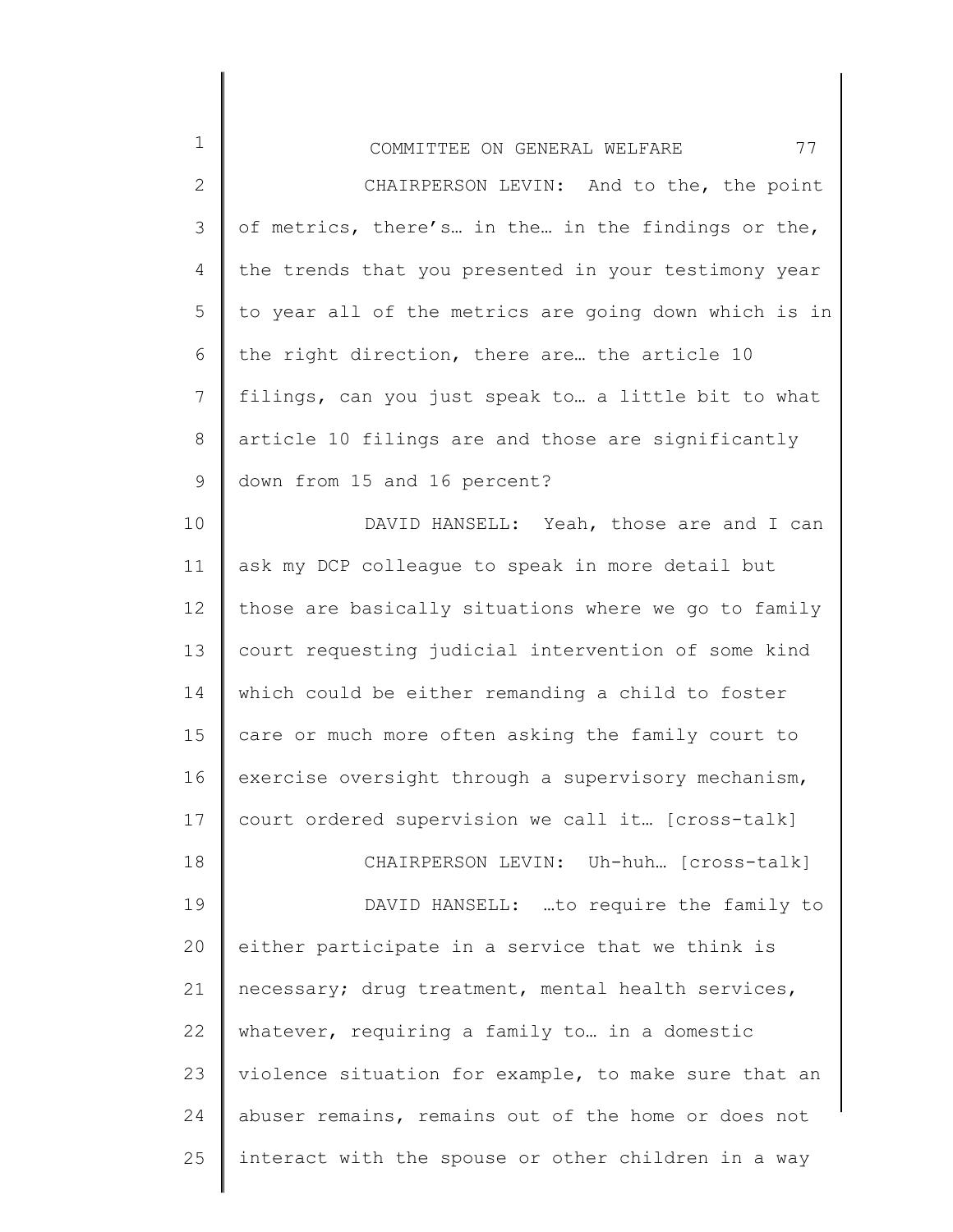| $\mathbf 1$    | 78<br>COMMITTEE ON GENERAL WELFARE                   |
|----------------|------------------------------------------------------|
| $\mathbf{2}$   | that creates a risk to children so basically asking  |
| 3              | the court for some kind of intervention to address a |
| $\overline{4}$ | safety risk that we feel unable to address just      |
| 5              | through the voluntary agreement with the family.     |
| 6              | CHAIRPERSON LEVIN: And that and that's               |
| 7              | down 15, 16 percent from the prior year, from '18?   |
| 8              | DAVID HANSELL: Yes, yes                              |
| 9              | CHAIRPERSON LEVIN: And so now that went              |
| 10             | up significantly after Zymere Perkins, correct?      |
| 11             | DAVID HANSELL: That's, that's correct                |
| 12             | the number yeah it did and, and mostly it was around |
| 13             | supervision, the supervision issue [cross-talk]      |
| 14             | CHAIRPERSON LEVIN: Okay [cross-talk]                 |
| 15             | DAVID HANSELL:  but there was a                      |
| 16             | significant increase in court ordered supervision    |
| 17             | cases, yes.                                          |
| 18             | CHAIRPERSON LEVIN: Do you remember how               |
| 19             | much, it was sizable?                                |
| 20             | DAVID HANSELL: It was significant, we                |
| 21             | can get you the exact numbers but yes, it was        |
| 22             | significant.                                         |
| 23             | CHAIRPERSON LEVIN: And you think that                |
| 24             | that is important to continue to another words with  |
| 25             | all of these metrics you think it's important to do  |
|                |                                                      |

║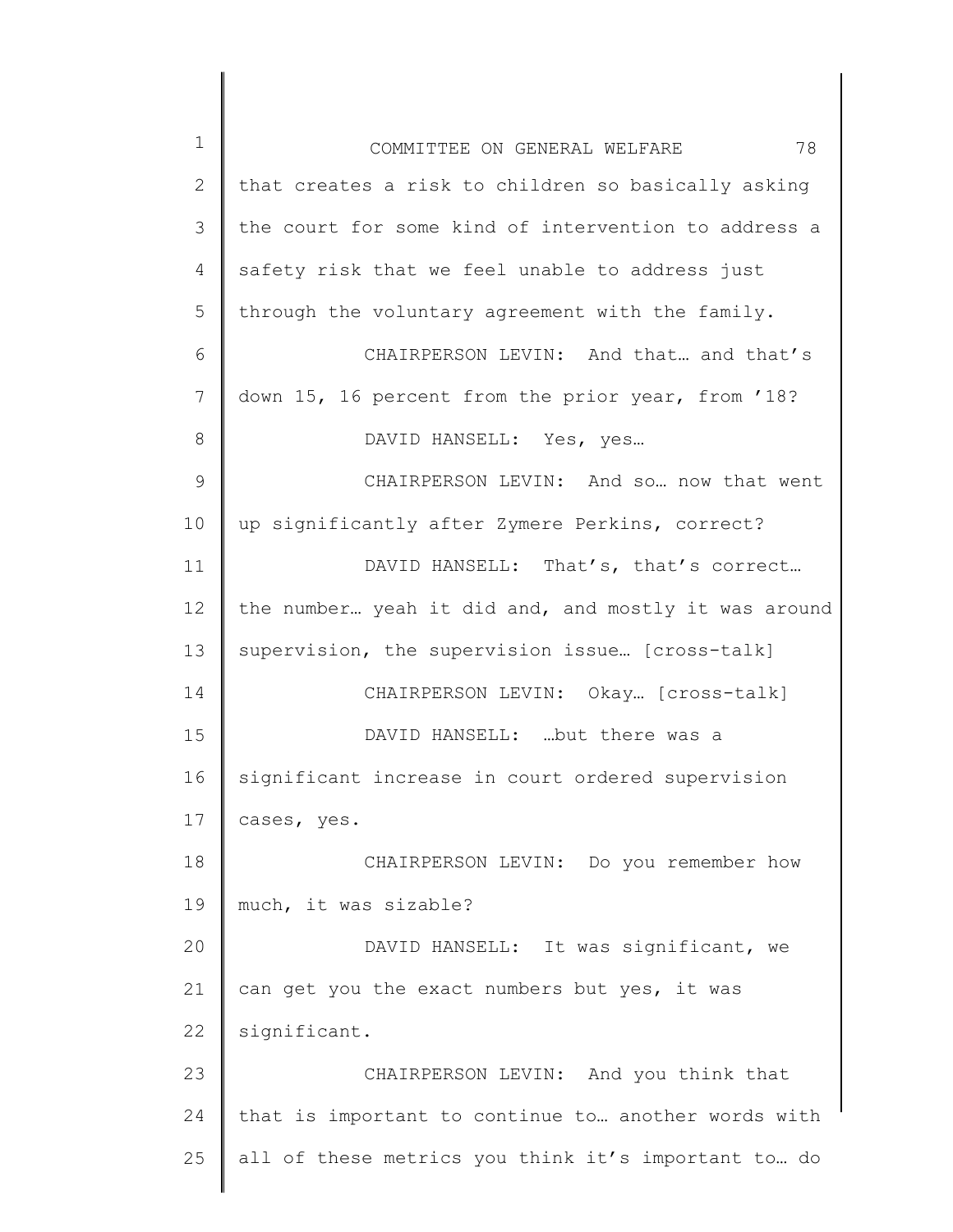1 2 3 4 COMMITTEE ON GENERAL WELFARE 79 you have targets, are they… is there a… do you have goals in terms of how far you want to get those numbers down?

5 6 7 8 9 10 11 12 13 14 15 16 17 18 19 20 21 22 23 24 DAVID HANSELL: No and I don't think there's really a way to do that, you know social dynamics change and of course the reports… you know what comes to us, you know is out of our control so no, it's not that we have a particular target to meet but what we do… what we are committed to is expanding our ability to keep children safely at home without having court intervention wherever we can do that and so for example and I think we've talked about this in prior hearings, we have just in the last year added a new category of prevention services specifically as an alternative to going to court and seeking court ordered supervision and we actually have found it's a more intensive preventative service, it is triggered right at the stage of a child safety conference and we have already successfully diverted hundreds of cases that would have otherwise gone to court seeking supervision to preventative services without requiring any court involvement at all. CHAIRPERSON LEVIN: With regard to

25 mandated reporters and this came up when I did the,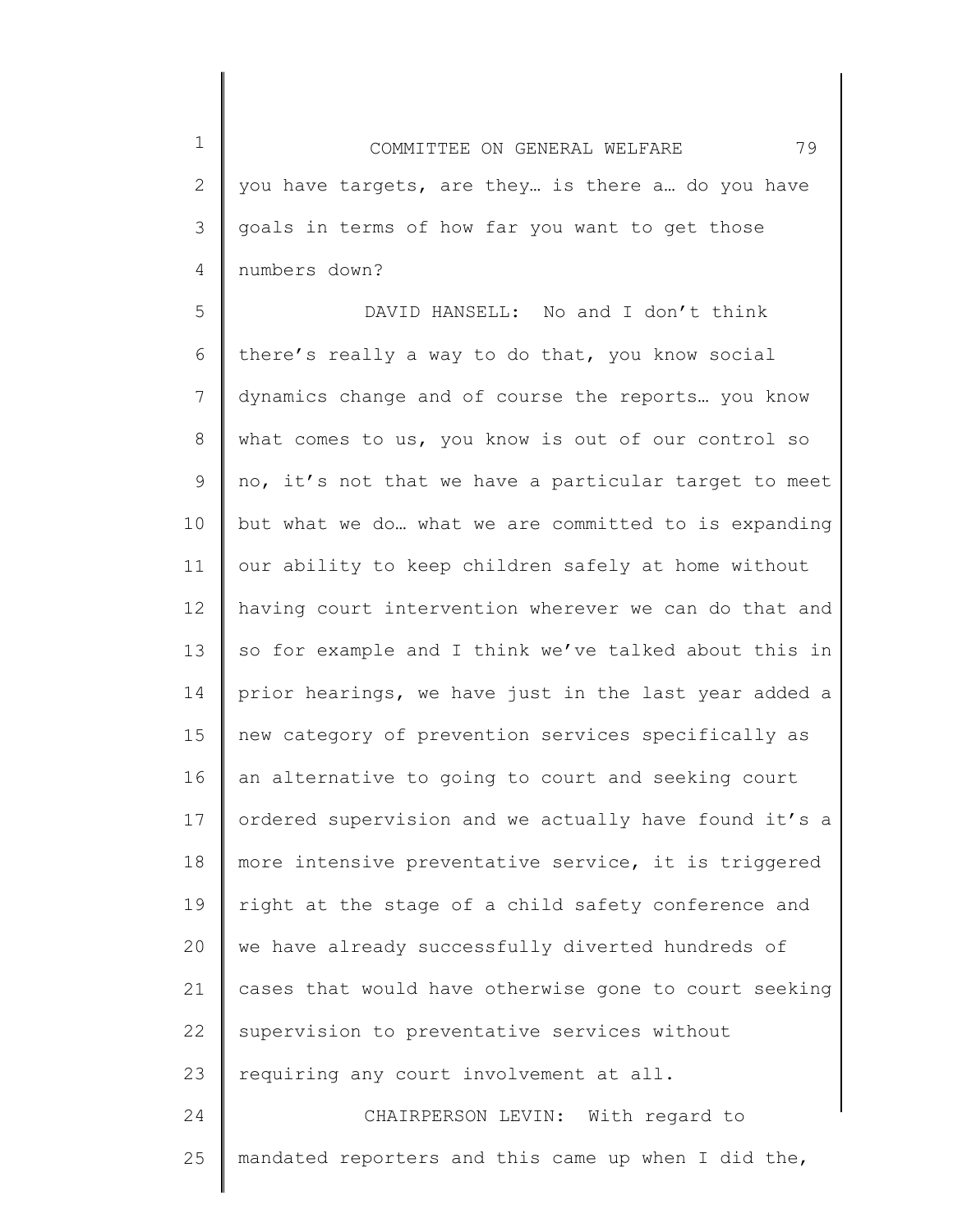| $\mathbf 1$     | 80<br>COMMITTEE ON GENERAL WELFARE                    |
|-----------------|-------------------------------------------------------|
| 2               | the site visit at the with at the CPS office, the     |
| 3               | field office, they spoke about the implicit bias      |
| 4               | training that they receive but mentioned that         |
| 5               | mandated reporters, these 55,000 cases that get       |
| 6               | called to the SCR that they're not that there's not   |
| 7               | implicit bias training there, I know you mentioned in |
| 8               | your testimony adding that in, who oversees that      |
| 9               | training for implicit bias I mean for, for mandated   |
| 10              | reporters [cross-talk]                                |
| 11              | DAVID HANSELL: For mandated report the                |
| 12 <sup>°</sup> | state office of Children and Family Services.         |
| 13              | CHAIRPERSON LEVIN: Okay, so this was                  |
| 14              | their decision to add [cross-talk]                    |
| 15              | DAVID HANSELL: No, no, no [cross-talk]                |
| 16              | CHAIRPERSON LEVIN: bias [cross-talk]                  |
| 17              | DAVID HANSELL: No, no, no, they have not              |
| 18              | made a decision, what I said and I have to I have     |
| 19              | to acknowledge you Council Member because you picked  |
| 20              | up on that right away in our visit to the Marcy       |
| 21              | Avenue office and we've been thinking about it every  |
| 22              | since then and what we are going to begin to do is to |
| 23              | advocate with the state, we don't have the authority  |
| 24              | to make [cross-talk]                                  |
| 25              |                                                       |

║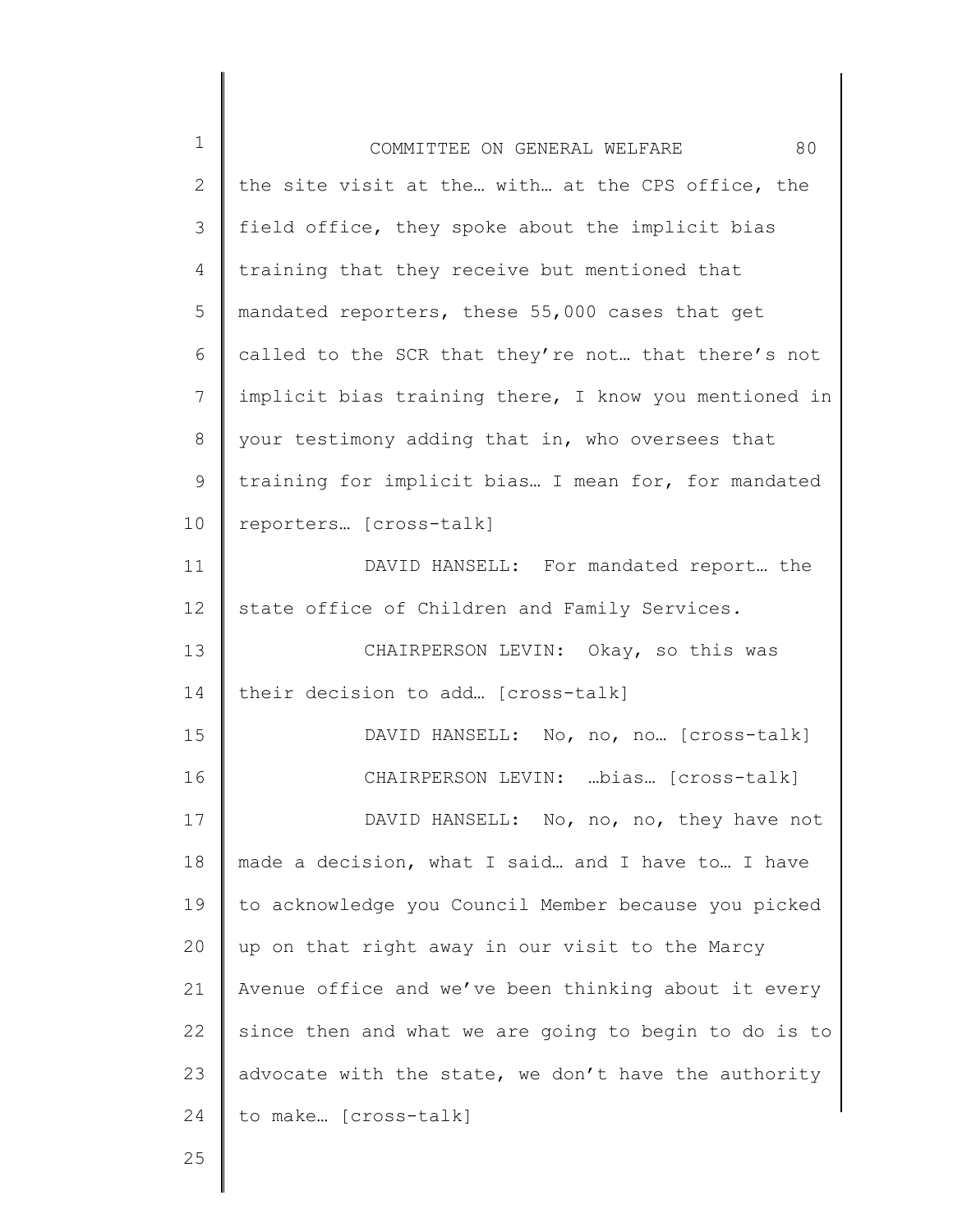| $\mathbf 1$    | 81<br>COMMITTEE ON GENERAL WELFARE                    |
|----------------|-------------------------------------------------------|
| $\mathbf{2}$   | CHAIRPERSON LEVIN: Okay, I see [Cross-                |
| 3              | $talk$ ]                                              |
| $\overline{4}$ | DAVID HANSELL:  but we're going to                    |
| 5              | advocate with the state.                              |
| 6              | CHAIRPERSON LEVIN: Okay and that's,                   |
| 7              | that's a huge endeavor, how many how what's the       |
| $8\,$          | universe of mandated reporters' numbers wise, it's    |
| 9              | [cross-talk]                                          |
| 10             | DAVID HANSELL: I mean oh [cross-talk]                 |
| 11             | CHAIRPERSON LEVIN: Half a million people              |
| 12             | or something                                          |
| 13             | DAVID HANSELL: Well it's certainly tens               |
| 14             | and tens of thousands, I mean we're talking about all |
| 15             | school personnel in New York City, all medical        |
| 16             | personnel in New York City, social workers [cross-    |
| 17             | talk]                                                 |
| 18             | CHAIRPERSON LEVIN: Yes [cross-talk]                   |
| 19             | DAVID HANSELL: the council members, my                |
| 20             | so it's yes, tens and tens of thousands of [cross-    |
| 21             | talk]                                                 |
| 22             | CHAIRPERSON LEVIN: Yeah [Cross-talk]                  |
| 23             | DAVID HANSELL:  people.                               |
| 24             | CHAIRPERSON LEVIN: I mean that's                      |
| 25             | something that we should be definitely looking at     |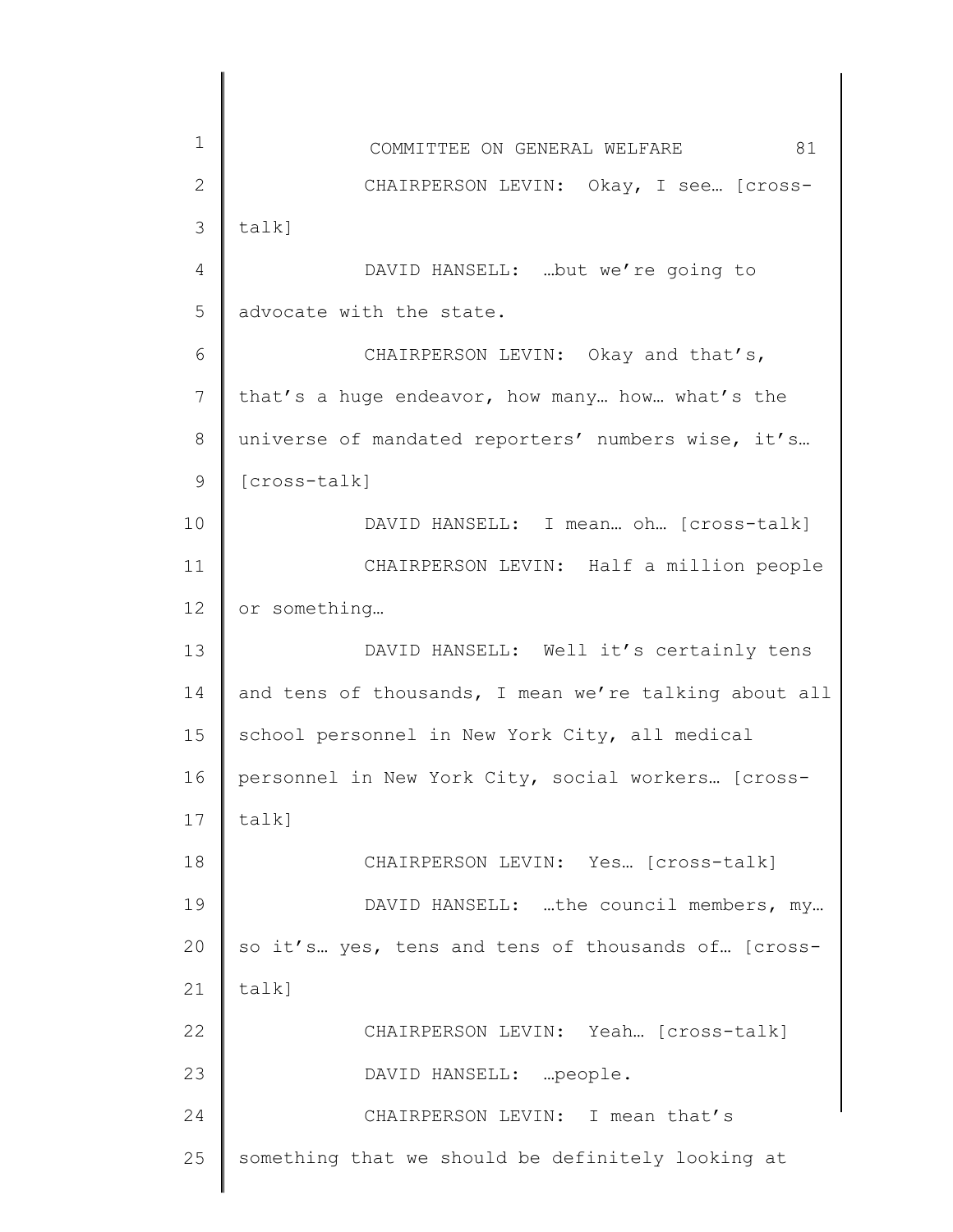1 2 3 4 5 6 7 8 9 10 11 12 13 14 15 16 17 18 19 20 21 22 23 24 25 COMMITTEE ON GENERAL WELFARE 82 because the, the… as all… if you look at the metrics in terms of the number of children placed in, in care continues to go down these other metrics continue to go down the calls to SCR don't go down that much, right, as that… has… [cross-talk] DAVID HANSELL: They have gone down some… and that's in the chart actually, I mean well investigations… essentially, it's the same thing because we… [cross-talk] CHAIRPERSON LEVIN: Right… [cross-talk] DAVID HANSELL: …investigate every case… I mean the state… there's a small number of cases the state doesn't accept and refer to us but the vast, vast majority they do so I think we said in there investigations are down… were down about four percent I believe from… [cross-talk] CHAIRPERSON LEVIN: Okay… [cross-talk] DAVID HANSELL: …five percent so that essentially is a reflection of, of about a five percent decrease in SCR calls. CHAIRPERSON LEVIN: Okay… [cross-talk] DAVID HANSELL: …from one year to another.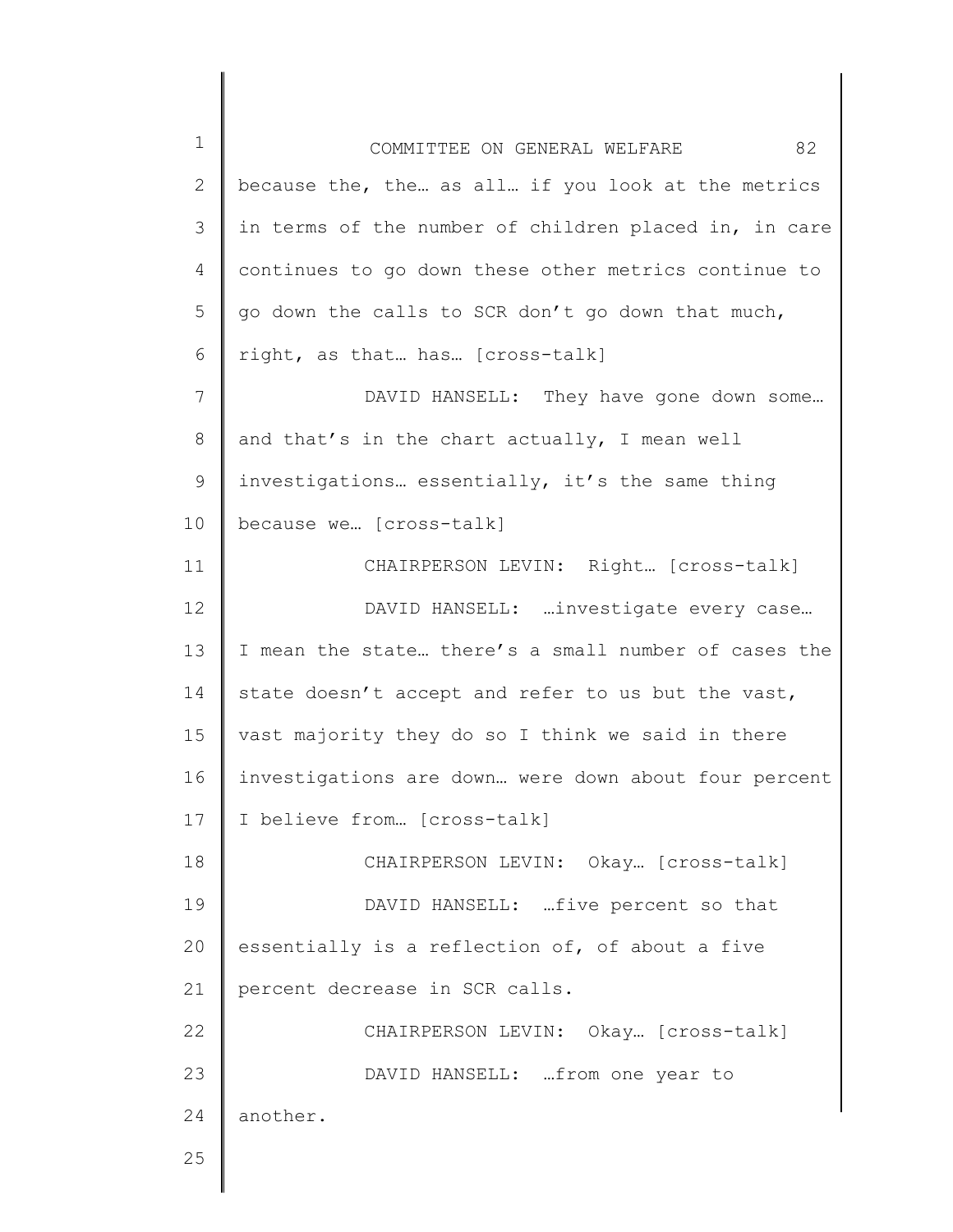| 1  | 83<br>COMMITTEE ON GENERAL WELFARE                    |
|----|-------------------------------------------------------|
| 2  | CHAIRPERSON LEVIN: Okay. So, on, onto                 |
| 3  | the issue of, of right to counsel, so just to be      |
| 4  | clear a parent has the right to an attorney, you know |
| 5  | from the first knock on the door, correct, I mean     |
| 6  | not, not a not a right to a, a court appointed        |
| 7  | attorney but a, a right they could call an attorney   |
| 8  | themselves?                                           |
| 9  | DAVID HANSELL: Yes.                                   |
| 10 | CHAIRPERSON LEVIN: Right and in practice              |
| 11 | if a parent does do that what, what is the            |
| 12 | consequence that in practice that of, of that, does   |
| 13 | it does it [cross-talk]                               |
| 14 | DAVID HANSELL: Uh-huh [cross-talk]                    |
| 15 | CHAIRPERSON LEVIN: change the, the case               |
| 16 | in reality, does it does it afford them, you know     |
| 17 | you know a, a kind of knowledge of their rights       |
| 18 | through the process that they might not otherwise     |
| 19 | have, what do we see when that is invoked?            |
| 20 | DAVID HANSELL: Uh-huh. Well let me say a              |
| 21 | few things and then my, my DCP colleagues may want to |
| 22 | elaborate, I mean I think the first thing I would say |
| 23 | is it doesn't happen very often [cross-talk]          |
| 24 | CHAIRPERSON LEVIN: Uh-huh [cross-talk]                |
| 25 |                                                       |
|    |                                                       |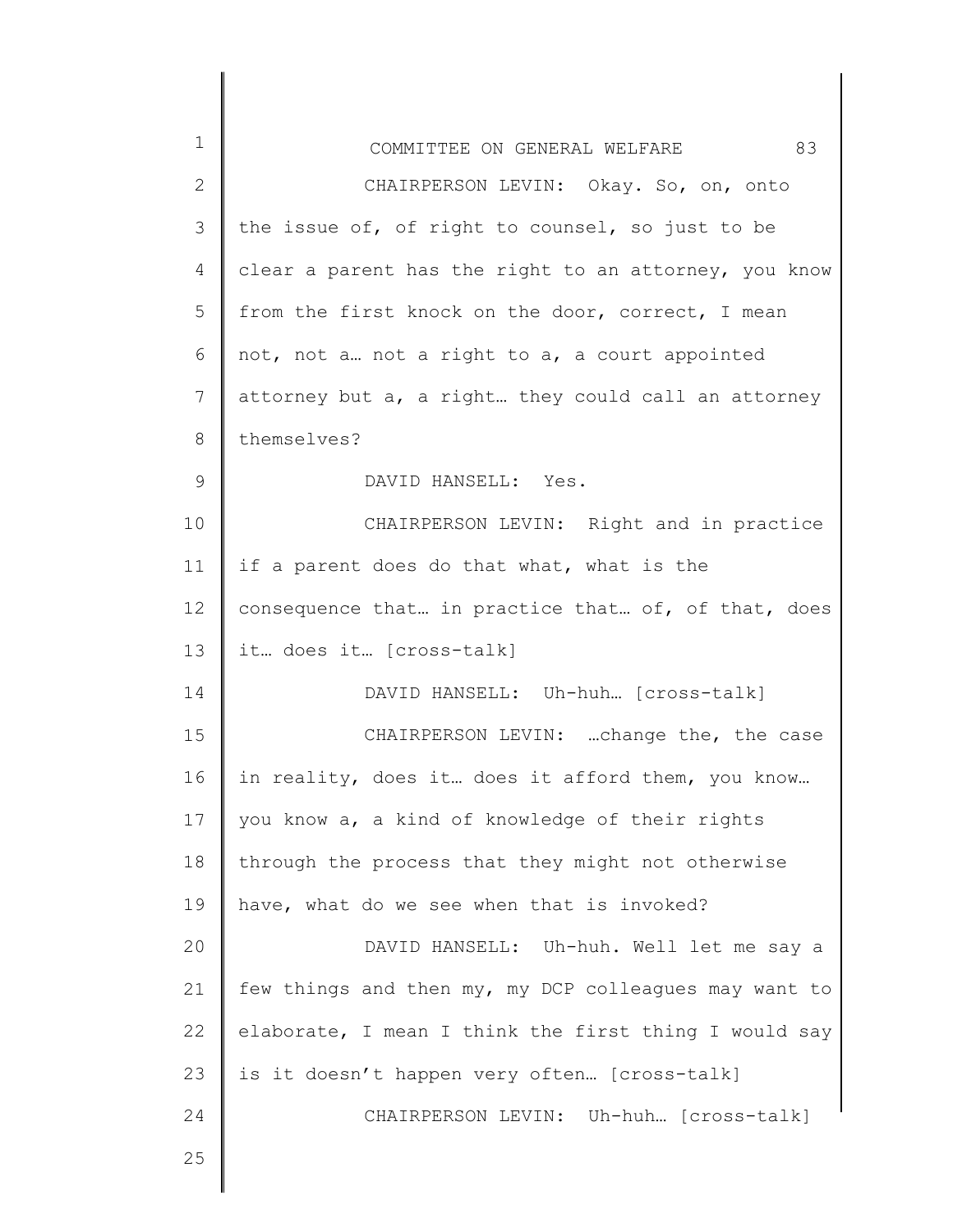| $\mathbf 1$  | 84<br>COMMITTEE ON GENERAL WELFARE                    |
|--------------|-------------------------------------------------------|
| $\mathbf{2}$ | DAVID HANSELL: it is rare that a, a                   |
| 3            | family, any family seeks legal counsel or             |
| 4            | representation at the beginning of an investigation   |
| 5            | and our experience is that the vast majority of       |
| 6            | families cooperate with investigations, you know talk |
| 7            | to us, allow us to observe the children as we're      |
| 8            | legally required to do and will engage with us around |
| 9            | what their service needs may be and so, you know the  |
| 10           | number the situations where we actually have to go    |
| 11           | to family court which is which actually again if we   |
| 12           | cannot observe the children or visit the home if we   |
| 13           | need to it's our obligation to go to court and get an |
| 14           | order to do that but that happens very, very rarely   |
| 15           | CHAIRPERSON LEVIN: Uh-huh                             |
| 16           | DAVID HANSELL:  I mean really fewer than              |
| 17           | one percent of investigations, much fewer than one    |
| 18           | percent of investigations so it, it really doesn't    |
| 19           | happen very much                                      |
| 20           | CHAIRPERSON LEVIN: Is that because                    |
| 21           | families don't know that they're allowed to?          |
| 22           | DAVID HANSELL: I, I [Cross-talk]                      |
| 23           | CHAIRPERSON LEVIN: Or because they don't              |
| 24           | have the resources maybe to hire a lawyer privately?  |
| 25           |                                                       |
|              |                                                       |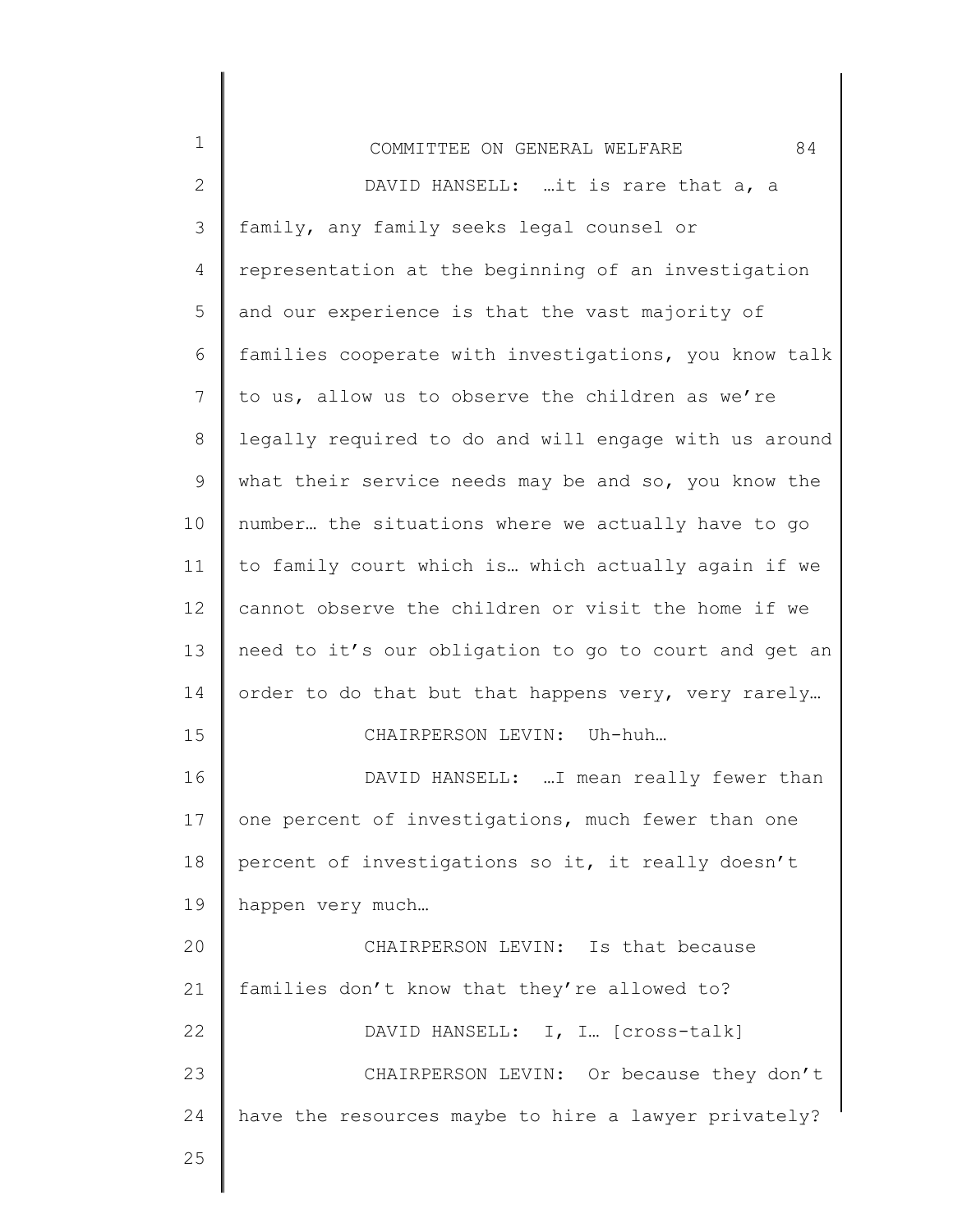| $\mathbf 1$  | 85<br>COMMITTEE ON GENERAL WELFARE                    |
|--------------|-------------------------------------------------------|
| $\mathbf{2}$ | DAVID HANSELL: I don't I could I can't                |
| 3            | say, that would be really speculation, I don't know   |
| 4            | why it doesn't happen but and I'm not sure if also    |
| 5            | if we really have the information to sort of talk     |
| 6            | about how the process is, is impacted when families   |
| 7            | do have lawyers but maybe or Sandra you might have    |
| 8            | SANDRA DAVIDSON: Good afternoon,                      |
| 9            | Assistant Commissioner Sandra Davidson                |
| 10           | CHAIRPERSON LEVIN: Hi.                                |
| 11           | SANDRA DAVIDSON: So, with respect to how              |
| 12           | we assess child safety regardless of a parent's       |
| 13           | ability or inability to contact a lawyer at the front |
| 14           | door doesn't change our legal mandate to assess       |
| 15           | safety [cross-talk]                                   |
| 16           | CHAIRPERSON LEVIN: Uh-huh [cross-talk]                |
| 17           | SANDRA DAVIDSON:  of the child and in                 |
| 18           | discussions if there's legal representation at the    |
| 19           | front door the conversation with families moves from  |
| 20           | a social work conversation around what may have       |
| 21           | contributed to the reasons for the case getting       |
| 22           | called in to a more legal conversation which may      |
| 23           | prevent families from learning about the vast         |
| 24           | resources that we have to help them support their     |
| 25           | families.                                             |
|              |                                                       |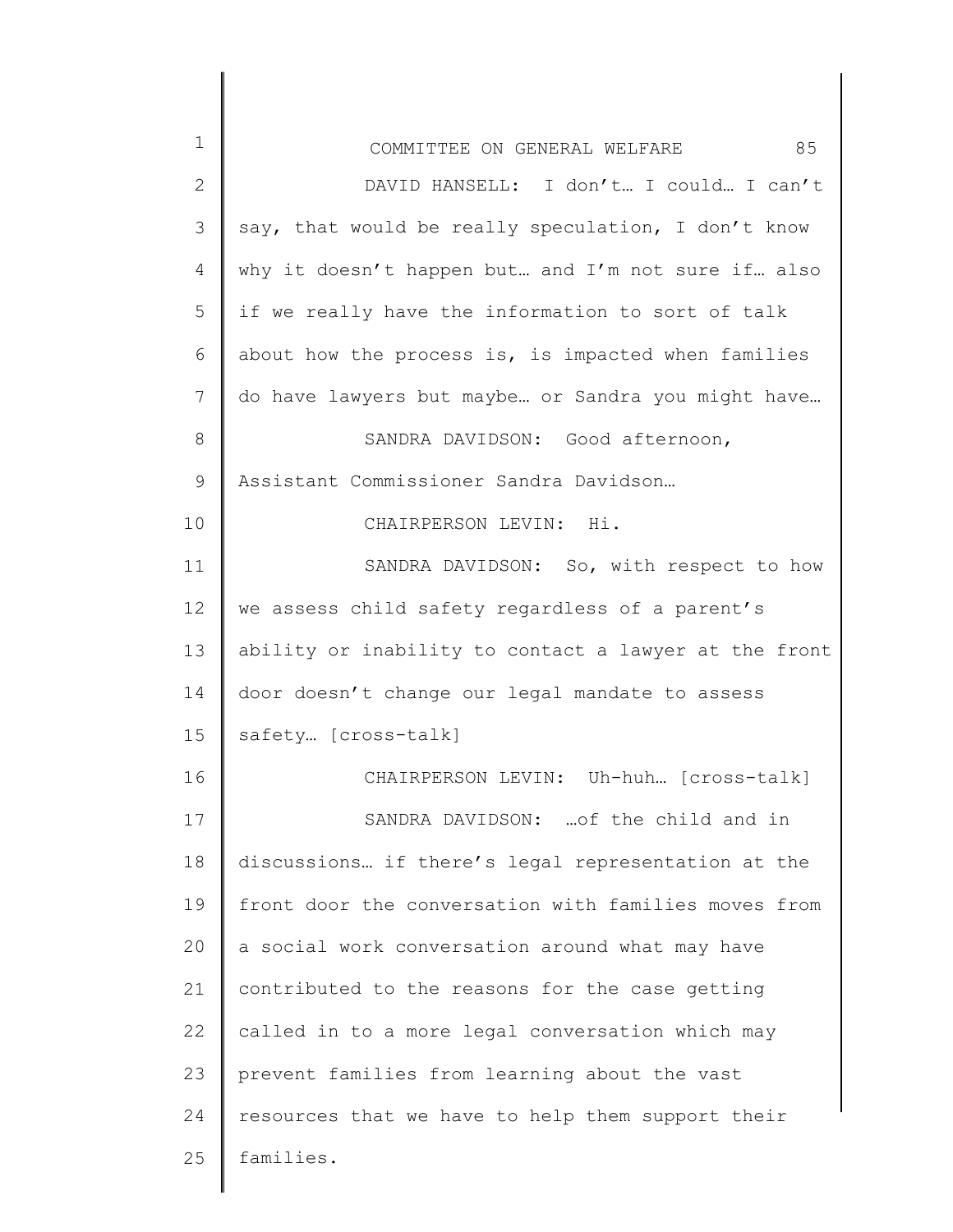| $\mathbf{1}$ | 86<br>COMMITTEE ON GENERAL WELFARE                    |
|--------------|-------------------------------------------------------|
| $\mathbf{2}$ | CHAIRPERSON LEVIN: Right                              |
| 3            | SANDRA DAVIDSON: It would also possibly               |
| 4            | contribute to an increase in court filings and other  |
| 5            | government entities enter their life which may not    |
| 6            | have otherwise been needed.                           |
| 7            | CHAIRPERSON LEVIN: Right. I, I think                  |
| 8            | you know the if I understand it correctly I mean      |
| 9            | ACS's perspective on this is that it just to          |
| 10           | paraphrase but you just said that it changes the      |
| 11           | dynamic from a social work perspective to an, an      |
| 12           | adversarial legal relationship, is that right? Social |
| 13           | work relationship to a to an adversarial legal        |
| 14           | relationship?                                         |
| 15           | SANDRA DAVIDSON: To a legal                           |
| 16           | conversation.                                         |
| 17           | CHAIRPERSON LEVIN: Right, okay because I              |
| 18           | think from the parent's perspective from what I have  |
| 19           | heard very often they perceive the relationship to be |
| 20           | adversarial at the get go and so that so those you    |
| 21           | know there just seems to be a difference in, in in    |
| 22           | what the in an understanding of what the              |
| 23           | relationship is between the parent and ACS and if     |
| 24           | they feel that the relationship is adversarial from   |
| 25           | the get go, you know and that's, that's the reality   |
|              |                                                       |

 $\begin{array}{c} \hline \end{array}$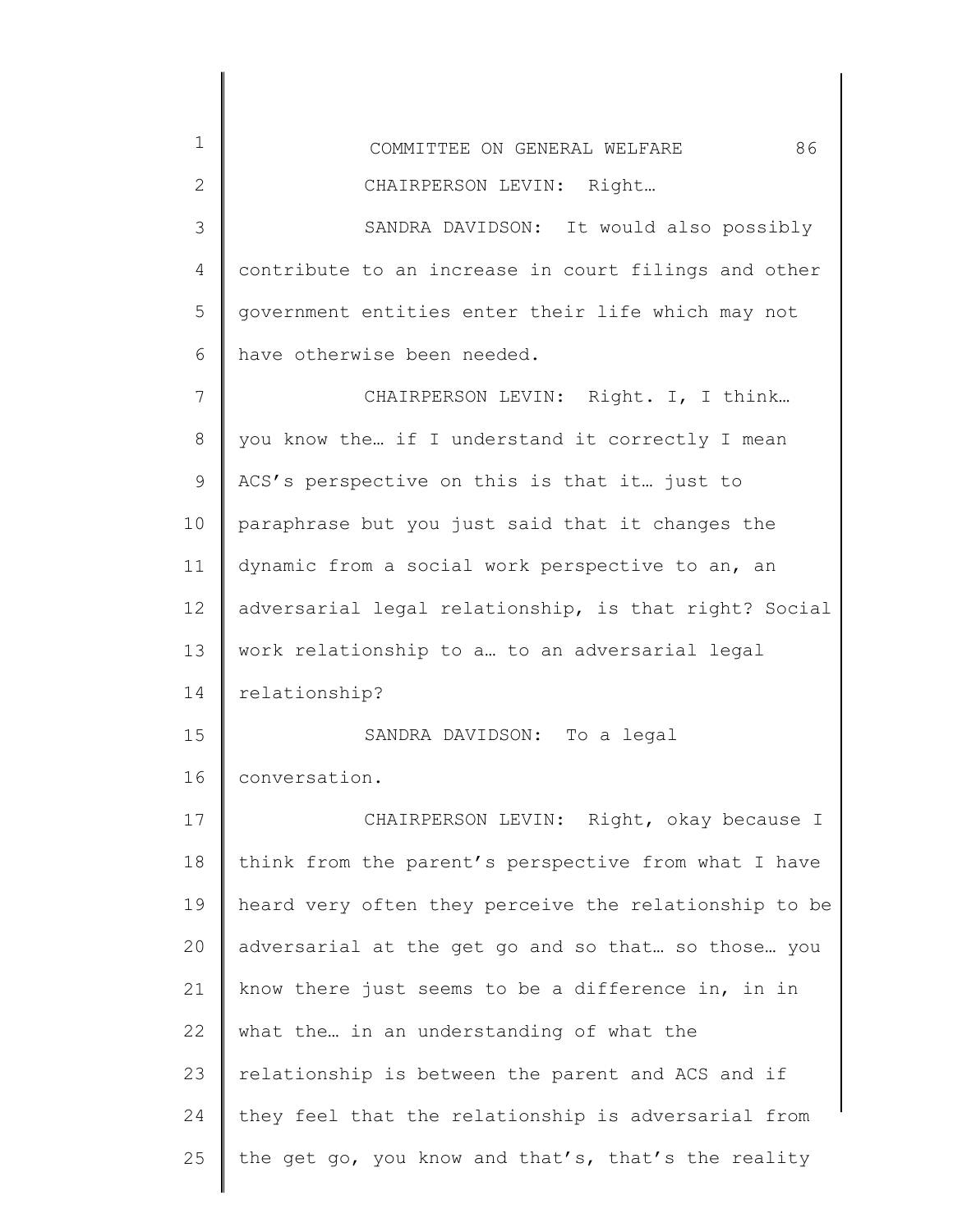1 2 3 4 5 6 7 8 9 10 11 12 13 14 15 16 17 18 19 20 21 22 23 24 25 COMMITTEE ON GENERAL WELFARE 87 that they're working with and… I mean even… so for example I mean I just did a… I did the search of the… of the flyer that the… that, that we have, the child… the parent's guide to child protective services in New York and nowhere in the flyer does it say affirmatively you do have a right to hire your own attorney at any time, it says you, you can be… you know once its in court you can… you can… you'll… you have the right to be appointed an attorney if you can't afford one but there's nowhere in here… if, if you're giving this… if a… if a CPS gives this flyer to somebody and says, you know read this while I'm here, nowhere in there would they get the sense that, you know I have a right to an attorney if I want to, if I want to do that I'm allowed to do that and it's… obviously I mean just going back to my first question with the Commissioner the, the power dynamic between the state who has the ability to take your child away from you and a parent who is absolutely at the mercy of the state in that situation, that power dynamic is as asymmetrical as any that I can imagine and a parent in that situation is as vulnerable as any person that I can imagine, it… I think that kind of the clarity there is kind of lost and there's… and so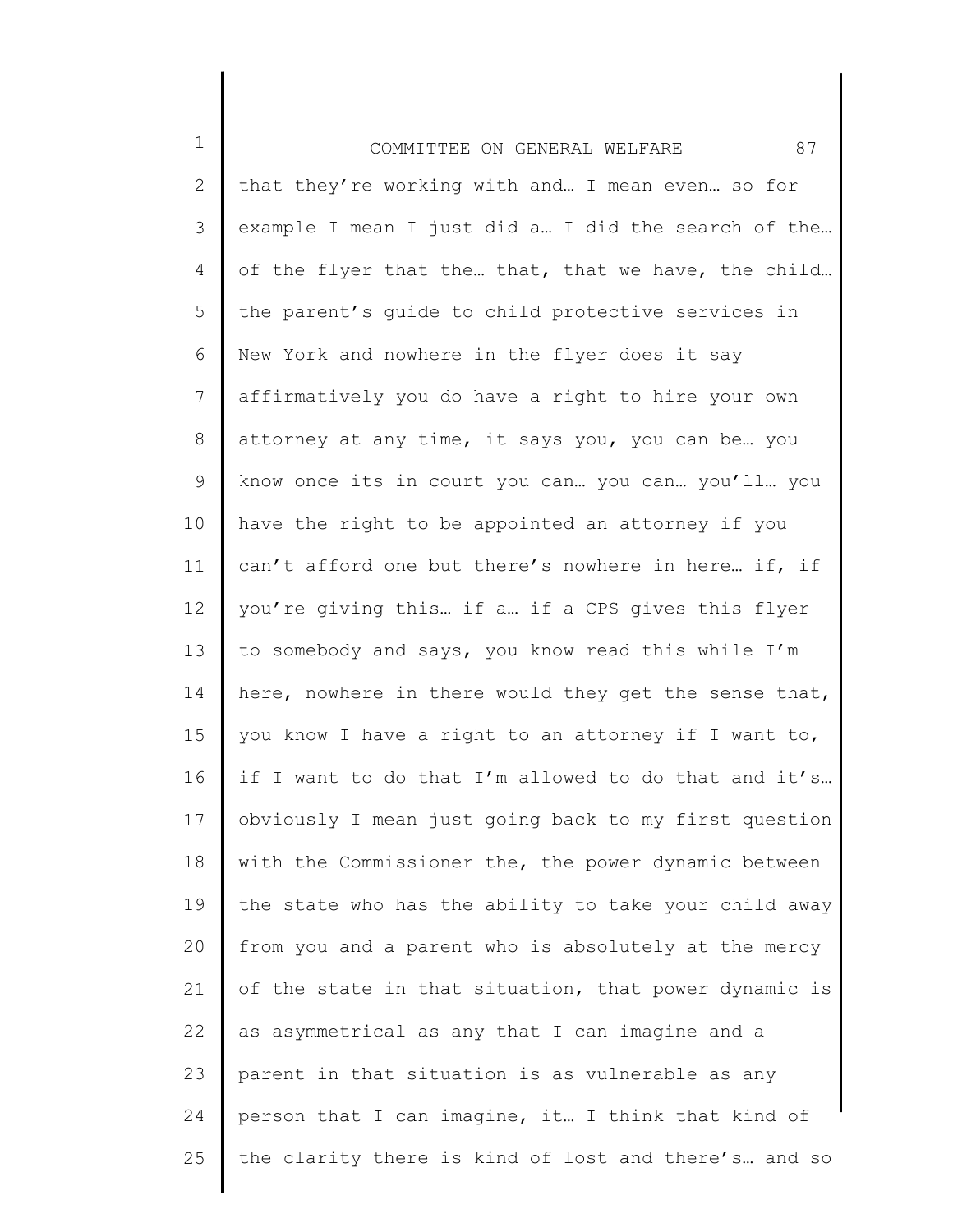| $\mathbf 1$     | 88<br>COMMITTEE ON GENERAL WELFARE                    |
|-----------------|-------------------------------------------------------|
| $\overline{2}$  | they're, they're immediately not just in an           |
| 3               | adversarial relationship but in a kind of survival    |
| 4               | mode, I mean I don't think anyone has done a, a       |
| 5               | psychological study on what the psychological state   |
| 6               | is of a parent when ACS knocks on the door but I      |
| $7\phantom{.0}$ | imagine, you know panic sets in, fight or flight, you |
| $8\,$           | know just a desire to, you know immediately try to    |
| 9               | you know make the situation go away or as, as         |
| 10              | immediately as possible and so, you know they may     |
| 11              | agree to things that they ought not agree to or       |
| 12              | aren't required to agree to. So, I mean I think in    |
| 13              | terms of the kind of self-examination I mean I think  |
| 14              | that examining not just the I mean I think it's       |
| 15              | important to examine systemic racism, implicit bias,  |
| 16              | all those things but, but really just the, the actual |
| 17              | psychological state of somebody getting a, a knock on |
| 18              | the door from ACS I think is something that we need   |
| 19              | to be looking at more.                                |
| 20              | DAVID HANSELL: Yeah                                   |
| 21              | CHAIRPERSON LEVIN: But in terms of how                |
| 22              | we are informing people of their right to the just    |
| 23              | their basic right, I mean is that something that ACS  |
| 24              | has an issue with of I mean I know that ACS has an    |
| 25              | issue with maybe supplying the lawyer or paying for   |
|                 |                                                       |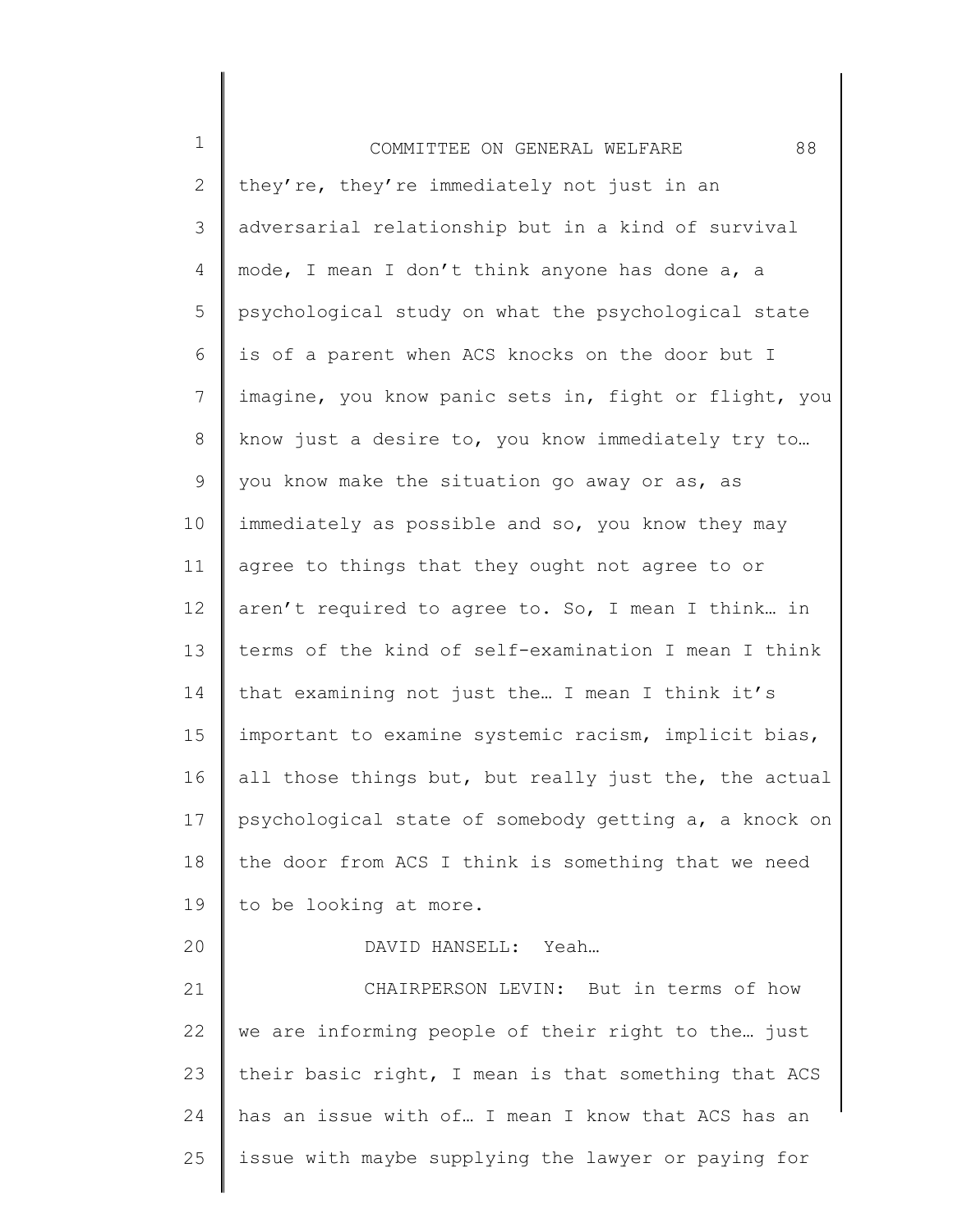1 2 3 COMMITTEE ON GENERAL WELFARE 89 the lawyer but, but telling people you know you have a right to a lawyer.

4 5 6 7 8 9 10 11 12 13 14 15 16 17 DAVID HANSELL: Uh-huh, well as I said the, the parent's guide that we shared with you today is, is new, it was developed it was… actually in response to the recommendation from the foster care task force that we modify it and we consulted with a lot of stakeholders in doing that but, you know if it… if there's content that we should discuss that's not included here or that should be changed that's certainly something that we're willing to talk about. So I… you know as I said in the testimony I… we certainly believe as a matter of principle that parents should be fully informed of their rights and if there are modifications that would help us do that better we're happy to talk about them.

18 19 20 21 22 23 24 CHAIRPERSON LEVIN: It was… it came up in Joyce McMillan's testimony before just about the, the data on the number of children removed prior to a court order so emergency removals that data we have, right, is that… [cross-talk] DAVID HANSELL: Yes… [cross-talk] CHAIRPERSON LEVIN: …and that's shared…

25 [cross-talk]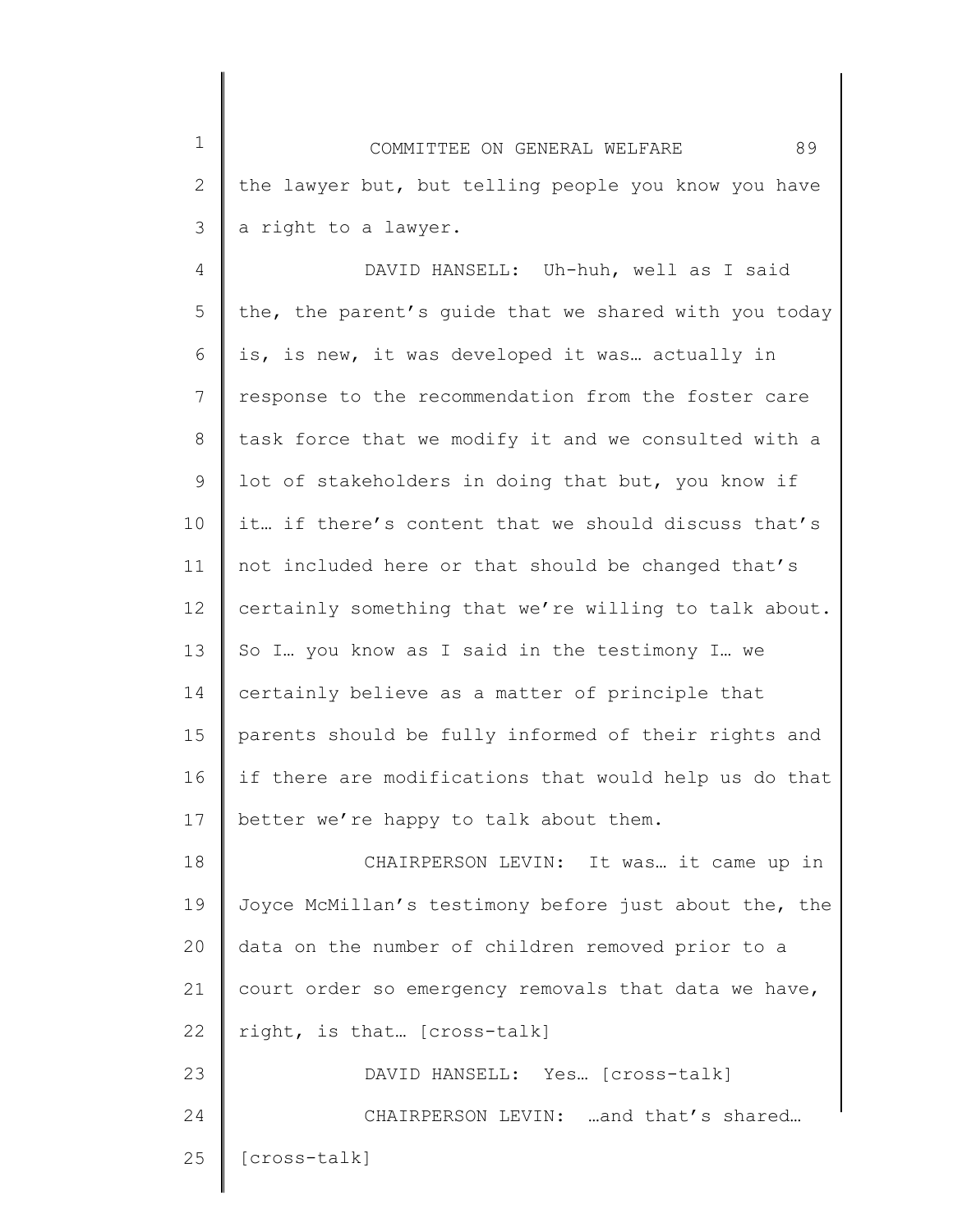| $\mathbf{1}$ | 90<br>COMMITTEE ON GENERAL WELFARE                   |
|--------------|------------------------------------------------------|
| $\mathbf{2}$ | DAVID HANSELL: Yes, we shared that I                 |
| 3            | think in the last hearing in November.               |
| 4            | CHAIRPERSON LEVIN: Oh, and that's and                |
| 5            | that's on the MMR?                                   |
| 6            | DAVID HANSELL: And we can we and it                  |
| 7            | is it, its in the flash, flash, it's in our flash    |
| 8            | report.                                              |
| 9            | CHAIRPERSON LEVIN: Okay [cross-talk]                 |
| 10           | DAVID HANSELL: It's in our monthly flash             |
| 11           | report.                                              |
| 12           | CHAIRPERSON LEVIN: And then the number               |
| 13           | of abuse cases for children while in foster care, is |
| 14           | that in this                                         |
| 15           | DAVID HANSELL: That is in the MMR.                   |
| 16           | CHAIRPERSON LEVIN: That's in the MMR,                |
| 17           | okay, in the mayor's management report. The issue    |
| 18           | you mentioned parent advocates or other third party  |
| 19           | advocates, how is that you mentioned a partnership   |
| 20           | with Rise and hiring somebody from, from CWOP and    |
| 21           | I'll just share with you anecdotally I sat in on a   |
| 22           | court hearing once in family court and, and, and the |
| 23           | issue of you know it, it came up in court on the     |
| 24           | issue of CWOP being a location for a visitation and  |
| 25           | the one of the attorneys mentioned that they're you  |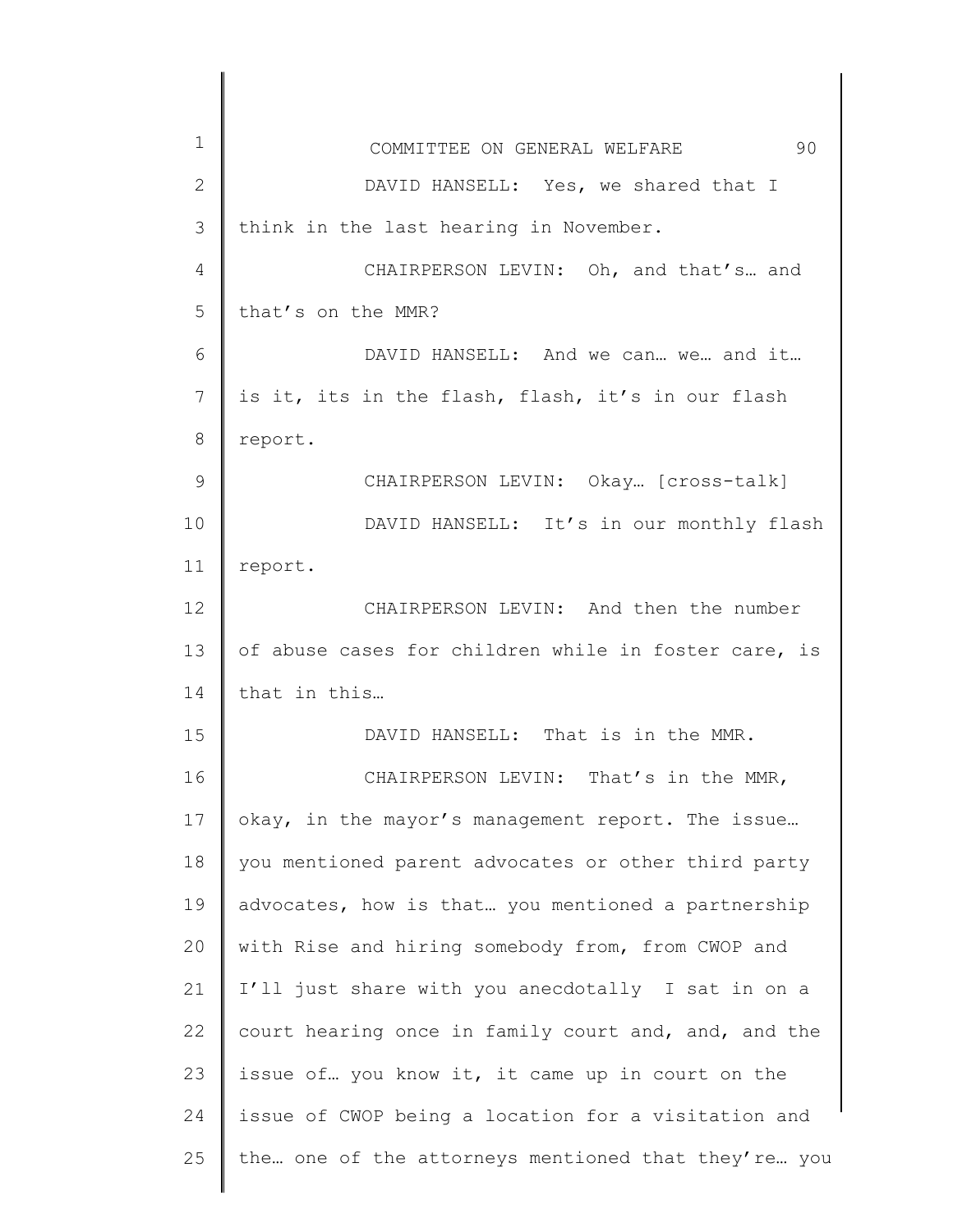| $\mathbf 1$ | 91<br>COMMITTEE ON GENERAL WELFARE                    |
|-------------|-------------------------------------------------------|
| 2           | know they're no good, they're not a great             |
| 3           | organization, they are confrontational to ACS and     |
| 4           | therefore that is a that is they're not the they      |
| 5           | that was an indication of, of, you know lack of       |
| 6           | whatever from the parent, it was but that was that    |
| 7           | came that was in a family court hearing with a with   |
| 8           | an ACS attorney present, the legal aid attorney       |
| 9           | representing the children and it struck me that       |
| 10          | nobody in the courtroom was acknowledging that        |
| 11          | there's a role for a third party advocate in this     |
| 12          | process, I mean it was almost seen as, as a demerit   |
| 13          | in the case and I don't want to characterize the      |
| 14          | judge's opinion on it, I'm not trying to characterize |
| 15          | really the what they said exactly you know I don't    |
| 16          | want to I don't I'm not judging what they said        |
| 17          | exactly other than to just say it didn't seem as if   |
| 18          | the idea of third of a third-party advocate was an    |
| 19          | accepted presence in this process.                    |
| 20          | DAVID HANSELL: Well obviously I can't                 |
| 21          | speak to that [cross-talk]                            |
| 22          | CHAIRPERSON LEVIN: Yeah [cross-talk]                  |
| 23          | DAVID HANSELL:  situation but it's                    |
| 24          | surprising to hear only in that the all of the        |
| 25          | institutional provider organizations that we work     |
|             |                                                       |

║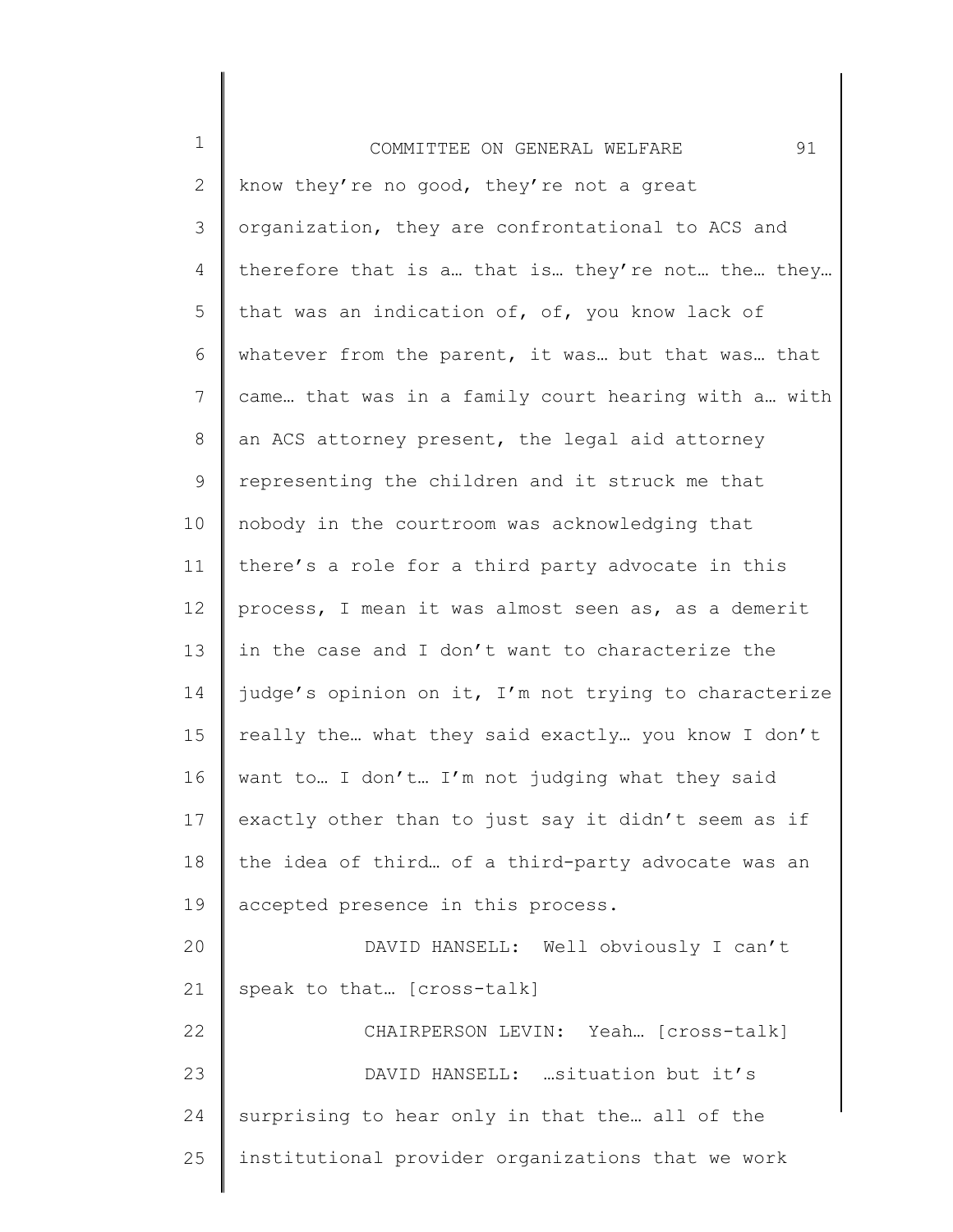| $\mathbf 1$  | 92<br>COMMITTEE ON GENERAL WELFARE                    |
|--------------|-------------------------------------------------------|
| $\mathbf{2}$ | with that MOCJ contracts with and that go into court, |
| 3            | family court every single day have parent advocates   |
| 4            | as part of their representation model so it would be  |
| 5            | surprising to me that a family court judge wouldn't   |
| 6            | be aware of that and that there would be any          |
| 7            | resistance to that happening, it's a it's a           |
| 8            | fundamental part of, of the representation of parents |
| 9            | in all family court proceedings with the exception of |
| 10           | Staten Island which does not have an institutional    |
| 11           | provider.                                             |
| 12           | CHAIRPERSON LEVIN: Okay, now and so                   |
| 13           | okay, so the, the role of third-party advocates in    |
| 14           | the process is because parent you said parent         |
| 15           | advocates are, are, are working for ACS or they're    |
| 16           | ACS employees or [cross-talk]                         |
| 17           | DAVID HANSELL: No [cross-talk]                        |
| 18           | CHAIRPERSON LEVIN:  no, no.                           |
| 19           | DAVID HANSELL: Well no, not sorry, we,                |
| 20           | we contract for some of them and they do a number of  |
| 21           | different things within our system [cross-talk]       |
| 22           | CHAIRPERSON LEVIN: Uh-huh [cross-talk]                |
| 23           | DAVID HANSELL: they provide training to               |
| 24           | our staff around sensitivity to parent's issues and   |
| 25           | parent's rights, they participate in child safety     |
|              |                                                       |

║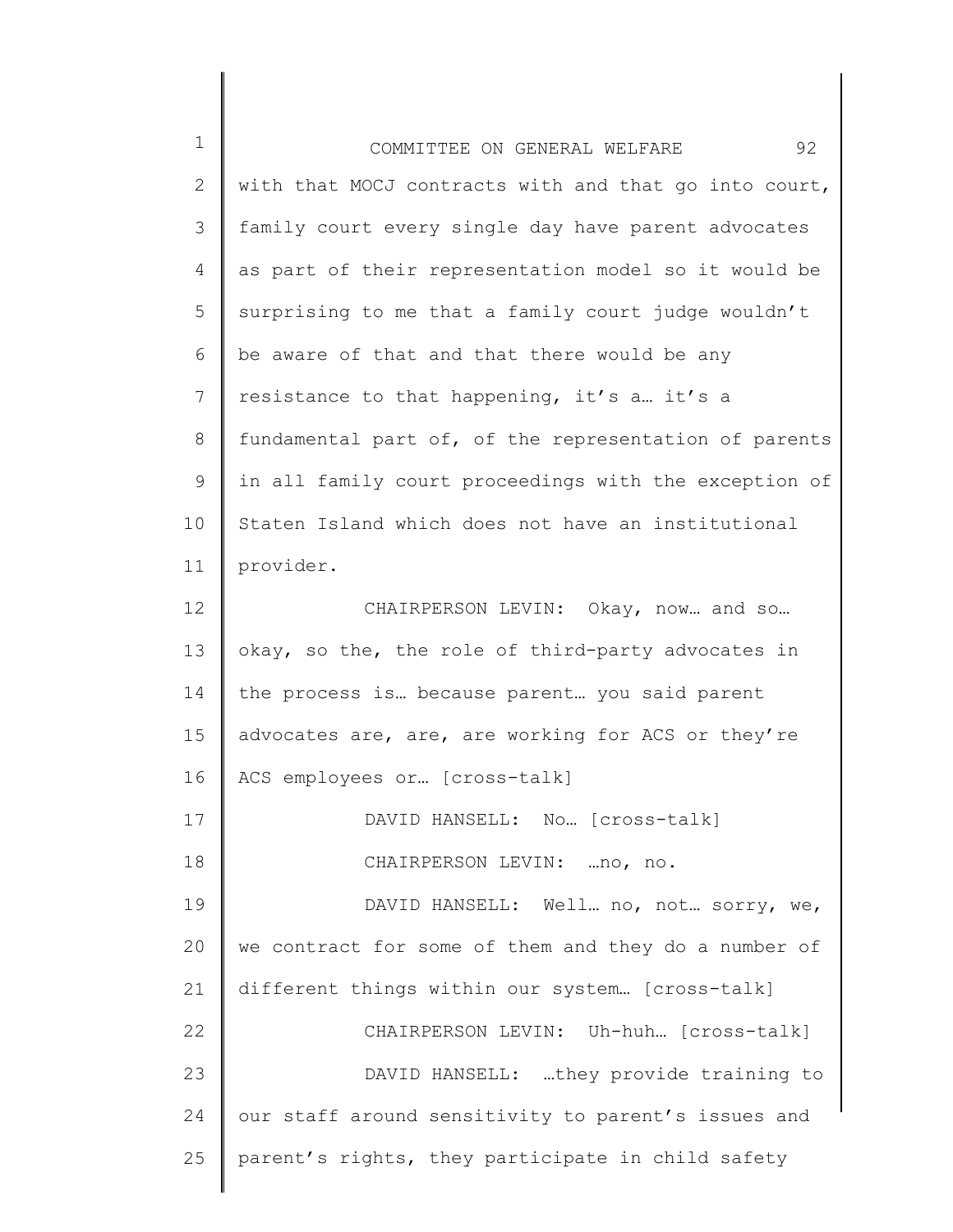| $\mathbf 1$    | 93<br>COMMITTEE ON GENERAL WELFARE                    |
|----------------|-------------------------------------------------------|
| $\mathbf{2}$   | conferences on behalf of parents so while they're not |
| 3              | employed by us the ones we contract with do have a    |
| 4              | number of different roles within the ACS process but  |
| 5              | then the legal provider organizations also have their |
| 6              | own parent advocates on staff who are part of their   |
| $\overline{7}$ | multidisciplinary representation model when they are  |
| $8\,$          | representing parents in family court proceedings.     |
| $\mathsf 9$    | CHAIRPERSON LEVIN: In a child or okay                 |
| 10             | but, but not before that or not before obviously      |
| 11             | they're the, the, the third-party advocate is         |
| 12             | present at a child's safety conference and that's the |
| 13             | first point at which they're present?                 |
| 14             | DAVID HANSELL: That's correct, yes.                   |
| 15             | WILLIAM FLETCHER: Yes. And, and it's                  |
| 16             | interesting because the, the teams in the borough     |
| 17             | office feel and understand the value of having that   |
| 18             | their voice, having that, that parent advocate to be  |
| 19             | there to help inform around the process for the       |
| 20             | parent, you know we have a whole mechanism in place   |
| 21             | where we reach out if they're not on site for that    |
| 22             | particular morning, you know we will hold up the      |
| 23             | child safety conference [cross-talk]                  |
| 24             | CHAIRPERSON LEVIN: Uh-huh [Cross-talk]                |
| 25             |                                                       |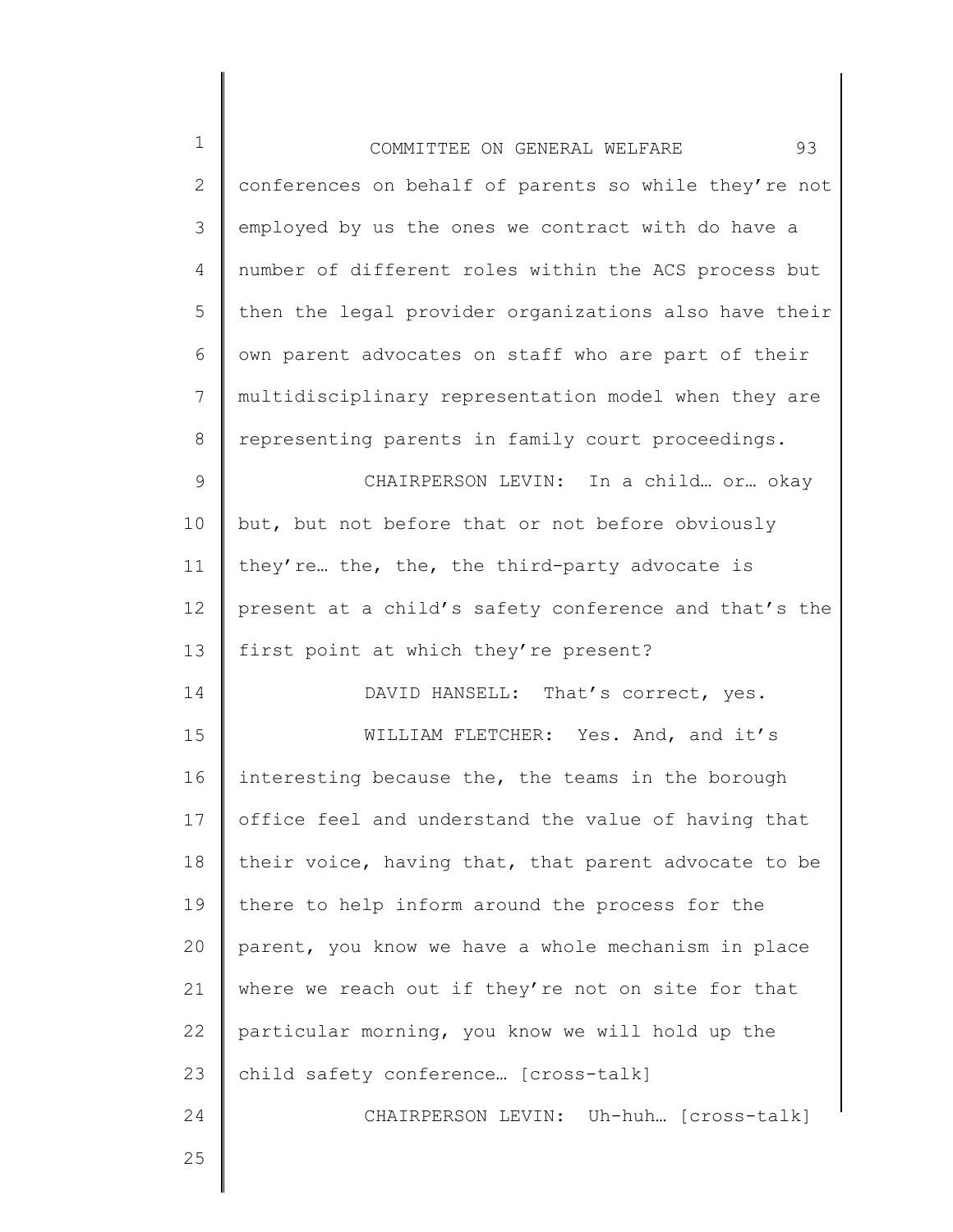1 2 3 4 COMMITTEE ON GENERAL WELFARE 94 WILLIAM FLETCHER: …not too long but we hold it up so that the parent advocate could be present if the parent agrees.

5 6 7 8 9 10 11 12 13 14 15 CHAIRPERSON LEVIN: Right, is there an issue around and I've heard this brought up in the past around just a conflict of interest with the contract for the third party providers being in ACS having just a either appearance of conflict or conflict itself in that dynamic because they're in some sense… their contract is, is at the discretion of ACS, is there… or is… does it make sense for that to not be in ACS that contract to be in MOCJ with the same place that the legal service provider's contract is?

16 17 18 19 20 21 DAVID HANSELL: That's an issue that actually never has been presented to me something to think about I guess, I mean my, my initial reaction is, is their role is very different from the attorney's role where they're actually representing a litigant in a proceeding…

22 23 24 25 CHAIRPERSON LEVIN: Right… [cross-talk] DAVID HANSELL: …so I'm not sure but it's an interesting question and I'm happy to think about it and, and talk with you about it further.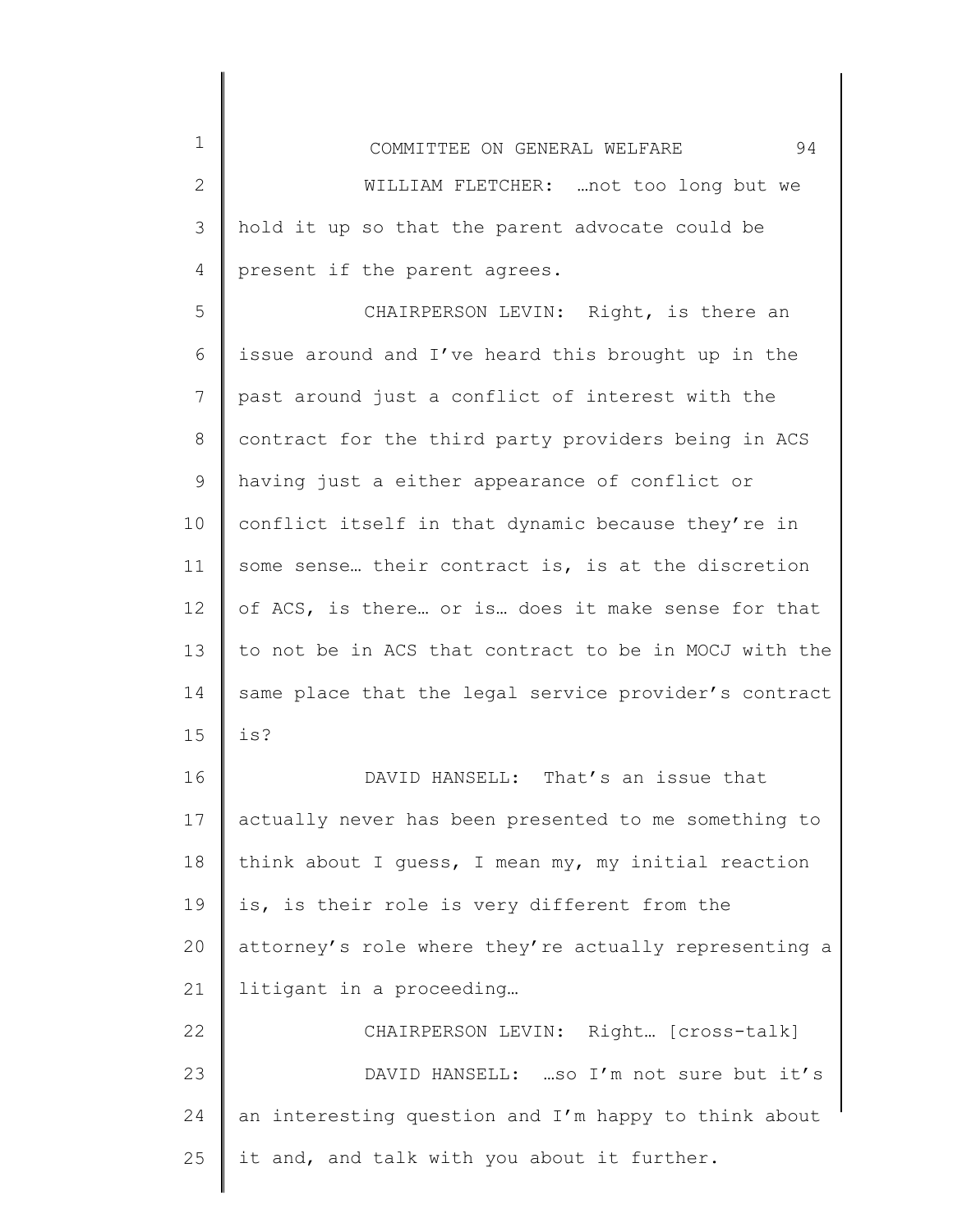| 1            | 95<br>COMMITTEE ON GENERAL WELFARE                    |
|--------------|-------------------------------------------------------|
| $\mathbf{2}$ | CHAIRPERSON LEVIN: It's just something                |
| 3            | that I've just I've heard over the years. So, so      |
| 4            | before a child safety conference there is another     |
| 5            | interaction with parents, correct, there's a during   |
| 6            | an investigation there's a sorry, in the process of   |
| 7            | an investigation, the investigation is opened, during |
| 8            | the course of that investigation what steps are there |
| 9            | where there's a where parents are called in or        |
| 10           | there's interactions with parents?                    |
| 11           | SANDRA DAVIDSON: So, I think you're                   |
| 12           | referring to a family team meeting                    |
| 13           | CHAIRPERSON LEVIN: Yes, right                         |
| 14           | SANDRA DAVIDSON: which is under the                   |
| 15           | continuum of multiple family team conferencing that   |
| 16           | we have.                                              |
| 17           | CHAIRPERSON LEVIN: Uh-huh                             |
| 18           | SANDRA DAVIDSON: Family team meetings                 |
| 19           | the goal of that is to bring all families together    |
| 20           | and their service providers and the child protective  |
| 21           | team to discuss what the safety issues are, the       |
| 22           | service goals so that everyone can come together and  |
| 23           | really support the family and partnership so that     |
| 24           | they can no longer need child protective services and |
| 25           | they can more work with the community partners.       |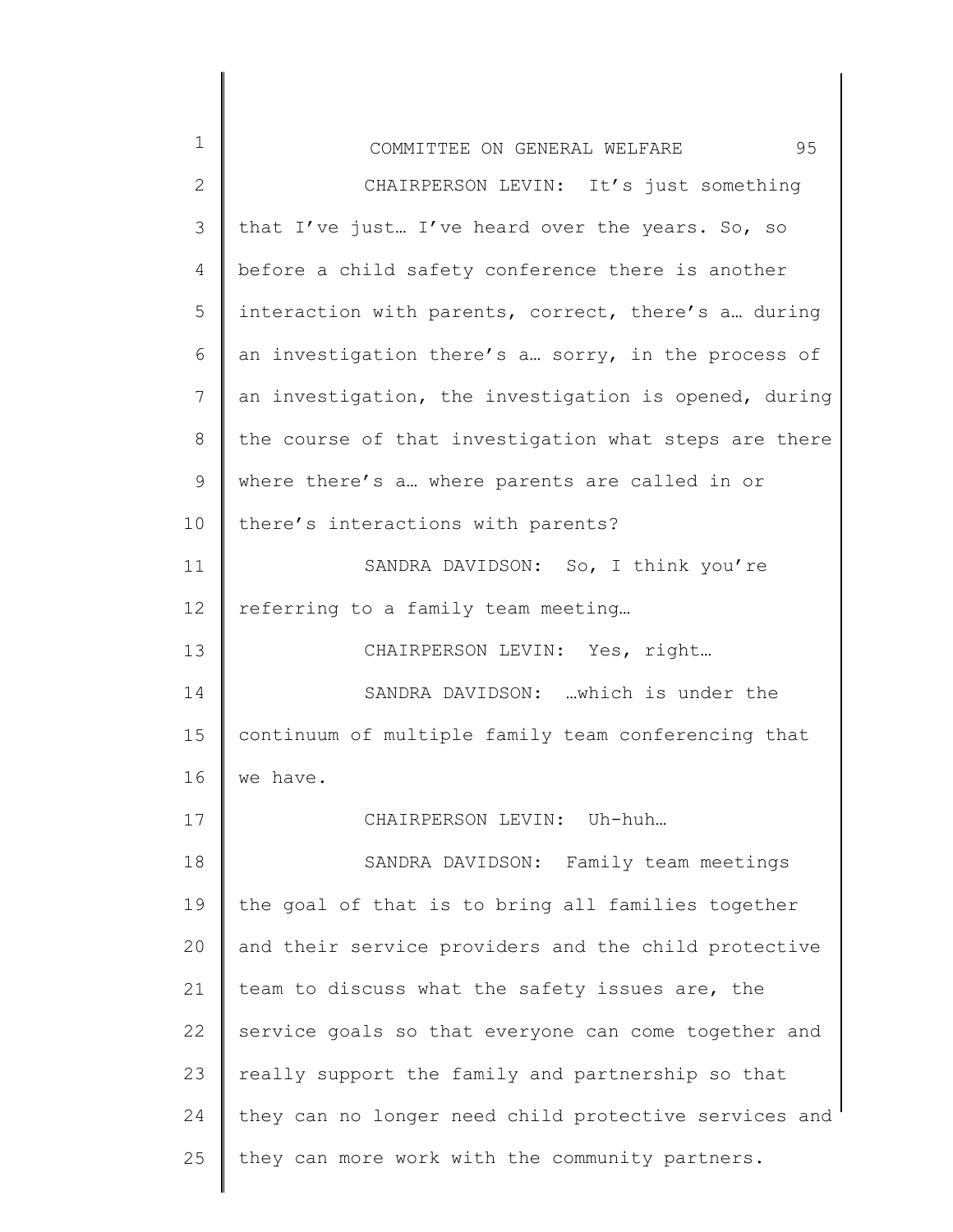| 1  | 96<br>COMMITTEE ON GENERAL WELFARE                  |
|----|-----------------------------------------------------|
| 2  | CHAIRPERSON LEVIN: So, then that is                 |
| 3  | that's but that's during an investigation not to    |
| 4  | whether that, that hasn't been determined whether a |
| 5  | case is indicated or not?                           |
| 6  | SANDRA DAVIDSON: Correct.                           |
| 7  | CHAIRPERSON LEVIN: And the parent is at             |
| 8  | that meeting?                                       |
| 9  | SANDRA DAVIDSON: Yes.                               |
| 10 | CHAIRPERSON LEVIN: Okay, sorry I'm                  |
| 11 | hearing people say that they're not, so, you're the |
| 12 | parent is there at that meeting?                    |
| 13 | SANDRA DAVIDSON: Yes.                               |
| 14 | CHAIRPERSON LEVIN: Can would it would               |
| 15 | it if a parent were to have a, a child advocate or  |
| 16 | a parent advocate is not there at that meeting?     |
| 17 | SANDRA DAVIDSON: A parent advocate is               |
| 18 | not there at that meeting because it's not a child  |
| 19 | safety conference.                                  |
| 20 | CHAIRPERSON LEVIN: Right                            |
| 21 | SANDRA DAVIDSON: A parent can call our              |
| 22 | office of advocacy and talk about what their rights |
| 23 | are in terms of who they can bring to a family team |
| 24 | meeting but again that's more of a it's a social    |
| 25 | work conversation to develop a service plan.        |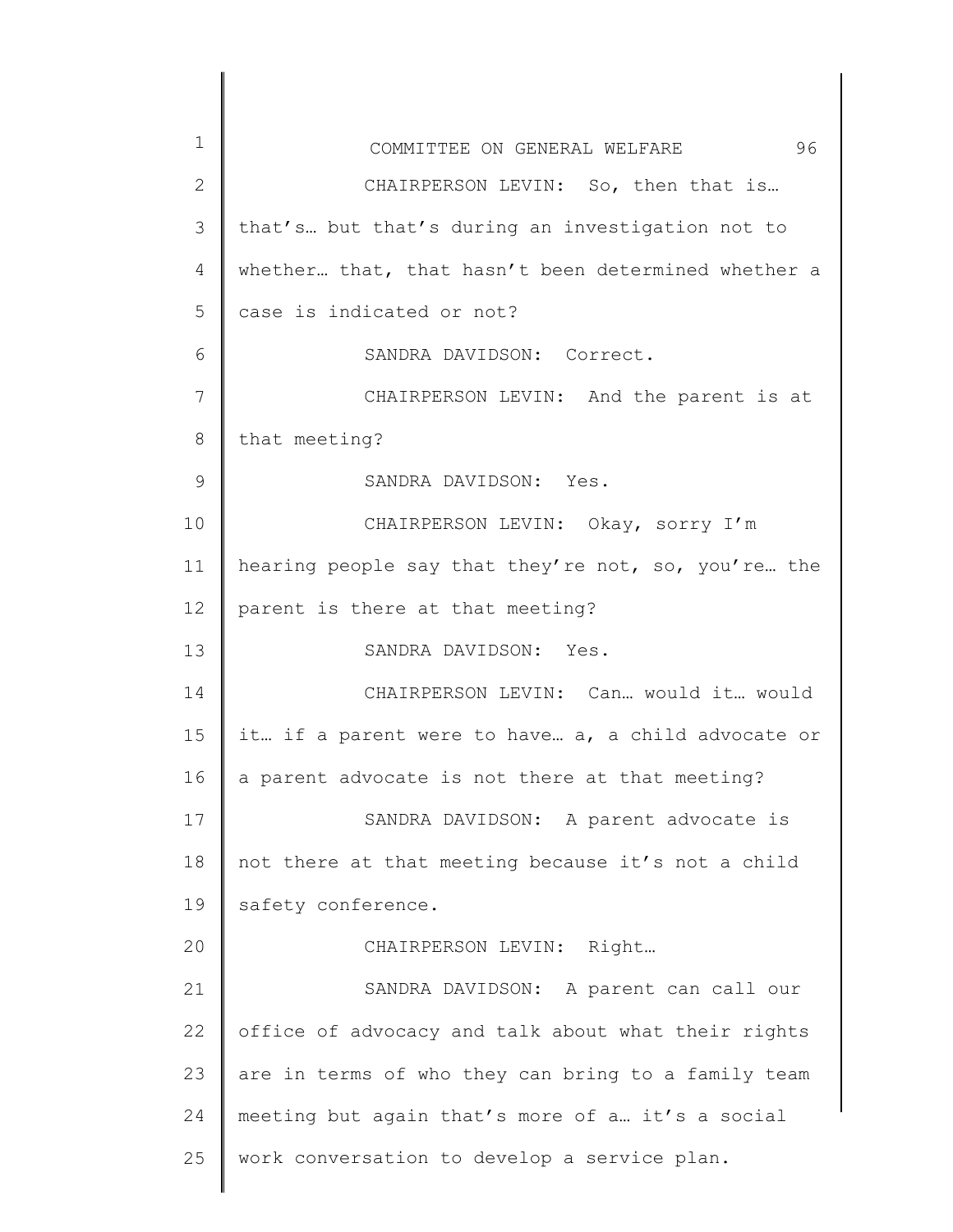| 1             | 97<br>COMMITTEE ON GENERAL WELFARE                   |
|---------------|------------------------------------------------------|
| $\mathbf{2}$  | CHAIRPERSON LEVIN: And having so this                |
| 3             | is this sorry, this is the 1028 hearing, no that's a |
| 4             | different hearing [cross-talk]                       |
| 5             | SANDRA DAVIDSON: No, that's different, a             |
| 6             | 1028 hearing is a court proceeding [cross-talk]      |
| 7             | CHAIRPERSON LEVIN: A court [cross-talk]              |
| 8             | SANDRA DAVIDSON:  after an Article X                 |
| $\mathcal{G}$ | petition has been filed.                             |
| 10            | CHAIRPERSON LEVIN: Okay, alright, sorry,             |
| 11            | okay. So, at okay, so at but at this hearing         |
| 12            | you're talk it's a family team, is that what you     |
| 13            | said, a family [cross-talk]                          |
| 14            | WILLIAM FLETCHER: Right [cross-talk]                 |
| 15            | SANDRA DAVIDSON: It's a family team                  |
| 16            | [cross-talk]                                         |
| 17            | WILLIAM FLETCHER: It's not a hearing                 |
| 18            | [cross-talk]                                         |
| 19            | SANDRA DAVIDSON:  meeting, it's not a                |
| 20            | hearing.                                             |
| 21            | CHAIRPERSON LEVIN: A family team                     |
| 22            | meeting, is there is there a does ACS see a          |
| 23            | potential problem in having an advocate for the      |
| 24            | parent present at that meeting?                      |
| 25            |                                                      |
|               |                                                      |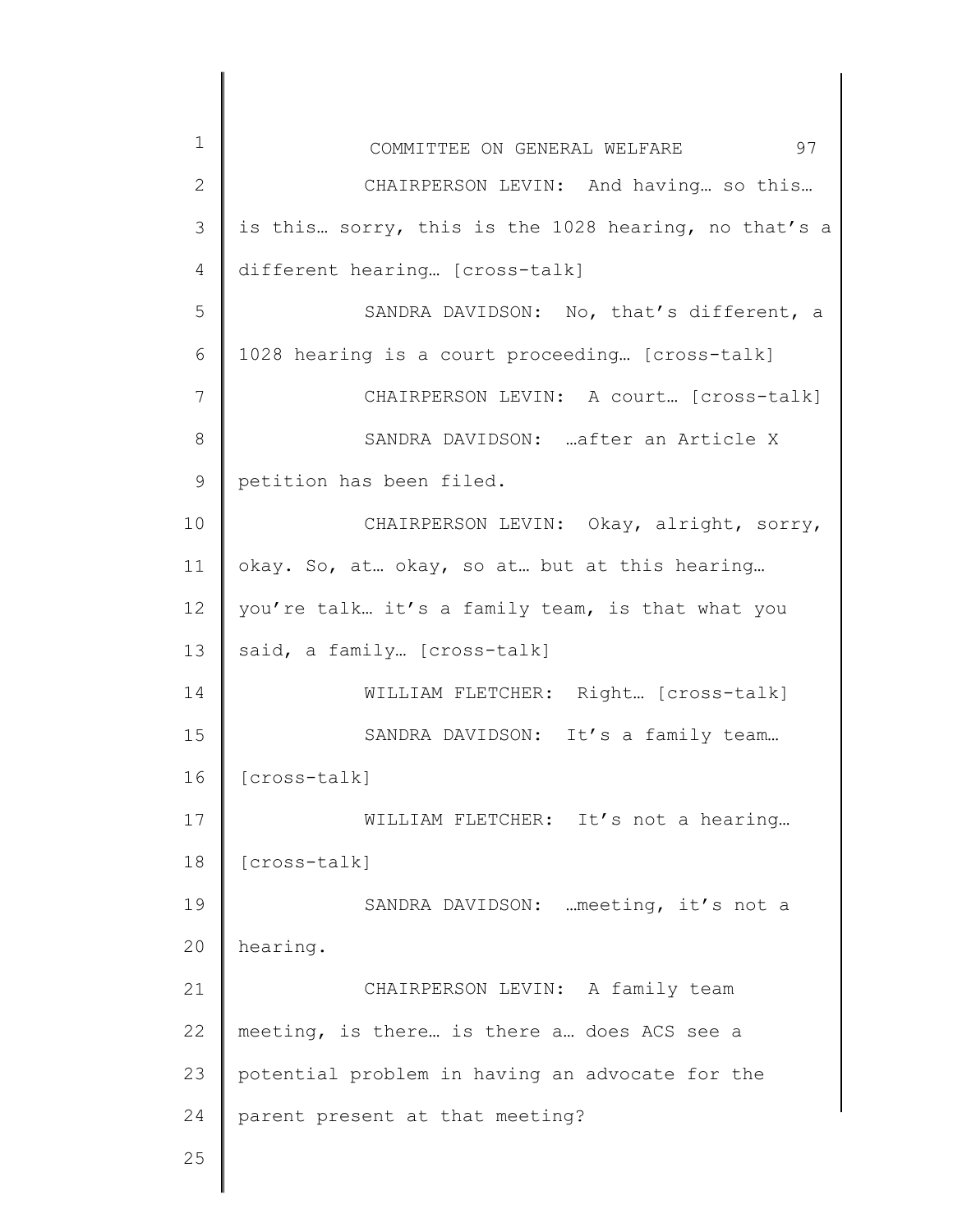| $\mathbf 1$  | 98<br>COMMITTEE ON GENERAL WELFARE                    |
|--------------|-------------------------------------------------------|
| $\mathbf{2}$ | WILLIAM FLETCHER: So, I think it's                    |
| 3            | something that we can revisit [cross-talk]            |
| 4            | CHAIRPERSON LEVIN: Uh-huh [cross-talk]                |
| 5            | WILLIAM FLETCHER:  because again as, as               |
| 6            | Assistant Commissioner Sandy Davidson noted that it   |
| 7            | is a social work conference and it's a conference     |
| $8\,$        | where you're talking about develop the development    |
| 9            | of a service plan based on the needs of the family    |
| 10           | [cross-talk]                                          |
| 11           | CHAIRPERSON LEVIN: Uh-huh [cross-talk]                |
| 12           | WILLIAM FLETCHER: Right to mitigate some              |
| 13           | of the risk concerns, right and ultimately it helps   |
| 14           | to keep children at home, right, by mitigating those  |
| 15           | risks but it's something we could revisit definitely. |
| 16           | CHAIRPERSON LEVIN: Again it has you                   |
| 17           | know it because of the managing the that again it     |
| 18           | goes back the dynamic of, of the entirely asymmetric  |
| 19           | asymmetrical dynamic between the state and the        |
| 20           | individual in this particular incident, you know      |
| 21           | again like even just trying to know what's going on   |
| 22           | with, with you, you know an enormous amount of        |
| 23           | adrenaline and fear and running through running       |
| 24           | through your mind and I imagine that it's, it's hard  |
| 25           | to make clear and informed decisions for anybody      |
|              |                                                       |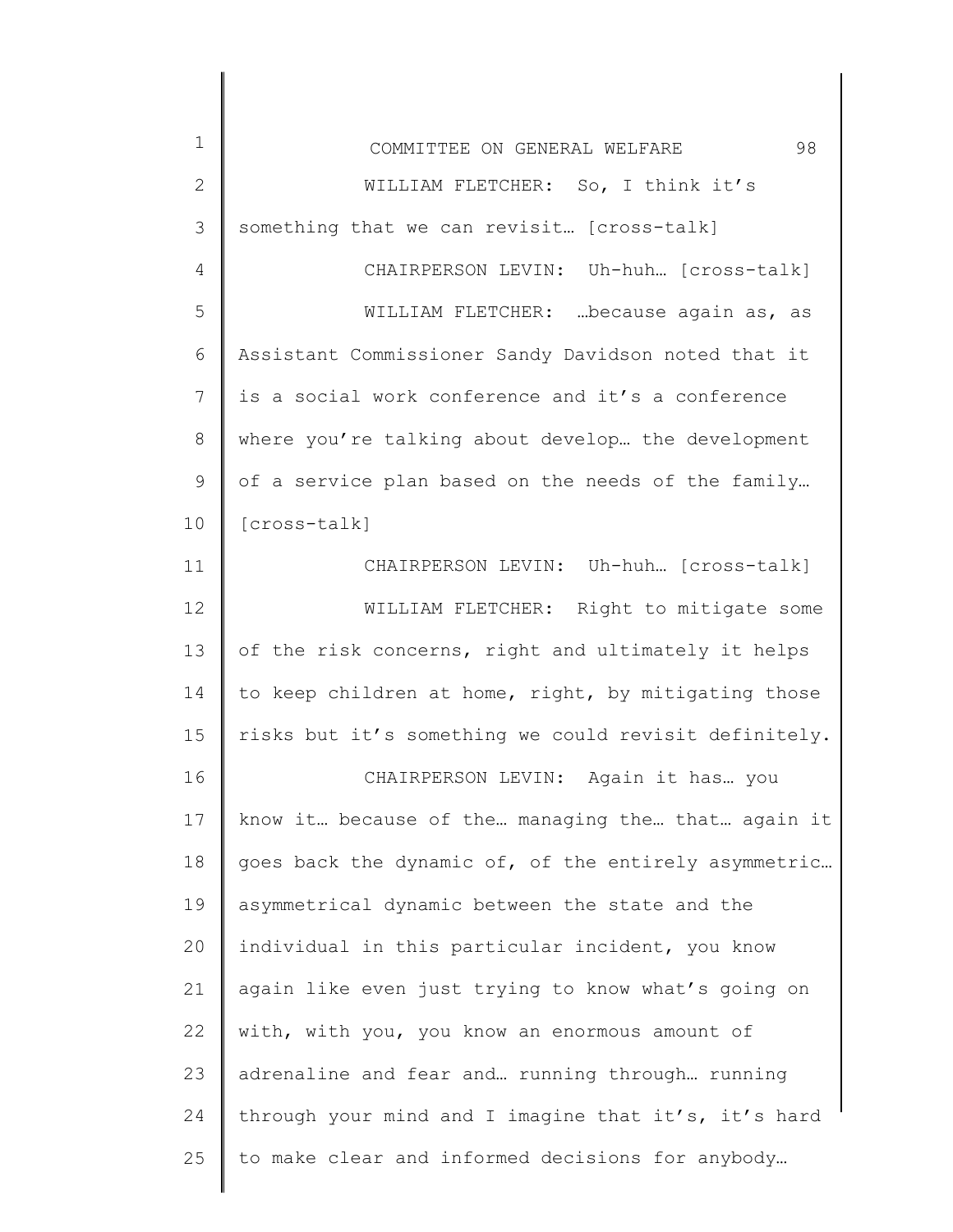| $\mathbf 1$    | 99<br>COMMITTEE ON GENERAL WELFARE                    |
|----------------|-------------------------------------------------------|
| $\overline{2}$ | DAVID HANSELL: Yeah, what I might add                 |
| 3              | and my colleagues will, will kick me under the table  |
| 4              | if I get this wrong but I, I don't think I will, you  |
| 5              | know the difference I think the distinction between   |
| 6              | family team meetings and child safety conferences is  |
| 7              | as you noted Chair that family team meetings take     |
| 8              | place before we have made a decision about            |
| 9              | indication, we haven't decided if there's a safety    |
| 10             | risk, just we want to engage the, the parent; the     |
| 11             | child safety conference takes place when we have      |
| 12             | identified a safety concern [cross-talk]              |
| 13             | CHAIRPERSON LEVIN: Yep [cross-talk]                   |
| 14             | DAVID HANSELL:  and the goal is to get                |
| 15             | the parent to agree on a safety plan so that we don't |
| 16             | have to go to any kind of court or other kind of      |
| 17             | coercive intervention and so the reason why we think  |
| 18             | parent advocates are particularly valuable there is   |
| 19             | because they can advise parents about [cross-talk]    |
| 20             | CHAIRPERSON LEVIN: Uh-huh [cross-talk]                |
| 21             | DAVID HANSELL: the, the benefits of                   |
| 22             | doing that maybe from their own personal experience   |
| 23             | or from there, their professional involvement in, in  |
| 24             | organizations but we think it's really useful for     |
| 25             | them to be there to talk with and work with parents   |

 $\mathsf{l}$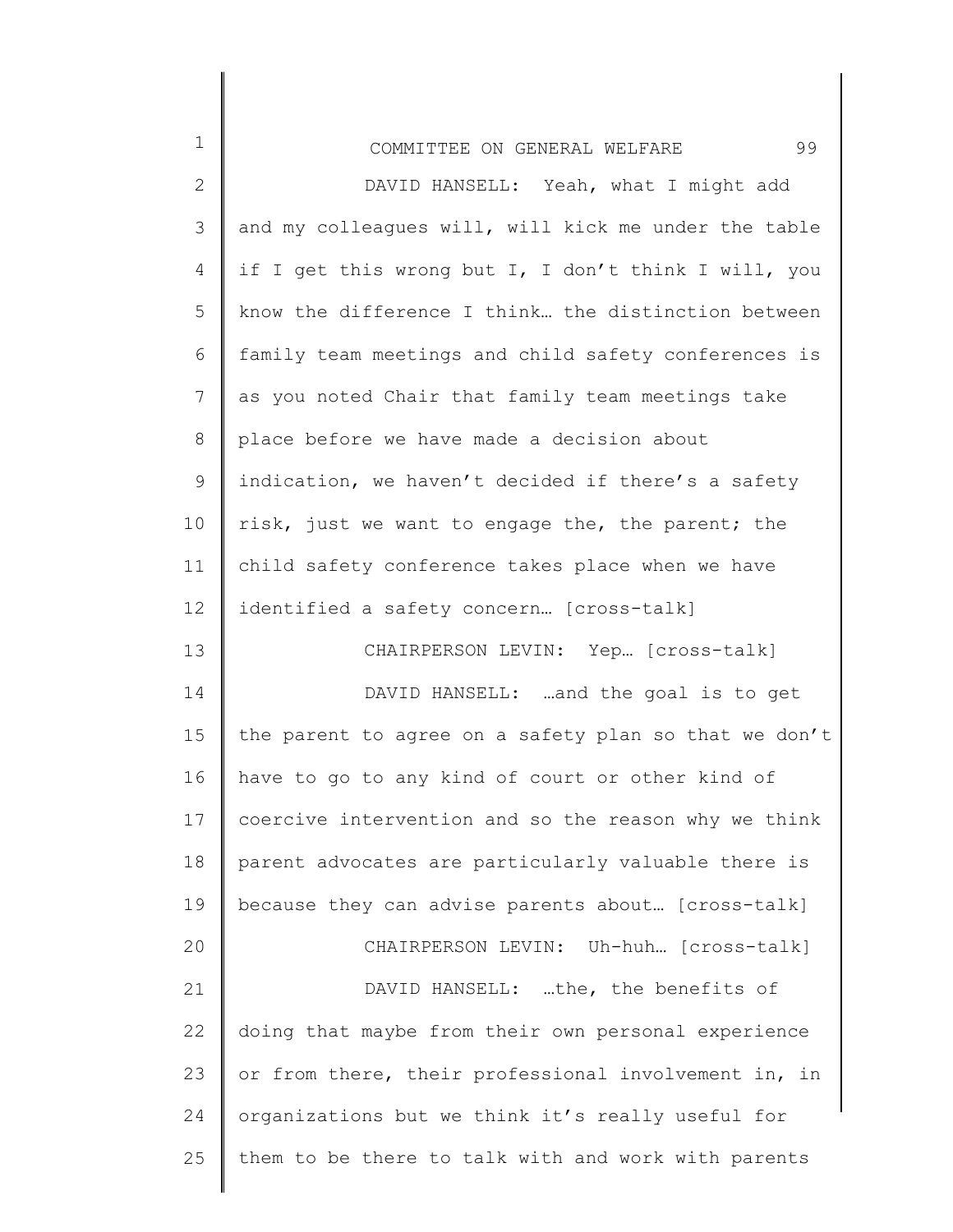1 2 3 4 5 6 7 8 9 10 11 12 13 14 15 16 17 18 19 20 21 22 23 24 25 COMMITTEE ON GENERAL WELFARE 100 around the benefits of work, working with us to safety plan for their children so they can keep the children safely home. CHAIRPERSON LEVIN: Uh-huh… DAVID HANSELL: So, it really is a fundamentally different goal. CHAIRPERSON LEVIN: Right. With that said there's, there's still a role for somebody to have some assistance or help so that they're not on their own there. DAVID HANSELL: Uh-huh… CHAIRPERSON LEVIN: Again… and even just by numbers they're outnumbered by representatives of the state. DAVID HANSELL: Yeah and I do think that family team meetings often do involve other family members… [cross-talk] SANDRA DAVIDSON: Yes… [cross-talk] DAVID HANSELL: …and people aside from the parent so it's certainly not unprecedented to have people other than the parents at a family team meeting. CHAIRPERSON LEVIN: Right, uh-huh. In the legislation on, on bill 1728 when we talk about legal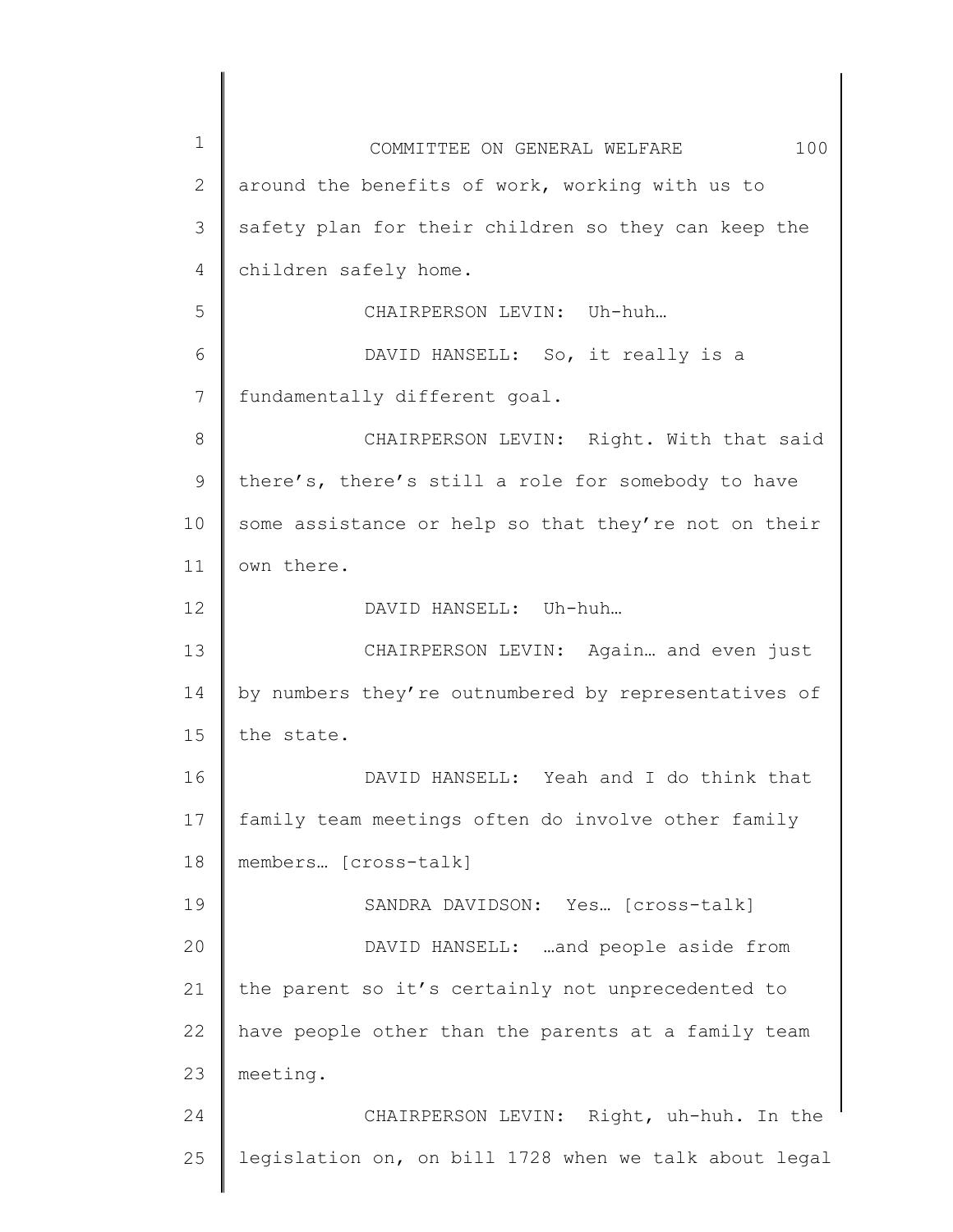1 2 3 4 5 6 7 8 9 10 11 12 13 14 15 16 17 18 19 20 21 22 23 24 25 COMMITTEE ON GENERAL WELFARE 101 services we define it as brief legal services meaning in… and from the text of the bill meaning… means individualized legal assistance provided in a single consultation by a designated organization to a covered individual in connection with a covered proceeding, that is… you know that's, that's short of full on legal representation, it is a… it is a… kind of a first point of contact with a legal services provider that can help somebody navigate that process and, and assure their, their legal rights, is that… is that something that is in and of itself concerning or… I mean is… other words it's not… you know it's, it's not a… this doesn't indicate that you… they would even have a full right to, to legal representation at the outset, its… [cross-talk] DAVID HANSELL: Right… [cross-talk] CHAIRPERSON LEVIN: …it's about… it's about kind of a… somebody outside of this established relationship now advising you on your legal rights. DAVID HANSELL: Uh-huh well this is something we probably should have more conversations with you about to make sure we understand the Council's intent because in that… in that bill, right, the definition of legal services is brief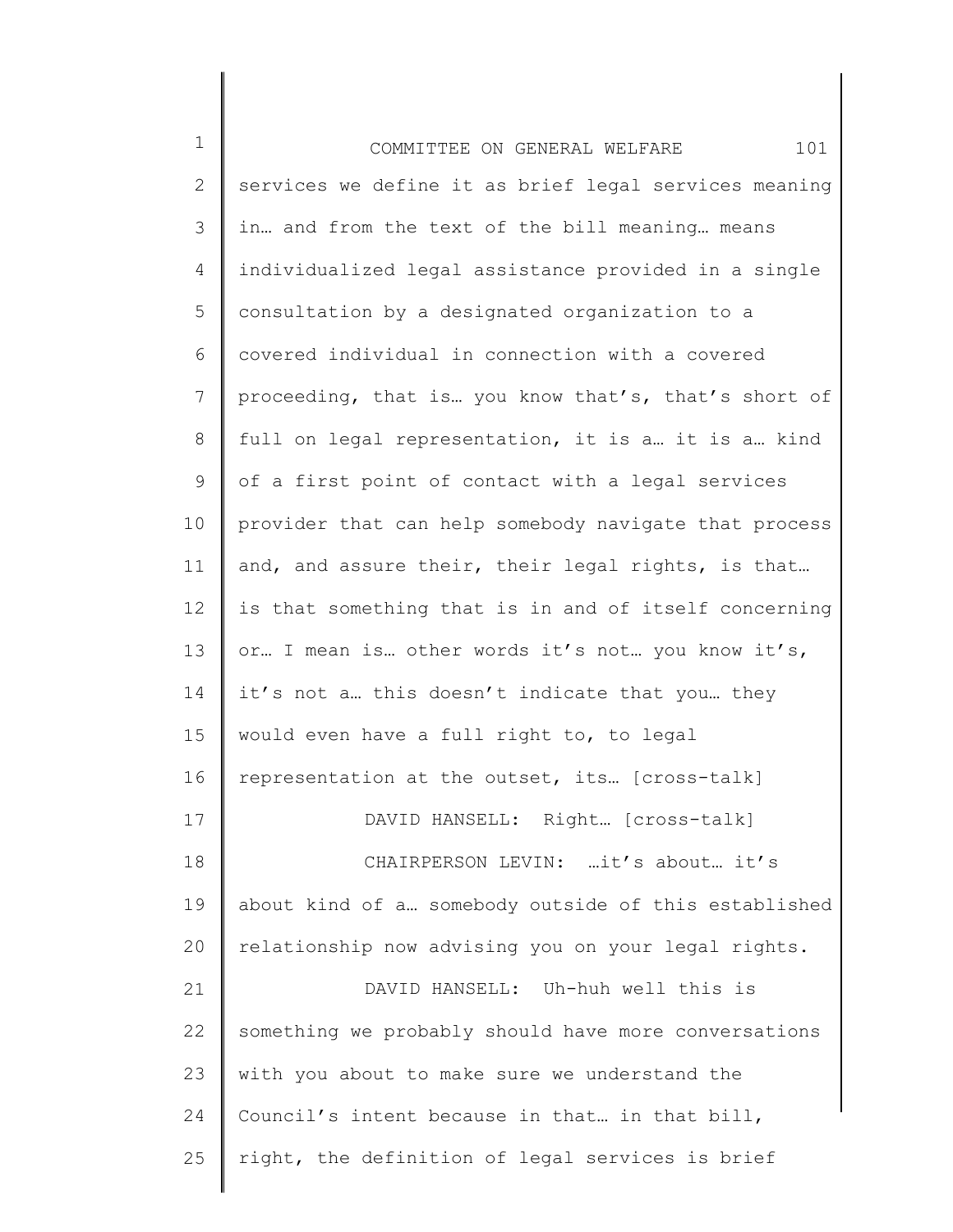1 2 3 4 5 COMMITTEE ON GENERAL WELFARE 102 legal assistance or full legal representation so… and then in the provision it, it talks about what sounds like… we, we understood it contemplate more extensive involvement of attorneys.

6 7 8 9 10 11 12 13 14 15 16 CHAIRPERSON LEVIN: Okay, right, right. And you know the current language of the bill describes the covered proceeding as, as an… as upon indication of a report, we've heard from advocates that that should be going… you know that that should be going back further in time to the… to the first point of contact with ACS, does, does ACS have an opinion about having legal representation guaranteed right when a case is indicated? As it is now that's, that's not too far from when a person has legal representation as when they set foot into court.

17 18 19 20 21 22 23 24 25 DAVID HANSELL: Well it depends, it depends on what happens in the investigation, I mean some cases indicates for example emergency removals, the case would go to court long before there's an indication, it would happen usually very early in the investigation, in other cases it might happen after so there's no… there isn't uniformity in terms of the relationship between when a case is indicated and when court action might be initiated.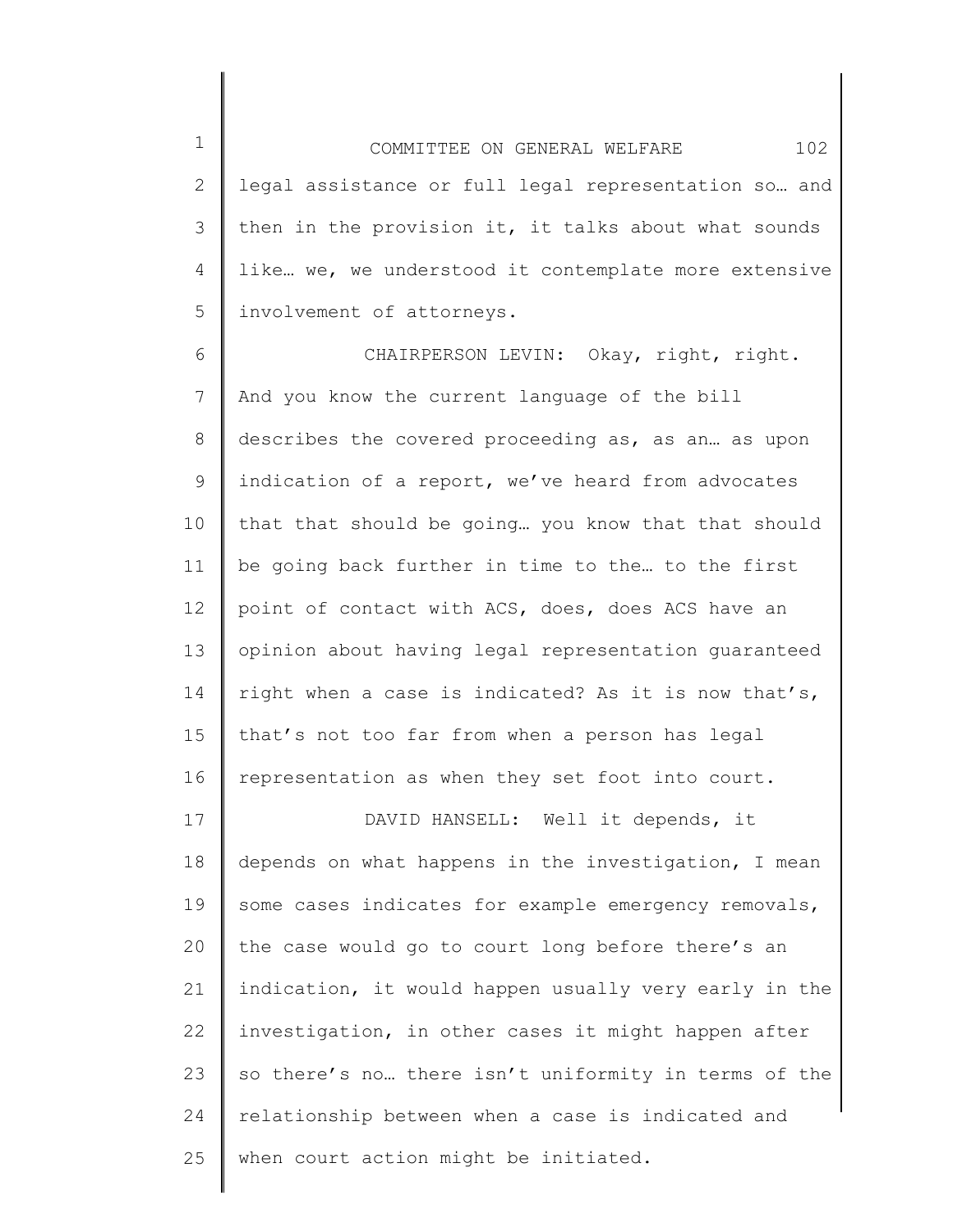| $\mathbf 1$    | 103<br>COMMITTEE ON GENERAL WELFARE                  |
|----------------|------------------------------------------------------|
| $\overline{2}$ | CHAIRPERSON LEVIN: Uh-huh [cross-talk]               |
| 3              | DAVID HANSELL: So, it's, it's hard it's              |
| 4              | hard to answer that question but since the again the |
| 5              | bill draft we and we weren't act frankly quite       |
| 6              | sure what the Council meant because it does talk     |
| 7              | about [cross-talk]                                   |
| 8              | CHAIRPERSON LEVIN: Uh-huh [cross-talk]               |
| $\mathcal{G}$  | DAVID HANSELL: the first point of                    |
| 10             | contact and following an indicated report and we     |
| 11             | weren't quite sure what the Council intended there.  |
| 12             | CHAIRPERSON LEVIN: Uh-huh. Okay and                  |
| 13             | we'll we would verify [cross-talk]                   |
| 14             | DAVID HANSELL: But we took we took                   |
| 15             | [cross-talk]                                         |
| 16             | CHAIRPERSON LEVIN: that [cross-talk]                 |
| 17             | DAVID HANSELL: we took first point of                |
| 18             | contact and first point [cross-talk]                 |
| 19             | CHAIRPERSON LEVIN: Yes [cross-talk]                  |
| 20             | DAVID HANSELL:  of contact [cross-talk]              |
| 21             | CHAIRPERSON LEVIN: Okay, so we would we              |
| 22             | would further define that and, and any subsequent    |
| 23             | traps. Okay. You mentioned in your testimony the     |
| 24             | parent advisory council and the racial equity and    |
| 25             |                                                      |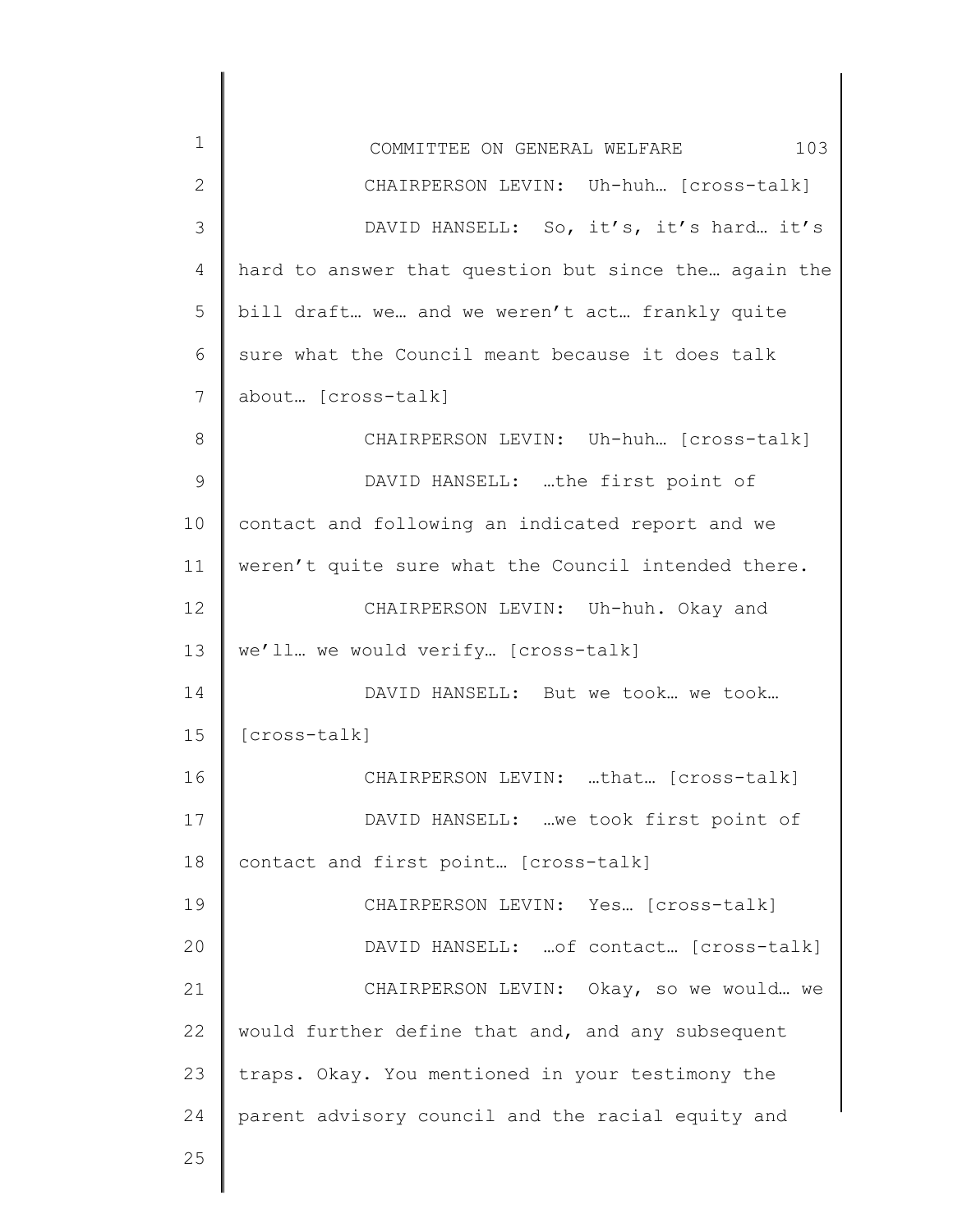| $\mathbf 1$    | 104<br>COMMITTEE ON GENERAL WELFARE                   |
|----------------|-------------------------------------------------------|
| $\overline{2}$ | cultural competence committee, these are these are    |
| 3              | both new, is that right?                              |
| 4              | DAVID HANSELL: No, the racial equity and              |
| 5              | cultural competence committee has been in existence   |
| 6              | for many years.                                       |
| 7              | CHAIRPERSON LEVIN: Okay                               |
| 8              | DAVID HANSELL: It is not new, the parent              |
| 9              | advisory council I believe that there was years ago a |
| 10             | parent advisory council but we have just              |
| 11             | reconstituted it and I've just actually had my first  |
| 12             | meeting with its steering committee about a month ago |
| 13             | and will be meeting with the council on a regular     |
| 14             | basis so that is new.                                 |
| 15             | CHAIRPERSON LEVIN: Is it possible for                 |
| 16             | the minutes of those meeting or the agendas of those  |
| 17             | meetings to be made public or shared with us at the   |
| 18             | Council so that we kind of have a better sense as to  |
| 19             | what the ongoing objectives are of those committees   |
| 20             | or and, and councils?                                 |
| 21             | DAVID HANSELL: Let us let us take a                   |
| 22             | look at that, I, I don't want to give you an answer   |
| 23             | on the top, but we'll take a look at it.              |
| 24             |                                                       |
| 25             |                                                       |
|                |                                                       |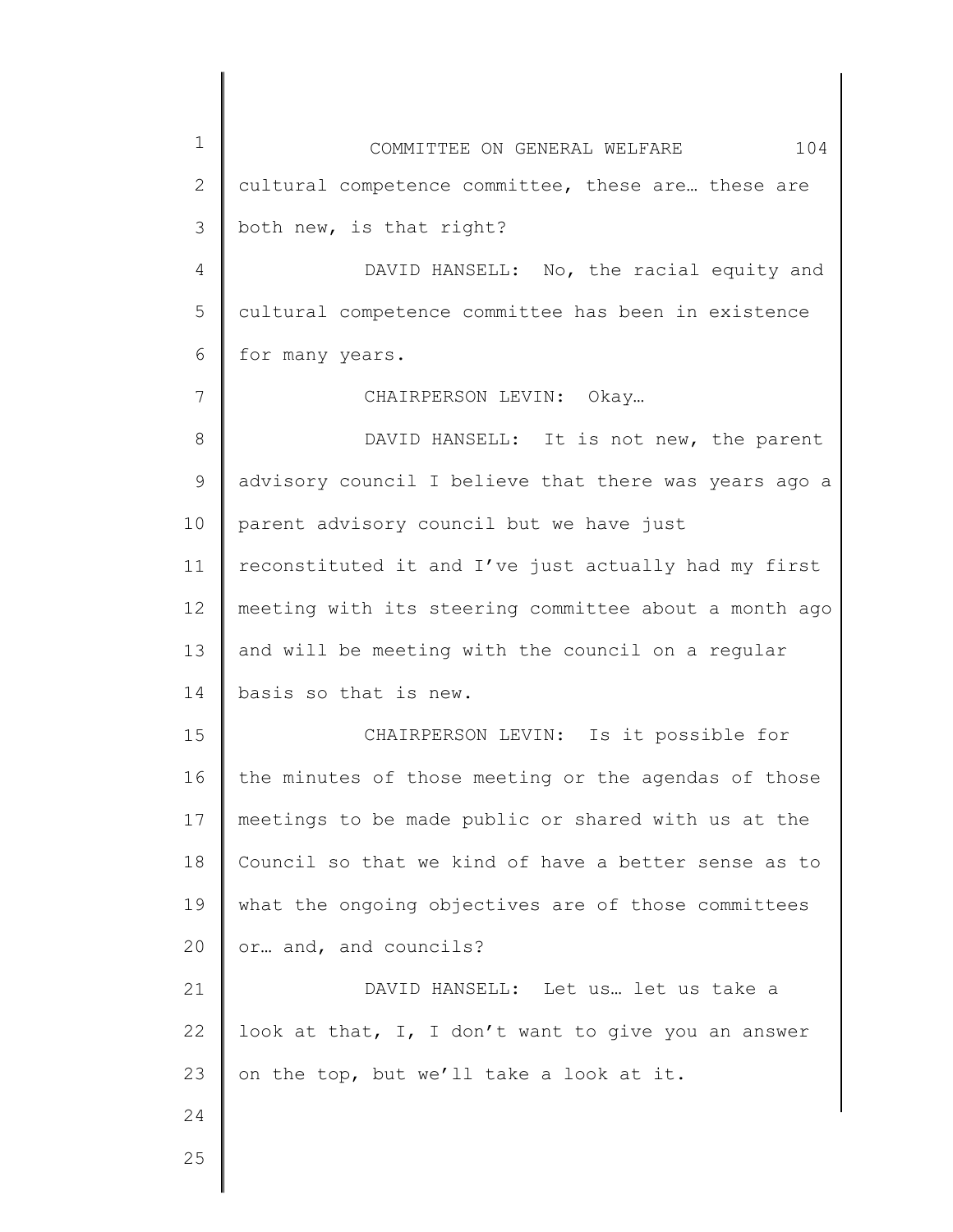| $\mathbf 1$  | 105<br>COMMITTEE ON GENERAL WELFARE                   |
|--------------|-------------------------------------------------------|
| $\mathbf{2}$ | CHAIRPERSON LEVIN: Okay, it would be it               |
| 3            | would be helpful I think from our perspective to kind |
| 4            | of know where it's going.                             |
| 5            | DAVID HANSELL: Sure                                   |
| 6            | CHAIRPERSON LEVIN: Yeah. So, just a few               |
| 7            | kinds of more process questions, the parent refuses   |
| 8            | the entry of a CPS what are the next steps taken if   |
| 9            | and short of if there's not an emergency removal      |
| 10           | that is deemed warranted then what is the next step   |
| 11           | in that case?                                         |
| 12           | SANDRA DAVIDSON: If a parent refuses us               |
| 13           | entry into a home we want to be able to at least see  |
| 14           | the children and we'll ask a parent can you bring the |
| 15           | children to the door to at least observe the child to |
| 16           | make sure that the child is not in imminent serious   |
| 17           | harm                                                  |
| 18           | CHAIRPERSON LEVIN: Uh-huh                             |
| 19           | SANDRA DAVIDSON: After that we'll have                |
| 20           | conversations with the parents around what we would   |
| 21           | like to do with the family and have conversations and |
| 22           | what we afford the family for services, if the family |
| 23           | continues to not allow us entry into the home or      |
| 24           | access to the children we have a legal obligation to  |
| 25           | reach out to our family court legal partners to       |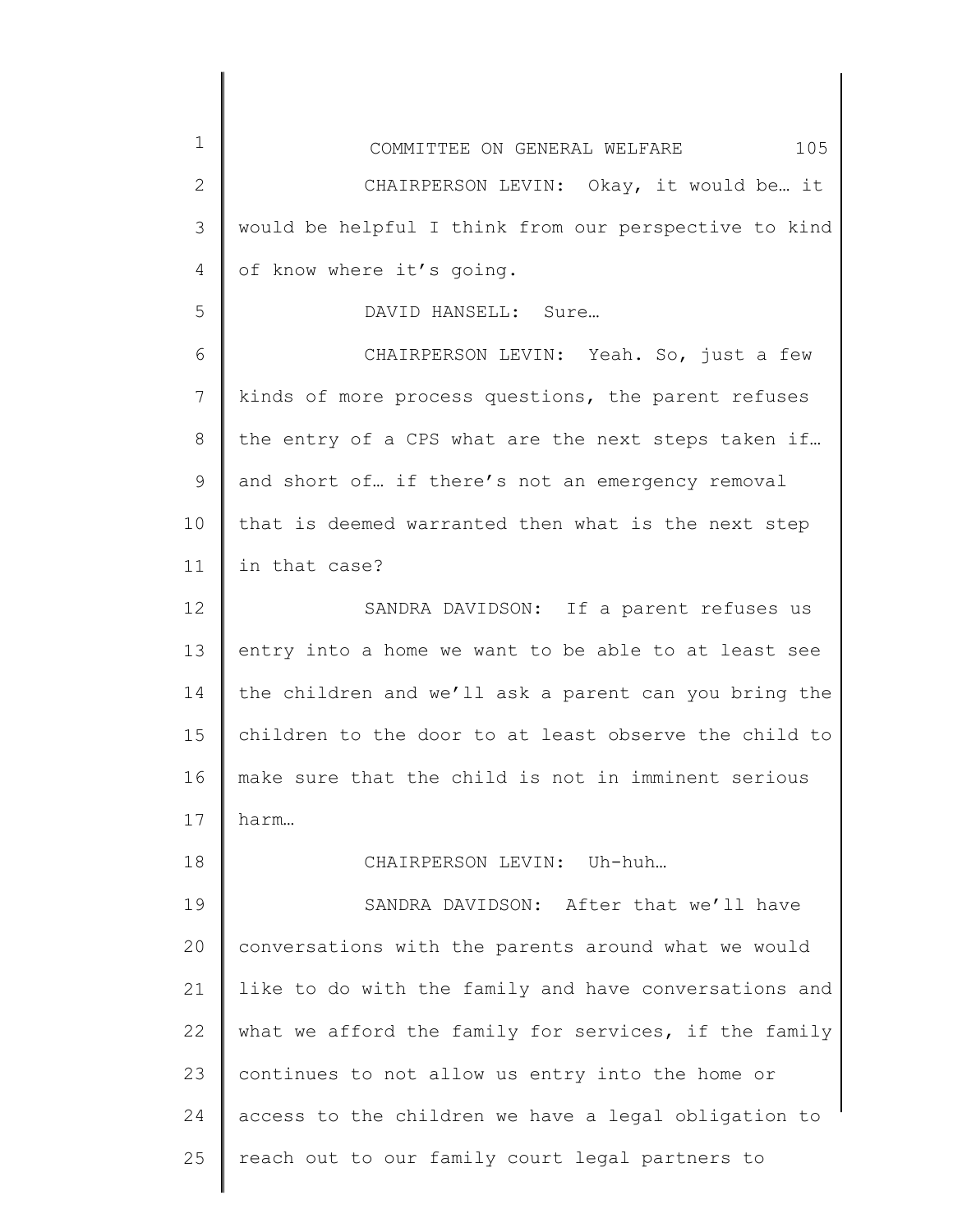| $\mathbf 1$ | 106<br>COMMITTEE ON GENERAL WELFARE                   |
|-------------|-------------------------------------------------------|
| 2           | discuss and consult with them what are next steps are |
| 3           | which potentially could be an entry order or a        |
| 4           | warrant to produce the child and we inform the        |
| 5           | parents of that verbally and in writing [cross-talk]  |
| 6           | CHAIRPERSON LEVIN: Uh-huh [cross-talk]                |
| 7           | SANDRA DAVIDSON: about what the next                  |
| $8\,$       | steps would be if in fact we continue to not have     |
| 9           | entry into the home or observe the children.          |
| 10          | CHAIRPERSON LEVIN: So, you'd get a                    |
| 11          | court a court ordered warrant to enter the home       |
| 12          | [cross-talk]                                          |
| 13          | SANDRA DAVIDSON: Yes [cross-talk]                     |
| 14          | CHAIRPERSON LEVIN: And how and how                    |
| 15          | quickly is that obtained in practice?                 |
| 16          | SANDRA DAVIDSON: It depends on the                    |
| 17          | severity of the allegation, if the if it concerns     |
| 18          | the safety concerns of the child as such we would     |
| 19          | consult our SCO attorneys that day and ask them for   |
| 20          | any opportunities that the courts are open for an     |
| 21          | entry order on that day or a warrant to produce the   |
| 22          | child if [cross-talk]                                 |
| 23          | CHAIRPERSON LEVIN: Is that is that                    |
| 24          | ever if the courts aren't open is that ever a reason  |
| 25          | cited for an emergency removal? Another words if      |
|             |                                                       |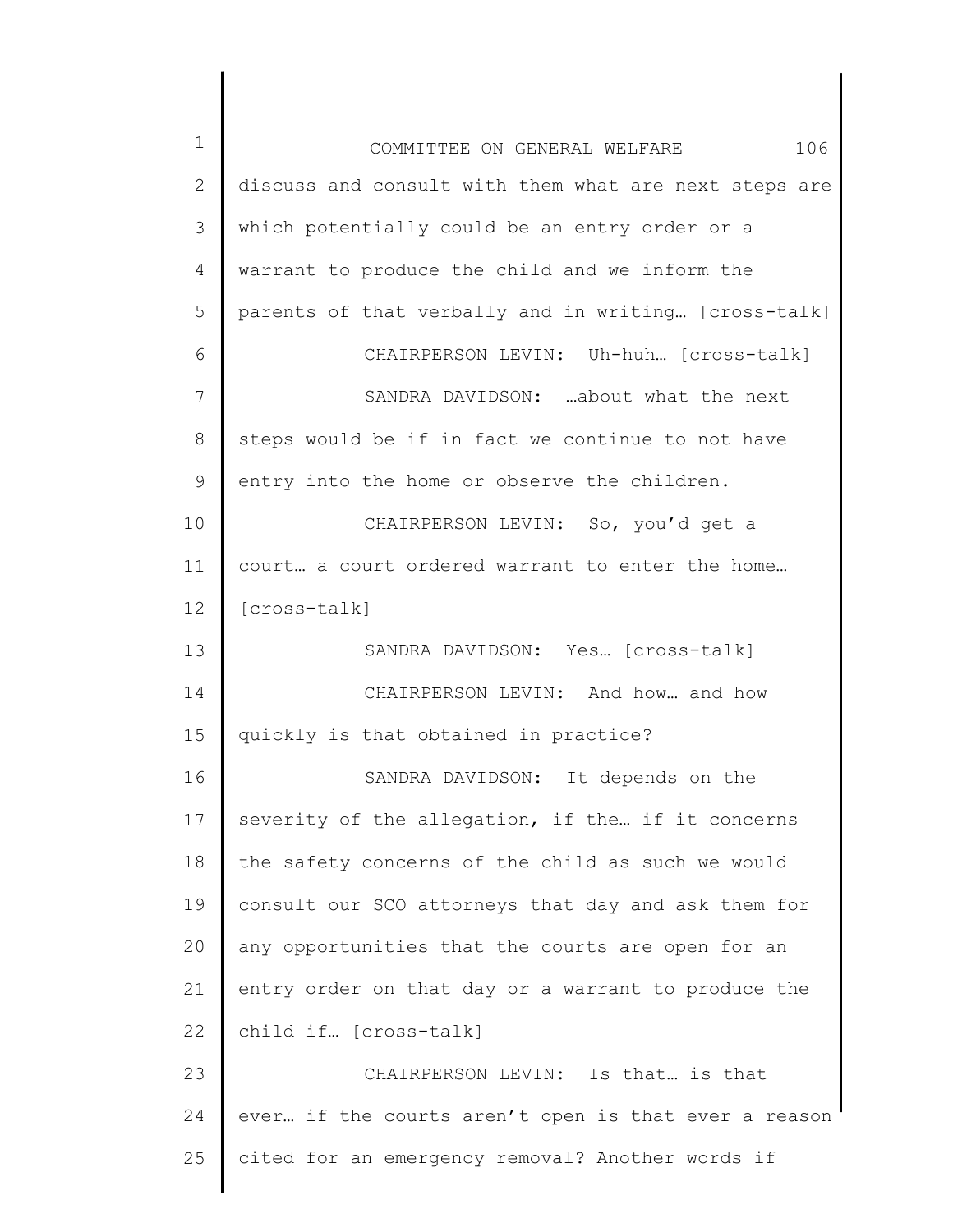| $\mathbf 1$     | COMMITTEE ON GENERAL WELFARE<br>107                   |
|-----------------|-------------------------------------------------------|
| $\mathbf{2}$    | they if they if there's no if there's no court to     |
| 3               | get the warrant from does, does ACS wait till the     |
| $\overline{4}$  | next day until the courts are open to get the warrant |
| 5               | or do they try to get an emergency removal [cross-    |
| 6               | $talk$ ]                                              |
| 7               | SANDRA DAVIDSON: Yes [Cross-talk]                     |
| 8               | CHAIRPERSON LEVIN: to be on the safe                  |
| 9               | side?                                                 |
| 10              | SANDRA DAVIDSON: So you can always get a              |
| 11              | judge on the phone 24 hours, you can always have a    |
| 12 <sup>°</sup> | consult with the judge into whether or not but again  |
| 13              | it determines the concerns are the safety of the      |
| 14              | child if we receive a report that a child's life is   |
| 15              | in imminent danger [cross-talk]                       |
| 16              | CHAIRPERSON LEVIN: Uh-huh [cross-talk]                |
| 17              | SANDRA DAVIDSON: then we're going to                  |
| 18              | get the courts on the phone, have consults with our   |
| 19              | supervision                                           |
| 20              | CHAIRPERSON LEVIN: If it's an allegation              |
| 21              | of neglect that won't happen?                         |
| 22              | SANDRA DAVIDSON: We'll have consultation              |
| 23              | and then make decisions on next steps [cross-talk]    |
| 24              | CHAIRPERSON LEVIN: Uh-huh [cross-talk]                |
| 25              |                                                       |
|                 |                                                       |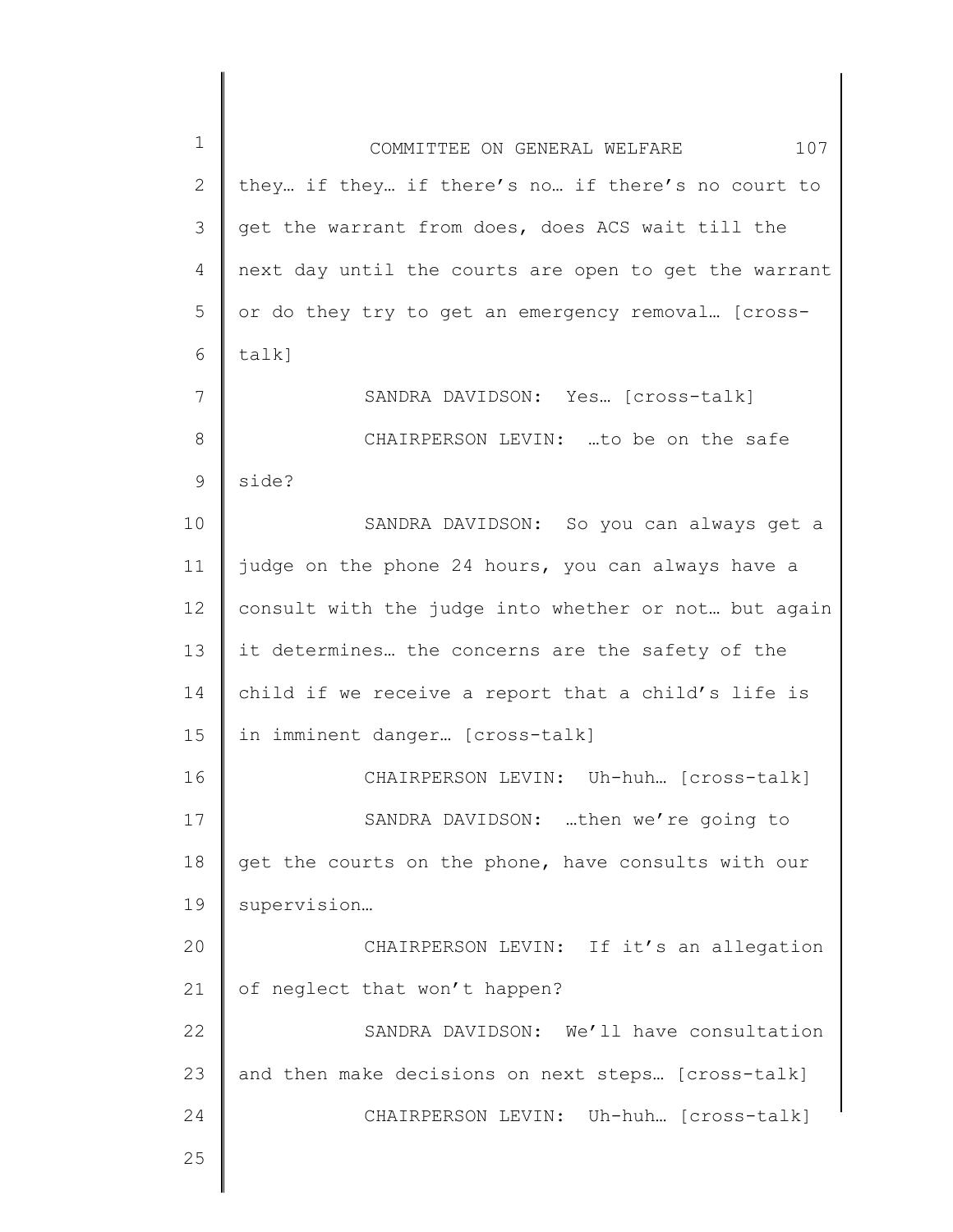| $\mathbf 1$   | 108<br>COMMITTEE ON GENERAL WELFARE                   |
|---------------|-------------------------------------------------------|
| $\mathbf{2}$  | SANDRA DAVIDSON: It also depends on the               |
| $\mathcal{S}$ | time of the day, if there's opportunities to if it's  |
| 4             | in the morning maybe have conversations with the      |
| 5             | family and say can we come back later at night at a   |
| 6             | better time but it's always with the best interest of |
| 7             | the child and having conversations with the parents   |
| $\,8\,$       | about what our legal mandates are and providing them  |
| $\mathsf 9$   | opportunities to understand that.                     |
| 10            | WILLIAM FLETCHER: Right, the overall                  |
| 11            | the overall goal of the CPS is to continue to engage  |
| 12            | the family and you mentioned if it's very high risk,  |
| 13            | right, so the path may be a little different [cross-  |
| 14            | $talk$ ]                                              |
| 15            | CHAIRPERSON LEVIN: Uh-huh [cross-talk]                |
| 16            | WILLIAM FLETCHER: but if it's not so                  |
| 17            | high risk we will also try and engage the family by   |
| 18            | saying okay can you come into the office, bring the   |
| 19            | children into the office and then we continue to      |
| 20            | engage, we continue to talk about the need and why    |
| 21            | that we need to get out to the home to see the home   |
| 22            | as well but like I said it's still around in trying   |
| 23            | to engage the family [cross-talk]                     |
| 24            | CHAIRPERSON LEVIN: Uh-huh [cross-talk]                |
| 25            |                                                       |
|               |                                                       |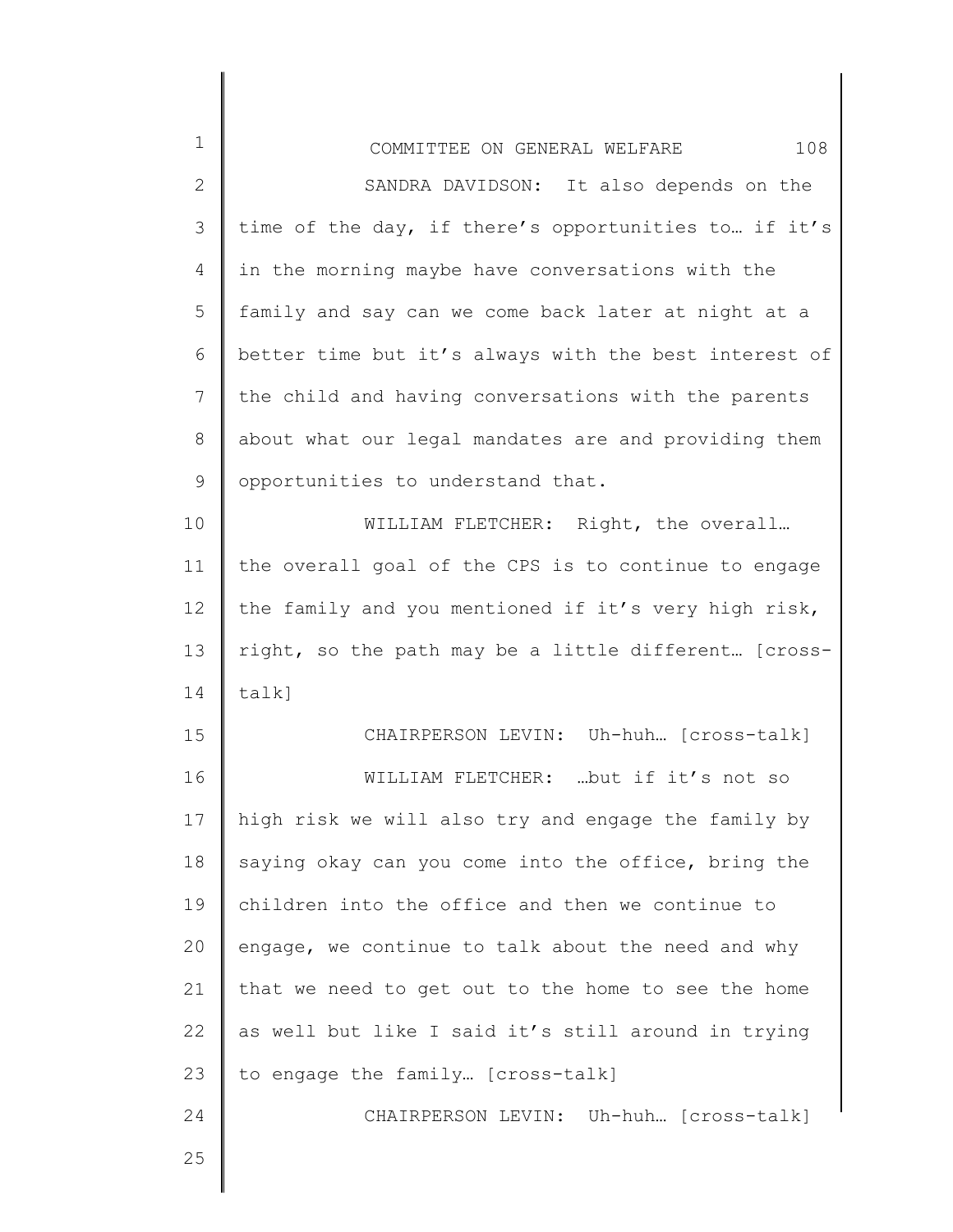| $\mathbf 1$     | 109<br>COMMITTEE ON GENERAL WELFARE                   |
|-----------------|-------------------------------------------------------|
| $\overline{2}$  | WILLIAM FLETCHER:  not creating that                  |
| 3               | adversarial relationship because we want to be able   |
| 4               | to assess to see what resources we can provide for    |
| 5               | the family, so they flourish that's important, that's |
| 6               | the overall goal.                                     |
| 7               | CHAIRPERSON LEVIN: I'd like to ask a few              |
| 8               | questions about preventative services if it's alright |
| 9               | with how many families are entering preventative      |
| 10              | services voluntarily each year do we know?            |
| 11              | DAVID HANSELL: Uh-huh. In total about 80              |
| 12 <sup>°</sup> | percent of preventative services are voluntary and    |
| 13              | about 20 percent are court mandated or under court    |
| 14              | supervision.                                          |
| 15              | CHAIRPERSON LEVIN: And what's the                     |
| 16              | process, are there particular forms a parent has to   |
| 17              | sign to do that?                                      |
| 18              | DAVID HANSELL: There are, yes, I mean                 |
| 19              | the parent has to acknowledge and part of it is       |
| 20              | because we you know this is sort of a state           |
| 21              | requirement as part of the, the fact that we're,      |
| 22              | we're doing this as a safety intervention for the     |
| 23              | parents and also that make sure that the funding is   |
| 24              | available to support the service but there, there     |
| 25              |                                                       |
|                 |                                                       |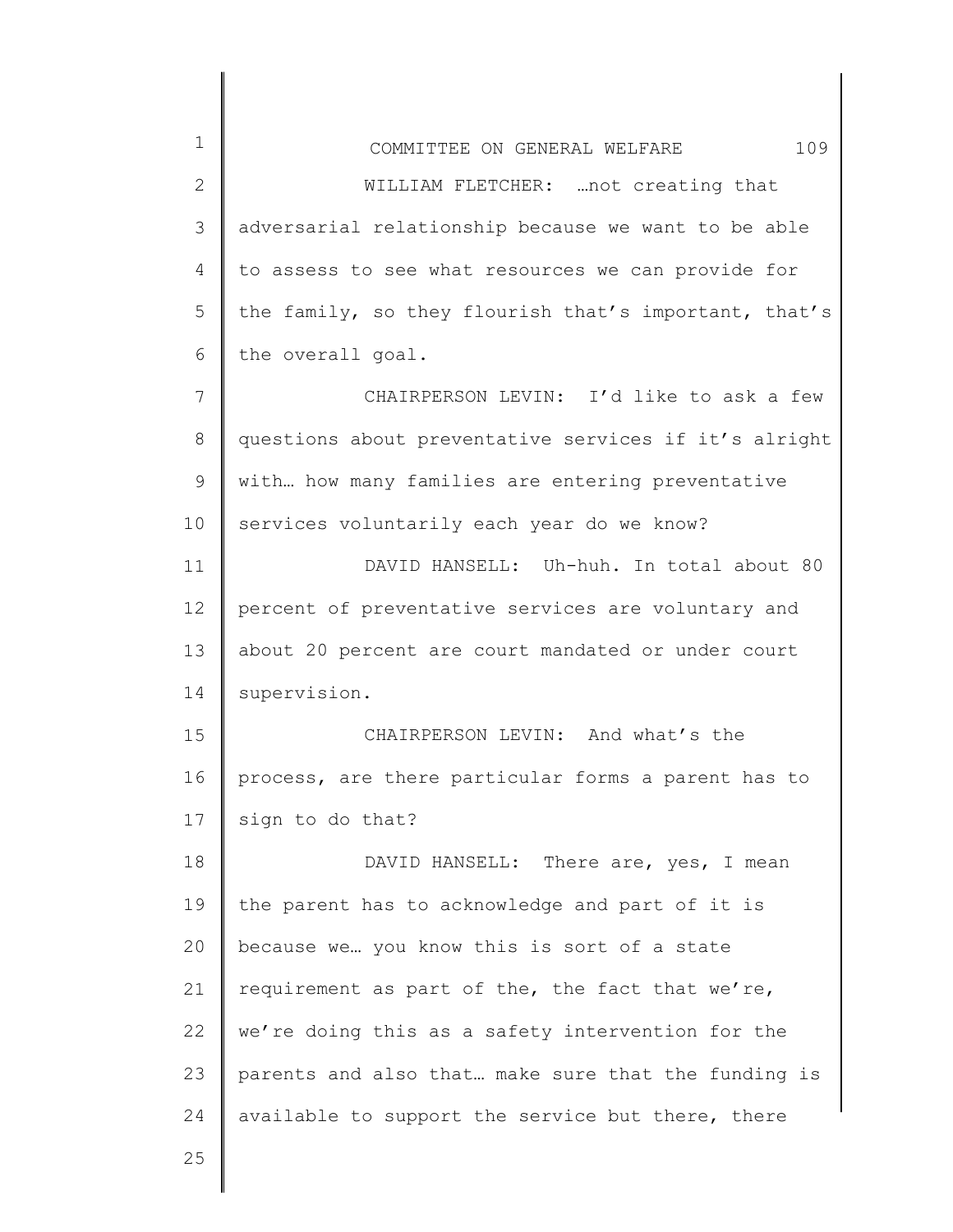| $\mathbf 1$   | 110<br>COMMITTEE ON GENERAL WELFARE                   |
|---------------|-------------------------------------------------------|
| $\mathbf{2}$  | definitely is an engagement process the parents have  |
| 3             | to go through to initiate prevention services.        |
| 4             | WILLIAM FLETCHER: Yeah, there's an                    |
| 5             | application for services that the parent signs.       |
| 6             | CHAIRPERSON LEVIN: Okay [cross-talk]                  |
| 7             | WILLIAM FLETCHER: that they're agreeing               |
| 8             | to the services.                                      |
| $\mathcal{G}$ | CHAIRPERSON LEVIN: Is there any concern               |
| 10            | that parents are not signing that due to issues       |
| 11            | around public charge right now, is that something     |
| 12            | that we're noticing or seeing?                        |
| 13            | DAVID HANSELL: We're certainly concerned              |
| 14            | about it, we're concerned about, about families with  |
| 15            | immigration issues not accessing services of all      |
| 16            | kinds, we don't have you know solid data showing it's |
| 17            | happening but we are hearing some stories about it    |
| 18            | and so we yes, we are very concerned about that.      |
| 19            | CHAIRPERSON LEVIN: In terms of family                 |
| 20            | enrichment centers are they allowed to deny service   |
| 21            | to anybody based on their geography or if they walk   |
| 22            | in the door because I know there are catchment areas  |
| 23            | if somebody walks in the door they're not going to be |
| 24            | refused services I see                                |
| 25            |                                                       |
|               |                                                       |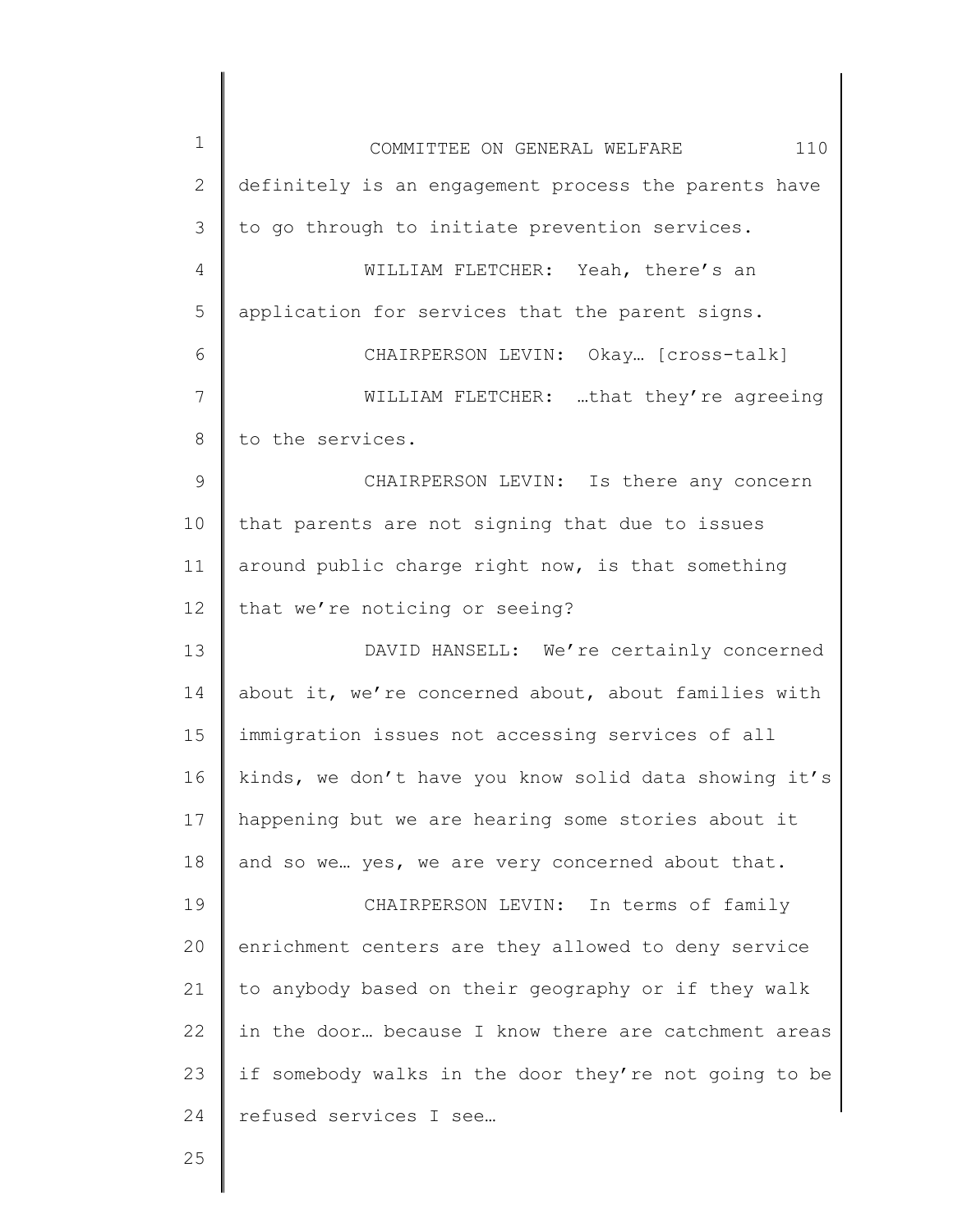| $\mathbf 1$   | 111<br>COMMITTEE ON GENERAL WELFARE                   |
|---------------|-------------------------------------------------------|
| $\mathbf{2}$  | DAVID HANSELL: No, they will not be                   |
| 3             | refused services.                                     |
| 4             | CHAIRPERSON LEVIN: And does staff there               |
| 5             | have do they have the resources available to kind of  |
| 6             | do intensive case management with families so taking  |
| 7             | them to appointments or you know coordinating medical |
| 8             | provision or that kind of stuff?                      |
| $\mathcal{G}$ | STEPHANIE GENDELL: This is Stephanie                  |
| 10            | Gendell [cross-talk]                                  |
| 11            | CHAIRPERSON LEVIN: Okay [Cross-talk]                  |
| 12            | STEPHANIE GENDELL: So, no they don't do               |
| 13            | in case of intensive case management but nor are      |
| 14            | they set up to do that, that's a different type of    |
| 15            | service and this is really more of a community        |
| 16            | support. If someone came in who was in need of        |
| 17            | intensive case management, they could refer them to   |
| 18            | such a service.                                       |
| 19            | CHAIRPERSON LEVIN: So, I'm going to jump              |
| 20            | around just a little bit here as I wrap up. There was |
| 21            | the a DOI investigation from last year that           |
| 22            | identified issues within the ACS emergency children   |
| 23            | services unit which is the, the unit that handles     |
| 24            | nights and weekends and holidays, DOI found that      |
| 25            | there was inadequate staffing, case practice,         |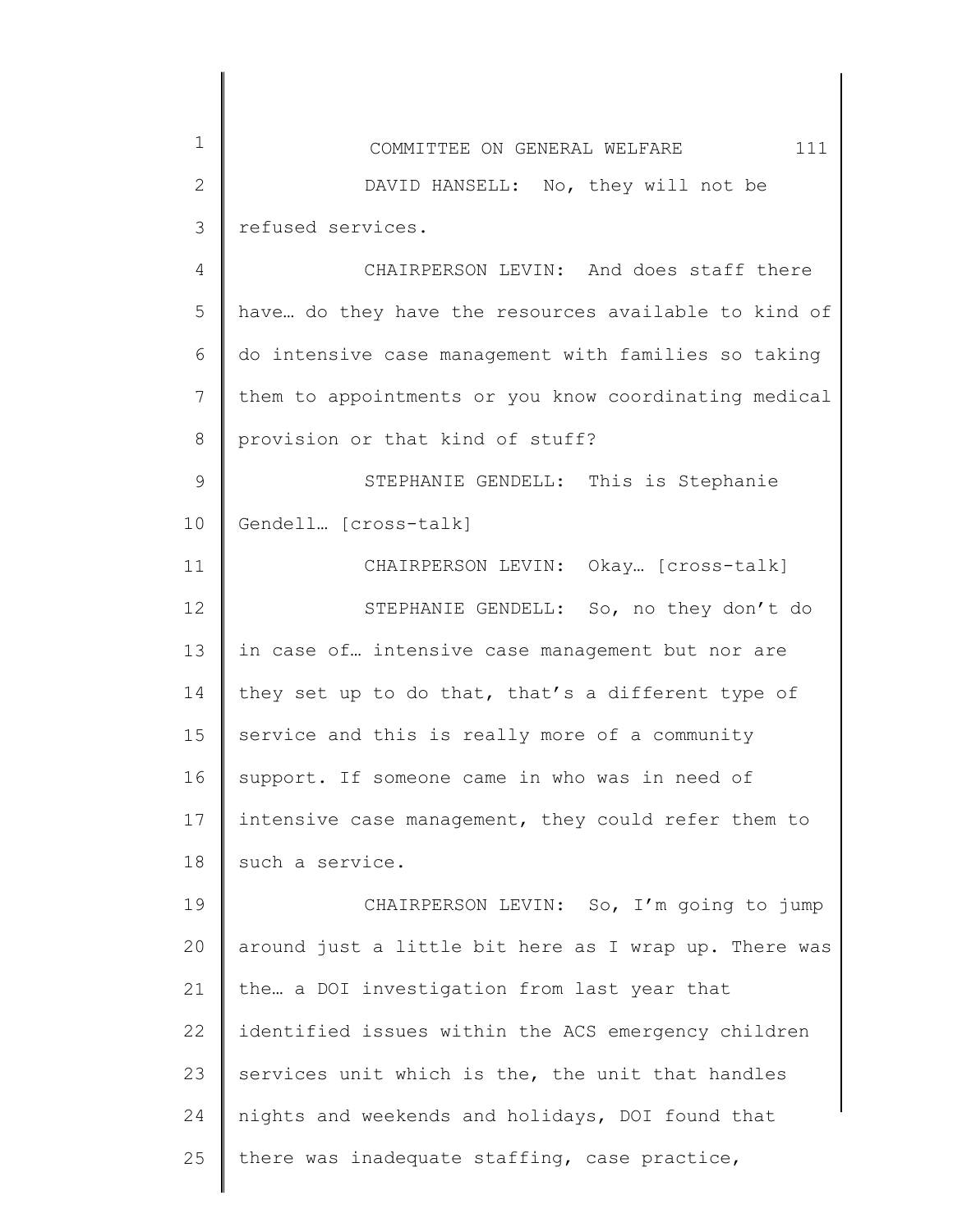1 2 3 4 5 6 7 8 9 10 11 12 13 14 15 16 17 18 19 20 21 22 23 24 25 COMMITTEE ON GENERAL WELFARE 112 supervision and training within the unit, what has ACS done since then to correct these issues? DAVID HANSELL: Well I don't know that it was necessarily in response to the DOI investigation but we've done a great deal, it's our emergency children's services unit which does have coverage on nights and weekends for the city and receives and investigates reports, we have expanded staffing there significantly, very significantly, we can… we can get you numbers on that if you'd like, we also over the last couple of years have created an applications unit there so that now we have the same capacity at ECS as we now… as we have had in the borough offices to do background clearances when a report comes in so we can get, you know the history of the family and enough information to inform our… the investigation that we're doing, we expanded the number of investigative consultants who are assigned to ECS so we have done a great deal to expand capacity of ECS. CHAIRPERSON LEVIN: Okay. And then… sorry, with the last, last question I'll have on, on knowing… on the know your rights legislation so intros 1718, 1729 and 1736, does… so, ACS does not have an issue with fully in… informing parents of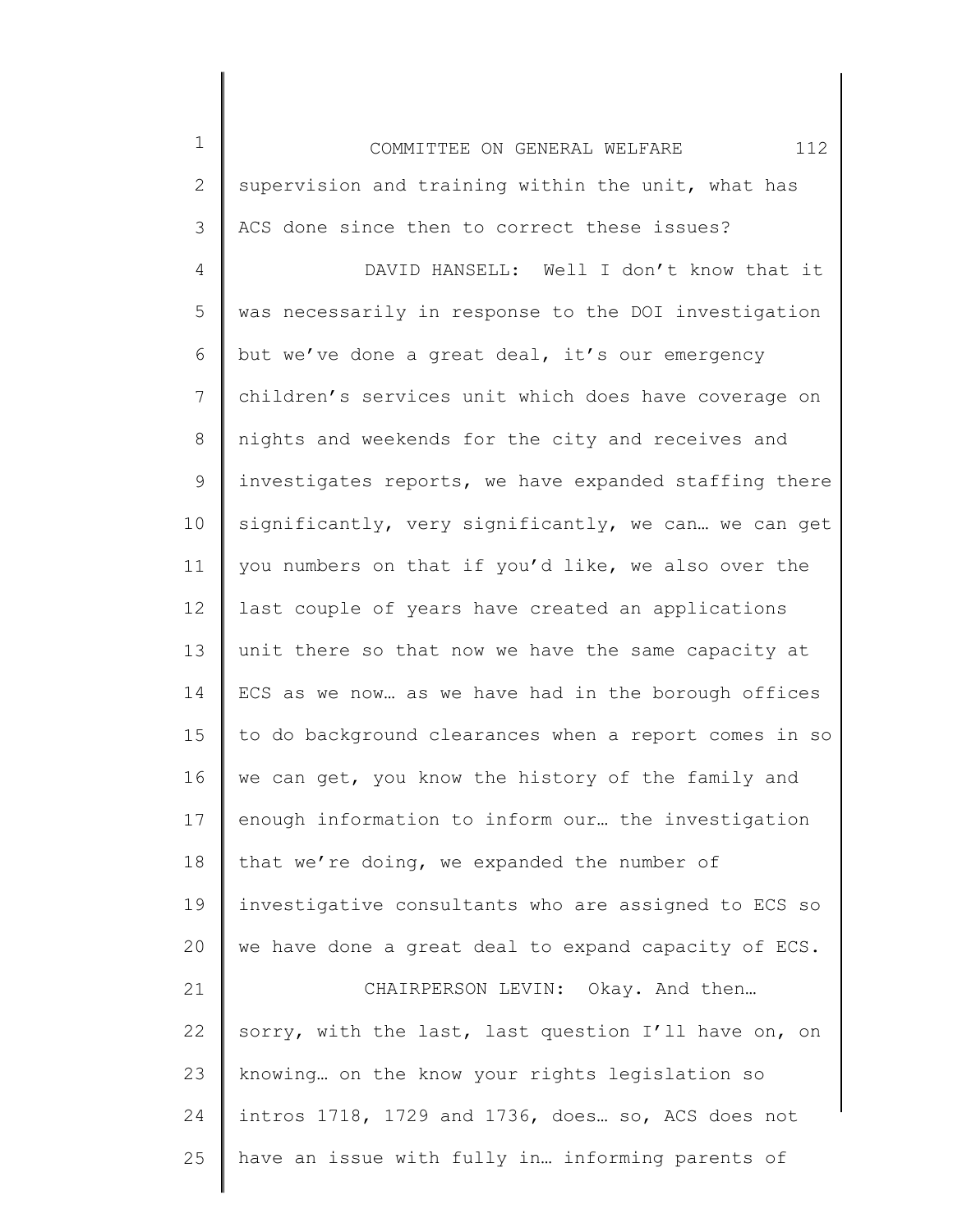| $\mathbf 1$    | 113<br>COMMITTEE ON GENERAL WELFARE                   |
|----------------|-------------------------------------------------------|
| $\mathbf{2}$   | their full rights at the outset of an investigation,  |
| 3              | is, is that I just want to be clear on that.          |
| $\overline{4}$ | DAVID HANSELL: No, in principle we                    |
| 5              | don't, we you know as we read the legislation, we     |
| 6              | think we're doing most of what the legislation would  |
| $7\phantom{.}$ | require but this is a conversation that we would look |
| 8              | forward to having with you.                           |
| 9              | CHAIRPERSON LEVIN: Uh-huh [cross-talk]                |
| 10             | DAVID HANSELL: to see if there are                    |
| 11             | additional things that we should be doing.            |
| 12             | CHAIRPERSON LEVIN: Okay, I mean do you                |
| 13             | do you think that parents do know that they have the  |
| 14             | right to an attorney at that outset or and is, is     |
| 15             | that is that I mean in practice do you think that     |
| 16             | parents realize that that's the case.                 |
| 17             | DAVID HANSELL: We don't know.                         |
| 18             | CHAIRPERSON LEVIN: You don't know.                    |
| 19             | DAVID HANSELL: Yeah, we don't know.                   |
| 20             | CHAIRPERSON LEVIN: Alright but, but you               |
| 21             | wouldn't kind of at, at you wouldn't full stop have   |
| 22             | a problem with requiring ACS to provide parents with  |
| 23             | that information?                                     |
| 24             | DAVID HANSELL: We'd certainly be happy                |
| 25             | to talk about it.                                     |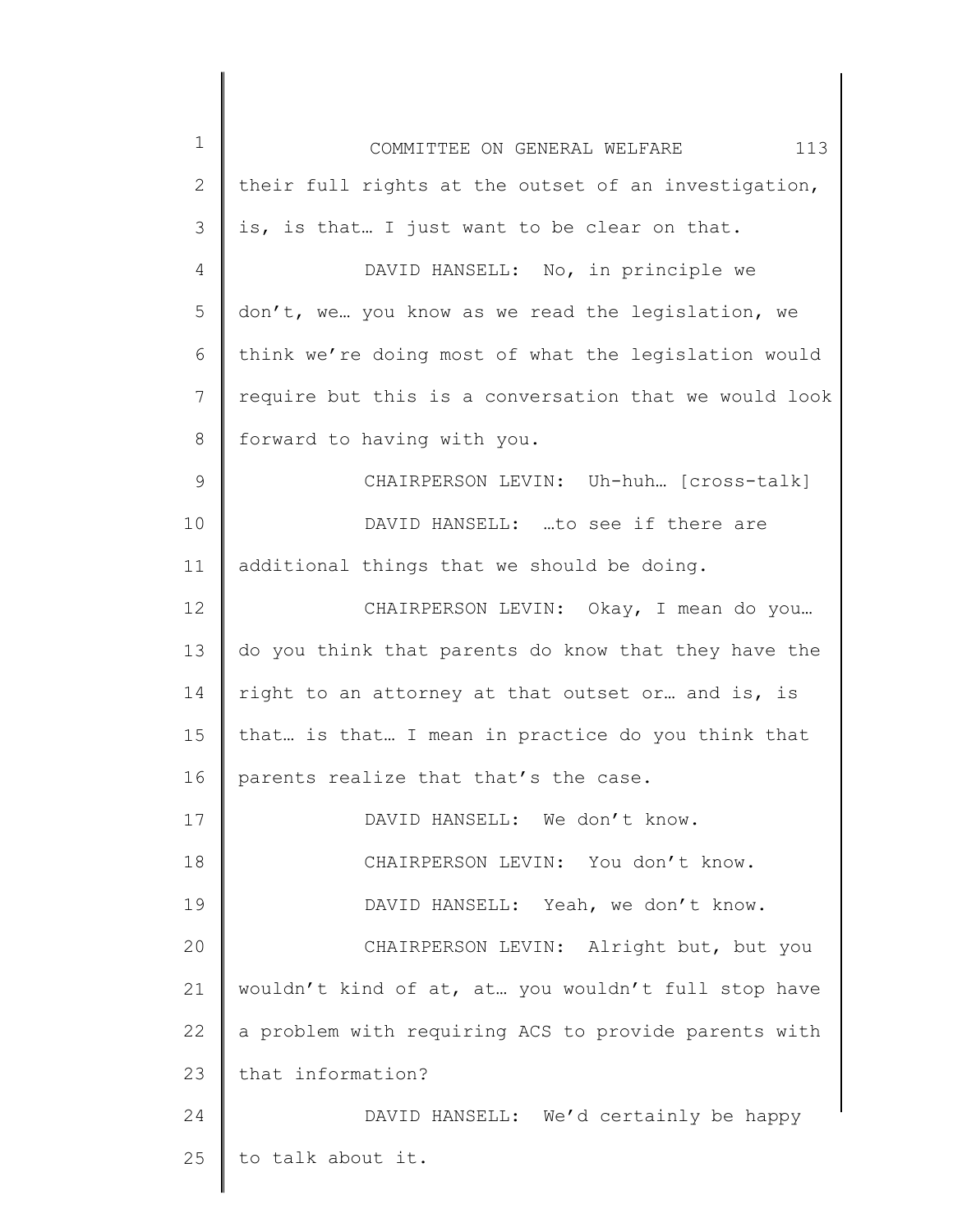| $\mathbf 1$   | 114<br>COMMITTEE ON GENERAL WELFARE                   |
|---------------|-------------------------------------------------------|
| $\mathbf{2}$  | CHAIRPERSON LEVIN: Okay, well I want to               |
| $\mathcal{S}$ | thank you very much for being here and for your time  |
| 4             | and for your testimony and answering our questions,   |
| 5             | we do want to get everybody out of here and home for  |
| 6             | Halloween so I really appreciate the time, thanks.    |
| 7             | DAVID HANSELL: Thank you.                             |
| $8\,$         | CHAIRPERSON LEVIN: I'm going to call up               |
| 9             | the first panel, I'm going to call up Susan Chin and  |
| 10            | Michele I, I can't Akyempong, thank you Michele.      |
| 11            | Okay, thanks so much, whoever wants to begin.         |
| 12            | SUSAN CHIN: Good afternoon. I want to                 |
| 13            | thank you for the opportunity to testify before you   |
| 14            | today on Intro 1728. My name is Susan Chin and I'm    |
| 15            | the Assistant Director in the Political Action        |
| 16            | Department of DC 37. I am joined here today by        |
| 17            | Michele Akyempong, Vice President of Political Action |
| 18            | of Local 371 SSEU as well as Vincent Ciccarello       |
| 19            | former CPS worker as well as the Supervisor and CPS.  |
| 20            | We are here today representing Anthony Wells,         |
| 21            | President of Local 371, DC 37's second largest local  |
| 22            | with a membership of 20,000 members which includes    |
| 23            | close to 3,000 workers that would be affected by      |
| 24            | Intro 1728. Our workers on the frontlines every day,  |
| 25            | actively going to places where our vulnerable         |
|               |                                                       |

 $\begin{array}{c} \hline \end{array}$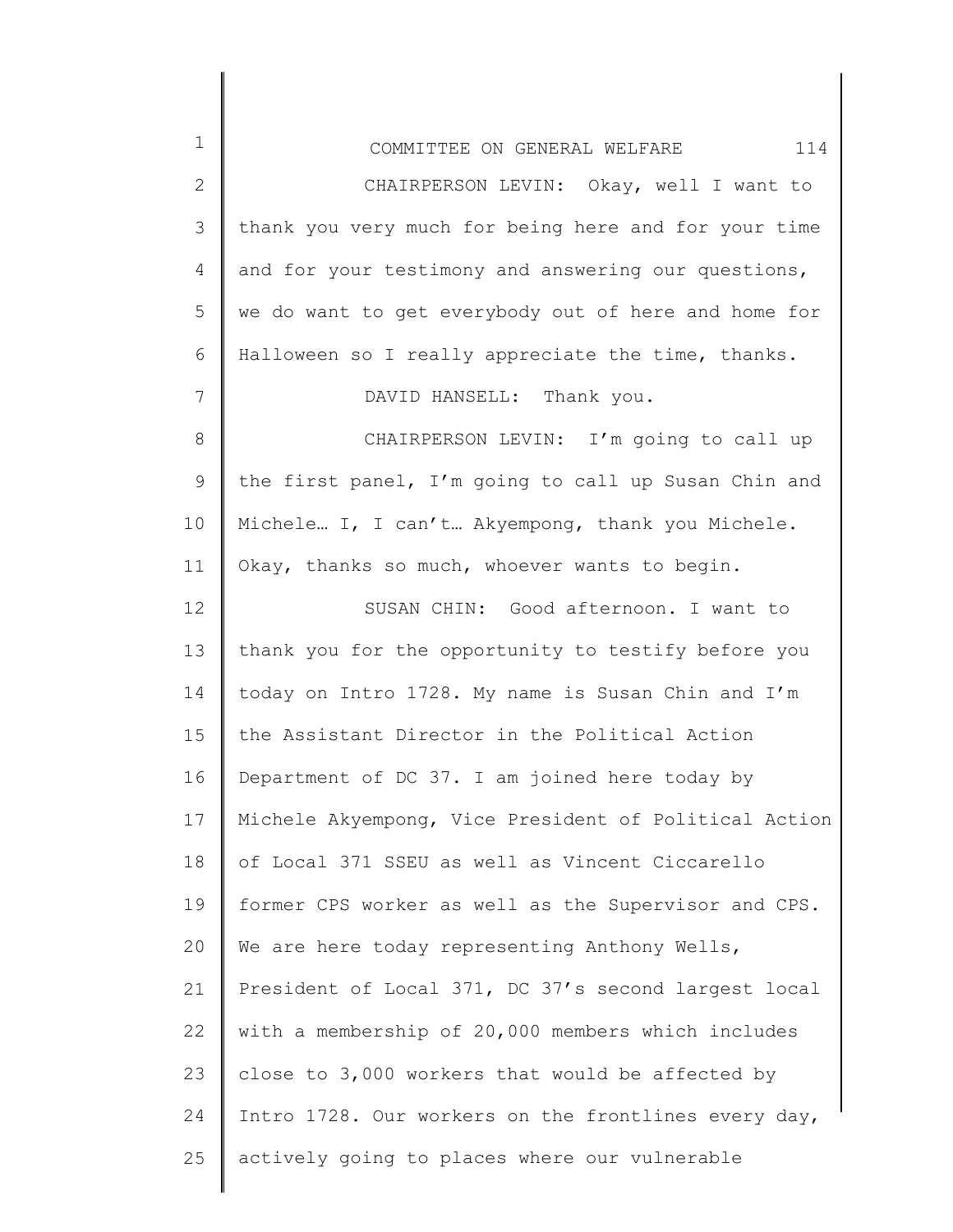1 2 3 4 5 6 7 8 9 10 11 12 13 14 15 16 17 18 19 20 21 22 23 24 25 COMMITTEE ON GENERAL WELFARE 115 children are and ensuring all children in this city are safe, healthy and given all the opportunities that they deserve. These workers embody the true spirit of public service, fighting for those who cannot fight for themselves. In spite of challenges big and small, our workers transcend these difficulties and protect our children in vulnerable conditions when their caretakers fail to do so. We applaud this Council's efforts to improve rights and services for all New Yorkers including universal legal representation in housing courts and expansion of immigrant services to strengthening health care and improving city services. To be abundantly clear, we do not oppose the principle behind expanding legal representation. We celebrate the intent of this body's proactive measures to bolster and create additional protections for those who are in need. In fact, as a union, we hold representation as a sacred right and our workers exercise this right every day. However, we are concerned with the unintended consequences of this bill Intro 1728 that may negatively impact the welfare of children. We are also seeking clarification of the language on this bill. There is a comprehensive set of existing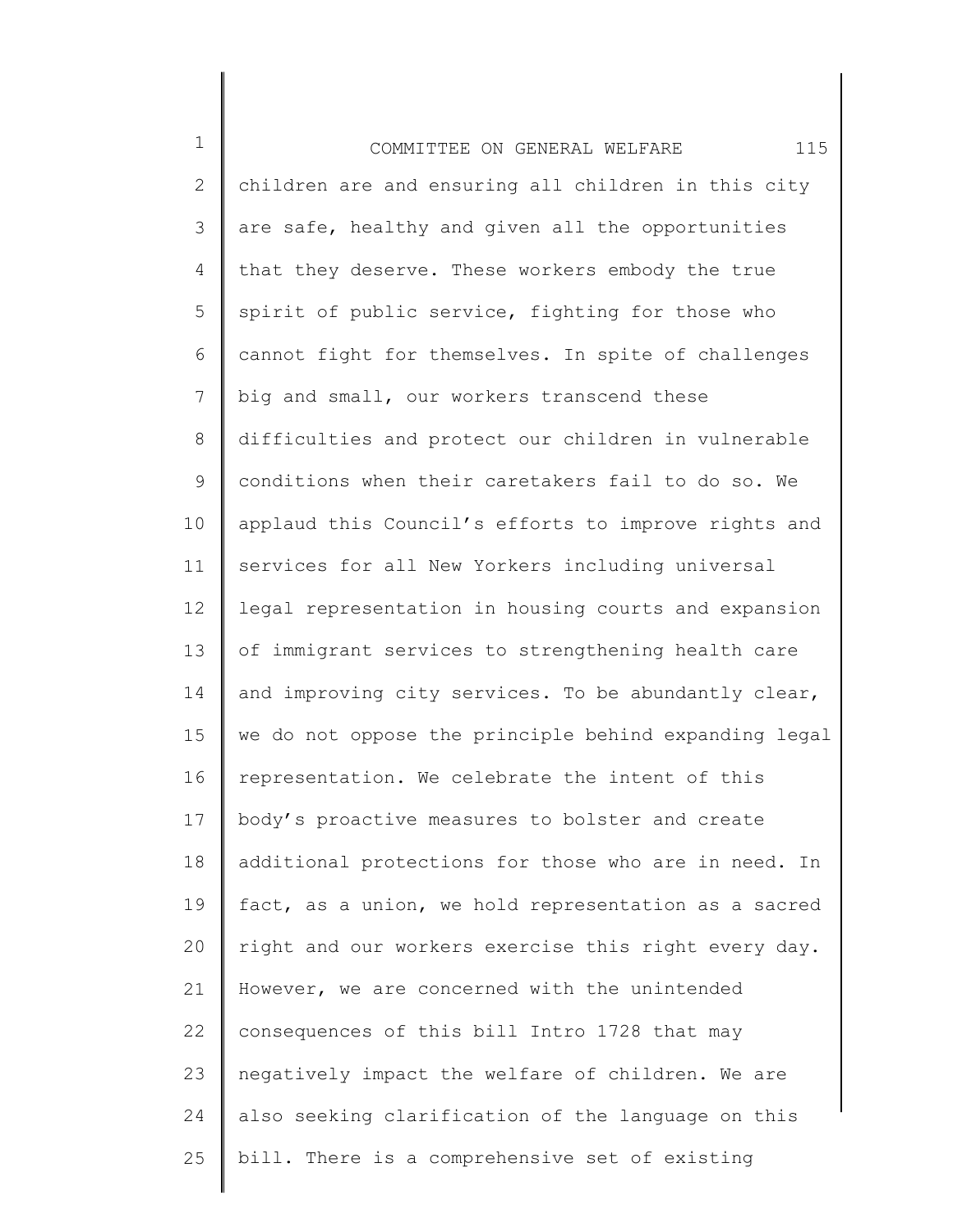| $\mathbf 1$  | 116<br>COMMITTEE ON GENERAL WELFARE                   |
|--------------|-------------------------------------------------------|
| $\mathbf{2}$ | protocols including a document outlining the rights   |
| 3            | of caretake of caretakers including the right to      |
| 4            | legal representation that are physically given by our |
| 5            | workers. Is this bill achieving something different   |
| 6            | or is it simply codifying the existing protocols? Is  |
| 7            | the bill's intent to have an attorney accompany our   |
| 8            | caseworkers during any and all possible contacts with |
| 9            | caretakers? Or does our worker inform the caretaker   |
| 10           | and wait for an attorney to arrive? Time and          |
| 11           | identifying exigent circumstances are critical in     |
| 12           | ensuring the safety of our children. If there is a    |
| 13           | wait for an attorney, are we expecting our workers to |
| 14           | wait and delay any action or are we expecting our     |
| 15           | workers to go to another location and face similar    |
| 16           | delays? Given the workload with critical safety       |
| 17           | concerns of our children, we are troubled by the      |
| 18           | prospect of delayed cases and investigations when     |
| 19           | children's lives are at stake. There are many         |
| 20           | existing federal, state and local laws that mandate   |
| 21           | actions based on visits and investigations and this   |
| 22           | bill may run afoul with the existing laws. We are     |
| 23           | also troubled by the possibility of caretakers hiding |
| 24           | behind the request for legal representation to delay  |
| 25           | or hide circumstances that may lead to our workers    |
|              |                                                       |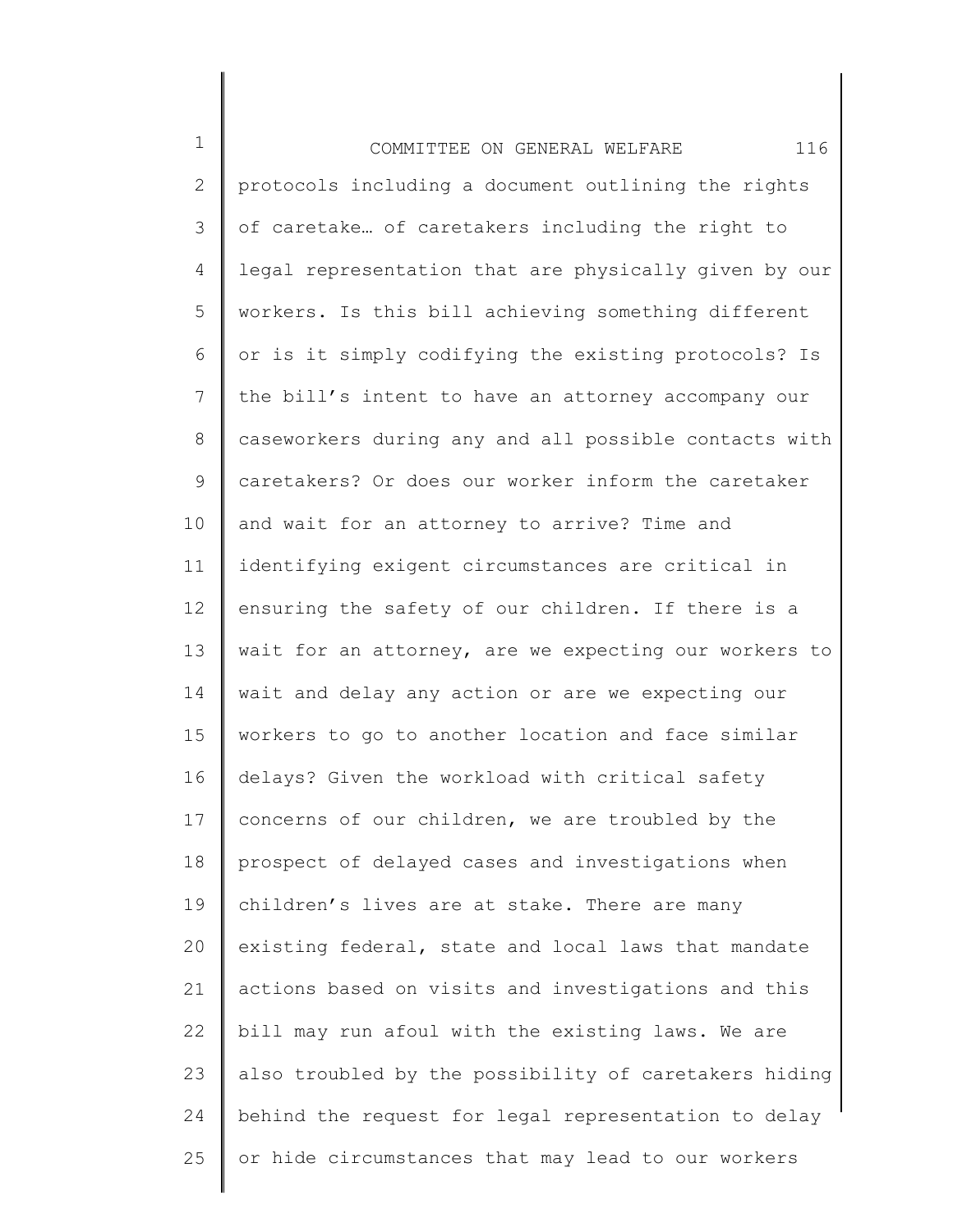1 2 3 4 5 6 7 8 9 10 11 12 13 14 15 16 17 18 19 20 21 22 23 24 25 COMMITTEE ON GENERAL WELFARE 117 taking action immediately. Another unintended consequence of this bill may occur long after the investigatory stages. If a case goes to a court hearing the, the initially assigned attorney is called to testify on the conditions of a child or home, is the attorney expected to break attorney client privilege and possibly incriminate the caretaker. Certain conditions of a child or home may be active criminal neglect or… so per attorney ethics and duties, aren't they obligated to report an active crime or the possibility of crimes that may be committed in the future? I want to reiterate the union's commitment to working with this body to ensure that rights are properly exercised without negatively impacting the safety of our children. Thank you again for the opportunity to testify before you and we will take any questions that you may have. CHAIRPERSON LEVIN: Thank you very much Susan, thanks. Oh, I'm… no, I'm, I'm… I think in the interest of time we'll; we'll take our… do our questions online. Michele do you have any testimony with you or is that… okay. Great, thank you very much for this panel. The next panel we'll call up is Alisa McCoy, Nicole White, Careena Farmer and Mashon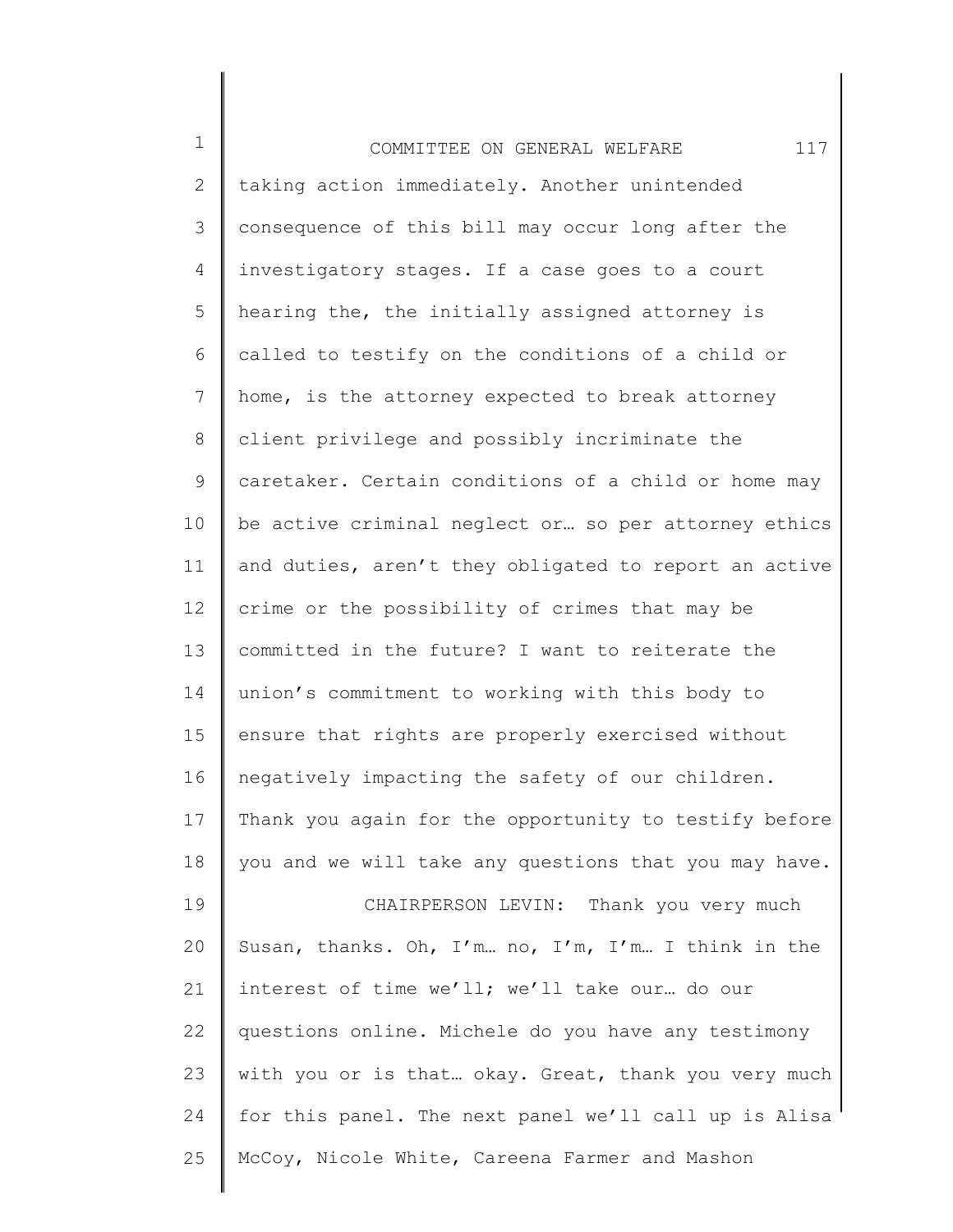1 2 3 COMMITTEE ON GENERAL WELFARE 118 Baines. Whoever wants to begin. The red light needs to be on.

4 5 6 7 8 9 10 11 12 13 14 15 16 17 18 19 20 21 22 23 24 25 CAREENA FARMER: Good afternoon. Hi, I'm Careena Farmer, I'm a Parent Leader at Rise. Allowing a parent to know their rights upfront and having legal, legal representation during the investigation process will prevent the parent's rights from being violated. Parents aren't aware that their rights are being violated which is causing unnecessary removal of children. Having legal representation, a lawyer or… and parent advocate can help families receive the services they need to stay together to prevent unnecessary trauma which causes mental health problems in the parent and child. Being taken to foster care unnecessarily destroys the family's bond and two will, will prevent ACS from using intimidation tactics like calling the police to harass and into the family's home which violates the family's constitutional rights. We need data on emergency removals to prevent trauma. In my experience knocks on the door have caused my children to hide in the closet and they don't even want to talk to ACS workers. The family could be asking for help, but the agency will use that against them. The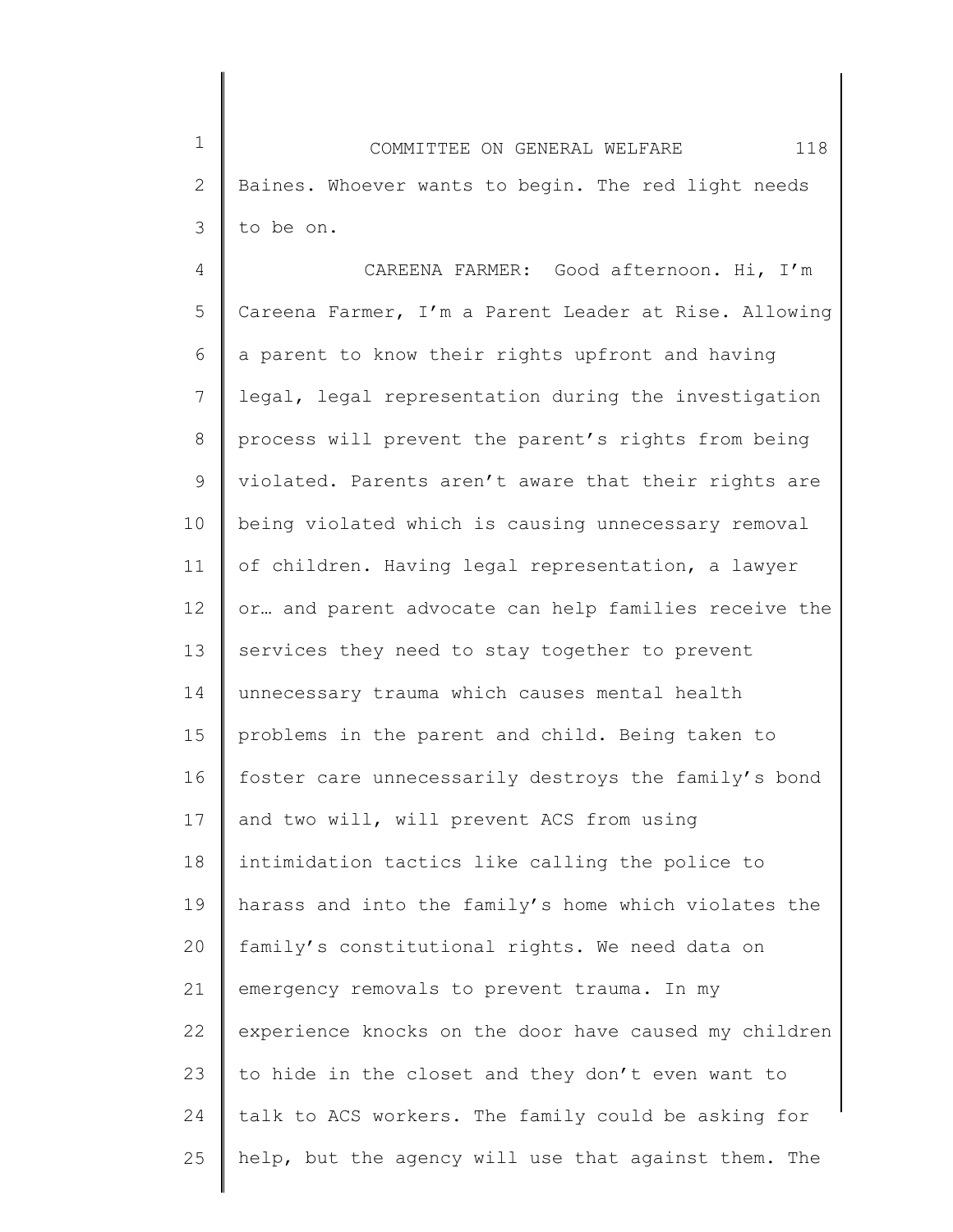| 119<br>COMMITTEE ON GENERAL WELFARE                   |
|-------------------------------------------------------|
| HEC has access to services to help the families for   |
| example; food, clothes, furniture, homemaking         |
| services, housing, therapeutic services and also      |
| school resources for the children that will help the  |
| family thrive which is the best for the family        |
| instead of causing unnecessary trauma to the children |
| that they're trying to protect. I just know by        |
| passing this package of bills will change a lot for   |
| the families and having a parent advocate present     |
| during the first contact will help protect the rights |
| of parents and ensure the safety of the child.        |
| CHAIRPERSON LEVIN: Thank you so much,                 |
| thank you.                                            |
| ALISA MCCOY: I don't know if you can                  |
| hear me. Okay, hi, my name is Alisa McCoy and I'm     |
| here as a parent and I just want to let you know that |
| if I had a parent advocate at the onset of this       |
| investigation I would have known my rights, I was     |
| this is the first I've ever seen of any pamphlet or   |
| anything, I've been I've met with ACS before during   |
| my divorce and custody but never in, in baseless      |
| accusations. Basically ACS has been harassing me      |
|                                                       |
| still ongoing and I say the work harass, I say it     |
|                                                       |

║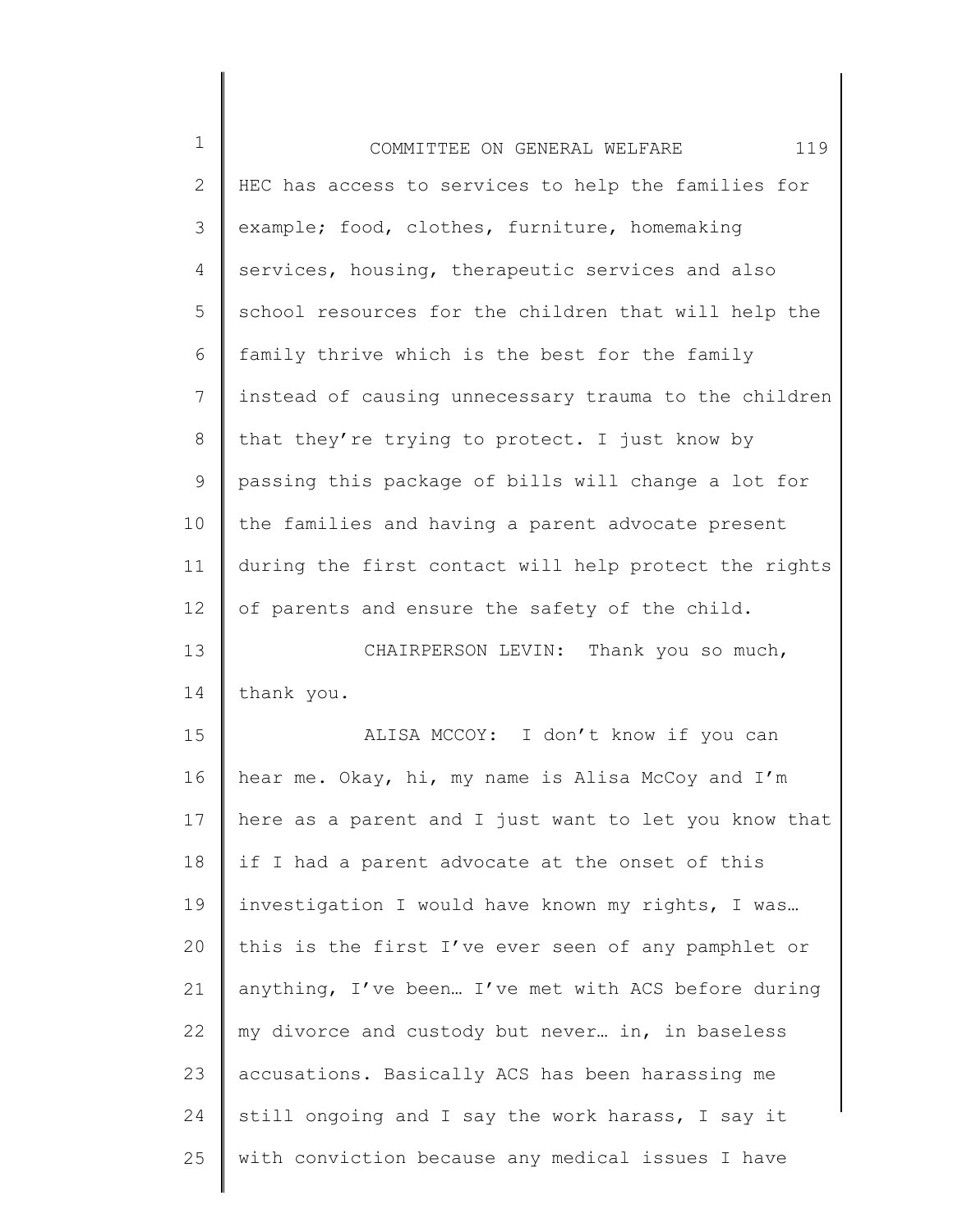| $\mathbf 1$ | 120<br>COMMITTEE ON GENERAL WELFARE                   |
|-------------|-------------------------------------------------------|
| 2           | are is, is cancer which is a direct result from the   |
| 3           | World Trade Center 9/11, I'm a cancer survivor and by |
| 4           | choosing to take radiation and chemotherapy and       |
| 5           | surgeries to save my life and the side effects that   |
| 6           | came with it ACS had decided to attack my mental my   |
| 7           | mental stability at the time relentlessly, they still |
| 8           | will not let go. When I had clear medical data, proof |
| 9           | to show them they ignored the fact, I have an         |
| $10 \,$     | attorney, ran imminent risk, refusing to answer any   |
| 11          | questions as to what the allegations are, my children |
| 12          | were never at risk. My children are now 19 and two 17 |
| 13          | year olds, I'm still undergoing this, this started    |
| 14          | when they were 14, they will not close my case, I     |
| 15          | have been forced to exhaust all of my financial       |
| 16          | resources given to me by the 9/11 World Trade, Trade  |
| 17          | Center victim fund to remove my name from the SCR. I  |
| 18          | am still fighting them, the decisions, everything, my |
| 19          | finances are almost exhausted due to this process     |
| 20          | that is very one sided, ACS polices itself and when   |
| 21          | you challenge them and hold them accountable they     |
| 22          | come back at you tenfold, I'm living proof of this, I |
| 23          | have supporting documentation for absolutely every    |
| 24          | interaction that I've had with them, I have a paper   |
| 25          | trail like my parent advocate told me to keep to hold |
|             |                                                       |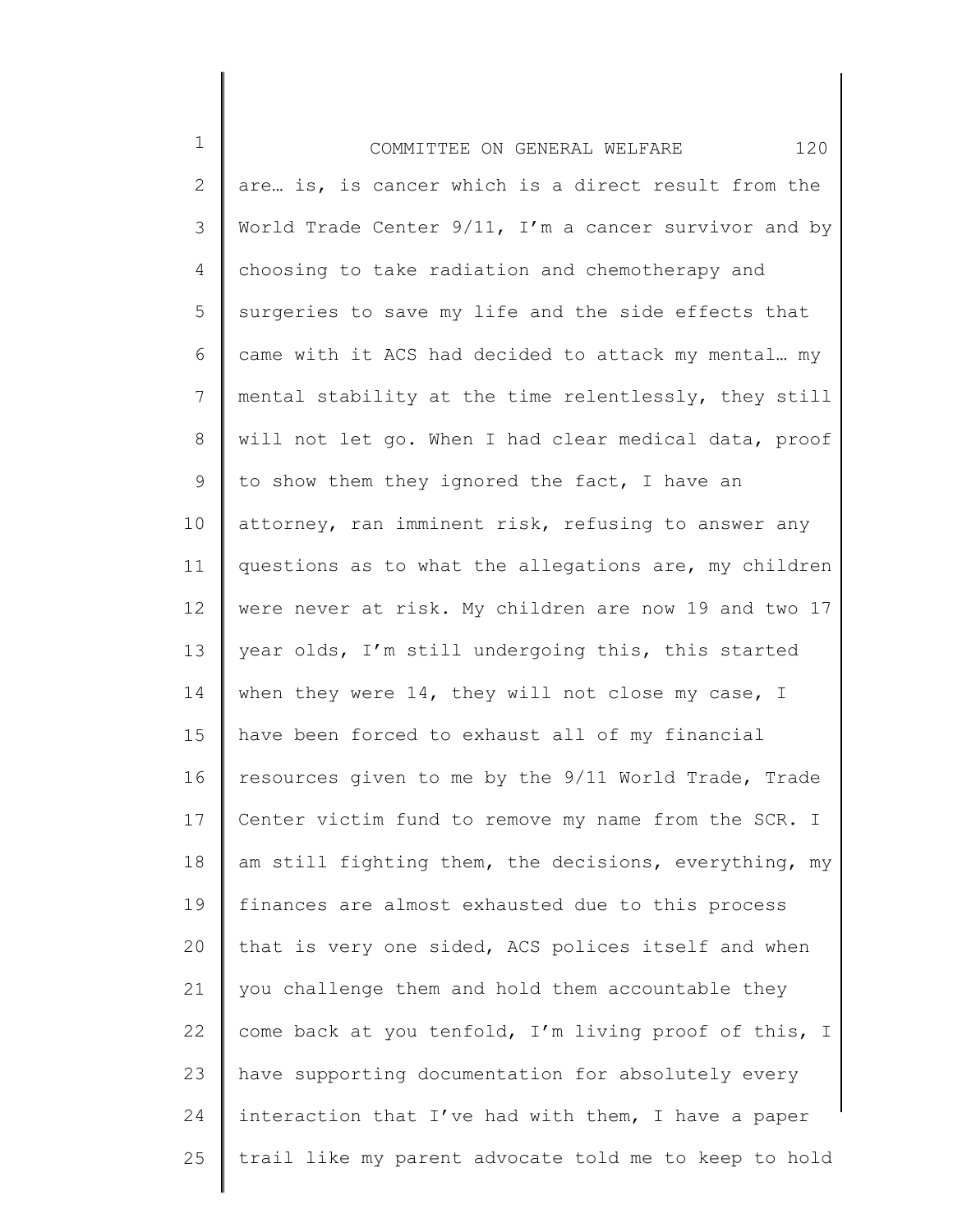| $1\,$        | 121<br>COMMITTEE ON GENERAL WELFARE                   |
|--------------|-------------------------------------------------------|
| $\mathbf{2}$ | them accountable but yet they're still not            |
| 3            | accountable. Till this day I get phone calls, it's    |
| 4            | closed, my children are almost full, full grown. The  |
| 5            | reason I'm going to tell you, I found out off the     |
| 6            | record they will not close my, my case, they have     |
| 7            | absolutely no reason at this point, I have no         |
| 8            | interaction, we said good bye, why is it, I cannot    |
| 9            | get a reason, I don't know. I don't know, I couldn't  |
| 10           | find out and I'm challenging everything, they will    |
| 11           | not let me go and maybe it is because I'm white,      |
| 12           | they're from my understanding that's I'm just a       |
| 13           | check box and when I saw the amount of people that    |
| 14           | were on in this in my investigation which need not    |
| 15           | be over 100 people have worked on my case where       |
| 16           | they're need not of been any had they of just         |
| 17           | verified my attorney at the time from the onset,      |
| 18           | verified my World Trade Center cancer which is public |
| 19           | knowledge or from the health HHS and which I allowed  |
| 20           | them to see, the Sloan Kettering, the I was still     |
| 21           | recovering from the chemo and the radiation at the    |
| 22           | time of the investigation. They ignored it and ran    |
| 23           | amuck with whatever narrative they needed to twist    |
| 24           | it, I didn't know that they could possibly go that    |
| 25           | far based on false allegations and what I'm still     |
|              |                                                       |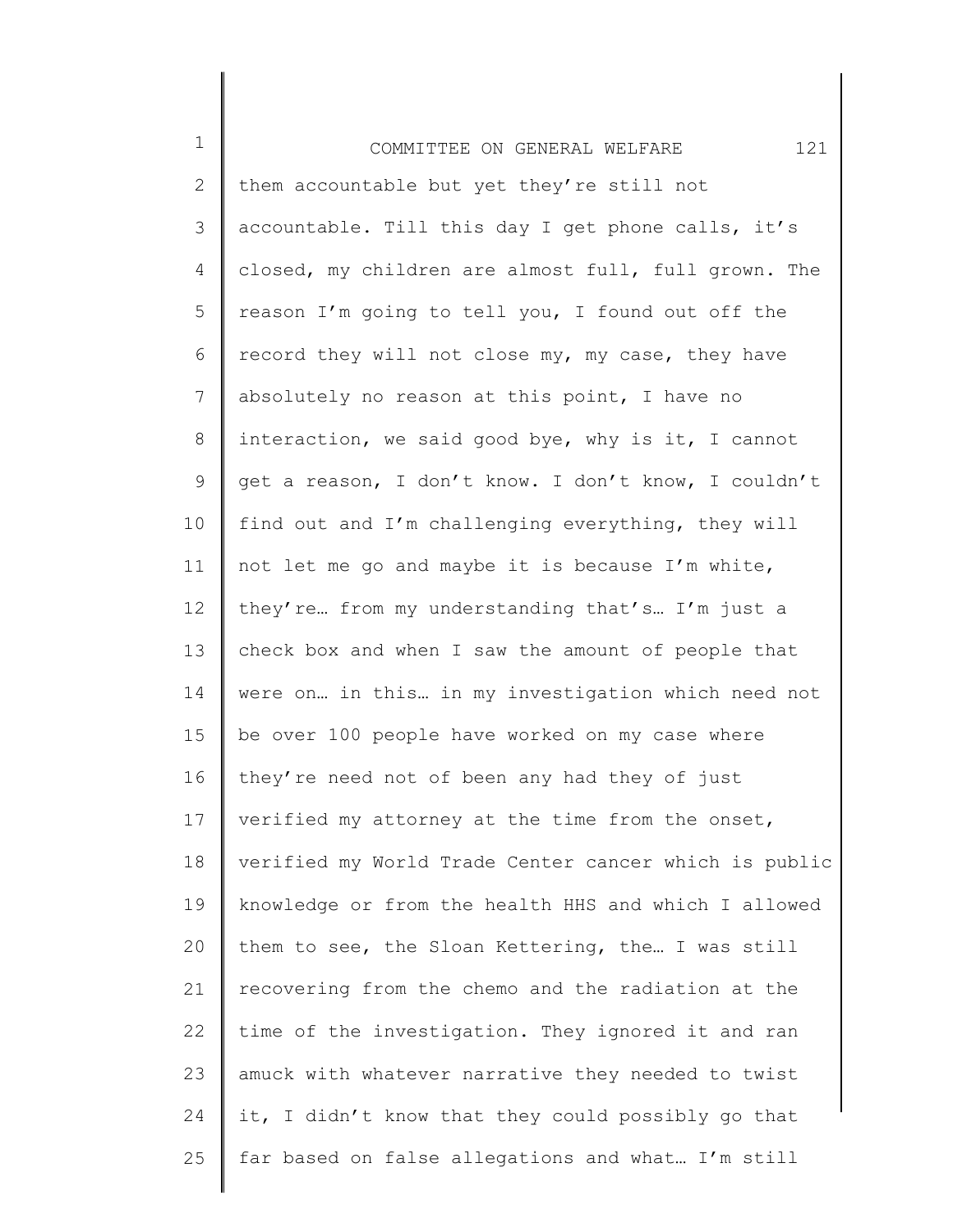1 2 3 4 5 6 7 8 9 10 11 12 13 14 15 16 17 COMMITTEE ON GENERAL WELFARE 122 trying to clear my name to this day and I've spent thousands… in the hundreds… a lot of money, a lot of money trying to clear my name, I continue to do it, I want to hold them accountable, I wanted to ask Mr. Hansell why is it I can't get my case closed today, why couldn't we have those minutes from that board meeting? Is it because I'm just a check box and a percentage? Are my children… I'm going to stay in this… in their system without any actual contact by anyone until my children are 18 so they can justify whatever it is that is going on. I just want to hold… I want transparency and accountability. Had somebody of said you have the right to an attorney right from the onset I would have not even had a conversation with them knowing it can get this far into court… [cross-talk]

18 19 20 21 22 23 24 25 CHAIRPERSON LEVIN: Uh-huh… [cross-talk] ALISA MCCOY: …I have a legal background, I'm representing myself at this point because I have exhausted my refunds and my former attorney is now a city Supreme Court Judge in, in New York, okay, he took me as far as he can get me knowing that this is just an ongoing harassment of a 9/11 certified cancer survivor that's all I'm trying to do and the choices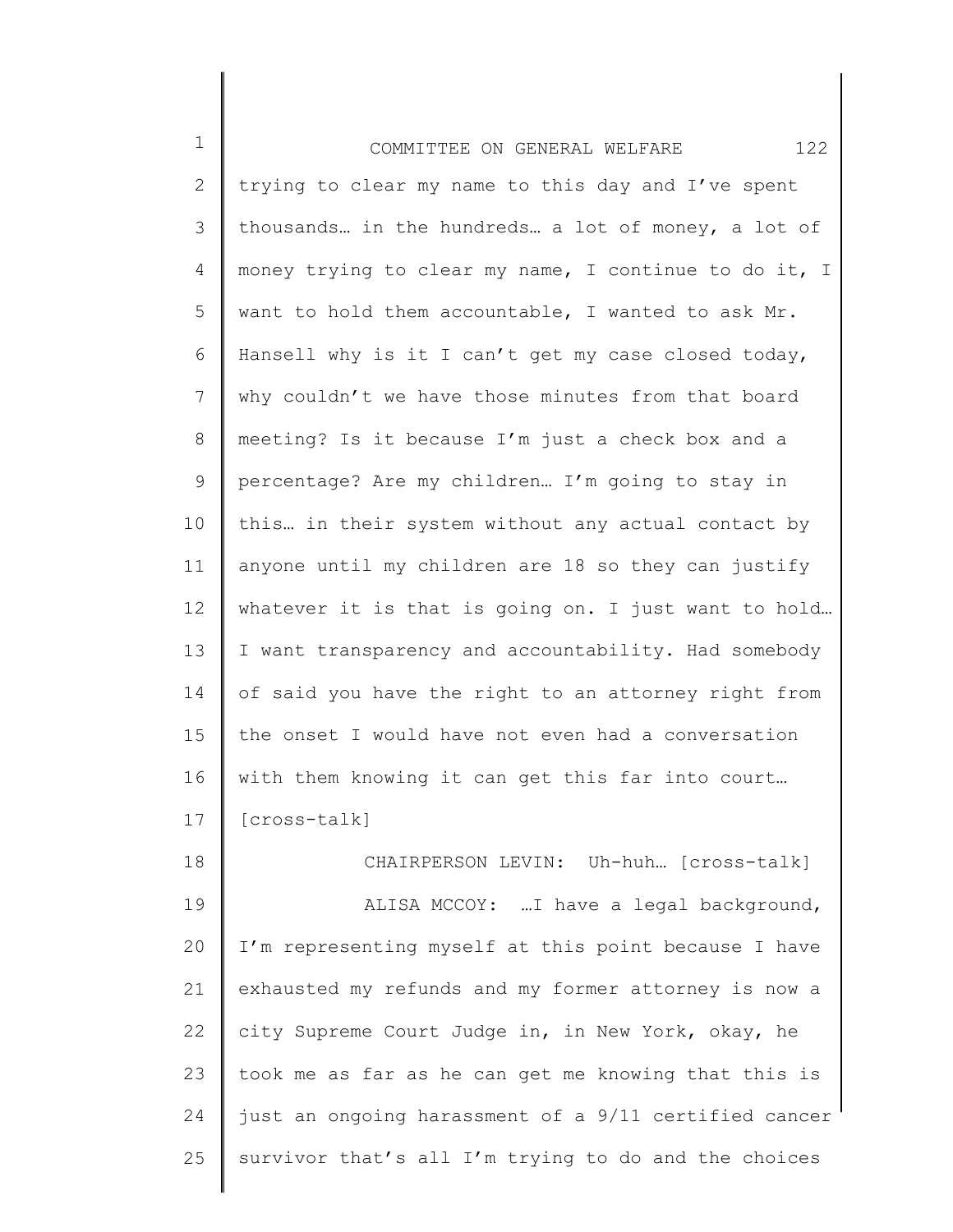| $\mathbf 1$   | 123<br>COMMITTEE ON GENERAL WELFARE                   |
|---------------|-------------------------------------------------------|
| $\mathbf{2}$  | are made I made the choices to live by taking the     |
| $\mathcal{S}$ | treatment and ACS's contention is I made bad choices  |
| 4             | in my life not drugs, not anything else, no abuse, no |
| 5             | abuse of anything but attacking my mental stability   |
| 6             | when my real medical issues were cancer as direct     |
| 7             | result from 9/11 and I couldn't be documented any     |
| 8             | further. To this day I'd like to ask can someone      |
| 9             | please find out for me how I can get my case closed   |
| 10            | because mandates are internal policies that ACS will  |
| 11            | not tell you what they are [cross-talk]               |
| 12            | CHAIRPERSON LEVIN: Uh-huh [cross-talk]                |
| 13            | ALISA MCCOY:  from my research because                |
| 14            | I'm not going to stop until I get my name cleared, I  |
| 15            | would I am a loving mother I've never abused my       |
| 16            | children, neglected, inadequate guardianship or       |
| 17            | whatever it is that I was accused of, I was never     |
| 18            | told, never anything and like I said the ACS          |
| 19            | caseworkers if you do question them they come back at |
| 20            | you tenfold and that's what's happened to me just to  |
| 21            | let you know. Thank you, if I can get an answer and a |
| 22            | close out letter that would be lovely, I'm in Staten  |
| 23            | Island, there's absolutely no representation but a    |
| 24            | parent advocate from actually she works for ACS       |
| 25            | [cross-talk]                                          |
|               |                                                       |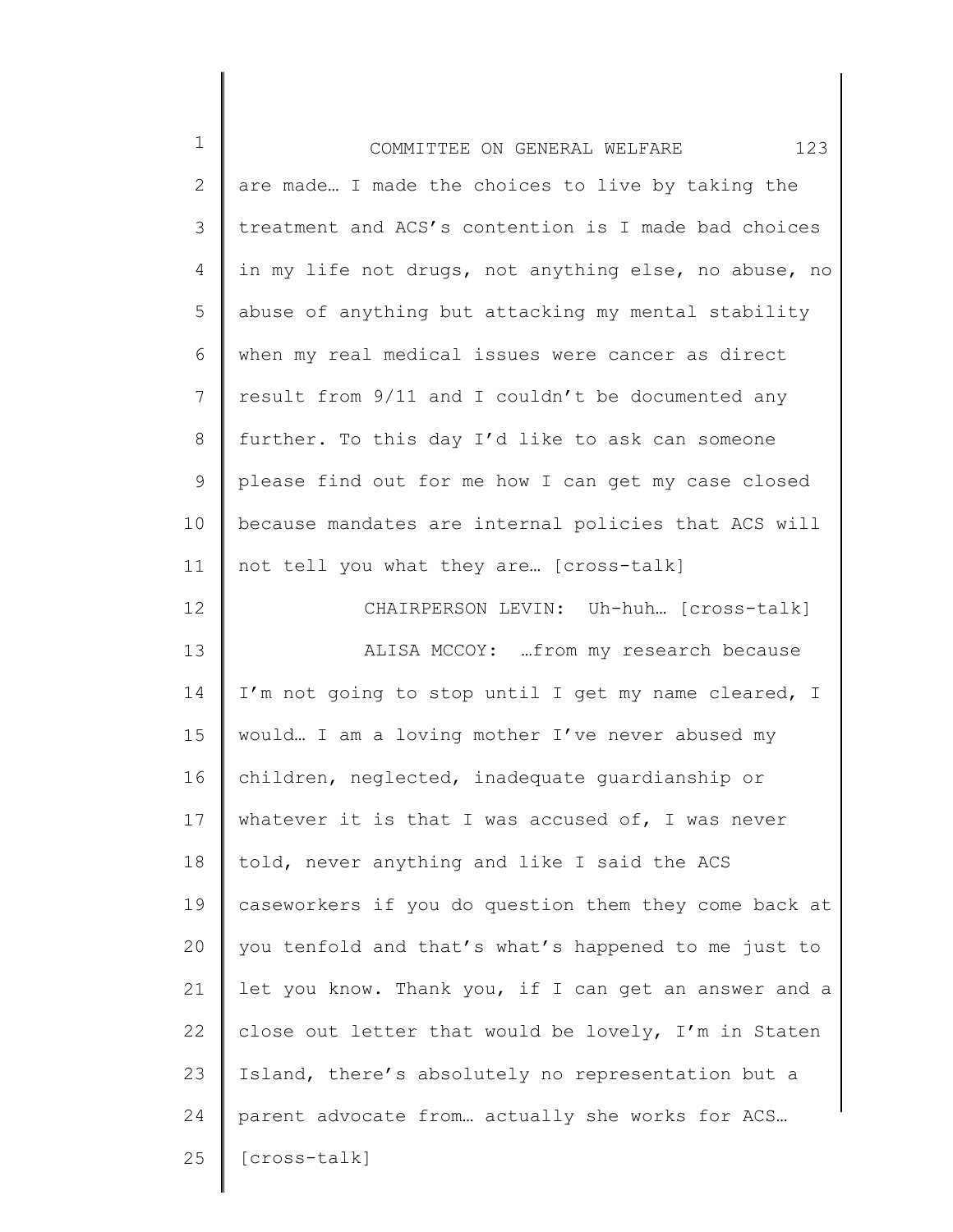| $\mathbf 1$ | 124<br>COMMITTEE ON GENERAL WELFARE                   |
|-------------|-------------------------------------------------------|
| 2           | CHAIRPERSON LEVIN: Yep [cross-talk]                   |
| 3           | ALISA MCCOY:  after numerous contacts                 |
| 4           | with the Mayor I got a response nine months into my   |
| 5           | case and she gave me the knowledge I needed to help   |
| 6           | me navigate the system [cross-talk]                   |
| 7           | CHAIRPERSON LEVIN: We can follow up with              |
| 8           | you after the after the hearing [cross-talk]          |
| 9           | ALISA MCCOY: Please, thank you [cross-                |
| 10          | $talk$ ]                                              |
| 11          | CHAIRPERSON LEVIN: Yeah, yeah [cross-                 |
| 12          | $talk$ ]                                              |
| 13          | ALISA MCCOY: Shaquana Green is a great                |
| 14          | parent advocate; she works for ACS                    |
| 15          | CHAIRPERSON LEVIN: Got it. got it, yeah.              |
| 16          | ALISA MCCOY: She's wonderful [cross-                  |
| 17          | talk]                                                 |
| 18          | CHAIRPERSON LEVIN: We could follow up                 |
| 19          | with you.                                             |
| 20          | ALISA MCCOY: Thank you.                               |
| 21          | CHAIRPERSON LEVIN: Yep [cross-talk]                   |
| 22          | ALISA MCCOY: I appreciate it.                         |
| 23          | NICOLE WHITE: Hello everyone. My name is              |
| 24          | Nicole White. In January of 2016 I had a fair hearing |
| 25          | to clear my name in Goshen, New York where I used to  |
|             |                                                       |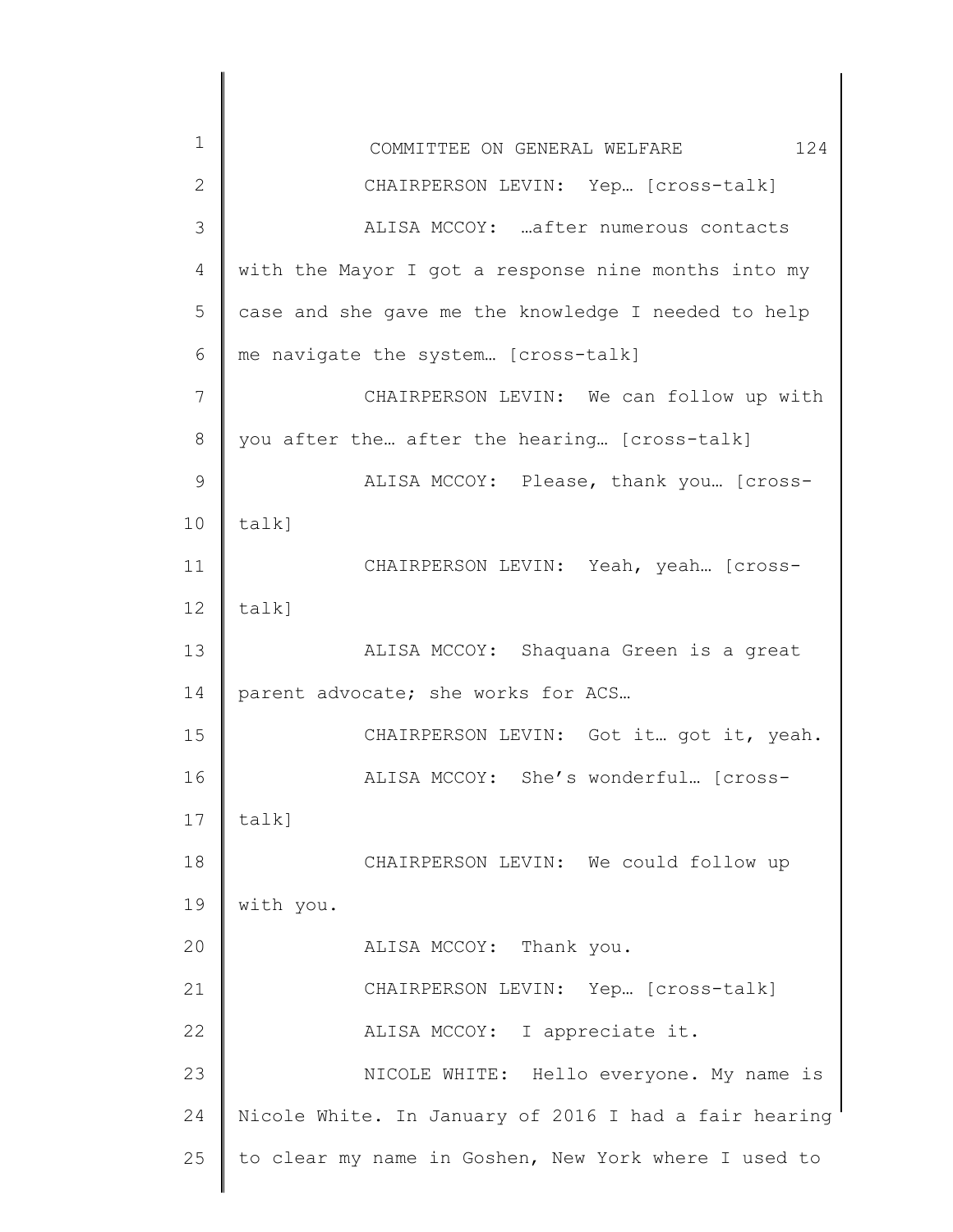1 2 3 4 5 6 7 8 9 10 11 12 13 14 15 16 17 18 19 20 21 22 23 24 25 COMMITTEE ON GENERAL WELFARE 125 live but I live in Brooklyn now. I had stated to the, the hearing officer I couldn't make the long trip to upstate New York, I didn't have the car fare for trains and cabs, I'm handicapped, I have osteopenia and fibromyalgia, I'm in the process of getting a motor, motorized wheelchair. My lawyer is helping me with that situation. I had called family court here, down here to have the hearing done by skype, video or phone, no one scheduled me a hearing but then the city… my name ended up on the SCR list for neglect. My… I had no legal representation to help me with this fair hearing, I called everyone in the bar association here in the city and orange county, no one knew what I was talking about, I felt like I was in the twilight zone, all I needed was legal representation. I have… I have battled and conquered a drug addiction, I've battled and conquered homelessness and I'm in the process of battling to get my name removed off the SCR list. Thank you. CHAIRPERSON LEVIN: Thank you very much and we're happy to also follow up with you after this hearing, thanks. Thank you so much to this panel, I thank you for staying and happy Halloween and I wish you all very well.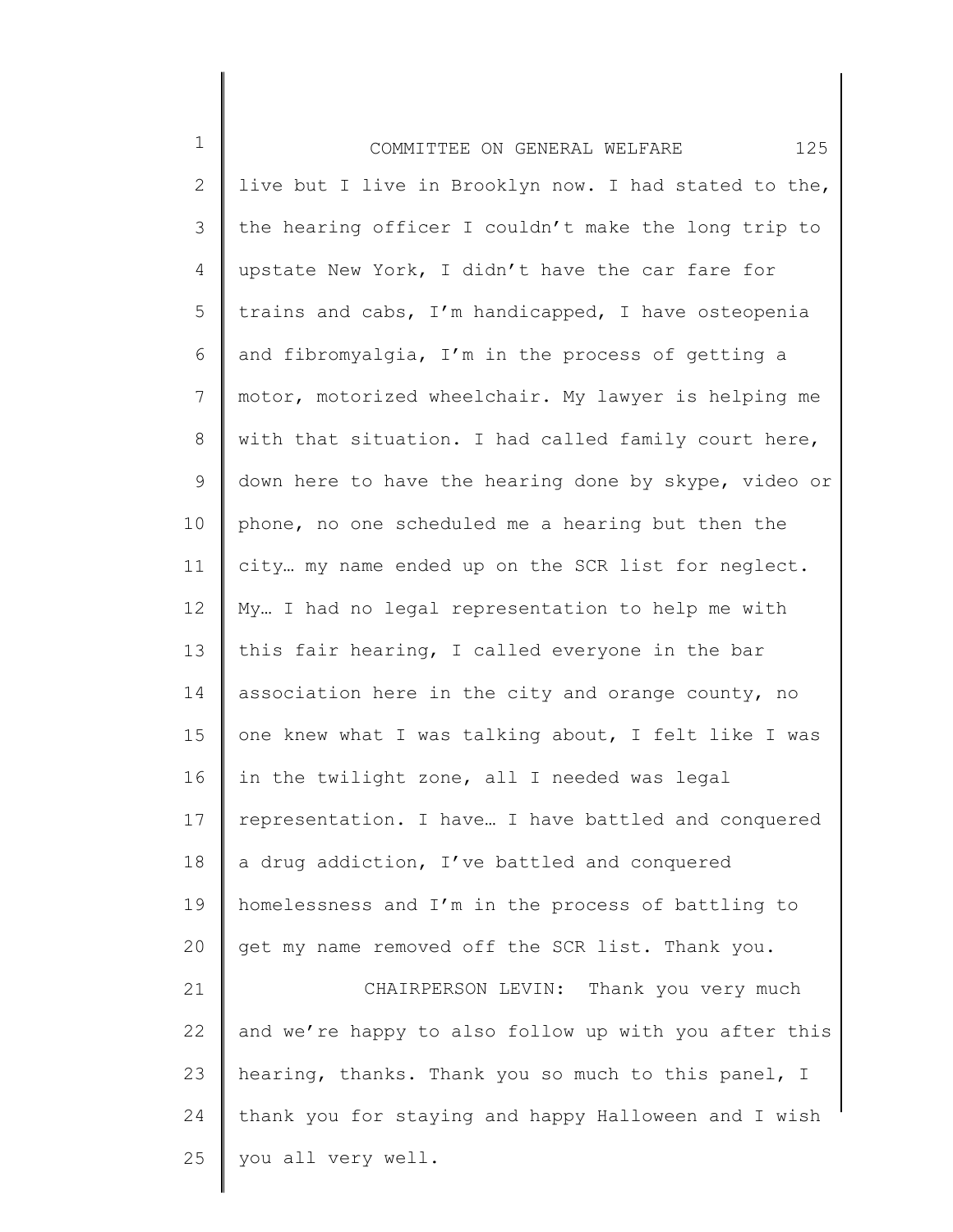| 1            | 126<br>COMMITTEE ON GENERAL WELFARE                   |
|--------------|-------------------------------------------------------|
| $\mathbf{2}$ | [off mic dialoque]                                    |
| 3            | CHAIRPERSON LEVIN: Nijah Leak, Shomari                |
| 4            | Ward, Rachel Stanton, Betsy Kramer, Jessica Prince,   |
| 5            | Brian Holbrook and Chris Gottlieb and if that's and   |
| 6            | Andrew Ford. Okay. Whoever wants to begin and, and    |
| 7            | then we'll, we'll, we'll swap out chairs to the       |
| 8            | microphone, thanks. You may as well just go left to   |
| 9            | right, your left to right. Sorry.                     |
| 10           | BETSY KRAMER: I'm Betsy Kramer from                   |
| 11           | Lawyers for children and I'm actually going to cede   |
| 12           | my time to Shomari Ward form the Legal Aid Society    |
| 13           | but I'm available to answer questions.                |
| 14           | CHAIRPERSON LEVIN: Great, okay.                       |
| 15           | RACHEL STANTON: I'm Rachel Stanton from               |
| 16           | the Children's Law Center and we will do the same.    |
| 17           | CHAIRPERSON LEVIN: Okay.                              |
| 18           | SHOMARI WARD: And good afternoon, my                  |
| 19           | name is Shomari Ward, I'm an Attorney with the Legal  |
| 20           | Aid Society's Juvenile Rights Practice, we represent  |
| 21           | the majority of children whose parents are charged    |
| 22           | with abuse and neglect in family court, approximately |
| 23           | 39,000 children each year. I am presenting testimony  |
| 24           | on behalf of the Legal Aid Society, Children's Law    |
| 25           | Center and Lawyers for Children. We thank the we      |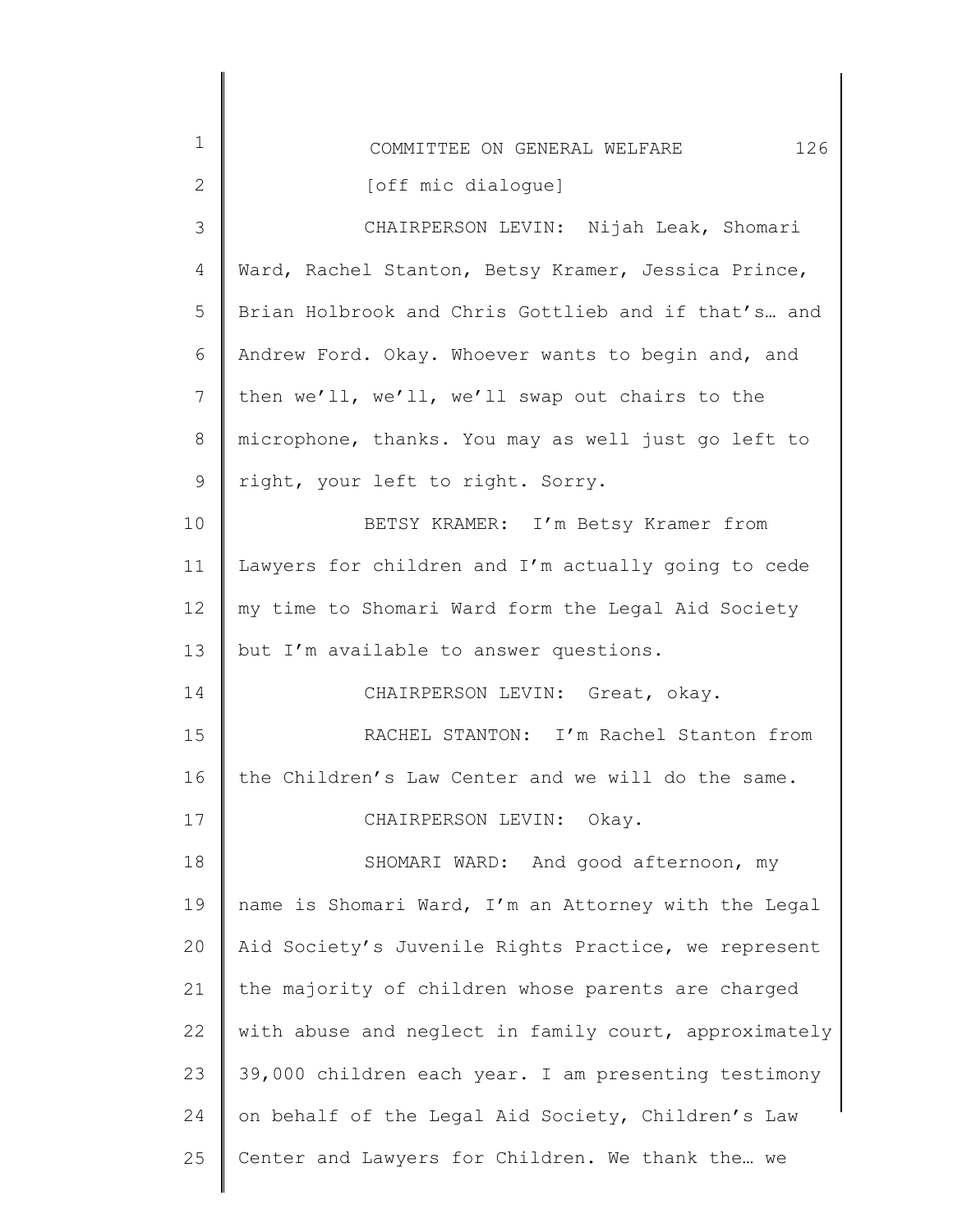1 2 3 4 5 6 7 8 9 10 11 12 13 14 15 16 17 18 19 20 21 22 23 24 25 COMMITTEE ON GENERAL WELFARE 127 thank Chair Levin as well as the progressive caucus for the introduction of these bills and for organizing today's hearing. I will not read our full testimony but encourage the Council to read it. We support these bills with some proposed amendments laid out in more detail in our written testimony. First the importance of making critical information available to parents and children is beyond obvious. As the Council is well aware ACS investigates a disproportionately high number of poor black and brown families across the city, these vulnerable community members need accessible accurate information regarding their rights and responsibilities throughout an ACS investigation where the most basic fundamental rights, families right to remain together are at issue. I just want to point out that there was a mention of a parents guide and that parents' guide, the ACS parents guide explains the process but not the… it doesn't explain the rights of parents and children, of families essentially and when… you know the, the guide also says if you need more info that you should speak to ACS which you know causes, causes issues that I don't need to explain at this time. In addition to calling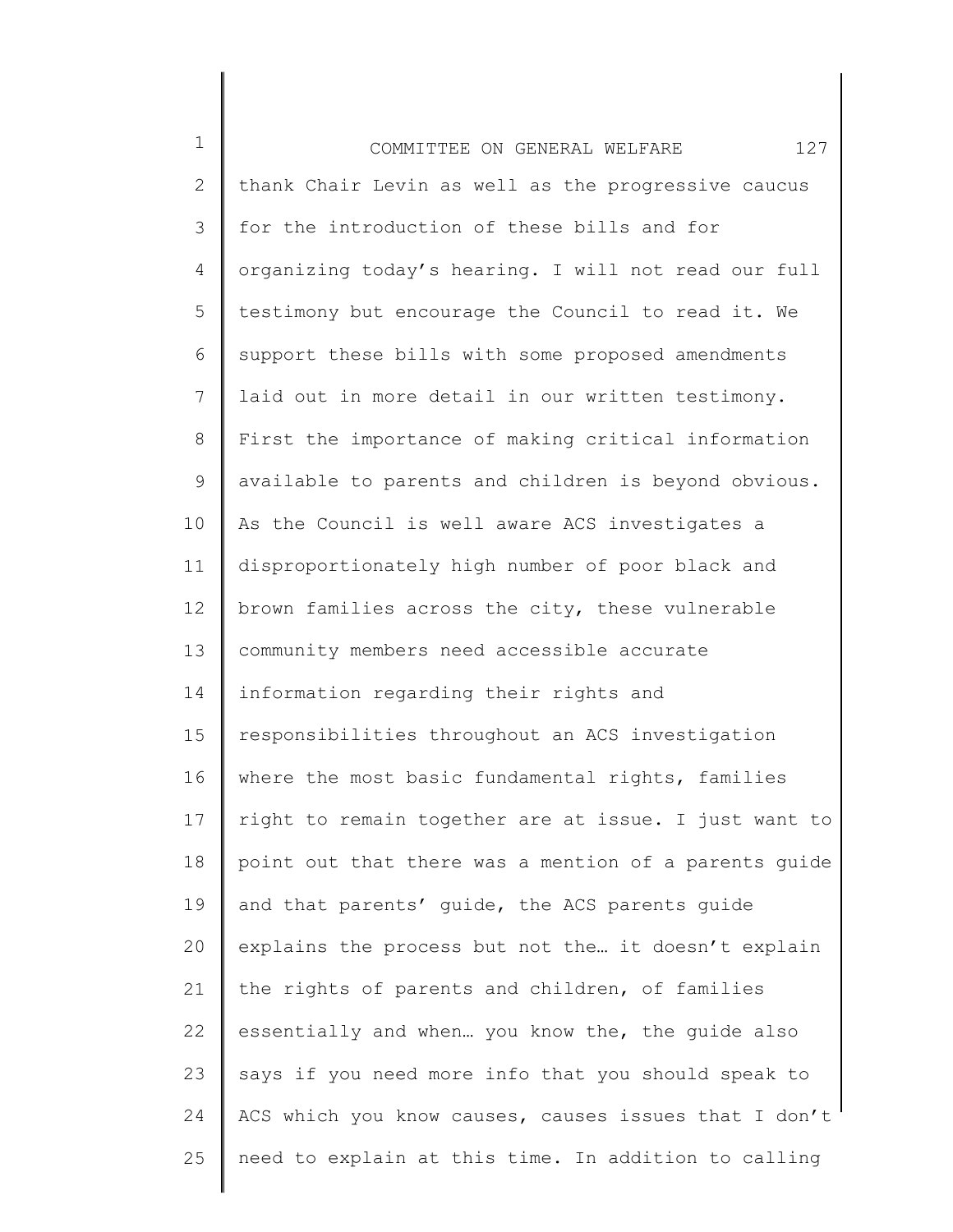| $\mathbf 1$  | 128<br>COMMITTEE ON GENERAL WELFARE                   |
|--------------|-------------------------------------------------------|
| $\mathbf{2}$ | on AC on OCFS to create to create a parent's bill     |
| 3            | of rights the resolution should also call for a       |
| 4            | children's bill of rights to be provided at initial   |
| 5            | investigation at initial investigative contact with   |
| 6            | children. The children's bill of rights should also   |
| 7            | be available in age and developmentally appropriate   |
| $8\,$        | versions. Second, we also support the bill the bill   |
| 9            | to provide parents with representation at the outset  |
| 10           | of an ACS investigation however children must be      |
| 11           | provided the same important support at some stage of  |
| 12           | the investigation as well. While ACS characterizes    |
| 13           | the conversations at the knock on the door as a       |
| 14           | social worker conversation or a social work           |
| 15           | conversation those conversations have real legal      |
| 16           | consequences and what's said often becomes the legal  |
| 17           | basis for findings so it's not just the parent's who  |
| 18           | see it as adversarial, see the interaction is         |
| 19           | adversarial but the system itself centers it as such. |
| 20           | As attorneys for children our experience is           |
| 21           | indispensable in child welfare matters, our           |
| 22           | contribution ensures children's rights are protected  |
| 23           | and their input is not ignored or misconstrued by ACS |
| 24           | but rather actually considered. We can help identify  |
| 25           | resources to assist the family and provide other      |
|              |                                                       |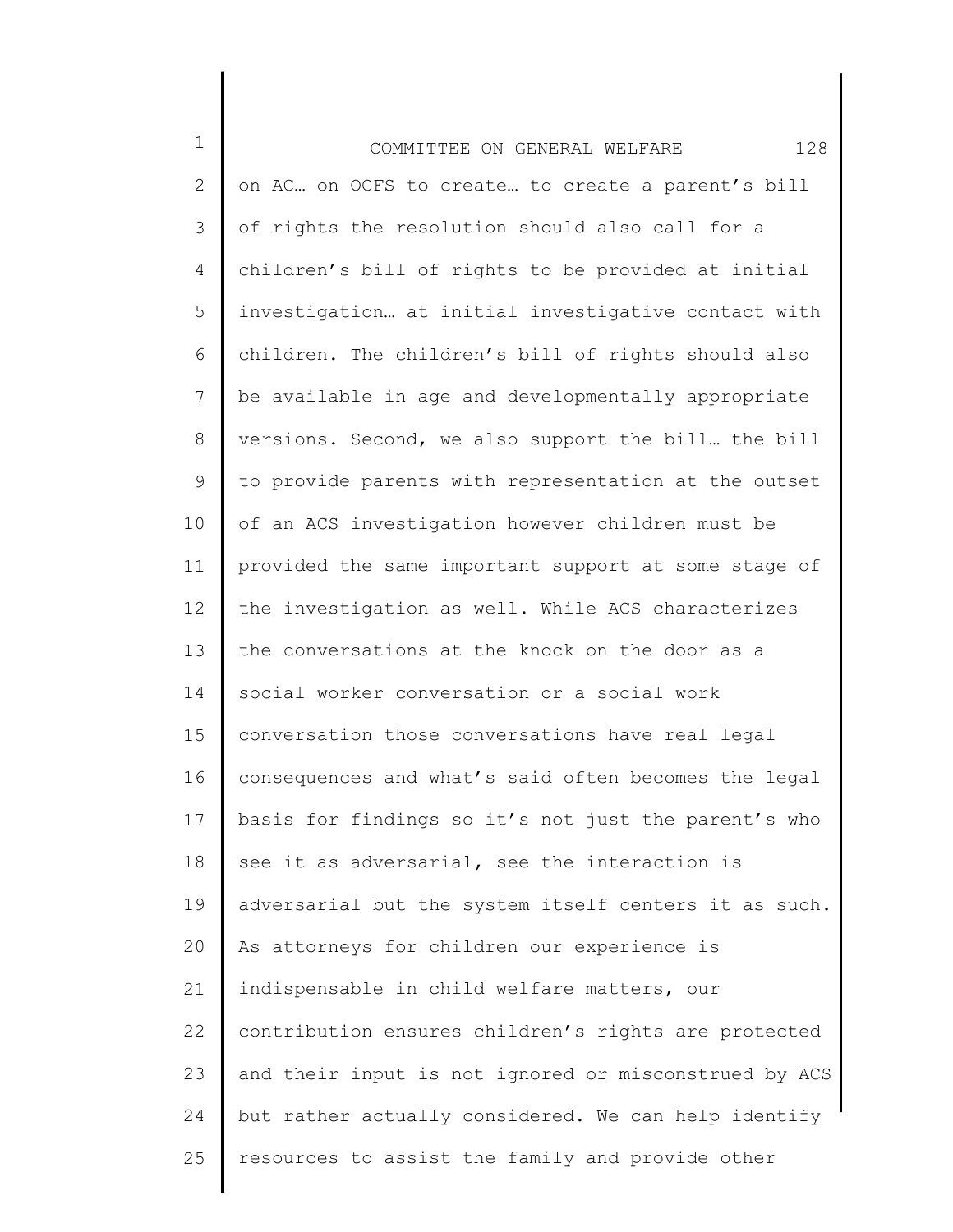1 2 3 4 5 6 7 8 9 10 11 12 13 14 15 16 17 18 19 20 21 22 23 24 25 COMMITTEE ON GENERAL WELFARE 129 useful information that might not otherwise be elicited. It is important that soon after children have contact with ACS counsel is available to answer their questions, explain legal terms and the processes and protect their interests. We would note that a pilot in 2005 which provided counsel to children prefiling was widely recognized to be a success and only lost funding during a time of great budgetary constraint. We would welcome the opportunity to work with Council… the Council and other stakeholders to, to develop a plan that would be feasible and protect the interest of both parents and children. We have additional concerns with the bill's current language as the parents themselves stated it gives ACS the authority to coordinate counsel for parents during the ACS investigation. This is a… sorry, this is a duty that should be assigned to some entity other than ACS, having ACS responsible for counsel assignment for parents while investigating them poses a clear conflict of interest. In the current version of Introduction 1728 it is unclear what constitutes the first point of contact as the Commissioner pointed out in… pointed out in an investigation that would trigger access to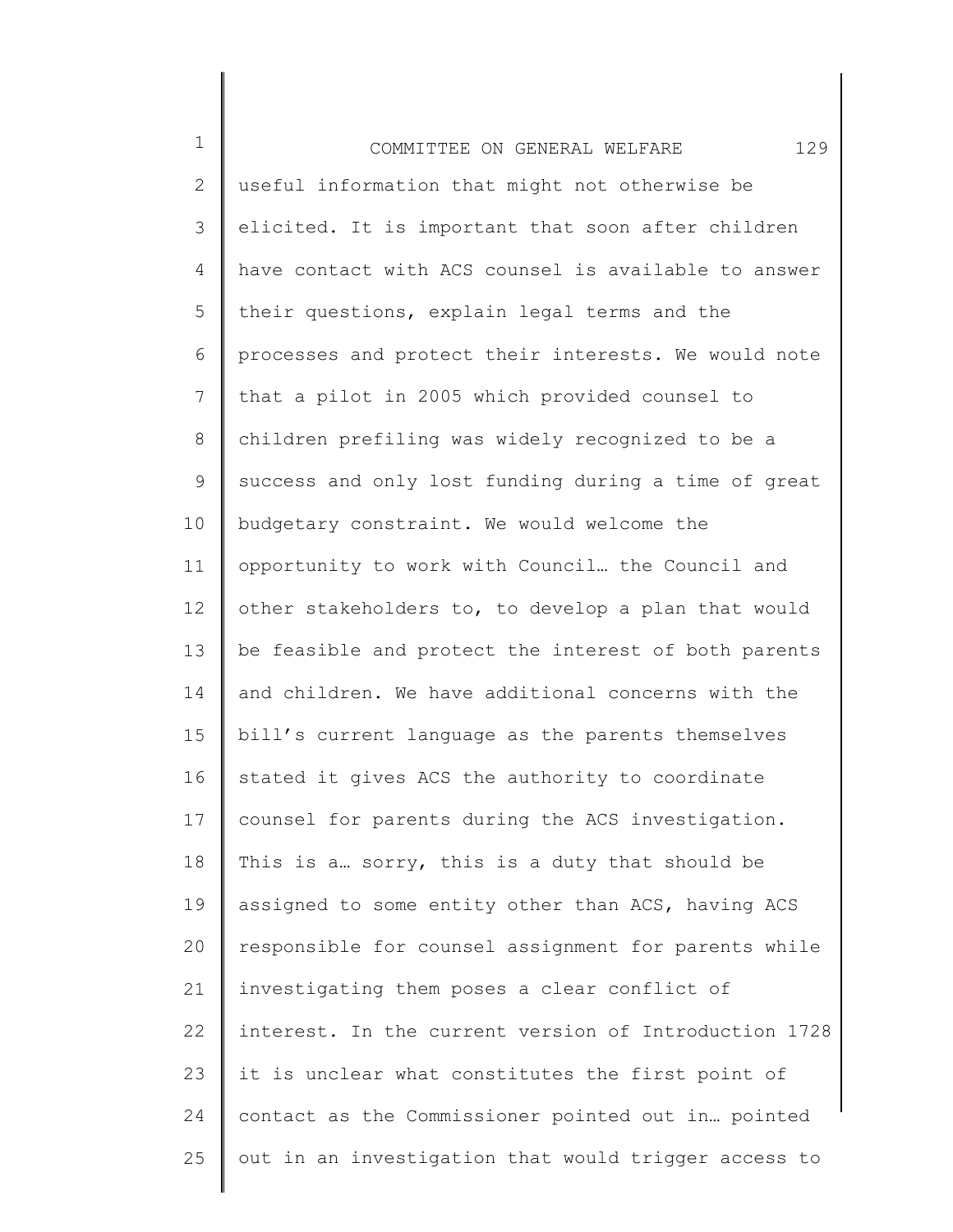1 2 3 4 5 6 7 8 9 10 11 12 13 14 15 16 17 18 19 20 21 22 23 24 25 COMMITTEE ON GENERAL WELFARE 130 counsel and whether the brief legal assistance that counsel would provide would establish an ongoing attorney client relationship. We're happy to work with Council to… with the Council to address this issue. Third, we support the proposed data collection and reporting bills with some enhancements. The enormity of ACS's authority to remove a child from his or her parents warrants close scrutiny of its practices particularly in a system riffed with disproportionate impact on communities of color. By requiring reporting on the exercise of this power and on the frequency of judicial sanction of these removals these bills would improve oversight of ACS and potentially improve it's practice. We additionally propose the reporting obligations include the number of children removed, the ages of those children and the geographical zone from which they were removed in order to provide information that could assist in identifying problematic practices. We also support Introduction 1717 which would require ACS to report on the demographics of children and families involved in the child welfare system at several important points. We suggest that reported demographic information also should be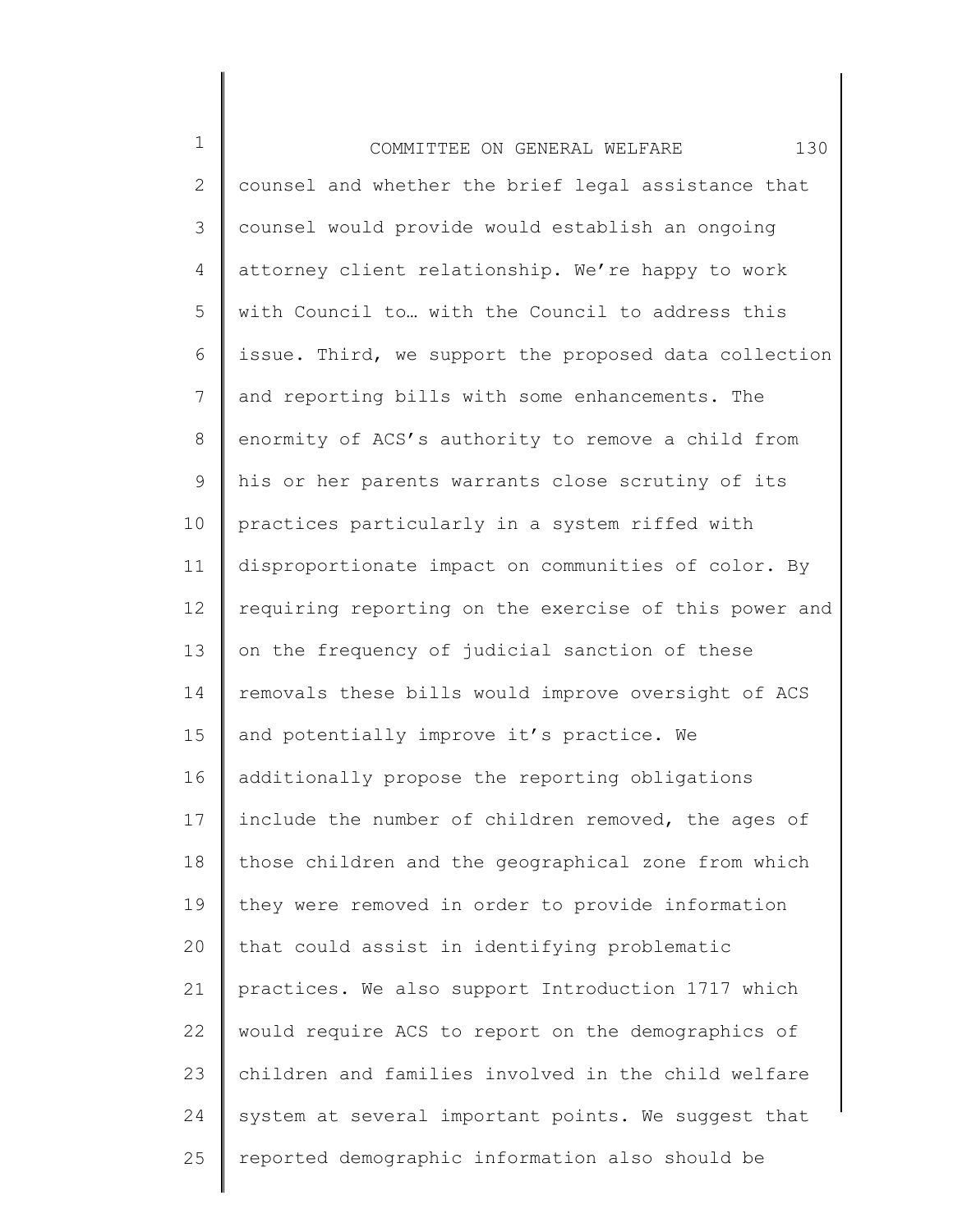| $\mathbf 1$     | 131<br>COMMITTEE ON GENERAL WELFARE                   |
|-----------------|-------------------------------------------------------|
| $\mathbf{2}$    | desegregated by sexual orientation, gender identity,  |
| 3               | physical disability, and intellectual disability. In  |
| 4               | addition, we propose adding the point at which a case |
| 5               | is filed to the steps at which ACS is required to     |
| 6               | provide demographic information. We thank you for     |
| $7\phantom{.0}$ | working toward protecting the rights of families      |
| 8               | during child protective investigations. As described  |
| 9               | above many of the bills could be strengthened by      |
| 10              | clarifying their provisions and by adding explicit    |
| 11              | protections for children. We would be happy to work   |
| 12              | with the Council to craft amendments to the           |
| 13              | introductions and resolutions to ensure that they are |
| 14              | clear and afford adequate protections to both         |
| 15              | children and their parents. We're happy to answer any |
| 16              | questions regarding the testimony.                    |
| 17              | CHAIRPERSON LEVIN:<br>Great, thank you so             |
| 18              | much, thank you for your testimony.                   |
| 19              | CHRIS GOTTLIEB: Good afternoon                        |
| 20              | CHAIRPERSON LEVIN: Better make sure the               |
| 21              | red light is on.                                      |
| 22              | CHRIS GOTTLIEB: Got it, thank you. My                 |
| 23              | name is Chris Gottlieb, I teach child welfare law at  |
| 24              | NYU Law School and I've represented hundreds of       |
| 25              | children and parents whose families have been         |
|                 |                                                       |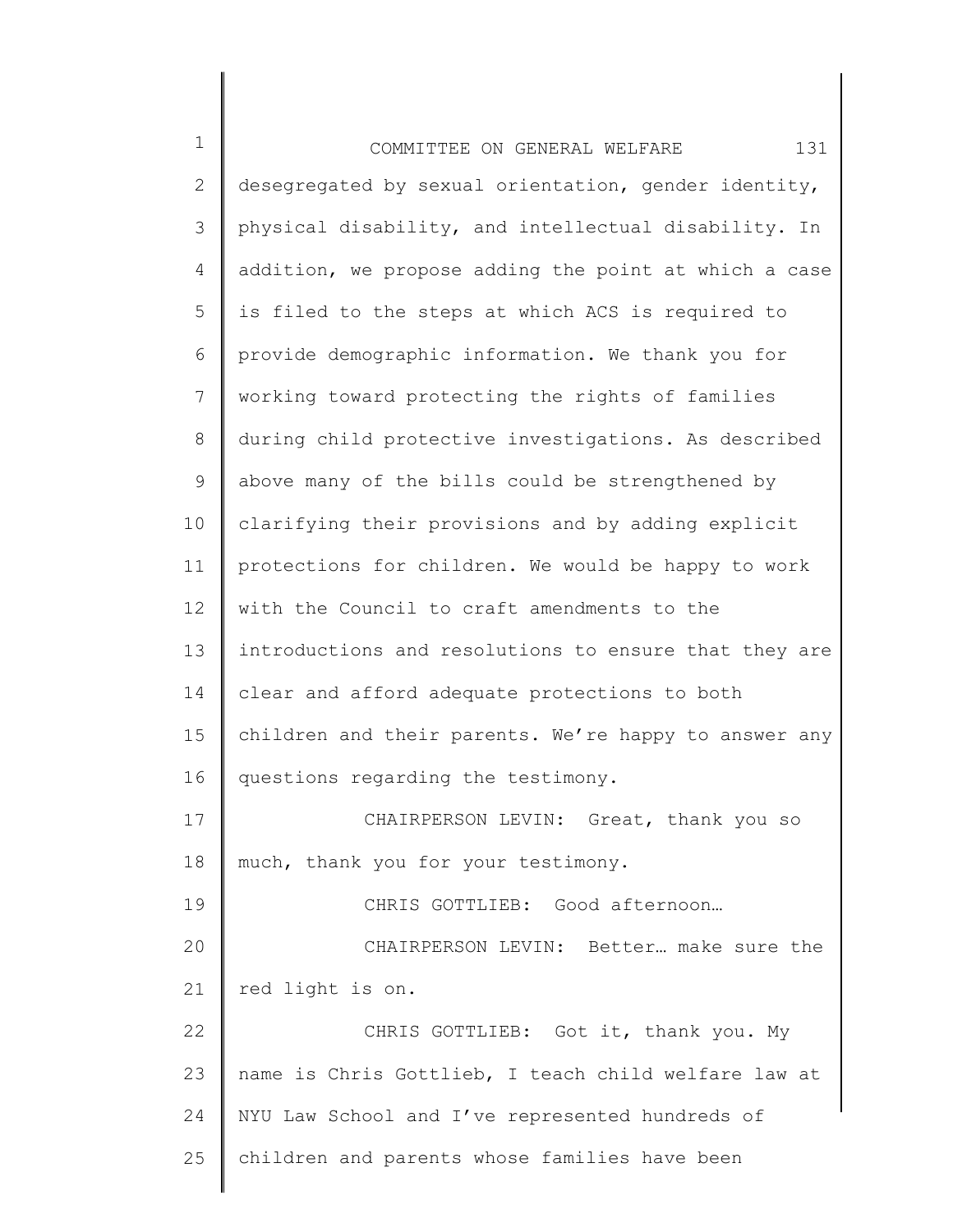1 2 3 4 5 6 7 8 9 10 11 12 13 14 15 16 17 18 19 20 21 22 23 24 25 COMMITTEE ON GENERAL WELFARE 132 investigated by ACS. I would like to talk about why passing bills 1718 and 1736 which some… with some modifications that I will discuss would be crucial step towards shifting the culture of child welfare investigations and ending some of the abuses of authority that are all too common in child welfare practice in New York City today. These bills are so important because they will let New Yorkers know that whatever their race or class, they and their children have constitutional rights that no government official is allowed to breach. They are entitled to be treated with dignity and respect whether or not an allegation has been made against them. In 1966 the Supreme Court decided the landmark case of Miranda versus Arizona, a case that changed American culture by requiring police to let people know, people they take into custody for interrogation know their rights. Miranda warnings send a loud and clear message to both the government officials and to the individuals with whom they are interacting that we take every individuals rights seriously. Of course no one would say the Miranda decision solved the problems of abuse of authority by law enforcement but the decision was a critical step toward establishing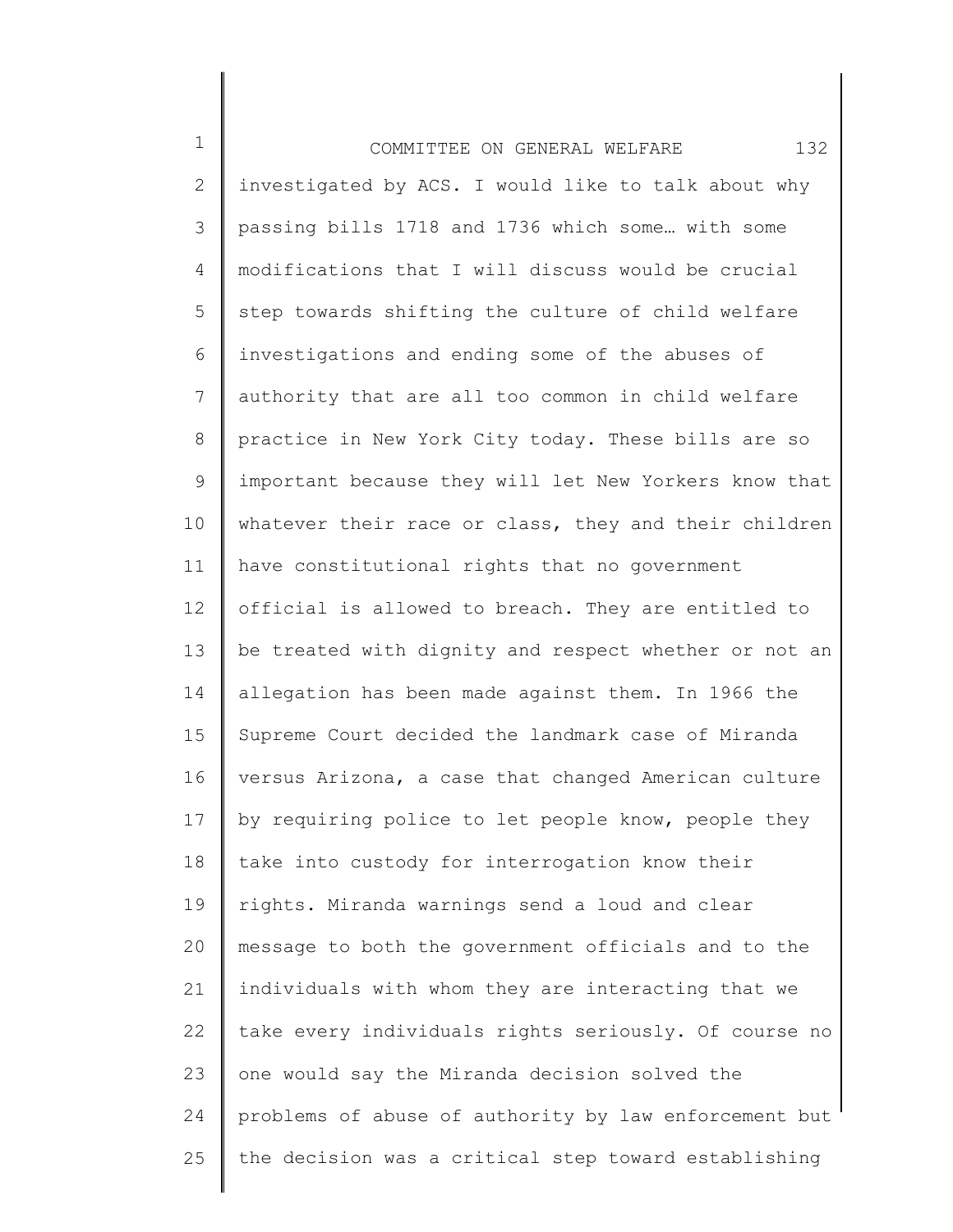1 2 3 4 5 6 7 8 9 10 11 12 13 14 15 16 17 18 19 20 21 22 23 24 25 COMMITTEE ON GENERAL WELFARE 133 the American commitment to protecting the constitutional rights of every individual, a right simply cannot be meaningful if people don't know they have that right. Today every American who has watched television knows what his or her rights are when being questioned in custody by the police. In very stark contrast those who get the knock on their door from ACS almost never know their rights. Perhaps even more dangerous the ACS staff doing the knocking often don't know the rights of the people into whom… who's homes they are walking or worse they know those rights and misrepresent what they are. Everyone knows that a warrant that is a judicial order is necessary to allow the police to enter someone's home. Why does ACS so often act as though it is not true for their staff when legally it is? I have spoken to countless parents who have said that an ACS worker told them they had no choice but to do exactly what the worker directed them to do. Our system of checks and balances is broken in New York because we allow ACS to act as though they can require people to do anything, they want without first securing a court order. Of course when there is a court order to do so a family needs to allow ACS in just as the police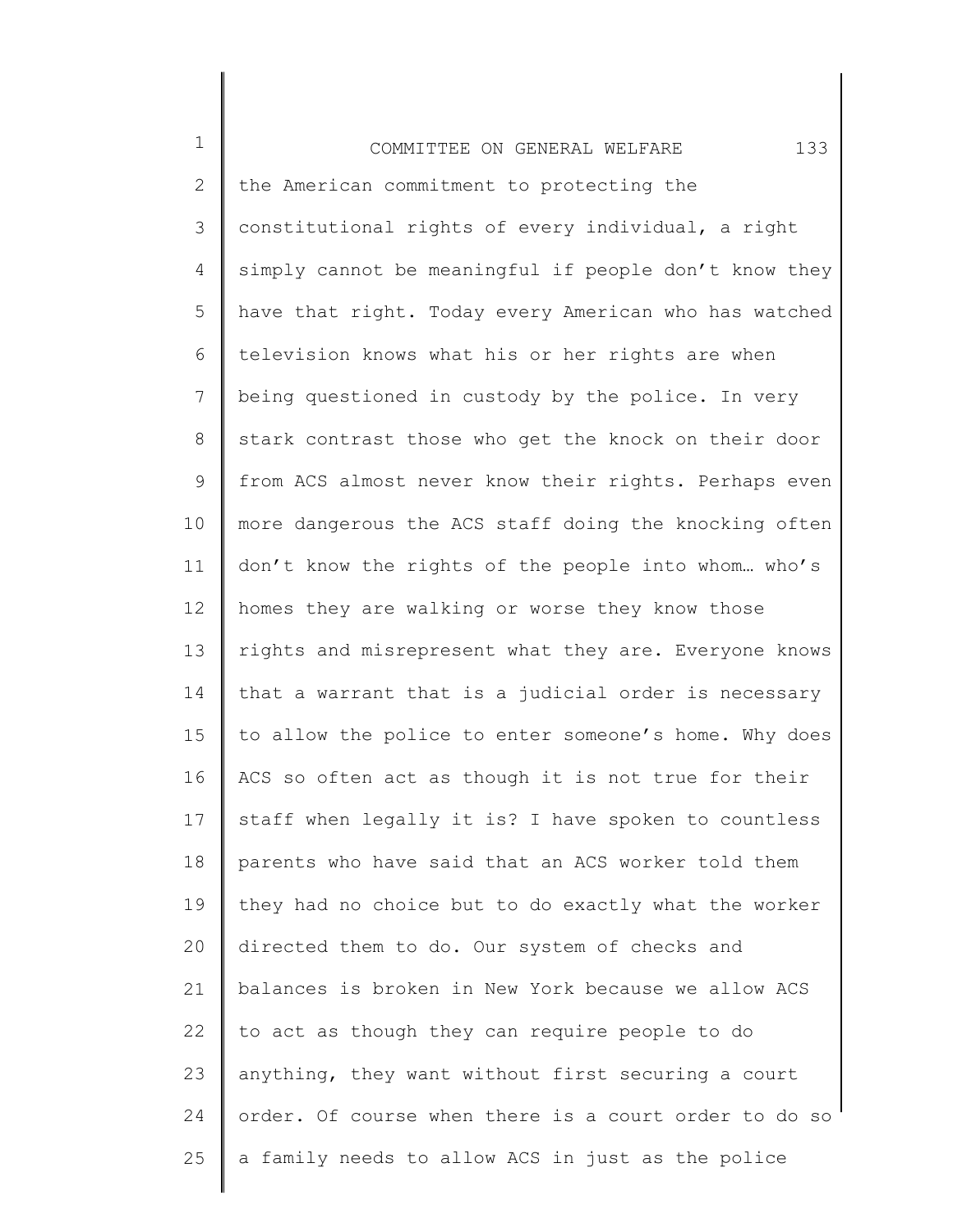1 2 3 4 5 6 7 8 9 10 11 12 13 14 15 16 17 18 19 20 21 22 23 24 25 COMMITTEE ON GENERAL WELFARE 134 would have the right to come in if they have judicial authorization and of course there are emergency situations in which an ACS employee might have to take intrusive action without a court order, the law already has safeguards that allow these actions when necessary but those situations are far fewer than ACS suggests. It must be kept in mind that the knock on the door can be triggered by anyone at all calling the child abuse hotline, anyone including disgruntled neighbors, landlords, acrimonious ex boyfriends and girlfriends and they can call anonymously claiming whatever they want without leaving their name. We must also remember that when we talk about parent's rights we are talking about children's wellbeing. Witnessing their parent's rights disrespected realizing their relationships with their parents are vulnerable to government abuse can be deeply traumatic to children. This committee knows all too well that that is a trauma that we are inflicting on certain communities and not others, on certain children and not others. Parents in the communities most directly affected and advocates for those families are urging that the language of these two bills be modified to ensure that New Yorkers who are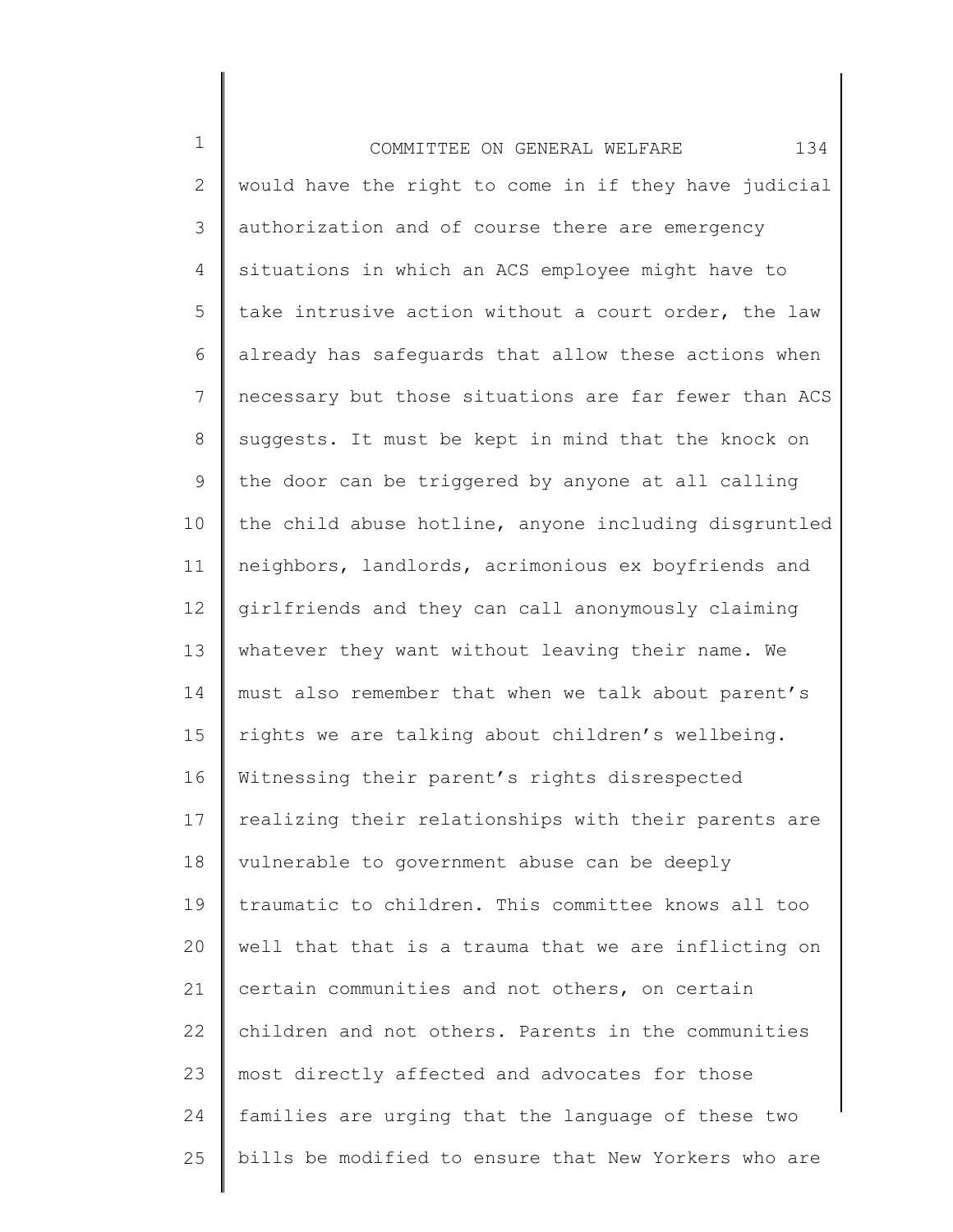| $\mathbf 1$ | 135<br>COMMITTEE ON GENERAL WELFARE                   |
|-------------|-------------------------------------------------------|
| 2           | investigated by ACS are informed of their most        |
| 3           | important rights, it is absolutely critical that the  |
| 4           | law specify the rights people must be informed of     |
| 5           | rather than leaving it to ACS to decide when and      |
| 6           | whether and which rights to mention. These bills      |
| 7           | should include the rights every parent needs to know  |
| $8\,$       | at the outset of an ACS case which are number one,    |
| 9           | the right to not let ACS staff into your home absent  |
| 10          | a court order. Number two, the right to know the      |
| 11          | allegations against you. Number three, the right to   |
| 12          | remain silent and to know that anything you say can   |
| 13          | be used against you. Four, the right to seek legal    |
| 14          | representation during an ACS investigation. Five, the |
| 15          | right of a parent to decide absent court order        |
| 16          | whether their child will be interviewed or examined   |
| 17          | and six, the right absent court order to decline ACS  |
| 18          | requests including requests to sign releases or take  |
| 19          | drug tests. These are rights that belong to all New   |
| 20          | Yorkers if they are to be meaningful rights           |
| 21          | government officials and the communities, they        |
| 22          | interact with need to know that we have a shared      |
| 23          | commitment to them. Thank you.                        |
| 24          | CHAIRPERSON LEVIN: Thank you, I just                  |
| 25          | have a quick follow up question to that. So, a        |
|             |                                                       |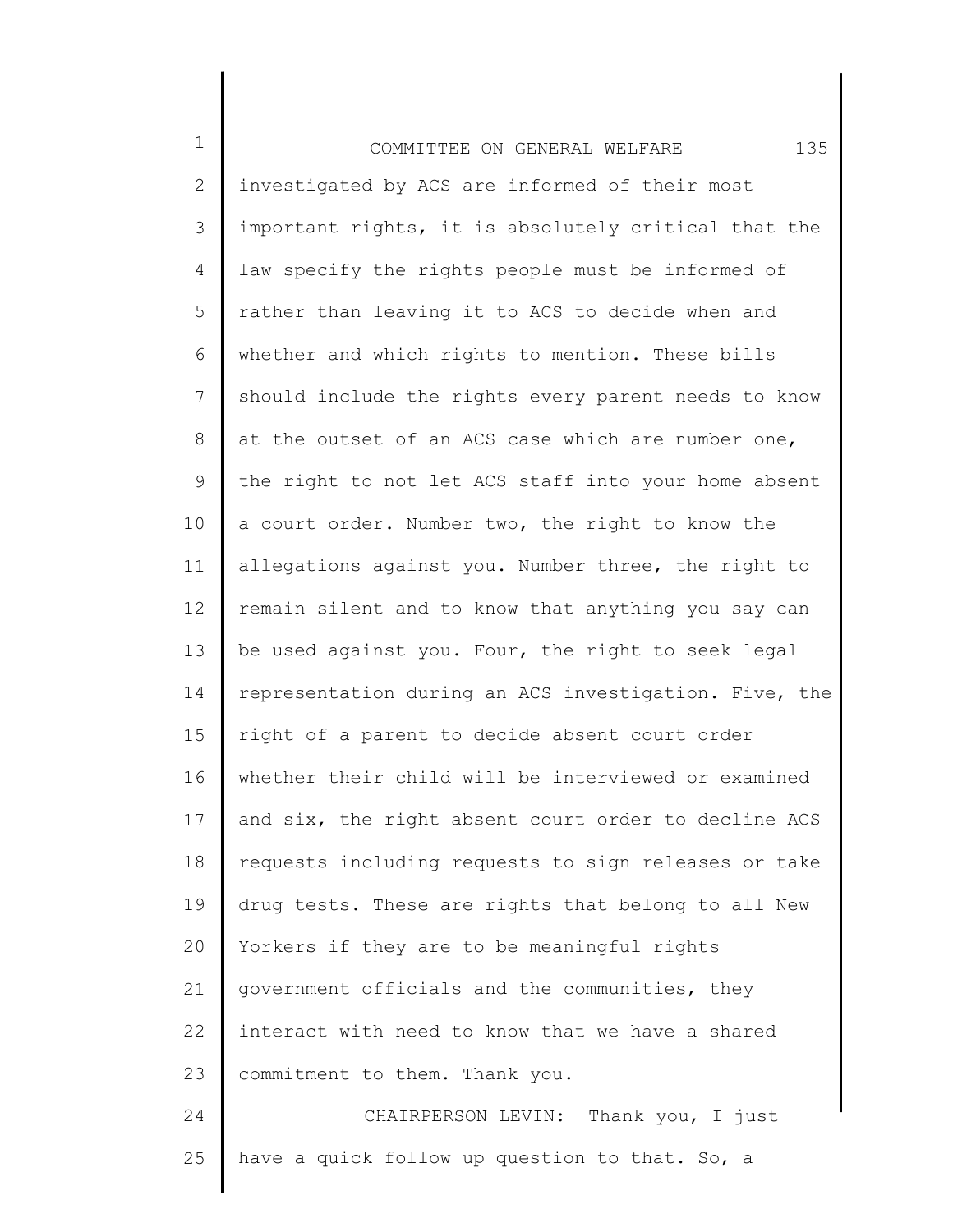1 2 3 4 5 6 7 8 9 10 11 12 13 14 15 16 17 18 19 20 21 22 23 24 25 COMMITTEE ON GENERAL WELFARE 136 potential rejoinder to that is that Miranda is, is given upon like arrest or detainment… CHRIS GOTTLIEB: Uh-huh… CHAIRPERSON LEVIN: Is there an analogous point that you see in the process with ACS that is an appropriate point or is… or is just knock on the door the, the best… the best point of… to do that? CHRIS GOTTLIEB: So, of course Miranda doesn't apply technically in the civil context, I do cite in my written version of the testimony the supreme court cases that I think establish the fundamental rights in this area which as you mentioned couldn't be more important… [cross-talk] CHAIRPERSON LEVIN: Uh-huh… [cross-talk] CHRIS GOTTLIEB: …but I think that in terms of the analogy of the point in time what's so critical about Miranda is that rights are given to the person at the moment when there is the greatest danger they will be intruded upon so it's the moment at which the government official is about to ask the person to incriminate themselves and because of the context has that power dynamic you were talking about and the equivalent of that, the most analogous moment to that is knock at the door moment.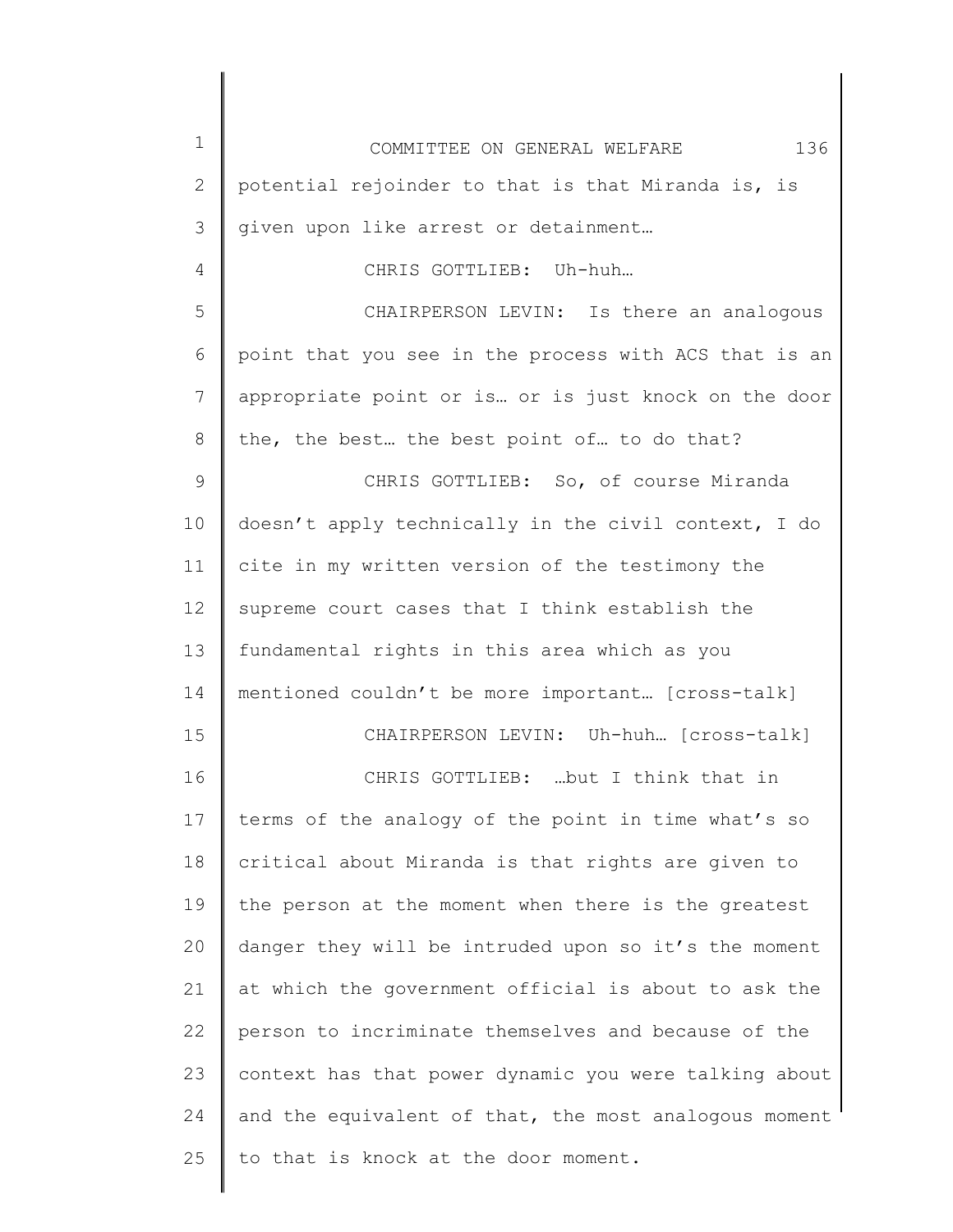| $\mathbf 1$    | 137<br>COMMITTEE ON GENERAL WELFARE                 |
|----------------|-----------------------------------------------------|
| $\mathbf{2}$   | CHAIRPERSON LEVIN: Okay, thank you.                 |
| 3              | NIJAH LEAK: Hi, my name is Nijah, I'm a             |
| $\overline{4}$ | foster child                                        |
| 5              | CHAIRPERSON LEVIN: Sorry, can you bring             |
| 6              | the microphone a little bit closer to your face?    |
| 7              | Alright, if you turn it a little bit towards you.   |
| 8              | NIJAH LEAK: Like this?                              |
| $\mathcal{G}$  | CHAIRPERSON LEVIN: There you go, yep.               |
| 10             | NIJAH LEAK: Okay, hi, I'm a foster                  |
| 11             | child, my name is Nijah. I just wanted to say thank |
| 12             | you and I appreciate general welfare committee and  |
| 13             | Joyce McMillan for allowing me to speak my truth    |
| 14             | today, I'm speaking on some of my experiences in    |
| 15             | foster care. I am a victim of the system by         |
| 16             | circumstance. I can't read this.                    |
| 17             | CHRIS GOTTLIEB: You want to  you want to            |
| 18             | just take a moment, just take a moment              |
| 19             | CHAIRPERSON LEVIN: Take your time.                  |
| 20             | CHRIS GOTTLIEB: Why don't we let someone            |
| 21             | else go and maybe you could                         |
| 22             | CHAIRPERSON LEVIN: Sure.                            |
| 23             | CHRIS GOTTLIEB: Okay, just take a                   |
| 24             | minute.                                             |
| 25             | CHAIRPERSON LEVIN: You're good.                     |
|                |                                                     |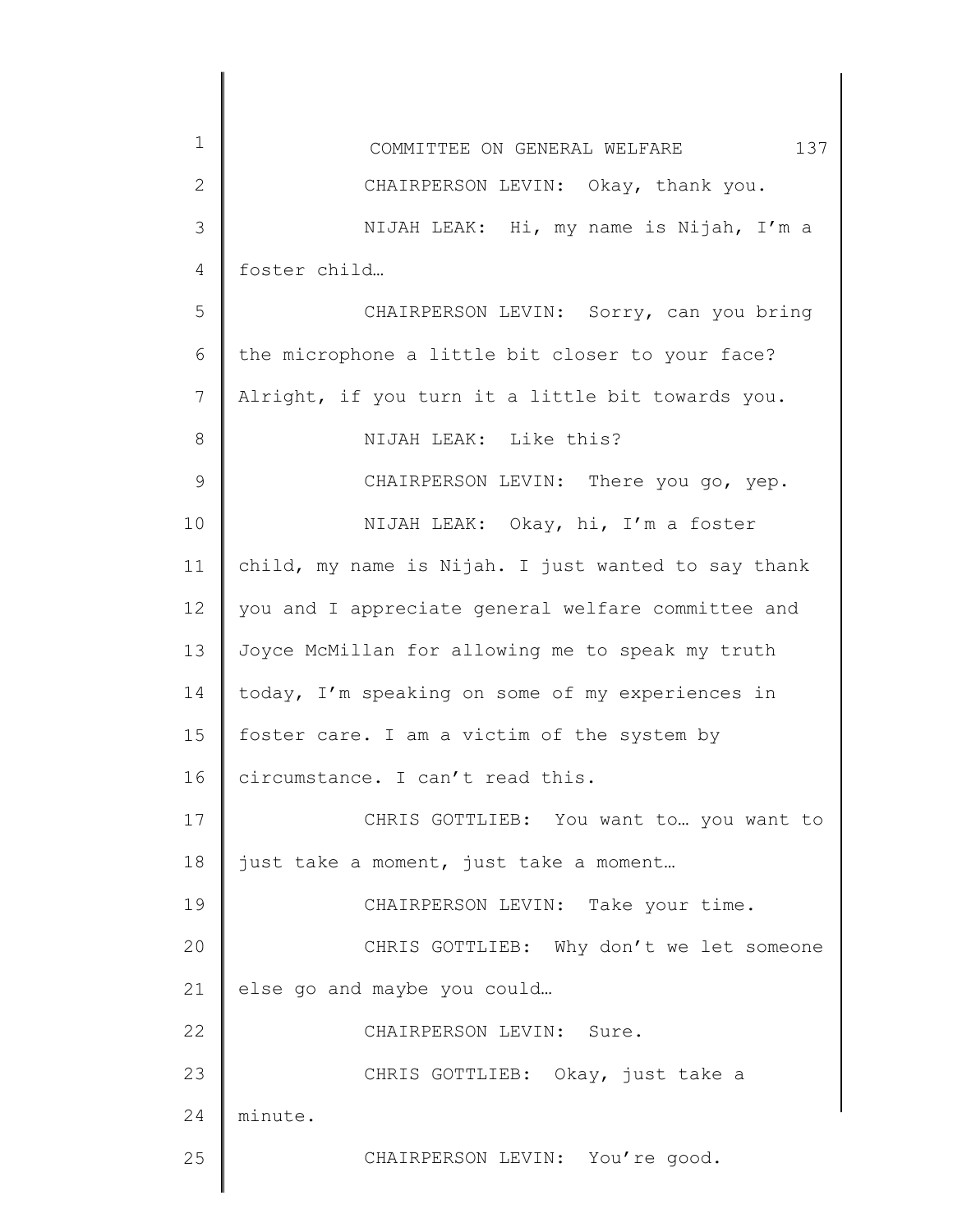| $\mathbf 1$  | 138<br>COMMITTEE ON GENERAL WELFARE                   |
|--------------|-------------------------------------------------------|
| $\mathbf{2}$ | JESSICA PRINCE: Hi. My name is Jessica                |
| 3            | Prince and I appreciate the opportunity to testify    |
| 4            | today. At the Bronx Defenders every day we see the    |
| 5            | devastating consequences of a child welfare system    |
| 6            | that is too quick to separate children from their     |
| 7            | parents and too quick to label parents as neglectful  |
| 8            | especially when those parents are from poor           |
| 9            | communities of color. As practitioners we bear        |
| 10           | witness to the harmful inhumane ways families are     |
| 11           | treated when they're part of this system. We see      |
| 12           | families experiencing harm through traumatic family   |
| 13           | separation and if not separation, government          |
| 14           | intrusion and surveillance, these harms cause lasting |
| 15           | trauma that far outlive the case. We strongly support |
| 16           | the packet of bills before the City Council today.    |
| 17           | Children are safer and families are stronger when     |
| 18           | parents are made aware of their rights and are given  |
| 19           | early and meaningful access to legal representation   |
| 20           | when being investigated by ACS. The bills providing   |
| 21           | for the reading of Miranda like rights to the at the  |
| 22           | start of an ACS investigation and the right to        |
| 23           | counsel are critical to protecting the fundamental    |
| 24           | rights of parents and children to familial integrity. |
| 25           | We are so encouraged by the City Council's            |
|              |                                                       |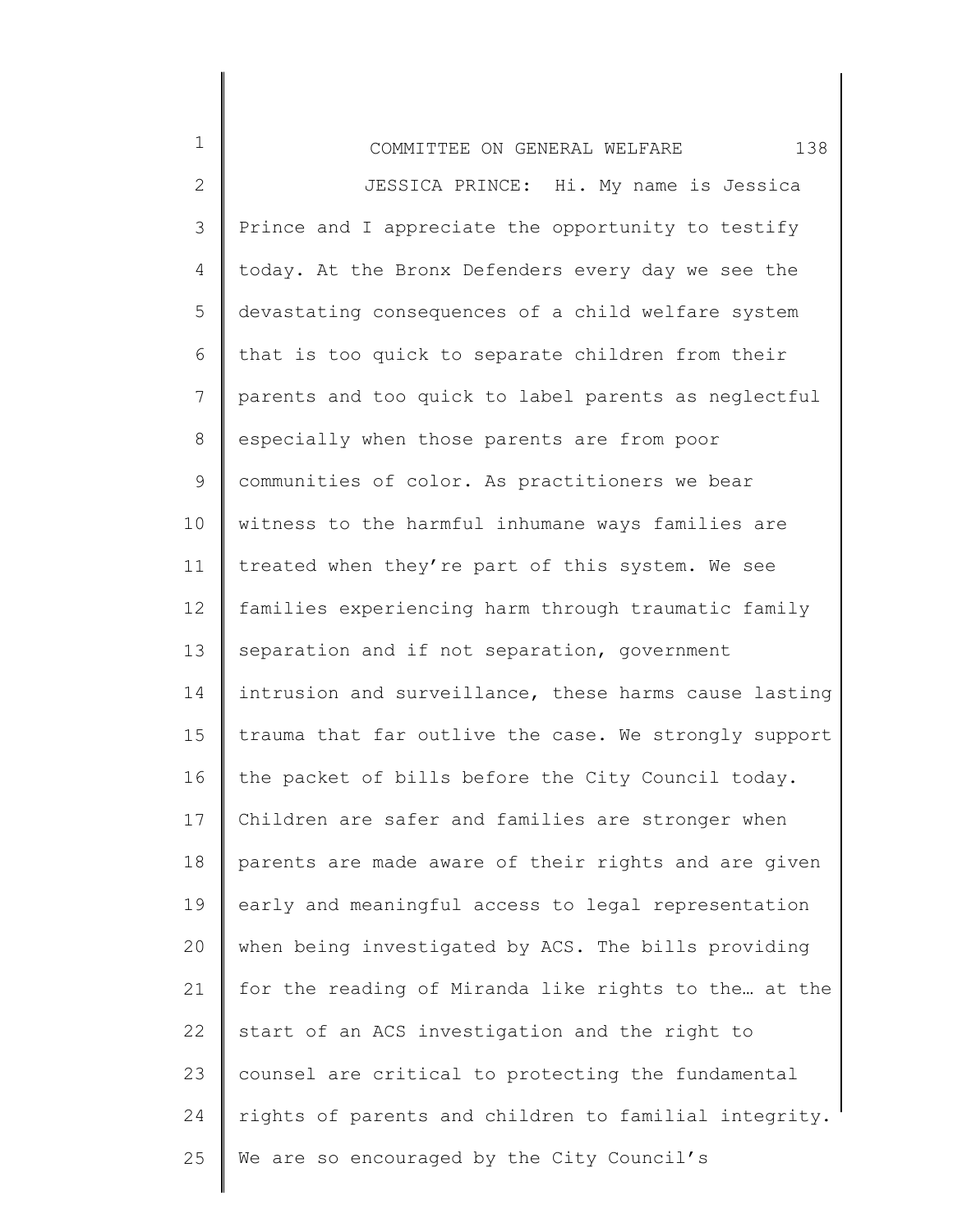| $\mathbf 1$  | 139<br>COMMITTEE ON GENERAL WELFARE                   |
|--------------|-------------------------------------------------------|
| $\mathbf{2}$ | recognition of this need. My colleagues either have   |
| 3            | already or will speak to those bills but I'd like to  |
| 4            | focus more on the reporting bills that have been      |
| 5            | introduced. As practitioners we bear witness to       |
| 6            | structural inequities as well, egregious, economic    |
| 7            | and racial disparities that mark individuals,         |
| 8            | families and entire communities as unfit and trap     |
| 9            | families in a cycle of child welfare involvement for  |
| 10           | generations. We see and hear about these harms        |
| 11           | directly from the parents that we represent in court  |
| 12           | every day, but it is difficult to convey the true     |
| 13           | scope of these harms without real transparency. We    |
| 14           | need ACS to share data that is critical to understand |
| 15           | the depth of the harm to diagnose the causes of that  |
| 16           | harm and to fashion meaningful solutions that can     |
| 17           | actually fix the problem. This is especially          |
| 18           | important so that the racial inequities in the system |
| 19           | can be understood and addressed. The Commissioner     |
| 20           | repeatedly said in his testimony today that there are |
| 21           | historical that there's a history of racial           |
| 22           | disproportionality, that racial disproportionality    |
| 23           | continues to exist today and will continue to exist   |
| 24           | until we fix the problem. There is racial             |
| 25           | disproportionality that exists at every single stage  |
|              |                                                       |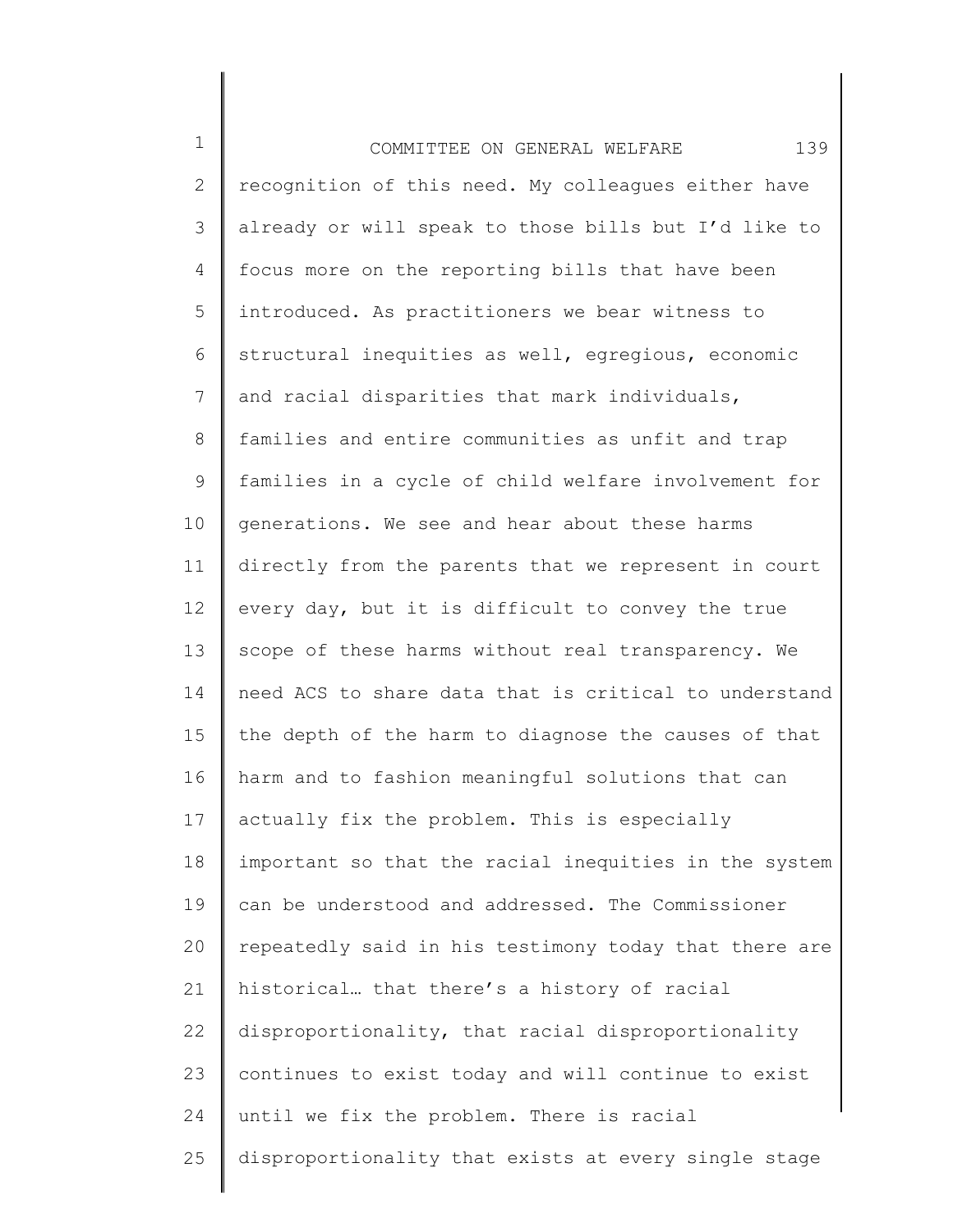| $\mathbf 1$     | 140<br>COMMITTEE ON GENERAL WELFARE                  |
|-----------------|------------------------------------------------------|
| 2               | of the system, it exists in the way cases are        |
| 3               | reported to the SCR, we see this with the drug       |
| 4               | testing of pregnant women in hospitals, black women  |
| 5               | are far more women of color are far more likely to   |
| 6               | be tested and we even see data that says that black  |
| 7               | women when they test positive are ten times more     |
| 8               | likely to be reported to child welfare authorities   |
| 9               | than white women. Once the case is marked as         |
| 10 <sub>o</sub> | indicated we also see the or the cases that are      |
| 11              | marked as indicated are far more likely to be        |
| 12              | children that are black so or, or children of color. |
| 13              | This disproportionality also exists for removals and |
| 14              | foster care placements. Black children are far more  |
| 15              | likely to be removed from their parents and once     |
| 16              | they're removed they will spend more time separated  |
| 17              | from their families, they will change foster care    |
| 18              | placement more frequently, they are less likely to   |
| 19              | receive necessary services while in care, they are   |
| 20              | less likely to ever reunify with their families and  |
| 21              | are more likely to age out of foster care without    |
| 22              | being adopted. While we know that these disparities  |
| 23              | exist at every level of the system, we lack an       |
| 24              | effective mechanism to hold ACS accountable and the  |
| 25              | self-review described by the Commissioner today is   |
|                 |                                                      |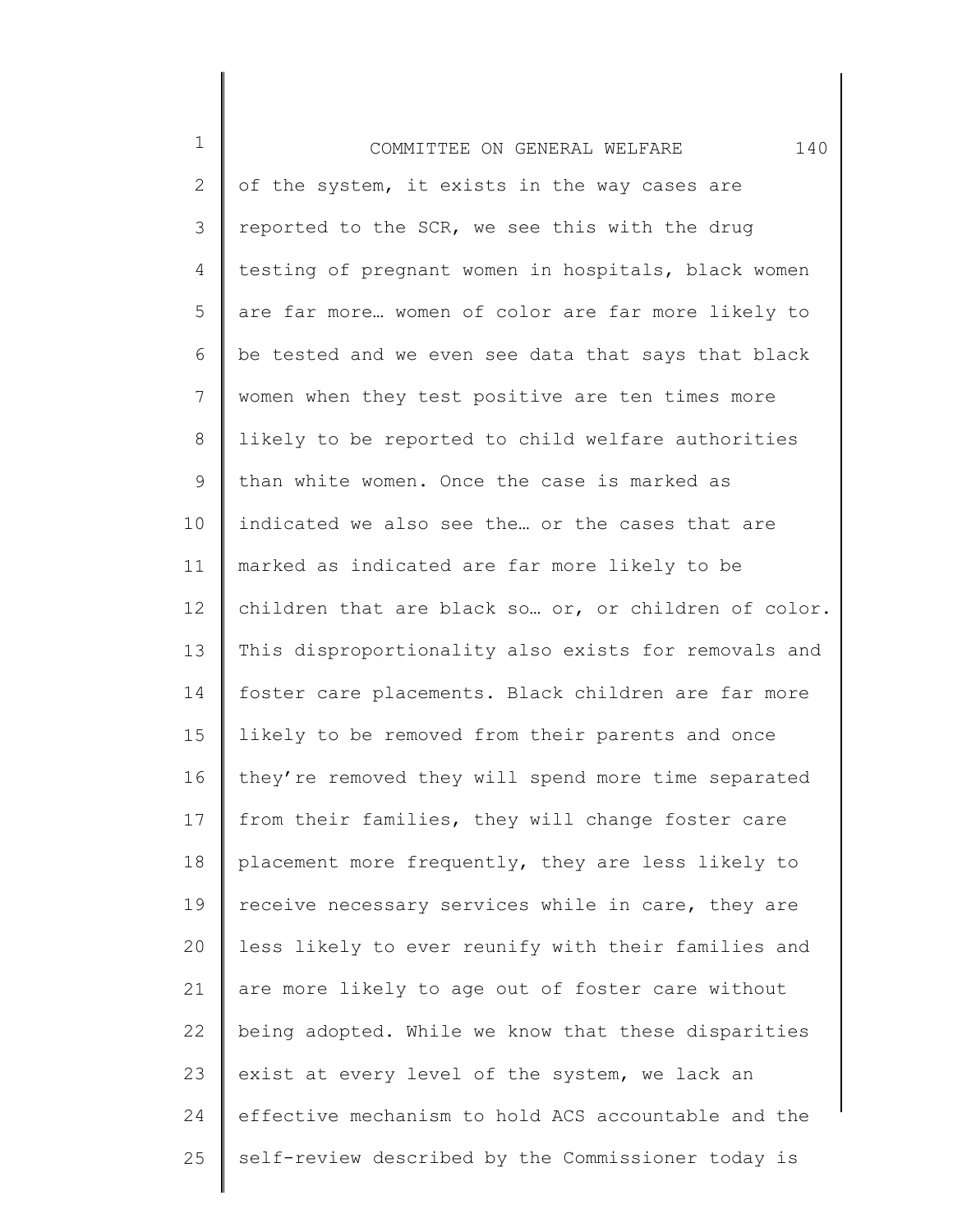| $1\,$ | 141<br>COMMITTEE ON GENERAL WELFARE                   |
|-------|-------------------------------------------------------|
| 2     | not enough to fix that problem. The bills that        |
| 3     | require enhanced reporting about ACS emergency        |
| 4     | removal practices, foster care placements and family  |
| 5     | demographics will, will expose this racial            |
| 6     | disproportionality and help the city to address the   |
| 7     | harm. It will help expose the ACS practices that      |
| $8\,$ | cause and perpetuate it. The Bronx Defenders commends |
| 9     | the City Council on its efforts, and we are excited   |
| 10    | to continue to work with you on these problems. Thank |
| 11    | you.                                                  |
| 12    | CHAIRPERSON LEVIN: Thank you so much.                 |
| 13    | [applause]                                            |
| 14    | NIJAH LEAK: Okay. In 2009 my father died              |
| 15    | of a heart attack and I can't read this               |
| 16    | CHRIS GOTTLIEB: Do you want to just talk              |
| 17    | and just say something without reading?               |
| 18    | CHAIRPERSON LEVIN: You don't even have                |
| 19    | to read it, you can speak from the heart or you       |
| 20    | it's you know I know it's, it's a little nerve        |
| 21    | wracking in front of in public but you're here,       |
| 22    | you're good. Sure, however you want to do it.         |
| 23    | JESSICA PRINCE: So, I'm going to read it              |
| 24    | for her.                                              |
| 25    | CHAIRPERSON LEVIN: Okay.                              |
|       |                                                       |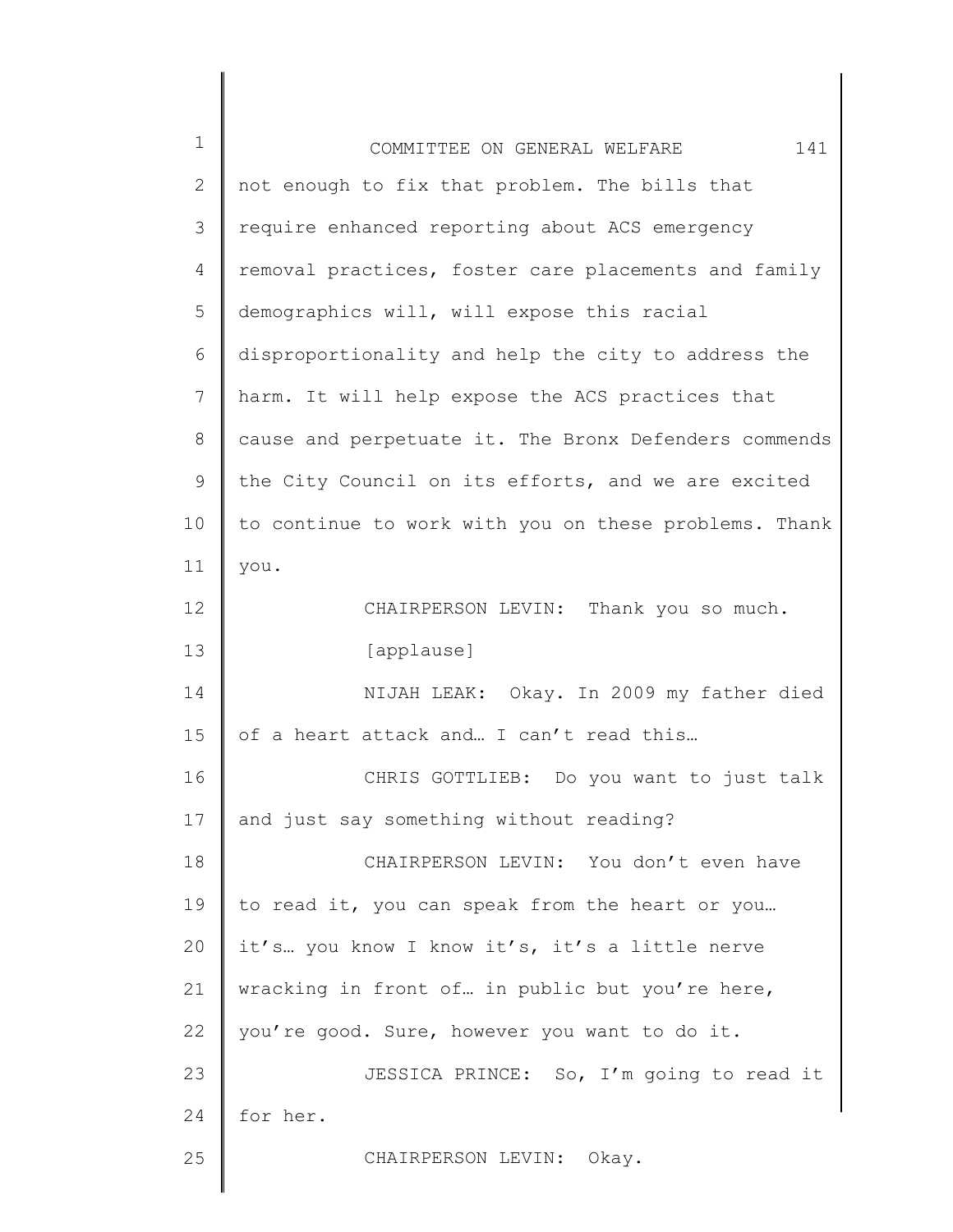2 3 4 5 6 7 8 9 10 11 12 13 14 15 16 17 18 19 20 21 22 23 24 25 JESSICA PRINCE: I'm a victim of the system by circumstance. It was in 2009 when my father died of a heart attack and around 2003 when my mother passed from a car accident. I've been placed in close to eight to ten homes and three group, group homes in a span of seven and a half years. During this process I went not alone into the system but with two of my brothers and I was snatched away from them when the workers told us that they would separate… that they wouldn't separate us. Upstate to a group home I went while they were in the Bronx at the time where 100 miles away… we were 100 miles away but now my little brother was taken to Miami, adopted and now never heard from again someone I grew up with, love and cherish more than myself. I was supposed to protect my little brother, the system didn't give me a chance. Just when I felt there couldn't be no more pain, throughout dealing with this I was placed in homes in little rooms with, with three beds, kicked out at five o'clock in the morning with an infant, rain, sleet, snow, they said they never cared, they got paid anyways. As they kicked me and my newborn out because I was unwanted, my daughter wasn't ten hours old before ACS… sorry. My daughter wasn't ten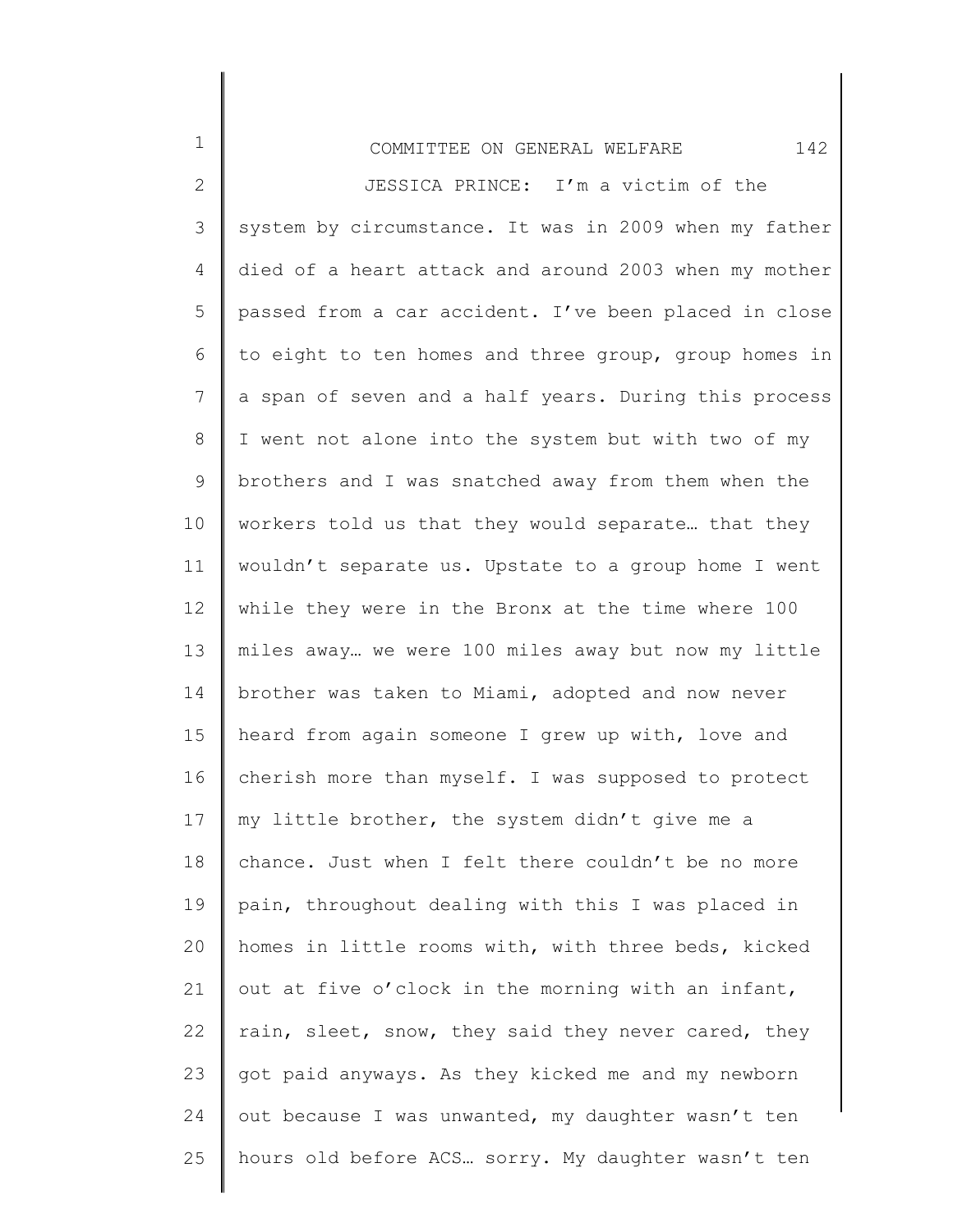| $\mathbf 1$     | 143<br>COMMITTEE ON GENERAL WELFARE                   |
|-----------------|-------------------------------------------------------|
| 2               | hours old before ACS came to my hospital room and     |
| 3               | gave me a paper and said I'm under a 30-day           |
| 4               | investigation, oh so now I'm not just a foster child  |
| 5               | but an unfit mother. I had been punched and beaten in |
| 6               | group, group homes, I have been robbed and screamed   |
| $7\phantom{.}$  | at by unknown strangers that I have no choice to stay |
| 8               | with. I wore shoes that didn't fit, I was often unfed |
| 9               | and watched others eat and throw the scraps I have    |
| 10 <sub>o</sub> | scraps. I have written statements to a to a system    |
| 11              | that never cared, I've been told I'm sick then forced |
| 12              | to take medication prescribed by its system so        |
| 13              | called so it's systems so called finest doctors       |
| 14              | because I've been affected by my circumstances. Am I  |
| 15              | not supposed to hurt from all of my all I have lost?  |
| 16              | They showed me it's better for me to be zombified     |
| 17              | than actually understand the unjust. The mentors in   |
| 18              | the homes love in the homes loved saying better       |
| 19              | it's better it's that or the psych ward they said as  |
| 20              | I ate the pills and felt wiry. Foster home to foster  |
| 21              | home, group to group I went, I often asked myself     |
| 22              | aren't budget cuts for us to have clothes? Why do we  |
| 23              | have to mop and wipe floors and make sure it shined   |
| 24              | to have the bare necessities? Why when you go to the  |
| 25              | supervisors, they don't hear you, just turn the blind |
|                 |                                                       |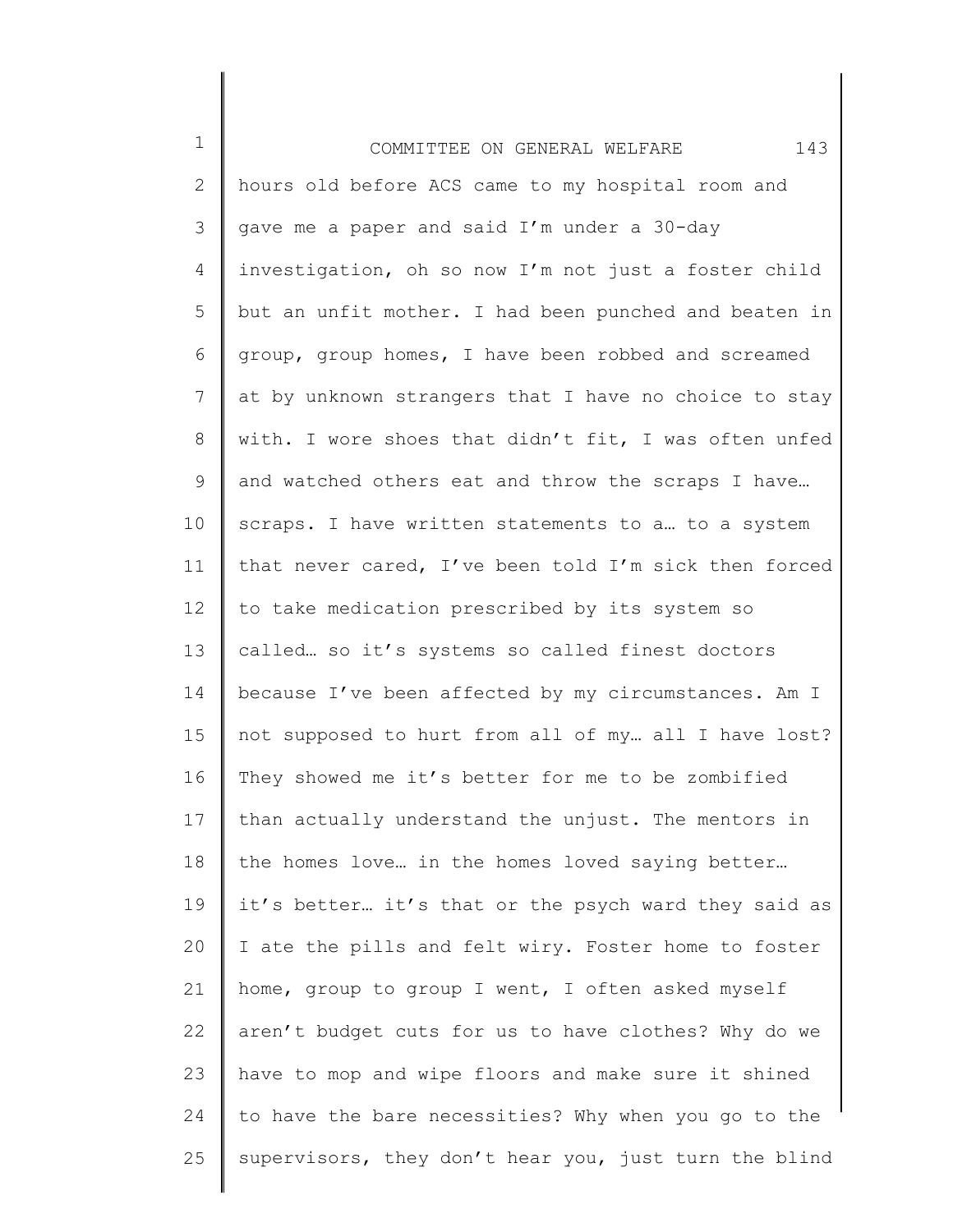| $\mathbf 1$     | 144<br>COMMITTEE ON GENERAL WELFARE                   |
|-----------------|-------------------------------------------------------|
| $\mathbf{2}$    | eye, all we wanted was help, all I wanted was         |
| 3               | understanding and guidance and clean clothes and a    |
| 4               | warm home. I'm hoping this accountability package     |
| 5               | brings real accountability and real change. Thank     |
| 6               | you.                                                  |
| 7               | [applause]                                            |
| $8\,$           | CHAIRPERSON LEVIN: Thank you Nijah for                |
| $\mathsf 9$     | that very powerful testimony, I think it's important  |
| 10 <sub>o</sub> | that we all acknowledge that and reflect on that,     |
| 11              | thank you. Okay. Oh, sorry.                           |
| 12              | ANDREW FORD: Good afternoon. My name is               |
| 13              | Andrew Ford and I'm a Senior Staff Attorney at the    |
| 14              | Center for Family Representation. I want to take this |
| 15              | time to speak about the importance of parents having  |
| 16              | access to counsel during ACS investigations. To do    |
| 17              | that I want to address some common misconceptions     |
| 18              | about the role of parent attorneys in the child       |
| 19              | welfare process. First parent's attorneys are         |
| 20              | concerned with the best interest of children, it is   |
| 21              | our job to advise our clients on how to best achieve  |
| 22              | their goals and because our clients are parents and   |
| 23              | parents are committed to the wellbeing of their       |
| 24              | children our objective is to keep their children safe |
| 25              | and at home permanently. Second, opponents of parents |
|                 |                                                       |

║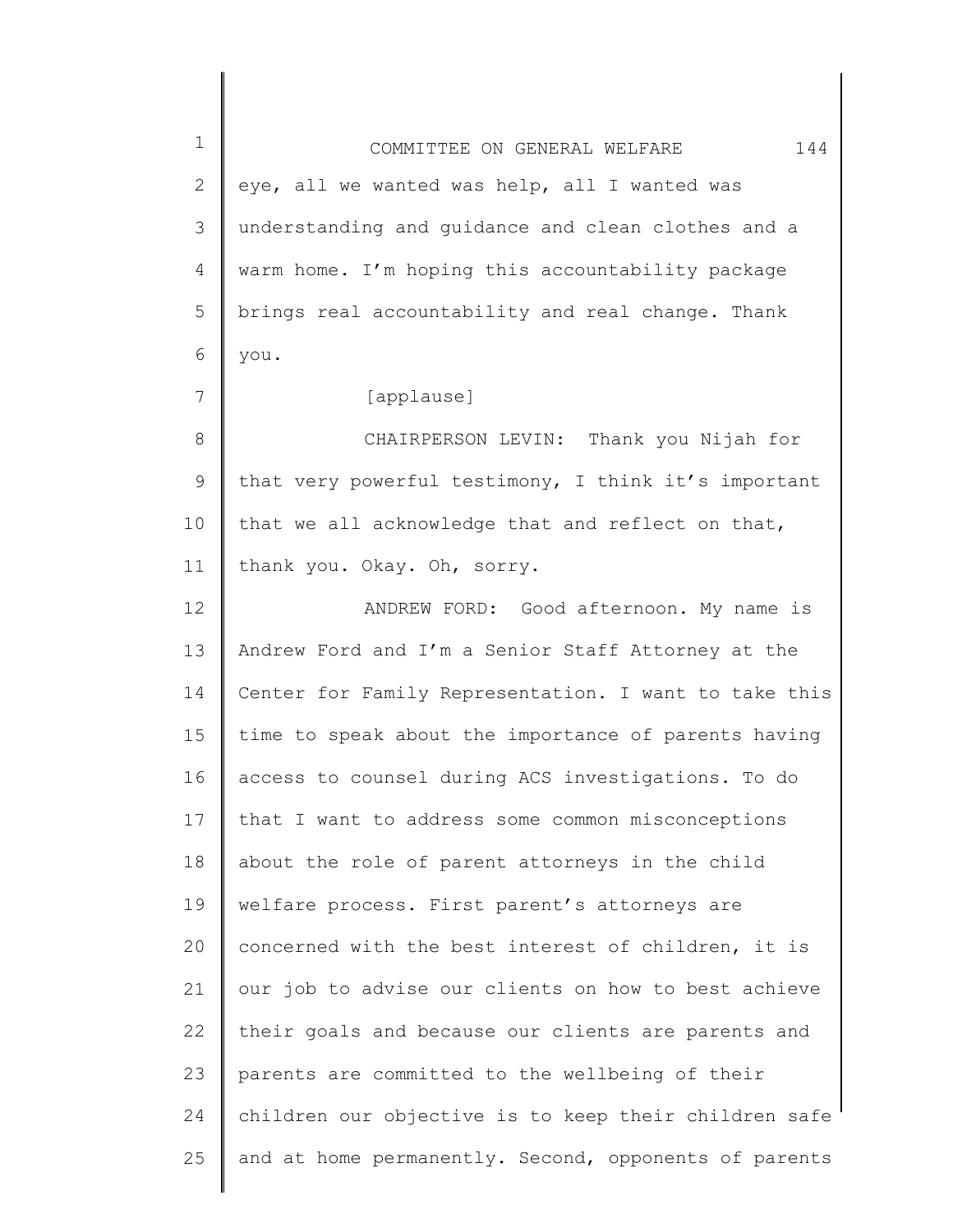1 2 3 4 5 6 7 8 9 10 11 12 13 14 15 16 17 18 19 20 21 22 23 24 25 COMMITTEE ON GENERAL WELFARE 145 having attorneys during the ACS investigation stage often raise concerns about the process becoming too litigious however there are already attorneys involved in the process they just work for ACS. Many ACS caseworkers have received interrogation skills training from NYPD officers and these caseworkers frequently reach out to ACS attorneys for advice on whether they need more information from the parent before closing a case, indicating it or filing a petition. These are investigations and not simple visits. Investigations could lead to removals of children, petitions being filed, orders of protection being sought, and parents being split up when one parent is asked to leave the family home. Parents are not informed of any of these potential outcomes during the investigations. It is rare that parents are even made aware that not only do they not have to speak with ACS, but they don't have to allow their children to speak with ACS or be examined by ACS employees either. When the stakes are so high and with so much information is withheld it is no wonder so many parents mistrust ACS. Contrary to the testimony offered by the administration earlier today access to counsel does not necessarily result in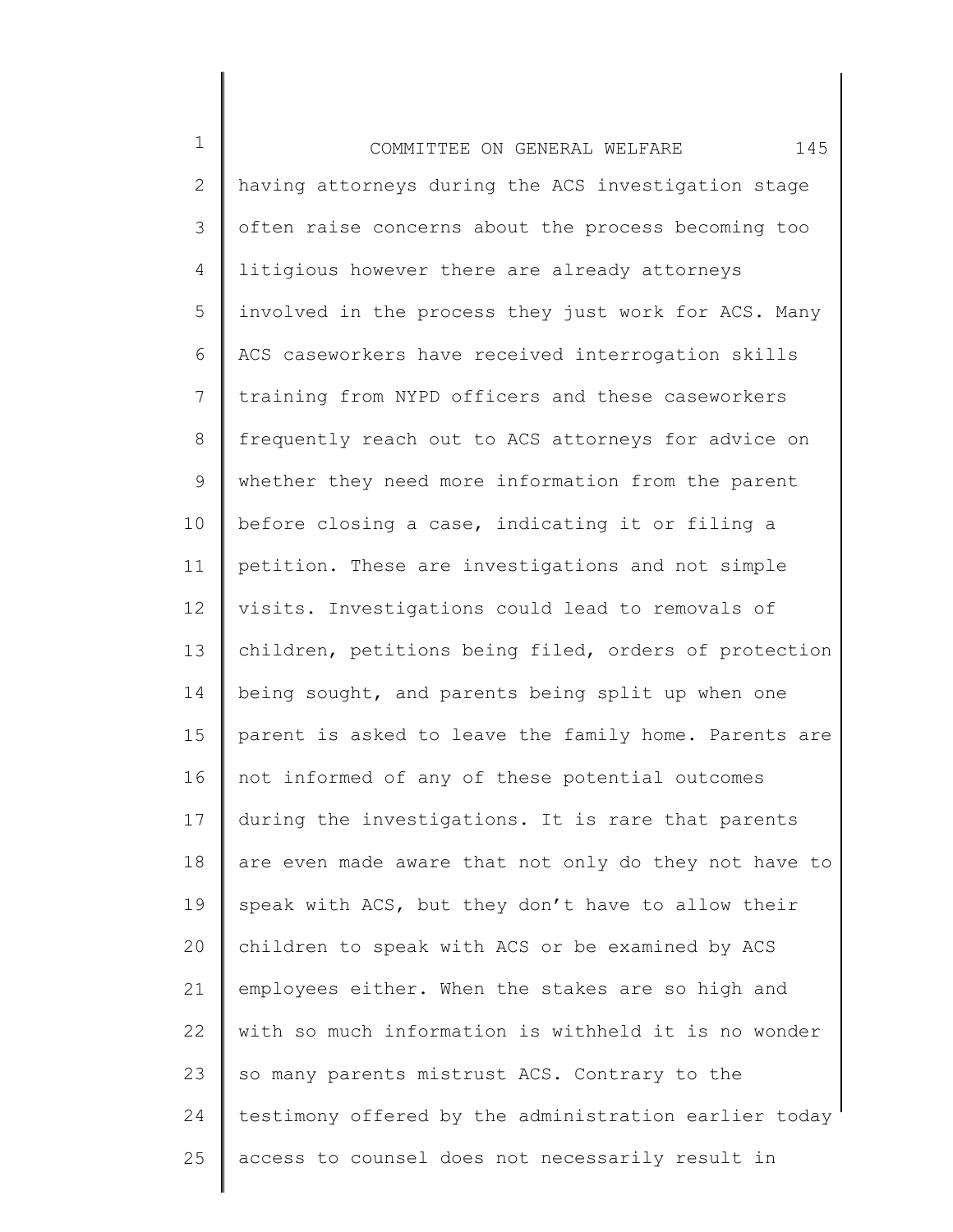1 2 3 4 5 6 7 8 9 10 11 12 13 14 15 16 17 18 19 20 21 22 23 24 COMMITTEE ON GENERAL WELFARE 146 further… for the litigation. I must reference a pilot program in 2004 and 2005 called project engage, further information on that is within our written testimony. It was a unique partnership between CFR and ACS that supported parents, in that pilot where ACS refer a small number of parents to CFR staff in the investigative stage 80 percent were able to avoid a removal or a filing in family court. We also want to note that any parent with means would immediately seek legal advice if ACS contacted them, there is no question that they would be entitled to do so. However, most parents who are investigated by ACS are not of means. Eighty two percent of our clients are people of color and 100 percent of them are poor. So, to say that parents who are investigated by ACS should not have access to assigned counsel during these investigations is a decision that disproportionally impacts low income black and brown families. To oppose parents being informed of their rights or being assigned attorneys during ACS investigations is in practice a denial of their rights. That approach should be soundly rejected, and we believe that with the appropriate amendments

25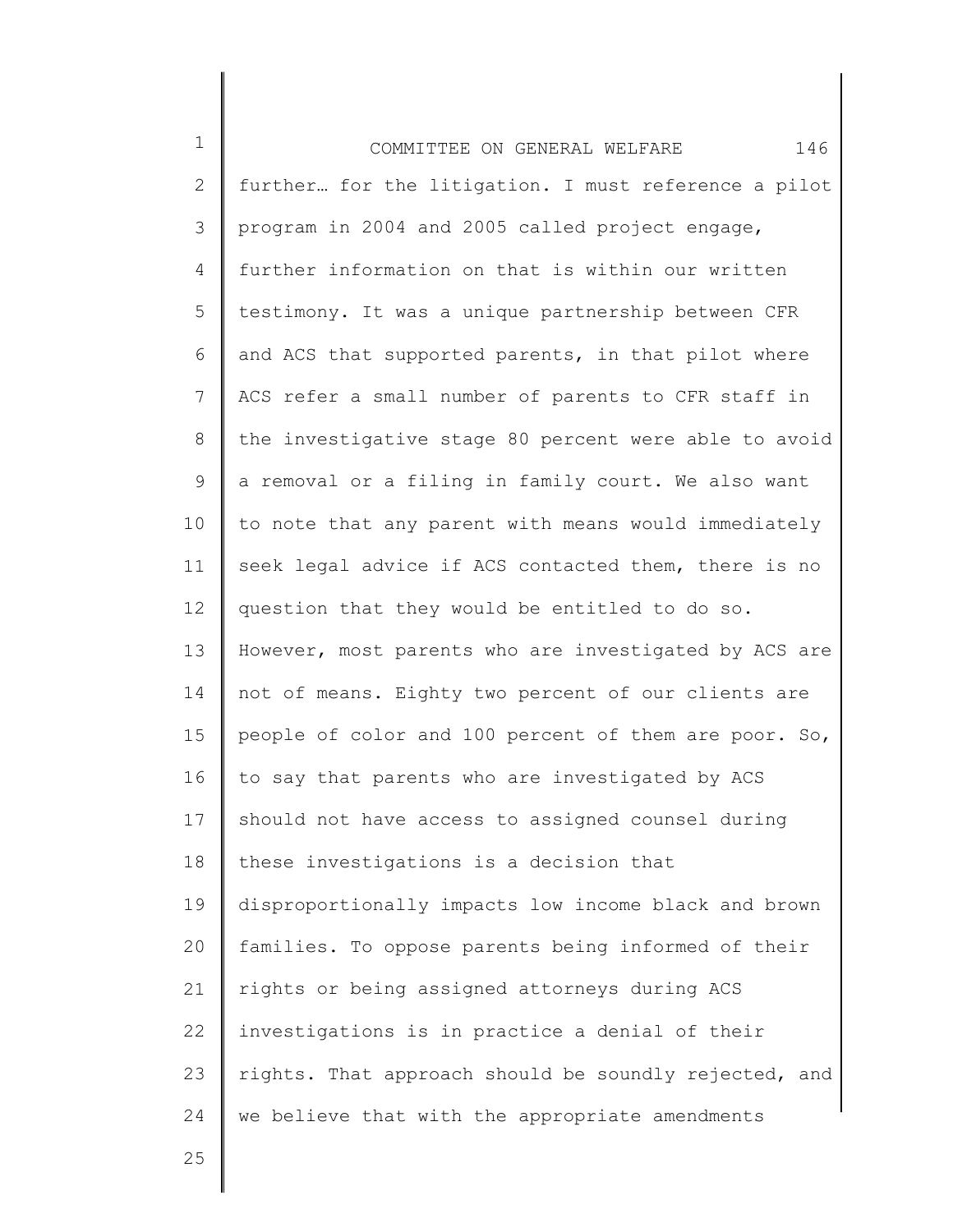1 2 3 COMMITTEE ON GENERAL WELFARE 147 passage of these bills will achieve that. Thank you for your time.

4 5 6 7 8 9 10 11 12 13 14 15 16 17 18 19 20 21 22 23 24 25 CHAIRPERSON LEVIN: Thank you so much. BRIAN HOLBROOK: Good afternoon. My name is Brian Holbrook. On behalf of Brooklyn Defender Services I'd like to thank the General Welfare Committee and the progressive caucus for the opportunity to provide our thoughts on this groundbreaking legislation to better hold New York City's administration for Children Services accountable and to address the disparities in our city's child welfare system. We support this package of legislation and our written testimony includes our views and recommendations on each of these bills. We particularly agree that all New York City parents should receive a parents bill of rights at the outset of a child protective investigation and we'd emphasize the need for this information to be provided in writing in the parent's primary language in terms that are simple and easy to understand regardless of a parent's educational level or intellectual capacity. I want to focus primarily on the importance of parents getting access to lawyers and advocates as early in the child protective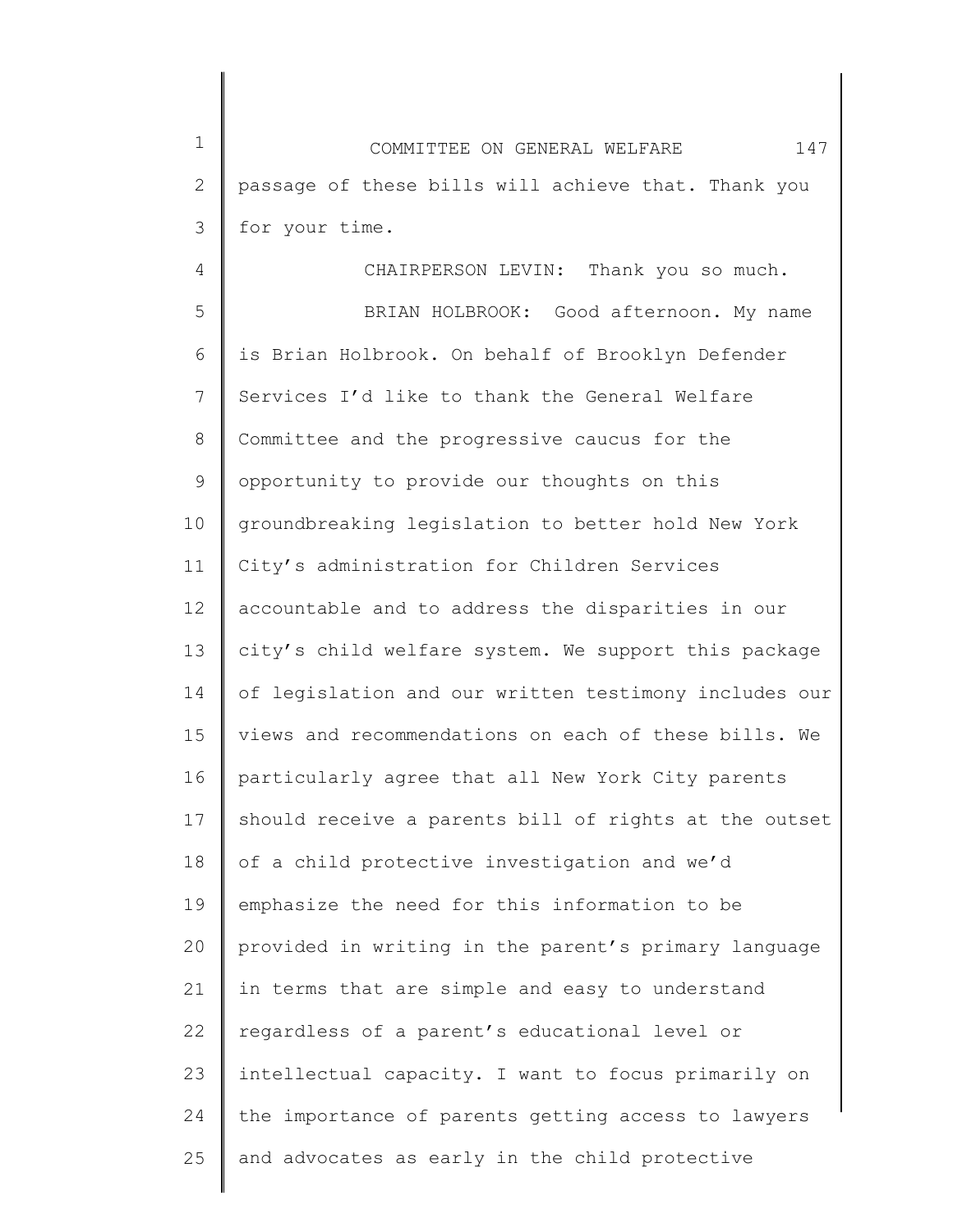| $\mathbf 1$    | 148<br>COMMITTEE ON GENERAL WELFARE                   |
|----------------|-------------------------------------------------------|
| 2              | investigation as possible, before a case is filed in  |
| 3              | court. Currently most parents with child welfare      |
| 4              | involvement do not have access to attorneys until ACS |
| 5              | files a case against them in family court. Prior to   |
| 6              | the case coming to court including at child safety    |
| $\overline{7}$ | conferences convened by ACS critical decisions are    |
| $8\,$          | made that have significant consequences for how the   |
| 9              | case will proceed including the programs and services |
| 10             | that the family, family will be mandated to           |
| 11             | participate in, whether the case will be filed in     |
| 12             | court and most significantly whether children will be |
| 13             | separated from their parents. Parents generally       |
| 14             | participate in these investigations and attend        |
| 15             | prefiling child safety conferences alone without the  |
| 16             | advice of counsel or advocates to quide them through  |
| 17             | the process this results in many family separations   |
| 18             | and court filings which might have been avoided if    |
| 19             | parents had access to legal and social work           |
| 20             | assistance. I'd like to share a couple of examples    |
| 21             | about the transformative impact that early defense    |
| 22             | can have for families. BDS represents a client whom   |
| 23             | I'll call Gina, who's the mother of four children.    |
| 24             | She was arrested for leaving her four-year-old son at |
| 25             | a police precinct for 20 minutes when her usual       |
|                |                                                       |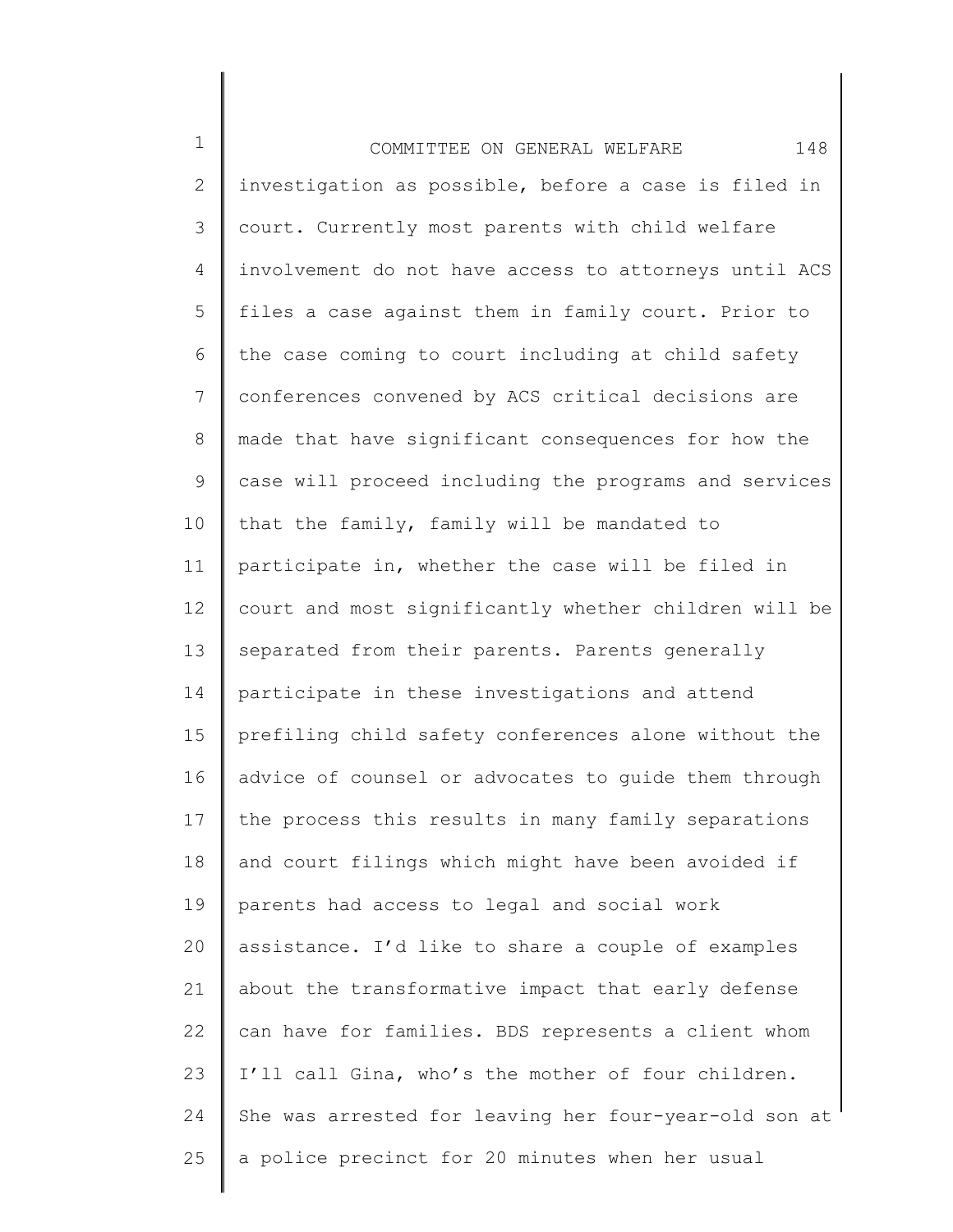1 2 3 4 5 6 7 8 9 10 11 12 13 14 15 16 17 18 19 20 21 22 23 24 25 COMMITTEE ON GENERAL WELFARE 149 family support was unable to help. The day after her case was arraigned in criminal court a BDS team of attorneys, paralegals and social workers prepared Gina for her ACS involvement and then advocated at a child safety conference to keep the case out of family court. BDS advocated for ACS to provide support services for the whole family instead of removing the children. The night before the conference ACS had asked Gina to leave the kids with a family resource which she did but at the conference with BDS's advocacy ACS agreed for the children to return home with services in place and never even filed a court case. BDS also advocated for two parents whose baby was born with withdrawal symptoms from the mother whom I'll call Sara using Suboxone to treat her addiction to opioids. Sara did not have access to prescription, and she was using Suboxone without a prescription because she knew it was safer than continuing her opioid use. ACS saw her use of Suboxone to treat her addiction as continuing drug seeking behavior. A BDS social worker attended the child safety conference and explained how Sara was focused on her recovery and had the support of her baby's father. BDS advocated for this family to stay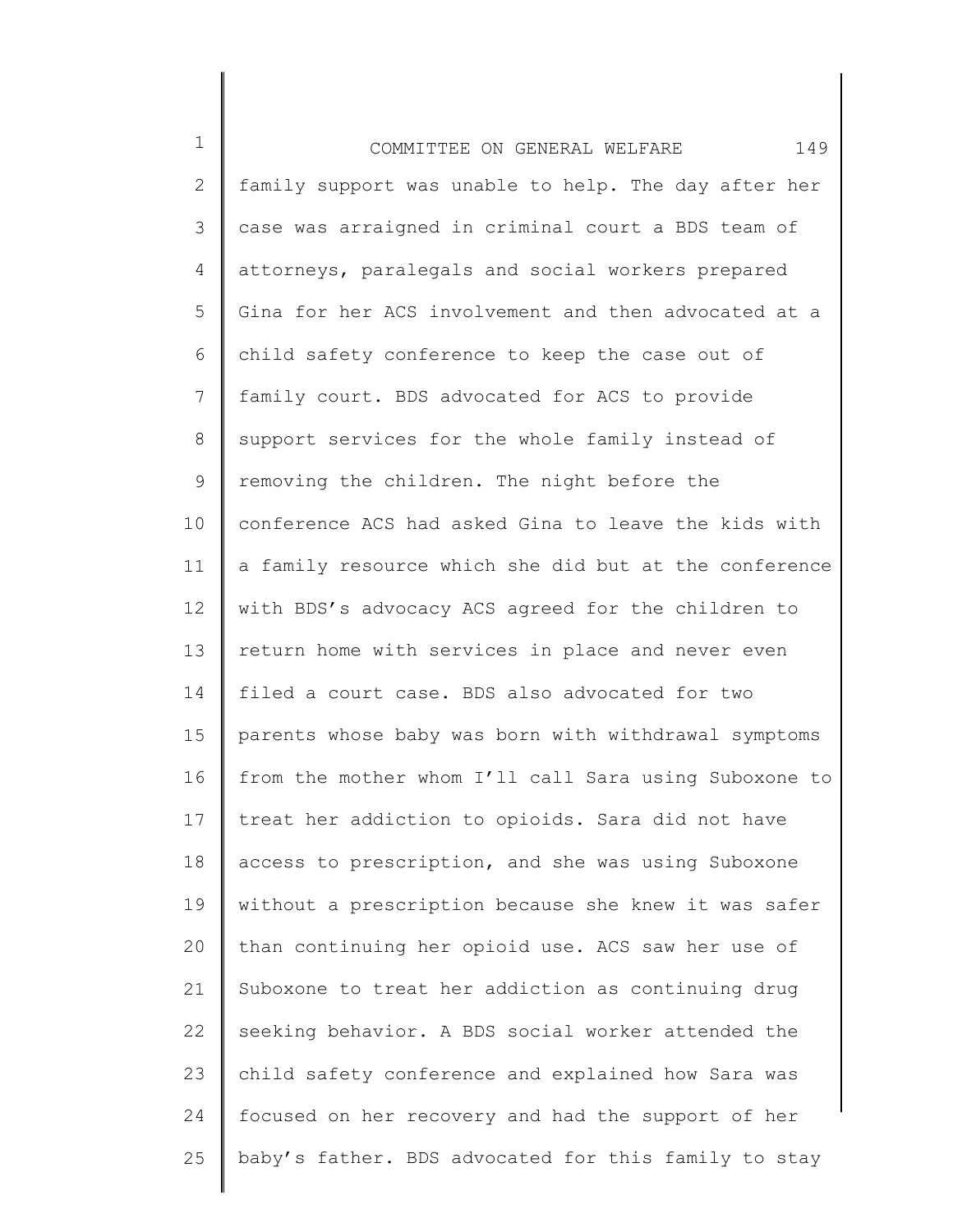1 2 3 4 5 6 7 8 9 10 11 12 13 14 15 16 17 18 19 20 21 22 23 24 25 COMMITTEE ON GENERAL WELFARE 150 together and helped ACS see that the mother just needed to be connected to the right services and was already working on her recovery. Through BDS's advocacy the family avoided a court case and family separation and Sara was able to get the services she needed to continue her recovery. So, I think Council Member Treyger raised earlier that many of the child protective specialists, the majority do not have social work training, they're not licensed social workers. So, the testimony from Deputy Commissioner Davidson regarding how these interactions with the parent at the knock on the door at family team meetings, at child safety conferences are done in a social work level is, is really not our experience at all, these are very adversarial proceedings. As I think Andrew mentioned these child protective specialists are trained as investigators, as interrogators by… sometimes by the police department so the idea that these are, you know worker to parent friendly interactions is I think a real misrepresentation of what's going on and it emphasizes the need for parents to have advocates in their corner and just to answer questions about the process. I'll also say that in the early defense we…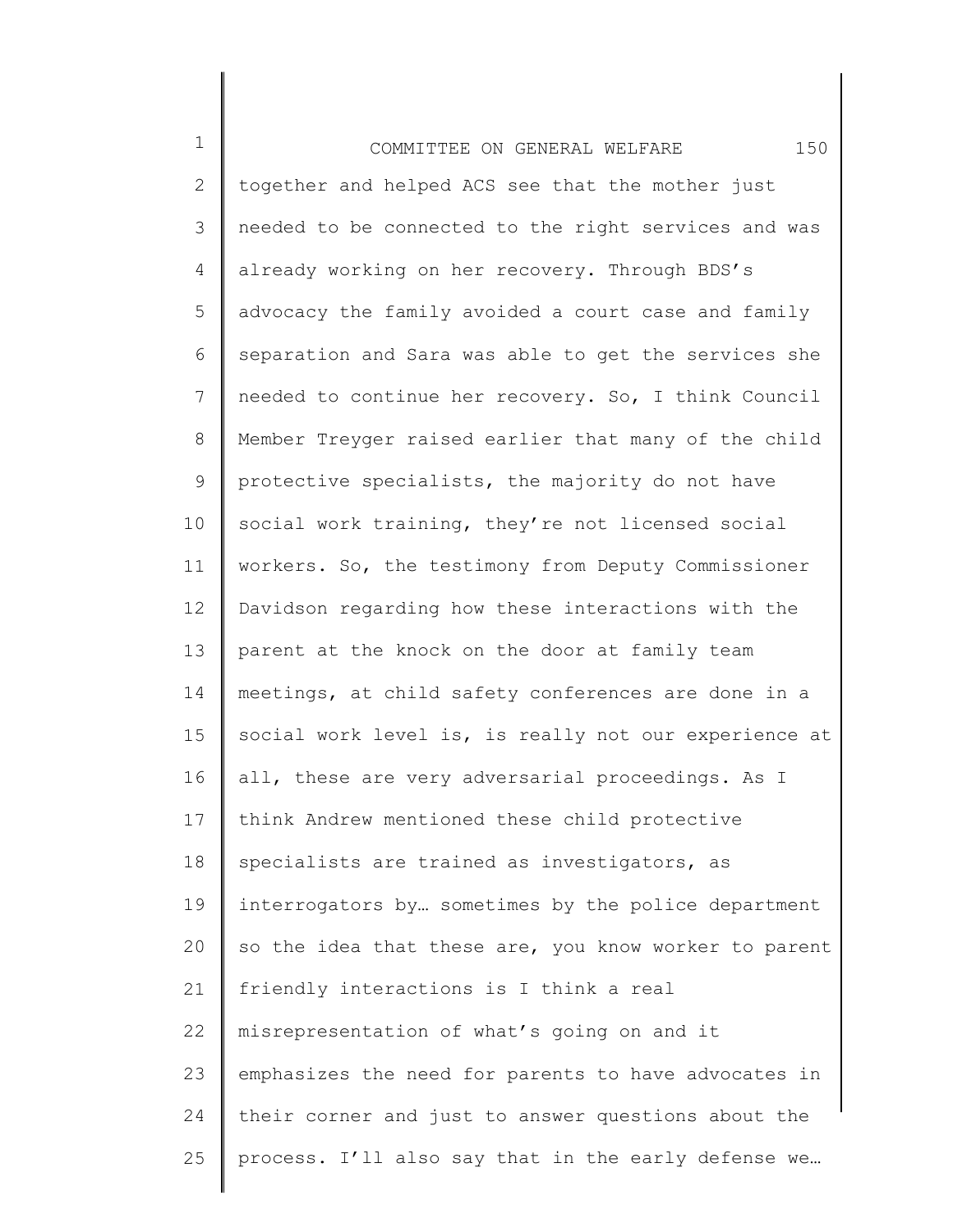| $\mathbf 1$  | 151<br>COMMITTEE ON GENERAL WELFARE                   |
|--------------|-------------------------------------------------------|
| $\mathbf{2}$ | work we do currently far from treating it as an       |
| 3            | adversarial litigation posture we are primarily       |
| 4            | focused on answering parent's questions that can      |
| 5            | include advising a parent not to share private        |
| 6            | information that has nothing to do with the report    |
| 7            | that's in front of ACS but it can also include        |
| $8\,$        | advising the parent that a certain amount of          |
| 9            | cooperation with ACS particularly if the concerns are |
| 10           | not very serious may be the very quickest way to get  |
| 11           | the case closed without ever going to court. So, we   |
| 12           | thank the Council for introducing legislation that    |
| 13           | could ensure that all parents who are confronted with |
| 14           | the government's power to separate or intervene in    |
| 15           | family's lives have access to early defense services. |
| 16           | CHAIRPERSON LEVIN: Thanks so much.                    |
| 17           | Good afternoon. Thank<br>AYAMI HATANAKA:              |
| 18           | you for having this hearing and for the opportunity   |
| 19           | to testify on these important issues. My name is      |
| 20           | Ayami Hatanaka and I'm a parent advocate at the       |
| 21           | Neighborhood Defender Service of Harlem. In my role I |
| 22           | work with parents as an out of court advocate and     |
| 23           | work on a team with each client's attorney. I also    |
| 24           | represent clients at administrative hearings for      |
| 25           | their appeals regarding the state central registry    |
|              |                                                       |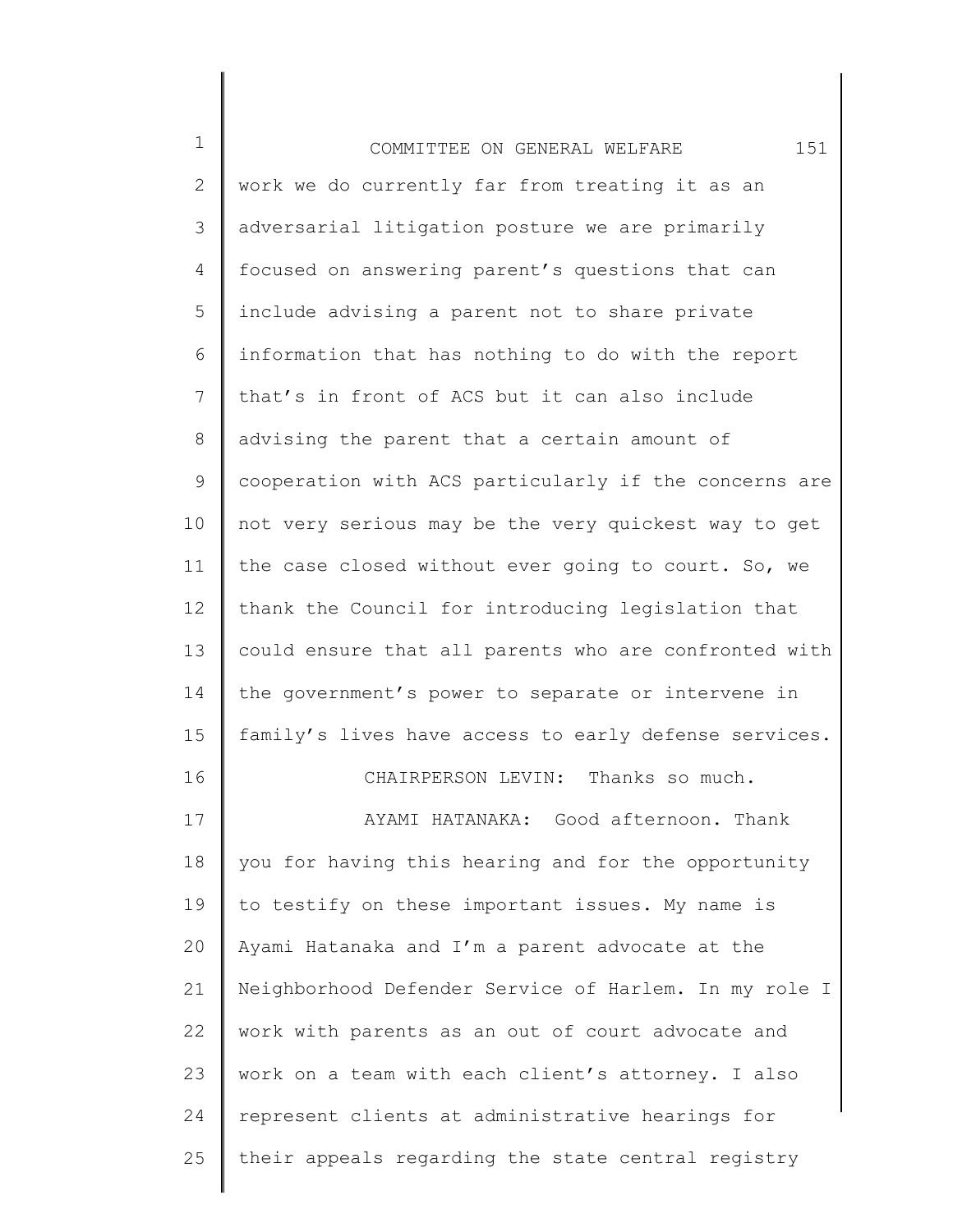1 2 3 4 5 6 7 8 9 10 11 12 13 14 15 16 17 18 19 20 21 22 23 24 25 COMMITTEE ON GENERAL WELFARE 152 and today I will specifically focus on how the state central registry impacts parents in Harlem and how the proposed bills could help create a more equitable process. A few weeks ago, I sat in the waiting area of the special hearings section of the state building of 125<sup>th</sup> Street with my client sitting next to me. I had thoroughly prepared my client and we had discussed what our strategy for the hearing would be as well as potential outcomes. I worked hard to put together our evidence and to prepare for the hearing. As we waited, I noticed a man next to us, he was by himself without a lawyer or advocate. The agency lawyer, his advisory in this proceeding came out and asked whether he will be presenting evidence at his own hearing. This man who did not appear to understand English attempted to answer through an interpreter, but it was unclear to me whether the man understood the question or what the process would be or even look like. There was no significant difference between my client and this man, both of them should have had access to knowledgeable representation that could help them navigate the difficult process of a hearing and yet my client was represented by an advocate under the supervision of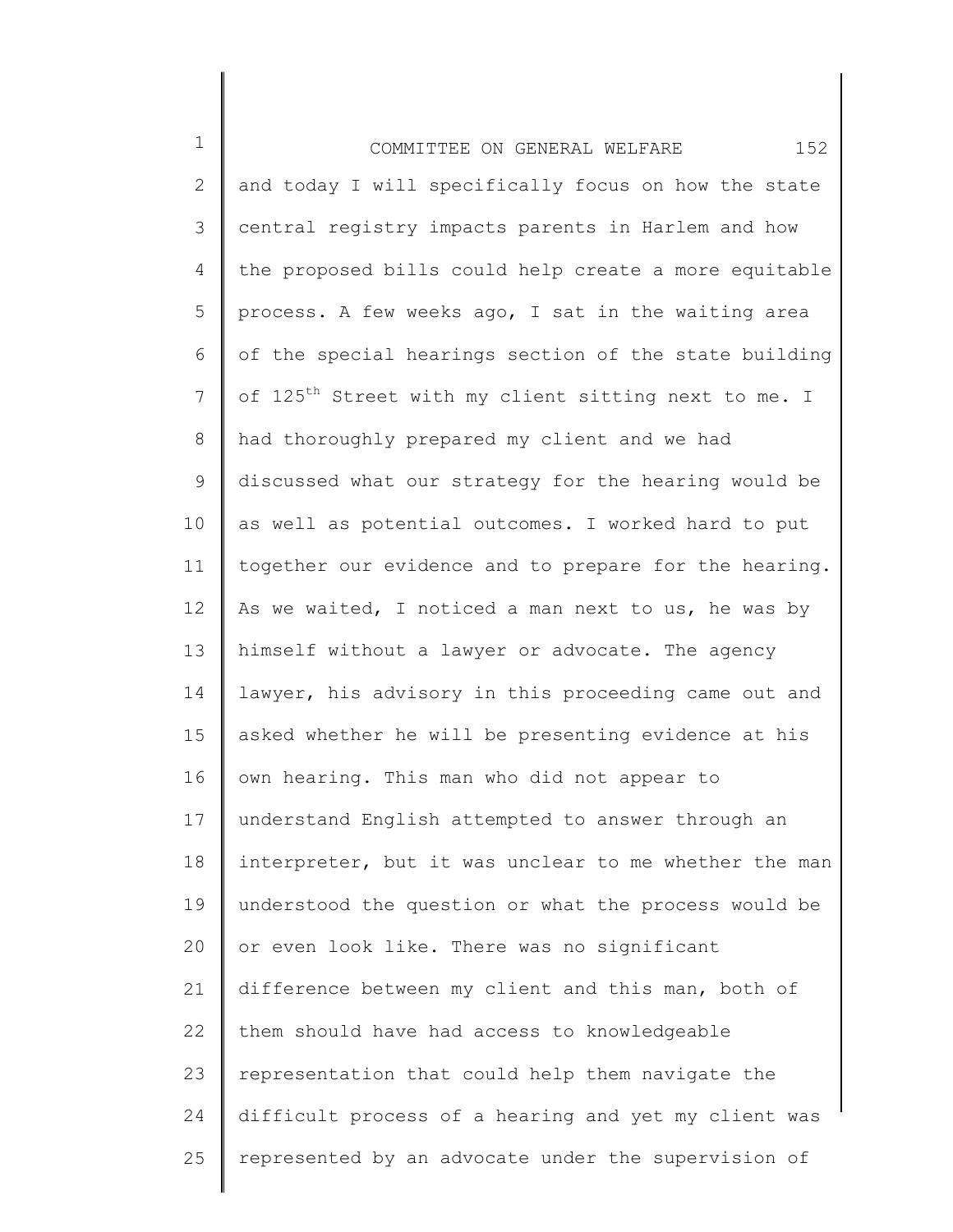1 2 3 4 5 6 7 8 9 10 11 12 13 14 15 16 17 18 19 20 21 22 23 24 25 COMMITTEE ON GENERAL WELFARE 153 an attorney. I would posit that no one here in this room would attend a legal hearing such as an SCR hearing without legal representation. I am in no way undermining the importance of parent's voices and perspectives but there is no reason one person should not have access to the resources of representation while another person does. Furthermore, individuals whose cases do not end up in family court but are still investigated and marked as indicated in the state central registry should have the same opportunity and access to representation at a hearing as well. Proposed law 1715, 1729 and resolution 1066 are a way for City Council to take direct action to right this wrong. It is important to note that having an indicated case in the SCR can create significant barriers to employment for up to 28 years, that is the majority of time for a person's career. This issue disproportionately affects low income black and brown communities and inflicts severe economic consequences keeping families in poverty and at high risk of continued ACS involvement because of the conflation between poverty and neglect. Although the trauma of family separation will forever affect a family, the weight of having one's name on the SCR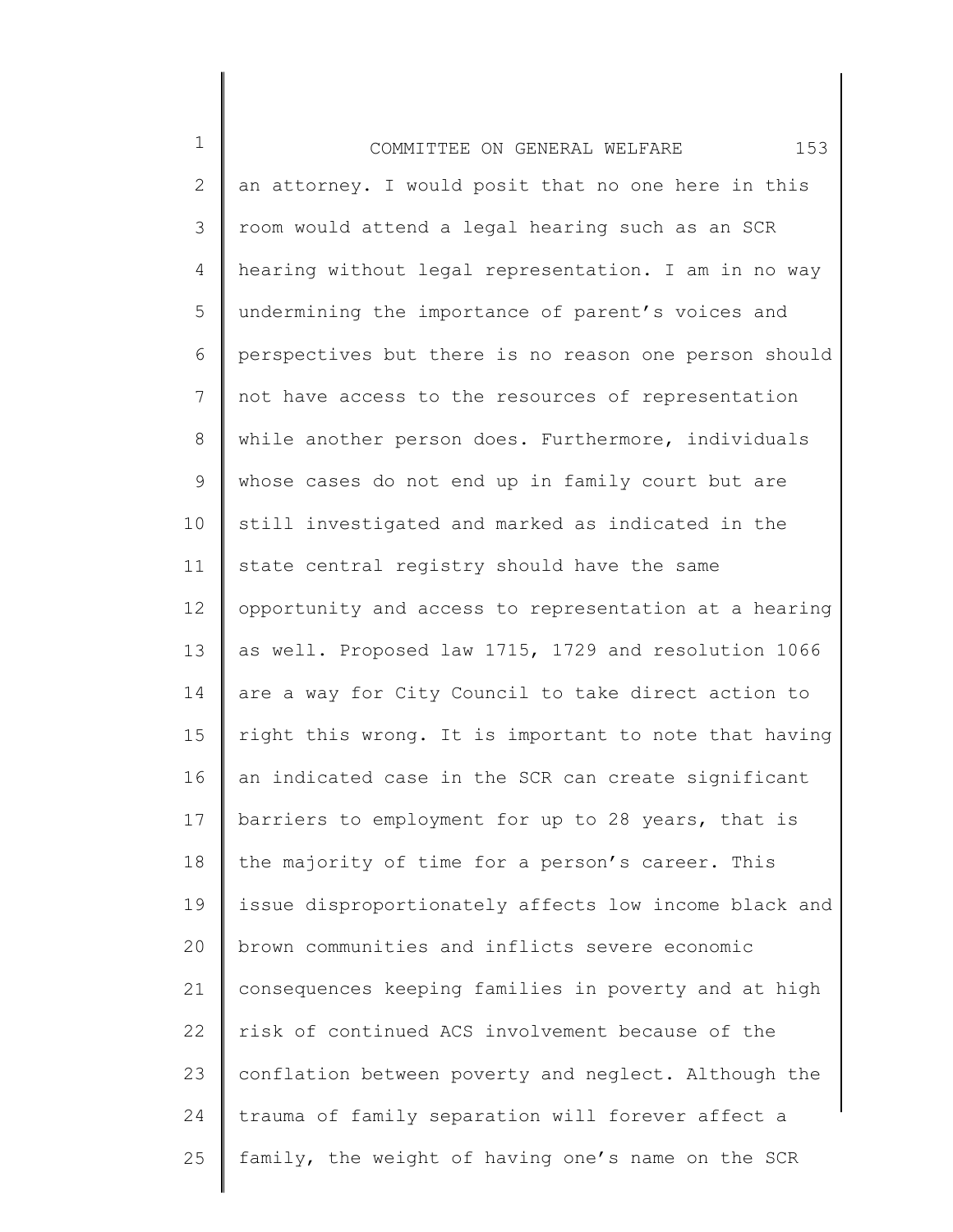1 2 3 4 COMMITTEE ON GENERAL WELFARE 154 with an indicated case can be removed through a more just and fair process. The proposed laws are a step in the right direction. Thank you.

5 6 7 8 9 10 11 12 13 14 15 16 17 CHAIRPERSON LEVIN: Thank you so much to this panel, I look forward to working with all of you in the coming weeks and months to look at this legislation, thank you. Okay, we're going to call up two more panels and again want to be sensitive to time here so the quickest we could get through it would be the best, I think. Melissa Moore, Drug Policy Alliance; Arlene Rodriguez, Mobilization for Justice; Juliet Davis, Children's Defense Fund; Meryleen Mena, Children's Committee… Citizen Children… Citizens Committee for Children and Tasfia Rahman, Coalition for Asian American Children and Families. Hi everybody.

18 19 20 21 22 23 24 25 MERYLEEN MENA: Hello. Good afternoon. My name is Meryleen Mena and I am the Policy and Budget Analyst at Citizens Committee for Children of New York. COMMITTEE CLERKC is a 75-year-old independent child advocacy organization dedicated to ensuring that every New York child is healthy, housed, educated, and safe. Thank you, Chair Steve Levin and all the members of the General Welfare Committee, for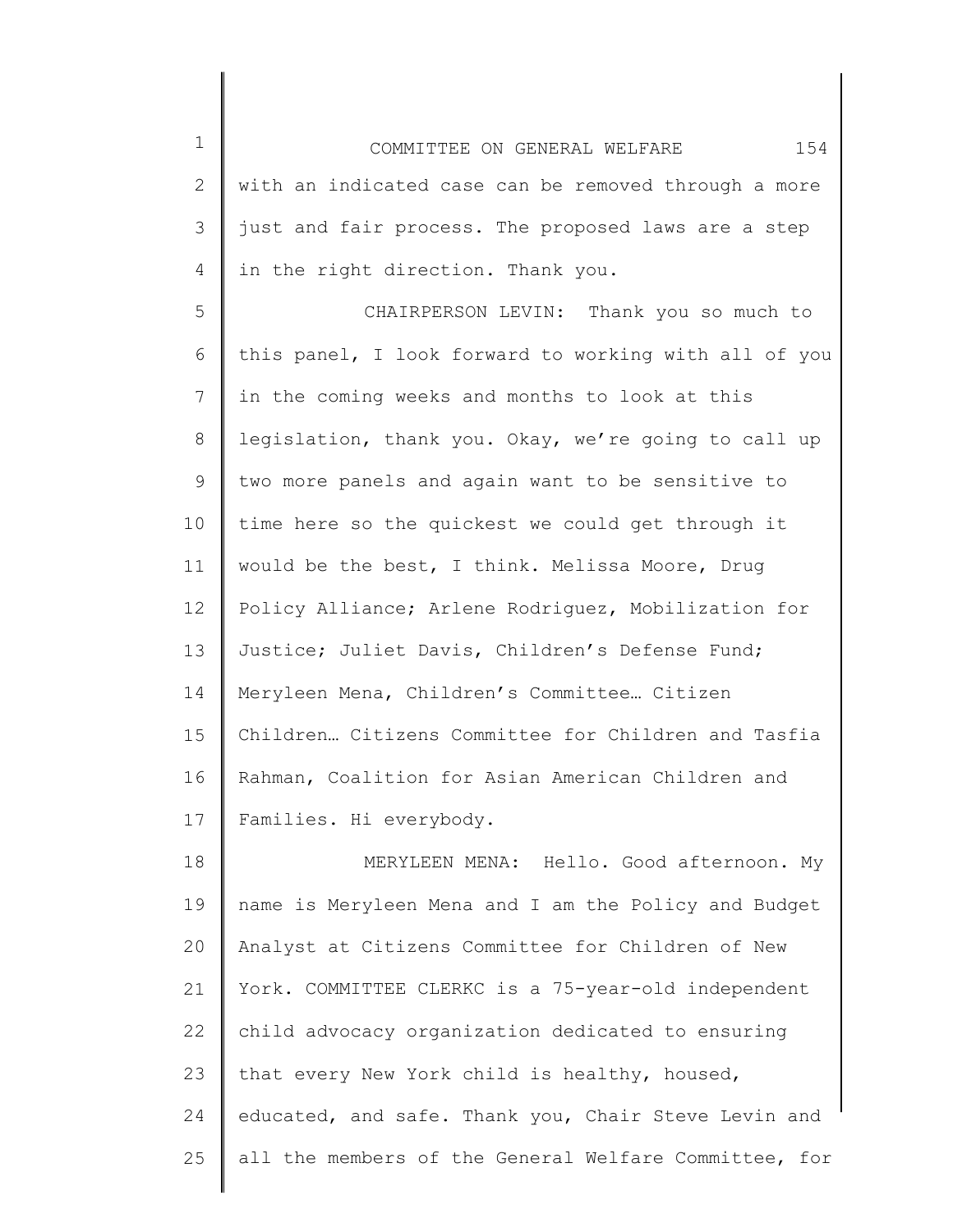1 2 3 4 5 6 7 8 9 10 11 12 13 14 15 16 17 18 19 20 21 22 23 24 25 COMMITTEE ON GENERAL WELFARE 155 holding today's hearing. The bills we view today take critical steps towards ensuring child safety and permanency. I will highlight what COMMITTEE CLERKC views as three priorities. First, prioritizing child safety; second, strengthening families and keeping them together when possible and last system accountability and reporting to better meet the needs of children and families. COMMITTEE CLERKC's research suggests that the most effective child welfare system is one that prevents abuse or neglect from occurring in the first place. An effective child welfare system also prevents the need for foster care when there is risk by providing services that support families. Supporting families during a time of vulnerability prevents the trauma of removal while also strengthening a family's ability to provide a safe home for their child. To that end COMMITTEE CLERKC's advocacy has focused on ensuring that child welfare financing supports preventative services. However, when a child is in danger there must be a proper system in place to protect them. When CPS investigations are necessary, we must ensure that the system can respond in a manner that minimizes further trauma and harm to the child or children. Allegations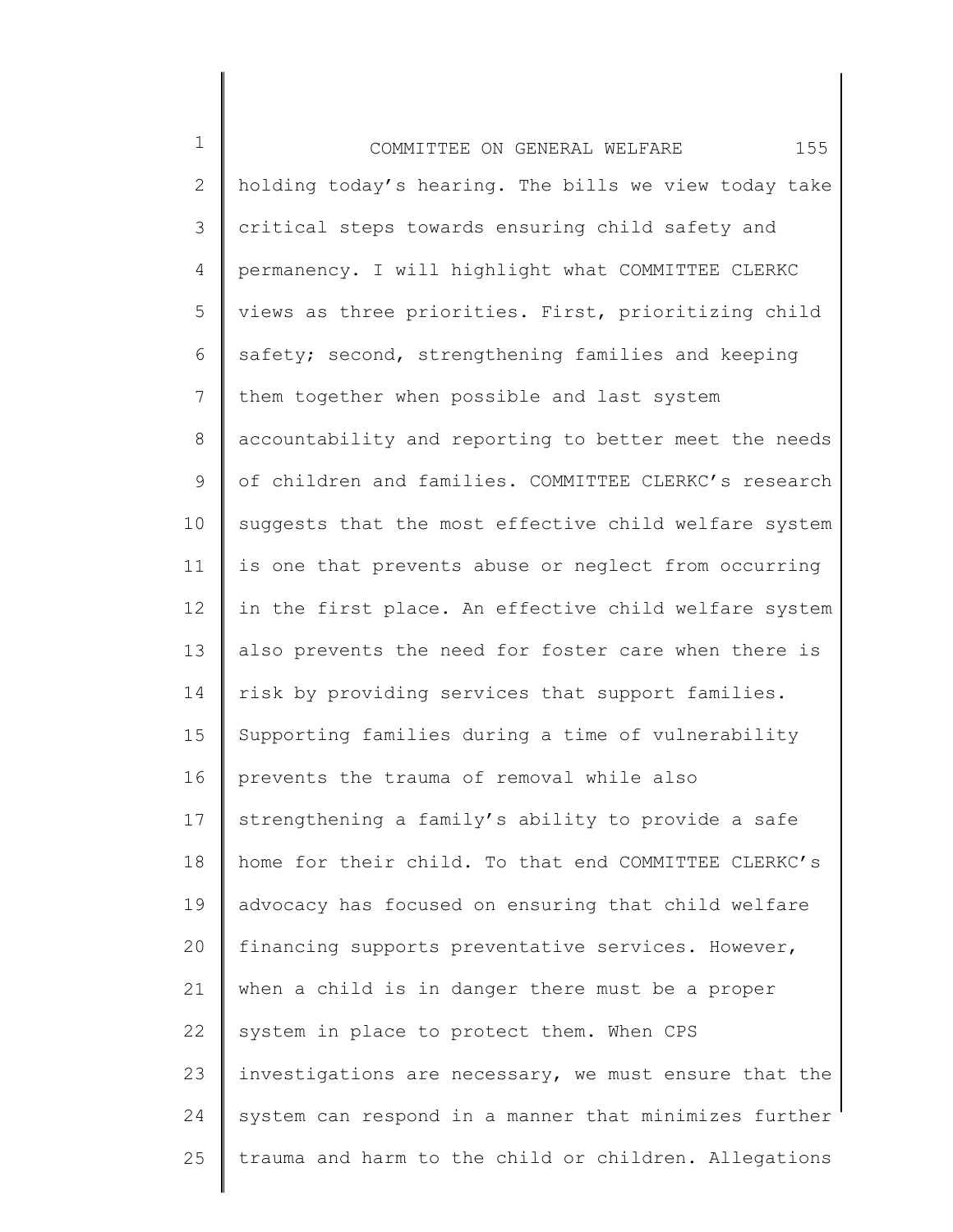1 2 3 4 5 6 7 8 9 10 11 12 13 14 15 16 17 18 19 20 21 22 23 24 25 COMMITTEE ON GENERAL WELFARE 156 of abuse and neglect are serious and child safety is the agency's first responsibility. At the same time parent's rights are critical and must be protected as… sorry, as an additional measure for child and family stability and wellbeing. Child protective services investigations can have long term consequences for a parent or caregiver and their child or children. For these reasons COMMITTEE CLERKC supports parent's rights to legal representation. Without question it is imperative for families to know their rights and in particular their right to counsel. As it relates to Intro 1728 COMMITTEE CLERKC has significant concerns about the logistical feasibilities and child… and challenges to, to implementation despite the positive intent of the bill. Several partners in ACS have raised concerns regarding the potential of this bill to dramatically change the nature of ACS involvement by making the investigation process more adversarial and potentially resulting in greater numbers of removals and compromise safety as well as permanency goals and yet research examining the combined use of peer advocates, social workers and attorneys and, and interdisciplinary teams to represent parents has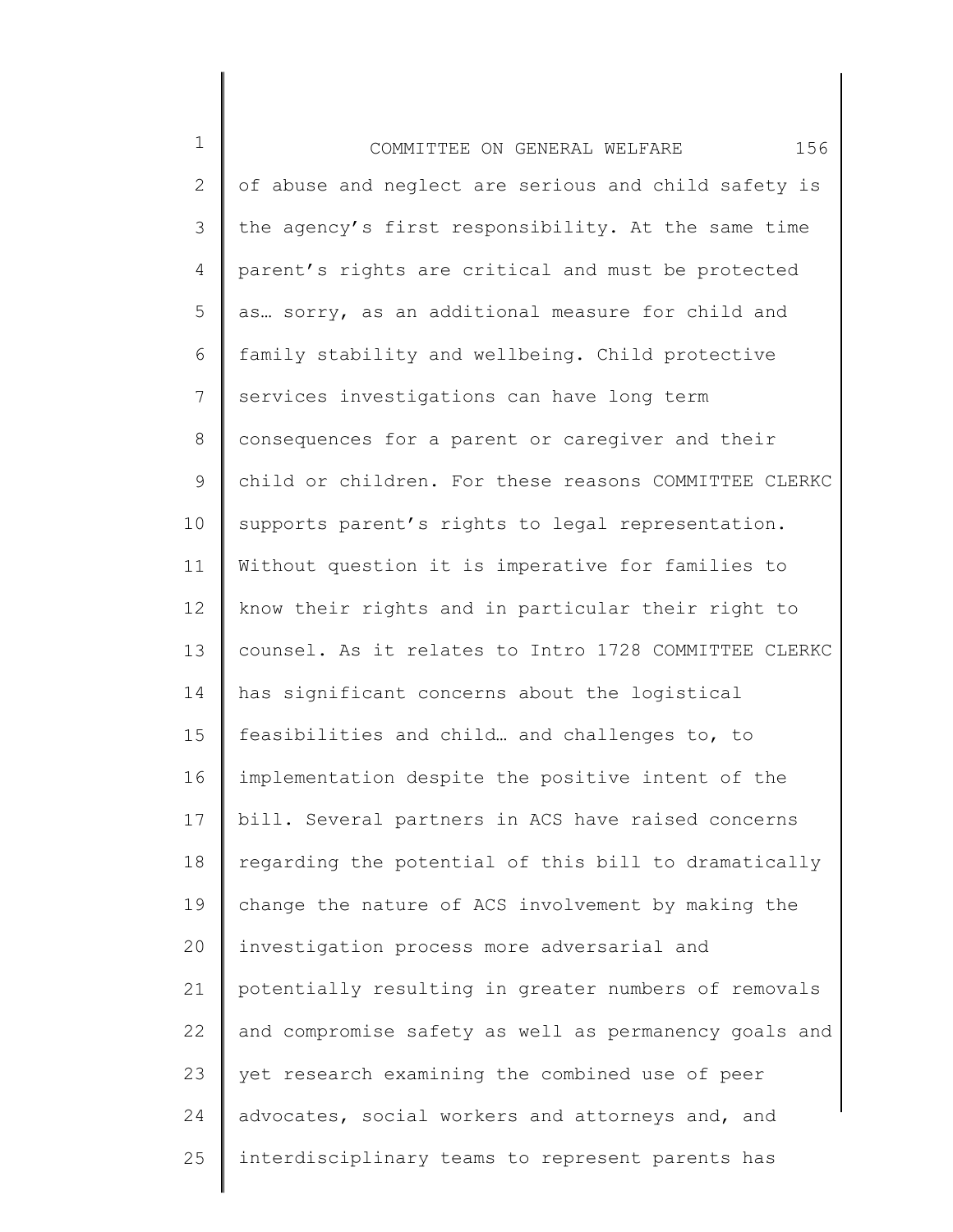1 2 3 4 5 6 7 8 9 10 11 12 13 14 15 16 17 18 19 20 21 22 23 24 25 COMMITTEE ON GENERAL WELFARE 157 demonstrated positive outcomes in child welfare cases. Perhaps, perhaps the best practices can be replicated in, in these efforts with greater examination. Recently City Council funded a pilot that also supports early access to legal representation, COMMITTEE CLERKC urges careful review of findings and outcomes from early and current models to inform how the bill might be strengthened. As it relates to Intro 1728 we humbly ask the committee to consider the following; when and by whom would counsel be assigned, what would be the duration of a presentation, what protections and assurances will be put in place to ensure timely fact finding, who holds these contracts? COMMITTEE CLERKC strongly believes that the responsibility of counsel should sit with an independent entity, entity outside of ACS. Who gets to bid for these contracts, it is imperative that there be a standard of expertise required in both child welfare and family court policy for contracts to be awarded? Lastly, COMMITTEE CLERKC has a long history in fact-based advocacy and data driven methods. We support policy that is grounded on data and support the use of publicly available data to inform policy. To this end we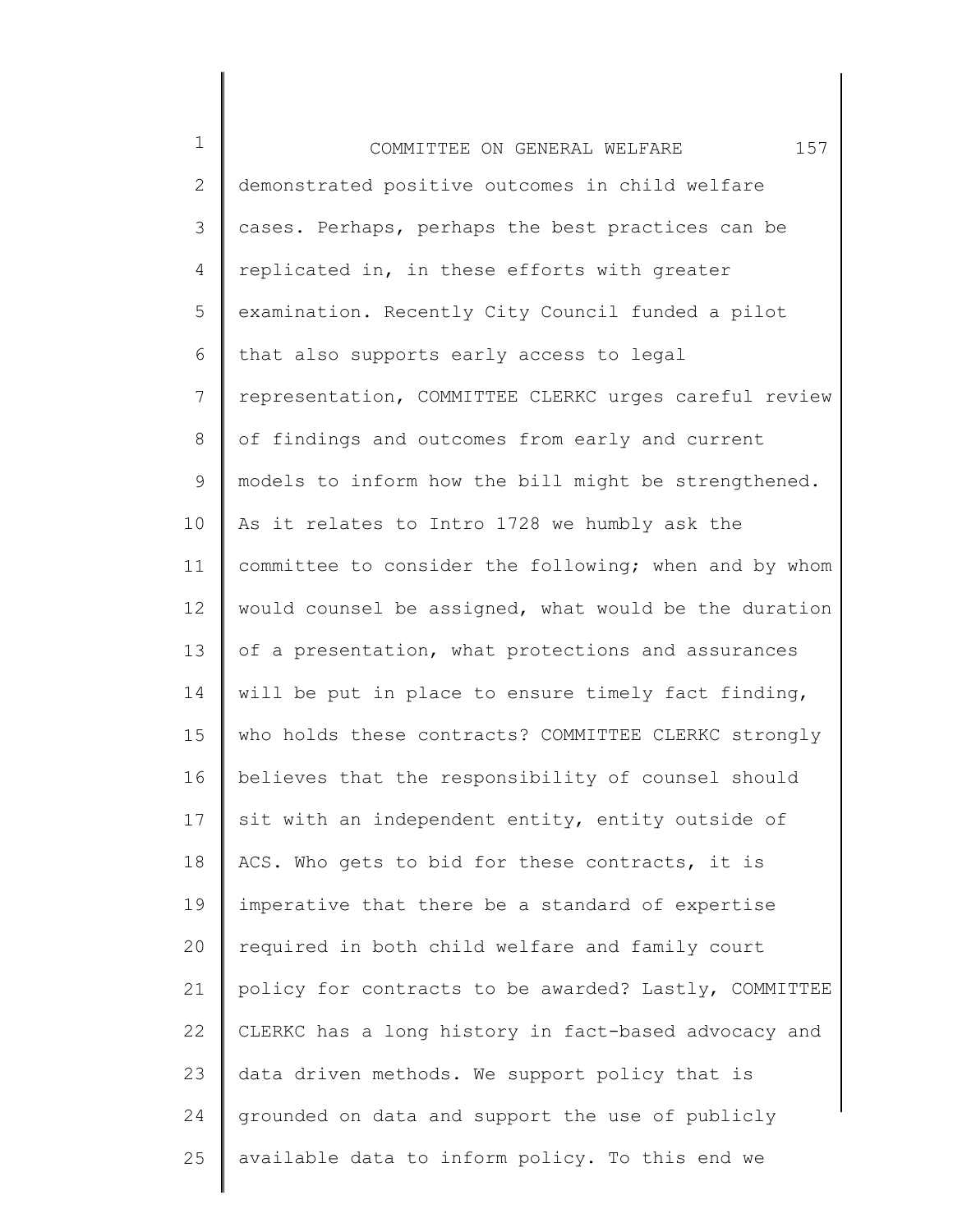1 2 3 4 5 6 7 8 9 10 11 12 13 14 15 16 17 18 19 20 21 22 23 24 25 COMMITTEE ON GENERAL WELFARE 158 support bill 1716, 1717, Intro 1727 that build on greater systems of accountability and reporting. Thank you for the opportunity to testify. CHAIRPERSON LEVIN: Thank you. MELISSA MOORE: Thank you very much. My name is Melisa Moore, I'm with the Drug Policy Alliance and just first off, I just want to thank so much everybody who made time to be here today, for those who testified and especially to Nijah for her powerful and incredibly courageous testimony. So, Drug Policy Alliance is the nation's leading organization working to advance policies and attitudes to best reduce the harms of both drug use and drug prohibition and to promote the sovereignty of individuals over their minds and bodies. DPA has learned valuable lessons from every campaign in every state and we want to ensure that there's relief for those harmed by criminalization and that every agency working to stigmatize and punish people who use drugs moves toward truly embracing harm reduction. Our commitment to ending the war on drugs extends beyond criminal justice reform and we want to call upon every system to account for their participation in the racist criminalization of people who use drugs.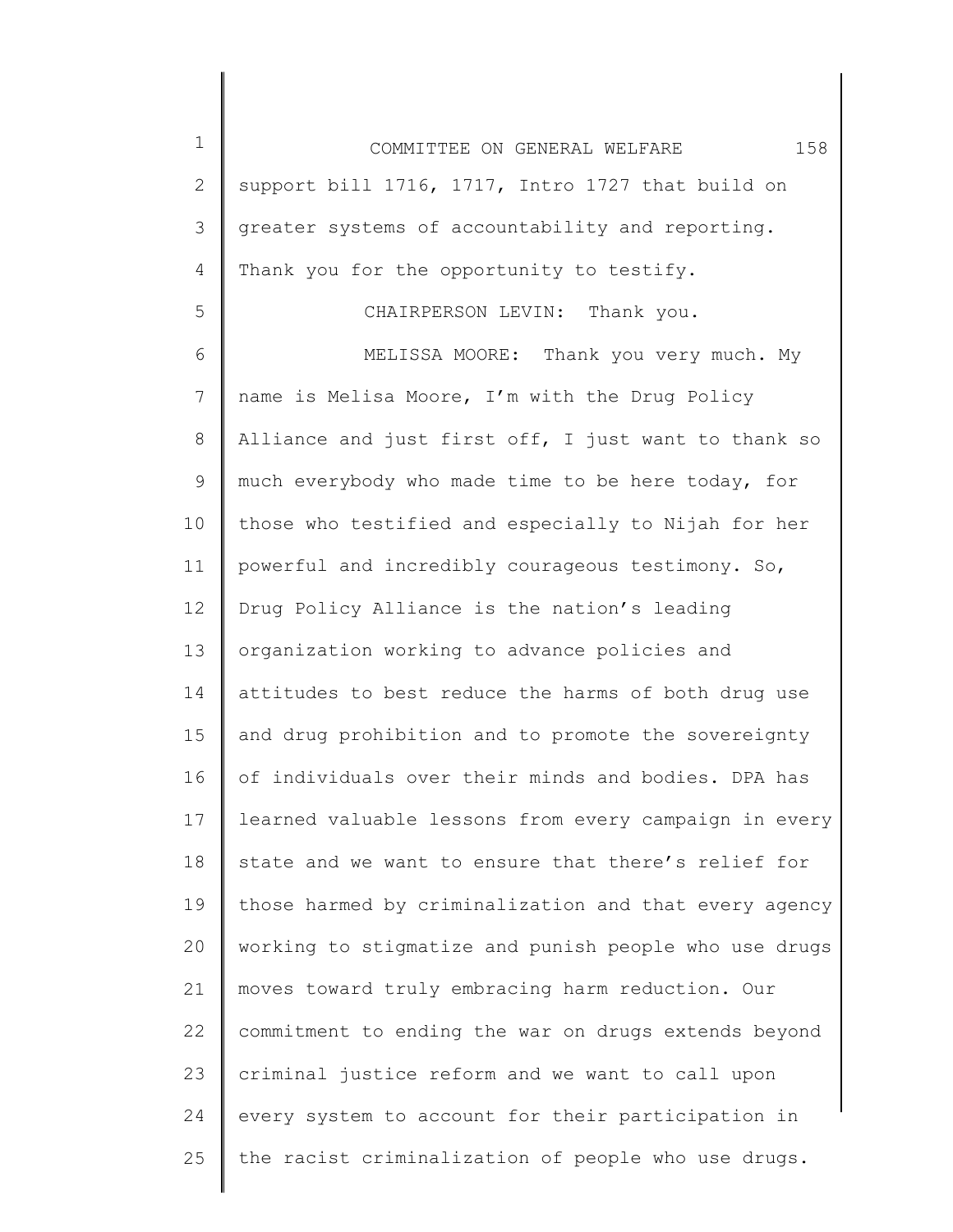| $\mathbf 1$    | 159<br>COMMITTEE ON GENERAL WELFARE                   |
|----------------|-------------------------------------------------------|
| 2              | The slate of legislation introduced by the Council is |
| 3              | a step toward pushing ACS away from harmful           |
| 4              | interventions that contribute to family separation.   |
| 5              | And I just want to acknowledge that child welfare     |
| 6              | system has had an indelible impact on my own family   |
| $\overline{7}$ | as well and so I speak from that experience too. With |
| 8              | regard to Intro 1426 I just want to actually share a  |
| 9              | portion of testimony from Dr. Meesha Terplan that I   |
| 10             | think is really relevant to this issue. It was        |
| 11             | submitted earlier this year as part of the marijuana  |
| 12             | justice package, but I think its especially relevant  |
| 13             | right now. Dr. Terplan is a physician boarded in both |
| 14             | obstetrics and gynecology and addiction medicine and  |
| 15             | a nationally recognized expert in the care of         |
| 16             | pregnant people with substance use disorder, he's     |
| 17             | also a consultant for the national center on          |
| 18             | substance abuse and child welfare and serves as a     |
| 19             | professor of multiple disciplines that I won't get    |
| 20             | into now, you can get it all in the written           |
| 21             | testimony. So, when I say I here I'm speaking on      |
| 22             | behalf of the Doctor. The separation of newborns from |
| 23             | mothers due to presumptive positive urine drug tests  |
| 24             | conflicts with physician professional society         |
| 25             | guidance and recommendations for the appropriate use  |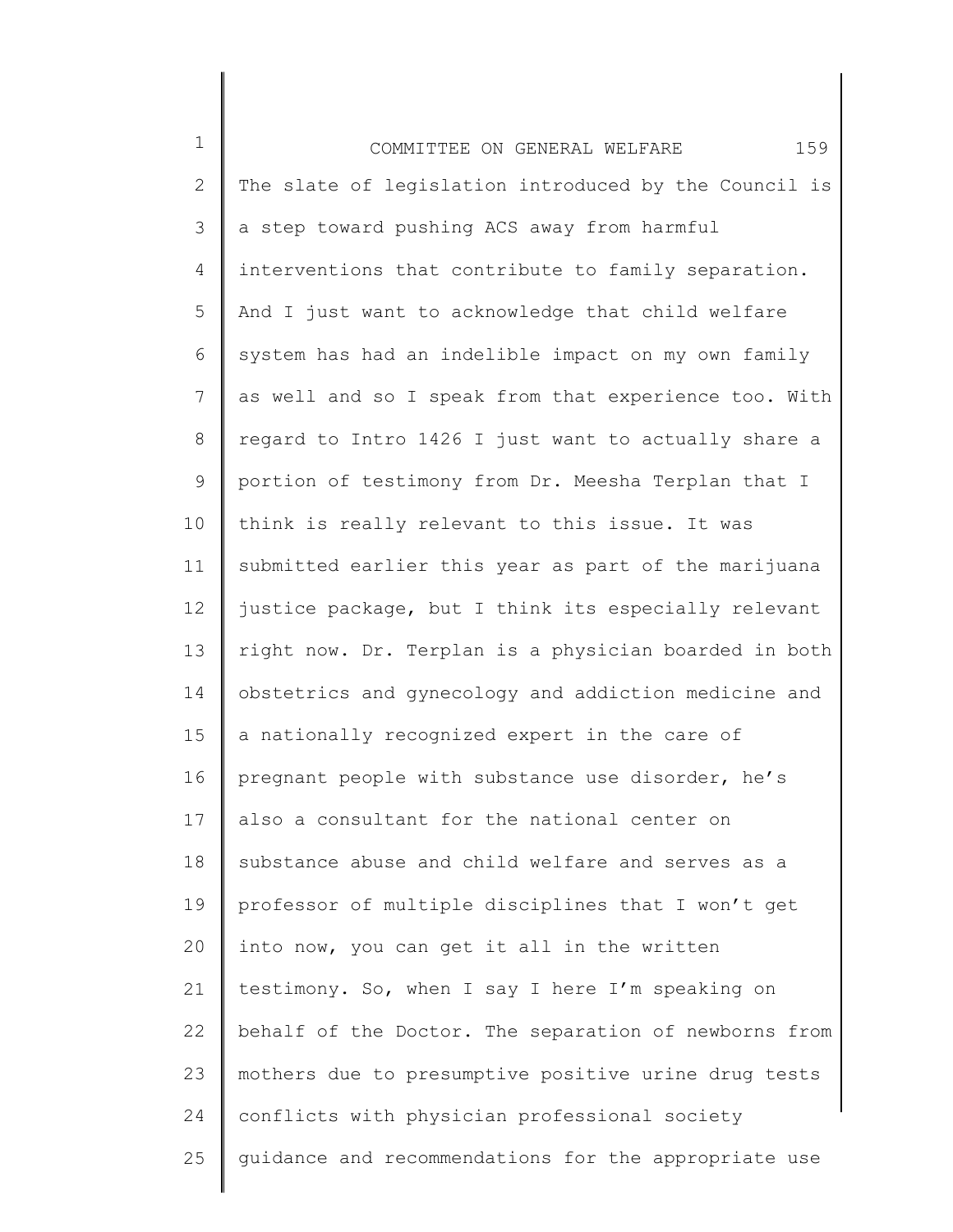1 2 3 4 5 6 7 8 9 10 11 12 13 14 15 16 17 18 19 20 21 22 23 24 25 COMMITTEE ON GENERAL WELFARE 160 of urine drug tests from other societies as well. Another words the practice of separation is not evidence based. Furthermore, the practice of separation saves extreme and extremely rare circumstances harms both newborn and maternal health. Another words the practice of separation is not person centered. Finally, the practice of separation is unequally applied affecting primarily poor women and women of color. The practice of separation is discriminatory. I have cared for over 1,000 pregnant women who use cannabis at some point during their pregnancies and I've never observed anything suggesting that the cannabis use resulted in any harm to the children. Below I will describe the clinical and scientific context that informs the summary statement. The practice of separation for cannabis use during pregnancy is not grounded in the science of outcomes of cannabis use during pregnancy. The scientific literature on cannabis use and its health effects during pregnancy is extensive and includes four perspective cohorts that have followed children exposed to cannabis prenatally into young adulthood as well as four systematic reviews metanalysis. Some studies have found no correlation between maternal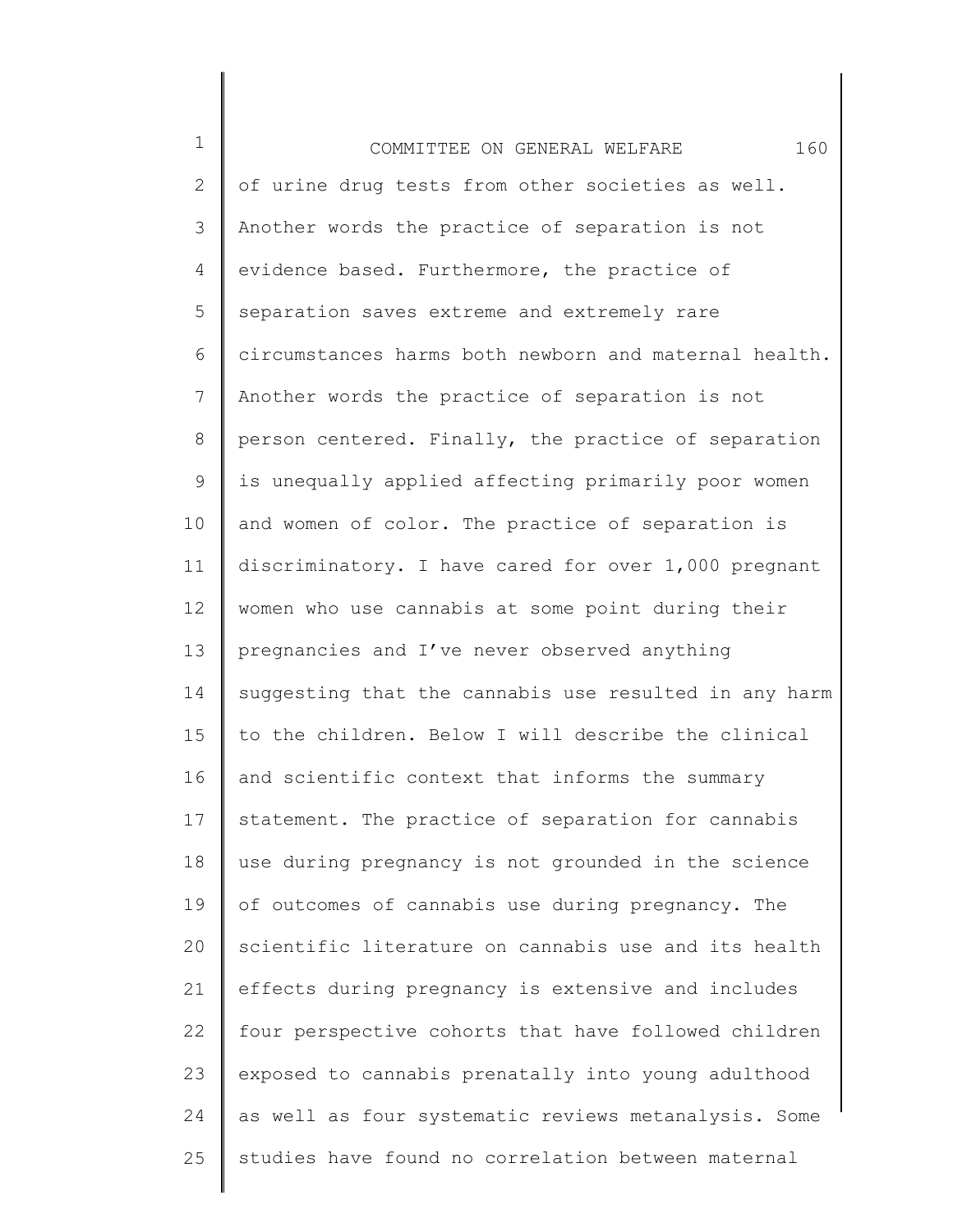1 2 3 4 5 6 7 8 9 10 11 12 13 14 15 16 17 18 19 20 21 22 23 24 25 COMMITTEE ON GENERAL WELFARE 161 cannabis use in either pregnancy or child development outcomes and other studies have demonstrated mostly subtle effects on newborn birth weight or length however in these studies' growth differences dissipated after a few months. Taken together the literature supports at best subtle and likely confounded effects. Another words the assumption of harm upon which child removal is predicated is not supported by the published scientific literature. And with regard to urine drug testing the identification of in euro cannabis exposure is almost always determined from a urine drug test. The urine drug test performed in clinical care on labor and delivery are quick and easy to perform and considered screening but not diagnostic tests. All screening tests have a false positive rate which is the test is positive but there's no actual exposure. For cannabis use a false positive test happens at least five percent of the time. Another words a positive test suggests but not… does not confirm cannabis use or exposure and in addition the metabolite that is tested for in urine drug test is not delta nine THC which is the positive… sorry, which is the psychoactive calanoid in cannabis but rather an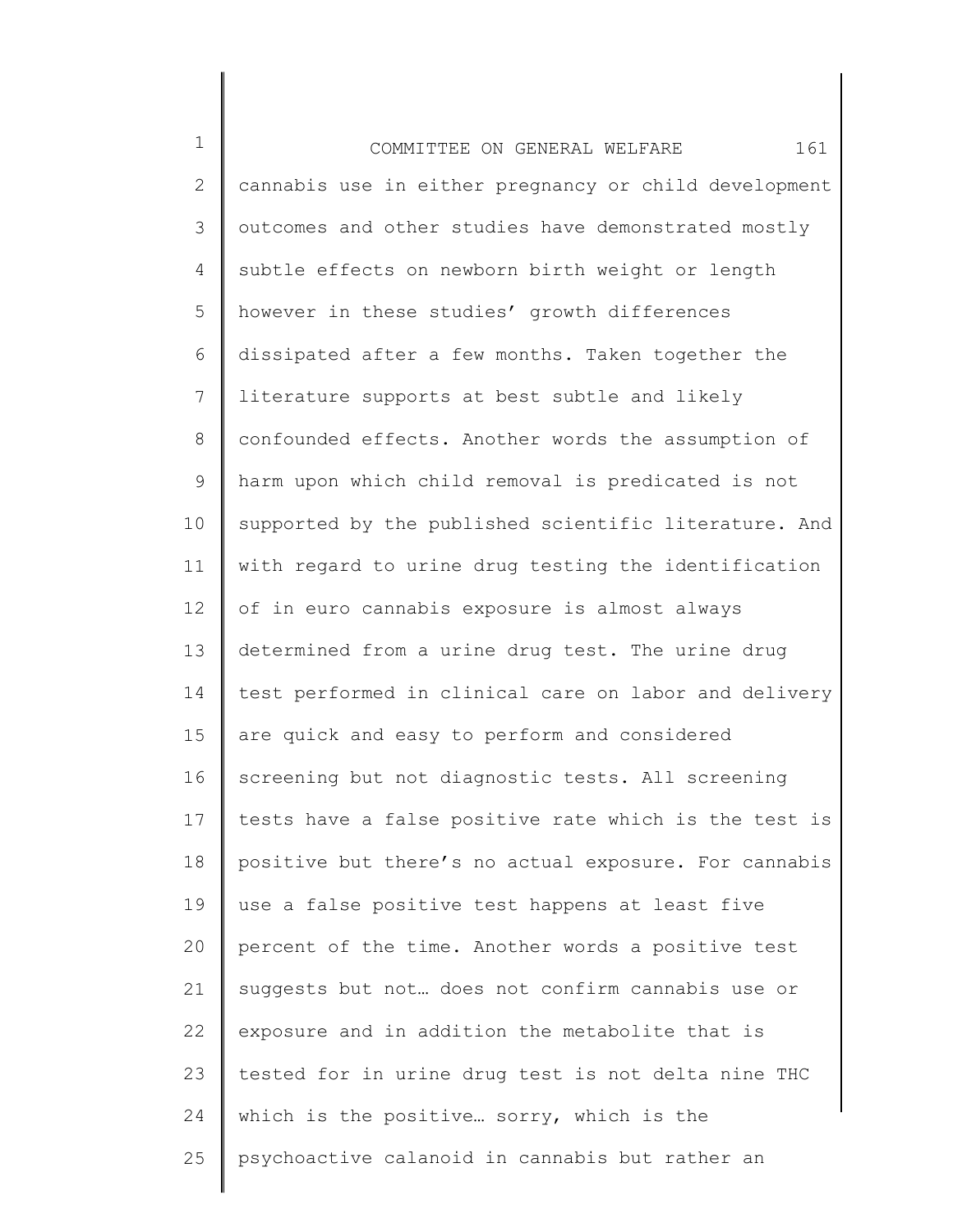1 2 3 4 5 6 7 8 9 10 11 12 13 14 15 16 17 18 19 20 21 22 23 24 25 COMMITTEE ON GENERAL WELFARE 162 inactive and not psychoactive metabolite. The metabolite can be present for weeks following the last use. So, I'll just skip ahead a little bit to note that urine drug testing requires explicit consent prior to collection as determined by a… the supreme court decision in Ferguson versus the city of Charleston 2001 and Dr. Treplan testified, I have reviewed many hospital consent forms and have yet to encounter one where a consent for urine drug testing was not buried within multiple pages of other general consent language. As clinicians our ethical obligation is to explain the reason for test to patients and how the results will be used. I've reviewed many medical records of patients who are separated from their infants due to presumptive positive urine drug tests and have yet to see one in which a transparent consent conversation was documented. In short, the current practice of urine drug testing on labor and delivery is unethical. Just quickly in summary with regard to Intro 1426, the New York Health and Hospital Corporation's policy and procedure regarding screening a pregnant person for alcohol use and exposure to other drugs requires the medical provider to obtain verbal consent prior to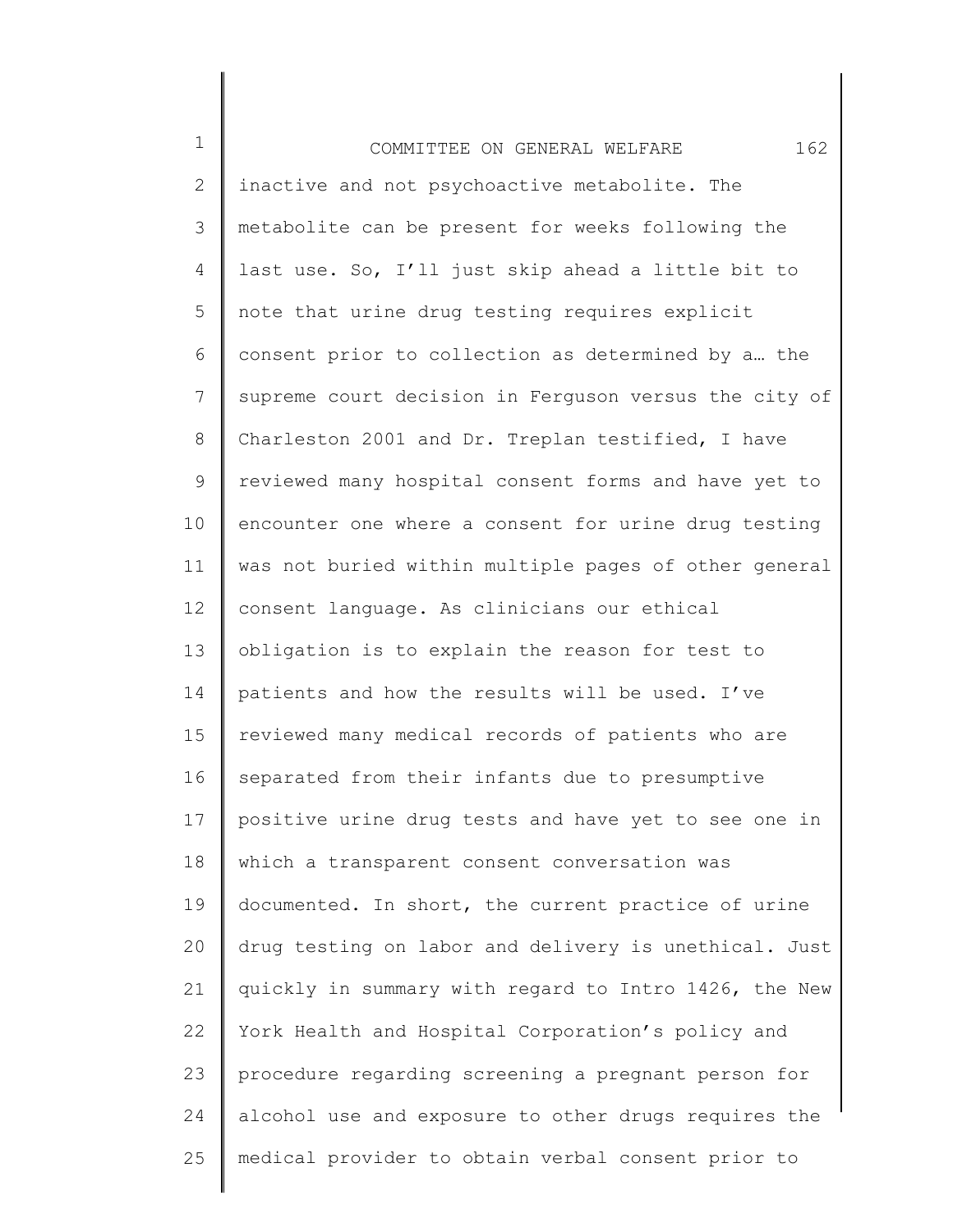1 2 3 4 5 6 7 8 9 10 11 12 13 14 15 16 17 18 19 20 21 22 23 24 25 COMMITTEE ON GENERAL WELFARE 163 delivering a drug test. The pregnant person must also be informed of how the results will be used for her medical care and the care of the unborn or newborn child. It's unclear as to how this policy is implemented as there is no data on the breadth of drug testing and the number of pregnant people reported to the SCR as a result of positive toxicology. While the proposed policy does, does address the lack of transparency in ACS, it doesn't address the problem of drug testing people without informed consent and the drug testing of newborns without any consent whatsoever from the parents. DPA asks that the Council not only support reporting legislation as you have but also challenge the use of drug testing on pregnant people prior to delivery or the testing of newborns postpartum. The resolution introduced earlier this year asking the state Department of Health to create clear regulation as significant, but the Council can and should use its oversight power to take action to address New York City hospitals as well. In New York black pregnant people and newborns are more likely to be screened for prenatal drug exposure than white pregnant people. While the screening of black pregnant people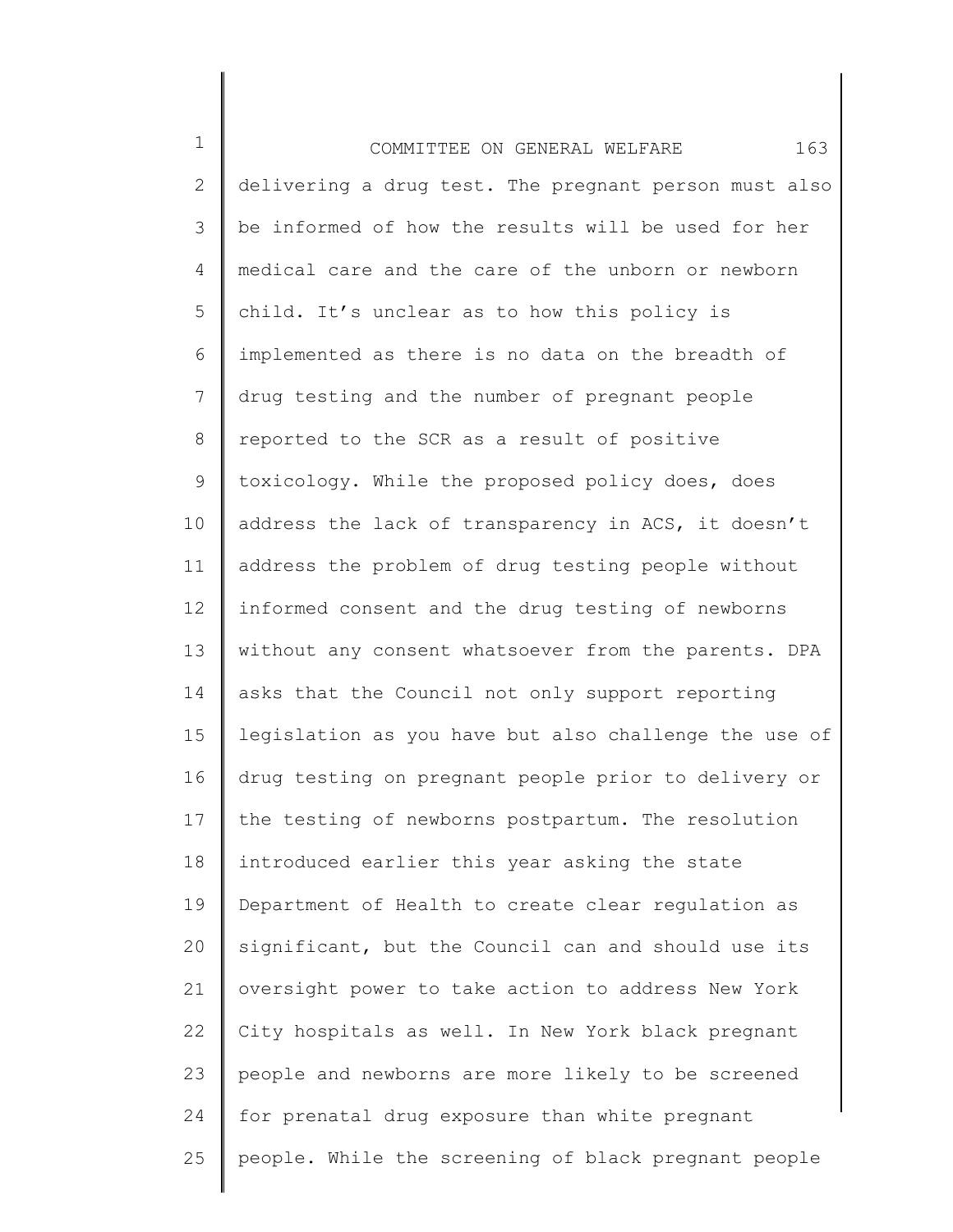| $\mathbf 1$  | 164<br>COMMITTEE ON GENERAL WELFARE                   |
|--------------|-------------------------------------------------------|
| $\mathbf{2}$ | and babies does occur at higher rates, which pregnant |
| 3            | people and children screened for drug exposure are    |
| 4            | more likely to test positive for drug exposure. This  |
| 5            | is not an invitation for health and hospitals to test |
| 6            | for more pregnant people but rather for them to       |
| 7            | assess the criterion for testing so that screening    |
| 8            | decisions support the long-term health and wellness   |
| 9            | of the parent and child. Thank you very much.         |
| 10           | CHAIRPERSON LEVIN: Thank you.                         |
| 11           | ARLENE RODRIGUEZ: Good afternoon, my                  |
| 12           | name is Arlene Rodriguez, I am a Senior Staff         |
| 13           | Attorney with the Kinship Caregiver Law Project at    |
| 14           | Mobilization for Justice. The Kinship Caregiver Law   |
| 15           | Project represents grandparents, other relatives and  |
| 16           | fictive kin who take care of children whose birth     |
| 17           | parents are deceased, incarcerated or otherwise       |
| 18           | unable or unwilling to care for the children. MFJ and |
| 19           | the Kinship Caregiver Law Project works to prevent    |
| 20           | these children from entering the traditional foster   |
| 21           | care system by representing caregivers in custody     |
| 22           | guardianship and adoption proceedings. We thank the   |
| 23           | Committee for the opportunity to testify today. While |
| 24           | we do support all of the measures, we do want to      |
| 25           | highlight some that are specific to kinship           |
|              |                                                       |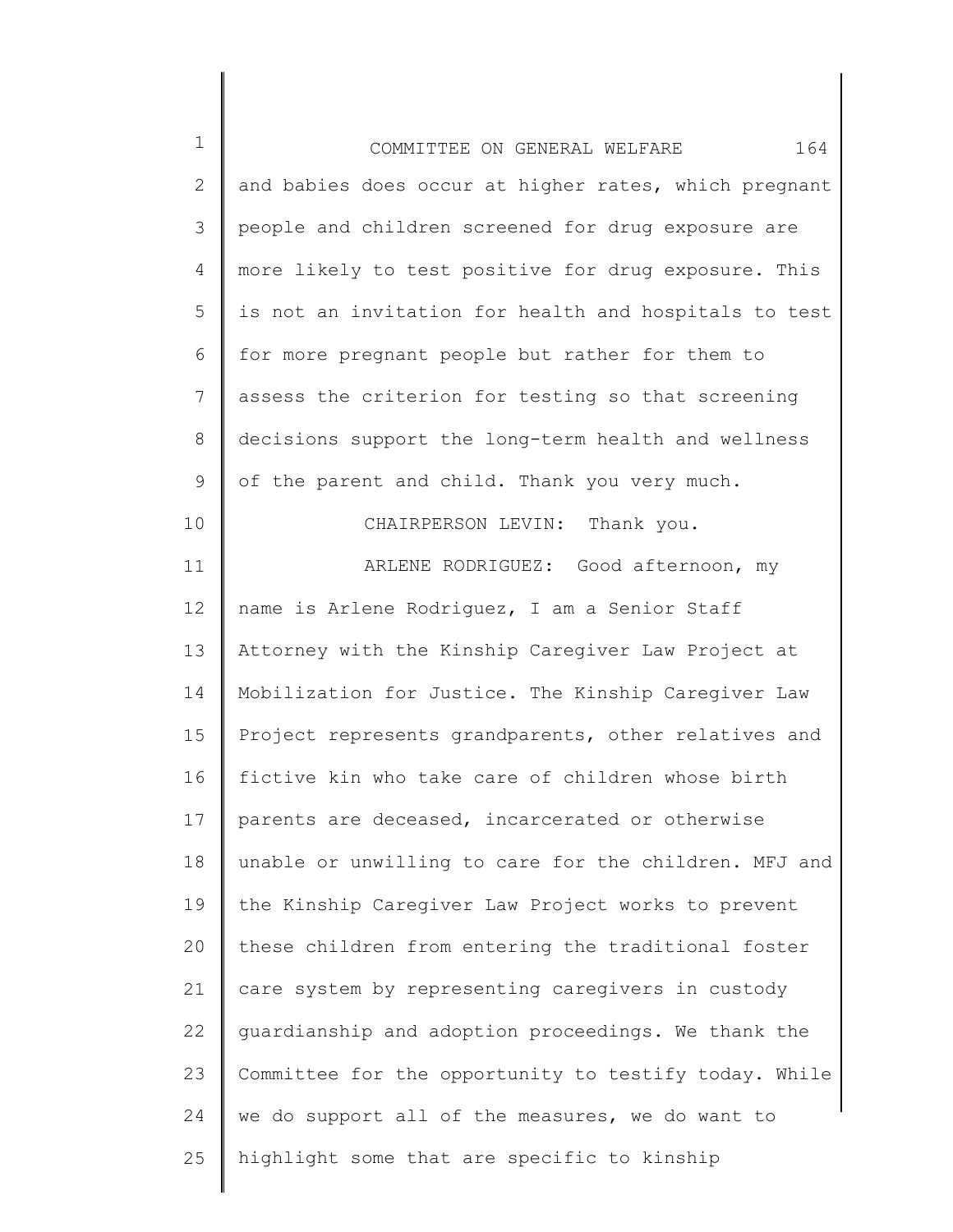| $\mathbf 1$    | 165<br>COMMITTEE ON GENERAL WELFARE                   |
|----------------|-------------------------------------------------------|
| 2              | caregivers specifically bills 1715, 1728 and          |
| 3              | Resolution 1066. For our client's SCR background      |
| 4              | checks are often conducted under emergency            |
| 5              | circumstances, a related child has been removed from  |
| 6              | their parents and the state needs to clear the        |
| $7\phantom{.}$ | relative's home before placing the child with them.   |
| 8              | Under such circumstances the existence of SCR history |
| 9              | can mean the difference between the child going to a  |
| 10             | familiar and comforting home with family members and  |
| 11             | the child entering the traditional foster care system |
| 12             | with complete strangers. Unfortunately we regularly   |
| 13             | encounter regularly encounter caregivers who are      |
| 14             | unaware that an SCR finding was ever entered against  |
| 15             | them at all because they never had to go to court,    |
| 16             | because there was no ongoing ACS intervention or      |
| 17             | their child was not removed from their care or        |
| 18             | because words like indicated and unfounded were never |
| 19             | explained to them. With no access to counsel          |
| 20             | caregivers struggle through the process of            |
| 21             | challenging allegations or clearing their SCR history |
| 22             | and people are often provided incomplete information  |
| 23             | or no information at all, they have they may have a   |
| 24             | language barrier or lack the resources to even attend |
| 25             | fair hearings. Providing for caregivers to consult    |
|                |                                                       |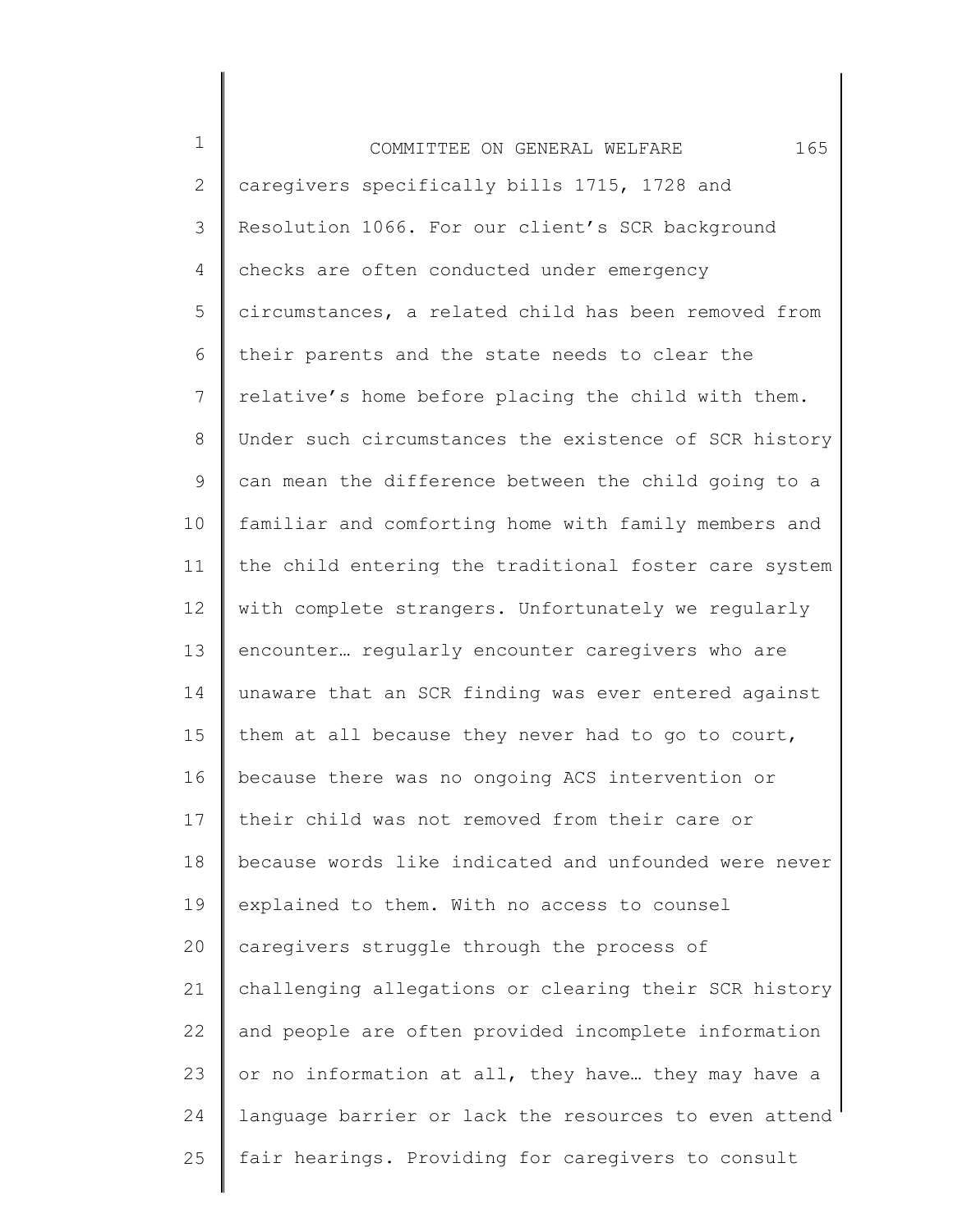| $\mathbf 1$ | 166<br>COMMITTEE ON GENERAL WELFARE                   |
|-------------|-------------------------------------------------------|
| 2           | with legal counsel at the outset of ACS involvement   |
| 3           | will inform people of their rights and the steps that |
| 4           | SCR hearings entails providing counsel throughout the |
| 5           | proceedings would drastically change the outcome of   |
| 6           | theses investigations. This would result in judicial  |
| 7           | economy as well as potentially altering outcomes for  |
| $8\,$       | families for generations. I would also like to        |
| $\mathsf 9$ | briefly speak to Resolution 1066, reducing the length |
| 10          | of time an individual has a case on the SCR would     |
| 11          | vastly alter the lives of thousands of New Yorkers. I |
| 12          | would like to brief or to focus, I'm sorry, on the    |
| 13          | indicated cases. As this Committee knows the length   |
| 14          | of time that SCR findings stay on an individual's     |
| 15          | record is dependent not only on the age of the        |
| 16          | subject child but upon the age of other children in   |
| 17          | the home at the time of the investigation. An         |
| 18          | indicated case will not be expunged until the         |
| 19          | youngest child in the home at the time of the         |
| 20          | investigation turns 28 years old regardless of        |
| 21          | whether or not that specific child was impacted by    |
| 22          | the allegations. This directly and negatively impacts |
| 23          | kinship caregivers. I'd like to offer an example of a |
| 24          | client that we worked with. Miss K came to            |
| 25          | Mobilization for Justice last year for help. Miss K   |
|             |                                                       |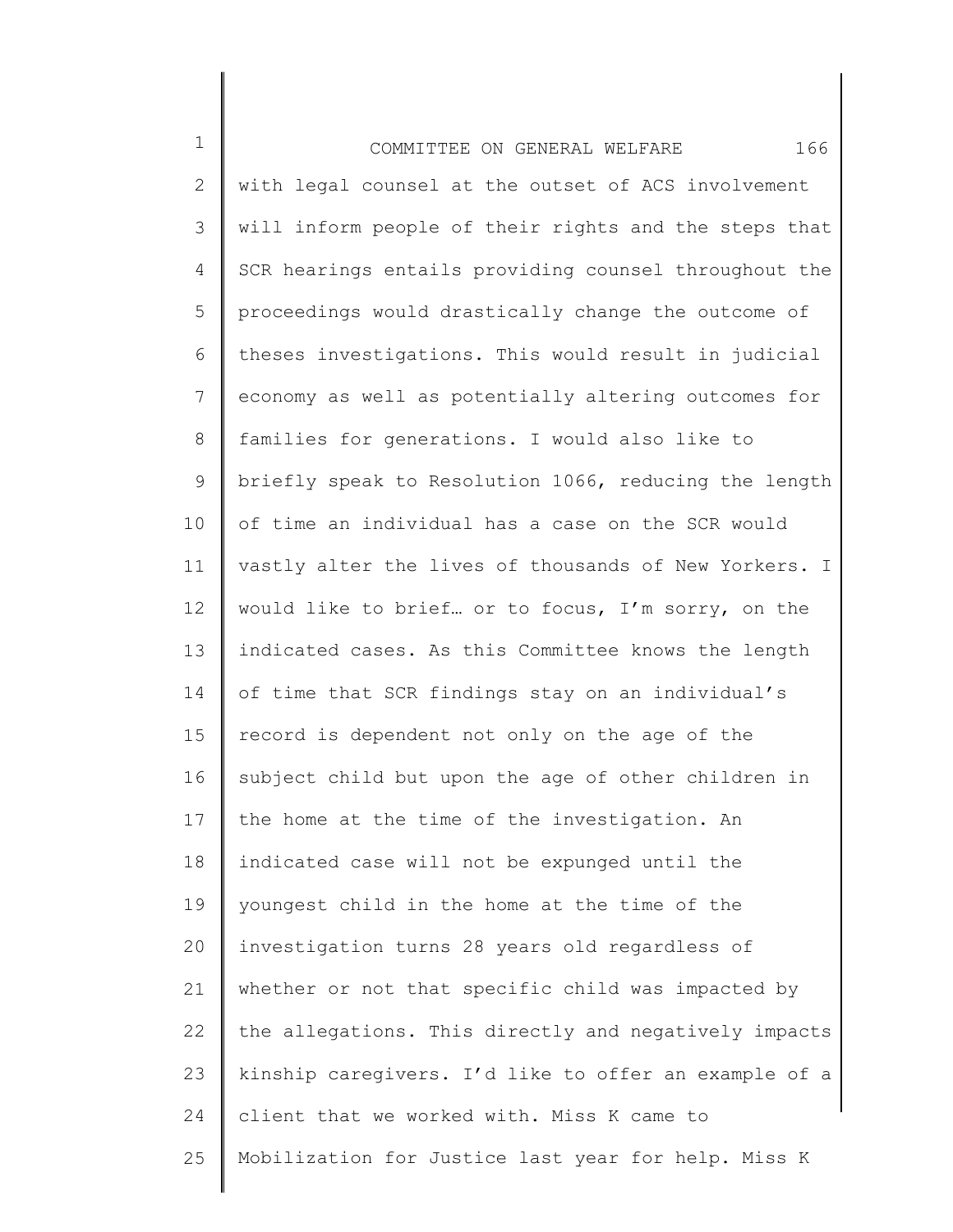| $\mathbf 1$     | 167<br>COMMITTEE ON GENERAL WELFARE                   |
|-----------------|-------------------------------------------------------|
| $\mathbf{2}$    | had cared for her infant grandson and his older       |
| 3               | siblings on and off for most of their lives. However, |
| 4               | when the child's mother moved to New York City with   |
| 5               | the infant from upstate and relapsed unfortunately    |
| 6               | into substance use ACS removed the child from her     |
| $7\phantom{.0}$ | care and placed the child into the child welfare      |
| 8               | system. Although Miss, Miss K immediately stepped     |
| 9               | forward to have her grandson placed with her, her     |
| 10              | home was denied placement due to an SCR finding       |
| 11              | against a household member from 1991. Miss K came to  |
| 12              | us a year after the denial when the youngest child    |
| 13              | named in the SCR investigation had finally turned 28  |
| 14              | unfortunately by that time Miss K's grandson had      |
| 15              | bonded with the unrelated foster family and the court |
| 16              | determined that it would be too traumatic to move to  |
| 17              | move him again. Because the indicated case had        |
| 18              | remained in the SCR for nearly the full 28-year       |
| 19              | maximum Miss K's grandson ended up permanently        |
| 20              | estranged from his grandmother and siblings. It's     |
| 21              | also worth noting that the siblings were not removed  |
| 22              | from Miss K's home and no safety concerns were ever   |
| 23              | identified regarding her home. We have submitted more |
| 24              | expansive written testimony and I thank this          |
| 25              | Committee for the opportunity to testify, thank you.  |
|                 |                                                       |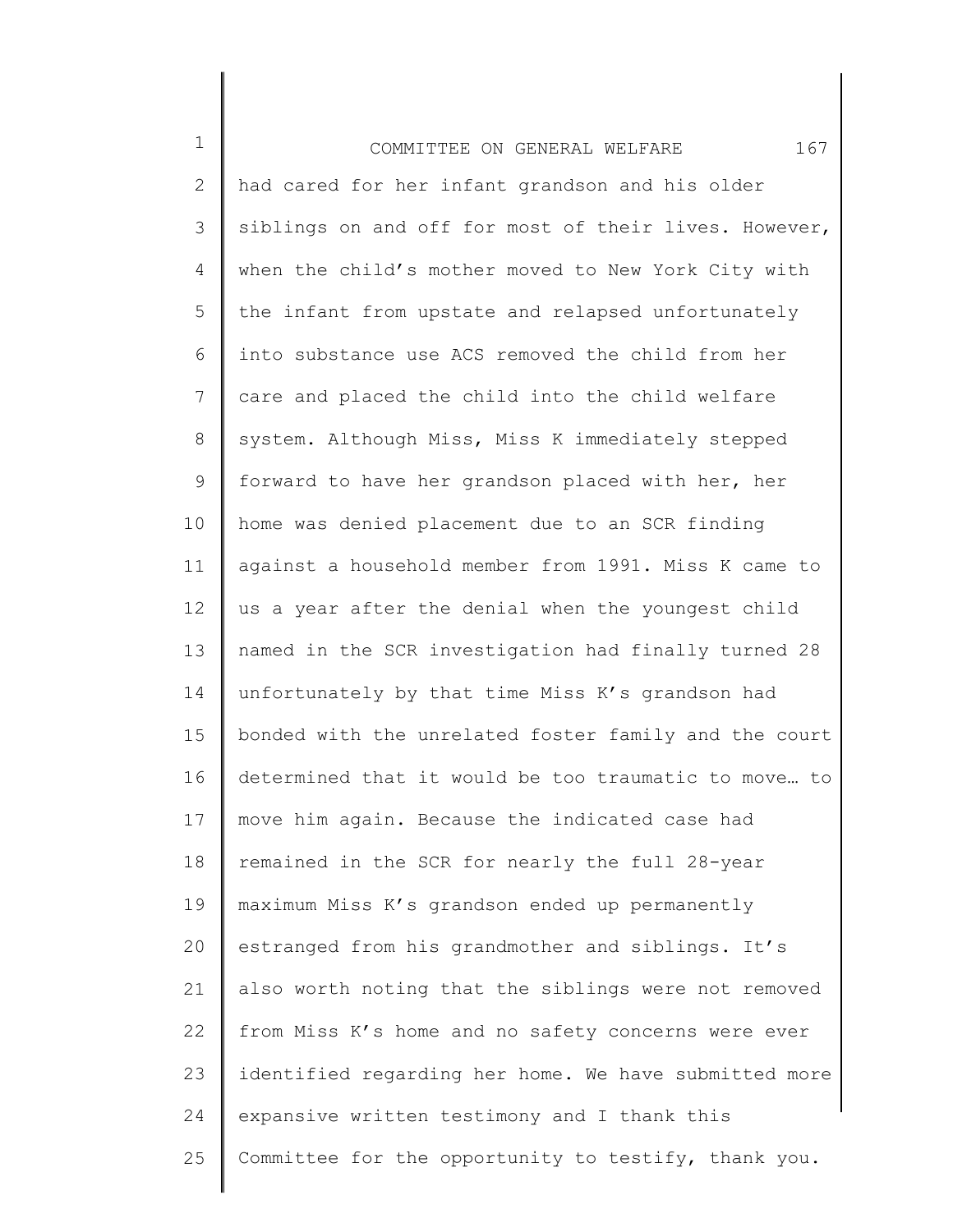4 5 6 7 8 9 10 11 12 13 14 15 16 17 18 19 20 21 22 23 24 25 TASFIA RAHMAN: Good afternoon. My name is Tasfia Rahman and I'm a Policy Coordinator at the Coalition for Asian American Children and Families, CACF. Thank you, Chair Levin, for holding this hearing and giving us the opportunity to testify. For the past three decades CACF is the nation's only pan-Asian children and families' advocacy organization and leads the fight for improved and equitable policies, systems, funding and services to support those in need. The Asian Pacific American, APA population has been rapidly growing currently at 1.3 million people. Despite our rapid population growth these… APAs are often not connected to vital social services and seen as a lower priority for attention and resources especially in the child welfare system. Consider almost a quarter of Asian Americans live in poverty in New York City Asian Americans are heavily immigrant with 70 percent being foreign born. Asian Americans also have the highest rate of linguistic isolation of any group in the city at 42 percent meaning that no one over the age of 14 in the household speaks English well. This data, although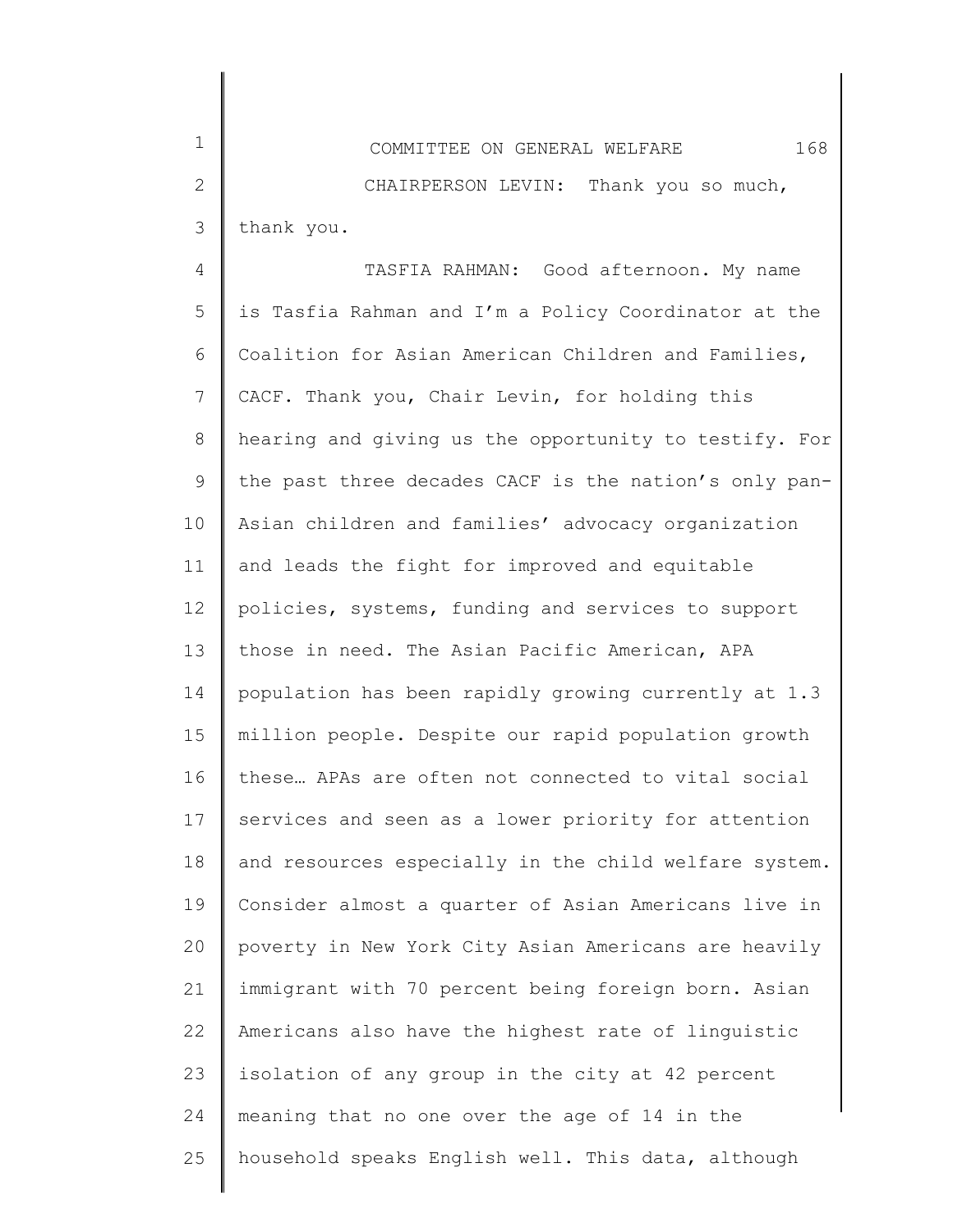| $\mathbf 1$ | 169<br>COMMITTEE ON GENERAL WELFARE                   |
|-------------|-------------------------------------------------------|
| 2           | helpful in beginning to paint an accurate picture of, |
| 3           | of our community needs, is mostly aggregate and fails |
| 4           | to shed light on various unique struggles among       |
| 5           | specific Asian ethnic communities. Many times, we are |
| 6           | not accurately counted, and our needs remain          |
| 7           | misunderstood and unaddressed. As reported by many    |
| 8           | APA families that support the community APA families  |
| 9           | still face the following barriers in navigating the   |
| 10          | child welfare system; language, many APA and other    |
| 11          | immigrant communities that come into contact with the |
| 12          | child welfare system struggle with limited English    |
| 13          | proficiency. Culture, APA families may engage in      |
| 14          | child rearing and disciplinary practices that reflect |
| 15          | the cultural norms of their countries of origin but   |
| 16          | are considered potentially harmful here. And finally, |
| 17          | lack of familiarity, APA families are often           |
| 18          | uninformed about child welfare laws, the role of ACS  |
| 19          | or the availability of resources at, at risk          |
| 20          | families. For undocumented families this lack of      |
| 21          | familiarity is exacerbated by fear that interacting   |
| 22          | with government agencies will result in punitive      |
| 23          | action or even deportation. We are supportive of the  |
| 24          | packet of legislation that is on review today, but we |
| 25          | would like to highlight particular issues. For        |
|             |                                                       |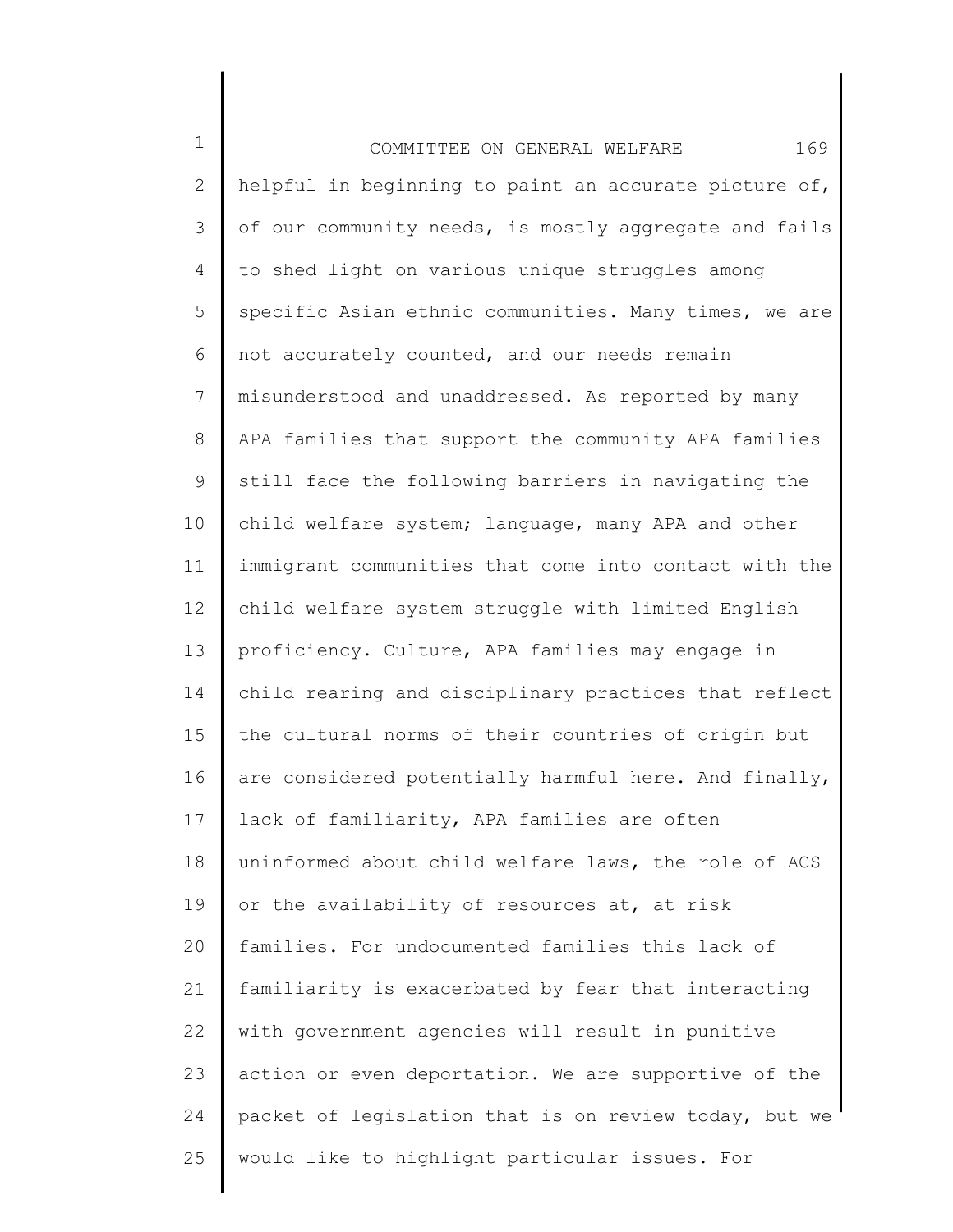1 2 3 4 5 6 7 8 9 10 11 12 13 14 15 16 17 18 19 20 21 22 23 24 25 COMMITTEE ON GENERAL WELFARE 170 example, in Intro 1716, 17 and 19 should be thought… enacted in, in order to ensure that the unique needs faced by the range of APA communities are assessed accurately. We do highlight the importance of desegregation to avoid oversimplifying and further misunderstandings of our communities. 1718, we are really emphasized by… and should be implemented by guaranteeing that the diverse and the vast language needs of the APA community are met in order to help parents and avoid culturally based misinterpretation between ACS and families. And just broadly I'd like to highlight that there is an existing cultural gap and it becomes compounded in this very anti-immigrant climate and that while our community organizations have taken the role of being cultural brokers there does need to be all around collaboration including ACS and our communities to make sure that these cultural gaps are bridged. Thank you. CHAIRPERSON LEVIN: Thank you so much all for your testimony, we're, we're going to take it all under advisement and we have your written testimony, expanded written testimony for the record so we greatly appreciate you being here, thank you. Okay, final panel Zachary Ahmad, New York Civil Liberties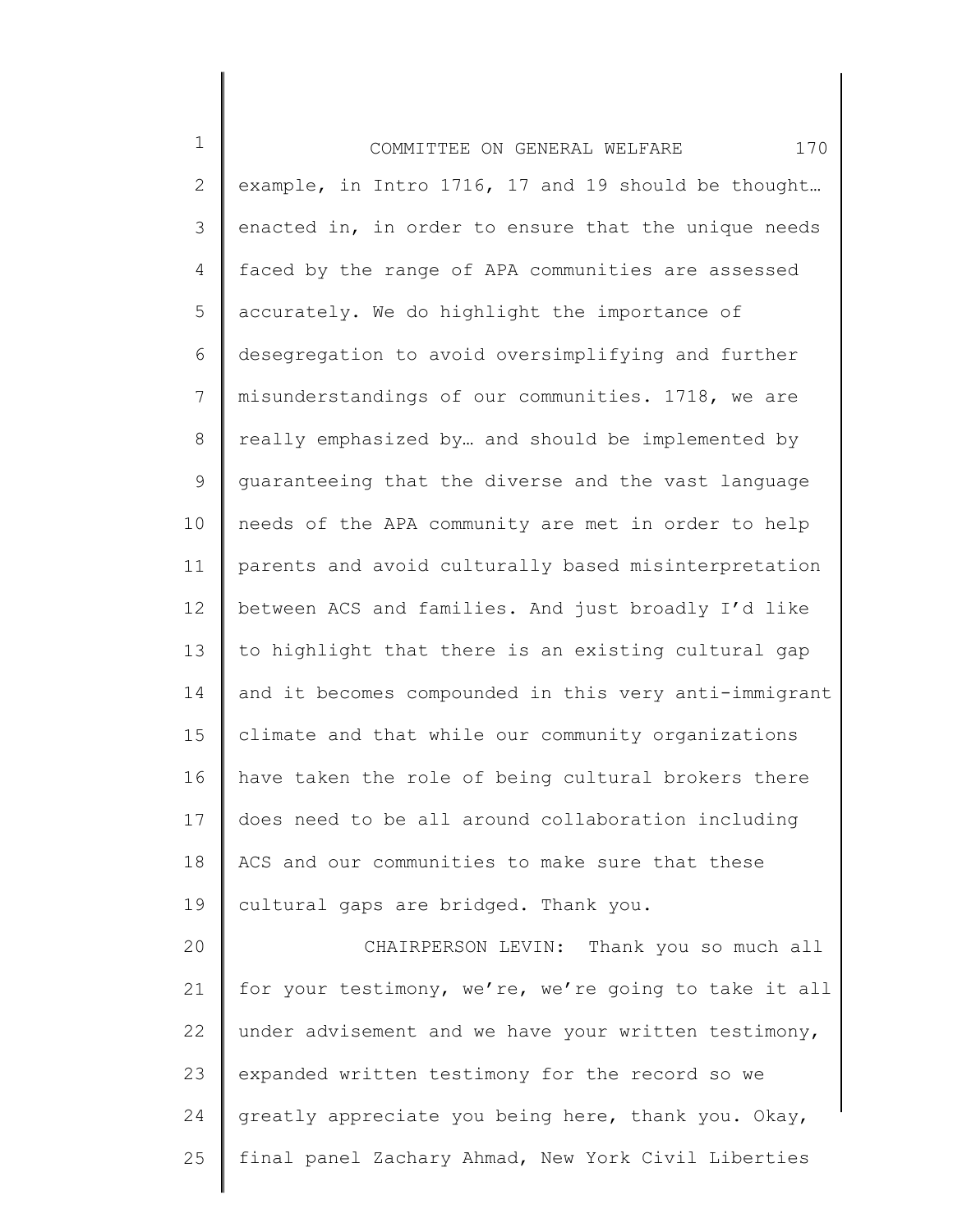| $\mathbf 1$   | 171<br>COMMITTEE ON GENERAL WELFARE                   |
|---------------|-------------------------------------------------------|
| 2             | Union; Stephen Forrester, the New York Society for    |
| $\mathcal{S}$ | Prevention of Cruelty to Children; Marcia Kresge ATD  |
| 4             | Fourth World Movement and Quadira Coles from Girls    |
| 5             | for Gender Equity. And then if anyone else wishes to  |
| 6             | testify please fill out a form with the Sergeant at   |
| 7             | Arms. Was I'm sorry, what is your name?               |
| 8             | [off mic dialogue]                                    |
| 9             | CHAIRPERSON LEVIN: Oh, I called you                   |
| 10            | before I think, yes but if you want to  if you want   |
| 11            | to join this okay, yeah. Oh no, you can join this     |
| 12            | test this, this panel. Sorry, I called your yeah, I   |
| 13            | think it was a few panels back. Okay, whoever wants   |
| 14            | to begin. Make sure the light is on. Light.           |
| 15            | STEPHEN FORRESTER: Good evening. My name              |
| 16            | is Stephen Forrester and I'm the Director of          |
| 17            | Government Relations and Administration at the New    |
| 18            | York Society for the Prevention of Cruelty to         |
| 19            | Children. The N, NYSPCC was founded in 1875 as the    |
| 20            | worlds first child protective agency here in          |
| 21            | Manhattan. For more than 140 years, the NYSPCC has    |
| 22            | been at the forefront of the effort to keep children  |
| 23            | safe and to support their families in raising their   |
| 24            | children to be healthy and productive adults. The     |
| 25            | NYSPCC currently provides numerous clinical and other |

║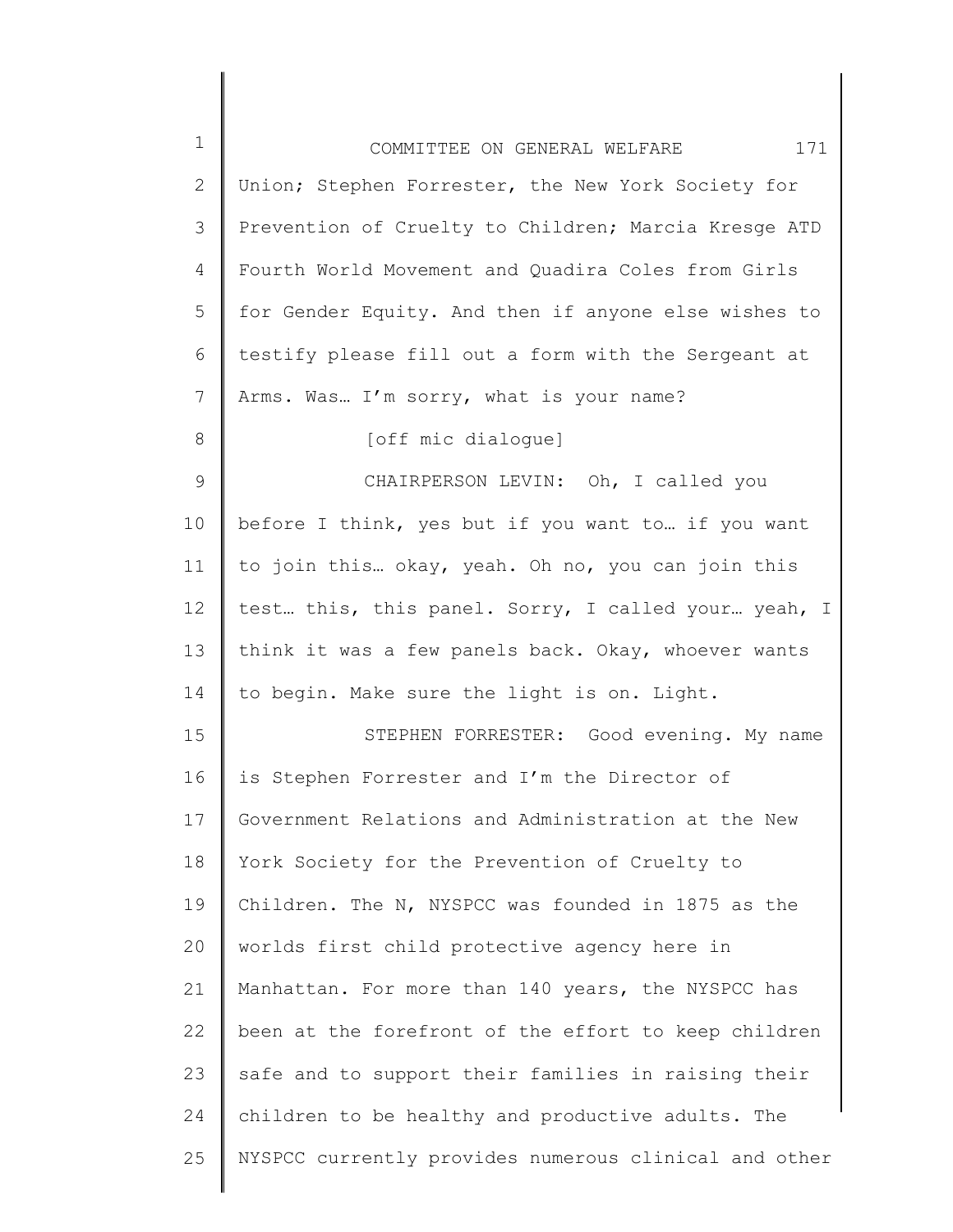1 2 3 4 5 6 7 8 9 10 11 12 13 14 15 16 17 18 19 20 21 22 23 24 25 COMMITTEE ON GENERAL WELFARE 172 services to children and families in New York City including a therapeutic supervised visitation program and a trauma recovery, recovery clinic for children who have suffer... been severely, sexually or physically abused. The NYSPCC has consistently lent its voice to the fight for improving protective measures for children at the public policy level, such as the recent successful campaign to enact the child victims act in New York State. Thank you for the opportunity to be heard regarding the package of legislative proposals being considered by the City Council regarding the work of the city's child protective agency, the Administration for Children's Services. While many of the proposals in the package seem worthy of consideration and enactment, the NYSPCC would like to respectfully address its concerns regarding one of the proposals in particular: Intro 1728, this would require ACS to establish a program providing an attorney to parents at the initial point of contact during a child protective investigation. This measure presents numeral, numerous practical difficulties and risks. How will ACS coordinate arrival at the child's home simultaneously with an attorney employed by a wholly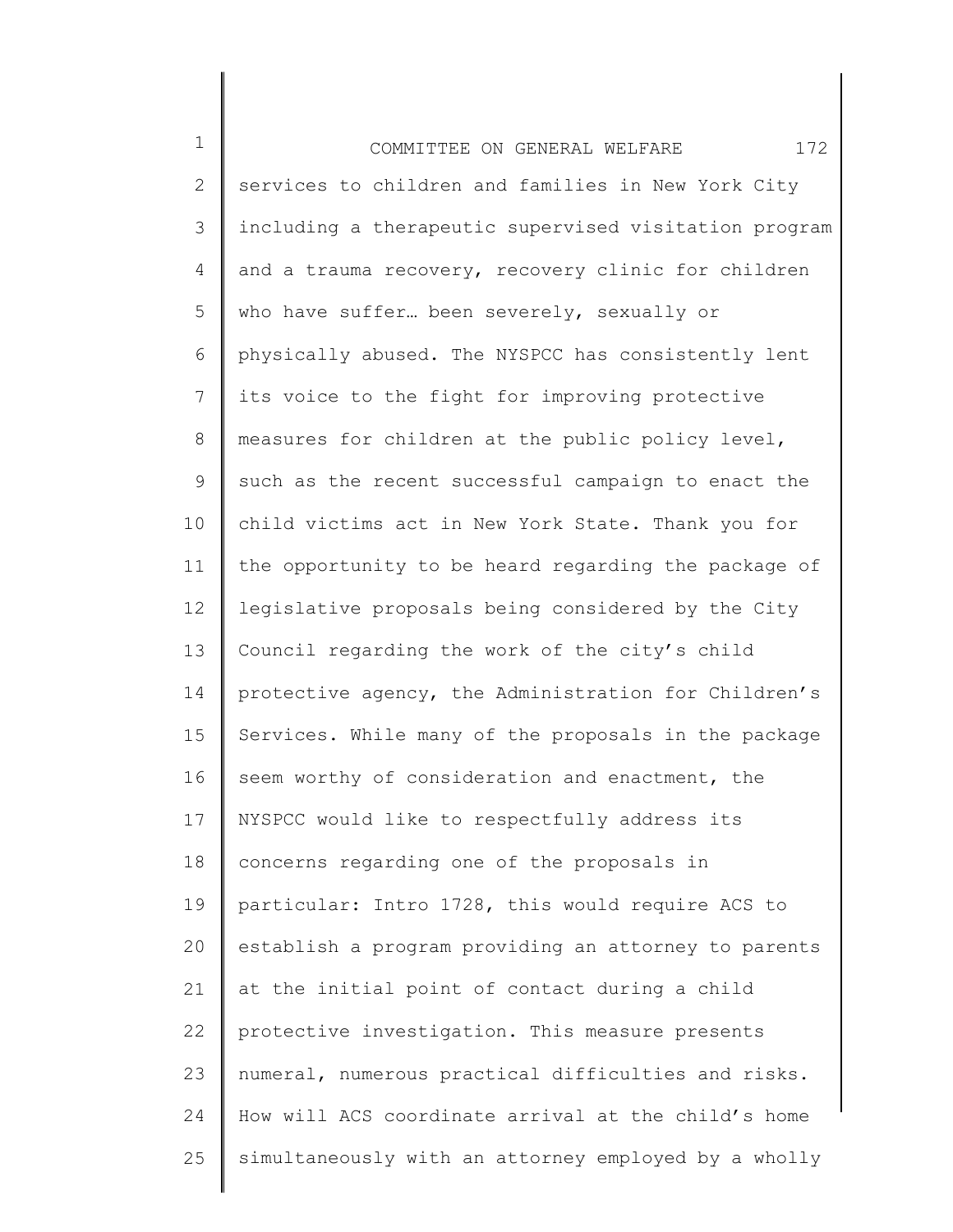1 2 3 4 5 6 7 8 9 10 11 12 13 14 15 16 17 18 19 20 21 22 23 24 25 COMMITTEE ON GENERAL WELFARE 173 independent organization? What if the attorney arrives after the ACS investigator and the child is in an emergency situation that needs an immediate response? Must the investigator wait for the attorney's arrival to intervene? How can ACS disclose the name and the contact information to the… of the family without violating the confidentiality provisions of the social services law? Aside from these problems the provision would significantly increase child safety concerns that are self-evident. ACS has a primary obligation to protect the children who are named in the initial report while secondarily supporting parents in order to help them address child safety issues. Attorneys have only a single ethical imperative, that is, to protect the interest of their client, the parent. The safety of the child is ethically not the… not the, the attorney's concern at all. If the attorney advises the family not to speak to the investigator or permit entry to the child's home the likely outcome in most cases this will result in potentially life-threatening delay in performing the required safety assessment. Additional time and court resources will be needed in order to seek an entry order to the home so that the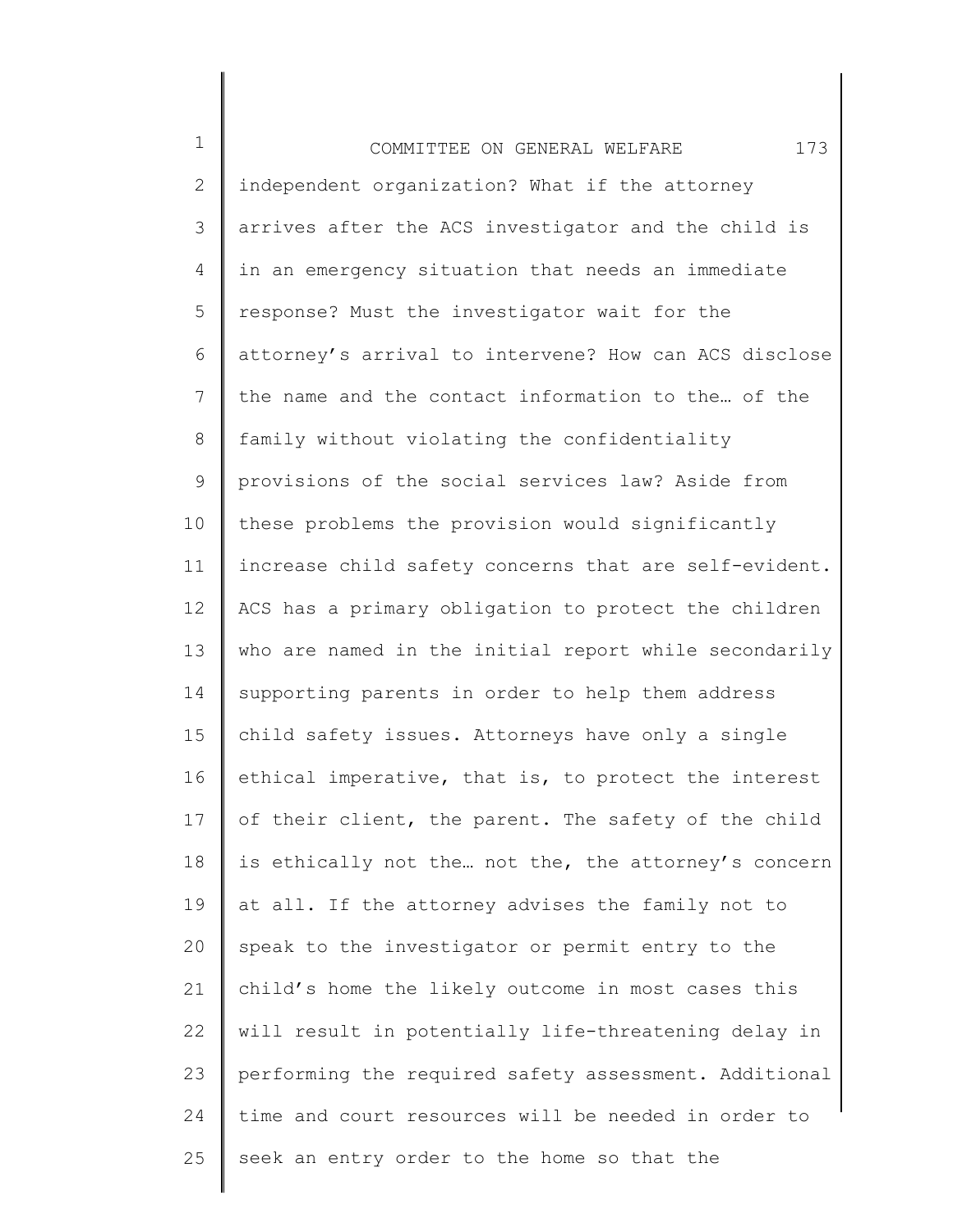| $\mathbf 1$    | 174<br>COMMITTEE ON GENERAL WELFARE                  |
|----------------|------------------------------------------------------|
| $\overline{2}$ | investigation can move forward; however, the child   |
| 3              | may be in immediate danger and any delay could pose  |
| 4              | life threatening risk. As an advocate for children,  |
| 5              | the NYSPCC must register its objection into this,    |
| 6              | this provision as far too risky to visit upon New    |
| $7\phantom{.}$ | York City's children. The significant monetary costs |
| 8              | associated with 1728 would be far better spent in    |
| 9              | enhancing program services for families such as      |
| 10             | housing assistance, mental health treatment and      |
| 11             | childcare. We urge the City Council to deeply ponder |
| 12             | this provision's potential threat to the safety of   |
| 13             | New York City's children and to decline it's         |
| 14             | enactment. Thank you again for your time and         |
| 15             | consideration.                                       |
| 16             | CHAIRPERSON LEVIN: Thank you.                        |
| 17             | MARCIA KRESGE: Hi, I'm Marcia Kresge                 |
| 18             | with ADT Fourth World Movement and I wasn't didn't   |
| 19             | make a prepared statement since I found out about    |
| 20             | this two days ago and the elements of all the bills  |
| 21             | on the table are very much what our organization is  |
| 22             | about protecting families, protecting people's human |
| 23             | rights especially for people living in extreme       |
| 24             | poverty. So, I'm not a lawyer and I'm not a social   |
| 25             | worker but I think today there are many and I think  |
|                |                                                      |

∥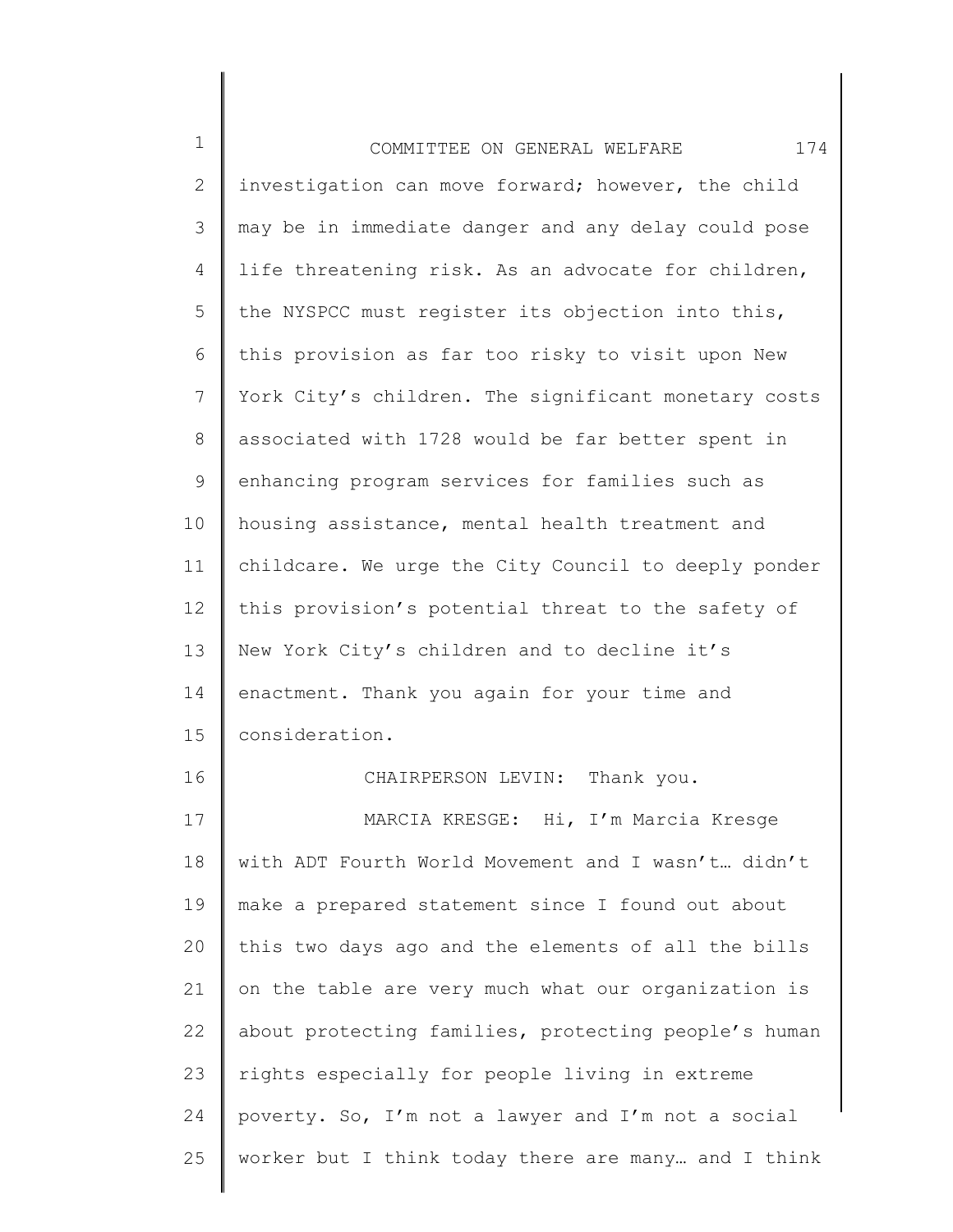1 2 3 4 5 6 7 8 9 10 11 12 13 14 15 16 17 18 19 20 21 22 23 24 25 COMMITTEE ON GENERAL WELFARE 175 that the right to have a lawyer and that people are aware that they have a right to counsel has been a big push all across the city whether it's in housing, for people who are getting displaced by landlords jacking up their rent and they don't know that they can go and fight in court and they, they get bullied into things and I, I think that sometimes the members of our organization who have come to our meetings where we talk about the issues of parody have said that, you know when ACS comes to the door they don't know that they could say no, you can't come in. I was trained as a little kid well no, you can't… I just don't let anybody in who says they want to… they have a reason to come into my house so the right to know that you can get counsel, right to get all these statistics I think it's really important for families and to keep families together is improving in our group that they love each other, they can take care of each other and that we have to work on the problems. The thing that you brought up Mr. Levin before about the, the emergency situations is also disturbing like it's, it's so hard to know what situation has been reported, is it a kid that's about to die or it's a bruise because, you know… and some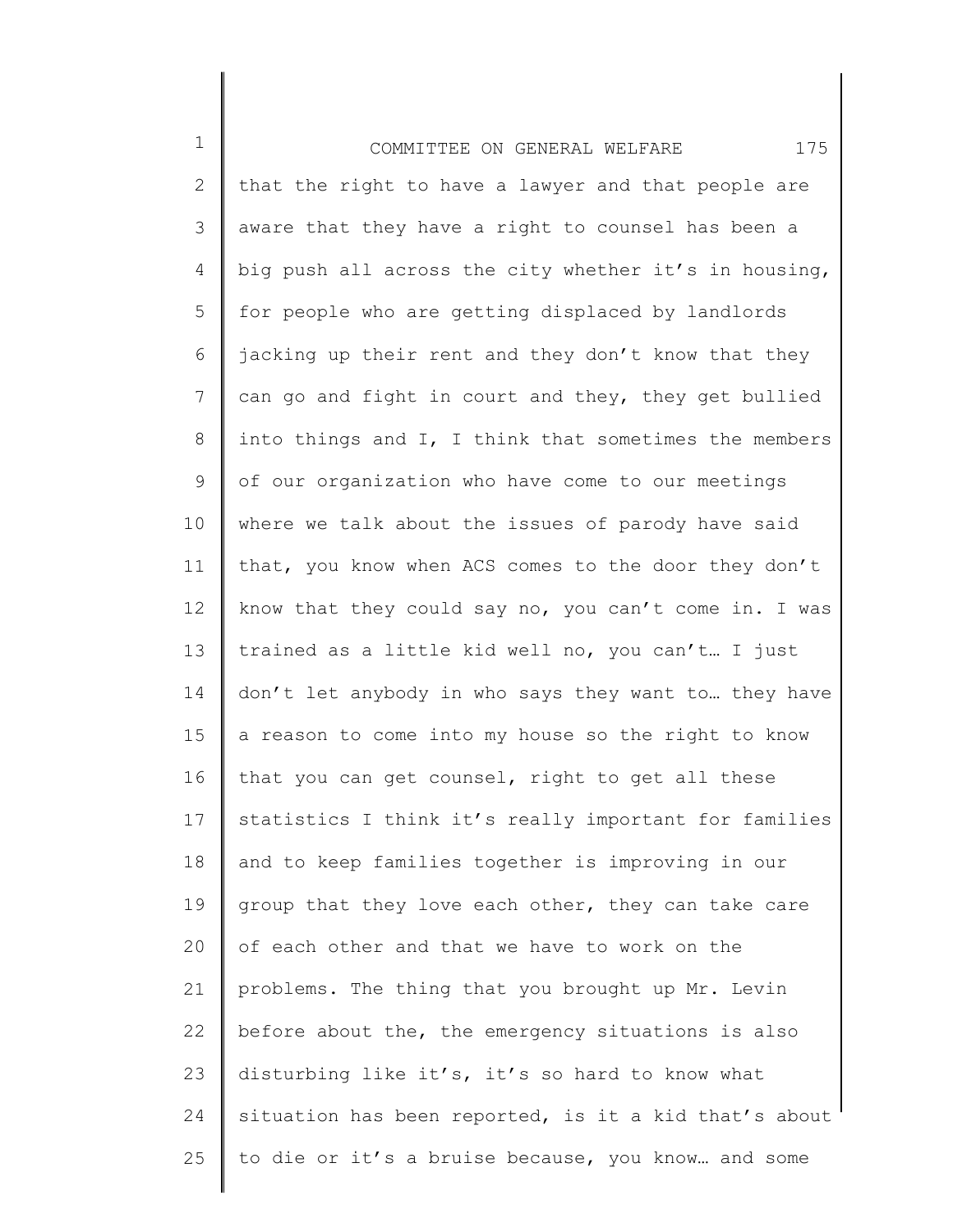1 2 3 4 5 6 7 8 9 10 11 12 13 14 15 16 17 18 19 20 21 22 23 24 25 COMMITTEE ON GENERAL WELFARE 176 parent was drunk and just carried on and that even as a citizen… I was a teacher also and I've, I've been through all the trainings and its, it's a one day training that the Commissioner mentioned is not enough to really understand the full scope of what's going on in family life or in terms of abuse and violence and psychological welfare. Sometimes I, I've seen the, the kids come to class with a bump on their forehead and you… they might have just ran into the coffee table over the weekend because they were rough housing with their siblings and that's really hard to discern as an outside party but as a… as a teacher you're required to report these things. So, I think we need more training and I also think that there should be more training for the case workers because there's a lot of pressure for someone that doesn't have advanced education, they're not police officers so… we, we have to work on that I think. Thank you for letting me testify. CHAIRPERSON LEVIN: Thank you. QUADIRA COLES: Good afternoon Chair Levin, Council Members and staff of the New York City Council Committee on General Welfare. Thank you for taking the time to hold this hearing. My name is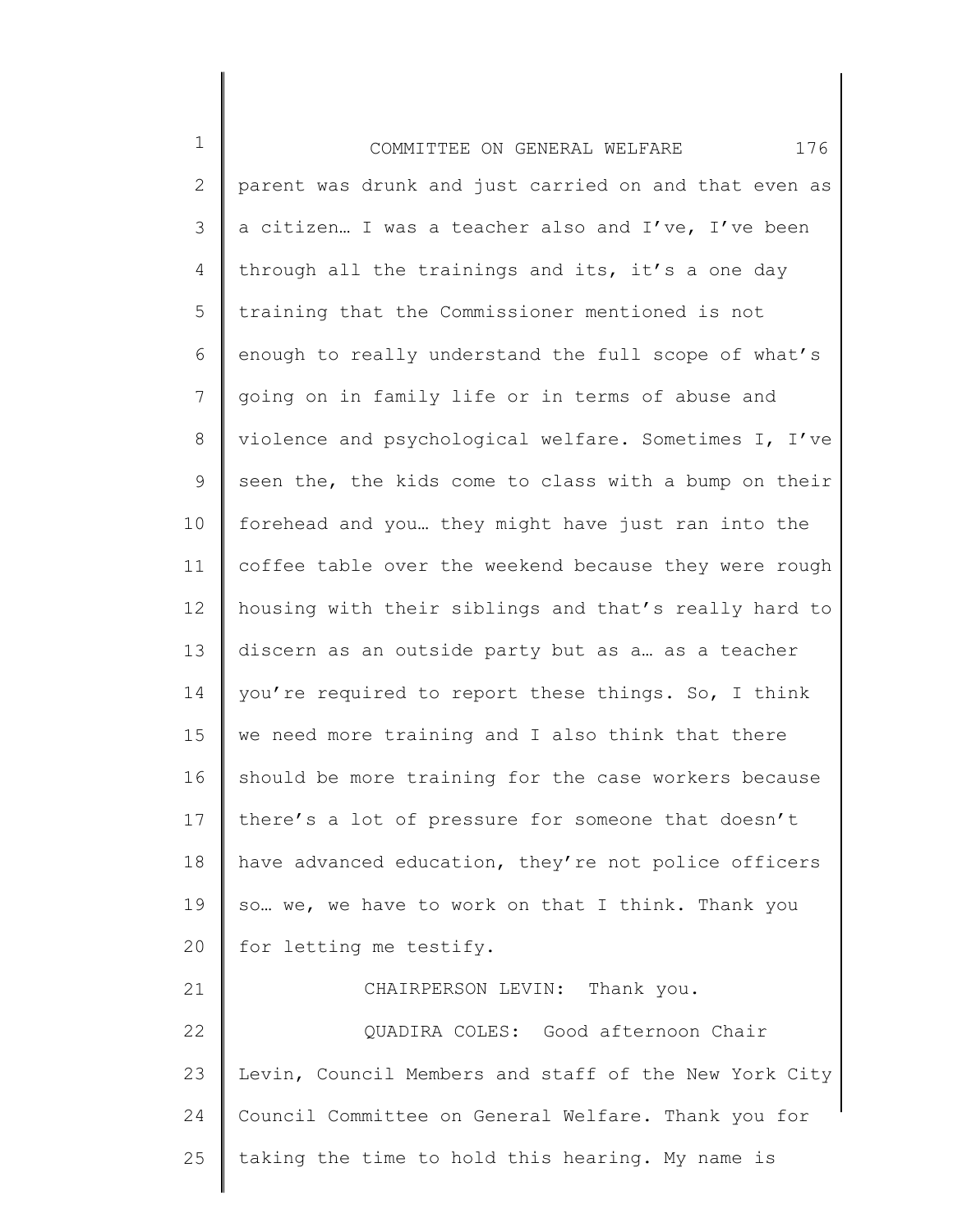1 2 3 4 5 6 7 8 9 10 11 12 13 14 15 16 17 18 19 20 21 22 23 24 25 COMMITTEE ON GENERAL WELFARE 177 Quadira Coles and I am the Policy Manager at Girls for Gender Equity. GGE is an intergenerational advocacy and youth development organization that is committed to the physical, psychological, social, and economic development of girls and women. GGE is committed to challenging structural forces including racism, sexism, transphobia, homophobia, and economic inequality which constricts the freedom, full expression and rights of transgender and cisgender girls and women of color and non… and gender nonconforming youth of color. It should be no news to you that girls in foster care experience exacerbated disadvantages and are systematically marginalized. The New York City foster care system disenfranchises black girls, they are more likely to be removed from their familial environments due to issues of neglect, that are often problems arising from poverty. Interlocking systems of oppression manifested in housing discrimination, educational inequities, incarceration and policing result in black and Latin x families being disproportionately targeted by child welfare agencies. We understand that the overwhelming surveillance and city supervision of black children together with pervasive stereotypes about criminality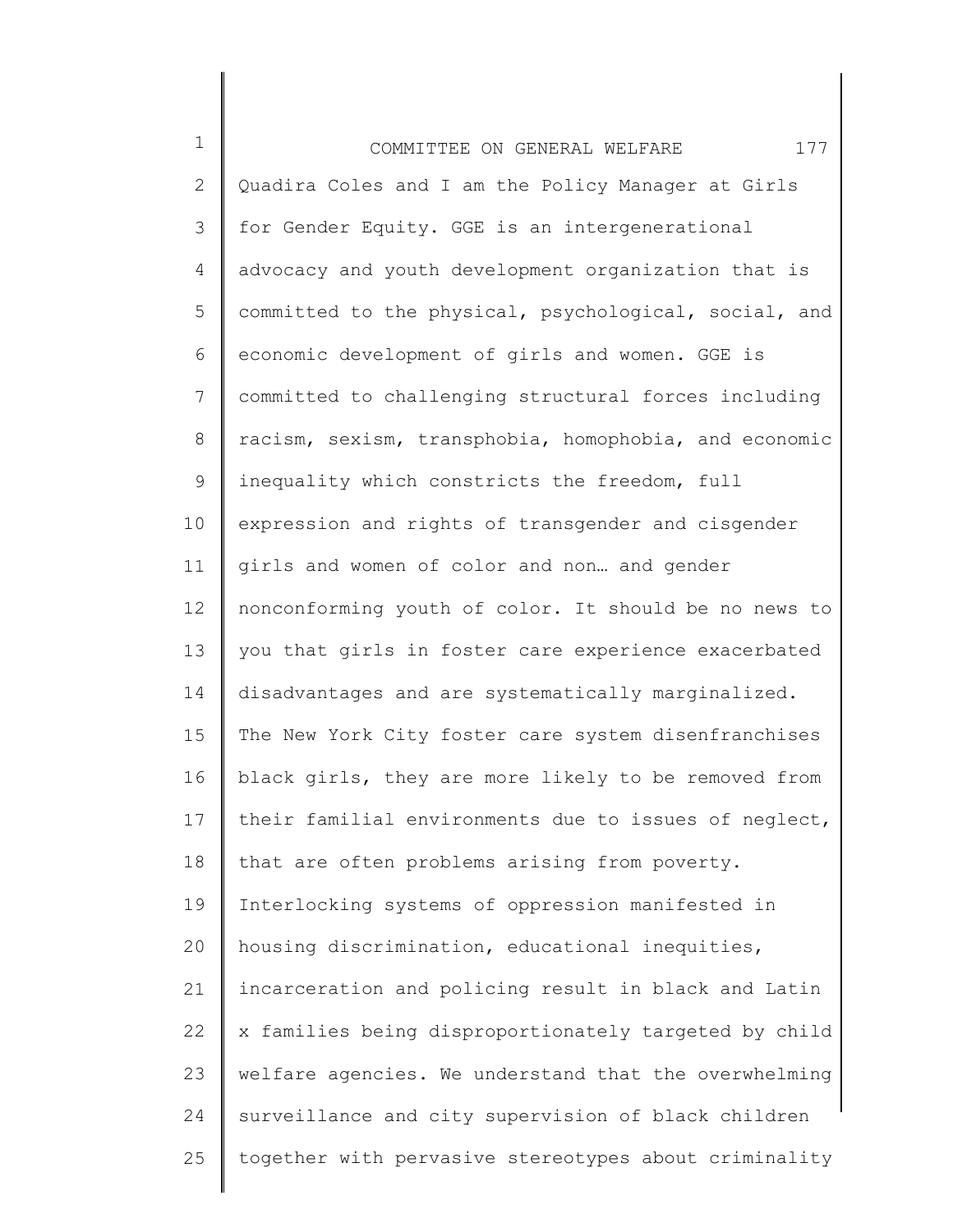1 2 3 4 5 6 7 8 9 10 11 12 13 14 15 16 17 18 19 20 21 22 23 24 25 COMMITTEE ON GENERAL WELFARE 178 and maternal irresponsibility, sustain the harmful collaboration between policing and child welfare… child welfare systems. In this way, city systems function to punish black families and communities and subsequently blame them for their own marginalization. GGE therefore pushes for systemic reform addressing the inherent issues of racism and sexism within these government service organizations and their policies. GGE firmly believes that every effort should be made to keep girls in their desired environment and prioritizing their voices throughout the process. GGE works every day to secure the protection and respect of girls of color and gender non-conforming youth particularly black girls. The child welfare system is riddled with inequities, specifically impacting girls of color. There is unsettling data about the general child welfare system that posits the need for rigorous oversight and management of ACS. For instance, according to national data black girls make up 22.9 of girls in foster care, 35.6 of girls who move to at least 10 different residential centers are black, school suspension rates differed among, among those in foster care and students who are not, 25 percent of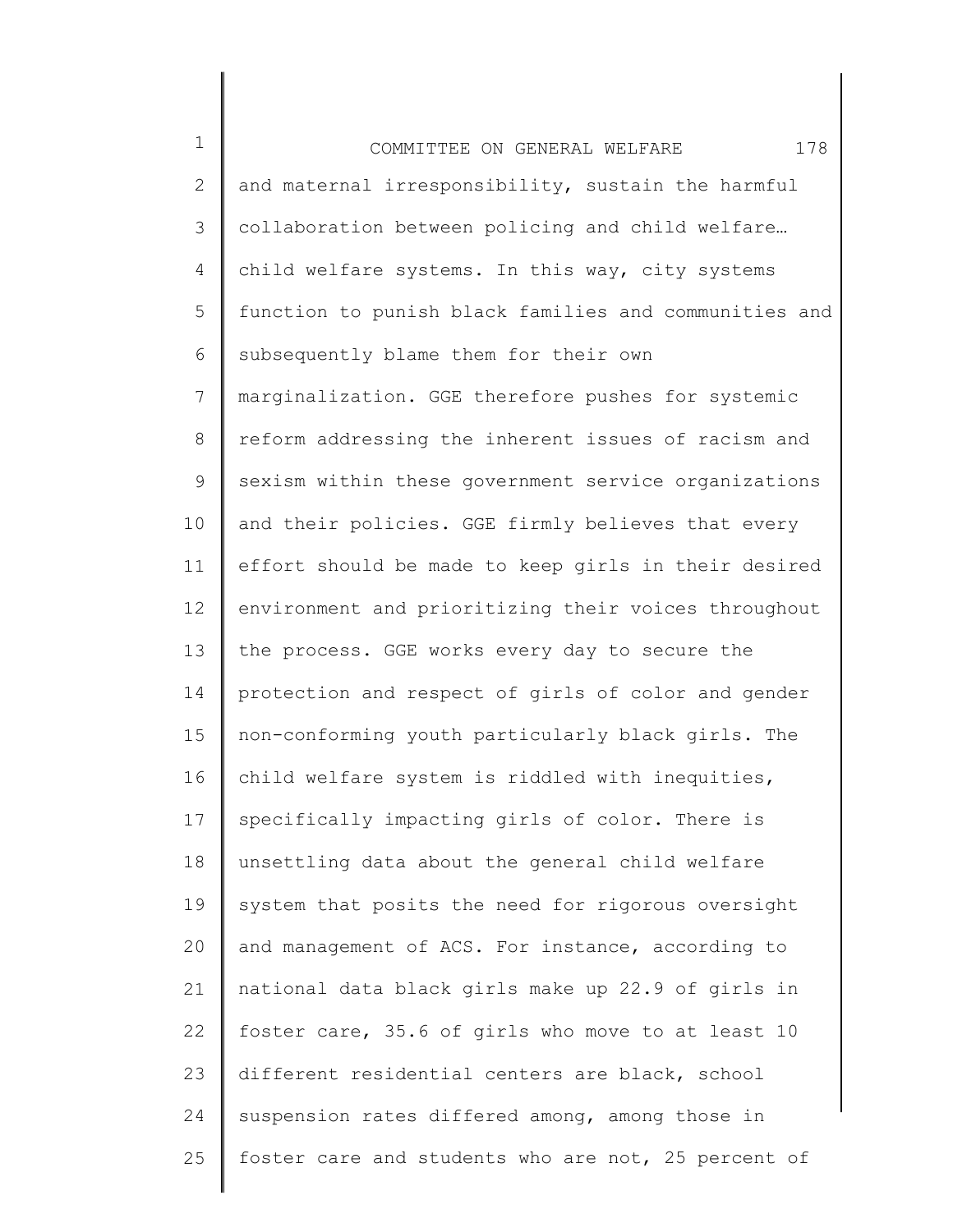| $\mathbf 1$    | 179<br>COMMITTEE ON GENERAL WELFARE                   |
|----------------|-------------------------------------------------------|
| 2              | girls in foster care were suspended compared to the   |
| 3              | 10 percent of girls not in foster care, about 30 to   |
| 4              | 40 percent of children in foster care qualify for     |
| 5              | specialized education, educational services but only  |
| 6              | about 16 of them receive them. It is not unlikely     |
| $\overline{7}$ | that trends in New York City mirror these national    |
| 8              | statistics. GGE strongly recommends that the Council  |
| $\mathsf 9$    | require ACS to report out data about racial, racial   |
| 10             | and gender breakdown of people impacted by ACS        |
| 11             | investigations, interventions and removals. While in  |
| 12             | foster care girls experience high rates of abuse and  |
| 13             | sexual violence and are more likely to ultimately     |
| 14             | become involved in the juvenile justice system. Girls |
| 15             | involved in foster care have their education          |
| 16             | disrupted due to missing early childhood educational  |
| 17             | opportunities, changing schools, stricter discipline  |
| 18             | and push out than their peers not in foster care and  |
| 19             | not receiving IEPs when needed. ACS is finally taking |
| 20             | steps to address some of the gender specific          |
| 21             | disparities that disproportionately experienced by    |
| 22             | girls of color in foster care. GGE has been asked to  |
| 23             | offer the city's first ever gender responsive         |
| 24             | diversion program from for girls, young women and     |
| 25             | girls in juvenile justice system as an alternative to |
|                |                                                       |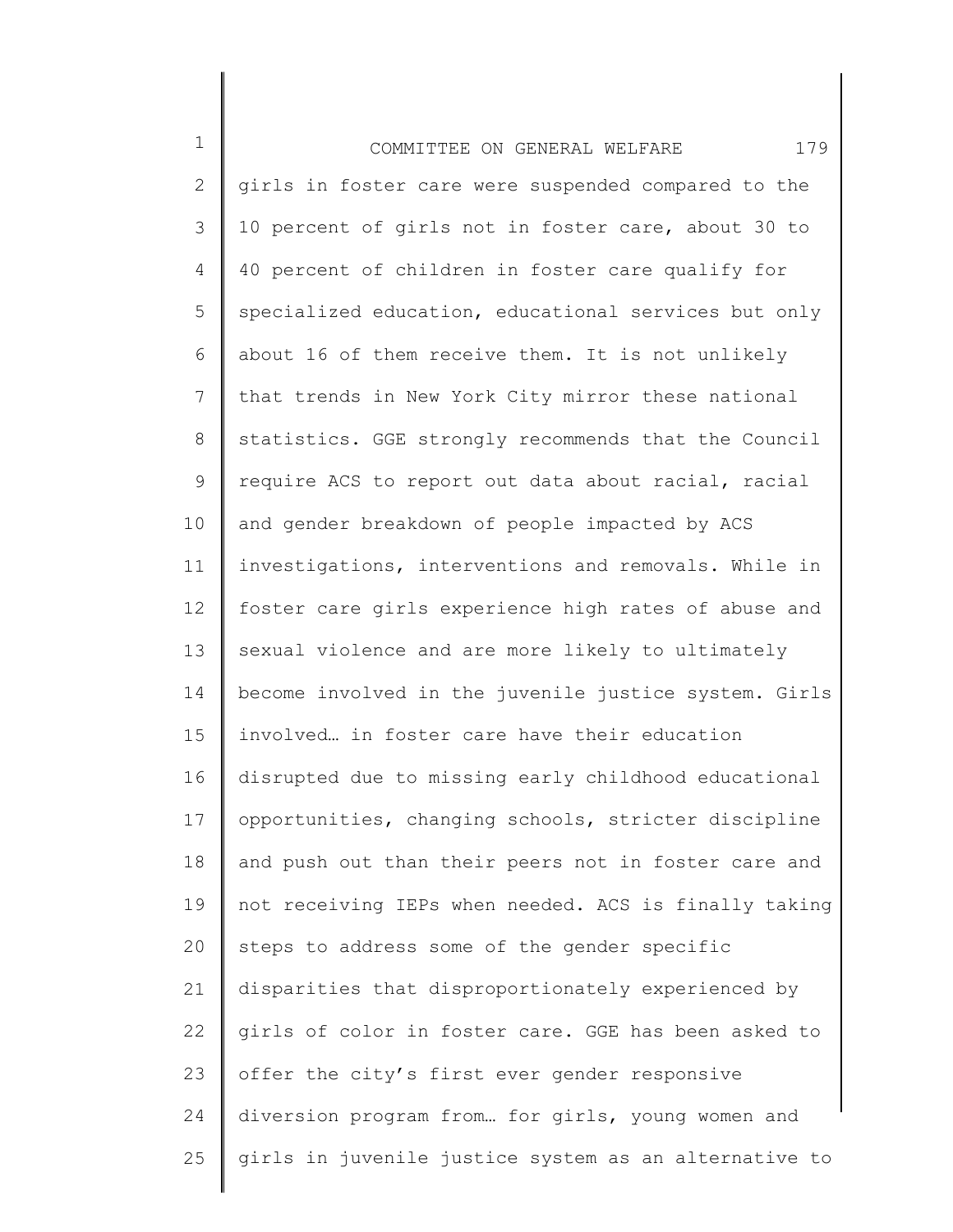1 2 3 4 5 6 7 8 9 10 11 12 13 14 15 16 17 18 19 20 21 22 23 24 25 COMMITTEE ON GENERAL WELFARE 180 placement for young people assigned to juvenile detention and otherwise referred by ACS. Thanks to the additional fiscal support by the City Council through the alternatives to incarceration initiative GGE will be able to provide full scope of services that we know are necessary for girls to not only participate but thrive, thrive in our program. Today this Committee is putting forward a bill package that GGE generally supports with suggestions of small, yet important changes. GGE supports efforts to bring greater transparency to disparities at each step in the child welfare system and we urge the Council to ensure that these are public facing, machine readable and easily accessible reports. With regard to Intro 1717, we ask that the responsibility to address racial and income disparities in the child welfare system not fall exclusively under, under the purview of ACS and in reference to the parent's bill of rights it is crucial that… to ensure language access and availability and visibility of these resources. ACS must commit to providing parents, families and impacted young people greater access to information clarifying their rights. We encourage the adoption of a more aggressive media campaign from ACS to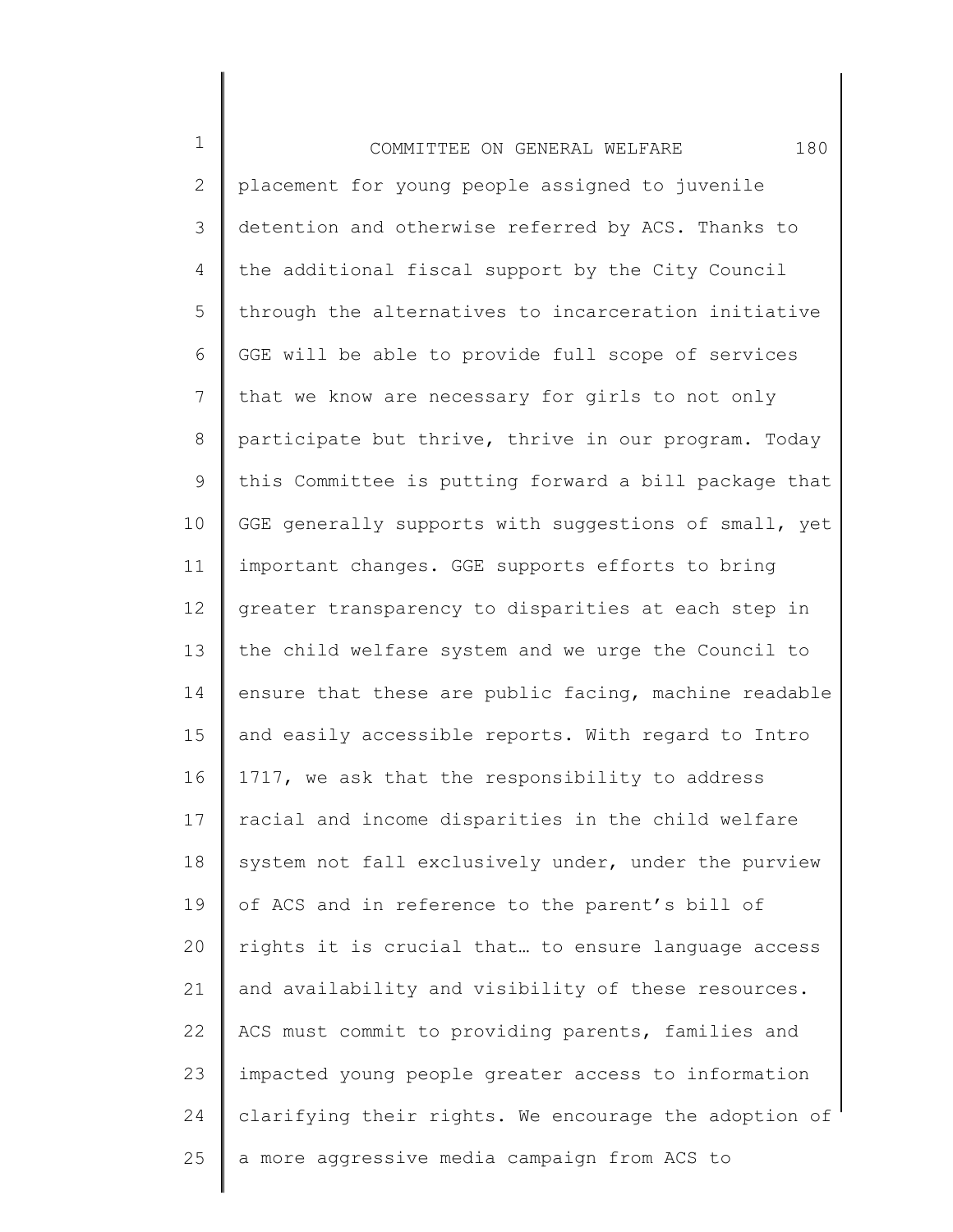1 2 3 4 5 6 COMMITTEE ON GENERAL WELFARE 181 demonstrate good faith efforts in ensuring families know their rights. Thank you, New City Council, for the opportunity to speak today. CHAIRPERSON LEVIN: Thank you and thank you for the great work that GGE does.

7 8 9 10 11 12 13 14 15 16 17 18 19 20 21 22 23 24 25 MASHON BAINES: Let me turn it on. Hello, I'd like to thank the City Council for having this hearing and I hope to continue to come to testify. My name is Mashon Baines and it just seems like as a black mother like we're penalized for being every woman and we really for us to raise our children in this city in this difficult time is a… like we're under a microscope. I became a family advocate in 2004 because I had a case with, with ACS for corporal punishment which I did spank my oldest daughter for hanging out at night and she just had wild erotic behavior. During that time, I did seek help to get my oldest daughter under control and couldn't get anything from the school, always in school, always… I ran for board, board of education for the board so you know when it came to education and school things as a mother, I was an involved parent. ACS came in 2003 with the police department, a worker called me, how's your children, oh everything is okay but my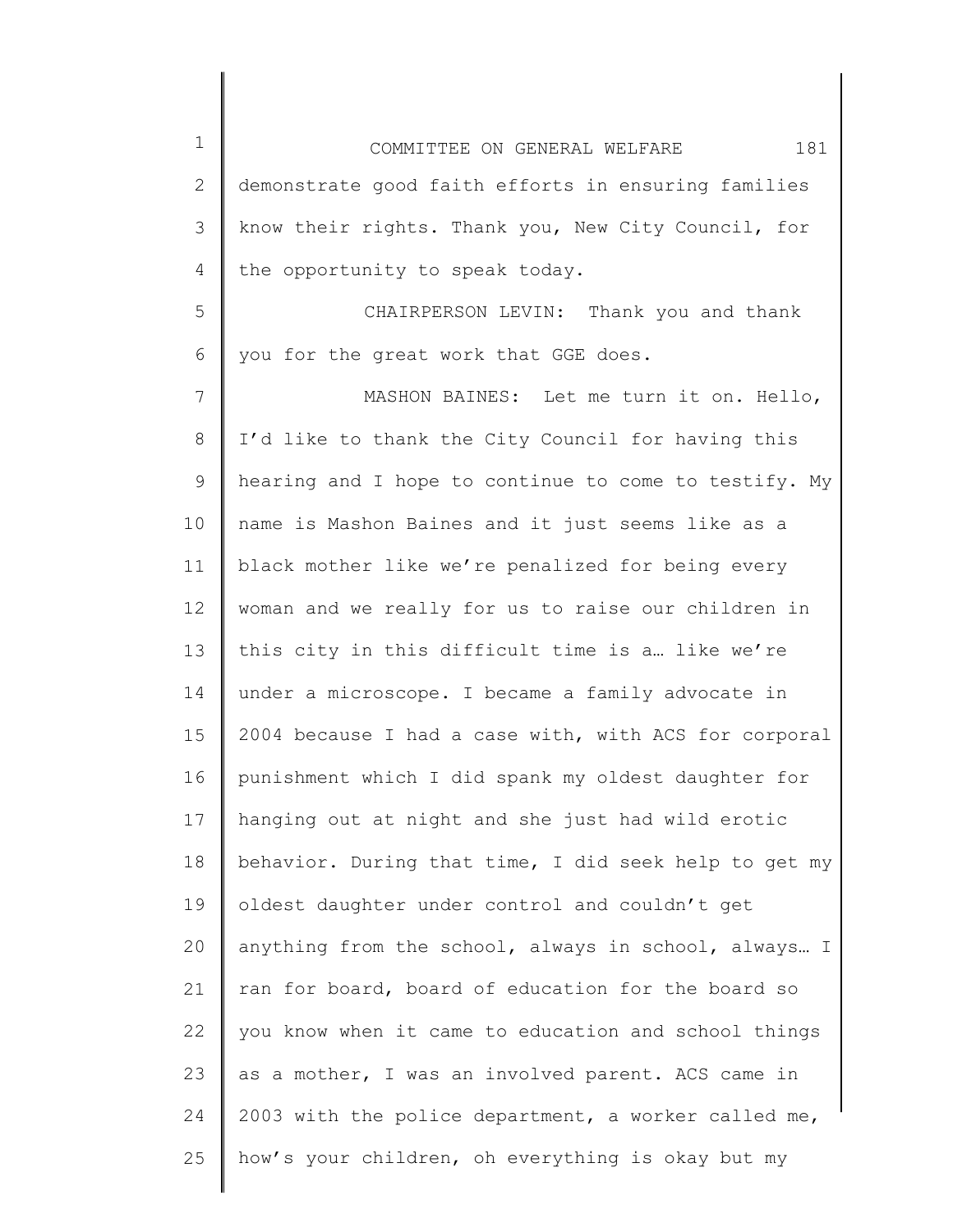1 2 3 4 5 6 7 8 9 10 11 12 13 14 15 16 17 18 19 20 21 22 23 24 25 COMMITTEE ON GENERAL WELFARE 182 daughter has issues, behavior issues and I will need services for her, okay, we'll be by to help, come by with the police department, take all the children, five children then. Ever since then I was very vicious with, with my advocacy because I seen a lot of families being destroyed including mine, so I know how it feels. I was an advocate for NANCY FORTUNATO, National Action Network under Al Sharpton, CWOP and CRADLE and parents in action and also with the undo it racism which ACS was a part of and legal aid in a various of cities agencies, we're supposed to be coming together to address the issue. I want to speak about also FAR, FAR was… it was supposed to be some type of monitoring system when a call came in and ACS was involved and parent advocates were involved and they destroyed because I heard it was working and they just cut the program, programs that work that involves parent advocates they cut them off short and you guys fund ACS and, and… for programs but with the programs that work they get rid of them. Another thing I want to say is about defamation of character. Through the years it's like you're targeted as a parent, any little thing oh, we're going to call ACS especially landlords which is a weapon now. I don't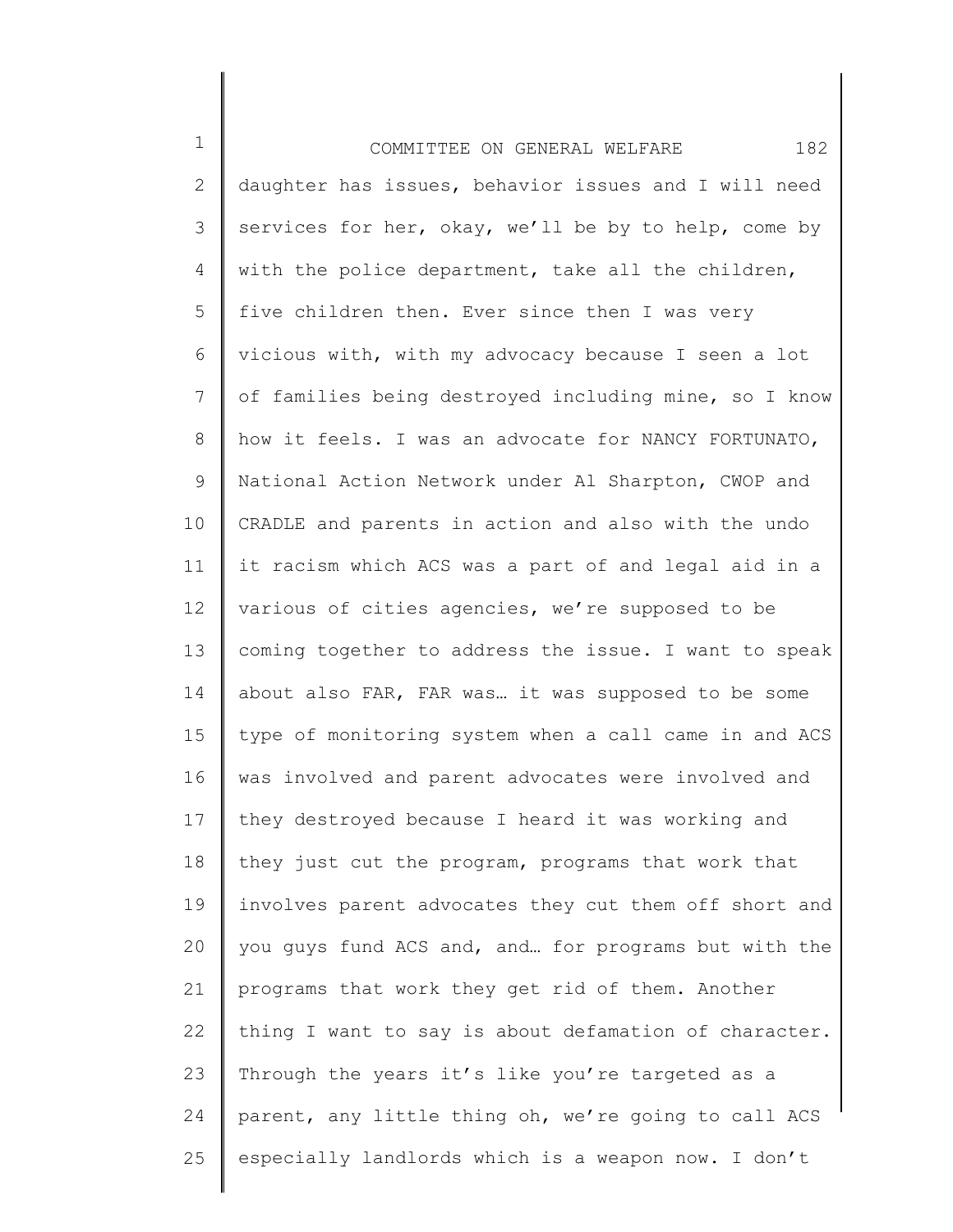1 2 3 4 5 6 7 8 9 10 11 12 13 14 15 16 17 18 19 20 21 22 23 24 25 COMMITTEE ON GENERAL WELFARE 183 know if you heard about this, currently I have a case of neglectful failure to provide stability housing under ACS which is… I don't understand how is that possible. I was living in NYCHA and there was no due process, the grandmother passed away, there was enough… a four-bedroom apartment in Douglass Housing I was assistant to the tenant president and all of a sudden there was an ACS case. We were evicted, the rent was paid up, the judge sided with NYCHA. How do I get a, an ACS case, my children said they did not want to go to shelter, we did go to the shelter, they said its traumatizing, they went and ran to their mother which is… their grandmother which is my mother and so that still needs to be under… investigated because I don't understand. Matter of fact, ACS gets money to help with housing, no one reached out to me for housing, no one notified me about anything so that has to change because my children are still traumatized. Someone spoke about surveillance, these kids especially as teenagers when they're under ACS care… when my children two years ago went back in the system for failure to provide stability housing my children never went to school. I went to contact 3-1- 1 all the time, went to office of advocacy which is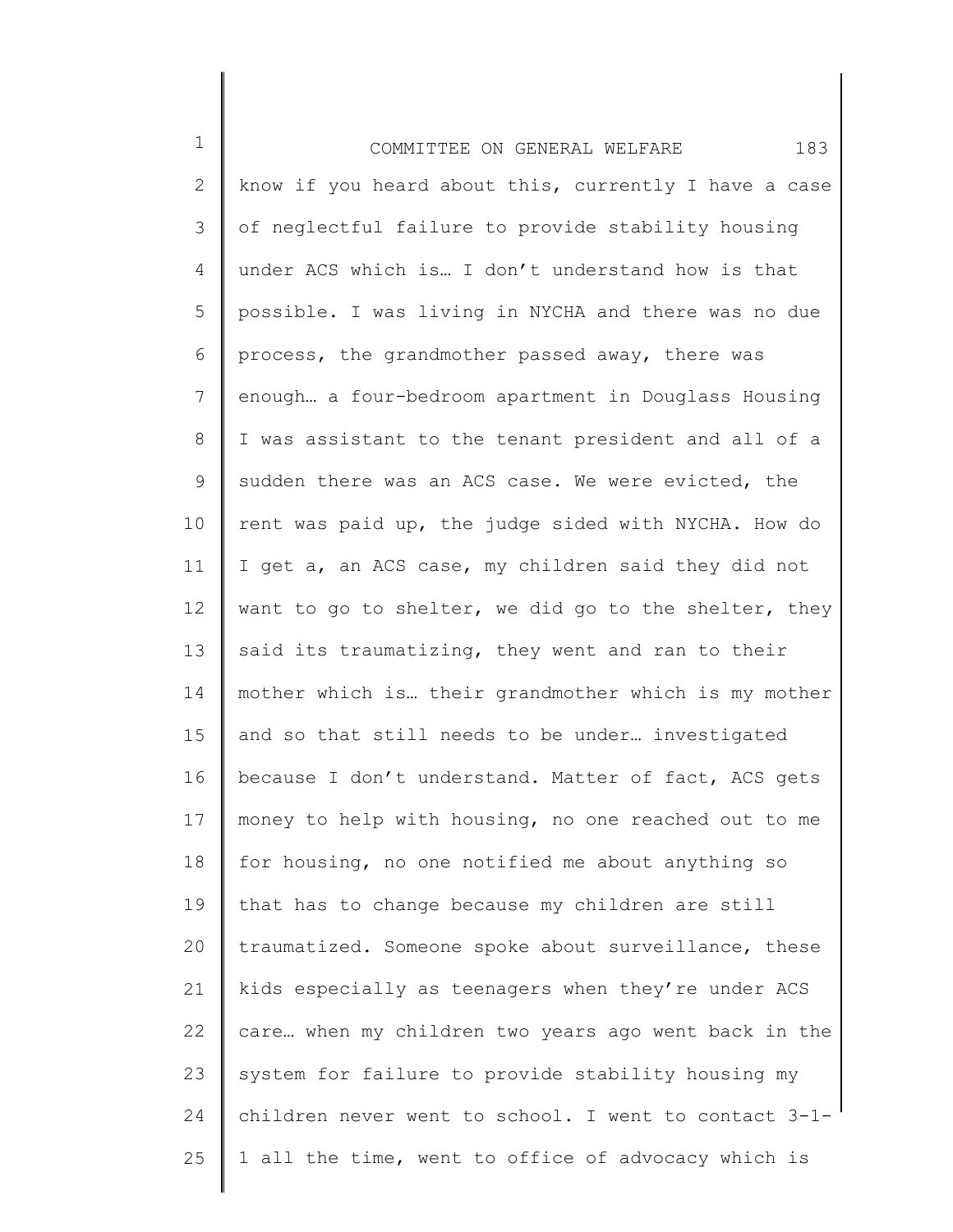| $\mathbf 1$     | 184<br>COMMITTEE ON GENERAL WELFARE                   |
|-----------------|-------------------------------------------------------|
| $\mathbf{2}$    | Mike who's in charge who sat on the board with me     |
| 3               | many a times around these same issues, nothing gets   |
| 4               | done. Children run away so these things are           |
| 5               | neglected, I'm neglected, my family is neglected      |
| 6               | because no one is reaching out to us to help us       |
| 7               | reunify and keep the family together that has not     |
| 8               | happened yet. Defamation of character, I am a         |
| 9               | clinician, I am also a, a dueler which help midwives  |
| 10 <sup>°</sup> | deliver babies and I plan to go forward as a midwife, |
| 11              | guess what, because of these allegations, false       |
| 12              | allegations it diminished my internship in elite      |
| 13              | hospitals and I have very good experience and         |
| 14              | background. So and that doesn't change, 28 years      |
| 15              | they say it stays in the system, I'm suffering,       |
| 16              | that's not fair to me so that means its playing a     |
| 17              | problem on my income, I can't work, I can go to       |
| 18              | school which I have been going to school and I have   |
| 19              | not stopped but how am I supposed to get a job in my  |
| 20              | field of interest if these cases are lingering around |
| 21              | many adjournments, goes on for years and years and    |
| 22              | years, no stop, it doesn't close and so it's just     |
| 23              | something has to be done, it's destroying families    |
| 24              | and I hope something be is done so it could stop      |
| 25              | destroying families and who do you go talk to because |
|                 |                                                       |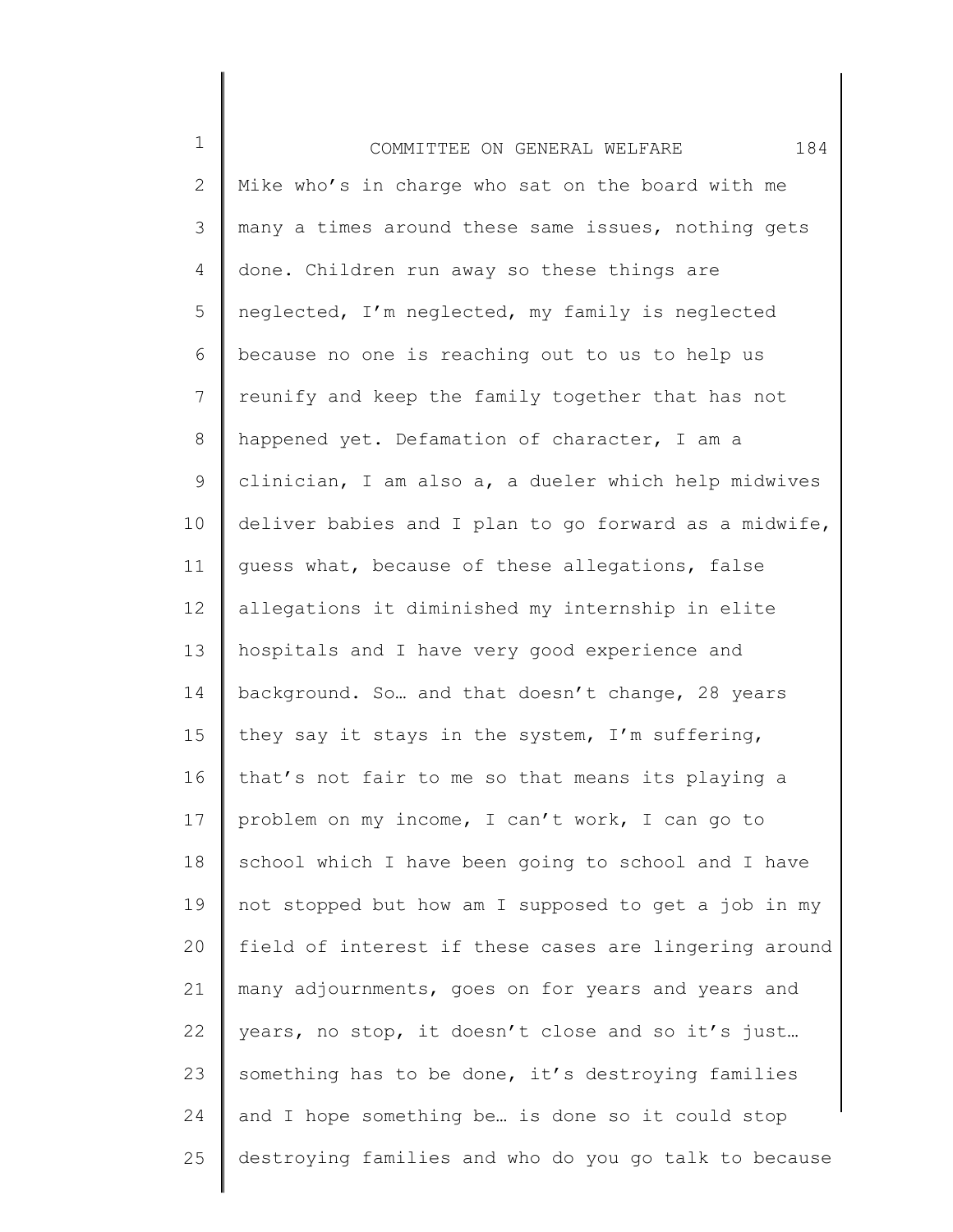| $\mathbf 1$ | 185<br>COMMITTEE ON GENERAL WELFARE                   |
|-------------|-------------------------------------------------------|
| 2           | I've contacted the Commissioner's office, I heard     |
| 3           | everything he said, it is a lie. So, I hope you'll do |
| 4           | something about also the increase of black and brown  |
| 5           | families who are a victim of gentrification, ACS is   |
| 6           | being used as a weapon, once they take them children  |
| 7           | out of the home guess what, it makes it much easier   |
| 8           | to remove the families and the parents and the        |
| 9           | mothers and the loved ones out these apartments they  |
| 10          | want so bad. Thank you very much.                     |
| 11          | CHAIRPERSON LEVIN: Thank you.                         |
| 12          | [applause]                                            |
| 13          | CHAIRPERSON LEVIN: So, I just want to                 |
| 14          | read really quickly a statement from Council Member   |
| 15          | Adrienne Adams on Intros 1718 and 1716 on behalf of   |
| 16          | her. Good afternoon, I'd like to start by thanking    |
| 17          | Chair Levin for his willingness to deliver these      |
| 18          | comments on Introduction 1715 and 1716 on my behalf.  |
| 19          | What do you do if ACS comes to your home? You can     |
| 20          | tell them that the charges are not true, but they're  |
| 21          | required to investigate them anyway however           |
| 22          | disrespectful and invasive they are, whatever awful   |
| 23          | things they accuse you of ACS ultimately has the      |
| 24          | power to remove your children at any time. Whatever   |
| 25          | happens later whether the children come back next     |

║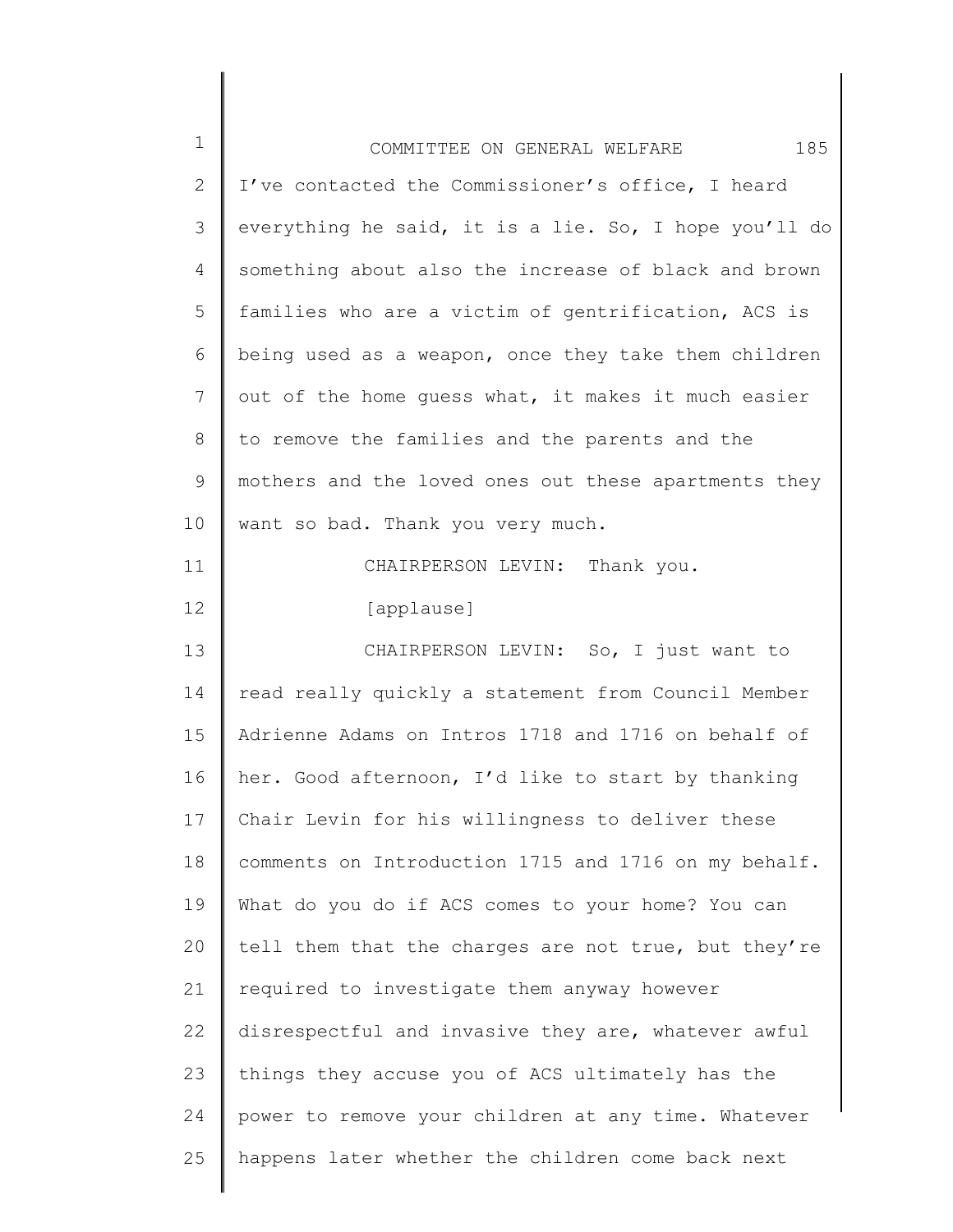| $\mathbf 1$  | 186<br>COMMITTEE ON GENERAL WELFARE                   |
|--------------|-------------------------------------------------------|
| $\mathbf{2}$ | week, in six months or do not come back at all that   |
| 3            | moment can never be undone. Families in this city     |
| 4            | under investigation by ACS lack many basic            |
| 5            | protections, I am proud to join my colleagues and the |
| 6            | progressive caucus in this legislative package. We    |
| 7            | must secure the rights of parents who are put under a |
| 8            | microscope with little access to information. I'm     |
| 9            | grateful for today's hearing on Intros 1715 and 1716  |
| 10           | which I encourage my colleagues to support. Intro     |
| 11           | 1715 would require ACS to create a program to provide |
| 12           | access to legal services for parents and guardians    |
| 13           | after an indicated report, during an ACS              |
| 14           | investigation specifically during the fair hearing    |
| 15           | process. Intro 1716 would require ACS to report on    |
| 16           | the total number of emergency removals desegregated   |
| 17           | by race, household income and single parent status.   |
| 18           | There have been long standing issues within the ACS   |
| 19           | system which have disproportionally affected          |
| 20           | immigrants, low income New Yorkers and people of      |
| 21           | color across our city. We must do everything possible |
| 22           | to prevent unwarranted separations especially for     |
| 23           | those who are only guilty of parenting while poor or  |
| 24           | black or immigrant. We must ensure that this agency   |
| 25           | improves their policies and protocols to prevent      |
|              |                                                       |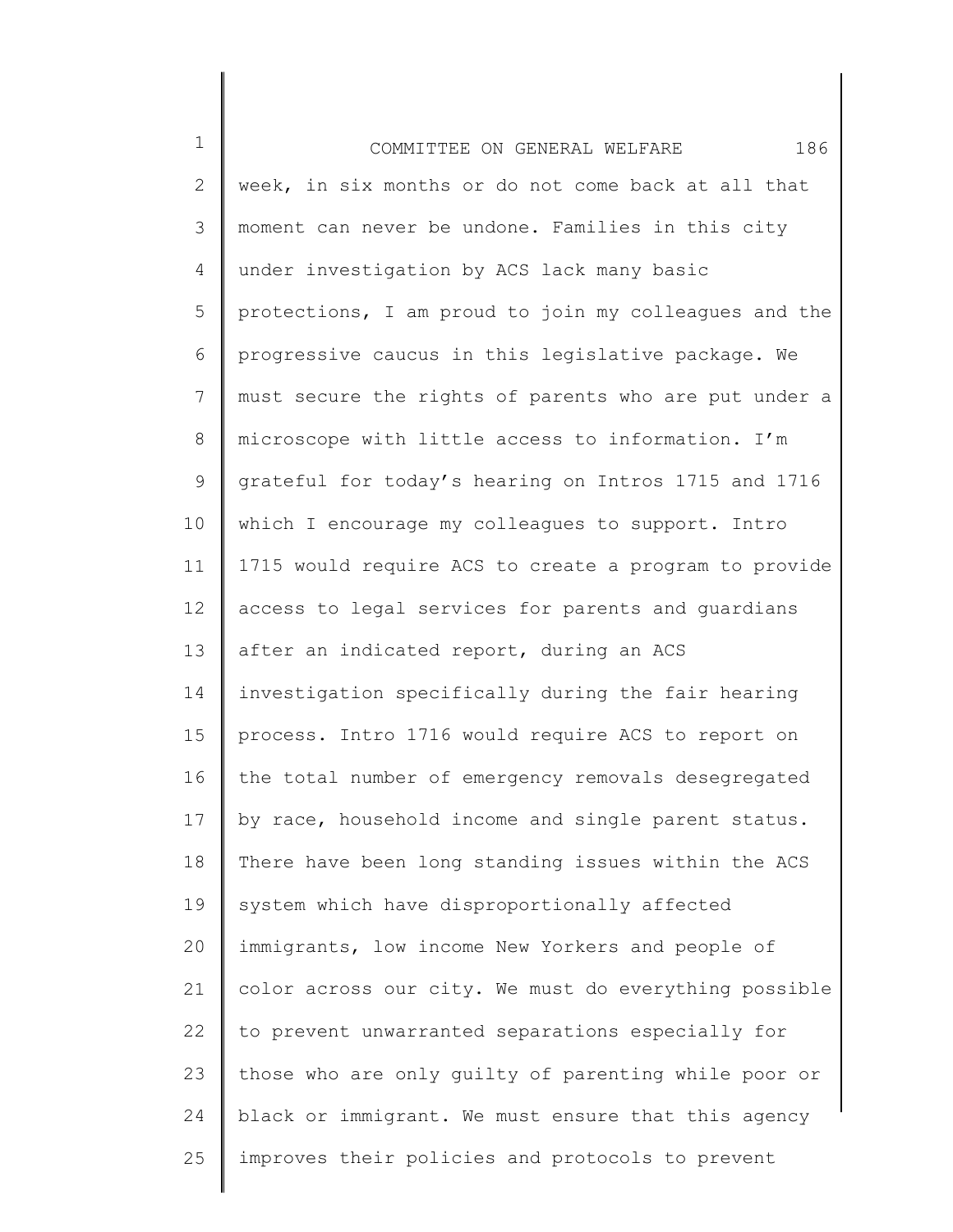| $\mathbf 1$    | 187<br>COMMITTEE ON GENERAL WELFARE                  |
|----------------|------------------------------------------------------|
| $\sqrt{2}$     | future trauma for families. Sincerely, Adrienne      |
| $\mathcal{S}$  | Adams, Council Member. So                            |
| $\overline{4}$ | MASHON BAINES: Thank you [cross-talk]                |
| 5              | CHAIRPERSON LEVIN: Thank you all very                |
| $\epsilon$     | much for your testimony, thank you everybody for     |
| 7              | staying, happy Halloween. This hearing is adjourned. |
| $\,8\,$        | [gavel]                                              |
| $\mathsf 9$    |                                                      |
| 10             |                                                      |
| 11             |                                                      |
| 12             |                                                      |
| 13             |                                                      |
| 14             |                                                      |
| 15             |                                                      |
| 16             |                                                      |
| 17             |                                                      |
| $18\,$         |                                                      |
| 19             |                                                      |
| 20             |                                                      |
| 21             |                                                      |
| 22             |                                                      |
| 23             |                                                      |
| 24             |                                                      |
| 25             |                                                      |
|                |                                                      |